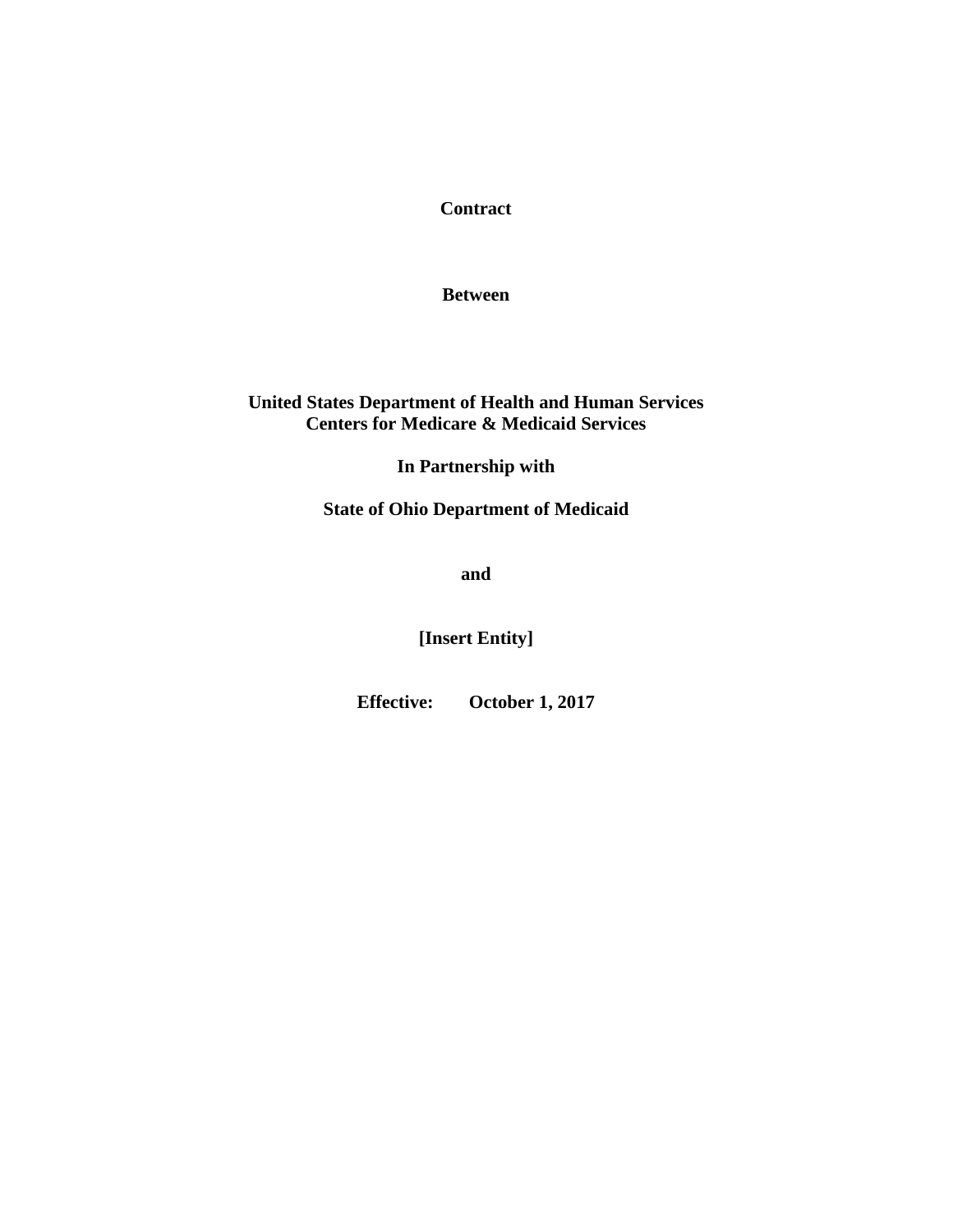| 2.1.                                                                           |                                                                   |     |
|--------------------------------------------------------------------------------|-------------------------------------------------------------------|-----|
| 2.2.                                                                           |                                                                   |     |
| 2.3.                                                                           |                                                                   |     |
| 2.4.                                                                           |                                                                   |     |
| 2.5.                                                                           |                                                                   |     |
| 2.6.                                                                           |                                                                   |     |
| 2.7.                                                                           |                                                                   |     |
| 2.8.                                                                           |                                                                   |     |
| 2.9.                                                                           |                                                                   |     |
| 2.10.                                                                          |                                                                   |     |
| 2.11.                                                                          |                                                                   |     |
| 2.12.                                                                          | Marketing, Outreach, and Beneficiary Communications Standards 110 |     |
| 2.13.                                                                          |                                                                   |     |
| 2.14.                                                                          |                                                                   |     |
| 2.15.                                                                          |                                                                   |     |
|                                                                                |                                                                   |     |
| 3.1.                                                                           |                                                                   |     |
| 3.2.                                                                           |                                                                   |     |
|                                                                                |                                                                   |     |
| 4.1.                                                                           |                                                                   |     |
| 4.2.                                                                           |                                                                   |     |
| 4.3.                                                                           |                                                                   |     |
| 4.4.                                                                           |                                                                   |     |
|                                                                                |                                                                   |     |
| 5.1.                                                                           |                                                                   |     |
| 5.2.                                                                           |                                                                   |     |
| 5.3.                                                                           |                                                                   |     |
| 5.4.                                                                           |                                                                   |     |
| 5.5.                                                                           |                                                                   |     |
| 5.6.                                                                           |                                                                   |     |
| 5.7.                                                                           | Contract Term                                                     | 180 |
| 5.8.                                                                           |                                                                   |     |
| 5.9.                                                                           |                                                                   |     |
|                                                                                |                                                                   |     |
|                                                                                |                                                                   |     |
|                                                                                |                                                                   |     |
|                                                                                |                                                                   |     |
| Appendix C. Relationship With First Tier, Downstream, And Related Entities 197 |                                                                   |     |
|                                                                                |                                                                   |     |
|                                                                                |                                                                   |     |
|                                                                                |                                                                   |     |
|                                                                                |                                                                   |     |
|                                                                                |                                                                   |     |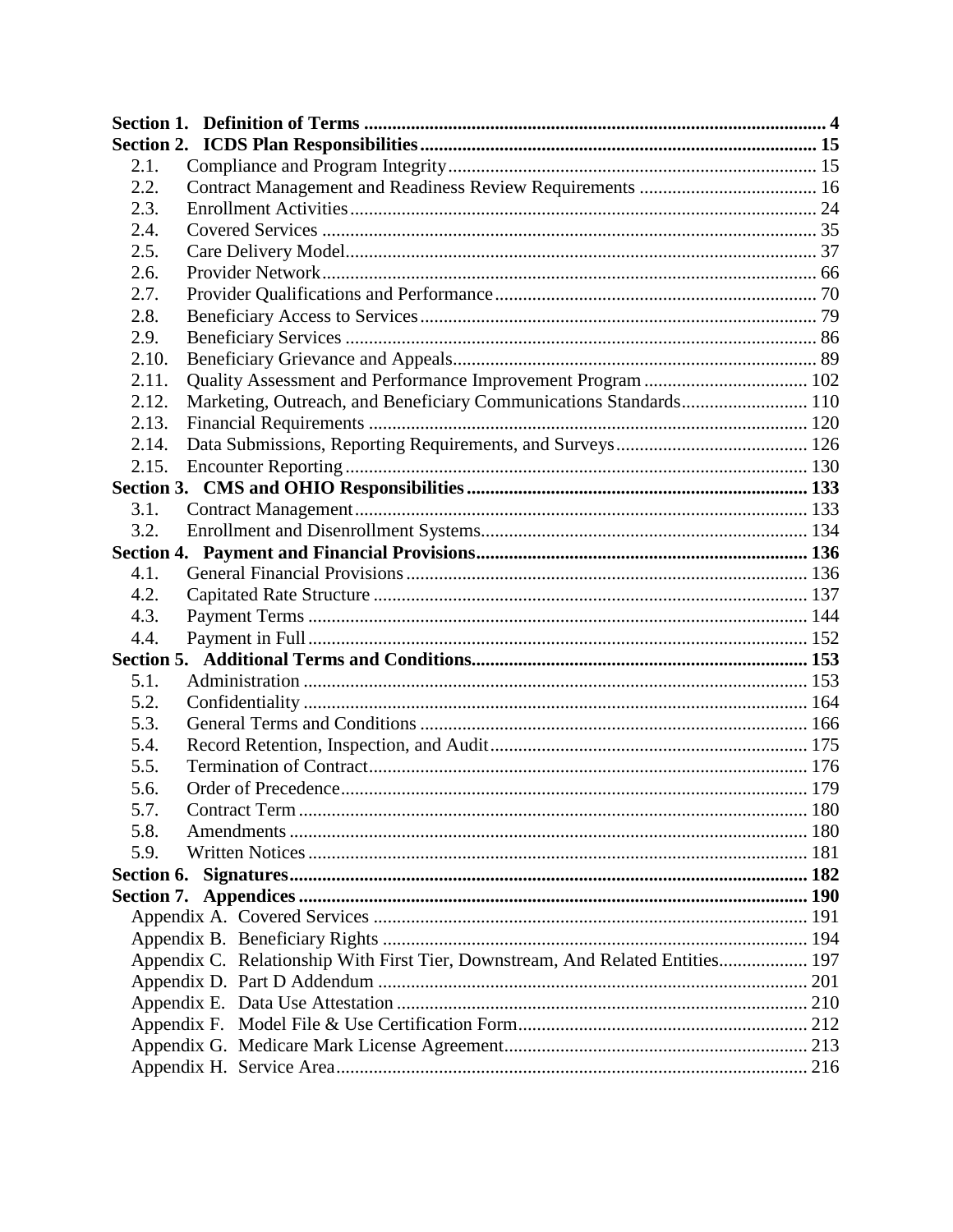This Contract, made on October 1, 2017, is between the Department of Health and Human Services, acting by and through the Centers for Medicare & Medicaid Services (CMS), the State of Ohio, acting by and through the State of Ohio Department of Medicaid (ODM) and \_\_\_\_\_\_\_\_\_\_\_\_\_\_\_\_\_\_\_\_\_\_\_\_\_\_\_\_\_\_\_\_\_\_ (the ICDS Plan). The ICDS Plan's principal place of

business is \_\_\_\_\_\_\_\_\_\_\_\_\_\_\_\_\_\_\_\_\_\_\_\_\_\_\_\_\_\_\_\_\_\_\_\_\_\_\_\_\_.

WHEREAS, CMS is an agency of the United States, Department of Health and Human Services, responsible for the administration of the Medicare, Medicaid, and Ohio Children's Health Insurance Programs under Title XVIII, Title IX, Title XI, and Title XXI of the Social Security Act;

WHEREAS, the Ohio Department of Medicaid (ODM) is an agency responsible for operating a program of medical assistance under 42 U.S.C. § 1396 et seq., and Title 51 of the Ohio Revised Code, designed to pay for medical services for eligible individuals;

WHEREAS, Section 1115A of the Social Security Act provides CMS the authority to test innovative payment and service delivery models to reduce program expenditures under Titles XVIII and XIX of the Social Security Act while preserving or enhancing the quality of care furnished to individuals under such titles, including allowing states to test and evaluate fully integrating care for dual eligible individuals in the State;

WHEREAS, the ICDS Plan is in the business of providing coverage for medical services, and CMS and ODM desire to purchase such services from the ICDS Plan;

WHEREAS, the ICDS Plan agrees to furnish these services in accordance with the terms and conditions of this Contract and in compliance with all federal and Ohio laws and regulations;

WHEREAS, this Contract replaces in its entirety, the Contract and any amendments entered into by CMS, ODM, and <Entity> (ICDS Plan) executed February 11, 2014 and re-executed May 10, 2016, provided however, that any duties, obligations, responsibilities, or requirements that are imposed upon the ICDS Plan in the revised Contract, but that were not imposed upon the ICDS Plan in the original version of the Contract executed on February 11, 2014, as amended, or under applicable laws and regulations, shall be prospective in nature only (effective upon the execution of this revised Contract) and shall not be enforced retroactively.

NOW, THEREFORE, in consideration of the mutual promises set forth in this Contract, the parties agree as follows: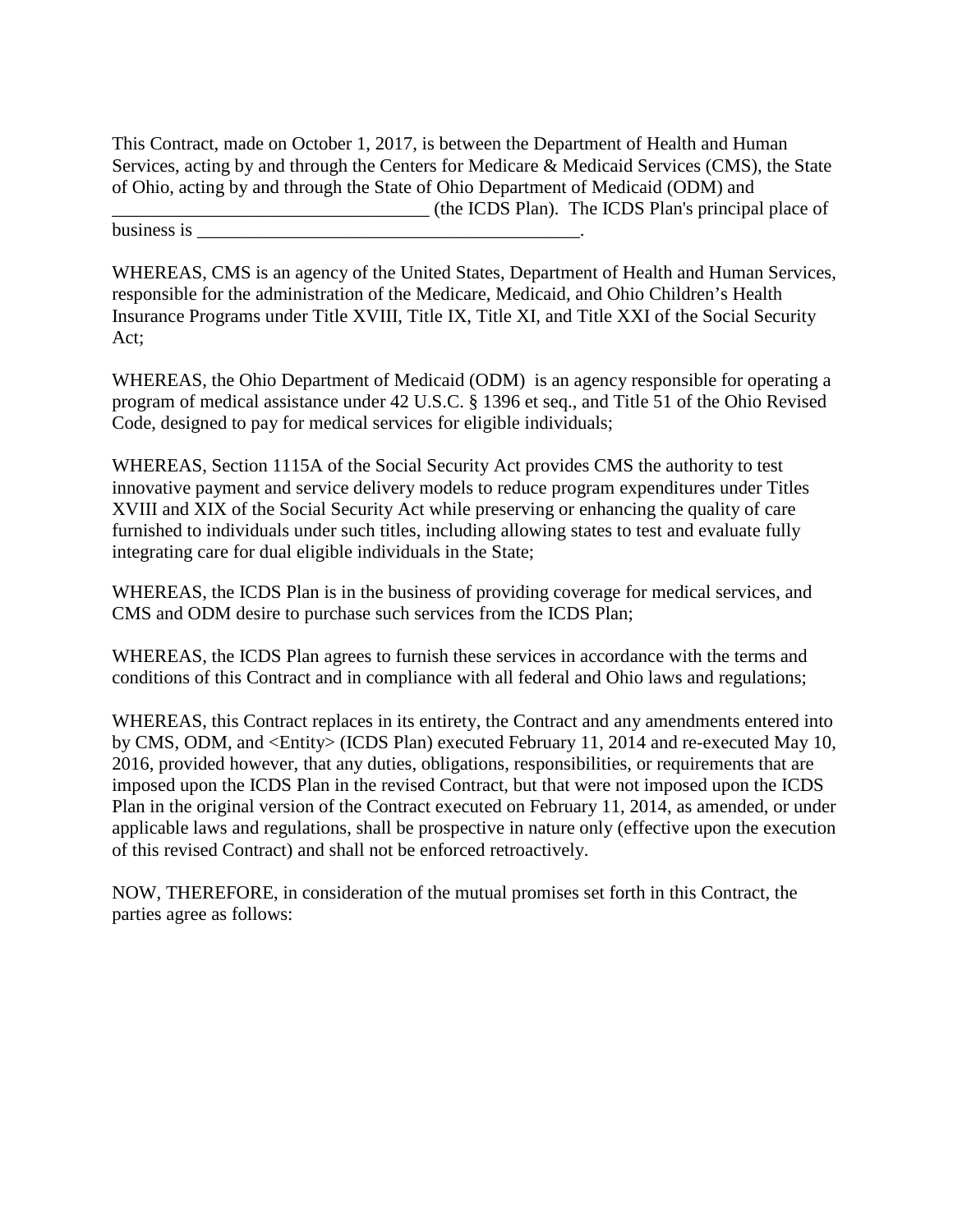### <span id="page-3-0"></span>**Section 1. Definition of Terms**

- 1.1 Action Also, "Adverse Action" or "Adverse Benefit Determination", the denial or limited authorization of a requested service, including the type or level of service; reduction, suspension, or termination of a previously authorized service; denial, in whole or in part, of payment for a service; failure to provide services in a timely manner, as defined by the State; failure of a Managed Care Organization (MCO) or Prepaid Inpatient Health Plan (PIHP) to act within the timeframes; or, for a rural area resident with only one MCO or PIHP, the denial of a Medicaid Beneficiary's request to obtain services outside the network.
- 1.2 Advance Directive An individual's written directive or instructions, such as power of attorney for health care or a living will, for the provision of that individual's health care if the individual is unable to make his or her health care wishes known.
- 1.3 Adverse Benefit Determination -- (i) The denial or limited authorization of a requested service, including determinations based on the type or level of service, requirements for medical necessity, appropriateness, setting or effectiveness of a Covered Service; (ii) the reduction, suspension, or termination of a previously authorized service; (iii) the denial, in whole or in part, of payment for a service; (iv) the failure to provide services in a timely manner; (v) the failure of the ICDS Plan to act within the required timeframes for the standard resolution of Grievances and Appeals; (vi) for a resident of a rural area with only one ICDS Plan, the denial of a Beneficiary's request to obtain services outside of the network; or (vii) the denial of an Beneficiary's request to dispute a financial liability.
- 1.4 Appeal A request for formal review of an Adverse Action of the ICDS Plan in accordance with Section 2.12 of the Contract. Effective January 1, 2018, an Appeal is defined as a review by the ICDS Plan of an Adverse Benefit Determination and no longer based on an Action or Adverse Action.
- 1.5 Applicable law—as used in this Contract means, without limitation, all federal and Ohio law and regulations, and the regulations, policies, procedures, and instructions of CMS and ODM all as existing now or during the term of this Contract.
- 1.6 Assessment The process for review and assessment of medical, behavioral health, LTSS and social needs for Beneficiaries enrolled in the ICDS Plan in order to develop a person centered individualized care plan. The scope and depth of the Assessment will vary based on the beneficiary's assigned risk level.
- 1.7 Beneficiary(ies) Any Medicare-Medicaid eligible individual who is eligible for the demonstration and enrolled with an ICDS Plan for both Medicaid and Medicare benefits.
- 1.8 Beneficiary Communications Materials designed to communicate to Beneficiaries plan benefits, policies, processes and/or Beneficiary rights. This includes pre-enrollment, post-enrollment, and operational materials.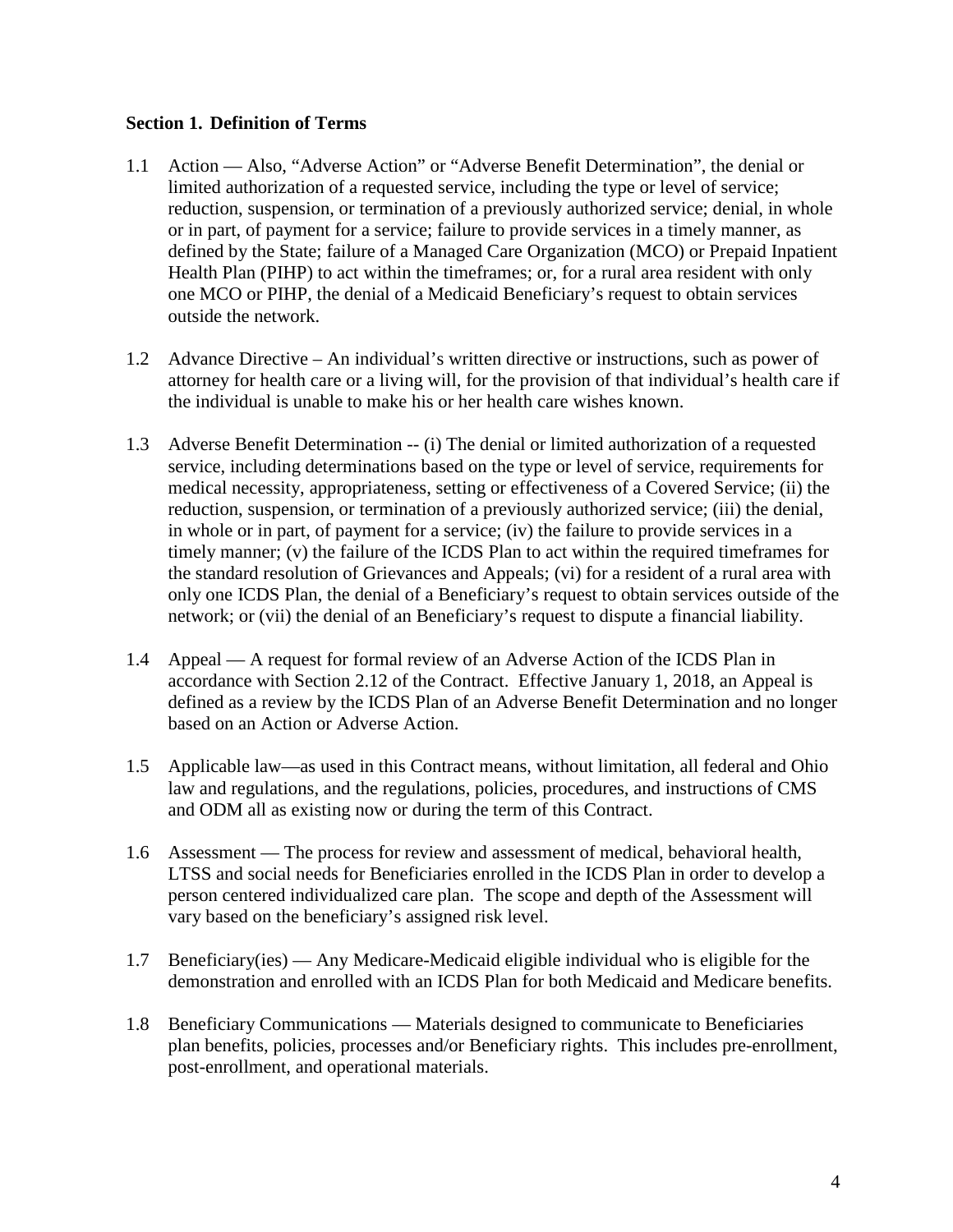- 1.9 Business Days —Monday through Friday, except for federal and state holidays.
- 1.10 Capitated Financial Alignment Model ("the Demonstration") A model where Ohio, CMS, and a health plan enter into a three-way contract, and the plan receives prospective payments to provide comprehensive, coordinated care.
- 1.11 Capitation Rate The sum of the monthly capitation payments (reflecting coverage of Medicare Parts A & B services, Medicare Part D services, and Medicaid services, pursuant to Appendix A of this Contract) including: 1) the application of any risk adjustment methodologies, as described in Section 4; and 2) any payment adjustments as a result of the reconciliation described in Section 4. Total Capitation Rate Revenue will be calculated as if all ICDS Plans had received the full quality withhold payment.
- 1.12 Care Manager An appropriately qualified professional who is the ICDS Plan's designated accountable point of contact for each Beneficiary receiving care management services. The Care Manager is responsible for directing and delegating care management duties, as needed, and may include the following: facilitating assessment of needs; developing, implementing and monitoring the care plan; and serving as the lead of the trans-Disciplinary care management team.
- 1.13 Care Management A collaborative process that assesses, plans, implements, coordinates, monitors, and evaluates the options and services (both Medicare and Medicaid) required to meet a Beneficiary's needs across the continuum of care. It is characterized by advocacy, communication, and resource management to promote quality, cost effective, positive outcomes.
- 1.14 Centers for Medicare & Medicaid Services (CMS) The federal agency under the Department of Health and Human Services responsible for administering the Medicare and Medicaid programs.
- 1.15 Claim  $-$  (1) a bill for services; (2) a line item of services; or (3) all services for one recipient within a bill.
- 1.16 Clean Claim A Claim that can be processed without obtaining additional information from the Provider of a service or from a third party.
- 1.17 Comprehensive Assessment The type of Assessment for beneficiaries assigned to the intensive, high, and medium risk levels and all waiver beneficiaries.
- 1.18 Consumer Assessment of Healthcare Providers and Systems (CAHPS) Beneficiary survey tool developed and maintained by the Agency for Healthcare Research and Quality to support and promote the assessment of consumers' experiences with health care.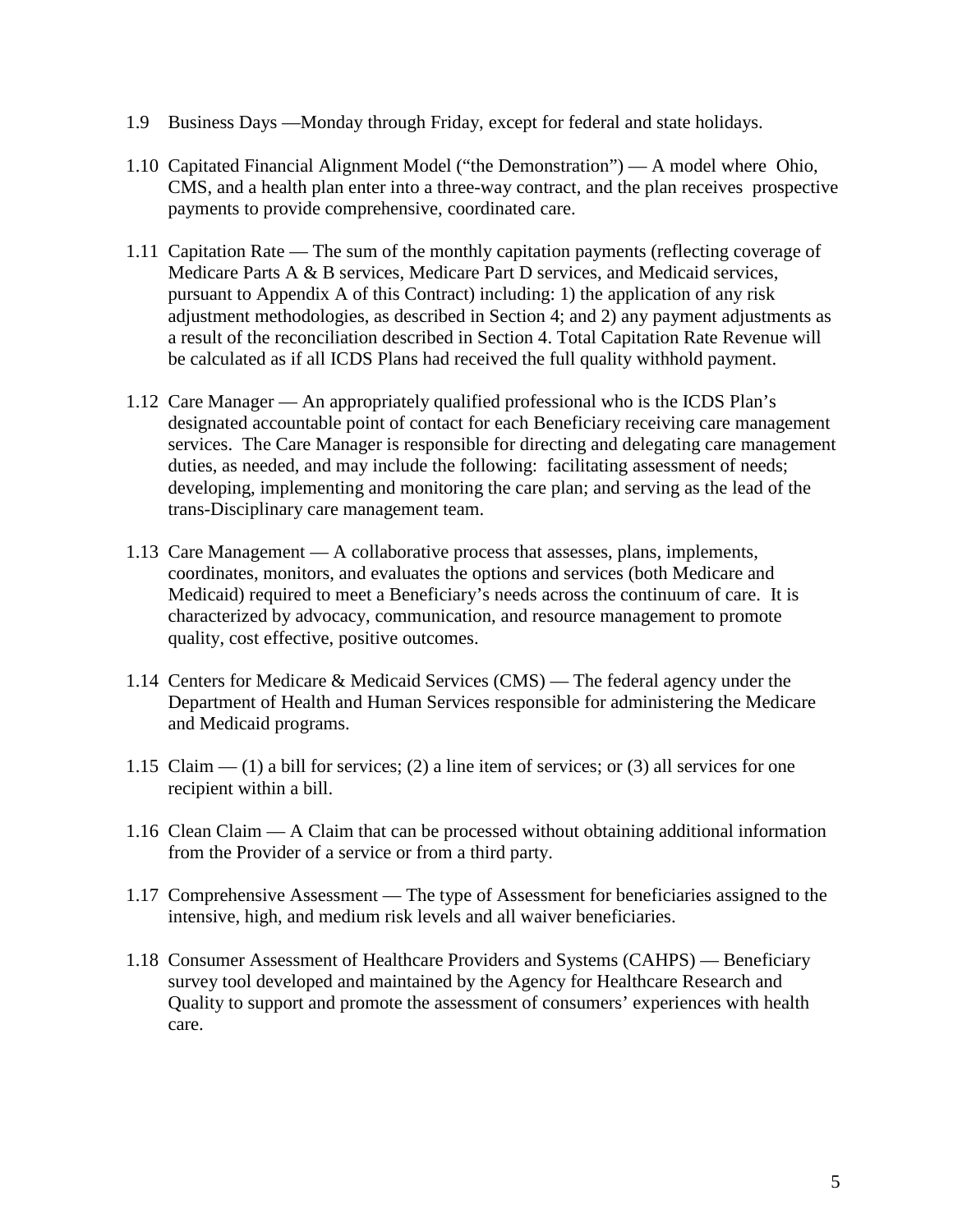- 1.19 Contract The participation agreement that CMS and ODM have with an ICDS Plan, for the terms and conditions pursuant to which an ICDS Plan may participate in this Demonstration.
- 1.20 Contract Compliance Officer The designated individual that is employed by the ICDS Plan that is responsible primarily for monitoring the compliance activities under the Demonstration and reports to senior leadership within the ICDS Plan. The individual also acts as the liaison between the ICDS Plan and ODM and CMS.
- 1.21 Contract Management Team (CMT) A group of CMS and ODM representatives responsible for overseeing the contract management functions outlined in Section 3.1 of the Contract.
- 1.22 Contract Operational Start Date The first date on which any Enrollment into the ICDS Plan's is effective.
- 1.23 Covered Services The set of services to be offered by the ICDS Plans. Refer to Appendix A.
- 1.24 Coverage Determination An ICDS Plan decision to approve or deny a request for a covered service, also referred to as Prior Authorization decision.
- 1.25 Cultural Competence Understanding those values, beliefs, and needs that are associated with an individual's age, gender identity, sexual orientation, and/or racial, ethnic, or religious backgrounds. Cultural Competence also includes a set of competencies which are required to ensure appropriate, culturally sensitive health care to persons with congenital or acquired disabilities.
- 1.26 Demonstration The program, MyCare Ohio, administered by CMS and the Ohio Department of Medicaid (ODM) for providing integrated care to Medicare-Medicaid Beneficiaries that is the subject of this Contract.
- 1.27 Emergency Medical Condition A medical condition manifesting itself by acute symptoms of sufficient severity (including severe pain) that a prudent layperson, who possesses an average knowledge of health and medicine, could reasonably expect the absence of immediate medical attention to result in placing the health of the individual (or, with respect to a pregnant woman, the health of the woman or her unborn child) in serious jeopardy, serious impairments to bodily functions, or serious dysfunction of any bodily organ or part.
- 1.28 Emergency Services Covered inpatient and outpatient services that are furnished by a provider that is qualified to furnish these services under 42 C.F.R Part 438 and that are needed to evaluate or stabilize an emergency medical condition.
- 1.29 Encounter An individual service or procedure provided to a Beneficiary that would result in a claim if the service or procedure were to be reimbursed as Fee-For-Service under the ODM Medical Program.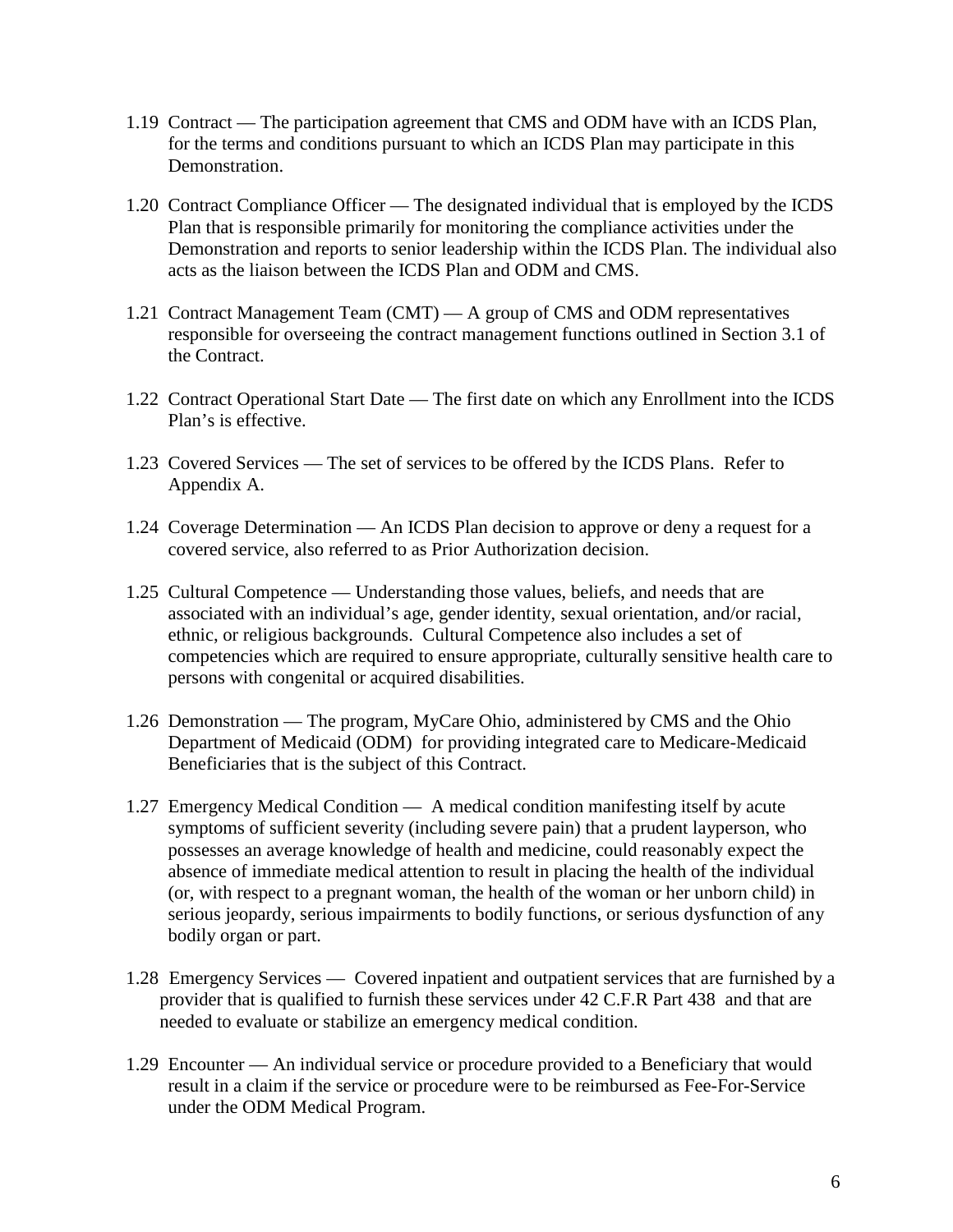- 1.30 Encounter Data The record of a Beneficiary receiving any item(s) or service(s) provided through Medicaid or Medicare under a prepaid, capitated, or any other risk basis payment methodology submitted to CMS and ODM. This record must incorporate the Health Insurance Portability and Accountability Act of 1996 (HIPAA) security, privacy, and transaction standards and be submitted in the ASC X12N 837 format or any successor format.
- 1.31 Enrollment The processes by which an individual who is eligible for the Demonstration is enrolled in an ICDS Plan.
- 1.32 External Quality Review Organization (EQRO) An independent entity that contracts with the State and evaluates the access, timeliness, and quality of care delivered by managed care organizations to their Medicaid Beneficiaries.
- 1.33 Federally-Qualified Health Center (FQHC) An entity that has been determined by CMS to satisfy the criteria set forth in 42 U.S.C. § 1396d(1)(2)(A), (B). This includes Rural Health Centers (RHCs) as defined at 1.83 of this Contract.
- 1.34 First Tier, Downstream and Related Entity An individual or entity that enters into a written arrangement with the ICDS Plan acceptable to CMS and ODM, to provide administrative or health care services of the ICDS Plan under this Contract. Specifically, First Tier Entity means any party that enters into an acceptable written arrangement with an ICDS Plan to provide administrative services or health care services for a MyCare Ohio Beneficiary. Downstream Entity means any party that enters into an acceptable written arrangement below the level of arrangement between an ICDS Plan and a First Tier Entity. These written arrangements continue down to the level of the ultimate provider of both health and administrative services. Related Entity means any entity that is related to the ICDS Plan by common ownership or control and 1) performs some of the ICDS Plan's management functions under contract or delegation; 2) furnishes services to MyCare Ohio Beneficiaries under an oral or written agreement; or 3) leases real property or sells materials to the ICDS Plan at a cost of more than \$2,500 during the Contract period.
- 1.35 Fraud Knowing and willful deception, or a reckless disregard of the facts, with the intent to receive an unauthorized benefit.
- 1.36 Grievance An expression of dissatisfaction about any matter other than an action; includes grievances. Possible subjects for grievances include, but are not limited to, the quality of care or services provided, and aspects of interpersonal relationships such as rudeness of a provider or employee, or failure to respect the Beneficiary's rights.
- 1.37 Health Disparities as defined by the U.S. Department of Health and Human Services Office of Minority Health, a particular type of health difference that is closely linked with social or economic disadvantage. Health disparities adversely affect groups of people who have systematically experienced greater social and/or economic obstacles to health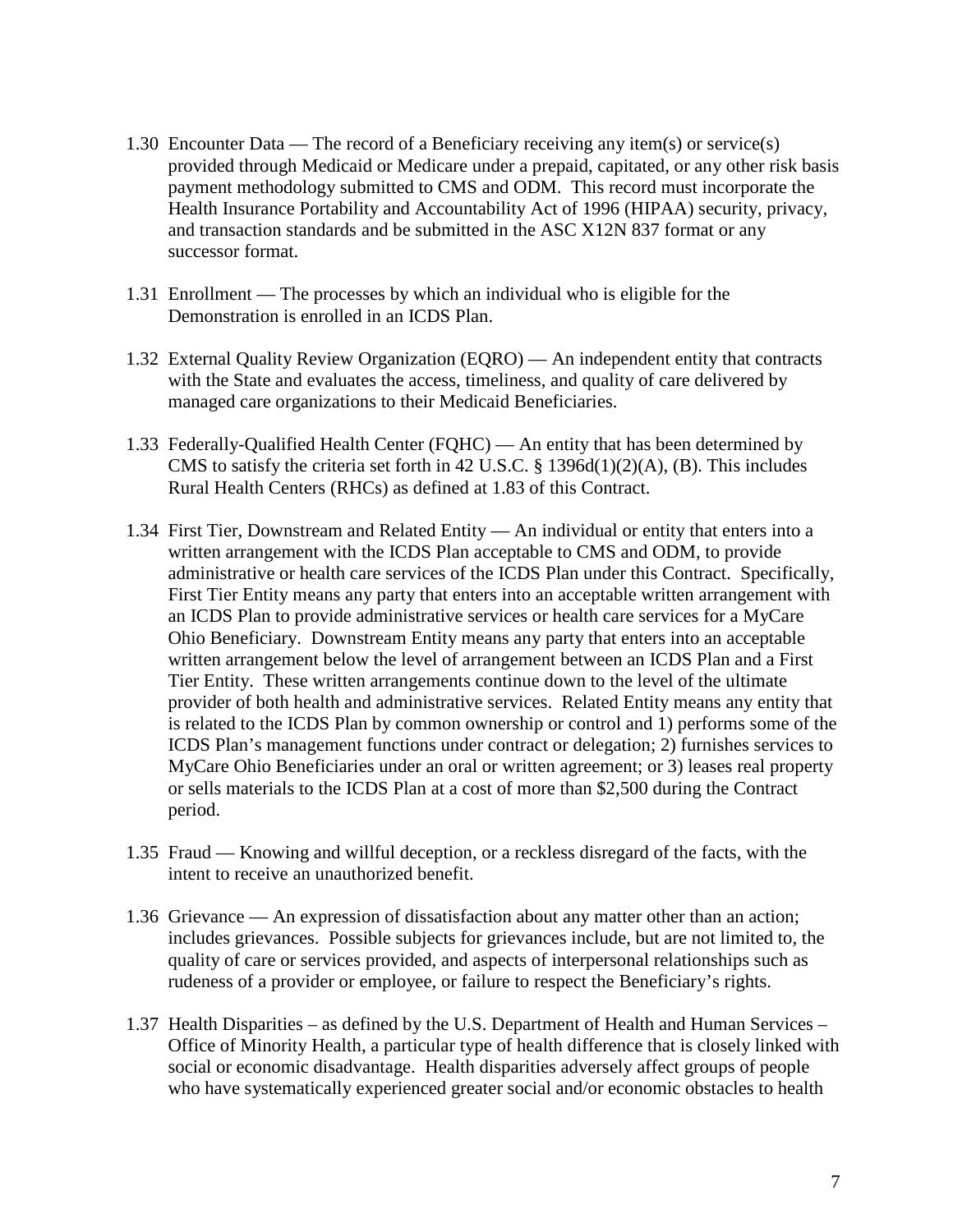and/or a clean environment based on their race or ethnic group; religion; socioeconomic status; gender; age; mental health; cognitive, sensory or physical disability; sexual orientation; geographic location; or other characteristics historically linked to discrimination or exclusion.

- 1.38 Health Home —Health home service for persons with serious and persistent mental illness is a person-centered holistic approach that provides integrated behavioral health and physical health care coordination and care management for individuals with serious and persistent mental illness.
- 1.39 Health Insuring Corporation (HIC) —A corporation licensed by the state that, pursuant to a policy, contract, certificate, or agreement, pays for, reimburses, or provides, delivers, arranges for, or otherwise makes available, basic health care services, supplemental health care services, or specialty health care services, or a combination of basic health care services and either supplemental health care services or specialty health care services, through either an open panel plan or a closed panel plan.
- 1.40 Health Outcomes Survey (HOS) Beneficiary survey used by CMS to gather valid and reliable health status data in Medicare managed care for use in quality improvement activities, plan accountability, public reporting, and improving health.
- 1.41 Health Plan Management System (HPMS) A system that supports contract management for Medicare health plans and prescription drug plans and supports data and information exchanges between CMS and health plans. Current and prospective Medicare health plans submit applications, information about Provider Networks, plan benefit packages, formularies, and other information via HPMS.
- 1.42 Health Risk Assessment The type of Assessment for beneficiaries assigned to the low and monitoring risk levels.
- 1.43 Healthcare Effectiveness Data and Information Set (HEDIS) Tool developed and maintained by the National Committee for Quality Assurance that is used by health plans to measure performance on dimensions of care and service in order to maintain and/or improve quality.
- 1.44 Home and Community-Based Services (HCBS) Waivers Waivers under Section 1915(c) of the Social Security Act that allow the State to cover home and community services and provide programs that are designed to meet the unique needs of individuals with disabilities who qualify for the Level of Care (LOC) provided in an institution but who, with special services, may remain in their homes and communities.
- 1.45 Individualized Care Plan (ICP) An integrated, individualized, person-centered care plan developed by the Beneficiary and his or her ICDS Plan's Trans-Disciplinary Team that addresses clinical and non-clinical needs identified in the Assessment and includes goals, interventions and expected outcomes.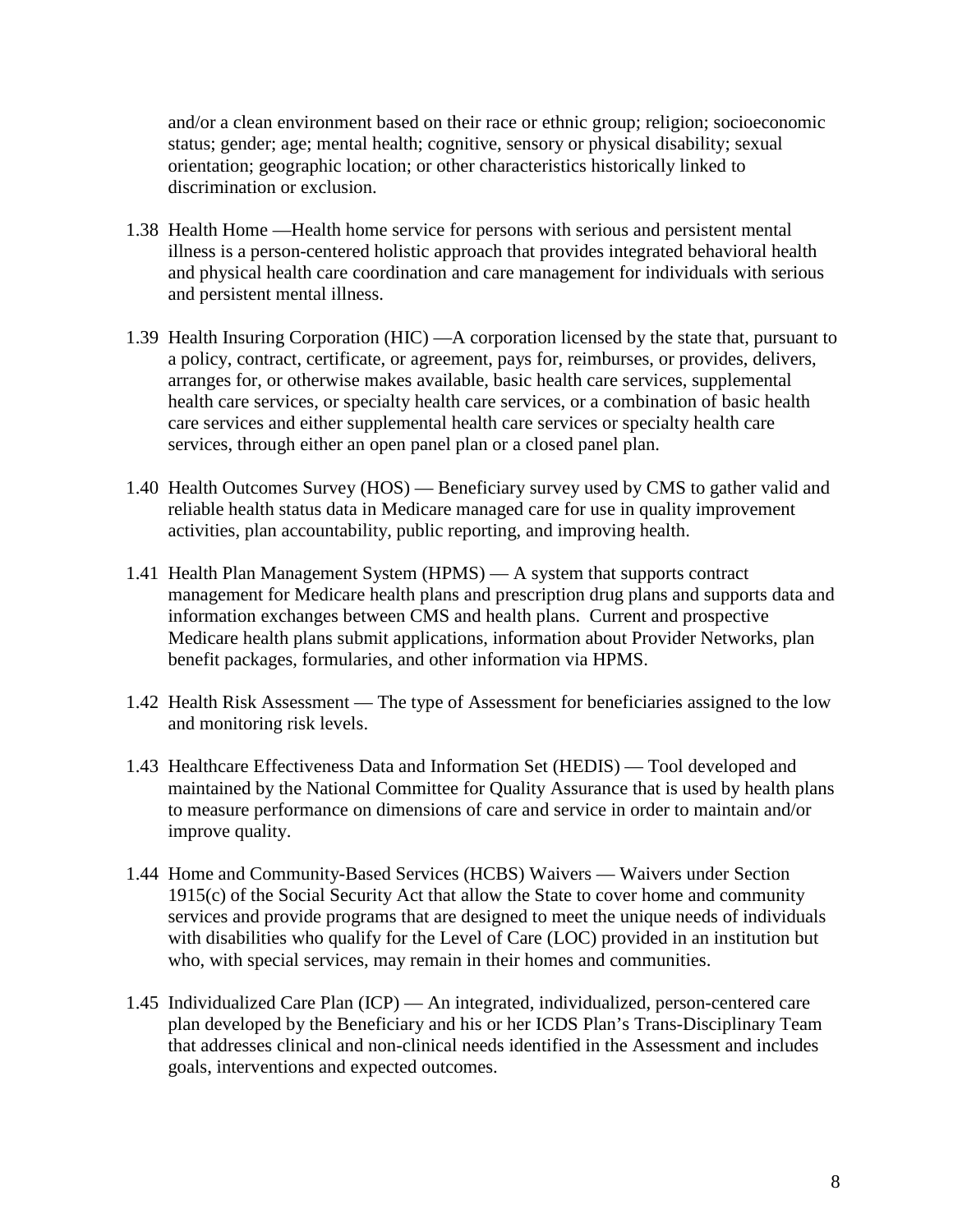- 1.46 Integrated Care Delivery System Plan ("ICDS Plan" or "ICDS Plans") A Managed Care Organization that enters into a Three-Way Contract with CMS and ODM to provide Covered Services and any chosen flexible benefits and be accountable for providing integrated care to Medicare-Medicaid Beneficiaries. The plan must comprehensively manage the full continuum of Medicare and Medicaid benefits for Medicare-Medicaid Beneficiaries including long term services and supports.
- 1.47 Long Term Services and Supports (LTSS) A range of home and community services and supports designed to meet a Beneficiary's needs as an alternative to long term nursing facility care to enable a person to live as independently as possible.
- 1.48 Managed Care Organization (MCO) An entity that meets the definition of managed care organization as defined at 42 C.F.R. § 438.2 and that has a contract with CMS and ODM to provide services in the Demonstration. It includes the ICDS Plan and may also include other such entities with such contracts.
- 1.49 Managed Care Provider Network (MCPN) Database A centralized database system that maintains information on the status of all ICDS Plan- contracted providers.
- 1.50 Mandated Reporting Immediate reporting required from a mandated reporter of suspected maltreatment when the mandated reporter has reasonable cause to believe that an individual known to the mandated reporter in a professional or official capacity may be Abused or Neglected
- 1.51 Marketing, Outreach, and Beneficiary Communications Any informational materials targeted to Beneficiaries that are consistent with the definition of marketing materials at 42 C.F.R. § 422.2260.
- 1.52 Medically Necessary Services —Services delivered in accordance with Appendix A of this document, and consistent with Medicare and Medicaid law, coverage rules and guidelines.
- 1.53 Medicare-Medicaid Coordination Office Formally the Federal Coordinated Health Care Office, established by Section 2602 of the Patient Protection and Affordable Care Act.
- 1.54 Medicare-Medicaid Beneficiary For the purposes of this Demonstration, an individual who is entitled to, or enrolled for, benefits under Part A of title XVIII of the Social Security Act, and enrolled for benefits under Part B of title XVIII of such Act, and is eligible for medical assistance under a state plan under title XIX of such Act or under a waiver of such plan.
- 1.55 Medicaid The program of medical assistance benefits under Title XIX of the Social Security Act and various demonstrations and waivers thereof.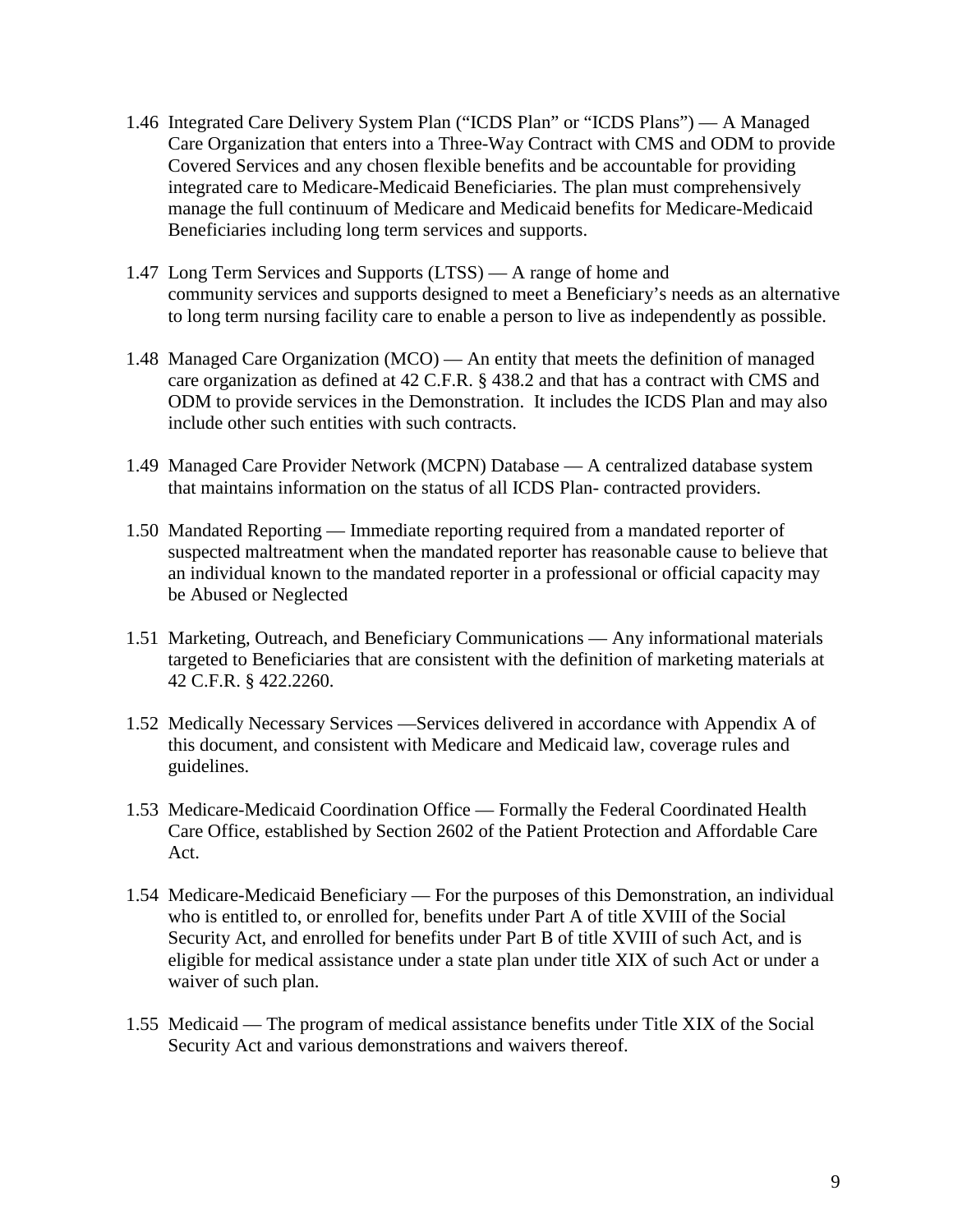- 1.56 Medicare Title XVIII of the Social Security Act, the federal health insurance program for people age 65 or older, people under 65 with certain disabilities, and people with End Stage Renal Disease (ESRD) or Amyotrophic Lateral Sclerosis. Medicare Part A provides coverage of inpatient hospital services and services of other institutional providers, such as skilled nursing facilities and home health agencies. Medicare Part B provides supplementary medical insurance that covers physician services, outpatient services, some home health care, durable medical equipment, and laboratory services and supplies, generally for the diagnosis and treatment of illness or injury. Medicare Part C provides Medicare Beneficiaries with the option of receiving Part A and Part B services through a private health plan. Medicare Part D provides outpatient prescription drug benefits.
- 1.57 Medicare Advantage The Medicare managed care options that are authorized under Title XVIII as specified at Part C and 42 C.F.R. § 422.
- 1.58 Medicare Waiver Generally, a waiver of existing law authorized under Section 1115A of the Social Security Act.
- 1.59 Medicaid Waiver Generally, a waiver of existing law authorized under Section 1115(a), 1115A, or 1915 of the Social Security Act.
- 1.60 Member Enrollment Mix Adjustment (MEMA) The MEMA utilizes the particular waiver enrollment and nursing facility placement of the NFLOC member to provide more revenue to plans that have a greater proportion of high risk/cost Beneficiaries and, conversely, less revenue to plans that have a lower proportion of high risk/cost Beneficiaries. The adjustment is budget neutral.
- 1.61 Minimum Data Set (MDS) A clinical screening system, mandated by federal law for use in nursing facilities, that assesses the key domains of function, health, and service use. MDS assessment forms include the MDS-HC for home care and the MDS 3.0 for Nursing Facility Residents.
- 1.62 MyCare Ohio—the name for the Integrated Care Delivery System managed care program operating in seven (7) Ohio regions that coordinates the physical, behavioral and longterm care services for individuals over the age of 18 who are eligible for both Medicaid and Medicare.
- 1.63 Notice of Action—notice supplied in accordance with 42 C.F.R. §§ 438.404 and 422.570, the ICDS Plan must give the Beneficiary written notice of any Adverse Action.
- 1.64 Ohio Department of Insurance (ODI) —The agency responsible for regulation of all insurers operating in the state of Ohio.
- 1.65 Ohio Medicaid The Ohio Department of Medicaid (ODM), the agency responsible for administering the Medicaid program in the state of Ohio.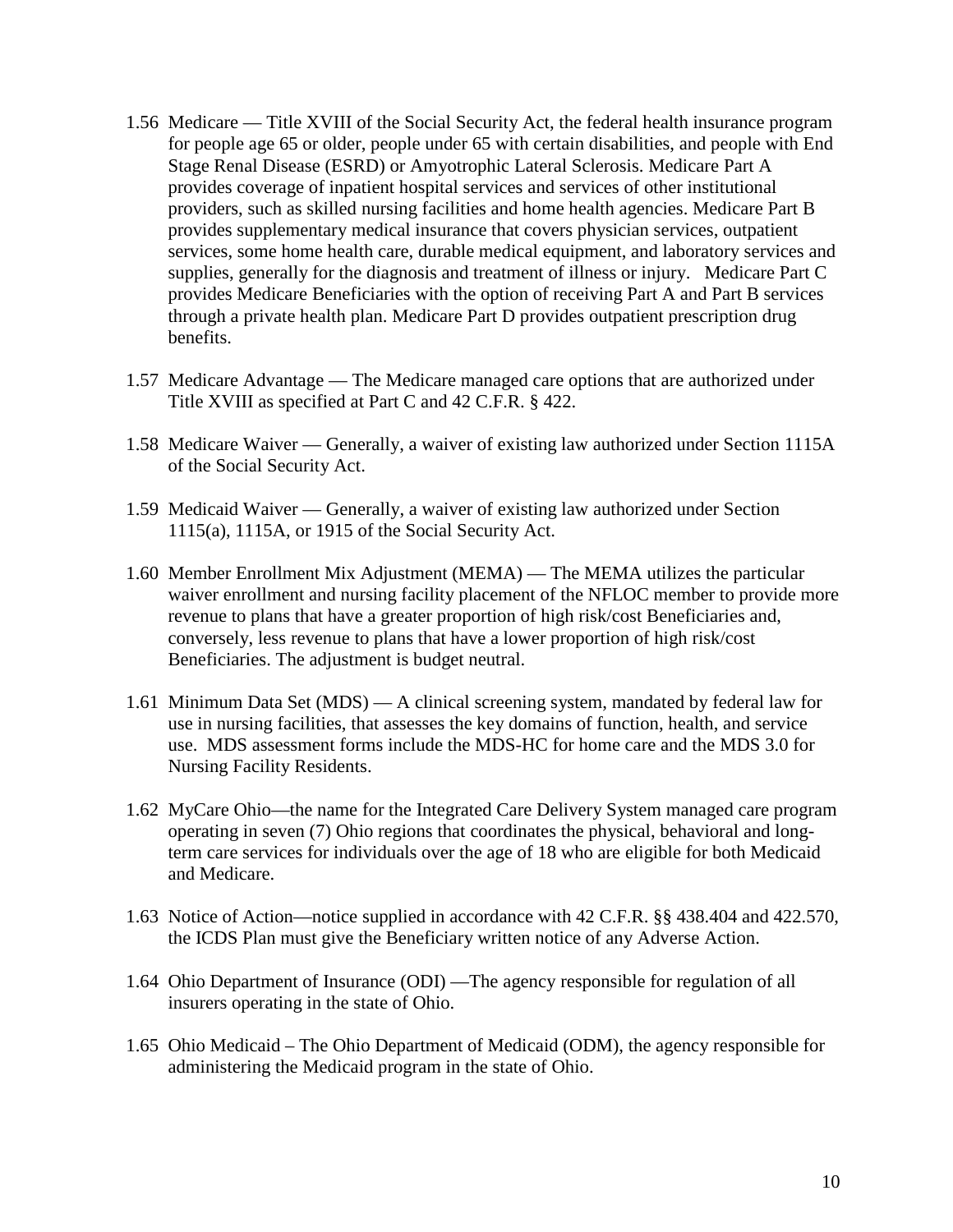- 1.66 Ohio Administrative Code (OAC)—Contains all codified Ohio rules and regulations that have been adopted by Ohio state administrative agencies and promulgated in the Register of Ohio.
- 1.67 Ohio Revised Code (ORC) Contains all codified Ohio statutes of a general and permanent nature passed by the Ohio General Assembly and signed by the governor.
- 1.68 Opt Out A process by which Beneficiaries can choose not to participate in the Demonstration and receive their Medicare benefits through Fee for Service (FFS) Medicare and a standalone Part D Plan; Program of All-inclusive Care for the Elderly (PACE); or a Medicare Advantage/Medicare Advantage Part D plan (MA/MA-PD) and only receive Medicaid services through the ICDS Plan in which they are enrolled.
- 1.69 Ombudsman The entity designated by the State, and independent of ODM, that advocates and investigates on behalf of Beneficiaries to safeguard due process and to serve as an early and consistent means of identifying systematic problems with the Demonstration.
- 1.70 Passive Enrollment An Enrollment process through which an eligible individual is enrolled by ODM (or its authorized agent) into an ICDS Plan, following a minimum sixty (60) day advance notification that includes the opportunity to choose or decline enrollment into an ICDS Plan prior to the effective date.
- 1.71 Post Stabilization Services Covered services, related to an emergency medical condition that are provided after a Beneficiary is stabilized in order to maintain the stabilized condition, or, under the circumstances described in 42 C.F.R. § 438.114 to improve or resolve the Beneficiary's condition.
- 1.72 Preadmission Screening and Resident Review (PASRR) Federal requirement that helps ensure that individuals are not inappropriately placed in nursing homes for long term care. PASRR requires that 1) all applicants to a Medicaid-certified nursing facility be evaluated for mental illness and/or intellectual disability; 2) be offered the most appropriate setting for their needs (in the community, a nursing facility, or acute care settings); and 3) receive the services they need in those settings, described in 42 C.F.R. § 483.100-138.
- 1.73 Prevalent Languages —Spanish and other additional languages, as determined by ODM. Such additional languages exist where there is a prevalent single-language minority within the enrolled population in the relevant local office area, which for purposes of this Contract shall exist when five percent (5%) or more such households speak a language other than English.
- 1.74 Prior Authorization An ICDS Plan's decision to approve or deny a request for a covered service, also referred to as Coverage Determination.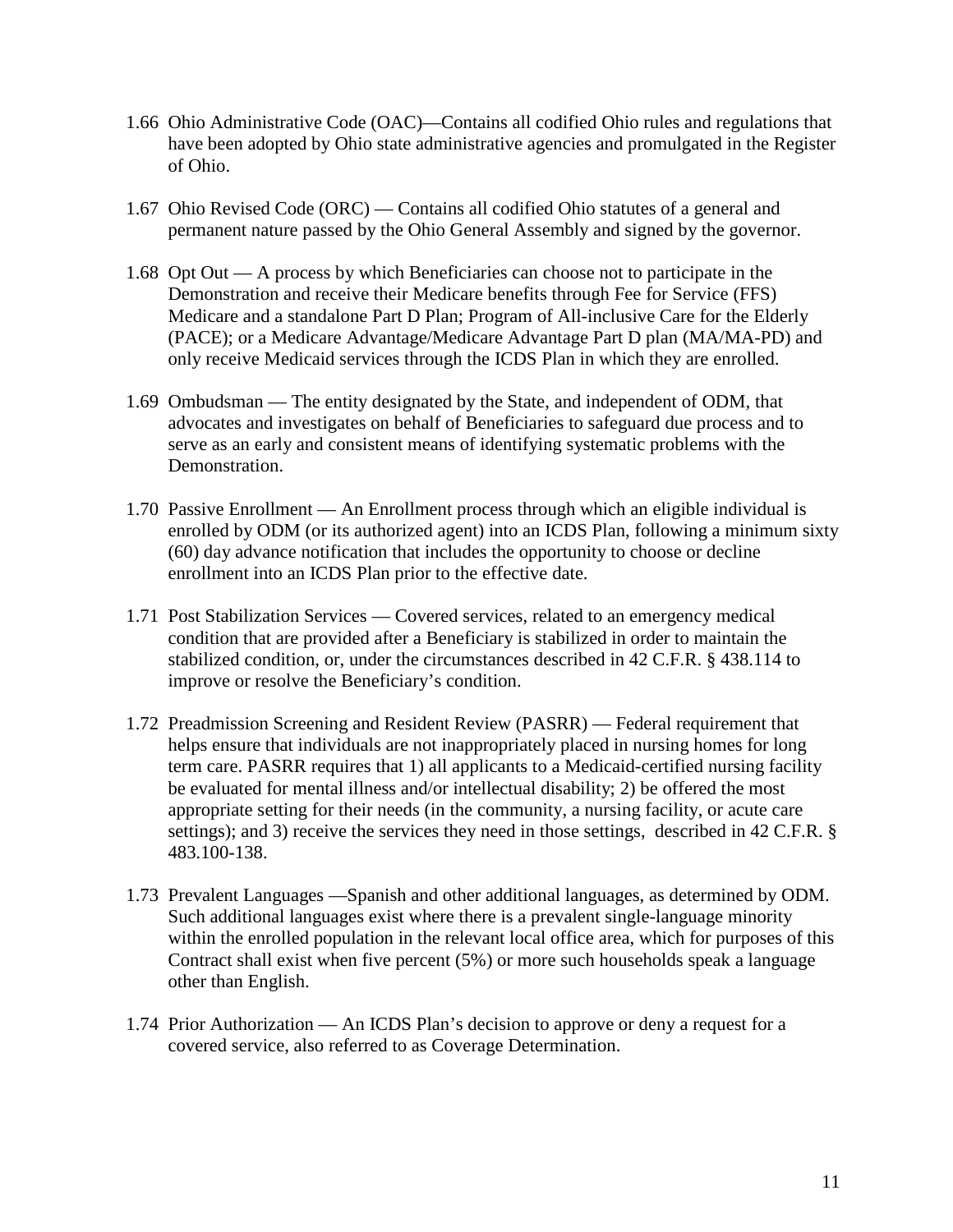- 1.75 Privacy Requirements established in the Health Insurance Portability and Accountability Act of 1996, and implementing regulations, as well as relevant Ohio privacy and confidentiality laws.
- 1.76 Program of All-Inclusive Care for the Elderly (PACE) A comprehensive service delivery and financing model that integrates medical and LTSS under dual capitation agreements with Medicare and Medicaid. The PACE program is limited to individuals age 55 and over who meet the nursing-facility level of care criteria and reside in a PACE service area.
- 1.77Protected Health Information (PHI) Except as otherwise provided in the Health Insurance Portability and Accountability Act of 1996 (HIPAA), which shall govern the definition of PHI, information created or received from or on behalf of a Covered Contractor as defined in 45 C.F.R. § 160.103, that relates to (i) the provision of health care to an individual; (ii) the past, present or future physical or mental health or condition of an individual; or (iii) the past, present or future payment for the provision of health care to an individual. PHI includes demographic information that identifies the individual or that there is a reasonable basis to believe can be used to identify the individual. PHI is the information transmitted or held in any form or medium.
- 1.78 Provider A person or other entity enrolled with CMS to provide Medicare Covered Services, or issued a provider or identification number by the ODM to provide Medicaid Covered Services, to a Beneficiary.
- 1.79 Quality Assessment and Performance Improvement (QAPI) Program The program required by 42 C.F.R. § 438.330, in which the ICDS Plan is required to have an ongoing quality assessment and performance improvement program for the services furnished to Beneficiaries, that: (i) assesses the quality of care and identifies potential areas for improvement, ideally based on solid data and focused on high volume/high risk procedures or other services that promise to substantially improve quality of care, using current practice guidelines and professional practice standards when comparing to the care provided; and (ii) corrects or improves processes of care and clinic operations in a way that is expected to improve overall quality.
- 1.80 Qualified Family Planning Providers (QFPPs) any public or not-for-profit health care provider that complies with Title X guidelines/standards, and receives either Title X funding or family planning funding from the Ohio Department of Health (ODH).
- 1.81 Quality Improvement Organization (QIO) A statewide organization that contracts with CMS to evaluate the appropriateness, effectiveness, and quality of care provided to Medicare Beneficiaries.
- 1.82 Readiness Review Prior to being eligible to accept Demonstration Enrollments, each prospective ICDS Plan selected to participate in the Demonstration must undergo a Readiness Review. The Readiness Review evaluates each prospective ICDS Plan's ability to comply with the Demonstration requirements, including but not limited to, the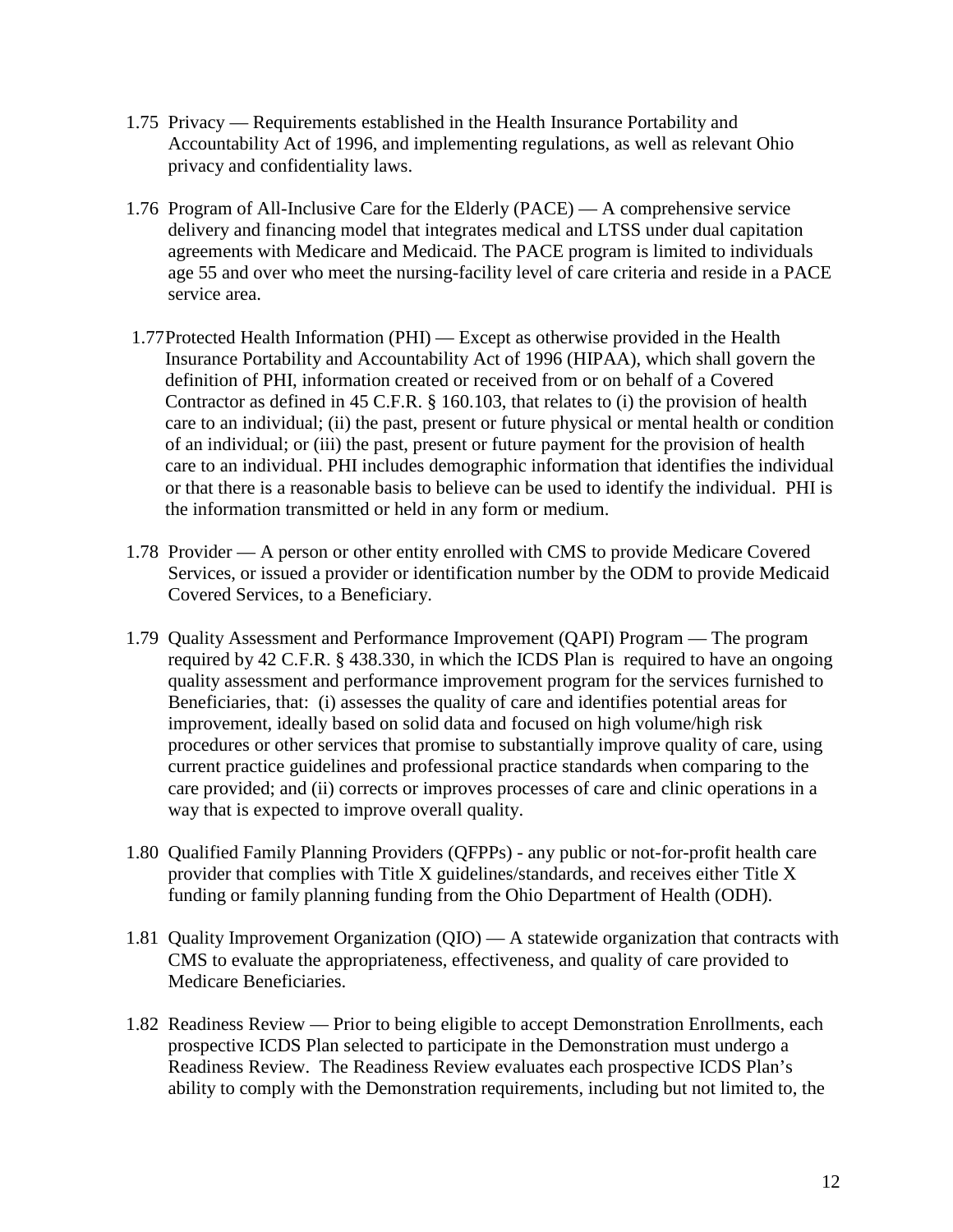ability to quickly and accurately process claims and enrollment information, accept and transition new Beneficiaries, and provide adequate access to all Medicare and Medicaidcovered Medically Necessary Services. CMS and ODM use the results to inform their decision of whether the prospective ICDS Plan is ready to participate in the Demonstration. At a minimum, each Readiness Review includes a desk review and potentially a site visit to the prospective ICDS Plan's headquarters.

- 1.83 Rural Health Center (RHC) An entity that meets all of the requirements for designation as a RHC under 1861(aa)(1) of the Social Security Act and is approved for participation in the Ohio Medicaid Program.
- 1.84 Service Area The specific geographical area of Ohio designated in the CMS HPMS, and as referenced in Appendix I, for which the ICDS Plan agrees to provide Covered Services to all Beneficiaries who select or are passively enrolled with the ICDS Plan.
- 1.85 Service Authorization Request A request for provision of a service consistent with 42 C.F.R. § 431.201.
- 1.86 Solvency Standards for requirements on cash flow, net worth, cash reserves, working capital requirements, insolvency protection and reserves established by the State and agreed to by CMS.
- 1.87 State The State of Ohio.
- 1.88 State Enrollment Vendor A contract entered into by the State to perform Enrollment of eligible individuals and to provide information and support to eligible individuals and Beneficiaries.
- 1.89 State Plan The Ohio Medicaid State Plan filed with Federal CMS, in compliance with Title XIX of the Social Security Act.
- 1.90 Three-way Contract (Contract) The three-way agreement that CMS and ODM enter into with an ICDS Plan specifying the terms and conditions pursuant to which a participating ICDS Plan may participate in this Demonstration. The three-way agreement is also a Provider Agreement pursuant to Ohio Revised Code 5167.01.
- 1.91 Total Capitation Rate Revenue The sum of the monthly capitation payments for each Demonstration Year (reflecting coverage of Medicare Parts A/B services, Medicare Part D services and Medicaid services, pursuant to Appendix A of this contract) including: 1) the application of risk adjustment methodologies, as described in Section 4.2.4; and 2) any payment adjustments as a result of the reconciliation described in Section 4.3.14. Total Capitation Rate Revenue will be calculated as if all Contractors had received the full quality withhold payment.
- 1.92 Trans-Disciplinary Care Team A team of appropriately qualified professionals comprised of the Beneficiary, the family/caregiver, the ICDS Plan Care Manager, the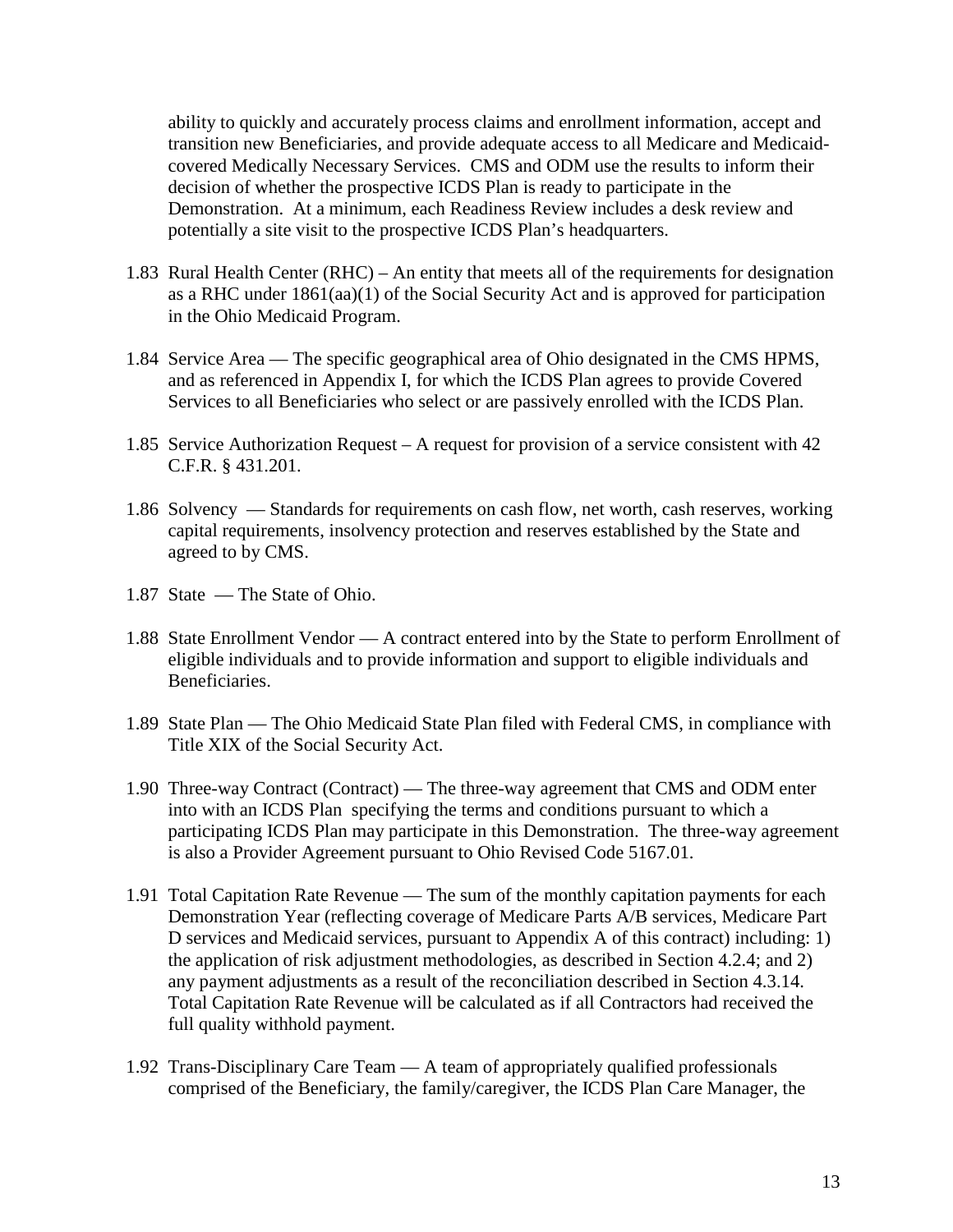waiver service coordinator if appropriate, the primary care provider, specialists, and other providers, as applicable, that is designed to effectively meet the Beneficiary's needs.

- 1.93 Urgent Care Medical services required promptly to prevent impairment of health due to symptoms that do not constitute an Emergency Medical Condition, but that are the result of an unforeseen illness, injury, or condition for which medical services are immediately required. Urgent Care is appropriately provided in a clinic, Physician's office, or in a hospital emergency department if a clinic or Physician's office is inaccessible. Urgent Care does not include primary care services or services provided to treat an Emergency Medical Condition.
- 1.94 Utilization Management A comprehensive approach and planned activities for evaluating the appropriateness, need and efficiency of services, procedures and facilities according to established criteria or guidelines under the provisions of the Demonstration. Utilization Management typically includes activities or decisions based upon the analysis of care, and describes proactive procedures, including prior authorization, discharge planning, concurrent review and pre-certification. It also covers proactive processes, such as concurrent clinical reviews and peer reviews.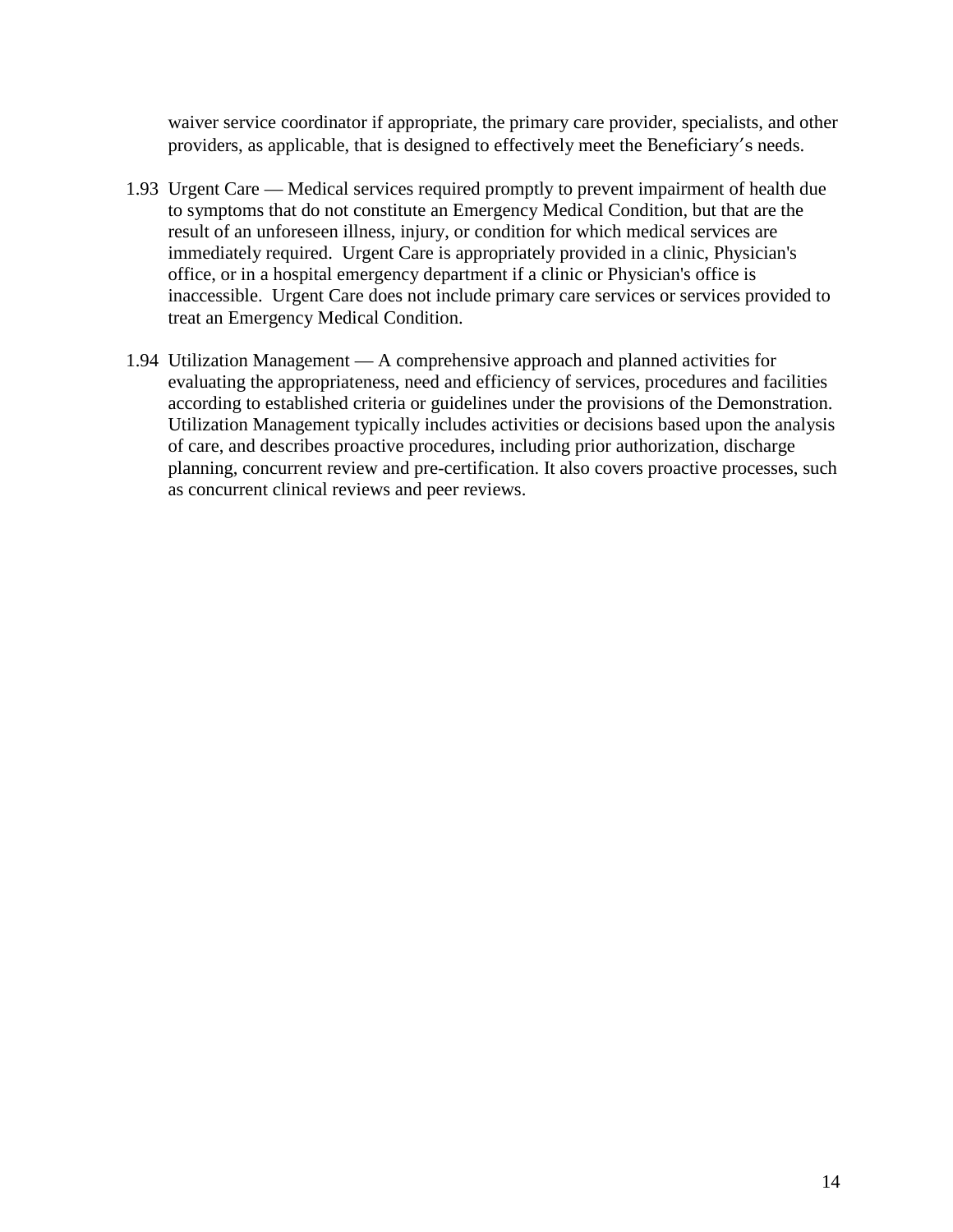# <span id="page-14-0"></span>**Section 2. ICDS Plan Responsibilities**

Through the MyCare Ohio Program, CMS and ODM will work in partnership to offer Medicare-Medicaid Beneficiaries the option of enrolling in an ICDS Plan, which consists of a comprehensive network of providers. The ICDS Plan will deliver and coordinate all components of Medicare and Medicaid Covered Services for Beneficiaries.

# <span id="page-14-1"></span>2.1. **Compliance and Program Integrity**

- 2.1.1. The ICDS Plan must, to the satisfaction of CMS and ODM:
- 2.1.2. Comply with all provisions set forth in this Contract; and
- 2.1.3. Comply with all applicable provisions of federal and Ohio laws, regulations, and waivers, including the implementation of a compliance plan. Although the ICDS Plan is not required to be a certified Medicare Advantage ICDS Plan, the ICDS Plan must comply with the Medicare Advantage and Prescription Drug Plan requirements in Part C and D of Title XVIII, and 42 C.F.R. Part 422 Part 423 and Part 438, except to the extent that waivers from these requirements are provided in the MOU (December 11, 2012) signed by CMS and ODM or herein.
- 2.1.4. Comply with all aspects of the joint Readiness Review.
- 2.1.5. Comply with all applicable administrative bulletins issued by the CMS and ODM.
- 2.1.6. Program Integrity. The ICDS Plan agrees that it will develop and implement an effective compliance program that applies to its operations, and to prevent, detect, and correct Fraud, waste and abuse consistent with 42 C.F.R. §§ 420, et seq § 422.503, and 42 C.F.R. §§ 438.600-610, 42 C.F.R. § 455 and the contents of this Contract. The compliance program must, at a minimum, include written policies, procedures, and standards of conduct that:
- 2.1.6.1. Demonstrate the ICDS Plan's compliance with all applicable federal and state standards, including but not limited to:

| 2.1.6.1.1.                 | Fraud detection and investigation;                             |
|----------------------------|----------------------------------------------------------------|
| 2.1.6.1.2.                 | Procedures to guard against Fraud and abuse;                   |
| 2.1.6.1.3.<br>$§$ 438.610; | Prohibitions on certain relationships as required by 42 C.F.R. |
| 2.1.6.1.4.                 | Obligation to suspend payments to Providers;                   |
| 2.1.6.1.5.                 | Disclosure of ownership and control of the ICDS Plan;          |
| 2.1.6.1.6.                 | Disclosure of business transactions;                           |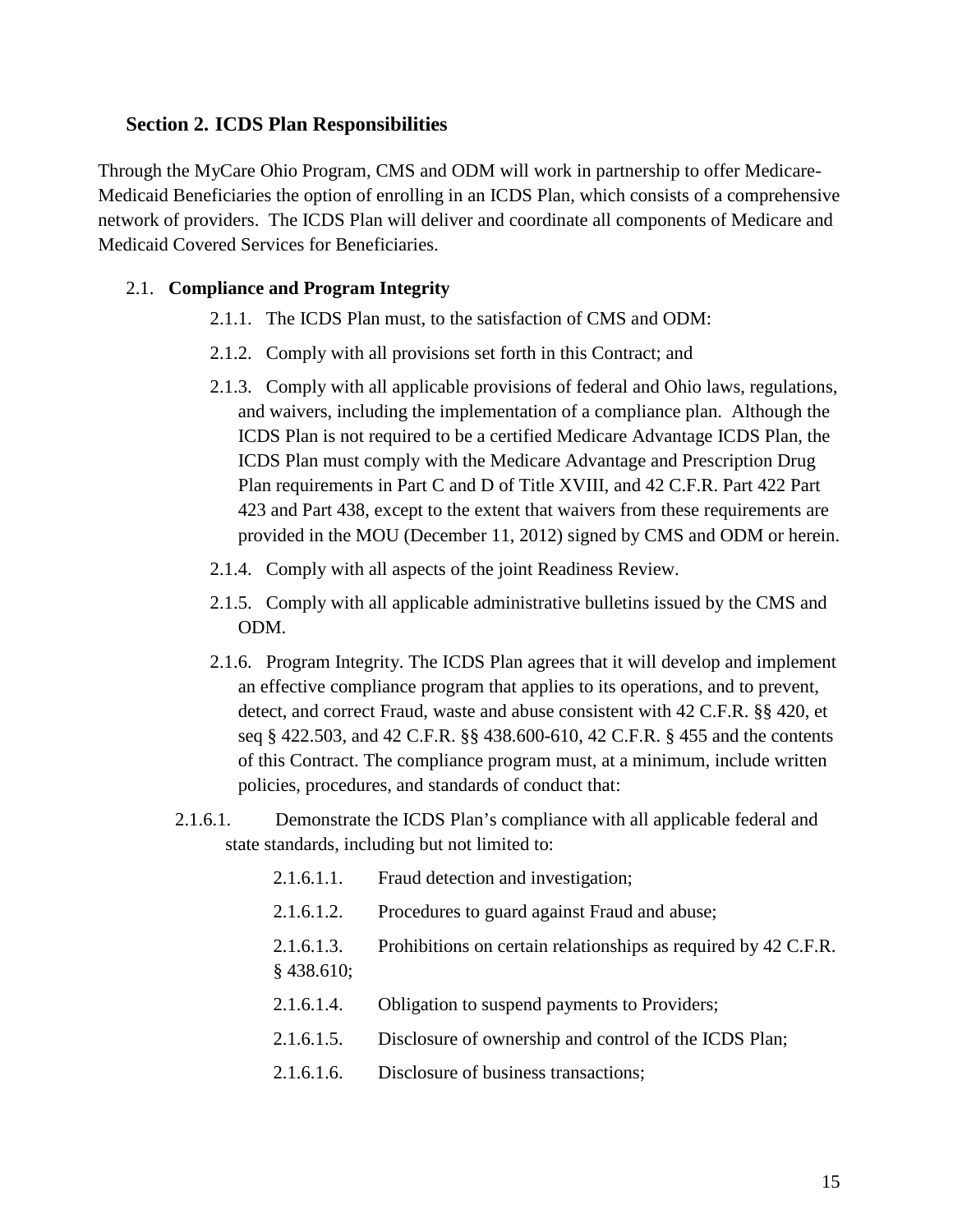2.1.6.1.7. Disclosure of information on persons convicted of health care crimes;

2.1.6.1.8. Reporting adverse actions, or effective January 1, 2018, an Adverse Benefit Determination taken for Fraud, integrity, and quality;

- 2.1.6.2. Describe compliance expectations as embodied in the ICDS Plan's standards of conduct;
- 2.1.6.3. Implement the operations of the compliance program;
- 2.1.6.4. Provide guidance to employees and others on dealing with potential compliance issues;
- 2.1.6.5. Identify how to communicate compliance issues to appropriate compliance personnel;
- 2.1.6.6. Provide False Claims Education for all employees and First Tier, Downstream and Related Entities as required in 42 U.S.C. § 1396(a)(68);
- 2.1.6.7. Describe how potential compliance issues are investigated and resolved by the ICDS Plan; and
- 2.1.6.8. Have a policy of non-intimidation and non-retaliation for good faith participation in the compliance program, including but not limited to reporting potential issues, investigating issues, conducting self-evaluation, audits and remedial actions, and reporting to appropriate officials.
	- 2.1.7. Comply with all financial requirements as set forth in Section 2.13 or other requirements as determined by CMS and ODM. If ICDS Plan is found noncompliant it may be subject to an enrollment freeze.

### <span id="page-15-0"></span>2.2. **Contract Management and Readiness Review Requirements**

- 2.2.1. Contract Readiness Review Requirements
- 2.2.1.1. CMS and ODM, or their designee, will conduct a Readiness Review of each ICDS Plan, which must be completed successfully, as determined by CMS and ODM, prior to the Contract Operational Start Date.
- 2.2.1.2. CMS and ODM Readiness Review Responsibilities

2.2.1.2.1. CMS and ODM or their designee will conduct a Readiness Review of each ICDS Plan that will include, at a minimum, one on-site review. This review shall be conducted prior to marketing to and enrollment of Beneficiaries into the ICDS Plan. CMS and ODM or their designee will conduct the Readiness Review to verify the ICDS Plan's assurances that the ICDS Plan is ready and able to meet its obligations under the Contract.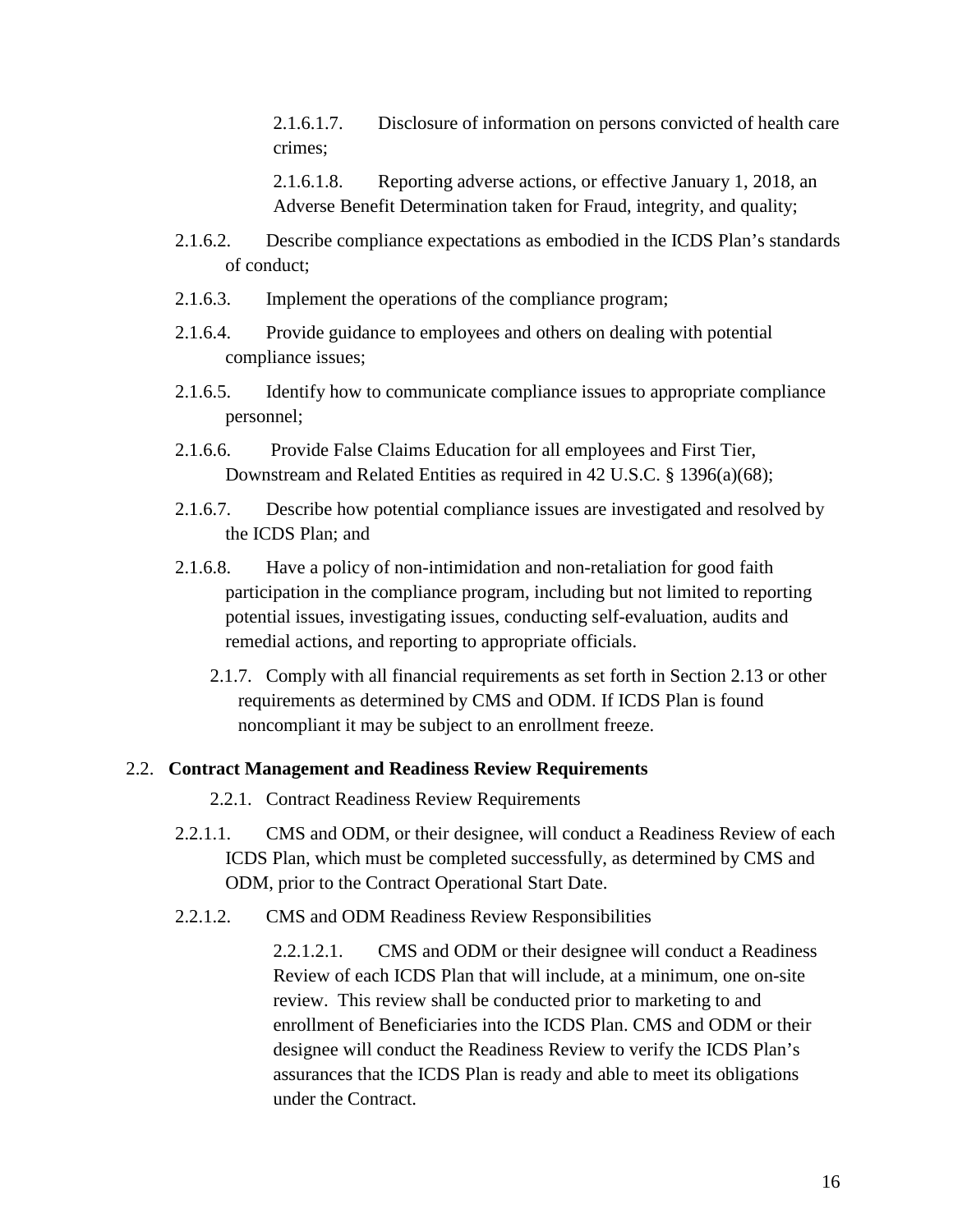2.2.1.2.2. The scope of the Readiness Review will include, but is not limited to, a review of the following elements:

2.2.1.2.2.1. Network Provider composition and access, in accordance with Sections 2.6, 2.7, 2.8;

2.2.1.2.2.2. Staffing, including key management positions and functions directly impacting Beneficiaries (e.g., adequacy of Beneficiary Services staffing), in accordance with Sections 2.2.3 and 2.11;

2.2.1.2.2.3. Capabilities of First Tier, Downstream and Related Entities, in accordance with Section 2.7 and Appendix C;

2.2.1.2.2.4. Care Coordination capabilities, in accordance with Sections 2.5:

2.2.1.2.2.5. Beneficiary services capability (materials, processes and infrastructure, e.g., call center capabilities), in accordance with Section 2.9;

2.2.1.2.2.6. Comprehensiveness of quality management/quality improvement and Utilization Management strategies, in accordance with Section 2.11;

2.2.1.2.2.7. Internal Grievance and Appeal policies and procedures, in accordance with Section 2.10;

2.2.1.2.2.8. Fraud and abuse and program integrity, in accordance with Section 2.1:

2.2.1.2.2.9. Financial solvency, in accordance with Section 2.13;

2.2.1.2.2.10. Information systems, including claims payment system performance, interfacing and reporting capabilities and validity testing of Encounter Data, in accordance with Sections 2.14 and 2.15, including IT testing and security assurances.

2.2.1.2.3. No individual shall be enrolled into the ICDS Plan unless and until CMS and the ODM determine that the ICDS Plan is ready and able to perform its obligations under the Contract as demonstrated during the Readiness Review.

2.2.1.2.4. CMS and ODM or their designee will identify to the ICDS Plan all areas where the ICDS Plan has been determined not ready and not able to meet its obligations under the Contract and provide an opportunity for the ICDS Plan to correct such areas to remedy all deficiencies prior to the start of marketing.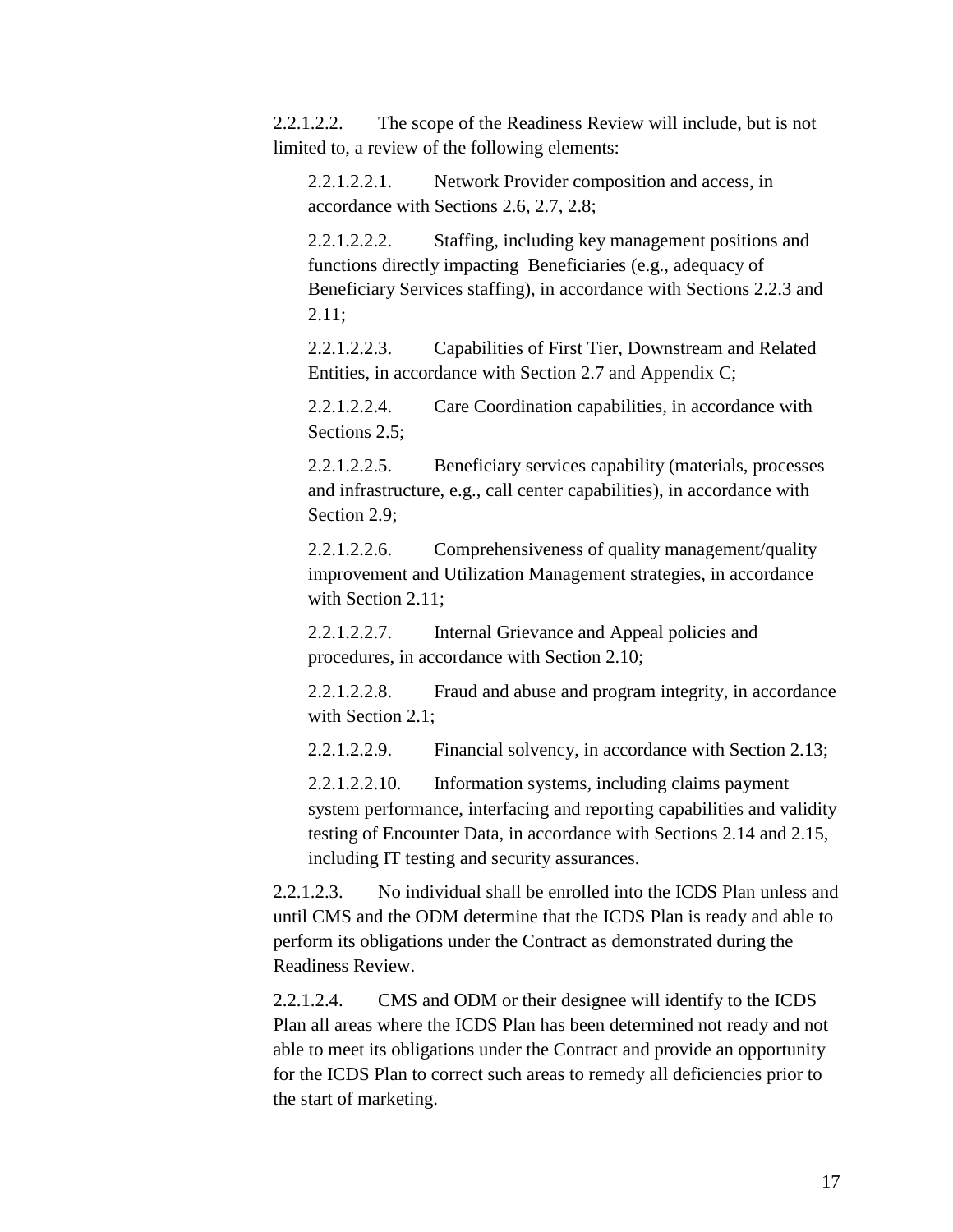2.2.1.2.5. CMS or the ODM may, in its discretion, postpone the date the ICDS Plan may start marketing or the Contract Operational Start Date if the ICDS Plan fails to satisfy all Readiness Review requirements. If, for any reason, the ICDS Plan does not fully satisfy to CMS or the ODM that it is ready and able to perform its obligations under the Contract prior to the start of marketing or the Contract Operational Start Date, and CMS or the ODM does not agree to postpone the Contract Operational Start Date, or extend the date for full compliance with the applicable Contract requirement, then CMS or the ODM may terminate the Contract pursuant to Section 5.5 of this Contract.

### 2.2.1.1. ICDS Plan Readiness Review Responsibilities

2.2.1.1.1. Demonstrate to CMS and ODM's satisfaction that the ICDS Plan is ready and able to meet all Contract requirements identified in the Readiness Review prior to the ICDS Plan engaging in marketing of its Demonstration product, and prior to the Contract Operational Start Date.

2.2.1.1.2. Provide CMS and ODM or its designee with the corrected materials requested by the Readiness Review report.

- 2.2.2. Contract Management
- 2.2.2.1. The ICDS Plan must employ a qualified individual to serve as the Contract Compliance Officer of its ICDS Plan and this Contract. The Contract Compliance Officer must be primarily dedicated to this Contract, hold a senior management position in the ICDS Plan's organization, and be authorized and empowered to represent the ICDS Plan in all matters pertaining to this Contract. The Contract Compliance Officer must act as liaison between the ICDS Plan, CMS, and the ODM, and has responsibilities that include, but are not limited to, the following:

2.2.2.1.1. Ensure the ICDS Plan's compliance with the terms of the Contract, including securing and coordinating resources necessary for such compliance;

2.2.2.1.2. Ensure that all ICDS Plan employees direct all day-to-day submissions and communications to the Contract Management Team (CMT) or its designee unless otherwise notified by ODM or CMS. Third party vendors that contract with ODM should not be contacted by the ICDS Plan unless ODM has specifically instructed the ICDS Plan to contact these entities directly;

2.2.2.1.3. Oversee all activities by the ICDS Plan and its First Tier, Downstream, and Related Entities. The ICDS Plan is ultimately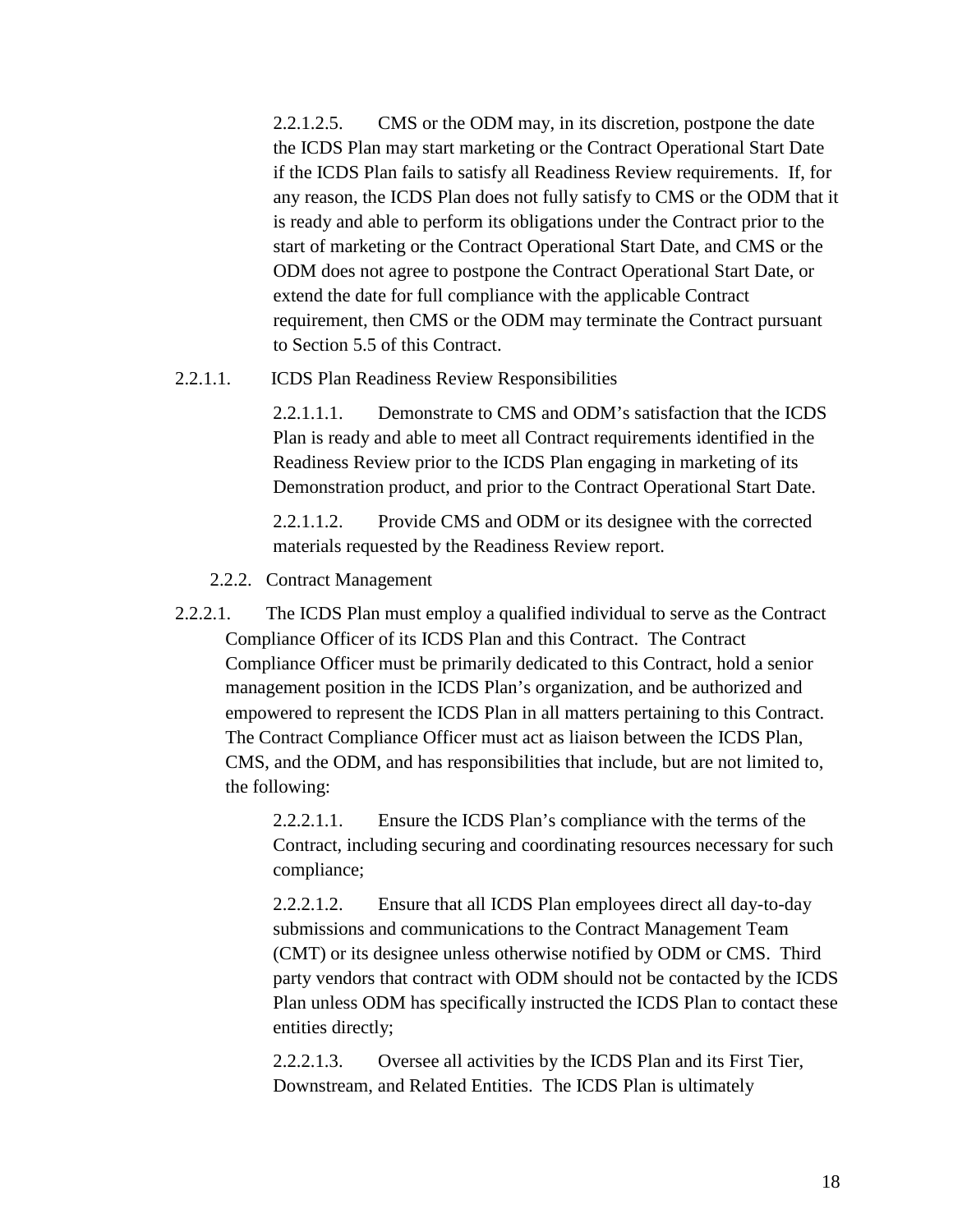responsible for meeting program requirements, ODM and CMS will not discuss ICDS Plan issues with the ICDS Plan's First Tier, Downstream or Related Entities unless the ICDS Plan is also participating in the discussion.

2.2.2.1.4. Attend all meetings and events designated by ODM or CMS that require mandatory attendance.

2.2.2.1.5. Ensure the availability to CMS and ODM upon either's request, of those members of the ICDS Plan's staff who have appropriate expertise in administration, operations, finance, management information systems, claims processing and payment, clinical service provision, quality management, Beneficiary services, Utilization Management, Provider Network management, and benefit coordination;

2.2.2.1.6. Coordinate requests and activities among the ICDS Plan, all First Tier, Downstream, and Related Entities, CMS, and ODM;

2.2.2.1.7. Receive and respond to all inquiries and requests made by CMS and ODM in time frames and formats reasonably acceptable to the parties;

2.2.2.1.8. Promptly resolve any issues or identified noncompliance related to the Contract identified by the ICDS Plan, CMS, or ODM;

2.2.2.1.9. Meet with CMS and ODM at the time and place requested by CMS and the ODM, if CMS or ODM or both, determine that the ICDS Plan is not in compliance with the requirements of the Contract; and

2.2.2.1.10. Coordinate the tracking and submission of all contract deliverables, and the preparation and execution of contract requirements, random and periodic audits and site visits.

- 2.2.3. Organization Structure
- 2.2.3.1. The ICDS Plan shall establish and maintain the interdepartmental structures and processes to support the operation and management of its MyCare Ohio line of business in a manner that fosters integration of physical health, behavioral health, and LTSS services. The provision of all services shall be based on prevailing clinical knowledge and the study of data on the efficacy of treatment, when such data is available and does not conflict with coverage requirements specified by CMS or ODM.
- 2.2.3.2. On an annual, and an ad hoc basis when changes occur, or as directed by ODM or CMS, the ICDS Plan shall submit to the CMT an overall organizational chart that includes senior and mid-level managers for the organization.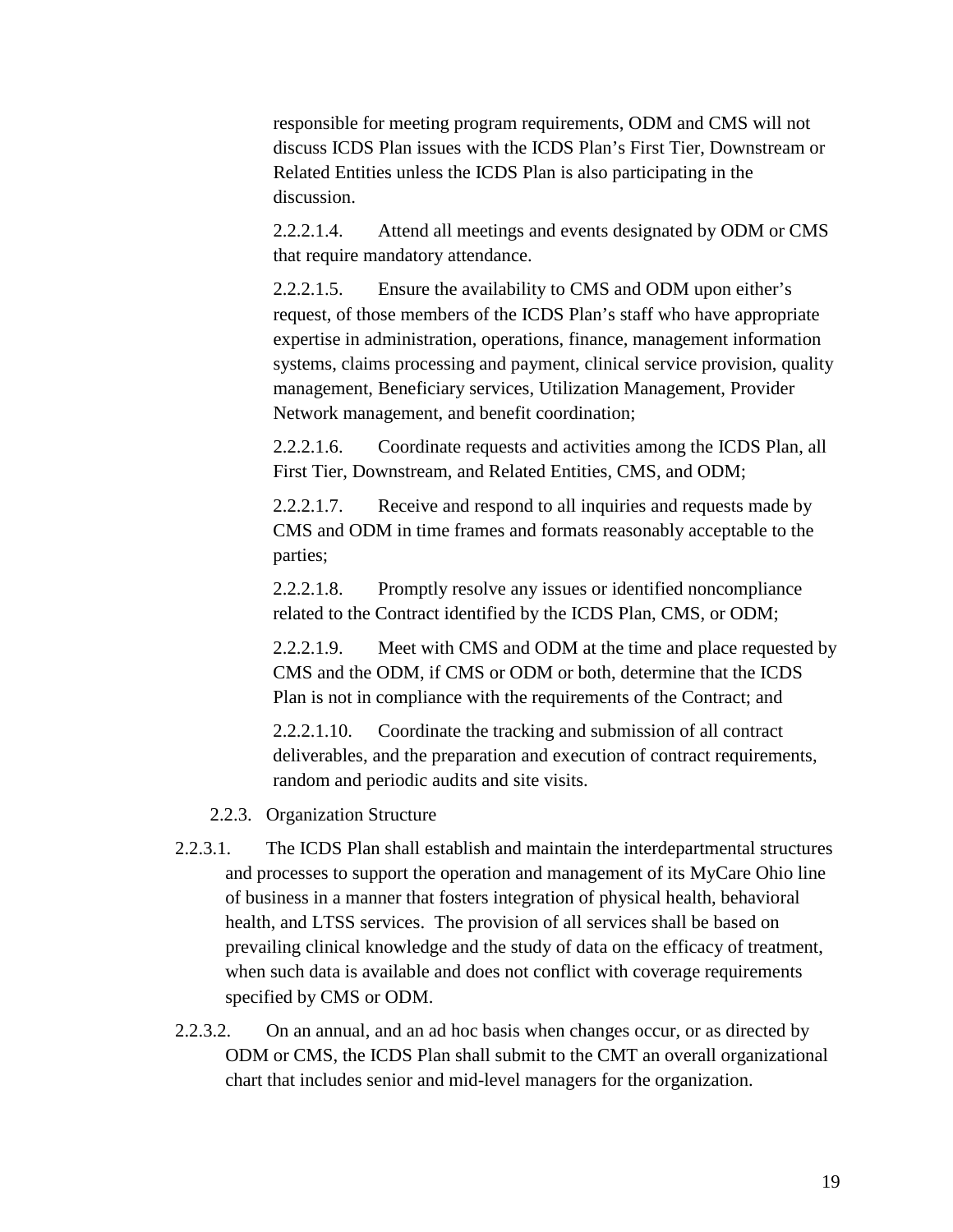- 2.2.3.3. The ICDS Plan must have an administrative office located in Ohio.
- 2.2.3.4. Staffing Requirements:

2.2.3.4.1. The ICDS Plan must maintain and have the following positions based and working in the State of Ohio, effective sixty (60) days prior to any initial enrollment:

2.2.3.4.1.1. Administrator/CEO/COO or their designee who must serve in a full time capacity (forty (40) hours weekly) and must be available during ODM working hours to fulfill the responsibilities of the position and to oversee the entire operation of the ICDS Plan. The administrator shall devote sufficient time to the ICDS Plan's operations to ensure adherence to program requirements and timely responses to ODM.

2.2.3.4.1.2. Medical Director/Chief Medical Officer (CMO) who is a physician with a current, unencumbered license through the Ohio State Medical Board. The CMO must have at least three (3) years of training in a medical specialty. The CMO shall devote full time (minimum thirty-two (32) hours weekly) to the ICDS Plan's operations to ensure timely medical decisions, including after-hours consultation as needed. The CMO shall be actively involved in all major clinical and quality management components of the ICDS Plan. At a minimum, the CMO shall be responsible for the:

2.2.3.4.1.2.1. Development, implementation and medical interpretation of medical policies and procedures including, but not limited to, service authorization, claims review, discharge planning, credentialing and referral management, and medical review;

2.2.3.4.1.2.2. Oversight of the administration of all medical management activities of the ICDS Plan; and

2.2.3.4.1.2.3. Serve as director of the Utilization Management committee and chairman or co-chairman of the Quality Assessment and Performance Improvement (QAPI) Committee as described in Section 2.11.1.

2.2.3.4.1.3. Contract Compliance Officer who will serve as the primary point-of-contact for all ICDS Plan operational issues. The primary functions of the Contract Compliance Officer are described in Section 2.2.2.1.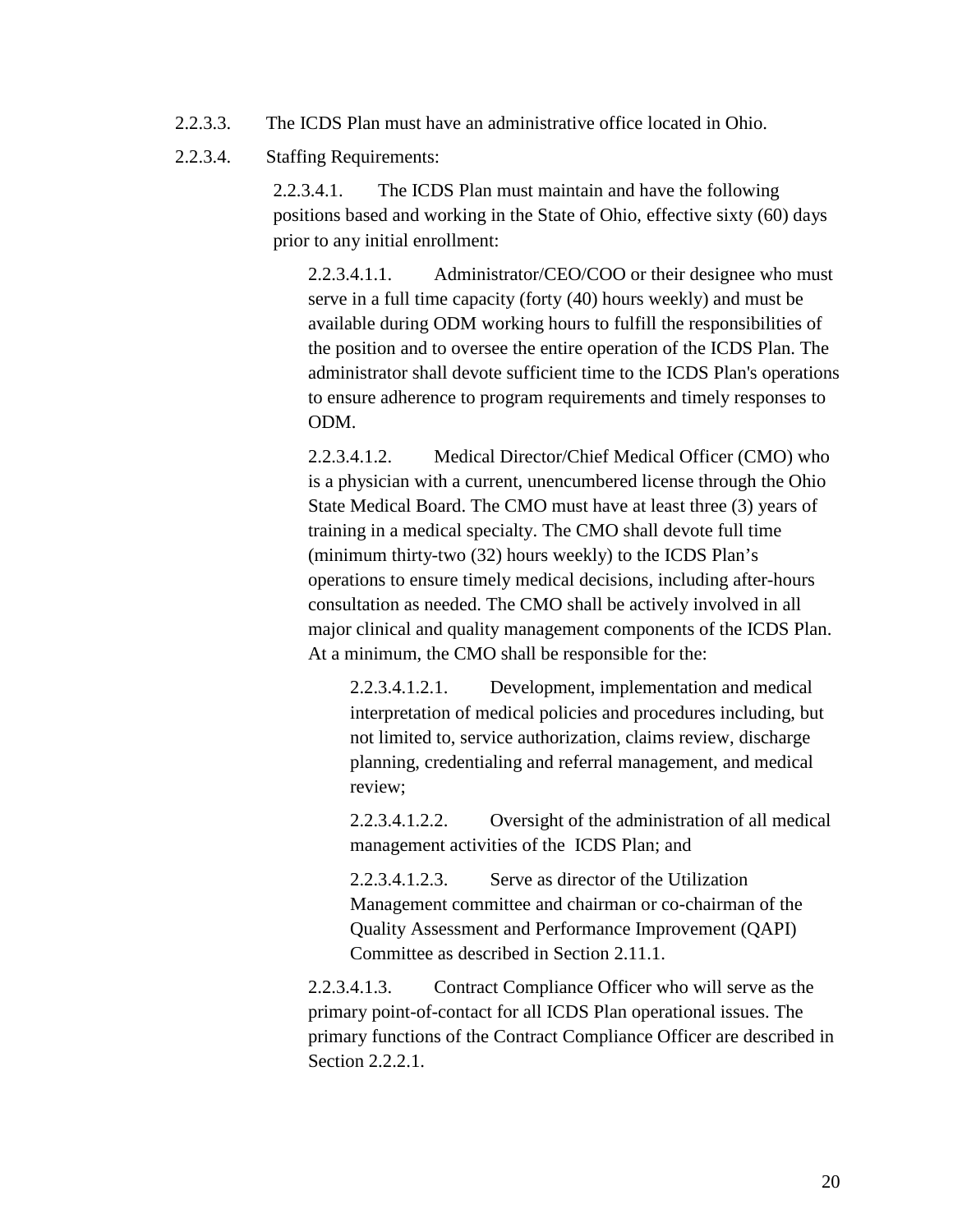2.2.3.4.1.4. Provider Services Representatives who resolve Provider issues, including, but not limited to, problems with claims payment, prior authorization, and provider appeals. The ICDS Plan must employ an adequate number of qualified service representatives to meet the needs of medical, behavioral, LTSS.

2.2.3.4.1.5. Care Management Director who works in Ohio and is filled by an individual who is an Ohio-licensed registered nurse, preferably with a designation as a Certified Case Manager (CCM) from the Commission for Case Manager Certification (CCMC). The Care Management Director is responsible for overseeing the day-today operational activities of the Care Management Program in accordance with state guidelines. The Care Management Director is responsible to ensure the functioning of Care Management activities across the continuum of care (assessing, planning, implementing, coordinating, monitoring, and evaluating).The Care Management Director must have experience in the activities of Care Management as specified in 42 C.F.R. § 438.208. Primary functions of the Care Management Director position are:

2.2.3.4.1.5.1. To ensure implementation of mechanisms for identifying, assessing, and developing a care plan for an individual with special health care needs.

2.2.3.4.1.5.2. To ensure access to primary care and coordination of health care services for all Beneficiaries.

2.2.3.4.1.5.3. To ensure the coordination of services furnished to the Beneficiary with the services the Beneficiary receives from any other health care entity.

2.2.3.4.1.6. Quality Improvement (QI) Director who is an Ohiolicensed registered nurse, physician or physician's assistant or is a Certified Professional in Health Care Quality (CPHQ) by the National Association for Health Care Quality (NAHQ) and/or Certified in Health Care Quality and Management (CHCQM) by the American Board of Quality Assurance and Utilization Review Providers. The Quality Improvement Director must have experience in quality management and quality improvement as specified in 42 C.F.R. § 438 Subpart E and 42 C.F.R. § 422.152. The primary functions of the Quality Improvement Director position are:

2.2.3.4.1.6.1. Ensuring individual and systemic quality of care;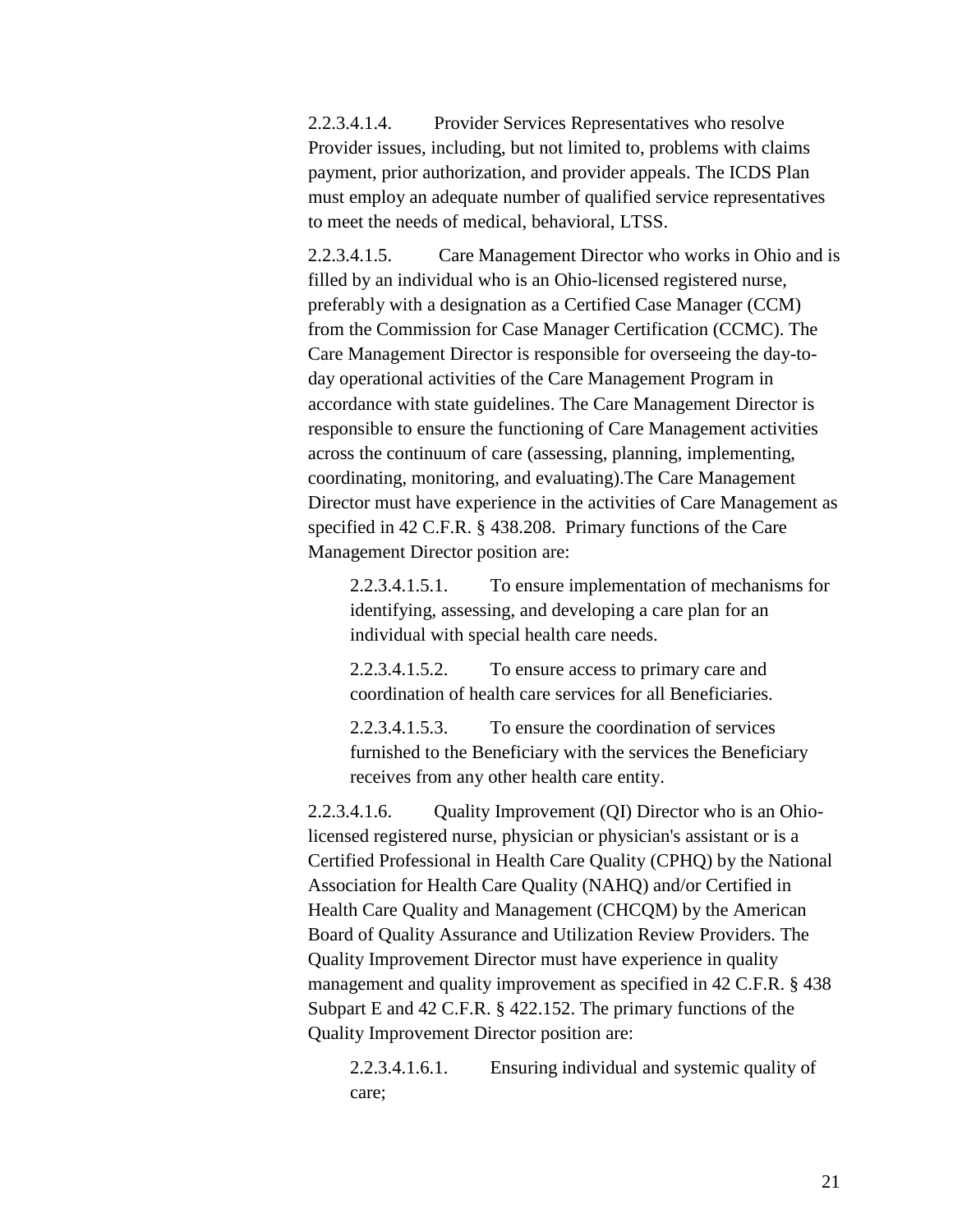- 2.2.3.4.1.6.2. Integrating quality throughout the ICDS Plan;
- 2.2.3.4.1.6.3. Implementing process improvement; and

2.2.3.4.1.6.4. Resolving, tracking and trending quality of care Grievances.

- 2.2.3.4.1.6.5. This individual shall also be responsible for:
	- 2.2.3.4.1.6.5.1. Overseeing all QI activities related to Beneficiaries, ensuring compliance with all such activities, and maintaining accountability for the execution of, and performance in, all such activities;
	- 2.2.3.4.1.6.5.2. Maintaining an active role in the ICDS Plan's overall QI structure;
	- 2.2.3.4.1.6.5.3. Ensuring the availability of staff with appropriate expertise in all areas, as necessary for the execution of QI activities including, but not limited to, the following:
		- 2.2.3.4.1.6.5.3.1. Physical and behavioral health care;
		- 2.2.3.4.1.6.5.3.2. Pharmacy management;
		- 2.2.3.4.1.6.5.3.3. Care management;
		- 2.2.3.4.1.6.5.3.4. Long-term services and supports;
		- 2.2.3.4.1.6.5.3.5. Financial;
		- 2.2.3.4.1.6.5.3.6. Statistical/analytical;
		- 2.2.3.4.1.6.5.3.7. Information systems;

2.2.3.4.1.7. LTSS/HCBS Director who is an Ohio licensed nurse, Licensed Independent Social Worker (LISW); or has a Master's degree in a health related field. The LTSS/HCBS Director must have at least five (5) years of experience in home and community based services. The primary functions of the LTSS/HCBS Director are:

2.2.3.4.1.7.1. Implementation and oversight of all clinical management functions for Beneficiaries receiving LTSS including but not limited to: assessment, service planning, care coordination, transition planning, consumer hearings, Beneficiary and caregiver education and training;

2.2.3.4.1.7.2. Implementation and oversight of all Provider management functions for Providers of HCBS services including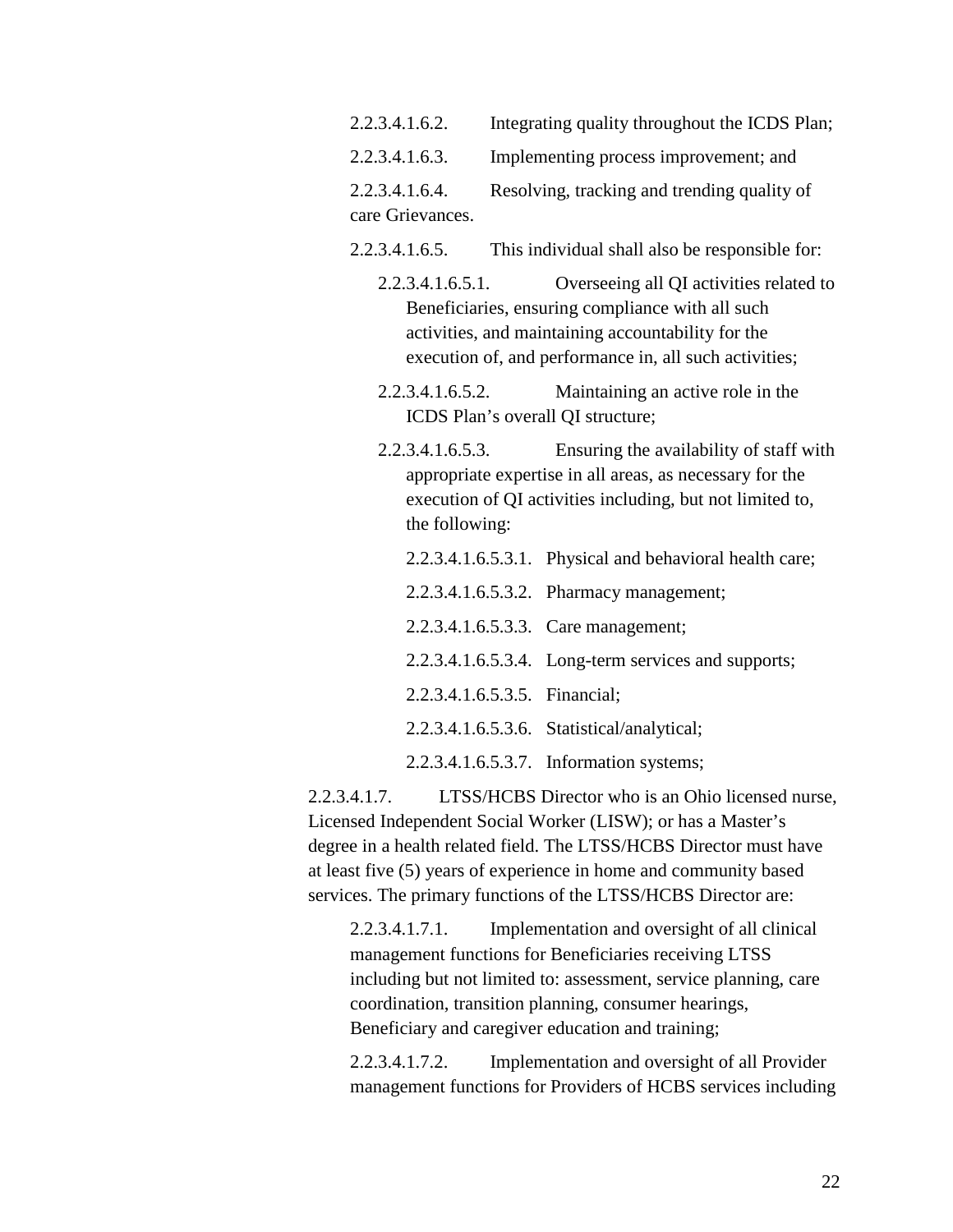but not limited to: (i) Provider Enrollment, orientations and monitoring and (ii) operation of an incident management, investigation and response system; and

2.2.3.4.1.7.3. Implementation and oversight of all program management functions including but not limited to:

- 2.2.3.4.1.7.3.1. Compliance with program requirements, rules and regulations;
- 2.2.3.4.1.7.3.2. Implementation and management of program policies and procedures and protocols that are aligned with federal and state requirements;
- 2.2.3.4.1.7.3.3. Beneficiary complaint process; and 2.2.3.4.1.7.3.4. Community education.

2.2.3.4.1.8. Behavioral Health Director who possesses an independent license to provide behavioral health services in the State of Ohio (MD, DO, RN with Advanced Practice Certification, Psychologist, LISW, PCC, IMFT) and has a minimum of five years (5) experience in the provision and supervision of treatment service for mental illness and substance use disorders. The Behavioral Health Director shall demonstrate knowledge and understanding of Ohio's overall behavioral health system which includes mental health, alcohol and drug addiction, and developmental disabilities services. He or she shall be responsible for the daily operational activities of behavioral health services across the full spectrum of care to Beneficiaries, inclusive of mental health and substance abuse services. The primary functions of the Behavioral Health Director are:

2.2.3.4.1.8.1. Ensuring access to behavioral health services including mental health, substance abuse services;

2.2.3.4.1.8.2. Ensuring overall integration of behavioral health services in the ICDS Plan Beneficiary treatment plans;

2.2.3.4.1.8.3. Ensuring systematic screening for behavioral health related disorders by utilizing standardized and/or evidence-based approaches;

2.2.3.4.1.8.4. Promoting preventive behavioral health strategies;

2.2.3.4.1.8.5. Identifying and coordinating assistance for identified Beneficiary needs specific to behavioral health; and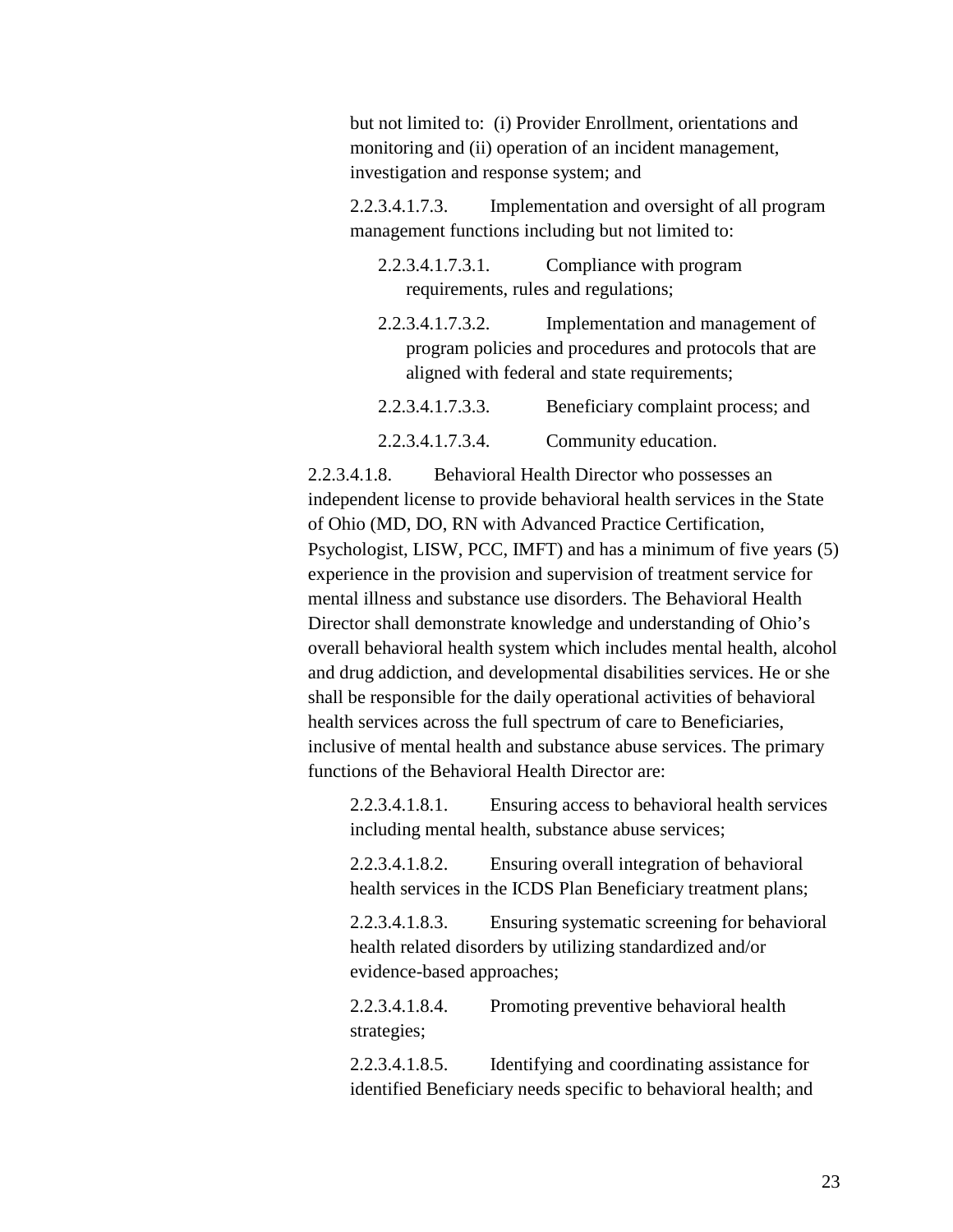2.2.3.4.1.8.6. Interfacing with the Community Behavioral Health Center Health Homes for Beneficiaries with serious and persistent mental illness and community partners

Participating in management and program improvement activities with the other key staff for enhanced integration and coordination of behavioral health services and achievement of outcomes.

2.2.3.4.2. An individual staff member is limited to occupying only one of the key staff positions listed above unless prior written approval is obtained from ODM. CMS or ODM shall also require the ICDS Plan to designate contact staff for specific program areas.

2.2.4. NCQA Accreditation - The ICDS Plan must hold and maintain, or must be actively seeking and working towards, accreditation by the National Committee for Quality Assurance (NCQA) for the Ohio Medicare or Medicaid line of business. The ICDS Plan must achieve and/or maintain an excellent, commendable or accredited status from NCQA. For the purposes of meeting this accreditation requirement, ODM will only accept the use of the NCQA corporate survey to the extent deemed allowable by NCQA. Upon completion of the accreditation survey, the ICDS Plan must submit to ODM a copy of the "Final Decision Letter" no later than ten (10) calendar days upon receipt from NCQA. Thereafter and on an annual basis between accreditation surveys, the ICDS Plan must submit a copy of the "Accreditation Summary Report" issued as a result of the annual HEDIS update no later than ten (10) calendar days upon receipt from NCQA. Upon ODM's request, the ICDS Plan must provide any and all documents related to achieving accreditation.

# <span id="page-23-0"></span>2.3. **Enrollment Activities**

- 2.3.1. Ohio State Enrollment Broker. All Enrollment and disenrollmentrelated requests, including transfers between ICDS Plans, will be accepted and documented to ODM by the Ohio Enrollment broker. All enrollment transactions with CMS will be processed by ODM.
- 2.3.1.1. Enrollment Effective Date(s) Unless authorized by the CMS Retroactive Processing Center (RPC), all Enrollment effective dates are prospective. Beneficiary-elected Enrollment is the first day of the month following a Beneficiary's request to enroll when received up to five (5) days before the end of the month, or the first day of the month following the month in which the Beneficiary is eligible, as applicable for an individual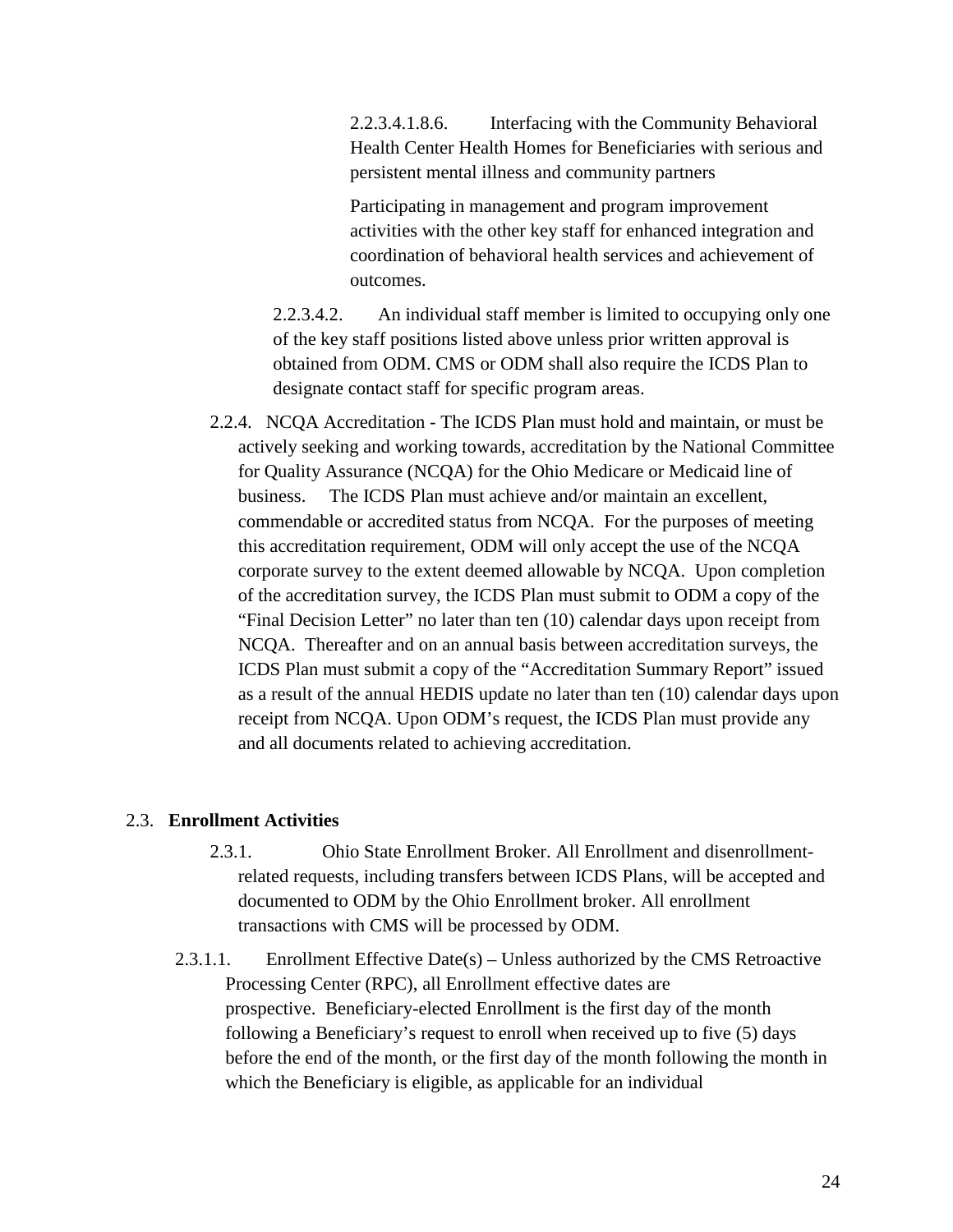Beneficiary. Passive Enrollment is effective no sooner than sixty (60) days after Beneficiary notification of the right to select an ICDS Plan.

2.3.1.1.1. ICDS Plan will be required to accept opt-in Enrollments no earlier than sixty (60) days prior to the initial effective date of May 1, 2014, and begin providing coverage for Beneficiaries no earlier than May 1, 2014.

2.3.1.1.2. The State will initially conduct a phase in consisting of three (3) periods for those Beneficiaries to opt in. The effective dates for these periods are as follows:

2.3.1.1.2.1. Beneficiaries in the Northeast region will have an Enrollment effective date of May 1, 2014.

2.3.1.1.2.2. Beneficiaries in the Northwest, Northeast Central and Southwest regions will have an Enrollment effective date of June 1, 2014.

2.3.1.1.2.3. Beneficiaries in the East Central, Central and West Central regions will have an Enrollment effective date of July 1, 2014.

2.3.1.2. ICDS Plan will not discriminate against Beneficiaries eligible to enroll on the basis of:

2.3.1.2.1. Health status or need for health care services; or

2.3.1.2.2. Race, color, or national origin, and will not use any policy or practice that has the effect of discriminating on the basis of race, color, or national origin.

2.3.1.3. Passive Enrollment -The State will conduct Passive Enrollment for those Beneficiaries who have not made a plan selection.

> 2.3.1.3.1. Beneficiaries in all regions will have a passive enrollment effective date of no earlier than January 1, 2015.

2.3.1.3.2. The effective dates above are subject to the ICDS Plan meeting CMS and State requirements including the ICDS Plan's capacity to accept new Beneficiaries, and may be changed at CMS and ODM discretion. Beneficiaries in any participating region may enroll at any time prior to the regional phase-in dates above.

2.3.1.4. ODM will provide notice of the requirement to select an ICDS Plan at least sixty (60) days prior to the effective date of a Passive Enrollment effective date, and will accept Opt Out requests through the last day of the month prior to the effective date of Enrollment. This notice will explain the Beneficiary's options, including the option to Opt Out or disenroll from the Demonstration.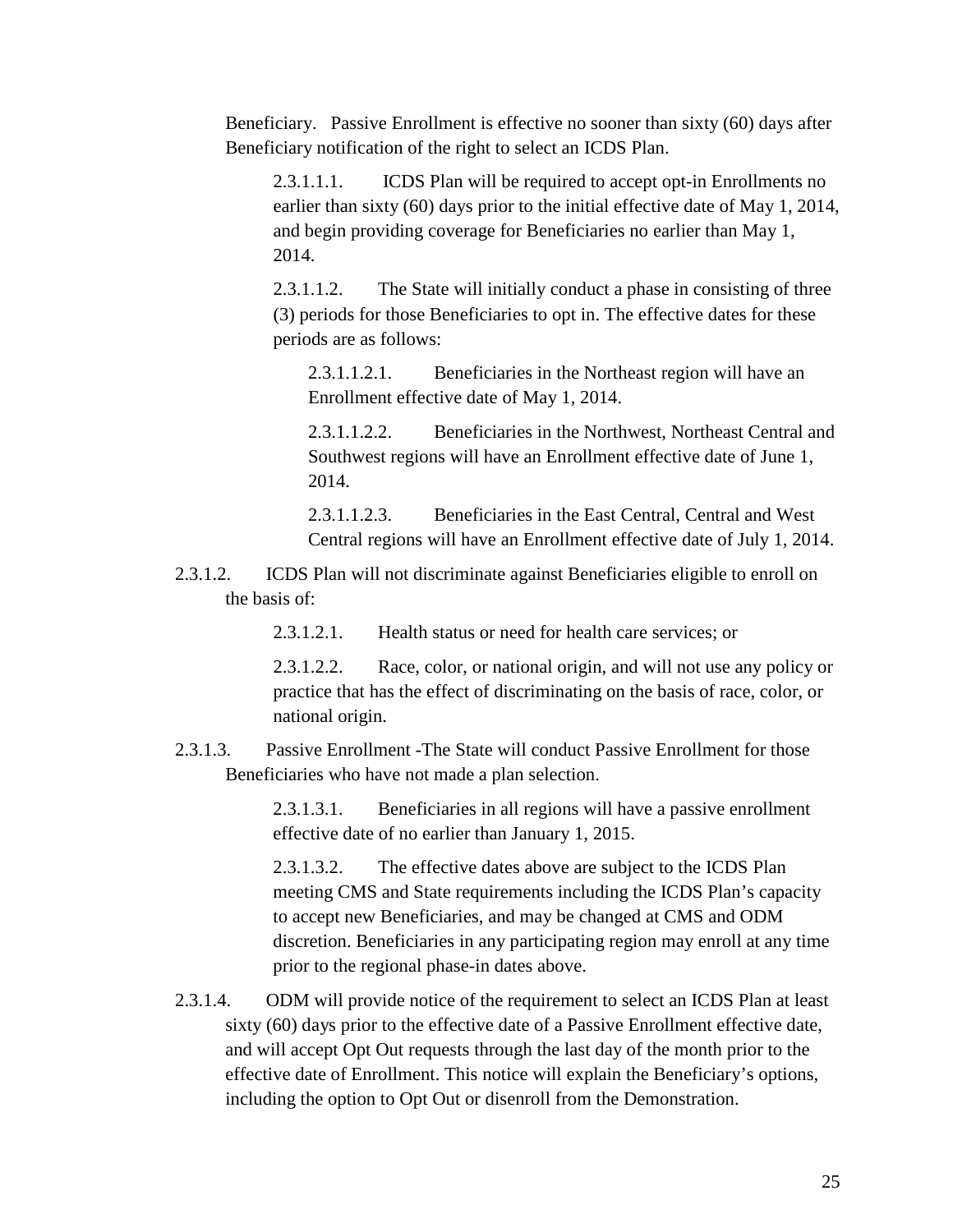- 2.3.1.5. Thirty (30) days prior to the Enrollment effective date above, a second notice will be provided to Beneficiaries who have not responded to the initial notice. The notice will include the name of the ICDS Plan in which the Beneficiary will be enrolled unless he/she selects another plan and documents the opportunity to make a different selection of another ICDS plan as well as the option to Opt Out of the Demonstration.
- 2.3.1.6. The ODM will proceed with Passive Enrollment into the identified ICDS Plan for Beneficiaries who do not make a different choice, with an effective date of the first day of the month referenced in Section 2.3.1.3 above.
- 2.3.1.7. Requests to change ICDS Plans or Opt Out will be accepted at any point after Enrollment occurs and are effective on the first of the following month. Any time a Beneficiary requests to Opt Out of the Demonstration, the ICDS Plan will send a letter confirming the Opt Out and providing information on the benefits available to the Beneficiary once they have opted out.
- 2.3.1.8. Beneficiaries who otherwise are included in Medicare reassignment effective the following January  $1<sup>st</sup>$  each year or from their current Medicare Prescription Drug Plan (PDP) or terminating Medicare Advantage Prescription Drug Plan (MA-PD) to another PDP will be eligible for Passive Enrollment, with an opportunity to Opt Out, into an ICDS Plan effective, as follows:

2.3.1.8.1. Those reassigned to a new PDP effective the following January 1<sup>st</sup> will be eligible for Passive Enrollment into an ICDS Plan effective the following January  $1<sup>st</sup>$  of that same year.

2.3.1.8.2. The ODM and CMS must agree in writing to any changes to the Enrollment effective dates. CMS will provide identifying information to the ODM about eligible Beneficiaries no later than one-hundred and twenty (120) days prior to the date of the first Passive Enrollment period.

2.3.1.8.3. No Enrollments will be accepted within six (6) months (or less) of the end of the Demonstration.

2.3.1.8.4. Notification of plan and Enrollment options will be provided by the ODM to each Beneficiary not less than sixty (60) calendar days prior to the effective date of the proposed Enrollment.

2.3.1.8.5. Passive Enrollment activity will be coordinated with CMS activities such as annual reassignment and daily auto-assignment for Beneficiaries with the Part D Low Income Subsidy.

2.3.1.8.6. The ODM will develop and apply an "intelligent assignment" algorithm for Passive Enrollment (e.g. that prioritizes continuity of Providers and/or services). The algorithm will consider Beneficiaries'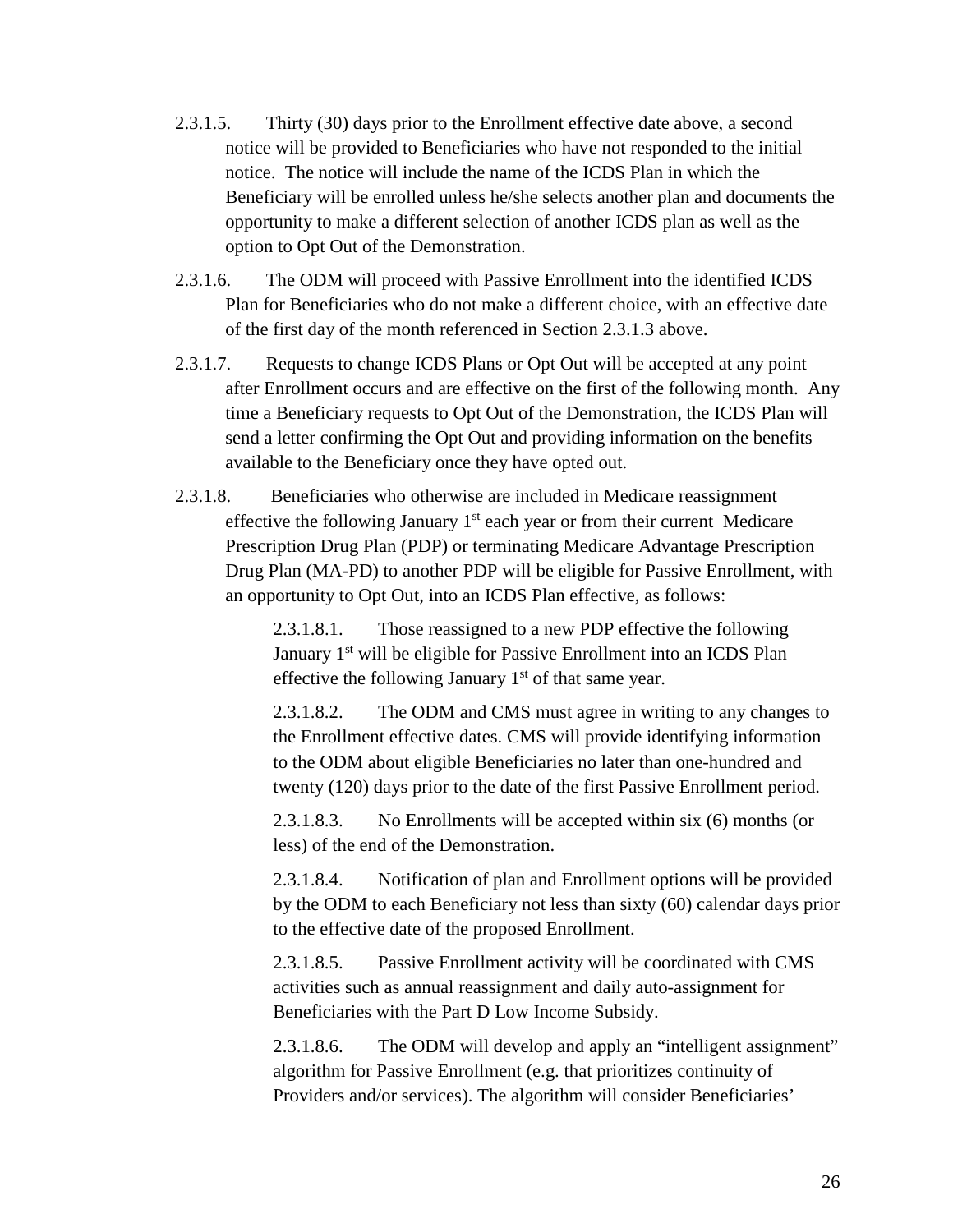previous managed care Enrollment and historic Provider utilization, including Medicare Providers and service utilization, to assign Beneficiaries to an ICDS Plan. ODM will use CMS provided crossover claims to develop the algorithm. The number of Beneficiaries enrolled with the ICDS Plan will be limited to a level that will not exceed the ICDS Plan's physical and professional capacity, as reasonably determined by CMS and ODM in consultation with the ICDS Plan.

2.3.1.8.6.1. Adjustments to the volume of Passive Enrollment based on the capacity of the ICDS Plan will be subject to any capacity determinations including but not limited to those documented in the CMS and ODM final Readiness Review report and ongoing monitoring by CMS and the ODM.

2.3.1.8.6.2. The ICDS Plan may, via the CMT, request a capacity limit pursuant to 42 C.F.R. § 422.60. For the purposes of this Demonstration, CMS and the ODM will consider a number of factors, including financial stability and network adequacy, in the determination of a capacity limit.

2.3.1.8.7. ODM and CMS, through the CMT, will review documentation provided by the ICDS Plan that sets forth the ICDS Plan's physical and professional capacity: (i) before the first Enrollment and as regularly provided subsequently; (ii) when the ICDS Plan requests a review and the CMT agrees to such review; (iii) when there is a change in Covered Services, categories of potential Beneficiaries, Service Area or Capitation Rate that can reasonably be expected to impact the ICDS Plan's capacity; (iv) when there is a change of control, or a sale or transfer of the ICDS Plan; and (v) when the CMT determines that the ICDS Plan's operating or financial performance reasonably indicates a lack of Provider or administrative capacity. Such documentation must demonstrate that the ICDS Plan offers an appropriate range of preventive, primary care and specialty services that is adequate for the anticipated number of Beneficiaries in the Service Area and that the ICDS Plan maintains a Provider Network as described in Section 2.6 that is sufficient in number, mix, and geographic distribution to meet the needs of the anticipated number of Beneficiaries in the Service Area. In the event the CMT reasonably find that the ICDS Plan has failed to restore Provider or administrative capacity, the CMT may freeze Passive Enrollment during the implementation phase or take other corrective action.

2.3.1.8.8. Upon receipt of instruction by the ODM, the Ohio State Enrollment Broker may not process new Enrollments within six (6) months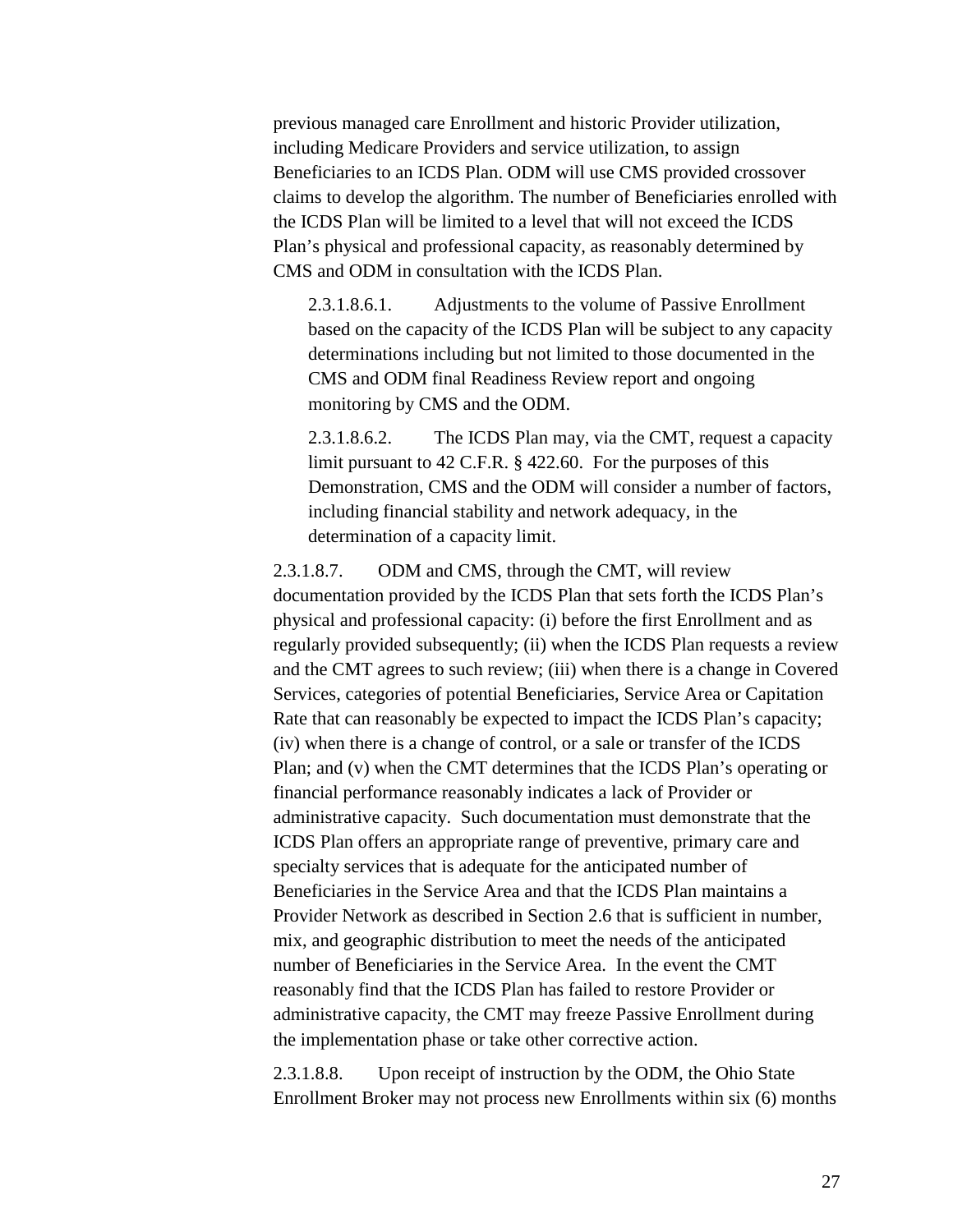(or less) before the end date of the Demonstration, unless the Demonstration is extended. CMS and the ODM, upon agreement by both parties, may adjust the volume and spacing of Passive Enrollment periods, and will consider input from the ICDS Plan in making any such adjustments.

2.3.1.8.9. The ODM will provide customer service, including mechanisms to counsel Beneficiaries notified of Passive Enrollment and to receive and communicate Beneficiary choice of Opt Out to CMS via transactions to CMS' MARx system. Beneficiaries will also be provided a notice upon the completion of the Opt Out process. Medicare resources, including 1-800-Medicare, will remain a resource for Medicare Beneficiaries; calls related to ICDS Enrollment will be referred to the Ohio State Enrollment Vendor for customer service and Enrollment support.

2.3.1.8.10. CMS and the ODM will jointly approve all Demonstration notices to ensure complete and accurate information is provided in concert with other Medicare communications, such as the Medicare & You handbook. CMS may also send a jointly-approved notice to Beneficiaries, and will coordinate such notice with any State notice(s).

2.3.1.8.11. ODM, CMS and ICDS Plan systems will be reconciled on a timely basis to resolve discrepancies between systems on a daily basis.

- 2.3.2. Disenrollment (Opt Out of the Demonstration)
- 2.3.2.1. Disenrollments, Opt Out requests and transfers between ICDS Plans shall be allowed on a month-to-month basis any time during the year; however, coverage for these Beneficiaries will continue through the end of the month.
- 2.3.2.2. CMS and the ODM will monitor Enrollments, disenrollments and Opt Out requests for both evaluation purposes and for compliance with applicable marketing and Enrollment laws, regulations and CMS policies, for the purposes of identifying any inappropriate or illegal marketing practices.
- 2.3.2.3. The ICDS Plan shall have an Electronic Data Interchange mechanism for receiving timely information about all Enrollment and Opt Out transactions from ODM, including the effective date of Enrollment and Opt Out from CMS, ODM and the Ohio State Enrollment Vendor's systems on a daily basis.
- 2.3.2.4. Except for transactions received by request to CMS for enrollment in MA-PD plans, all Opt Out requests will be accepted by the ODM Enrollment Broker.
- 2.3.2.5. Beneficiaries can elect to Opt Out of the ICDS Plan or disenroll from the Demonstration at any time or enroll in another ICDS Plan, a MA-PD plan, PACE,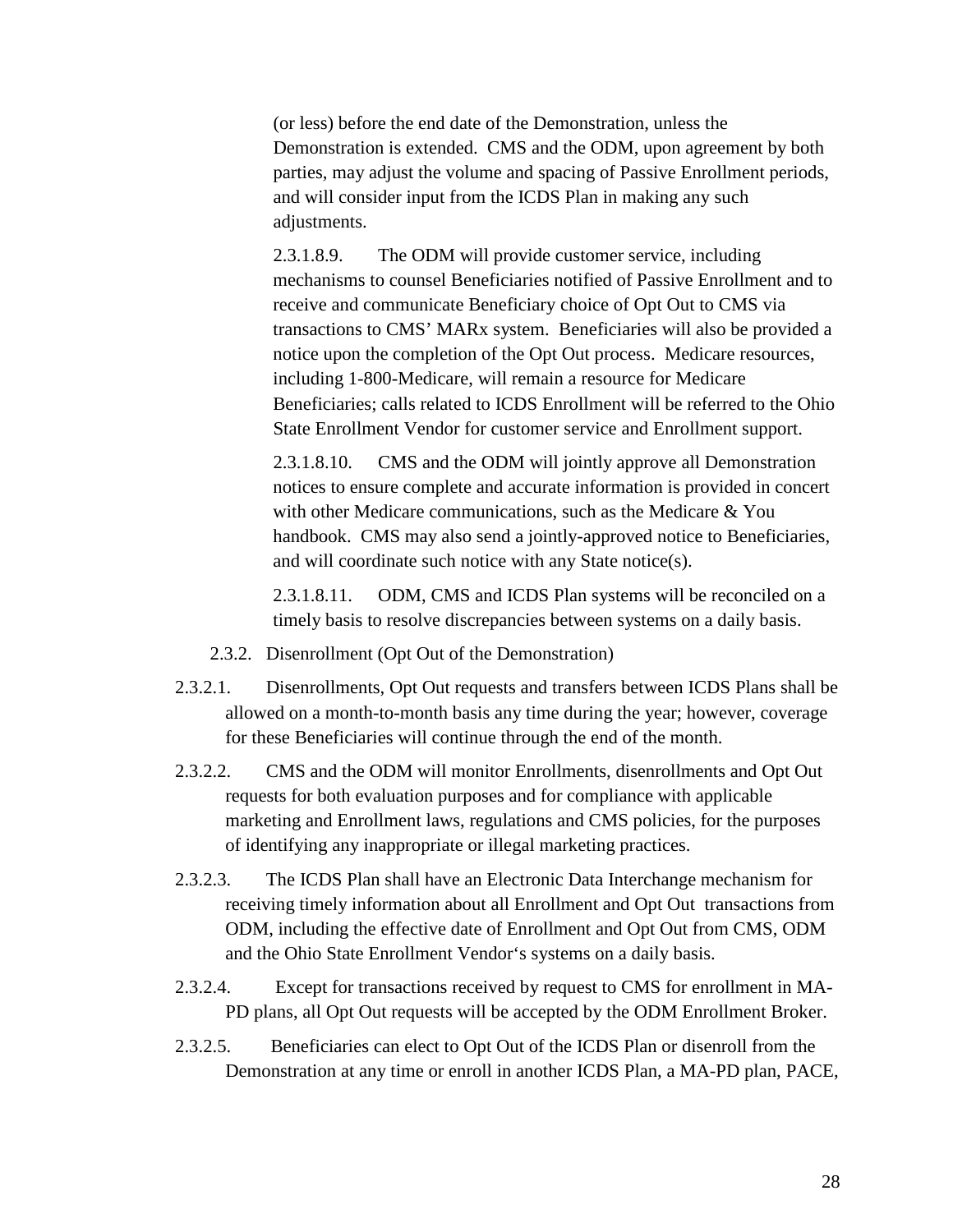or may elect to receive services through Medicare Fee-For-Service and a PDP. Beneficiaries will continue to be enrolled in the ICDS Plan for Medicaid services.

- 2.3.2.6. Disenrollment or Opt Out requests received by the Ohio State Enrollment Vendor or received by CMS, or the CMS contractor, by the last calendar day of the month will be effective on the first calendar day of the following month.
- 2.3.2.7. The ICDS Plan shall cease providing Medicare Covered Services to a Beneficiary upon the effective date of the disenrollment or Opt Out request.
- 2.3.2.8. The ICDS Plan shall notify the County Department of Job and Family Services of any Beneficiary who is no longer eligible to remain enrolled in the ICDS Plan per CMS Enrollment guidance, in order for the ODM to disenroll the Beneficiary. This includes where a Beneficiary remains out of the Service Area or for whom residence in the ICDS Plan Service Area cannot be confirmed for more than six (6) consecutive months.
- 2.3.2.9. The ODM and CMS shall terminate a Beneficiary's coverage from the ICDS Plan upon the occurrence of any of the following conditions:

2.3.2.9.1. Upon the Beneficiary's death. Termination of coverage shall take effect at 11:59 p.m. on the last day of the month in which the Beneficiary dies. Termination may be retroactive to this date.

2.3.2.9.2. When a Beneficiary elects to change ICDS Plans. Termination of coverage with the previous ICDS Plan shall take effect at 11:59 p.m. on the day immediately preceding the Beneficiary's effective date of Enrollment with the new ICDS Plan.

2.3.2.9.3. When a Beneficiary requests a new MA-PD plan through 1- 800-MEDICARE. Termination of coverage with the previous ICDS Plan's Medicare coverage shall take effect at 11:59 p.m. on the day immediately preceding the Beneficiary's effective date of Enrollment with the new plan.

2.3.2.9.4. When a Beneficiary elects to receive his or her Medicare services through Medicare Fee-for-Service and/or a separate Medicare PDP termination of Medicare coverage with the ICDS Plan shall take effect at 11:59 p.m. on the day immediately preceding the Beneficiary's effective date of Enrollment with Medicare.

2.3.2.9.5. When a Beneficiary remains out of the Service Area or for whom residence in the plan Service Area cannot be confirmed for more than six (6) consecutive months.

2.3.2.9.6. When a Beneficiary no longer resides in the Service Area, unless a Beneficiary needs to be temporarily moved for health and safety concerns. If a Beneficiary is to be disenrolled at the request of the ICDS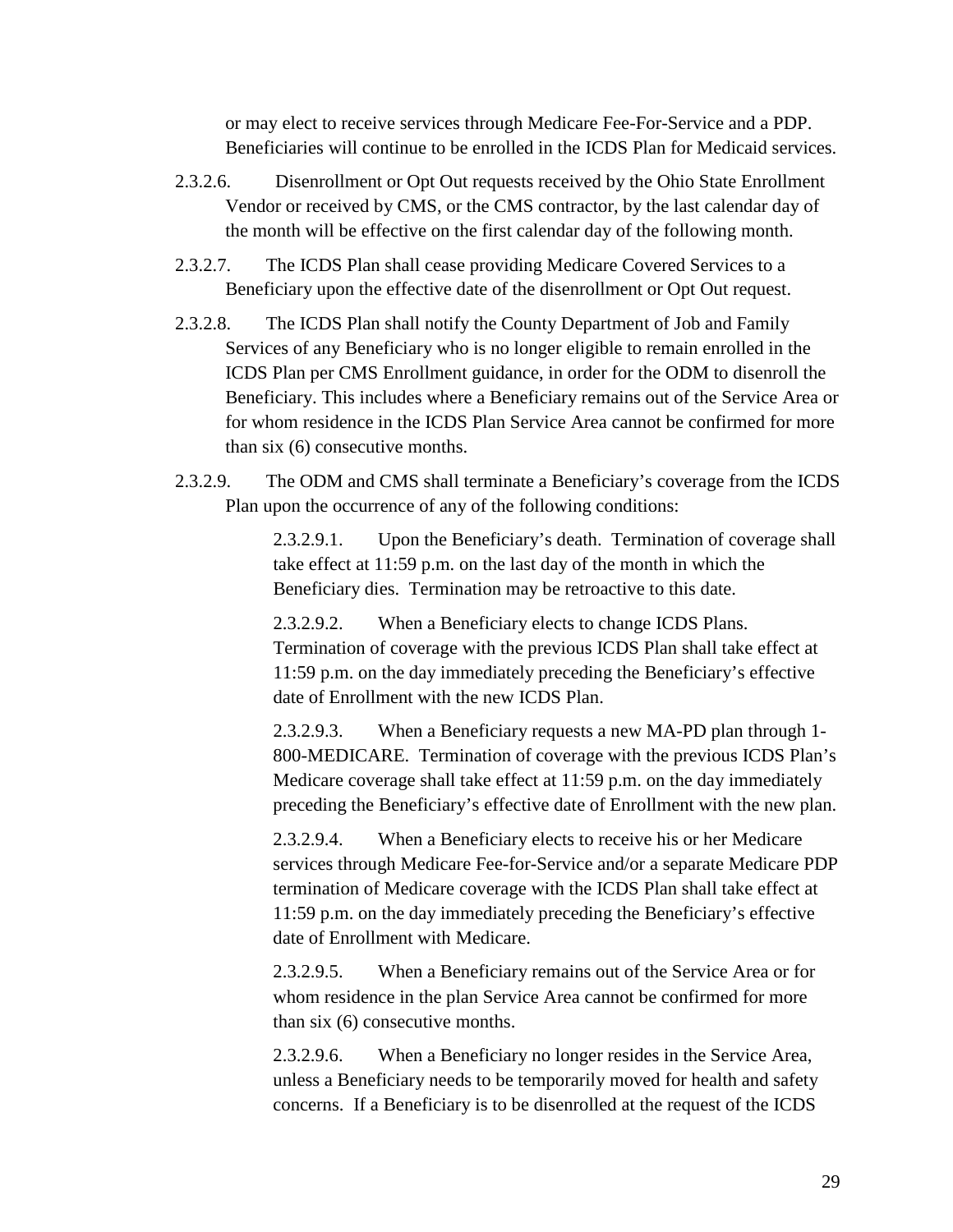Plan under the provisions of this Section, the ICDS Plan must first provide documentation satisfactory to the County Department of Job and Family Services that the Beneficiary no longer resides in the Service Area. Termination of coverage shall take effect at 11:59 p.m. on the last day of the month prior to the month in which the County Department of Job and Family Services determines that the Beneficiary no longer resides in the Service Area. Termination may be retroactive if the County is able to determine the month in which the Beneficiary moved from the Service Area.

2.3.2.9.7. When ODM or CMS determines that a Beneficiary has other significant insurance coverage or is placed in Spend-down status, ODM shall notify the ICDS Plan of the effective date of termination.

2.3.2.9.8. When CMS or the County Department of Job and Family Services is made aware that a Beneficiary is incarcerated in any county jail, Ohio Department of Corrections facility, another state's correctional facility, or federal penal institution, termination of coverage shall take effect at 11:59 p.m. on the last day of the month in which the Beneficiary was incarcerated.

2.3.2.9.9. The termination or expiration of this Contract terminates coverage for all Beneficiaries enrolled with the ICDS Plan. Termination will take effect at 11:59 p.m. on the last day of the month in which this Contract terminates or expires, unless otherwise agreed to, in writing, by the parties.

- 2.3.2.10. Except as otherwise provided in Section 2.3, termination of a Beneficiary's coverage shall take effect at 11:59 p.m. on the last day of the month in which the Opt Out or disenrollment request is processed by ODM or designee.
- 2.3.2.11. The ICDS Plan shall not seek to terminate Enrollment because of an adverse change in a Beneficiary's health status or because of the Beneficiary's utilization of Covered Services, diminished mental capacity, uncooperative or disruptive behavior resulting from such Beneficiary's special needs (except to the extent such Beneficiary's continued Enrollment with the ICDS Plan seriously impairs the ICDS Plan's ability to furnish Covered Services to the Beneficiary or other Beneficiaries as defined in Section 2.4), or take an Adverse Action in connection with a Beneficiary who attempts to exercise, or is exercising, his or her Appeal or Grievance rights. Any attempts to seek to terminate Enrollment in violation of this Section will be considered a breach of this Contract.
- 2.3.2.12. Discretionary Involuntary Disenrollment: 42 C.F.R. § 422.74 and Sections 40.3 and 40.4 of the Medicare-Medicaid Plan Enrollment and Disenrollment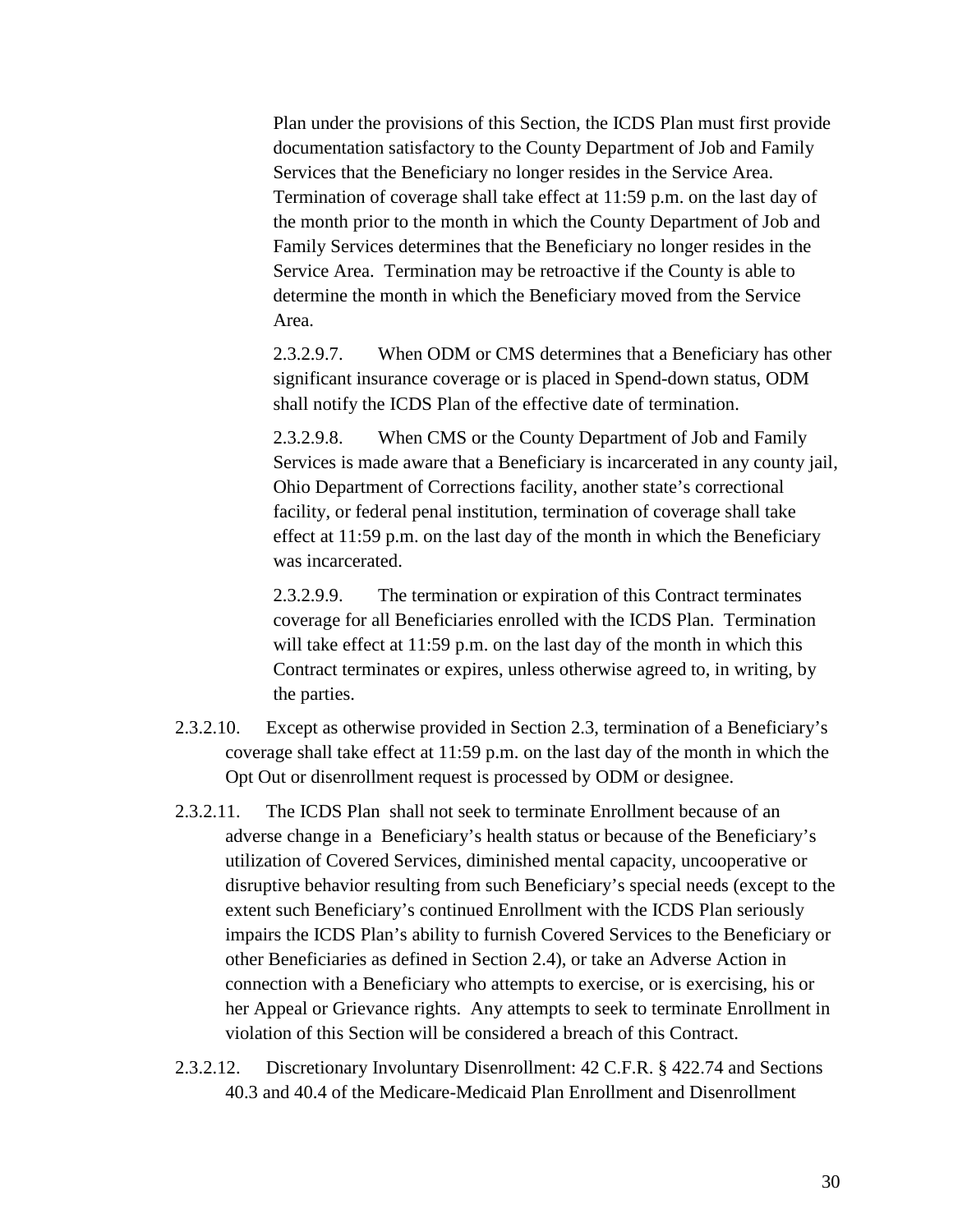Guidance provide instructions to ICDS Plans on discretionary involuntary disenrollment. This Contract, applicable regulations and other guidance provide procedural and substantive requirements the ICDS Plan, ODM, and CMS must follow prior to involuntarily disenrolling a Beneficiary. If all of the procedural requirements are met, ODM and CMS will decide whether to approve or deny each request for involuntary disenrollment based on an assessment of whether the particular facts associated with each request satisfy the substantive evidentiary requirements.

2.3.2.12.1. Basis for Discretionary Involuntary Disenrollment:

2.3.2.12.1.1. Disruptive conduct: When the Beneficiary engages in conduct or behavior that seriously impairs the ICDS Plan's ability to furnish Covered Items and Services to either this Beneficiary or other Beneficiaries and provided the ICDS Plan made and documented reasonable efforts to resolve the problems presented by the Beneficiary.

- 2.3.2.12.1.1.1. Procedural requirements:
	- 2.3.2.12.1.1.1.1. The ICDS Plan's request must be in writing and include all of the supporting documentation outlined in the evidentiary requirements.
	- 2.3.2.12.1.1.1.2. The process requires three (3) written notices. The ICDS Plan must include in the request submitted to ODM and CMS evidence that the first two (2) notices have already been sent to the Beneficiary. The notices are:
		- 2.3.2.12.1.1.1.2.1. Advance notice to inform the Beneficiary that the consequences of continued disruptive behavior will be a request to ODM and CMS for disenrollment. The advance notice must include a clear and thorough explanation of the disruptive conduct and its impact on the ICDS Plan's ability to provide services, examples of the types of reasonable accommodations the ICDS Plan has already offered, the Grievance procedures, and an explanation of the availability of other accommodations. If the disruptive behavior ceases after the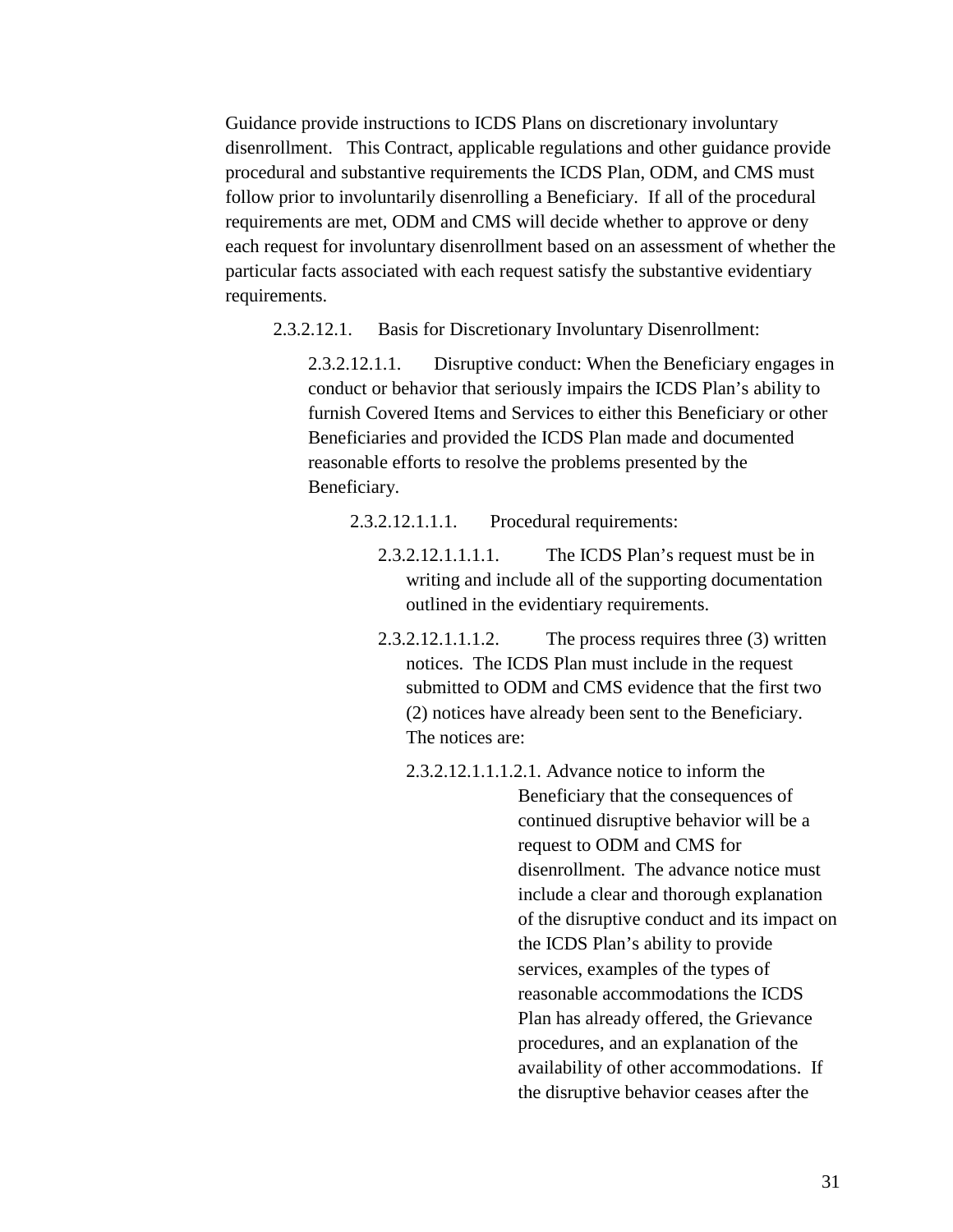Beneficiary receives notice and then later resumes, the ICDS Plan must begin the process again. This includes sending another advance notice.

- 2.3.2.12.1.1.1.2.2. Notice of intent to request the State and CMS' permission to disenroll the Beneficiary; and
- 2.3.2.12.1.1.1.2.3. A planned action notice advising that CMS and the State have approved the ICDS Plan's request. This notice is not a procedural prerequisite for approval and should not be sent under any circumstances prior to the receipt of express written approval and a disenrollment transaction from CMS and ODM.

2.3.2.12.1.1.2. The ICDS Plan must provide information to CMS and ODM about the Beneficiary, including age, diagnosis, mental status, functional status, a description of his or her social support systems, and any other relevant information;

2.3.2.12.1.1.3. The submission must include statements from providers describing their experiences with the Beneficiary (or refusal in writing, to provide such statements); and

2.3.2.12.1.1.4. Any information provided by the Beneficiary. The Beneficiary can provide any information he/she wishes.

2.3.2.12.1.1.5. If the ICDS Plan is requesting the ability to decline future Enrollments for this individual, the ICDS Plan must include this request explicitly in the submission.

2.3.2.12.1.1.6. Prior to approval, the complete request must be reviewed by ODM and CMS including representatives from the Center for Medicare and must include staff with appropriate clinical or medical expertise.

2.3.2.12.2. Evidentiary standards; At a minimum, the supporting documentation must demonstrate the following to the satisfaction of both ODM and CMS staff with appropriate clinical or medical expertise:

2.3.2.12.2.1. The Beneficiary is presently engaging in a pattern of disruptive conduct that is seriously impairing the ICDS Plan's ability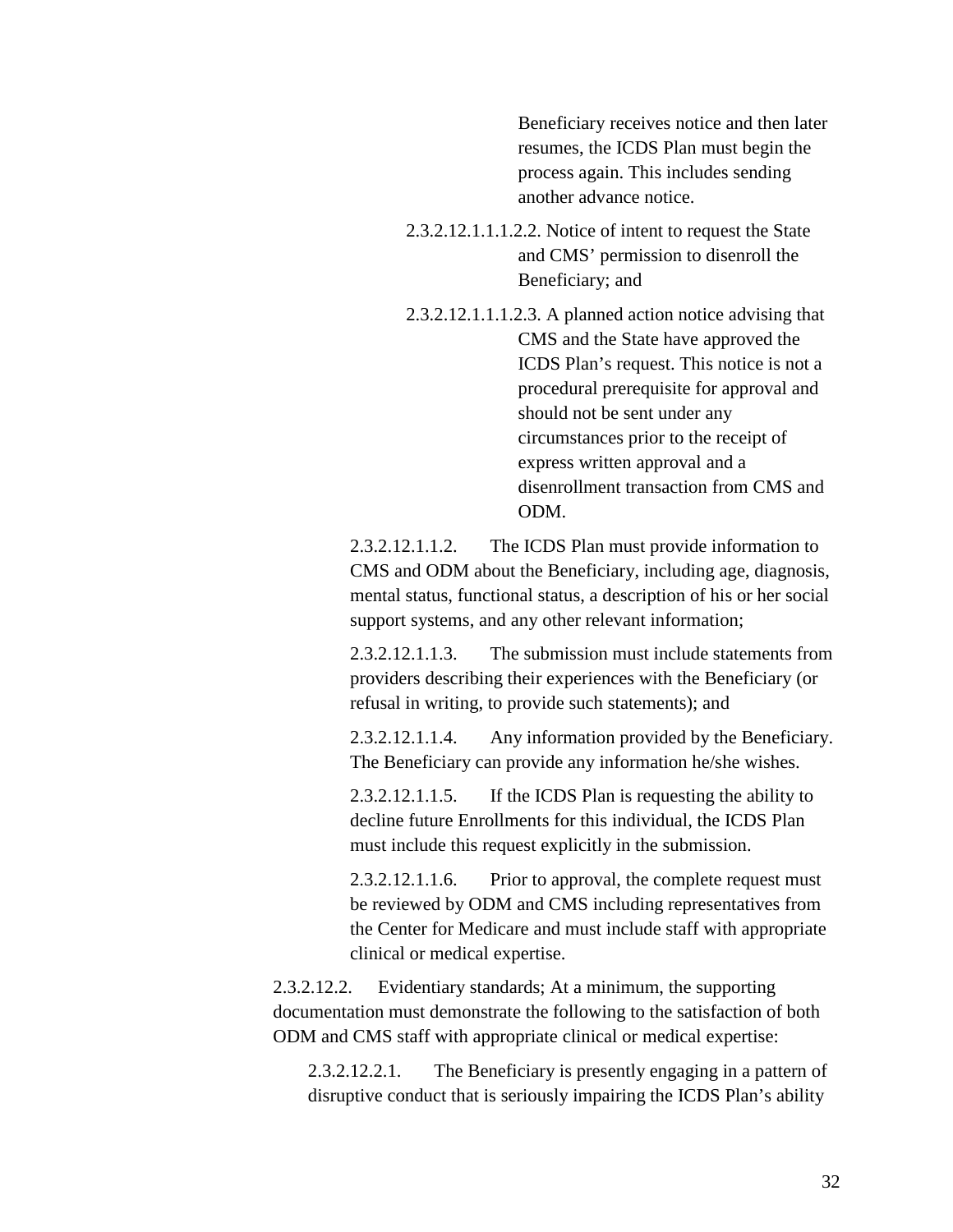to furnish Covered Items and Services to the Beneficiary and/or other Beneficiaries.

2.3.2.12.2.2. The ICDS Plan took reasonable efforts to address the disruptive conduct including at a minimum:

2.3.2.12.2.2.1. A documented effort to understand and address the Beneficiary's underlying interests and needs reflected in his/her disruptive conduct and provide reasonable accommodations as defined by the Americans with Disabilities Act including those for individuals with mental and/or cognitive conditions. An accommodation is reasonable if it is efficacious in providing equal access to services and proportional to costs. ODM and CMS will determine whether the reasonable accommodations offered are sufficient.

2.3.2.12.2.2.2. A documented provision of information to the individual of his or her right to use the ICDS Plan's Grievance procedures.

2.3.2.12.2.3. The ICDS Plan provided the Beneficiary with a reasonable opportunity to cure or otherwise satisfactorily address his/her disruptive conduct.

2.3.2.12.2.4. The ICDS Plan must provide evidence that the Beneficiary's behavior is not related to the use, or lack of use, of medical services.

2.3.2.12.2.5. The ICDS Plan may also provide evidence of other extenuating circumstances that demonstrate the Beneficiary's disruptive conduct;

2.3.2.12.3. Limitations**:** The ICDS Plan shall not seek to terminate Enrollment because of any of the following:

2.3.2.12.3.1. The Beneficiary's uncooperative or disruptive behavior resulting from such Beneficiary's special needs unless treating providers explicitly document their belief that there are no reasonable accommodations the ICDS Plan could provide that would address the disruptive conduct.

2.3.2.12.3.2. The Beneficiary exercises the option to make treatment decisions with which the ICDS Plan or any health care professionals associated with the ICDS Plan disagree, including the option of declining treatment and/or diagnostic testing.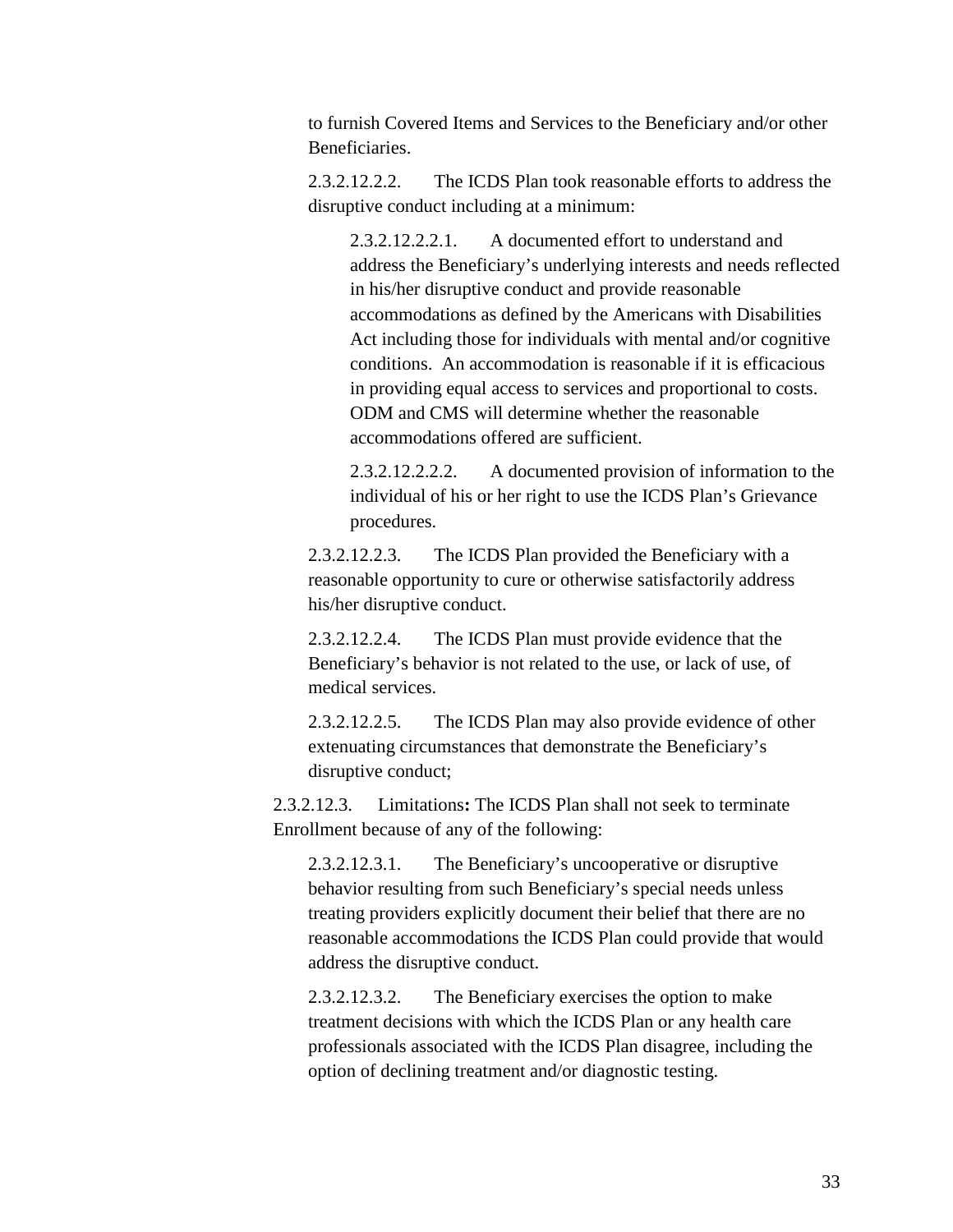2.3.2.12.3.3. An adverse change in a Beneficiary's health status or because of the Beneficiary's utilization of Covered Items and Services.

2.3.2.12.3.4. The Beneficiary's mental capacity is, has, or may become diminished.

2.3.2.12.4. Fraud or abuse: When the Beneficiary provides fraudulent information on an Enrollment form or the Beneficiary willfully misuses or permits another person to misuse the Beneficiary's ID card.

2.3.2.12.4.1. The ICDS Plan may submit a request that a Beneficiary be involuntarily disenrolled if a Beneficiary knowingly provides, on the election form, fraudulent information that materially affects the individual's eligibility to enroll in the ICDS Plan; or if the Beneficiary intentionally permits others to use his or her Enrollment card to obtain services under the ICDS Plan.

2.3.2.12.4.2. Prior to submission, the ICDS Plan must have and provide to CMS/ODM credible evidence substantiating the allegation that the Beneficiary knowingly provided fraudulent information or intentionally permitted others to use his or her card.

2.3.2.12.4.3. The ICDS Plan must immediately notify the CMT so that the ODM or its designee and the HHS Office of the Inspector General may initiate an investigation of the alleged fraud and/or abuse.

2.3.2.12.4.4. The ICDS Plan must provide notice to the individual prior to submission of the request outlining the intent to request disenrollment with an explanation of the basis of the ICDS Plan's decision and information on the Beneficiary's access to Grievance procedures and a fair hearing.

2.3.2.12.5. Necessary consent or release: When the Beneficiary knowingly fails to complete and submit any necessary consent or release allowing the ICDS Plan and/or Providers to access necessary health care and service information for the purpose of compliance with the care delivery system requirements in Section 2.5 of this Contract.

2.3.2.12.5.1. The ICDS Plan may request that a Beneficiary be involuntarily disenrolled if the Beneficiary knowingly fails to complete and submit any necessary consent or release allowing the ICDS Plan and/or Providers to access necessary health care and service information for the purpose of compliance with the care delivery system requirements in Section 2.5 of this Contract.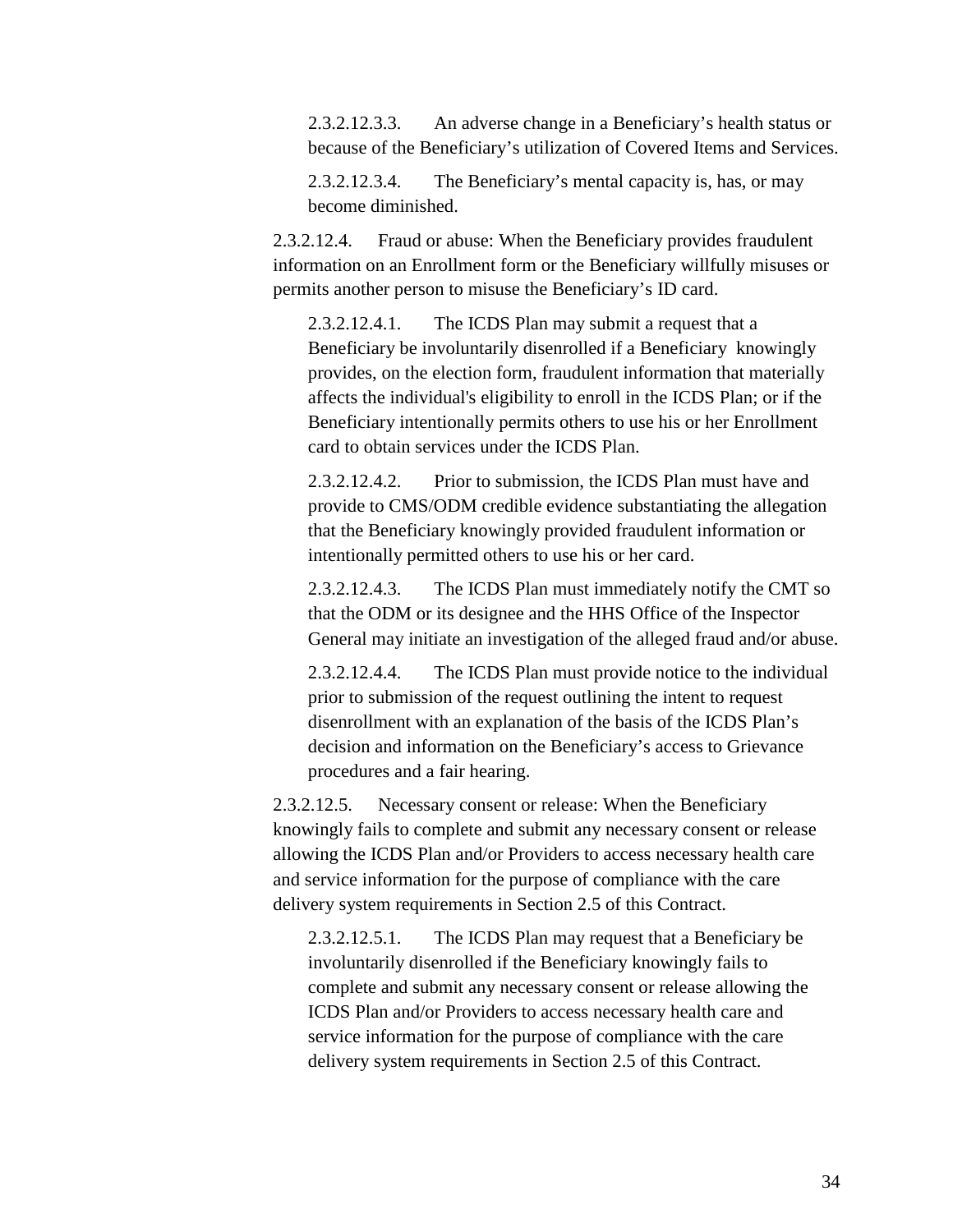2.3.2.12.5.2. The ICDS Plan must provide notice to the Beneficiary prior to submission of the request outlining the intent to request disenrollment with an explanation of the basis of the ICDS Plan's decision and information on the Beneficiary's access to Grievance procedures and a fair hearing.

- 2.3.2.13. The ICDS Plan may not interfere with the Beneficiary's right to disenroll through threat, intimidation, pressure, or otherwise;
- 2.3.2.14. If the Beneficiary transfers to another ICDS Plan, with the Beneficiary's written consent, and in accordance with applicable laws and regulations, the ICDS Plan must promptly transfer current Individualized Care Plan (ICP) information to the new ICDS Plan.

#### <span id="page-34-0"></span>2.4. **Covered Services**

2.4.1. The ICDS Plan must authorize, arrange, and coordinate the provision of all Covered Services for its Beneficiaries. (See Covered Services in Appendix A.) Covered Services must be available to all Beneficiaries, as authorized by the ICDS Plan. Covered Services will be managed and coordinated by the ICDS Plan through the Trans-Disciplinary Care Team (see Section 2.5). The ICDS Plan must provide Medicare and Medicaid Covered Services as documented in state and federal law, federal regulation (including, but not limited to, 42 C.F.R §§ 422, 423, and 438), OAC 5160-58-03, and this Contract, and shall be sufficient to achieve the purposes for which such Covered Services are furnished. This duty shall commence at the time of initial coverage as to each Beneficiary.

2.4.1.1.1. In accordance with 42 C.F.R. §438.3(e), the ICDS Plan may provide mental health services to members ages twenty-one (21) through sixty-four (64) for up to fifteen (15) days per calendar month while receiving inpatient treatment in an institution for mental disease (IMD) as defined in Section 1905(i) of the Social Security Act. The ICDS Plan has the option of providing IMD in lieu of services or settings covered under the State Plan; however, Beneficiaries are not required to utilize IMD and may instead utilize the State Plan covered service or setting (i.e., private general hospital, private facility with less than 17 beds). The ICDS Plan is not prohibited from contracting with an IMD to provide inpatient psychiatric services to members ages twenty-one (21) through sixty-four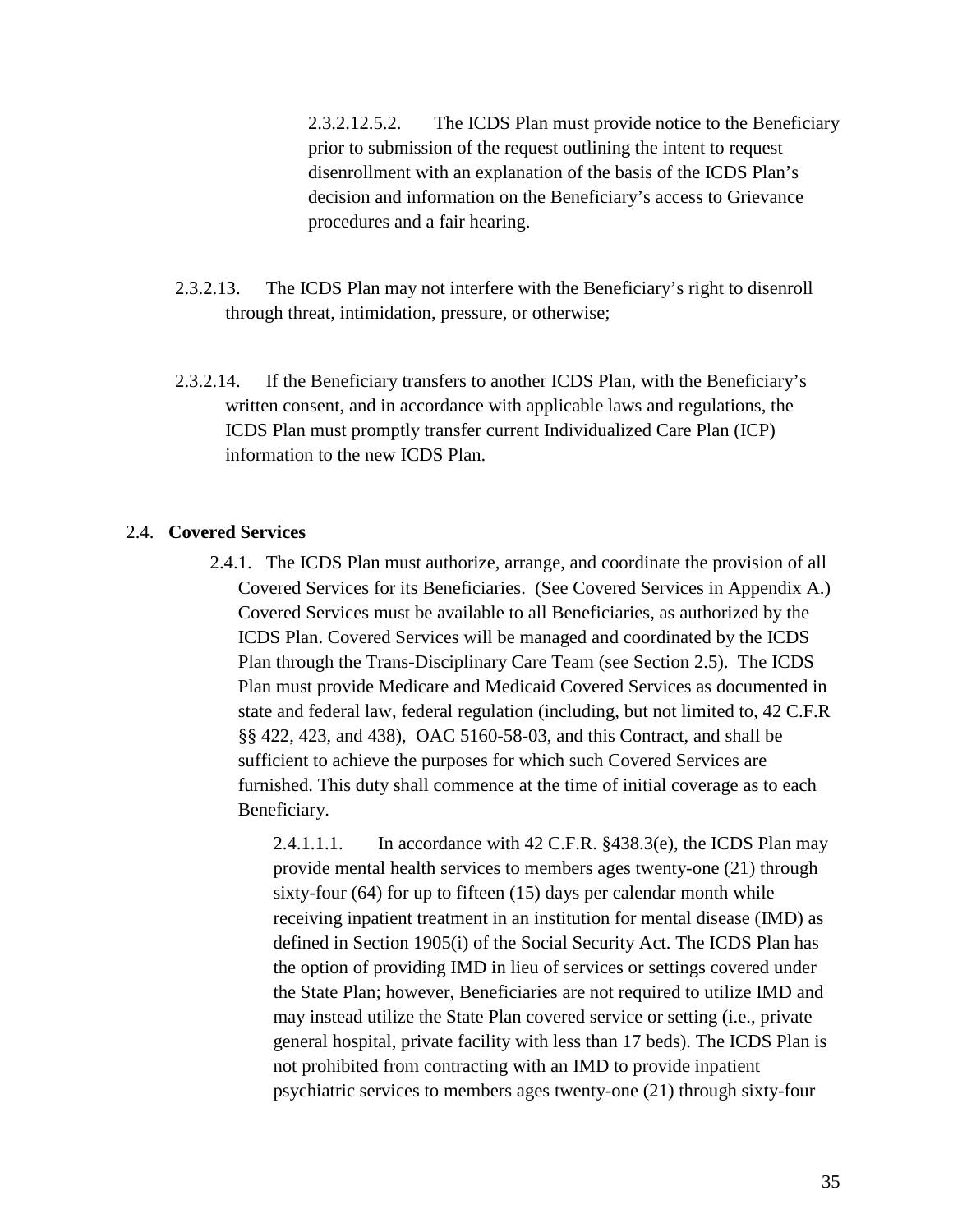(64), but Medicaid will not compensate the ICDS Plan for the provision of such services beyond fifteen (15) days per calendar month either through direct payment or considering any associated costs in Medicaid rate setting. Note that the cost of IMD as an alternate service is taken into account when developing the component of the capitation rate that represents the State Plan covered service. Payments from the ICDS Plan to the IMD are established in the ICDS Plan's contractual agreement with the IMD. The ICDS Plan is required to report to ODM quarterly on IMD stays that exceed fifteen (15) days per calendar month per ODM's specifications.

- 2.4.2. The ICDS Plan must provide the full range of Covered Services. If either Medicare or Medicaid provides more expansive coverage for services than the other program does for a particular condition, type of illness, or diagnosis, the ICDS Plan must provide the most expansive set of services required by either program. The ICDS Plan may not limit or deny services based on Medicare or Medicaid providing a more limited range of services than the other program. For overlapping Medicare and Medicaid services, the ICDS Plan shall develop policies and procedures that minimize administrative burdens and streamline how providers deliver and beneficiaries receive these services.
- 2.4.2.1. The ICDS plan shall also develop authorization and payment procedures to ensure that services that are covered by both Medicare and Medicaid are reasonably attributed to Medicare as the primary payer for purposes of the encounter reporting required in Sections 2.14 and 2.15, and in accordance with any additional CMS and ODM encounter reporting guidelines.
- 2.4.2.2. The ICDS Plan is required to provide or arrange for all Medically Necessary Services as described in Appendix A, whether by subcontract or by single-case agreement in order to meet the needs of the Beneficiary.
	- 2.4.3. Out of Network Reimbursement Rules. For reimbursement of out-ofnetwork emergent or Urgent Care services, as defined by 42 C.F.R. §§ 424.101 and 405.400 respectively, the Health Care Professional is required to accept as payment in full by the Contractor the amounts the Health Care Professional could collect for that service if the Beneficiary were enrolled in original Medicare or Medicaid FFS. However, the Contractor is not required to reimburse the Health Care Professional more than the Health Care Professional's charge for that service. A section 1861(u) provider of services may be paid an amount that is less than the amount it could receive if the beneficiary were enrolled in original Medicare or Medicaid FFS if the provider expressly notifies the Contractor in writing that it is billing an amount less than such amount. The original Medicare reimbursement amounts for section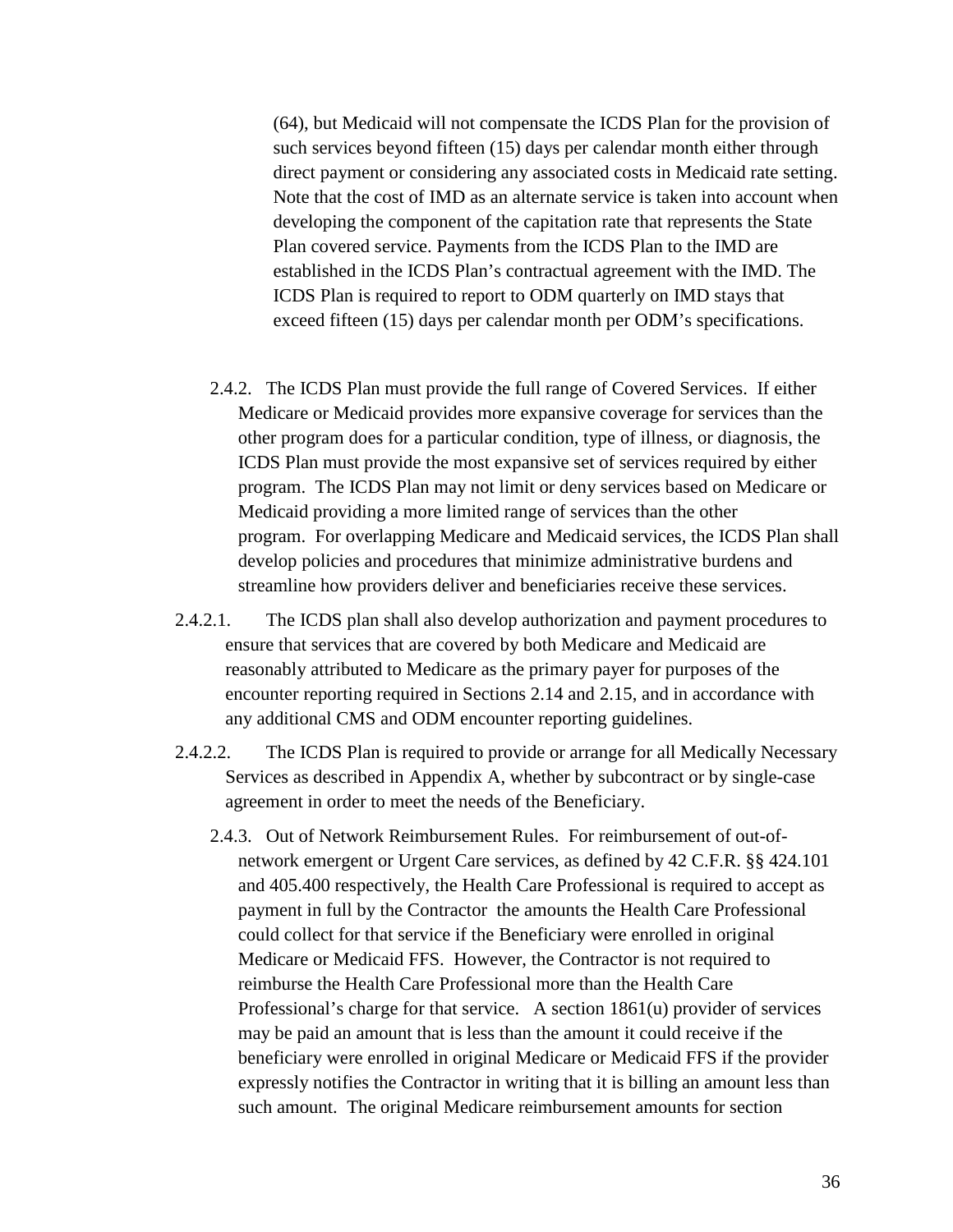1861(u) providers do not include payments under 42 C.F.R. §§ 412.105(g) and 413.76. For items and services that would traditionally be covered under Medicare FFS, the ICDS Plan is required to pay non-contracting Health Care Professionals and section 1861(u) providers of services the amount that the provider could collect for that service if the Beneficiary were enrolled in original Medicare (less any payments under 42 C.F.R. §§ 412.105(g) and 413.76 for section 1861(u) providers). This requirement applies regardless of the setting and type of care for authorized out-of-network services. Beneficiaries maintain balance billing protections. Nothing in the preceding provision shall restrict the right of the provider and the Contractor to negotiate a lower rate of payment.

### 2.5. **Care Delivery Model**

- 2.5.1 Primary Care:
	- 2.5.1.1. The ICDS Plan must ensure that each Beneficiary has a Network primary care provider (PCP) of their choice who will serve as an ongoing source of primary and preventive care and will perform care coordination activities appropriate to the Beneficiary's needs. The PCP's care coordination responsibilities include, at a minimum, the following:

2.5.1.1.1. Assisting with coordination of the Beneficiary's overall care, as appropriate;

2.5.1.1.2. Recommending referrals to specialists, non-physician provider types (e.g., nutritionists, physical therapists) and to laboratory, imaging, radiology, and other diagnostic procedures, as necessary;

2.5.1.1.3. Triaging Beneficiaries according to the following:

2.5.1.1.3.1. Emergency care needs must be triaged and treated immediately on presentation at the PCP site;

2.5.1.1.3.2. Persistent symptoms must be treated no later than the end of the following working day after the initial contact with the PCP site; and

2.5.1.1.3.3. Requests for routine care must be seen within six (6) weeks.

2.5.1.1.4. Participating in the development of an ICP, and as a member of the Trans-Disciplinary Care Team.

2.5.1.2. Beneficiaries will be allowed to select a PCP from the ICDS Plan's network of Providers, and to change the PCP no less often than monthly. Beneficiaries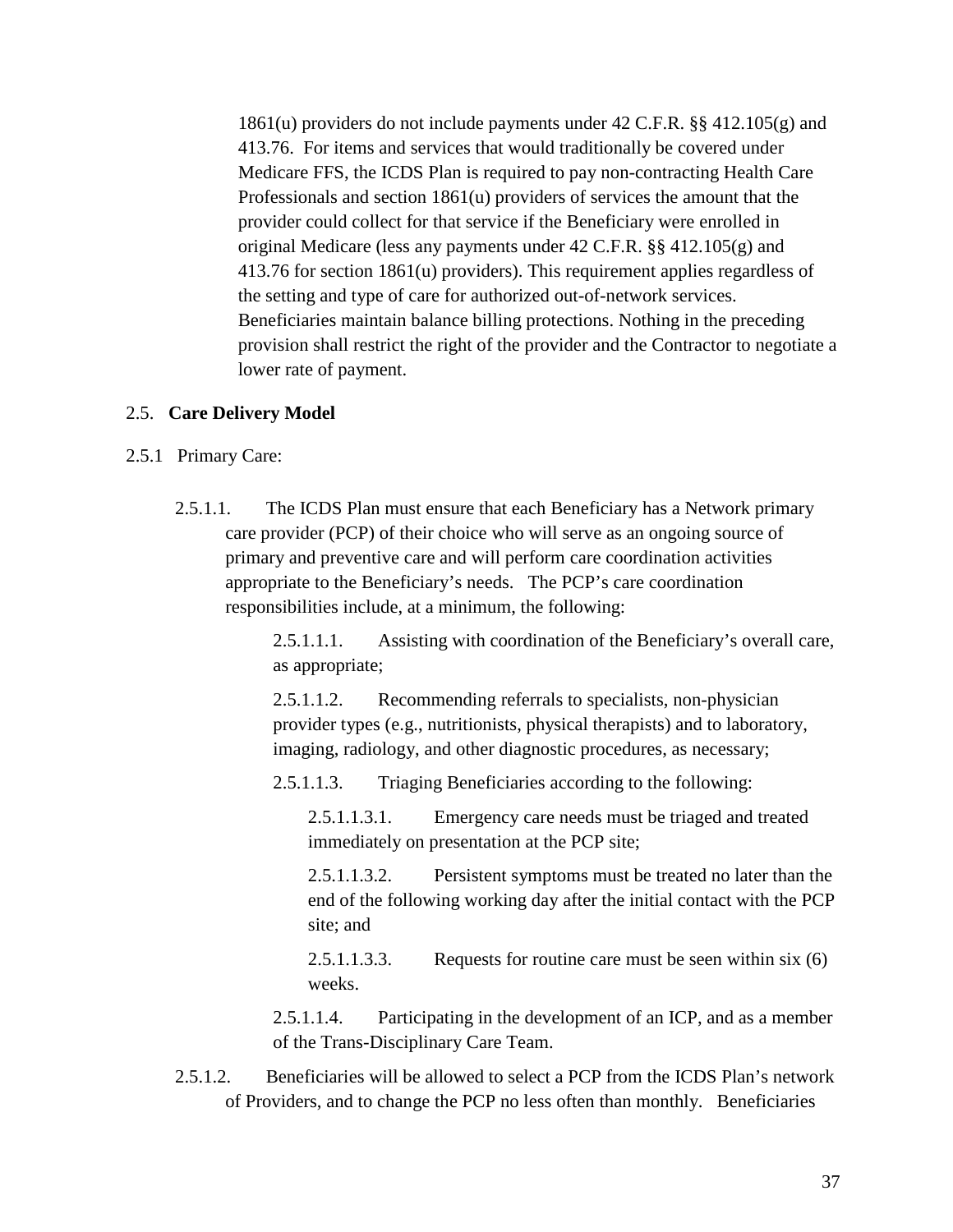who do not select a PCP will be assigned a PCP by the ICDS Plan prior to the effective date of enrollment.

- 2.5.2. Population Health Management
- 2.5.2.1. The ICDS Plan is required to develop a model of care that broadly defines the way services will be delivered by the ICDS Plan, and includes requirements specified in Sections 2.5.2 and 2.5.3.

2.5.2.1.1. The ICDS Plan must address the following components as part of its model of care:

2.5.2.1.1.1. Descriptions of the population and specialized services: A comprehensive description of the ICDS Plan's population and the specialized services and resources that are tailored to the population are key to the model of care. This section of the model of the care must address the following components:

2.5.2.1.1.1.1. Risk stratification levels: The ICDS Plan must develop a risk stratification level framework for the purpose of targeting interventions and allocating resources based on the Beneficiary's needs. Using a risk stratification framework comprised of five levels (i.e., from lowest to highest: monitoring, low, medium, high and intensive), the ICDS Plan will determine the appropriate risk level based on assessed needs.

2.5.2.1.1.1.2. The ICDS Plan must identify the factors that will be considered when determining a Beneficiary's risk stratification level. At a minimum, the ICDS Plan must consider the following current and historical factors:

| 2.5.2.1.1.1.2.1.                  | Receipt and duration of 1915 (c)<br>HCBS waiver Enrollment or 1915(i) services; |
|-----------------------------------|---------------------------------------------------------------------------------|
| 2.5.2.1.1.1.2.2.                  | Current waiver acuity level;                                                    |
| 2.5.2.1.1.1.2.3.<br>relationship; | Change in existing Care Manager                                                 |
| 2.5.2.1.1.1.2.4.                  | Change in caregiver status/support;                                             |
| 2.5.2.1.1.1.2.5.                  | Acuity of chronic conditions;                                                   |
| 2.5.2.1.1.1.2.6.<br>disorders;    | Substance use and/or mental health                                              |
| 2.5.2.1.1.1.2.7.<br>utilization;  | Inpatient or emergency department                                               |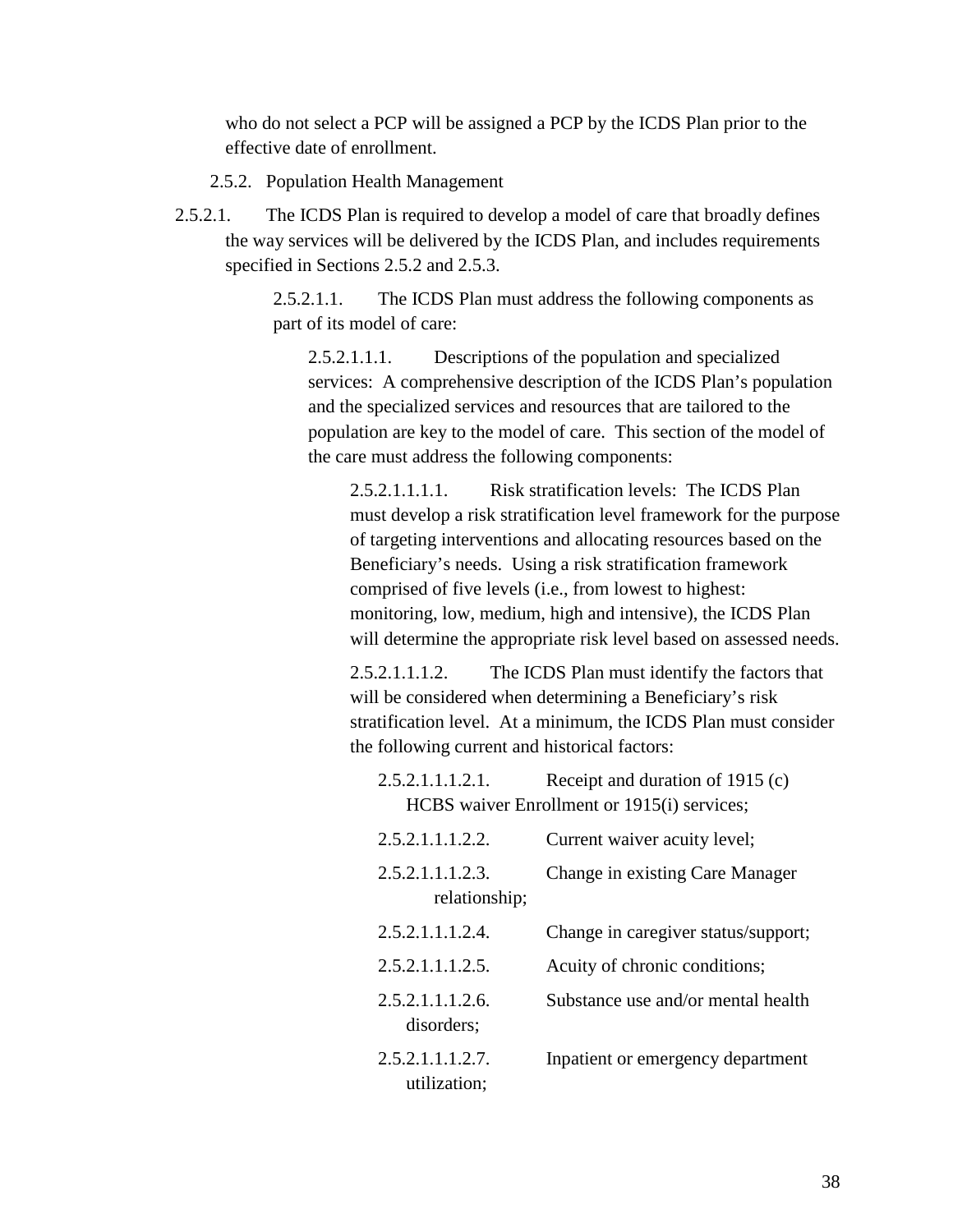| 2.5.2.1.1.1.2.8.<br>placement;          | Nursing facility or assisted living   |
|-----------------------------------------|---------------------------------------|
| 2.5.2.1.1.1.2.9.                        | Poly-pharmacy;                        |
| 2.5.2.1.1.1.2.10.                       | Residential housing status/stability; |
| 2.5.2.1.1.1.2.11.                       | Functional and/or cognitive deficits; |
| 2.5.2.1.1.1.2.12.<br>institutionalized; | Displayed risk factors for being      |
| 2.5.2.1.1.1.2.13.                       | Stability of support system;          |
| 2.5.2.1.1.1.2.14.                       | Gaps in care; and                     |
| 2.5.2.1.1.1.2.15                        | Social and/or safety risk factors.    |

2.5.2.1.1.1.3. The ICDS Plan must develop criteria and thresholds for each level that will be used to determine assignment to the risk stratification level. Criteria and thresholds established by the ICDS Plan are subject to ODM and CMS approval.

2.5.2.1.1.2. The ICDS Plan must evaluate a Beneficiary's risk level when there is a change in the Beneficiary's need(s), progress in meeting care plan goals, significant change events, etc. The ICDS Plan must describe the trigger(s) for changing the Beneficiary's stratification level.

2.5.2.1.1.3. The ICDS Plan must assign each Beneficiary to a risk stratification level for each month of Enrollment with the ICDS Plan. For Beneficiaries newly enrolled with the ICDS Plan, an initial risk stratification level must be assigned within the first month of the Beneficiary's Enrollment.

2.5.2.1.2. Population Stream: The ICDS Plan must develop a strategy that assigns each Beneficiary to a single population stream in accordance with ODM's population stream and corresponding hierarchy.

2.5.2.1.2.1. ODM has established the following population streams that will be used to organize work around population health: women of reproductive age, behavioral health, chronic conditions, and healthy adults.

2.5.2.1.2.2. The ICDS Plan must have a process to identify and track the population stream assigned to each Beneficiary.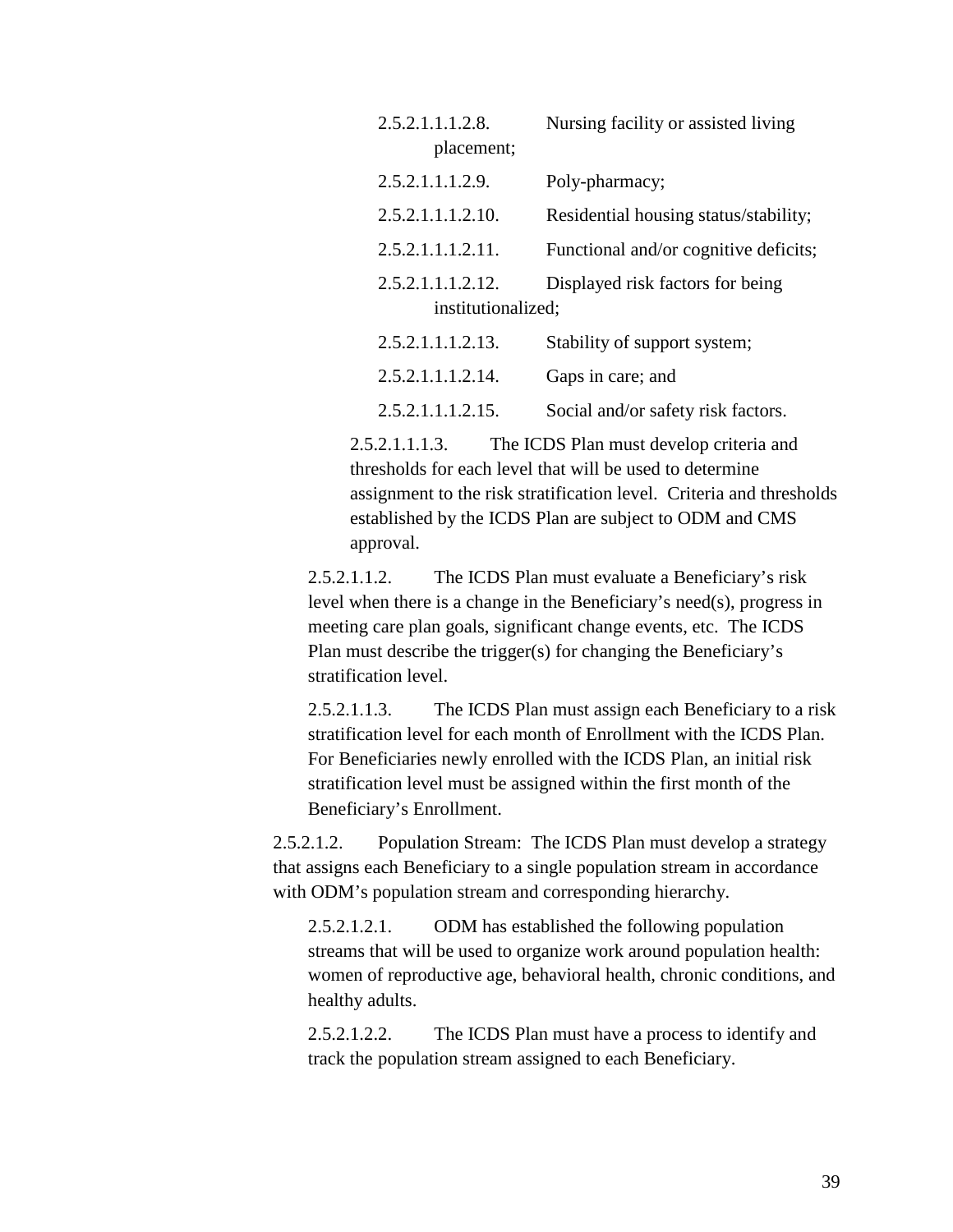2.5.2.1.2.3. The ICDS Plan must provide a description for each population stream that shall include the incidence and prevalence of medical and behavioral health conditions and issues that impact health status such as age, gender, ethnicity, geography, language, or other socio economic barriers that might affect the usual provision of health care services, as well as living or caregiver arrangements that might pose challenges for certain Beneficiaries.

2.5.2.1.3. Specialized services and resources: The ICDS Plan must include a description of specialized services and other resources (e.g., health and wellness programs, 24/7 nurse advice line, care management, etc.) for each population stream that is tailored to risk level and communities. ODM may provide structured guidance for priority population streams; if so, the ICDS Plan shall integrate that information into the model of care.

- 2.5.3. Care Management
- 2.5.3.1. The ICDS Plan must provide Care Management services to all Beneficiaries enrolled in the ICDS Plan. The ICDS Plan's approach to Care Management must be person-centered, promote the Beneficiary's ability to live independently and comprehensively coordinate the full set of Medicare and Medicaid benefits across the continuum of care including medical, behavioral, LTSS, and social needs.
- 2.5.3.2. The ICDS Plan must address the following components as part of its Care Management model:

2.5.3.2.1. Assessment: The ICDS Plan must have a clear description for conducting or arranging for an Assessment that is appropriate for the Beneficiary's unique circumstances and needs-e.g., medical, behavioral, LTSS and social needs. The goal of the Assessment is to identify immediate clinical, social and safety needs in order to facilitate timely follow up and action. The scope and depth of the Assessment will vary based on the beneficiary's assigned risk level: beneficiaries assigned to the low and monitoring risk levels will have a Health Risk Assessment per Section 2.5.3.2.1.1; and beneficiaries assigned to the intensive, high, and medium risk levels and all waiver beneficiaries must have a Comprehensive Assessment per Section 2.5.3.2.1.2. In lieu of the Health Risk Assessment, an ICDS Plan may continue to administer the Comprehensive Assessment for all Beneficiaries. The ICDS Plan must assure there is a process to complete a Comprehensive Assessment when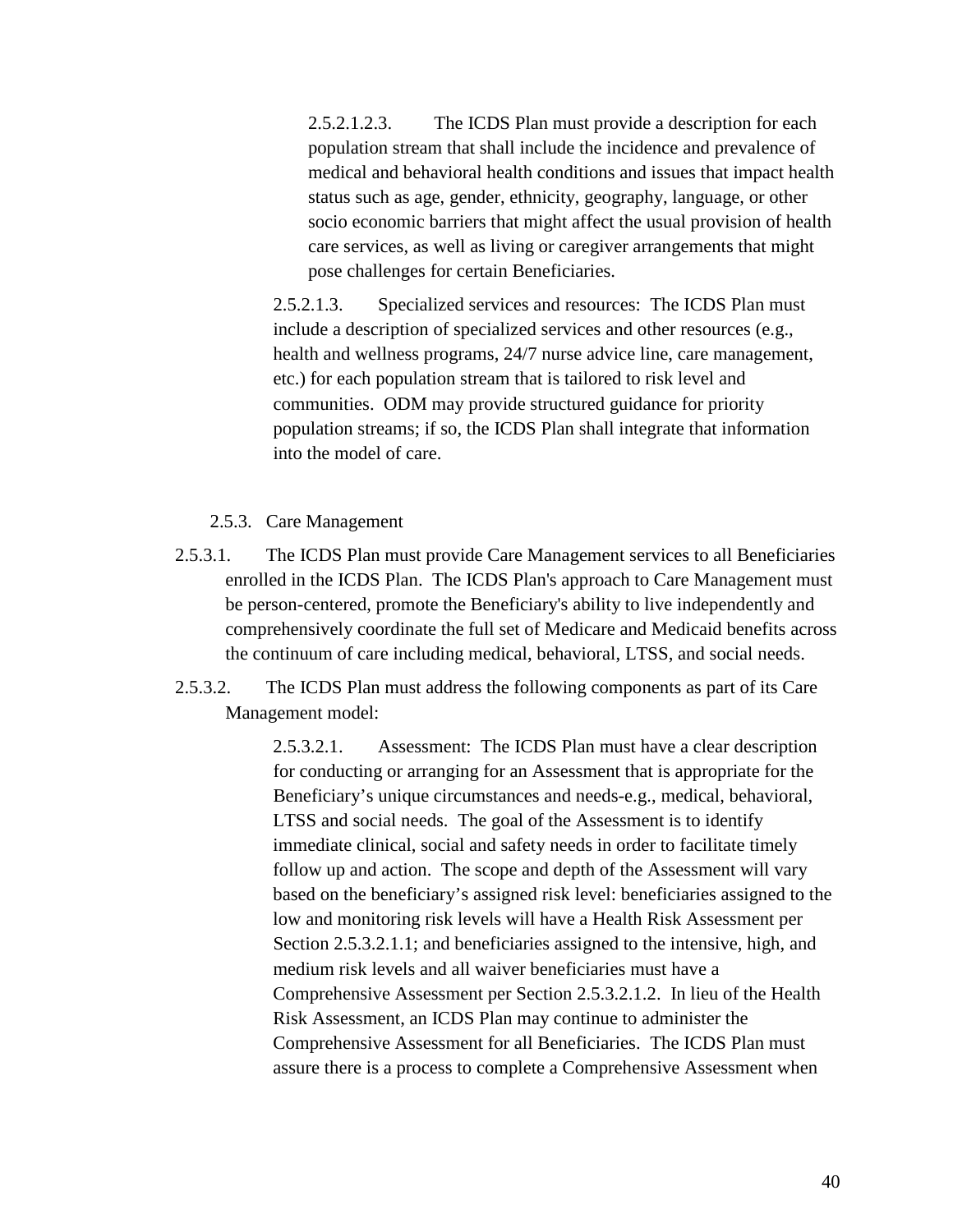the Beneficiary, assigned to the low or monitoring level, is displaying risk factors for placement in a higher stratification level.

2.5.3.2.1.1. At a minimum, the Health Risk Assessment (HRA) must address self-assessment of health status and physical functioning, psychosocial risks, and behavioral risks. Other age appropriate domains should also be included in the HRA – e.g., ADLs, IADLs. The ICDS Plan must use a standardized assessment approved by ODM.

2.5.3.2.1.2. At a minimum, the Comprehensive Assessment used by the ICDS Plan must be approved by ODM and CMS and include the following evaluation domains :

| 2.5.3.2.1.2.1.                                | Behavioral health needs;                                                                            |
|-----------------------------------------------|-----------------------------------------------------------------------------------------------------|
| 2.5.3.2.1.2.2.                                | Medical needs;                                                                                      |
| 2.5.3.2.1.2.3.                                | Cognitive needs;                                                                                    |
| 2.5.3.2.1.2.4.                                | LTSS needs;                                                                                         |
| 2.5.3.2.1.2.5.                                | Social needs;                                                                                       |
| 2.5.3.2.1.2.6.                                | Nutritional needs;                                                                                  |
| 2.5.3.2.1.2.7.                                | Medical and behavioral health history;                                                              |
| 2.5.3.2.1.2.8.<br>activities of daily living; | Activities of daily living and/or instrumental                                                      |
| 2.5.3.2.1.2.9.                                | Transitional and/or discharge plans;                                                                |
| 2.5.3.2.1.2.10.                               | Beneficiary's strength and abilities;                                                               |
| 2.5.3.2.1.2.11.                               | Beneficiary's goals, preferences, and desired<br>level of involvement in the care planning process; |
| 2.5.3.2.1.2.12.                               | Willingness/readiness to change behaviors;                                                          |
| 2.5.3.2.1.2.13.                               | Caregiver status and capabilities;                                                                  |
| 2.5.3.2.1.2.14.                               | Informal and formal supports;                                                                       |
| 2.5.3.2.1.2.15.                               | Health literacy;                                                                                    |
| 2.5.3.2.1.2.16.                               | Health, welfare, and safety;                                                                        |
| 2.5.3.2.1.2.17.<br>violence, or trauma;       | History, suspicion, or detection of abuse,                                                          |
| 2.5.3.2.1.2.18.                               | Environmental/residential assessment;                                                               |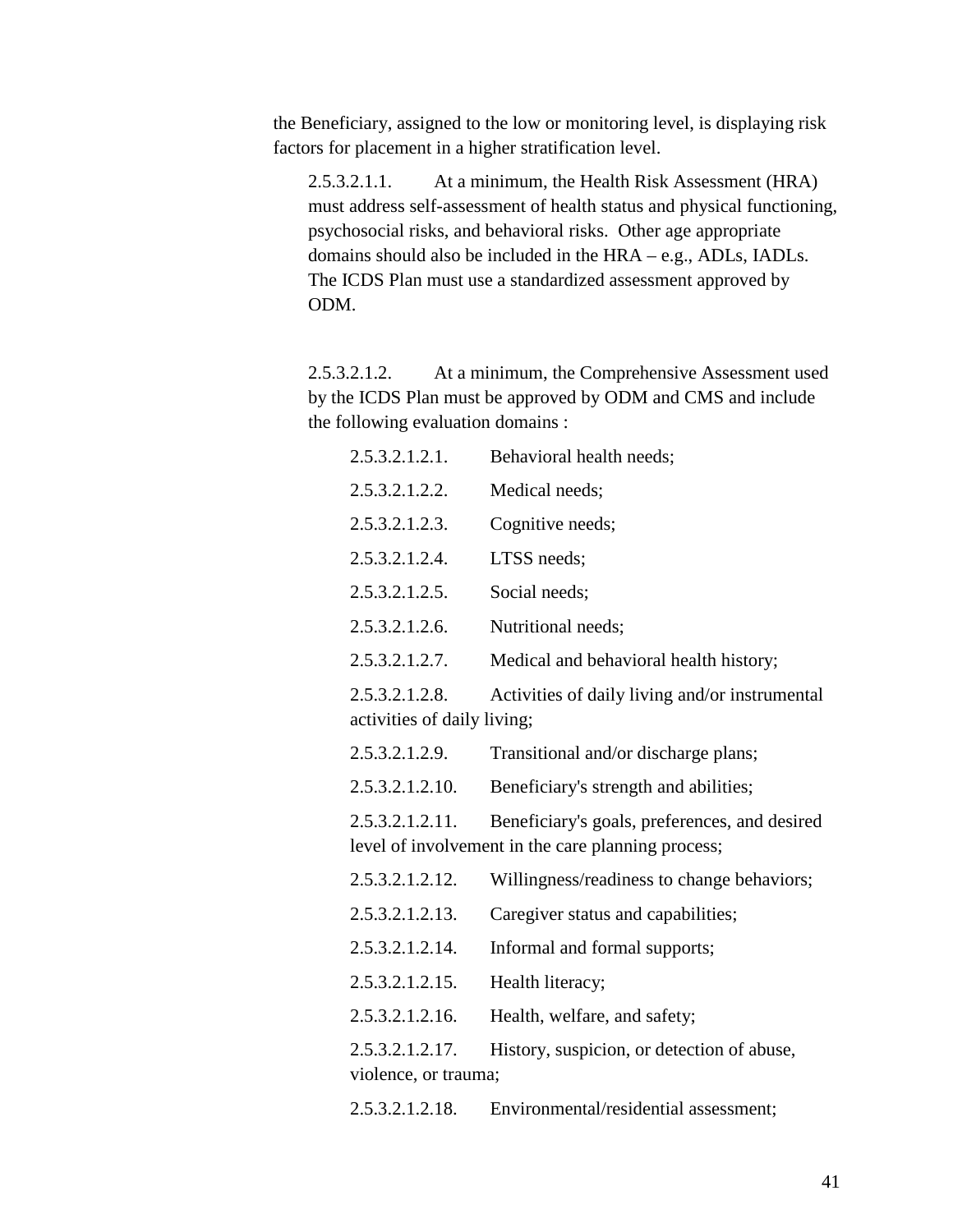| 2.5.3.2.1.2.19. | Spiritual;                          |
|-----------------|-------------------------------------|
| 2.5.3.2.1.2.20. | Cultural;                           |
| 2.5.3.2.1.2.21. | Financial;                          |
| 2.5.3.2.1.2.22. | Special communication needs;        |
| 2.5.3.2.1.2.23. | Transportation capabilities;        |
| 2.5.3.2.1.2.24. | Advance care planning; and          |
| 2.5.3.2.1.2.25. | Wellness and prevention activities. |

2.5.3.2.1.3. Relevant and recent data sources will be used to formulate the Assessment, examples of data sources include the following: the Beneficiary, Providers (including PCPs and specialists), medical records, claims data, caregivers, family, and Trans-Disciplinary Care Team members. The ICDS Plan must put forth a good faith effort to establish relationships with the Beneficiary's PCP and use clinical data collected from the Provider in order to prevent duplication of Assessment efforts and to assist with identification of priorities for the Beneficiary. The ICDS Plan must describe how Assessment data will be stored and made available to members of the care team in order to coordinate care.

2.5.3.2.1.4. Results of the Assessment will be used to confirm the Beneficiary's assignment to the risk stratification level and to develop the ICP.

2.5.3.2.1.5. The ICDS Plan must document the process that will be used to facilitate the completion of the Assessments including the timeframe for completing Assessments. Assessments must be completed as expeditiously as the Beneficiary's needs warrant, but no later than seventy-five (75) days from the Enrollment effective date. The ICDS Plan must include a process for how Beneficiaries who cannot be reached or who refused Assessments will be handled by the ICDS Plan.

2.5.3.2.1.5.1. At a minimum, the ICDS Plan must attempt to reach the Beneficiary at least three (3) times during the first seventy-five (75) days of Enrollment.

2.5.3.2.1.5.2. A Beneficiary may choose to decline an Assessment. Should that occur, the ICDS Plan will not continue to contact the Beneficiary for an Assessment unless a new Assessment is needed as indicated in Section 2.5.3.2.1.6 or a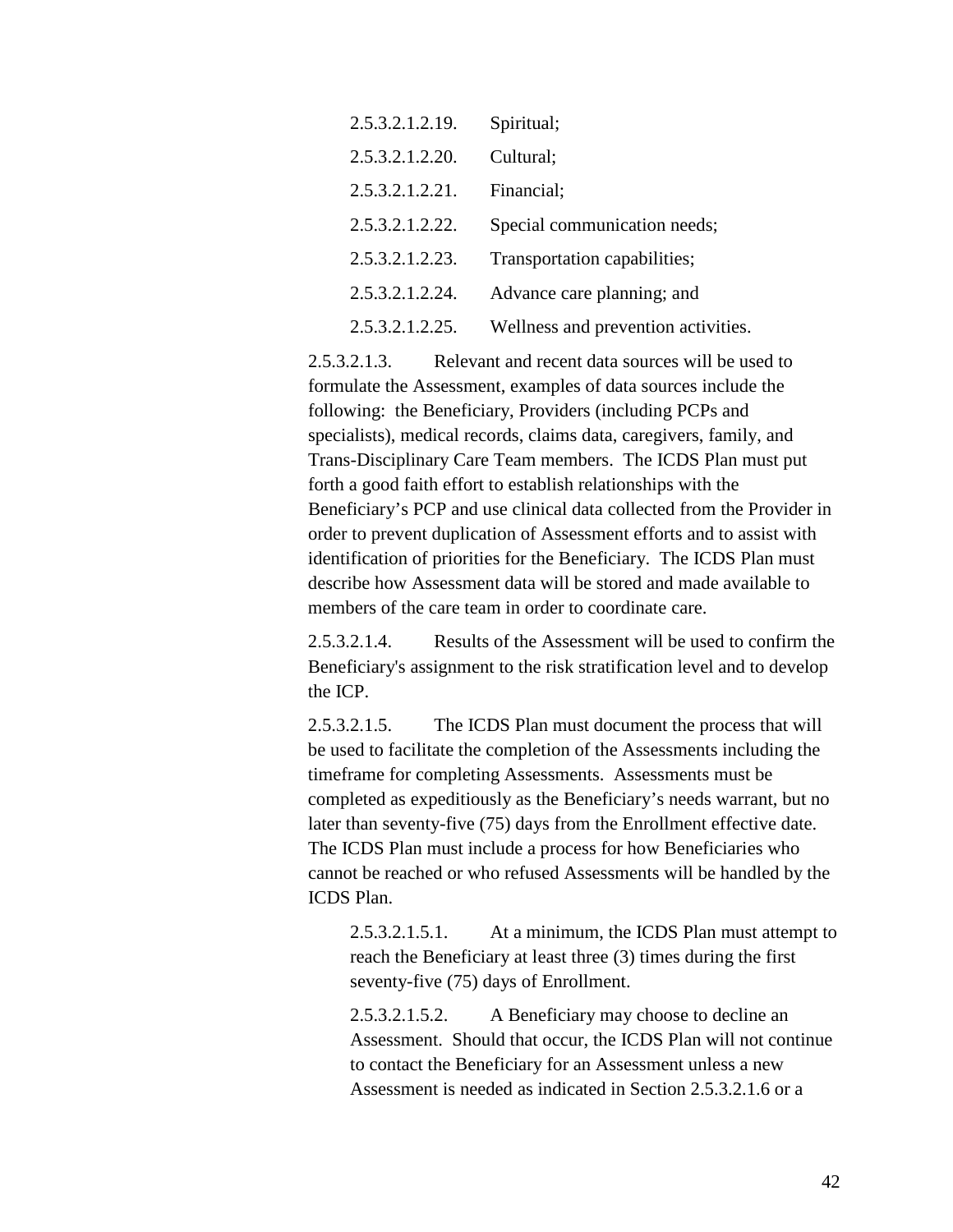significant change event occurs as indicated in Section 2.5.3.2.1.8.1.

2.5.3.2.1.6. A reassessment must be completed within three hundred sixty-five (365) days of the last Assessment completion date. For any Beneficiary who declined the Assessment, the ICDS Plan must reengage with the Beneficiary to attempt to complete an Assessment within three hundred sixty-five (365) days of the last refusal date.

2.5.3.2.1.7. Initial Assessments and the annual reassessments must be completed at the location of the Beneficiary's primary place of service (i.e., home or institutional facility) for Beneficiaries who are assigned to the intensive and high risk levels and for any Beneficiaries receiving HCBS waiver services. Initial Assessments and annual reassessments may be completed by telephone, web, or mail, as appropriate, for Beneficiaries assigned to the low, medium, or monitoring levels unless an in-person assessment is requested by the Beneficiary, caregiver, or Provider.

2.5.3.2.1.8. Updates to the Assessment, as described below, will be completed in person or by telephone. The ICDS Plan must consider why the Assessment needs to be updated, the Beneficiary's needs and functional health status, and the preference of the Beneficiary when determining the mode by which the Assessment will be completed.

2.5.3.2.1.8.1. Assessments must be updated when there is a change in the Beneficiary's health status or needs, change in diagnosis, change in caregiver status, change in functional status, a significant health care event (e.g., hospital admission or transition between care settings), or as requested by the Beneficiary, his/her caregiver, or his/her Provider.

2.5.3.2.1.8.2. At a minimum for Beneficiaries receiving HCBS waiver services, upon discovery of a potential significant change event, telephone contact between the Care Manager or the Waiver Service Coordinator must occur by the end of the next full calendar day. If it is determined through this telephone contact that a significant change occurred, a face to face visit must take place by the end of third day full day following discovery.

2.5.3.2.1.9. Updates to the Assessment must be reflected in the ICP, including the waiver service plan.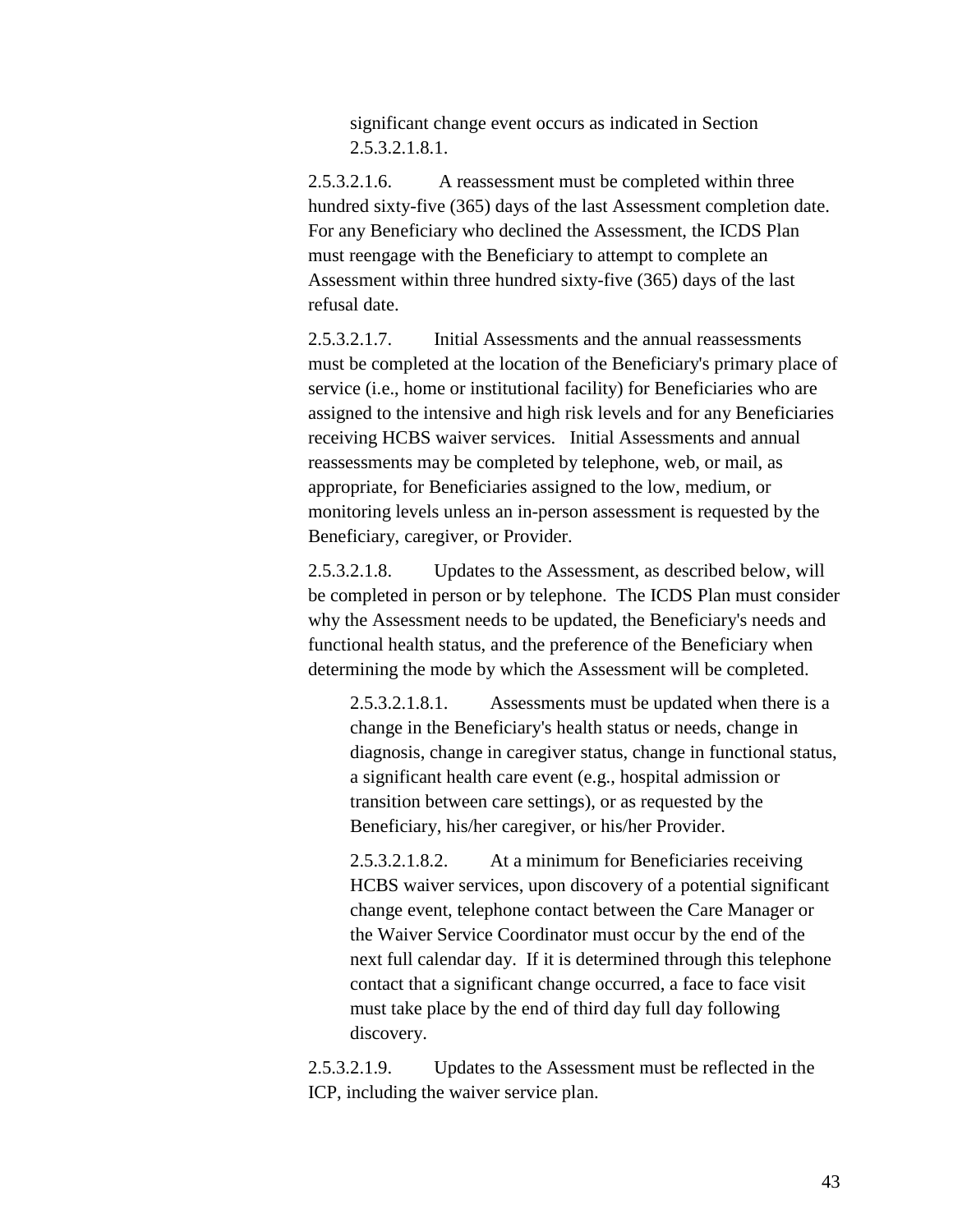2.5.3.2.1.10. Assessments will be completed by appropriately qualified health professionals who possess an appropriate professional scope of practice, licensure, and/or credentials, and are appropriate for responding to or managing the Beneficiary's needs.

### 2.5.3.2.2. Individualized Care Plan:

2.5.3.2.2.1. The ICDS Plan must develop and implement a person-centered care planning process that yields an integrated ICP for the Beneficiary, is based on the recent Assessment and includes the following elements:

2.5.3.2.2.1.1. Prioritized measureable goals, interventions, and anticipated outcomes with completion timeframes that address the Beneficiary's physical, behavioral, social and LTSS needs along with responsible parties;

2.5.3.2.2.1.2. Integration of the waiver service plan that is developed and implemented in accordance with Section 2.5.3.3.5.4;

2.5.3.2.2.1.3. Identifies and prioritizes the Beneficiary's concerns, strengths, and preferences for care (e.g., cultural considerations).

2.5.3.2.2.1.4. A process to develop, update, and review the ICP (i.e., initial and revised) with the Beneficiary, family/caregivers, the PCP, specialists and members of the Trans-Disciplinary Care Team, as appropriate. Initial ICPs must be developed within fifteen (15) calendar days of the initial Assessment completion date.

2.5.3.2.2.1.5. Implementation and ongoing monitoring of the ICP that includes documentation of the following:

- 2.5.3.2.2.1.5.1. Assessment of the Beneficiary's progress in achieving goals and outcomes established in the ICP;
- 2.5.3.2.2.1.5.2. Coordination of care and services (e.g., scheduling appointments, tracking and follow up of referrals, interacting with Providers to facilitate Prior Authorization requests) for the Beneficiary with the Waiver Service Coordinator, PCP, specialist(s), and other service Providers/coordinators, as appropriate;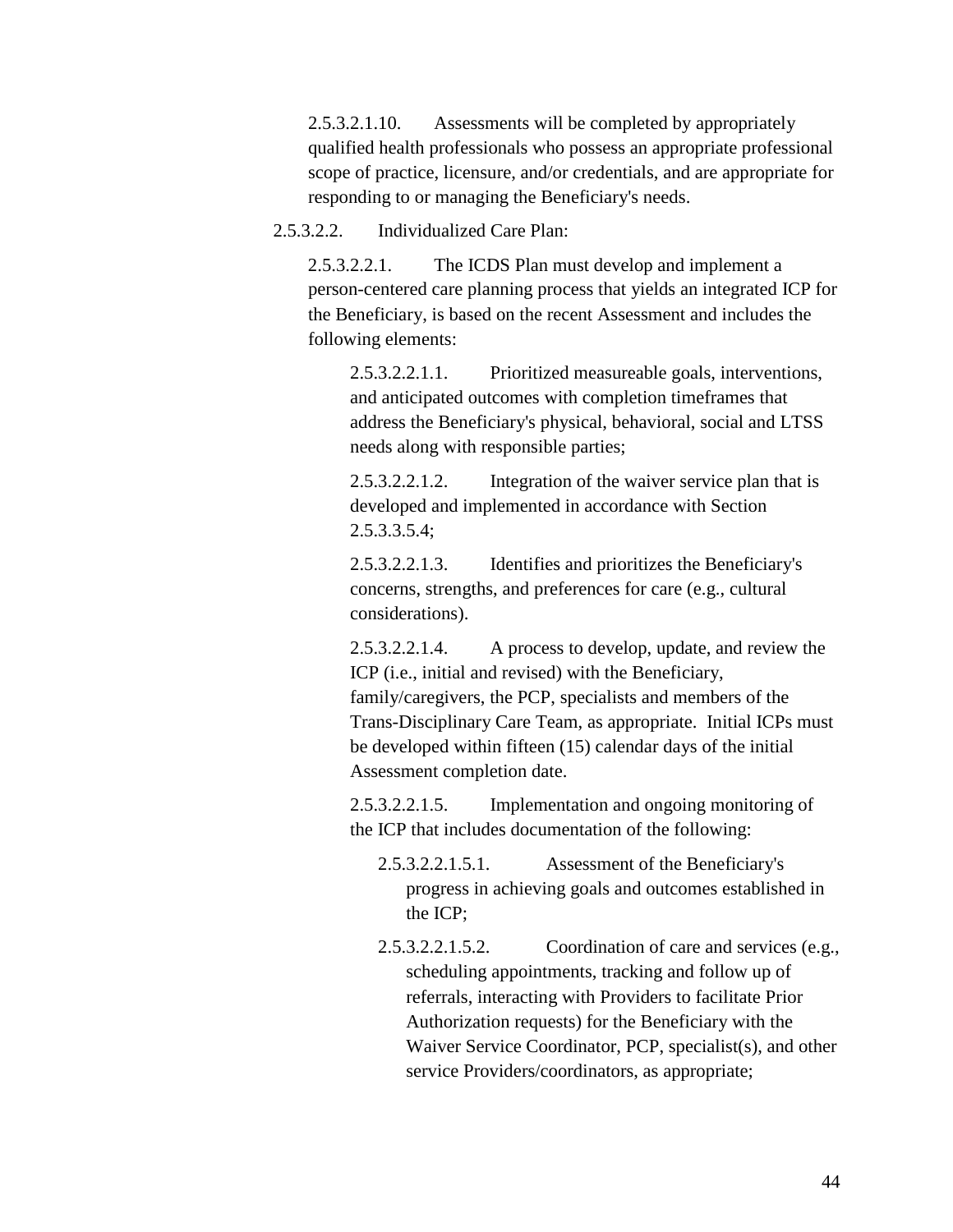- 2.5.3.2.2.1.5.3. Monitoring of the ICP to identify adherence to evidence-based practices, transitions across care settings, barriers to care, appropriate service utilization, quality of services, or gaps in care; and
- 2.5.3.2.2.1.5.4. Revision to the ICP based on information discovered during ongoing monitoring must occur as expeditiously as the Beneficiary's needs warrant but no later than fourteen (14) calendar days from the date the change in need or health status is identified.

2.5.3.2.2.1.6. Identification of the Providers responsible for delivering services and identification of new/standing referrals to specialists or Providers as well as confirmation that the Beneficiary received the services;

2.5.3.2.2.1.7. A provision to refer the Beneficiary, if applicable, to a community or social services agency, assist the Beneficiary in contacting the agency and validate the Beneficiary received the service;

2.5.3.2.2.1.8. A communication plan developed with the Beneficiary, including the method of preferred contact and a contact schedule that is based on the Beneficiary's needs;

2.5.3.2.2.1.9. An aggressive strategy for effective and comprehensive transitions of care between care setting which includes obtaining the discharge/transition plan; conducting timely follow up with the Beneficiary and his/her Providers, as appropriate; performing medication reconciliation; and ensuring the timely provision of formal and informal supports;

2.5.3.2.2.1.10. Ongoing medication management with the goals of increasing the Beneficiary's compliance with his/her medication regimen and to avoid adverse medication interactions and complications, as well as assuring reconciliation of medications at the point of discharge or transfer between care settings; and

2.5.3.2.2.1.11. Evaluation of the appropriateness of the Beneficiary's current assignment to the risk stratification level as specified in Section 2.5.3.1.1.2

- 2.5.3.3. Provision of Care Management
	- 2.5.3.3.1. Care Manager and the Trans-Disciplinary Care Team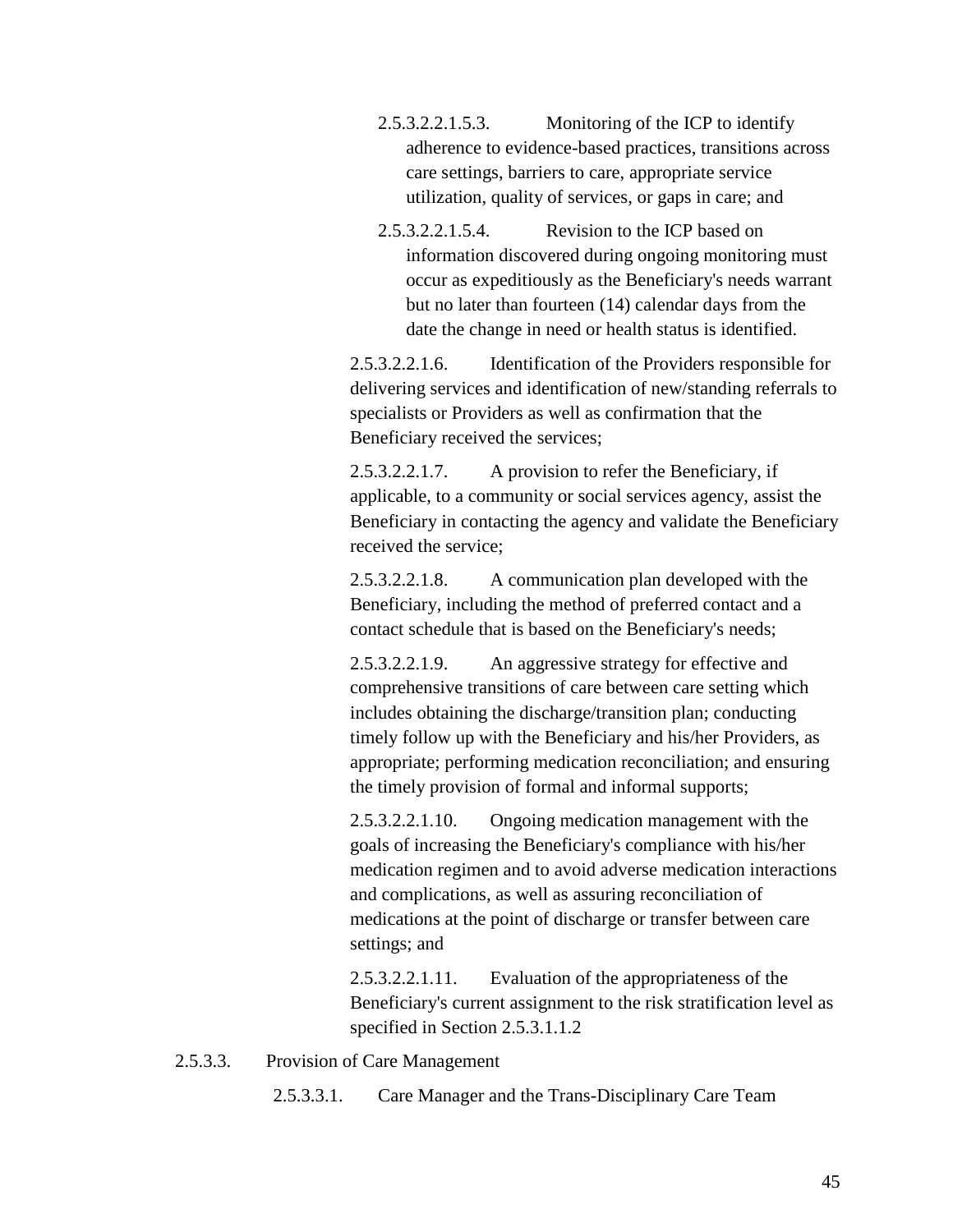2.5.3.3.1.1. The ICDS Plan must assign a Care Manager who will be the accountable point of contact for the Beneficiary; ensure the integration of the Beneficiary's medical, behavioral health, substance use and LTSS needs; and will lead the Trans-Disciplinary Care Team. Responsibilities for the Care Manager will include but not be limited to the following: delineating roles and responsibilities for members of the Trans-Disciplinary Care Team; directing and delegating Care Management activities; implementing, monitoring, and updating the ICP; exchanging information between Trans-Disciplinary Care Team members; and facilitating Trans-Disciplinary Care Team meetings. The Care Manager must have the appropriate experience and qualifications based upon the Beneficiary's assigned risk level and needs. The ICDS Plan must have a process to ensure that the Beneficiary and/or the authorized representative are able to request a change in the Care Manager.

2.5.3.3.1.2. The ICDS Plan will formulate a Trans-Disciplinary Care Team for each Beneficiary. Each Beneficiary shall have access to, and input to the development of, the Trans-Disciplinary Care Team. Composition of the Trans-Disciplinary Care Team will vary based on the needs and preferences of the Beneficiary but will minimally include the Beneficiary, the PCP, the Care Manager, the Waiver Service Coordinator as appropriate, specialists, family members, caregivers, and any other individuals requested by the Beneficiary. Whereas the Waiver Service Coordinator is not also the Care Manager, the Waiver Service Coordinator will also be a member of the Trans-Disciplinary Care Team. The Trans-Disciplinary Care Team will participate in and support key Care Management activities that are outlined in Section 2.5.3, such as completion of the Assessment and development, implementation and updates to the ICP at the direction of the Care Manager. All members of the Trans-Disciplinary Care Team are responsible for ensuring that care is person-centered, built on the Beneficiary's specific preferences and needs, and delivered with transparency, individualization, respect, linguistic and cultural competence, and dignity.

#### 2.5.3.3.1.3. Staffing Ratios

2.5.3.3.1.3.1. The ICDS Plan must maintain a staffing ratio defined as one full time equivalent (FTE) per the number of Beneficiaries specified below for each risk stratification level:

2.5.3.3.1.3.1.1. 1) Intensive: 1:25 - 1:50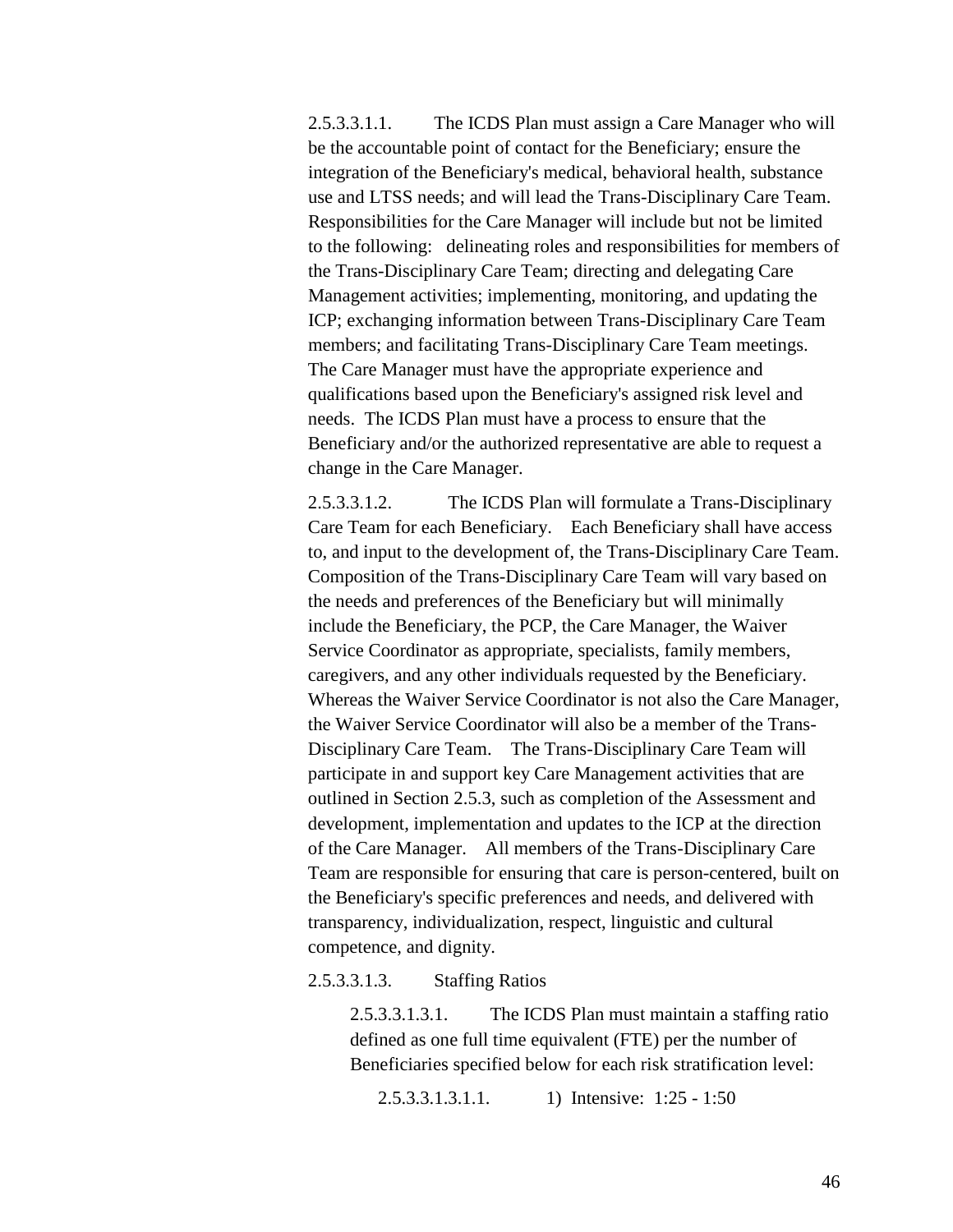| 2.5.3.3.1.3.1.2. | 2) High: 1:51 - 1:75         |
|------------------|------------------------------|
| 2.5.3.3.1.3.1.3. | 3) Medium: 1:76 - 1:100      |
| 2.5.3.3.1.3.1.4. | 4) Low: $1:101 - 1:250$      |
| 2.5.3.3.1.3.1.5. | 5) Monitoring: 1:251 - 1:350 |

2.5.3.3.1.3.2. The FTE count shall only include staff and their functions that are directly linked to the Care Management activities performed for a Beneficiary in that stratification level. At a minimum, the ICDS Plan must ensure that the FTE count for each stratification level only includes: 1) a person's time who directly interacted with a Beneficiary or who directly participated in the Beneficiary's ICP (e.g., discharge planning, collaborative case conference); and 2) vendors or community partners for which the ICDS Plan has an ODM-approved delegated relationship.

2.5.3.3.1.3.3. The ICDS Plan must submit the staffing model and FTE counts with the submission of the Care Management program structure.

2.5.3.3.1.4. The ICDS Plan is responsible for ensuring that staff who are completing Care Management functions are operating within their professional scope of practice, are appropriate for responding to the Beneficiary's needs, and follow the state's licensure/credentialing requirements.

## 2.5.3.3.2. Care Management Contact Schedule

2.5.3.3.2.1. The ICDS Plan must establish a contact schedule that is based on the Beneficiary's needs and facilitates ongoing communication with the Beneficiary. At a minimum, the ICDS Plan must adhere to the following contact schedules as specified below for the intensive, high, and medium stratification levels. The ICDS Plan must establish the minimum contact schedule for the low and monitoring stratification levels which will be approved by ODM.

| Risk stratification level | Minimum contact schedule                                                                                     |
|---------------------------|--------------------------------------------------------------------------------------------------------------|
| Intensive                 | One in person visit every two months.<br>Maximum of 60 days between visits.<br>Telephonic contact as needed. |
|                           |                                                                                                              |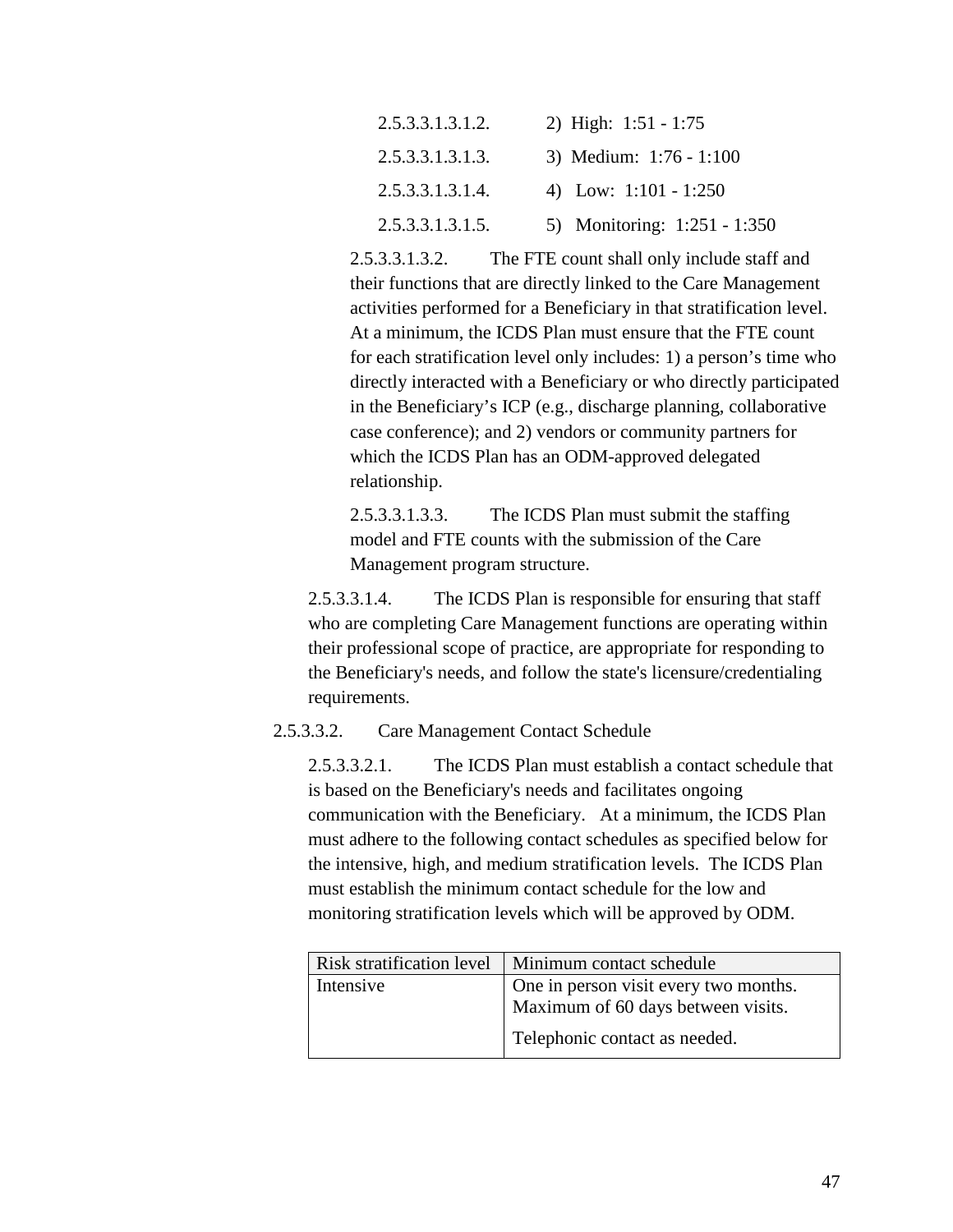| Risk stratification level | Minimum contact schedule                                                      |  |
|---------------------------|-------------------------------------------------------------------------------|--|
| High                      | One in person visit every three months.<br>Maximum of 90 days between visits. |  |
|                           | Telephonic contact as needed.                                                 |  |
| Medium                    | One in person visit every six months.<br>Maximum of 180 days between visits.  |  |
|                           | Telephonic contact as needed.                                                 |  |

2.5.3.3.2.2. For Beneficiaries who are newly enrolled in an HCBS waiver (i.e., after the effective date of Enrollment with the ICDS Plan), the minimum contact schedule for the first six (6) months of HCBS waiver Enrollment must be no less frequent than the contact schedule established for the high risk stratification level.

2.5.3.3.2.3. At least one of the in-person visits within the first six (6) months of the Demonstration and then annually thereafter must be conducted in the location of the Beneficiary's primary place of service (i.e., residence or institutional facility). Additional in-person visits should occur at a location that is agreed upon by the Beneficiary and the ICDS Plan.

2.5.3.3.2.4. The activity conducted during the in-person visit contact must be linked to the goals, interventions, and outcomes identified in the ICP and must be directed by the Care Manager. In person visits may be conducted by any member of the Trans-Disciplinary Care Team.

2.5.3.3.2.5. The outcome of the in-person visit should be documented, reported back to the ICDS Plan Care Manager, and integrated into the ICP. Upon request, the ICDS Plan must provide a copy of the contact schedule to the Beneficiary.

2.5.3.3.2.6. Contact schedules, and any exceptions to the contact schedule, must be documented in the Beneficiary's Care Management record.

2.5.3.3.3. Care Management Solutions: The ICDS Plan must have in place the following solutions in order to assist with Care Management/Coordination and Provider/Beneficiary Communication.

2.5.3.3.3.1. Centralized Enrollee Record. The ICDS Plan must use information technology systems and processes to integrate the following data elements, at a minimum, into a single, centralized, comprehensive record for each Beneficiary: demographic data;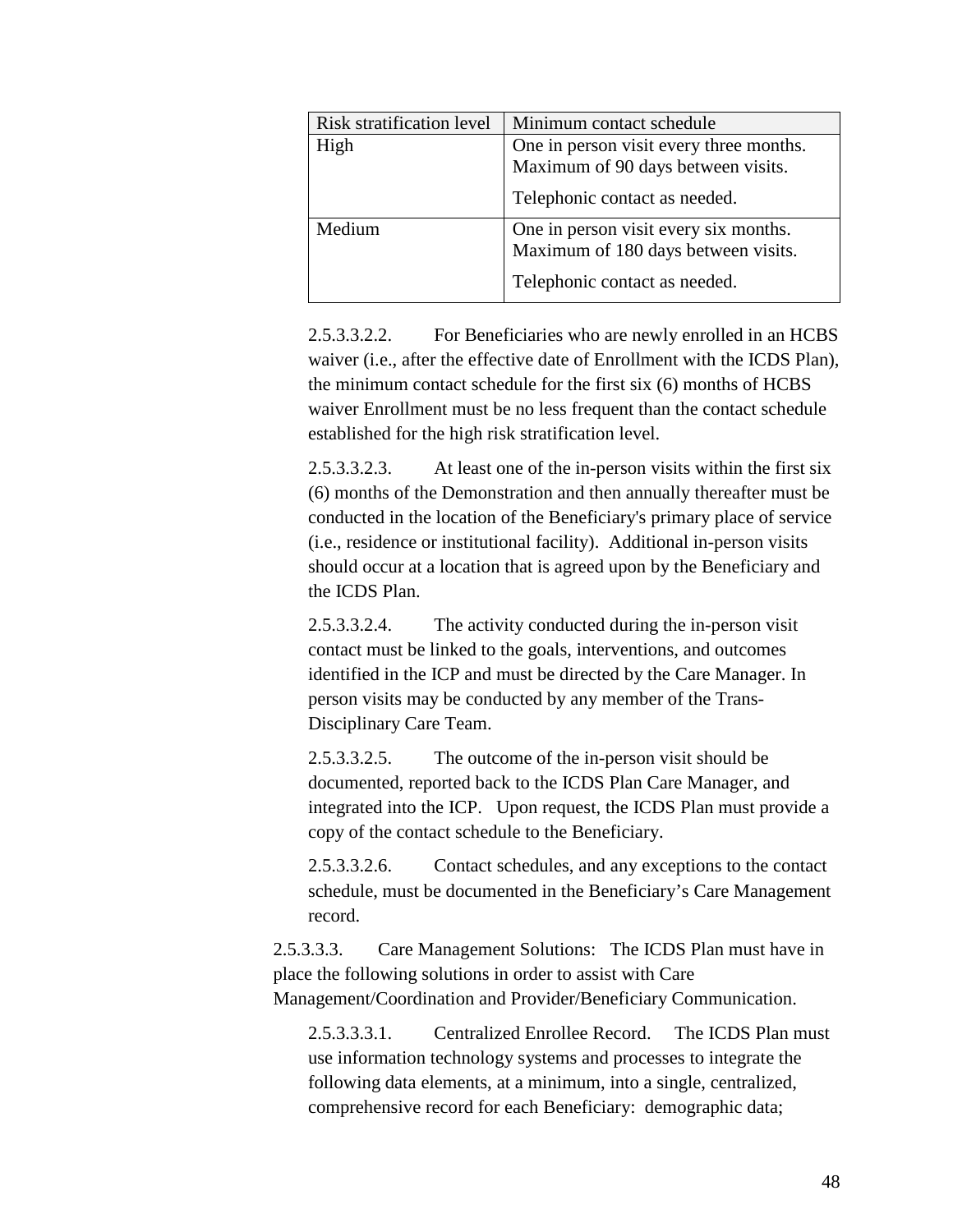Enrollment data; Care Management data, including assessment results, the ICP, waiver service plan, case notes, Care Manager assignment, etc.; claims and pharmacy data; and authorizations and referrals. The ICDS Plan must ensure that the centralized enrollee record is current, available and accessible twenty-four (24) hours a day, seven (7) days a week in entirety and/or as a summary of key clinical/Care Management data to members of the Trans-Disciplinary Care Team or other authorized personnel in order to facilitate Care Management needs, respond to urgent/emergent needs, and to ensure effective, safe service delivery. In the event that the ICDS Plan is unable to implement the information technology systems and processes necessary to meet this requirement prior to the Contract Operational Start Date, then ODM and CMS may temporarily waive this requirement to allow the ICDS Plan additional time to bring itself into compliance. The decision to grant additional time to the ICDS Plan, and the duration of such time, will be determined by, and at the discretion of, ODM and CMS. In all cases, the ICDS Plan is expected to make all reasonable efforts to achieve compliance with this requirement as timely as possible.

2.5.3.3.3.2. In order to support point-of-care clinical decision making, the ICDS Plan is expected to participate in the statewide health information exchange when established.

2.5.3.3.3.3. Care Management System. The ICDS Plan must have a Care Management system that captures, at a minimum, for each Beneficiary the results of the assessment, the ICP content, including goals, interventions, outcomes and completion dates, and Beneficiary/provider contact notes. This system must be linked to other databases, systems, and the centralized enrollee record that the ICDS Plan uses to maintain information about the Beneficiary. The goal is to integrate the Beneficiary information in a meaningful way to facilitate Care Management needs. The system(s) must have the capability to share Care Management information with the Beneficiary and any member of the Trans-Disciplinary Care Team, as appropriate.

2.5.3.3.3.4. Care Management Support Line. The ICDS Plan must accommodate in bound communication by Beneficiaries. To support Care Management, the ICDS Plan shall operate a twenty-four (24) hour, seven (7) days a week, toll free call in system available nationwide that is staffed by appropriately trained and qualified health professionals who are able to access the Beneficiary's records, assess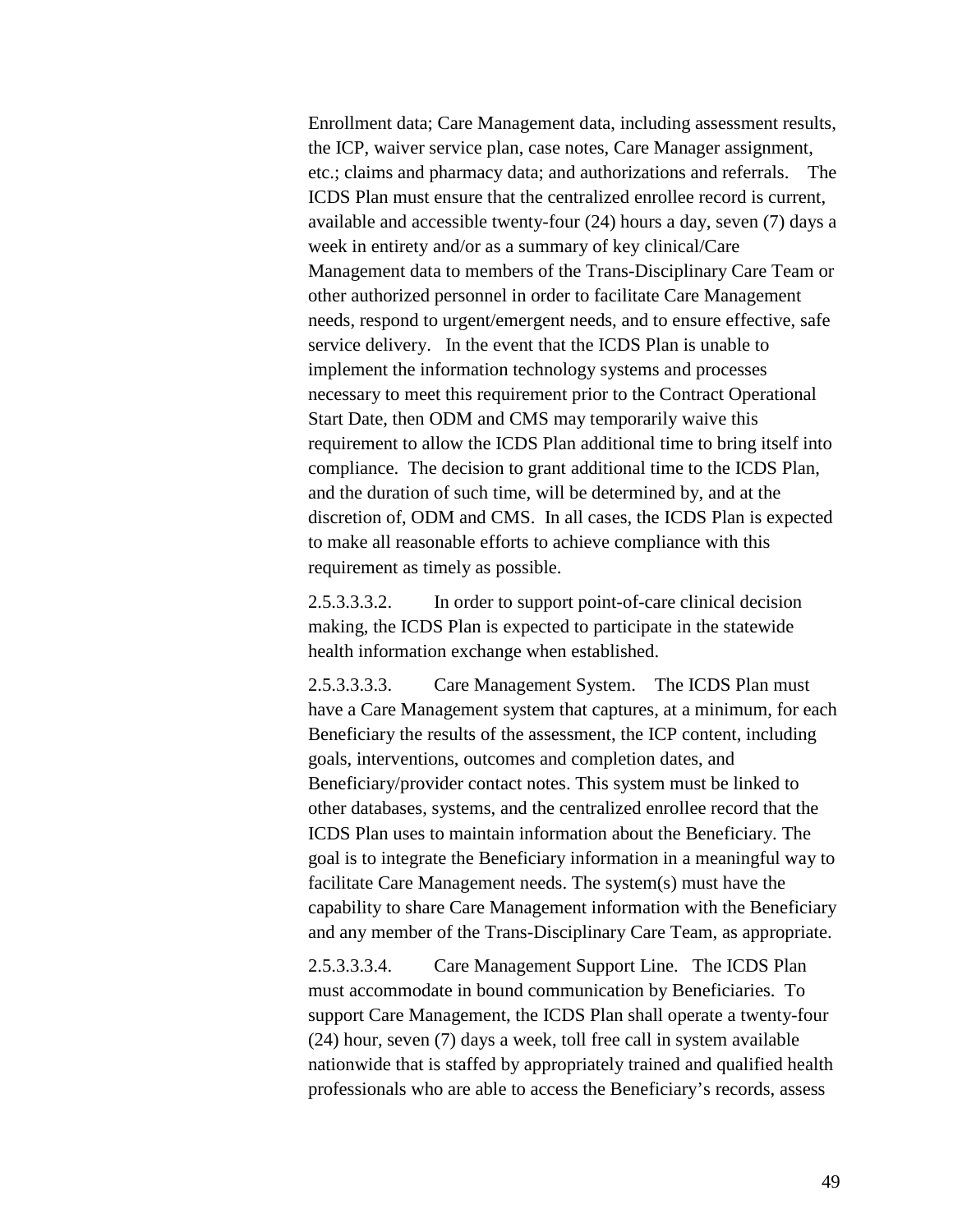the Beneficiary's issues, and provide an appropriate course of action (i.e., medical advice, direct the Beneficiary to an appropriate care setting, referral to a member of the Trans-Disciplinary Care Team etc.). The ICDS Plan must ensure that the staff person facilitating a resolution to the identified Care Management need(s) has access to, and is familiar with, the Beneficiary's ICP. Assurance of the Beneficiary's health, welfare, and safety must be considered when determining the resolution and completion timeframe, including the provision of in-person support if warranted.

2.5.3.3.4. The ICDS Plan must apply evidence based guidelines or best practices when developing and implementing ICP goals and interventions.

2.5.3.3.5. The ICDS Care Management model will require the ICDS Plan to coordinate services with Medicaid Health Home until otherwise specified by ODM, request LOC determinations from the local Areas Agencies of Aging (AAAs), interface with HOME Choice, and manage HCBS waiver services.

2.5.3.3.5.1. Coordination with Medicaid Health Homes. Beneficiaries may be eligible to receive Health Home services as defined in OAC 5122-29-33 if they meet state specified criteria and an approved Health Home operates in the Demonstration County.

2.5.3.3.5.1.1. Eligible Beneficiaries can elect to receive their Care Management from either the ICDS Plan or the Health Home. Beneficiaries who elect to receive Care Management from the Health Home will have all of their behavioral, physical, social, and LTSS needs coordinated by the Health Home. For Beneficiaries who receive HCBS waiver services, and also choose to receive Care Management from the Health Home, the ICDS Plan's Waiver Service Coordinator will be responsible for Waiver Service Coordination and will be a member of the Health Home Care Management team.

2.5.3.3.5.1.2. The ICDS Plan must contract with Statecertified Health Home Providers for the provision and payment of Health Home services. The ICDS Plan must reimburse the Health Home Provider as specified by ODM. The contractual arrangement between the Health Home and the ICDS Plan constitutes delegation of Care Management that must adhere to delegation requirements specified in OAC 5160-58-01.1, OAC 5160-26-05 and Appendix C.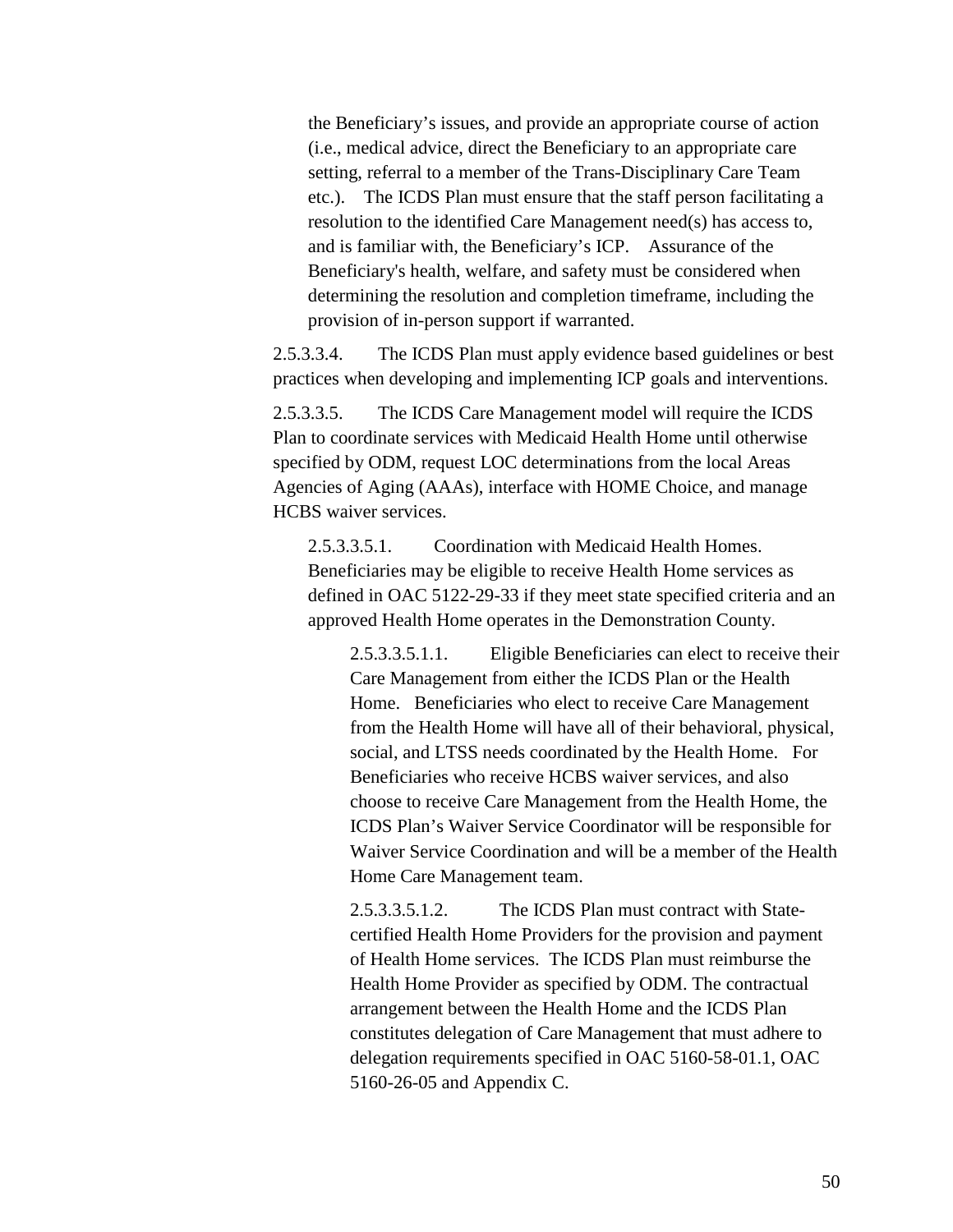2.5.3.3.5.1.3. The ICDS Plan must also perform the following tasks in coordination with the Health Home:

- 2.5.3.3.5.1.3.1. Designate a Care Management point of contact(s) for each Health Home who shall participate in Health Home Care Management team meetings, facilitate information exchange between the ICDS Plan and Health Home, identify the Beneficiary's Waiver Service Coordinator, as appropriate, etc.
- 2.5.3.3.5.1.3.2. Routinely transmit the following data and reports to the Health Home;
	- 2.5.3.3.5.1.3.2.1. The most recent assessment, ICP (including the waiver service plan, if appropriate), and progress notes;
	- 2.5.3.3.5.1.3.2.2. Approved Prior Authorizations for future services (e.g., inpatient facility stays);
	- 2.5.3.3.5.1.3.2.3. Timely notification of admissions/discharges for an inpatient facility stay or emergency department visit;
	- 2.5.3.3.5.1.3.2.4. Clinical patient summaries (including diagnosis and medication profiles);
	- 2.5.3.3.5.1.3.2.5. Summaries of Beneficiary contacts with the 24/7 nurse advice line, Care Management department, or the Beneficiary services line that pertain to the delivery or receipt of Health Home services for a Beneficiary;
	- 2.5.3.3.5.1.3.2.6. Other data, information or reports as agreed upon by the Health Home and the ICDS Plan.
- 2.5.3.3.5.1.3.3. Provide the Health Home with a list of contracted Providers who may provide services to the ICDS Plan Beneficiaries who are receiving Health Home services;
- 2.5.3.3.5.1.3.4. Develop a plan with the Health Home to effectively transition the Care Management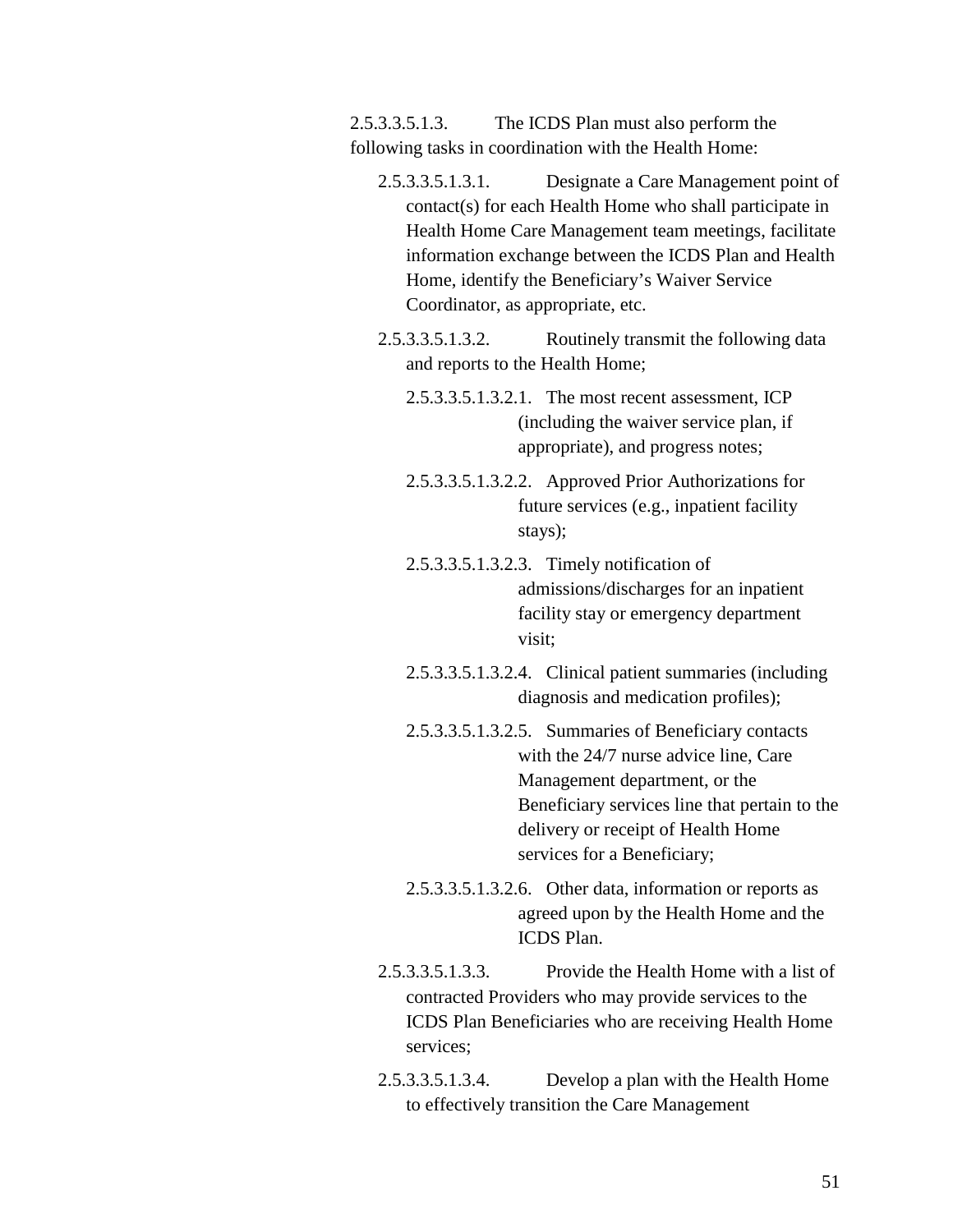responsibility for a Beneficiary from the ICDS Plan to the Health Home, and vice versa, in order to prevent unnecessary duplication of, or gaps in, services;

- 2.5.3.3.5.1.3.5. Integrate all information/data transmitted by the Health Home or ODM related to a Beneficiary receiving Health Home services into any appropriate system or database that is maintained by the ICDS Plan, including Beneficiary assessments, Care Management notes, discharge plans, ICPs, etc;
- 2.5.3.3.5.1.3.6. Integrate the results from the Health Homes' metrics into the ICDS Plan's overall quality improvement program; and
- 2.5.3.3.5.1.3.7. Participate in the Medicaid Health Homes Learning Community which will consist of the Health Homes, the Ohio Department of Mental Health and Addiction Services, ICDS Plans and ODM.

2.5.3.3.5.2. Level of Care Request: The ICDS Plan is required to request LOC determinations from their local Area Agencies on Aging for enrollments onto the ICDS HCBS waiver and event-based and annual reassessments for existing waiver beneficiaries. The ICDS Plan must be familiar with all rules related to nursing facility LOC and the Preadmission Screening and Resident Review (PASRR) processes; the requirement to request LOC to the AAAs for nursing facility admissions does not apply.

2.5.3.3.5.3. Interface with the HOME Choice Program. In order to access the HOME Choice program, Ohio's Money Follows the Person Transition Program, for a Beneficiary who resides in a nursing facility and desires to relocate to a community setting, the ICDS Plan must refer, as appropriate and agreed to by the Beneficiary, to the HOME Choice Program. Beneficiaries can access HOME Choice services as long as they are not duplicative of services provided by the ICDS Plan as part of Care Management. If the HOME Choice program option is pursued by the ICDS Plan for a Beneficiary, the ICDS Plan must perform required activities to prepare and support the successful transition, such as completion of forms and collaboration with the HOME Choice transition coordinator.

2.5.3.3.5.4. HCBS Waiver Service Coordination and Operational Requirements: Waiver Service Coordination shall be considered a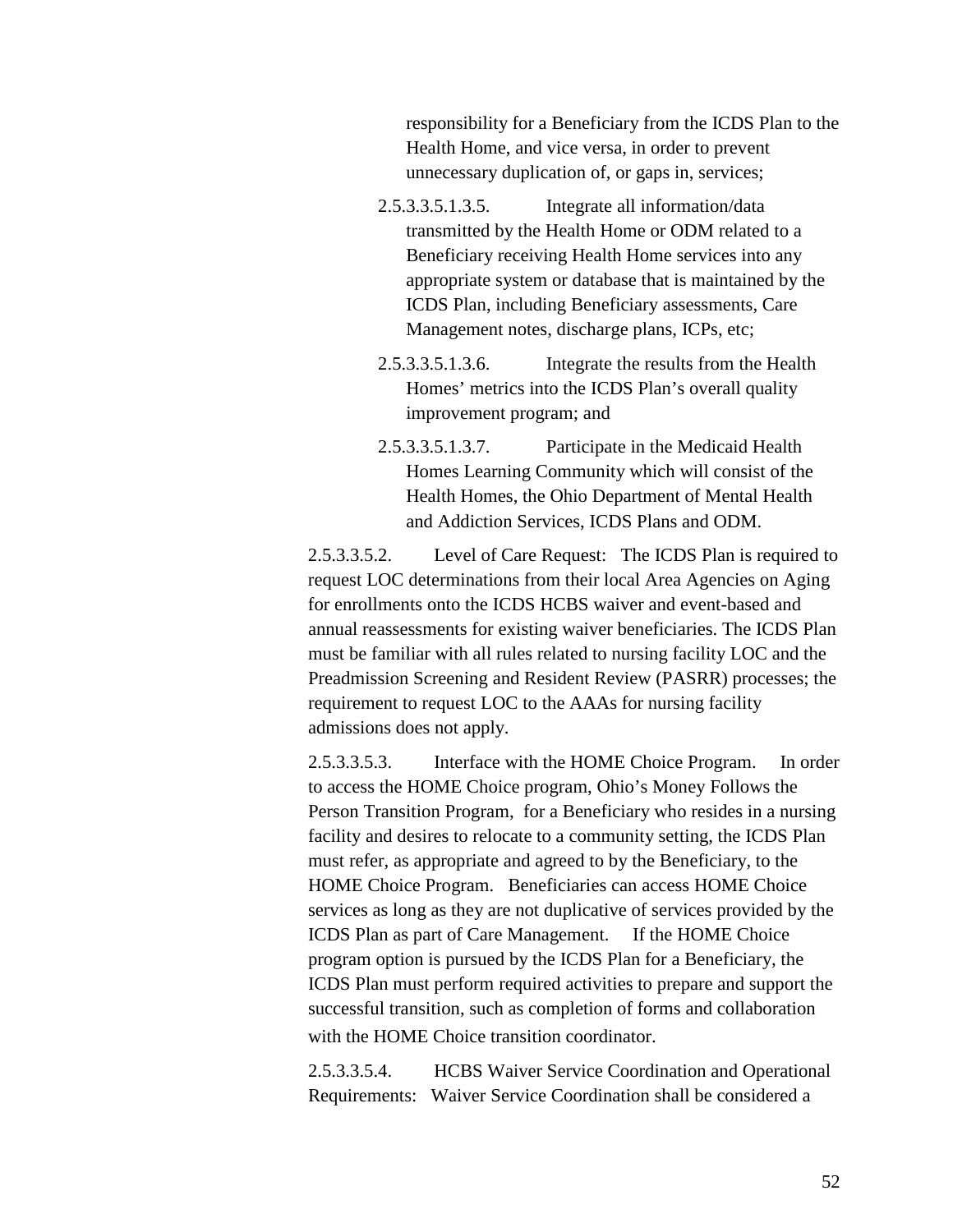key component of the ICDS Plan's comprehensive Care Management model. The ICDS Plan will use a Waiver Service Coordinator who will be responsible for developing the waiver service plan with the Beneficiary; sharing the waiver service plan with the team for review and approval; coordinating the approved waiver services; assuring the Beneficiary's health, welfare, and adequacy of service delivery; and integrating the waiver service plan into the ICP.

2.5.3.3.5.4.1. The ICDS Plan must ensure the following for Beneficiaries receiving HCBS waiver services:

- 2.5.3.3.5.4.1.1. A Beneficiary who is enrolled in the HCBS waiver will be afforded the opportunity to select a Waiver Service Coordinator to facilitate and manage the delivery of waiver services authorized in the waiver service plan. The ICDS plan must contract with the AAAs and may contract with other entities that have experience working with people with disabilities (e.g., centers for independent living and disability-oriented case management agencies, etc.) as the primary waiver service coordination option for individuals aged sixty (60) and over. For individuals under the age of sixty (60), the ICDS Plan may perform Waiver Service Coordination as part of comprehensive Care Management and/or contract with entities that have experience working with people with disabilities. The ICDS Plan may assume the responsibility of waiver service coordination entity for any individual, regardless of age, if the individual selects or requests a change in the waiver service coordination entity, or if the Plan, CMS, or ODM identify a performance issue that affects an individual's health, welfare, and safety.
- 2.5.3.3.5.4.1.2. A Beneficiary who is enrolled in the HCBS waiver will receive a minimum of one HCBS service monthly.
- 2.5.3.3.5.4.1.3. The ICDS Plan will be required to attest that Care Managers and Waiver Service Coordinators are not: related by blood or marriage to the Beneficiary or any paid caregiver; financially responsible for the Beneficiary; empowered to make financial or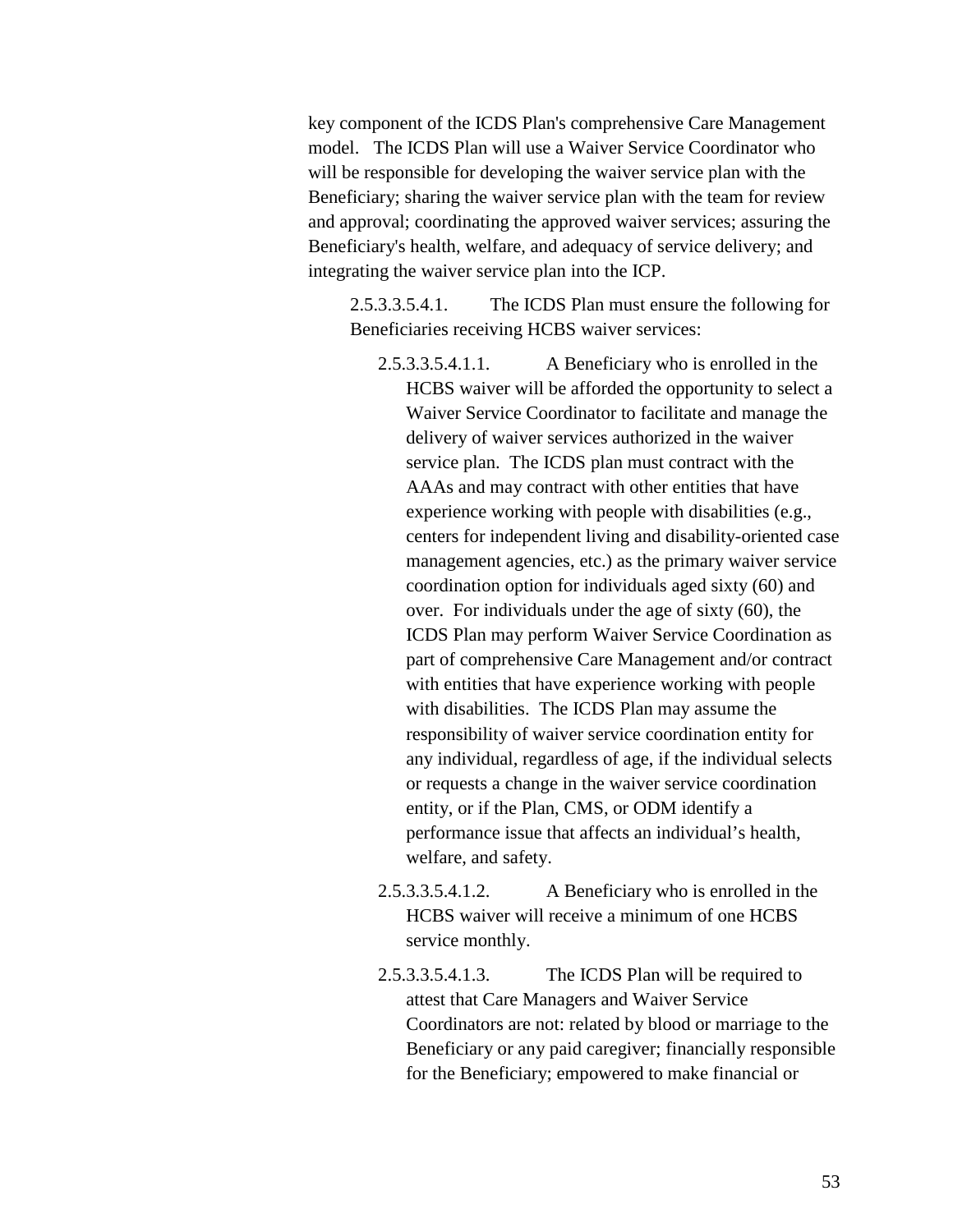health related decisions on behalf of a Beneficiary; and Providers of any HCBS services.

- 2.5.3.3.5.4.1.4. The ICDS Plan must complete the ongoing assessment of LTSS for a Beneficiary currently receiving waiver services and the initial LTSS for a Beneficiary who presents a need (i.e., community well). Based on the LTSS assessment and other data collected as a result of the Comprehensive Assessment process, the Waiver Service Coordinator will develop a waiver service plan as described below with the Beneficiary that identifies the HCBS (amount, duration, and scope) that will promote the Beneficiary's ability to live independently and avoid residing in an institutional setting.
- 2.5.3.3.5.4.1.5. The ICDS Plan must allow a Beneficiary to exercise choice and control over the provision of waiver services they receive as determined during the waiver service planning process. The ICDS Plan must also honor a Beneficiary's choice and preference for which individuals participate in the waiver service planning process. The Beneficiary will also be allowed to exercise authority over the selection and direction of certain waiver services, including the opportunity to pursue self-direction of certain waiver services as described below. Services and supports must be planned and implemented in accordance with each Beneficiary's needs and expressed preferences.
- 2.5.3.3.5.4.1.6. Self-Direction: The ICDS Plan is responsible for the promotion of self-direction to Beneficiaries enrolled on the HCBS waiver and in accordance with ODM's requirements.
	- 2.5.3.3.5.4.1.6.1. Required activities include but are not limited to: participation of all Care Managers and Waiver Service Coordinators in initial and on-going training about self-direction; inclusion of information about self-direction in the waiver handbook; development and distribution of a self-direction handbook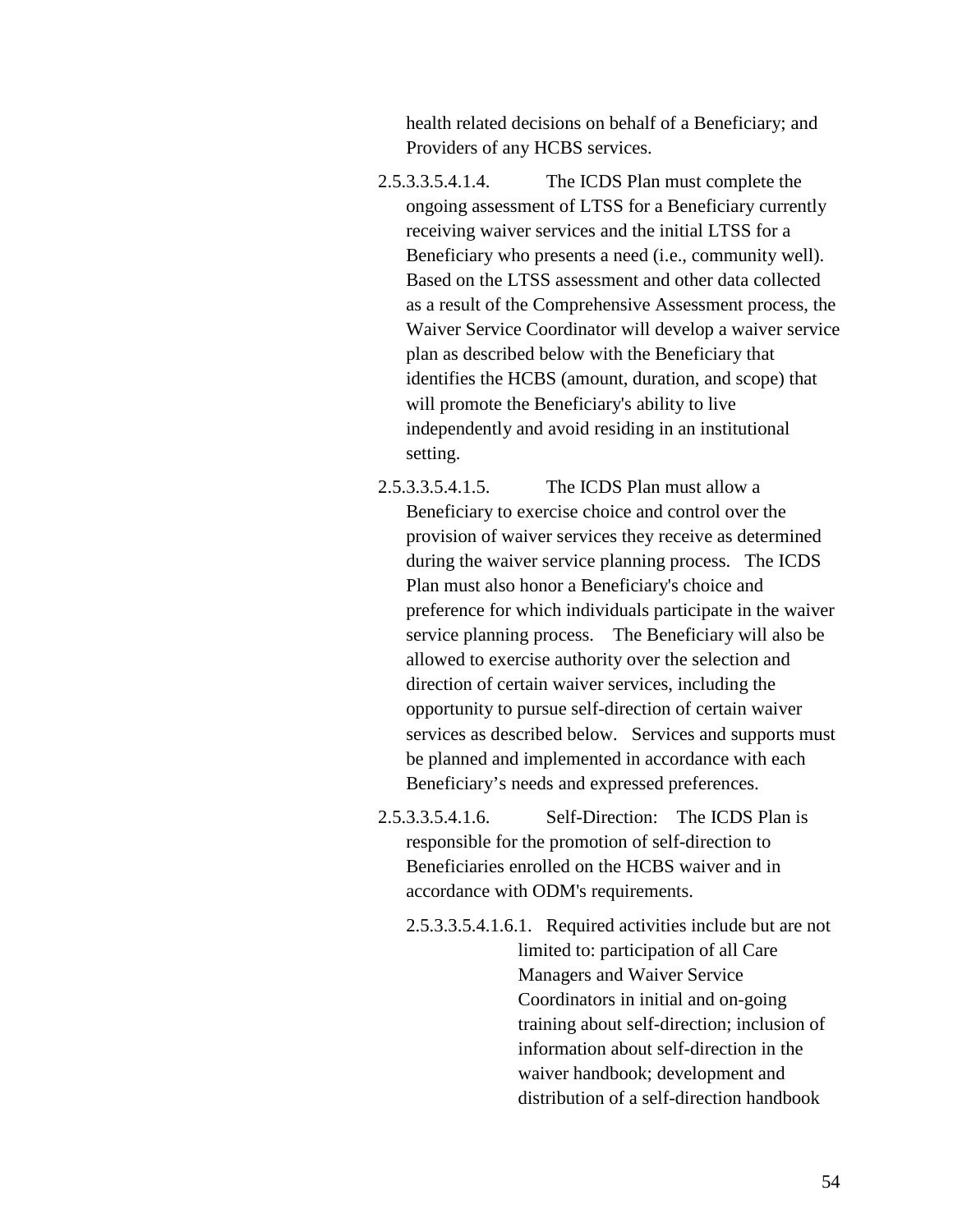for those Beneficiaries who express an interest; provision of orientation activities to waiver Beneficiaries pursuing selfdirection opportunities; and contracting with the state-wide Financial Management Services (FMS) vendor for the provision of duties related to employer authority.

2.5.3.3.5.4.1.6.2. The ICDS Plan will be required to reimburse the FMS for administrative duties in support of self-directed services at the rate established by ODM and for self-directed services. The FMS vendor will reimburse the Provider directly for services.

2.5.3.3.5.4.2. Waiver Service Plan. The ICDS Plan must perform the following duties to support waiver service plan development, implementation, and monitoring which will be conducted by the Waiver Service Coordinator in collaboration with the Trans-Disciplinary Care Team:

- 2.5.3.3.5.4.2.1. The ICDS Plan must review and approve of the waiver service plan in accordance with coverage and authorization service requirements as established at 42 C.F.R. § 438.210. After the waiver service plan is approved and services are authorized, the ICDS Plan must notify the Beneficiary or authorized representative of the approval and provide information on the services and start plan date. The ICDS Plan must provide a copy of the waiver service plan to the Beneficiary.
- 2.5.3.3.5.4.2.2. The ICDS Plan must assist the Beneficiary with the development of a back-up plan that provides for alternative arrangements of service delivery in the event that the responsible Provider fails or is unable to deliver them. The back-up plan will reflect both informal and formal services and will be incorporated into the Beneficiary's ICP.
- 2.5.3.3.5.4.2.3. The ICDS Plan must ensure that the waiver service plan is updated with current and relevant information. The waiver service plan must be updated as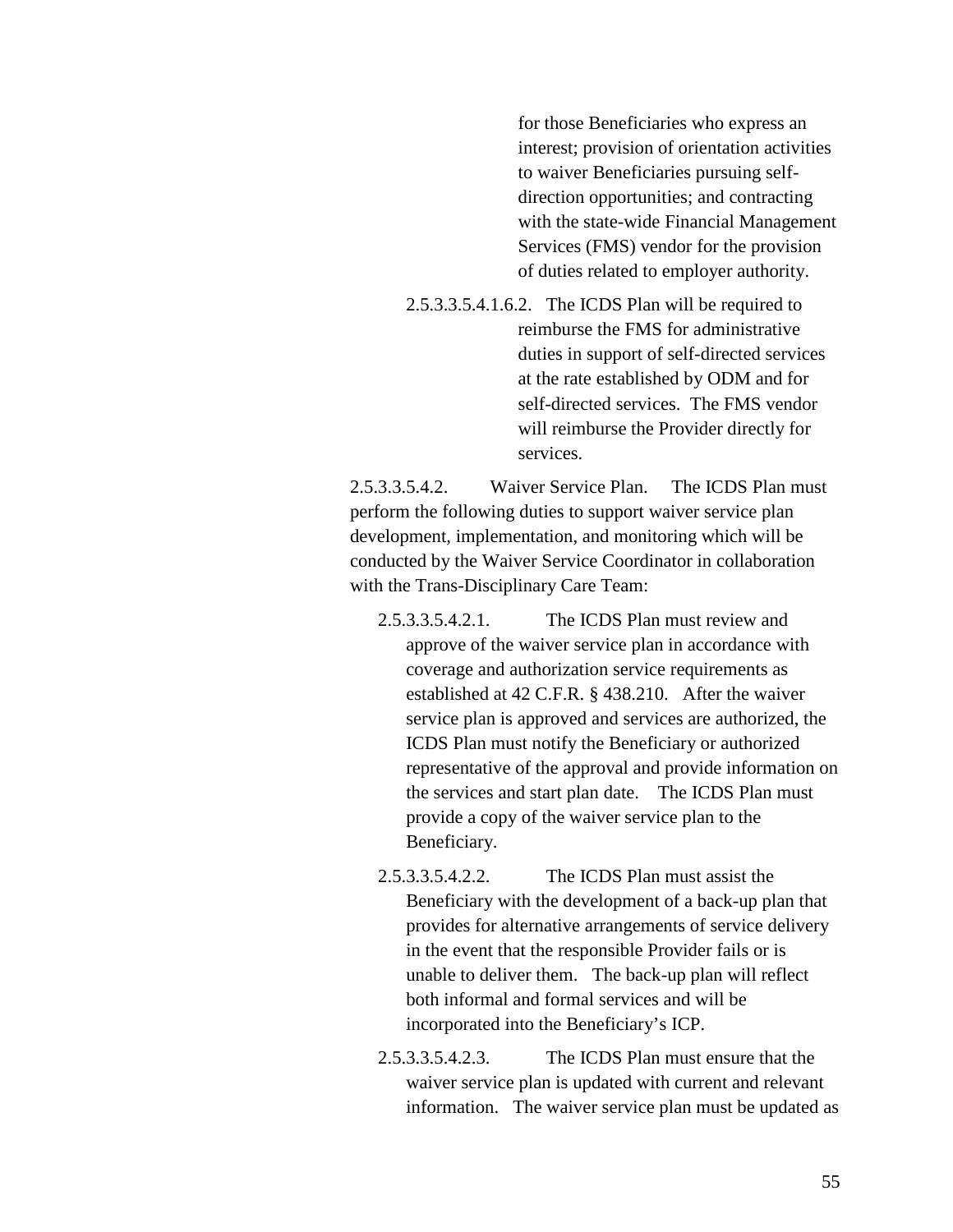appropriate based on the Beneficiary's assessed needs or when the ICDS Plan becomes aware of any relevant information that should be included in the plan (i.e., change in back up plans). Any updates to the waiver service plan must be provided to the Care Manager to ensure that applicable updates are also made to the ICP. Updates to the waiver service plan should occur simultaneous to updates to the Comprehensive Assessment and the ICP.

- 2.5.3.3.5.4.2.4. The ICDS Plan must ensure that the Waiver Service Coordinator is monitoring the health and welfare of the Beneficiary and the adequacy of service delivery. The Waiver Service Coordinator must perform these activities and provide the required information to the Care Manager so ICP and waiver service plan can be updated based on the monitoring activities. The ICDS Plan must monitor and assure that:
	- 2.5.3.3.5.4.2.4.1. The Beneficiary can exercise free choice of Provider from among the ICDS Plan's panel of Providers;
	- 2.5.3.3.5.4.2.4.2. Service delivery and outcomes specified in the waiver service plan are appropriate;
	- 2.5.3.3.5.4.2.4.3. Delivered services meet the needs of the Beneficiary;
	- 2.5.3.3.5.4.2.4.4. Methods are in place for prompt follow up and remediation of identified problems; and
	- 2.5.3.3.5.4.2.4.5. Reporting outcomes of service delivery or unmet needs to the Care Manager and/or Trans-Disciplinary Care Team.
- 2.5.3.3.5.4.2.5. Modifications to the waiver service plan and delivery schedule must be initiated as the need or issue is identified through the monitoring process. The ICDS Plan must allow the Beneficiary to choose a remediation method to resolve identified issues, including selection of alternate Providers, negotiation with current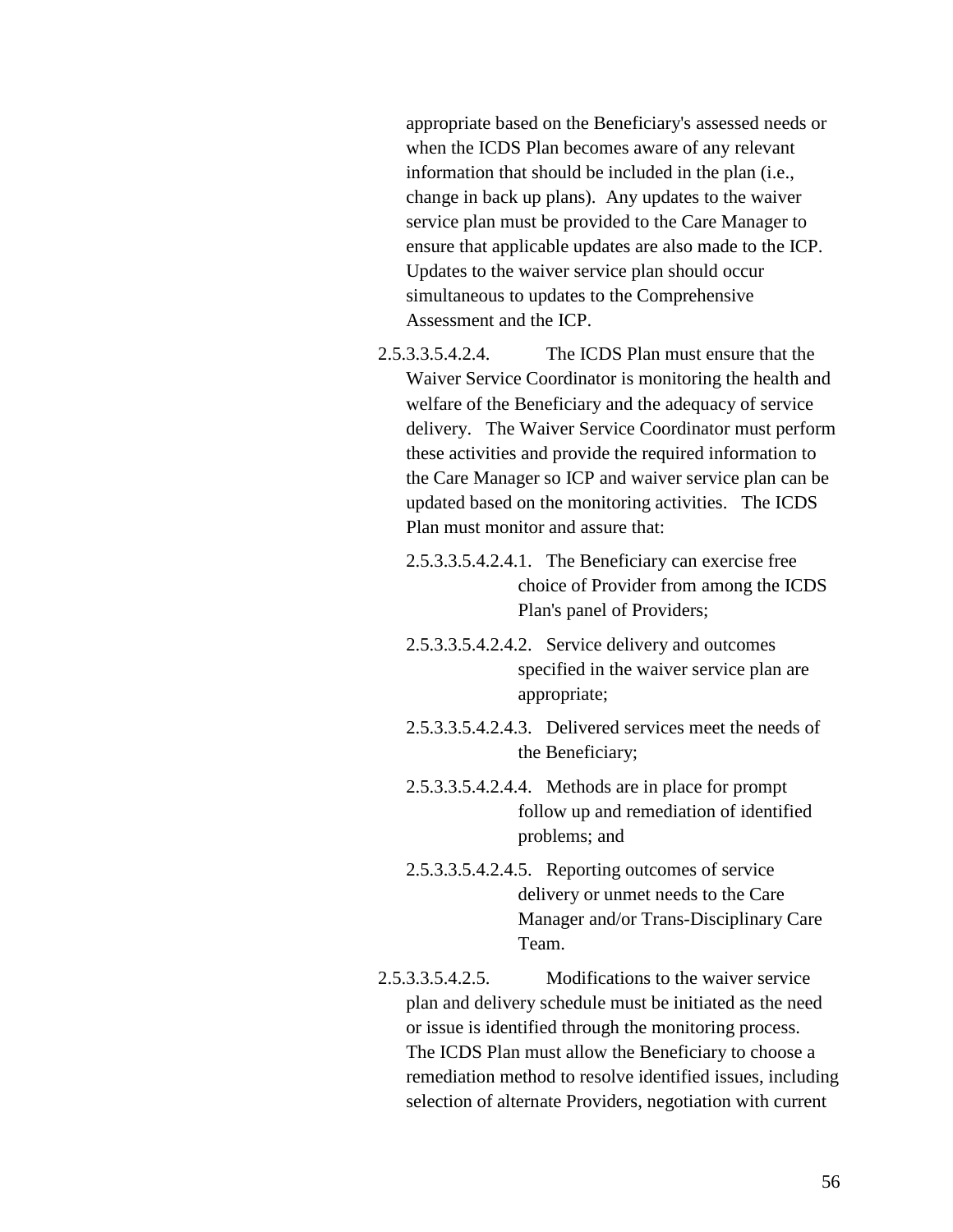Providers for service modifications, adding (waiver and non-waiver) services and changes in the level of involvement of the Beneficiary's informal support system. The ICDS Plan must update the waiver service plan to describe the intervention developed to address the issue, time frame for implementation, responsible parties, and timeframes to evaluate the effective of the intervention in resolved the identified problem.

2.5.3.3.5.4.2.6. The ICDS Plan must monitor and evaluate the effectiveness of services, validate the services were received, and confirm the Beneficiary's satisfaction with the intervention. All waiver service planning must be integrated into the comprehensive Care Management process.

2.5.3.3.5.4.3. HCBS Operational Requirements. The ICDS Plan is required to provide all required data necessary for the efficient and appropriate operation of the HCBS waiver as approved by CMS and directed by ODM, including but not limited to data related to the quality measures and data related to the day-to-day operations of the waiver.

2.5.3.3.5.4.4. Incident Management: The ICDS Plan must assure the health and welfare of the Beneficiaries enrolled in the HCBS waiver. The ICDS Plan is required to adhere to the following requirements:

- 2.5.3.3.5.4.4.1. The ICDS plan must have policies for: 1) reporting, investigating, and remediation of individual incidents; and 2) developing individual prevention plans specific to the Beneficiary. The ICDS Plan must develop and implement an incident management tracking system.
- 2.5.3.3.5.4.4.2. Any staff person employed with the ICDS Plan who has contact with Beneficiaries enrolled on the HCBS waiver including all Waiver Service Coordinators, are required to report incidents in accordance with applicable OAC rules, including OAC rule 5160-58-05.3 governing incident management under ODM-administered waivers. In addition, Ohio law requires certain licensed professionals to report abuse, neglect, and exploitation to law enforcement, child or adult protective service entities and county boards of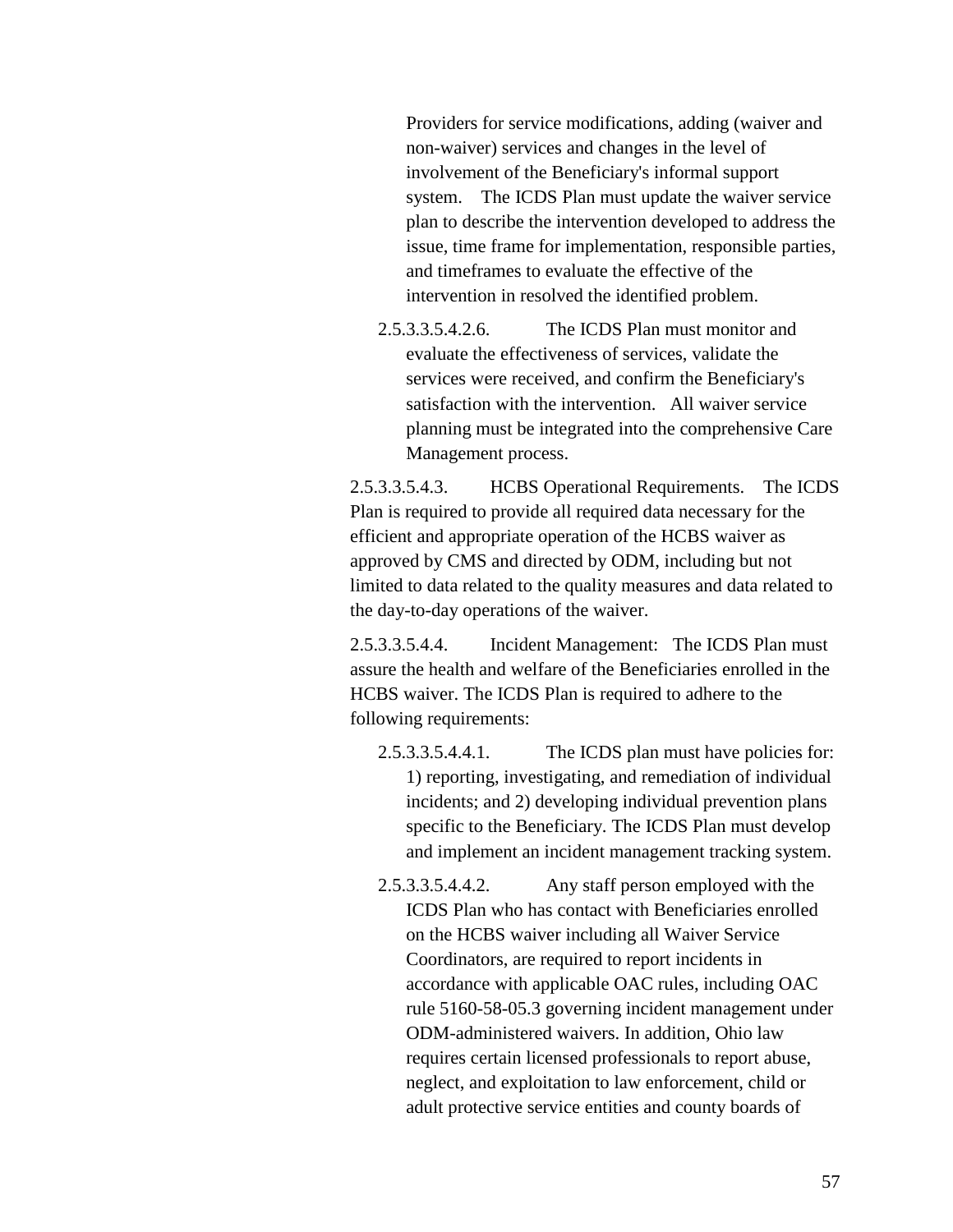developmental disabilities, as appropriate. These licensed professionals include physicians, nurses, social workers, and any other health care staff with professional licenses.

- 2.5.3.3.5.4.4.3. The ICDS Plan is responsible for assuring that Beneficiaries are protected from abuse, neglect, exploitation, mistreatment and other threats to their health, safety and well-being, and to quickly and appropriately report, respond to, investigate and remediate the effects of such incidents when they occur.
- 2.5.3.3.5.4.4.4. Upon a Beneficiary's Enrollment in the HCBS waiver, and at the time of each reassessment, the ICDS Plan shall provide the Beneficiary and his or her authorized representative with written information and education about how to report abuse, neglect, exploitation and other incidents. The ICDS Plan shall secure written confirmation of receipt of education and written materials from the Beneficiary/authorized representative and it shall be maintained in the Beneficiary's ICP or other written record.
- 2.5.3.3.5.4.4.5. The ICDS Plan must maintain its own incident reporting and management system that will address certain incidents as specified by ODM. The ICDS Plan must report information regarding incidents to ODM or its designee, either through a file exchange or through direct entry and use of an ODM's incident management system. The ICDS Plan must comply with additional requirements as specified by ODM.

2.5.3.3.5.4.5. Home Modifications: The ICDS Plan must have qualified staff or must subcontract with a person/organization to complete accurate job specifications for home modifications and who can prepare those specifications to bid. This person/organization must have a minimum of seven (7) years of experience in residential architectural or construction that includes accessible design and construction.

2.5.3.3.5.4.6. Emergency Response Plan: The ICDS Plan must develop and implement as necessary, an ODM approved Emergency Response Plan (ERP), for natural disasters and other public emergencies (e.g., floods, extreme heat, power outage, extreme cold, etc.). Coordination with other appropriate systems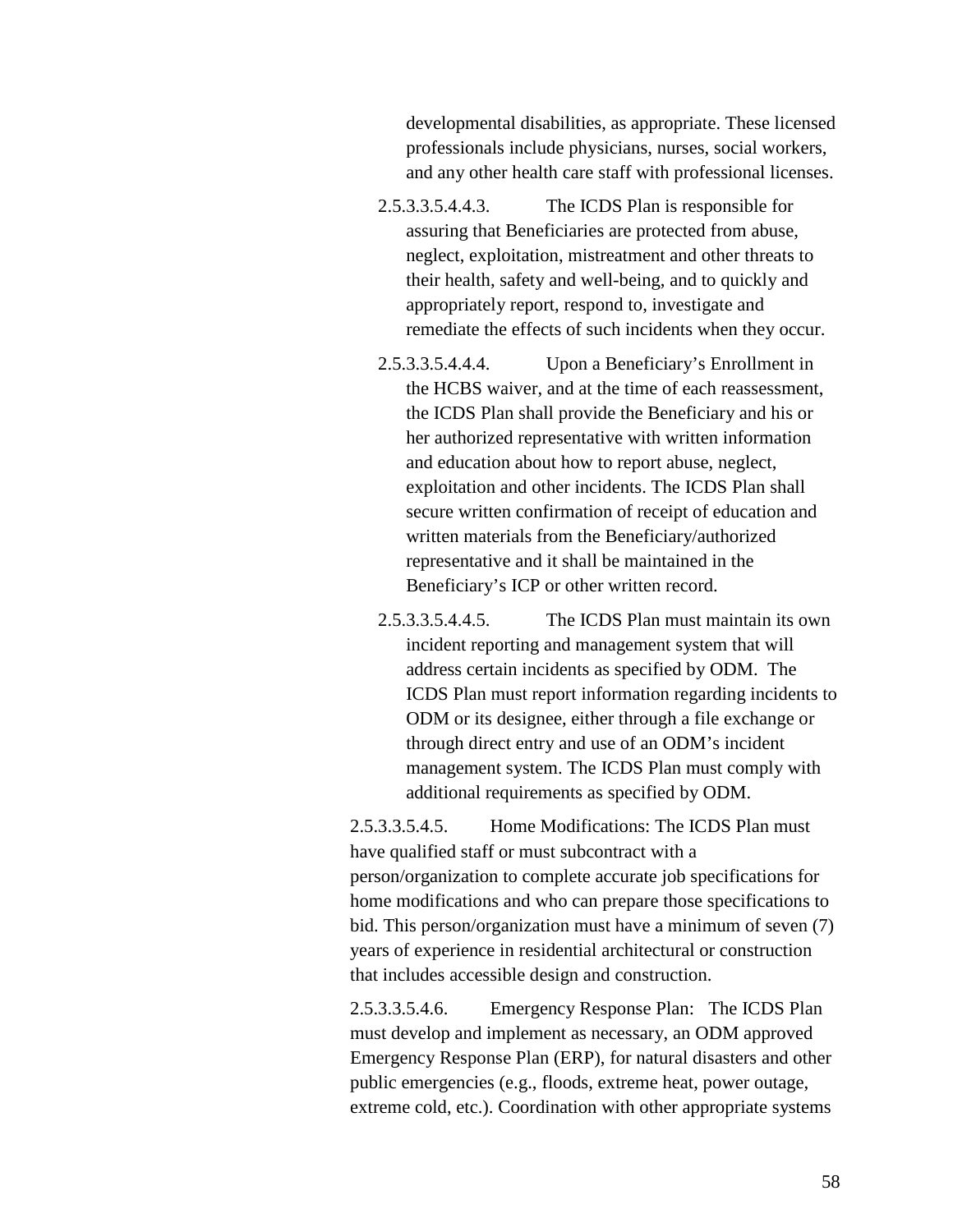is recommended (e.g. American Red Cross). The ICDS Plan must address the following related to the ERP:

- 2.5.3.3.5.4.6.1. The ICDS Plan must indicate how identification of Beneficiaries will occur who will be most at risk for harm, loss, or injury during any potential natural, technological, or man-made disaster.
- 2.5.3.3.5.4.6.2. The ICDS Plan must also describe how and when the ERP will be implemented. The ICDS Plan will report immediately to the CMT when the ERP has been activated.

2.5.3.3.5.4.7. Ombudsman: The Ohio Office of the State Long-term Care Ombudsman Program is statutorily authorized to advocate and investigate on behalf of Ohio's home- and community-based care and nursing facility-based recipients to safeguard due process, and serve as the early and consistent means of identifying systematic problems. Capitalizing on the function of Ohio's Office of the State Long-Term Care Ombudsman, the State will create MyCare Ohio Ombudsman to support the objectives of Ohio's newly integrated care delivery system. The MyCare Ohio Ombudsman program will expand the State Long-Term Care Ombudsman's current accessibility to serve the needs of all beneficiaries participating in the Demonstration. The Ombudsman shall provide core ombudsman services to beneficiaries including outreach, consumer empowerment through education, complaint investigation, person-centered complaint resolution, and shall collect and report casework data to CMS on a quarterly basis. The Ombudsman shall be accessible to consumer advisory boards, and shall participate in all statewide stakeholder and oversight activities. The Ombudsman shall maintain access to and will coordinate with the CMT.

#### 2.5.3.4. Care Management Administrative Requirements

2.5.3.4.1. Training for ICDS Plan Care Managers and Trans-Disciplinary Care Team Members and Waiver Service Coordinators

2.5.3.4.1.1. Training for ICDS Plan Care Managers and Trans-Disciplinary Care Team Members: The ICDS Plan must conduct professional training sessions on an annual basis for its Care Managers and staff who participate on the Trans-Disciplinary Care Team on the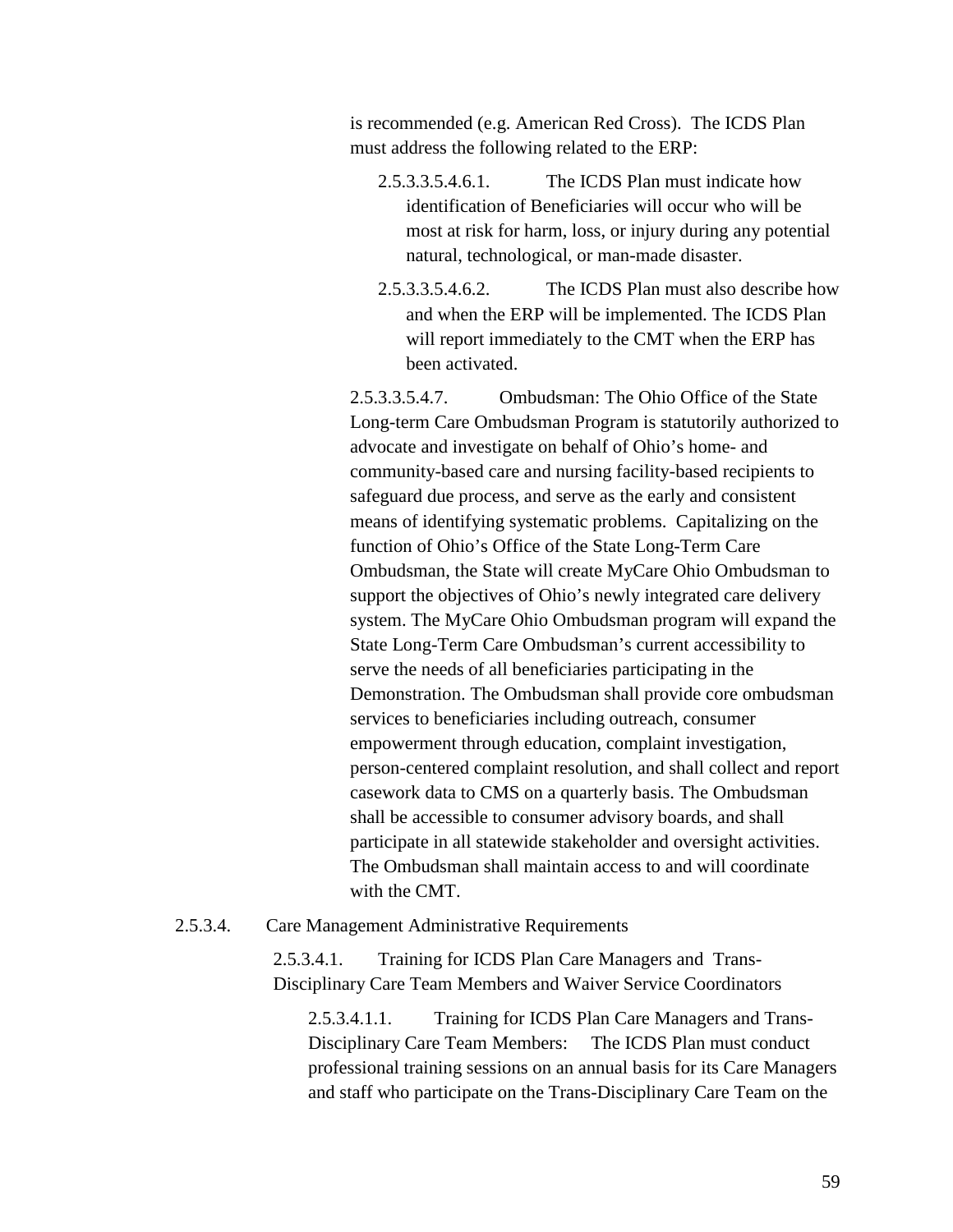following topics: person-centered care planning processes, cultural and disability competence, communication, accessibility and accommodations, independent living and recovery, and wellness principles, Americans with Disabilities Act (ADA)/Olmstead requirements, and other topics as specified by the state.

2.5.3.4.1.2. Training for Waiver Service Coordinators:

2.5.3.4.1.2.1. The ICDS Plan must require that Waiver Service Coordinators participate in trainings during the implementation phase of ICDS. The following topics must be covered:

| 2.5.3.4.1.2.1.1.<br>requirements;                    | Federal and state laws and program                                                                                                   |
|------------------------------------------------------|--------------------------------------------------------------------------------------------------------------------------------------|
| 2.5.3.4.1.2.1.2.<br>referral;                        | Initial contact and information and                                                                                                  |
| 2.5.3.4.1.2.1.3.                                     | Assessment;                                                                                                                          |
| 2.5.3.4.1.2.1.4.                                     | Eligibility;                                                                                                                         |
| 2.5.3.4.1.2.1.5.                                     | Enrollment;                                                                                                                          |
| 2.5.3.4.1.2.1.6.                                     | LOC;                                                                                                                                 |
| 2.5.3.4.1.2.1.7.<br>outcomes, and service planning); | Care Planning (goals, objectives,                                                                                                    |
| 2.5.3.4.1.2.1.8.<br>communications;                  | Use of person-centered language in all                                                                                               |
| 2.5.3.4.1.2.1.9.<br>appeals;                         | Due process including grievances and                                                                                                 |
| 2.5.3.4.1.2.1.10.                                    | Service specifications, including<br>process for requesting home and vehicle modifications,<br>and adaptive and assistive equipment; |
| 2.5.3.4.1.2.1.11.                                    | Provider Enrollment and monitoring;                                                                                                  |
| 2.5.3.4.1.2.1.12.                                    | Documentation requirements;                                                                                                          |
| 2.5.3.4.1.2.1.13.<br>all other incident reporting;   | Abuse, neglect and exploitation, and                                                                                                 |
| 2.5.3.4.1.2.1.14.                                    | Medication management;                                                                                                               |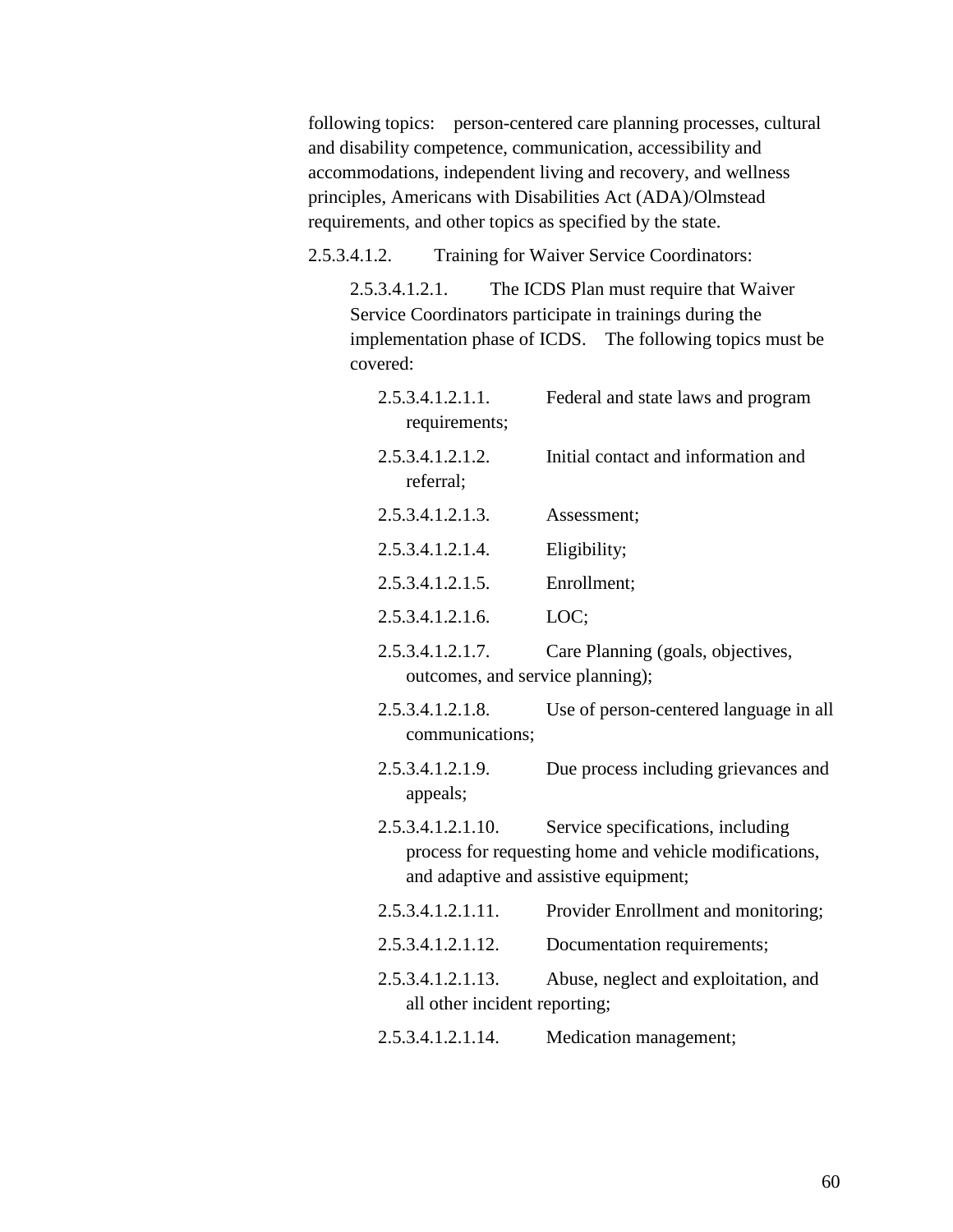- 2.5.3.4.1.2.1.15. Risk and safety planning identifying individual risks and the modifications or equipment necessary to maintain an individual in the home;
- 2.5.3.4.1.2.1.16. Individualized service planning and self-direction;
- 2.5.3.4.1.2.1.17. Restraints, seclusion, and restrictive interventions; and
- 2.5.3.4.1.2.1.18. Community resources including an overview of at least one other delivery system, such as developmental disabilities, mental health, aging, health, etc., an explanation of the resources available, and training on how to access the services.

2.5.3.4.1.2.2. Mandatory annual training for Waiver Service Coordinators must occur on the following topics:

- 2.5.3.4.1.2.2.1. Cultural competency/diversity training that is specific to the region and addresses the culture/diversity in that region;
- 2.5.3.4.1.2.2.2. Medication management;
- 2.5.3.4.1.2.2.3. LOC;
- 2.5.3.4.1.2.2.4. Provider service specifications, including process for requesting home and vehicle modifications and adaptive and assistive equipment;
- 2.5.3.4.1.2.2.5. Risk and safety planning identifying individual risks and the modifications or equipment necessary to maintain a Beneficiary in the home:
- 2.5.3.4.1.2.2.6. Individualized service planning and self-direction;
- 2.5.3.4.1.2.2.7. Restraints, seclusion and restrictive interventions;
- 2.5.3.4.1.2.2.8. Community resources including an overview of at least one other service delivery system, such as developmental disabilities, mental health, aging, health, etc., developmental disabilities, mental health, aging, health, etc., an explanation of the resources available, and training on how to access the services;

2.5.3.4.1.2.2.9. HIPAA; and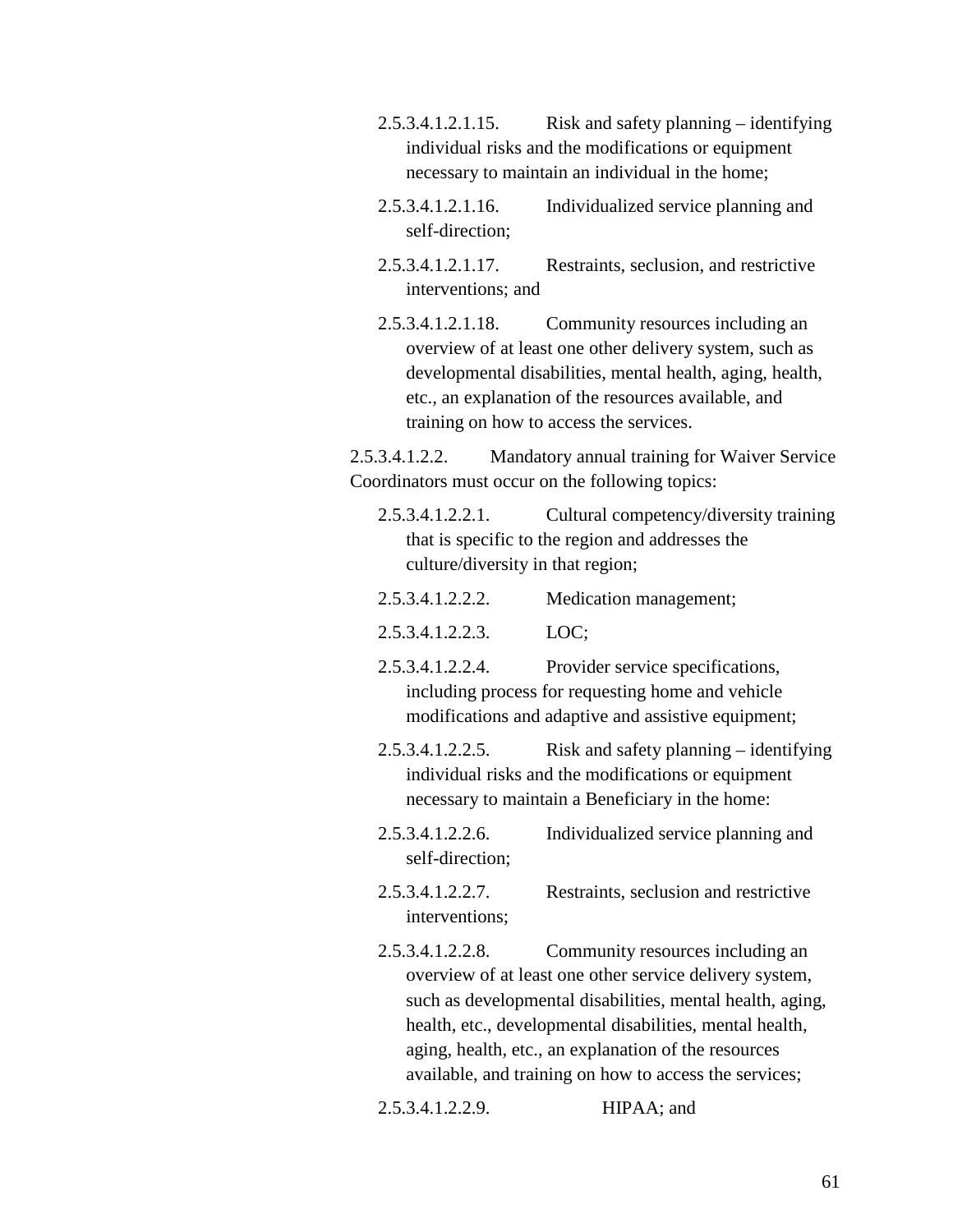2.5.3.4.1.2.2.10. Customer Service.

2.5.3.4.1.3. The ICDS Plan must provide written attestations to ODM that they have provided all of the required training.

2.5.3.4.2. Community Resource Guide: The ICDS Plan must identify community, social and recovery support services that are available at the county level and develop a resource guide which contains a listing of the support services agencies, services provided, hours of operation, address, contact numbers, and any applicable eligibility criteria (e.g., age limitations). The community resource guide must be kept up-to-date and made available to ICDS staff and Trans-Disciplinary Care Team members who have contact with Beneficiaries. Upon request, the community resource guide must be made available to Beneficiaries.

2.5.3.4.3. Care Management Program Evaluation: The ICDS Plan must develop and implement a strategy to routinely evaluate the effectiveness and impact of the ICDS Plan's Care Management model with regard to health outcomes, consumer satisfaction, quality of life, independent living status, functional status, hospital and emergency department rates, preventable admissions and readmissions, medical costs, etc. The ICDS Plan must produce results for the overall program and by each stratification level. Results must be made available to ODM upon request. The ICDS Plan must use the evaluation results to make enhancements, as necessary, to the Care Management program.

2.5.3.4.4. Care Management Data Submission: The ICDS plan must submit an electronic file of Care Management data as specified by ODM. In addition the ICDS Plan must submit a description of the Care Management model, assessment tools, staffing model, care plan templates, etc., for review and approval as specified by ODM. Documentation submitted by the ICDS Plan as well as care management records are subject to a review and audit by ODM and/or the external quality review organization (EQRO).

### 2.5.4. Transition of Care

2.5.4.1. Transition of Care Process. The ICDS Plan must allow Beneficiaries to maintain current Providers and service levels at the time of Enrollment as described in Table 1- A below. If a Beneficiary enrolls in an ICDS plan for Medicaid benefits prior to enrolling in the demonstration, then the transition timeframe for Medicaid services begins on the beneficiary's Medicaid enrollment effective date. The timeframes for Medicaid services in Table 1-A include the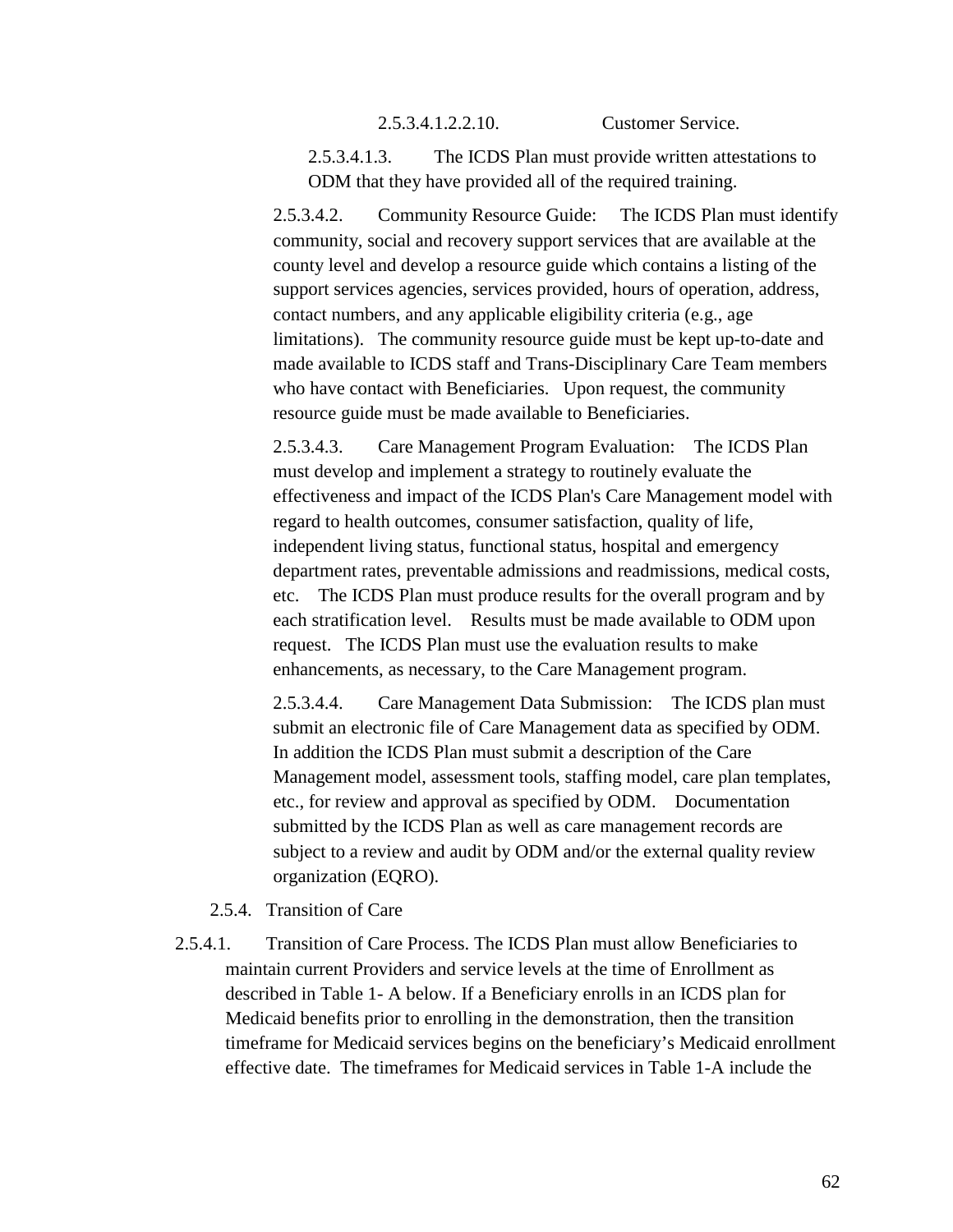Medicaid enrollment period immediately preceding enrollment in the demonstration.

2.5.4.1.1. During the transition period, change from the existing provider can only occur in the following circumstances:

2.5.4.1.1.1. Beneficiary requests a change;

2.5.4.1.1.2. The Provider chooses to discontinue providing services to an Beneficiary as currently allowed by Medicare or Medicaid; or

2.5.4.1.1.3. The ICDS Plan, CMS, or the ODM identified Provider performance issues that affect a Beneficiary's health and welfare.

2.5.4.2. The ICDS Plan must notify Providers and consumers prior to the end of a transition period if a change in Provider and/or service delivery is planned.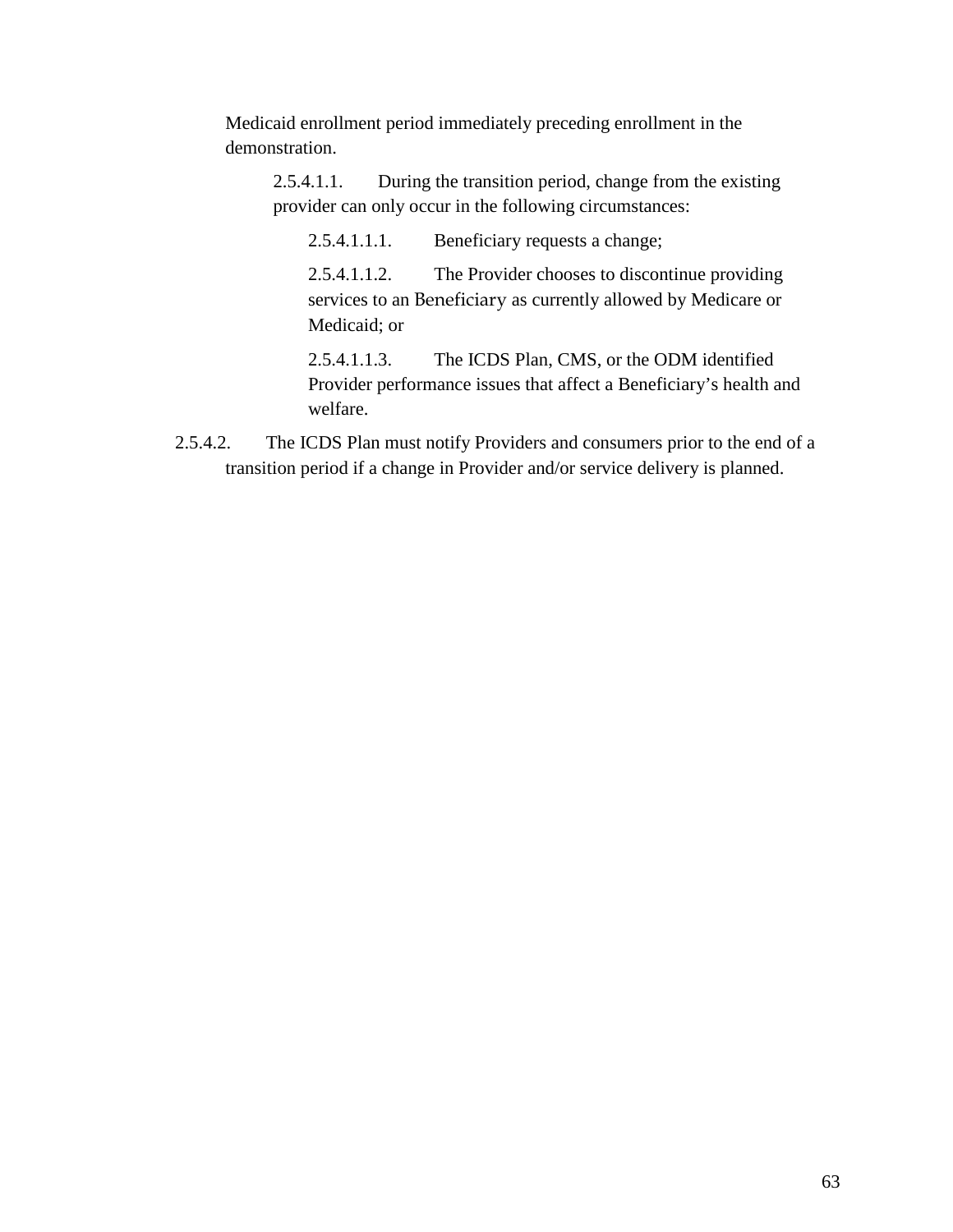|  |  | <b>Table 1-A: ICDS Plan Transition Requirements at Enrollment</b> |
|--|--|-------------------------------------------------------------------|
|--|--|-------------------------------------------------------------------|

| Transition      | <b>HCBS</b> Waiver            | Non-Waiver                    | NF Beneficiaries              | Beneficiaries not             |
|-----------------|-------------------------------|-------------------------------|-------------------------------|-------------------------------|
| Requirements    | Beneficiaries                 | Beneficiaries with            | AL Beneficiaries              | identified for LTC            |
|                 |                               | LTC Needs (HH                 |                               | Services                      |
|                 |                               | and PDN use)                  |                               |                               |
| Physician       | 90 day transition             | 90 day transition             | 90 day transition             | 90 day transition             |
|                 | for individuals               | for individuals               | for individuals               | for individuals               |
|                 | identified for high           | identified for high           | identified for high           | identified for high           |
|                 | risk care                     | risk care                     | risk care                     | risk care                     |
|                 | management; 365               | management; 365               | management; 365               | management; 365               |
|                 | days for all others           | days for all others           | days for all others           | days for all others           |
| <b>DME</b>      | Must honor PA's               | Must honor PA's               | Must honor PA's               | Must honor PA's               |
|                 | when item has not             | when item has not             | when item has not             | when item has not             |
|                 | been delivered                | been delivered                | been delivered                | been delivered                |
|                 | and must review               | and must review               | and must review               | and must review               |
|                 | ongoing PA's for              | ongoing PA's for              | ongoing PA's for              | ongoing PA's for              |
|                 | medical necessity             | medical necessity             | medical necessity             | medical necessity             |
| Scheduled       | Must honor                    | Must honor                    | Must honor                    | Must honor                    |
| Surgeries       | specified provider            | specified provider            | specified provider            | specified provider            |
| Chemotherapy/   | Treatment                     | Treatment                     | Treatment                     | Treatment                     |
| Radiation       | initiated prior to            | initiated prior to            | initiated prior to            | initiated prior to            |
|                 | enrollment must               | enrollment must               | enrollment must               | enrollment must               |
|                 | be authorized                 | be authorized                 | be authorized                 | be authorized                 |
|                 | through the                   | through the                   | through the                   | through the                   |
|                 | course of                     | course of                     | course of                     | course of                     |
|                 | treatment with the            | treatment with the            | treatment with the            | treatment with the            |
|                 | specified provider            | specified provider            | specified provider            | specified provider            |
| Organ, Bone     | Must honor                    | Must honor                    | Must honor                    | Must honor                    |
| Marrow,         | specified provider            | specified provider            | specified provider            | specified provider            |
| Hematopoietic   |                               |                               |                               |                               |
| Stem Cell       |                               |                               |                               |                               |
| Transplant      |                               |                               |                               |                               |
| <b>Dialysis</b> | 90 days with same             | 90 days with same             | 90 days with same             | 90 days with same             |
| Treatment       | provider and level            | provider and level            | provider and level            | provider and level            |
|                 | of service; and               | of service; and               | of service; and               | of service; and               |
|                 | Comprehensive                 | Comprehensive                 | Comprehensive                 | Comprehensive                 |
|                 | Plan of Care                  | Plan of Care                  | Plan of Care                  | Plan of Care                  |
|                 | documents                     | documents                     | documents                     | documents                     |
|                 | successful                    | successful<br>transition      | successful<br>transition      | successful<br>transition      |
|                 | transition                    |                               |                               |                               |
|                 | planning for new<br>provider. | planning for new<br>provider. | planning for new<br>provider. | planning for new<br>provider. |
| Vision and      | Must honor PA's               | Must honor PA's               | Must honor PA's               | Must honor PA's               |
| Dental          | when item has not             | when item has not             | when item has not             | when item has not             |
|                 |                               |                               |                               |                               |
|                 | been delivered                | been delivered                | been delivered                | been delivered                |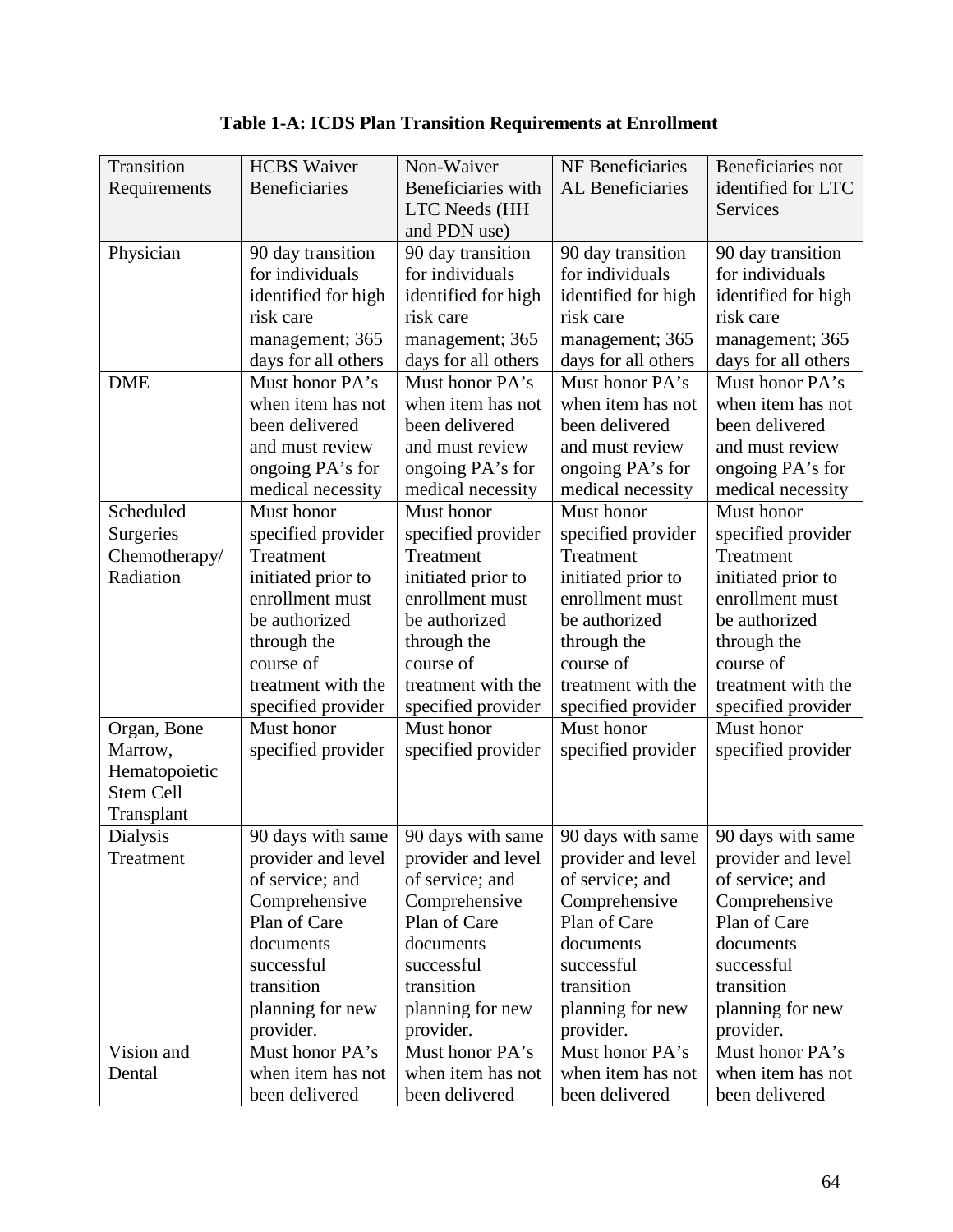| Transition              | <b>HCBS</b> Waiver                   | Non-Waiver                  | NF Beneficiaries                   | Beneficiaries not  |
|-------------------------|--------------------------------------|-----------------------------|------------------------------------|--------------------|
| Requirements            | <b>Beneficiaries</b>                 | Beneficiaries with          | AL Beneficiaries                   | identified for LTC |
|                         |                                      | <b>LTC</b> Needs (HH        |                                    | Services           |
|                         |                                      | and PDN use)                |                                    |                    |
| Medicaid Home           | Maintain service                     | Sustain existing            | For AL: Sustain                    | N/A                |
| Health and PDN          | at current level                     | service for 90              | existing service                   |                    |
|                         | and with current                     | days and then<br>review for | for 90 days and<br>then review for |                    |
|                         | providers at<br>current Medicaid     | medical necessity           | medical necessity                  |                    |
|                         | reimbursement                        | after an in-person          | after an in-person                 |                    |
|                         | rates. Changes                       | assessment that             | assessment that                    |                    |
|                         | may not occur                        | includes provider           | includes provider                  |                    |
|                         | unless:                              | observation                 | observation                        |                    |
|                         |                                      |                             |                                    |                    |
|                         | A significant                        |                             |                                    |                    |
|                         | change occurs as                     |                             |                                    |                    |
|                         | defined in OAC                       |                             |                                    |                    |
|                         | 5160-45-01; or                       |                             |                                    |                    |
|                         | Individuals                          |                             |                                    |                    |
|                         | expresses a desire<br>to self-direct |                             |                                    |                    |
|                         | services; or after                   |                             |                                    |                    |
|                         | 365 days.                            |                             |                                    |                    |
| <b>Assisted Living</b>  |                                      |                             | Provider                           |                    |
| <b>Waiver Service</b>   |                                      |                             | maintained at                      |                    |
|                         |                                      |                             | current rate for                   |                    |
|                         |                                      |                             | the life of                        |                    |
|                         |                                      |                             | Demonstration.                     |                    |
| Medicaid                |                                      |                             | Provider                           |                    |
| <b>Nursing Facility</b> |                                      |                             | maintained at                      |                    |
| Services                |                                      |                             | current Medicaid                   |                    |
|                         |                                      |                             | rate for the life of               |                    |
| Waiver                  | Maintain service                     | N/A                         | Demonstration.<br>N/A              | N/A                |
| Services-Direct         | at current level                     |                             |                                    |                    |
| Care                    | and with current                     |                             |                                    |                    |
| Personal Care           | providers at                         |                             |                                    |                    |
| <b>Waiver Nursing</b>   | current Medicaid                     |                             |                                    |                    |
| Home Care               | reimbursement                        |                             |                                    |                    |
| Attendant               | rates. Plan                          |                             |                                    |                    |
| Choice Home             | initiated changes                    |                             |                                    |                    |
| Care Attendant          | may not occur                        |                             |                                    |                    |
| Out of Home             | unless:                              |                             |                                    |                    |
| Respite                 |                                      |                             |                                    |                    |
|                         | A significant                        |                             |                                    |                    |
|                         | change occurs as                     |                             |                                    |                    |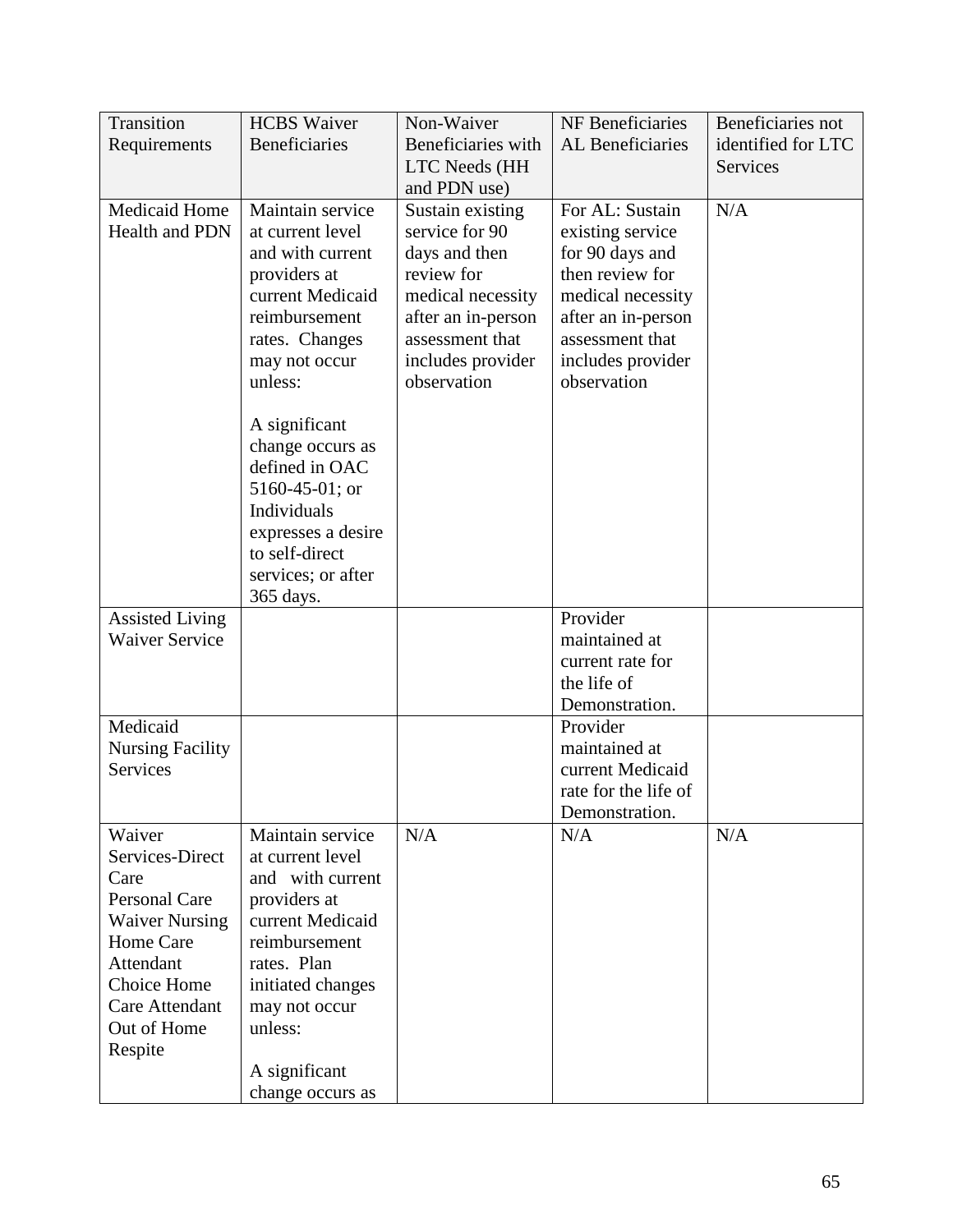| Transition             | <b>HCBS</b> Waiver    | Non-Waiver         | NF Beneficiaries   | Beneficiaries not  |
|------------------------|-----------------------|--------------------|--------------------|--------------------|
| Requirements           | <b>Beneficiaries</b>  | Beneficiaries with | AL Beneficiaries   | identified for LTC |
|                        |                       | LTC Needs (HH      |                    | <b>Services</b>    |
|                        |                       | and PDN use)       |                    |                    |
| Enhanced               | defined in OAC        |                    |                    |                    |
| Community              | $5160 - 45 - 01$ ; or |                    |                    |                    |
| Living                 | Individuals           |                    |                    |                    |
| <b>Adult Day</b>       | expresses a desire    |                    |                    |                    |
| <b>Health Services</b> | to self-direct        |                    |                    |                    |
| <b>Social Work</b>     | services; or after    |                    |                    |                    |
| Counseling             | 365 days.             |                    |                    |                    |
| Independent            |                       |                    |                    |                    |
| Living                 |                       |                    |                    |                    |
| Assistance             |                       |                    |                    |                    |
| Waiver                 | Maintain service      | N/A                | N/A                | N/A                |
| Services-All           | at current level for  |                    |                    |                    |
| other                  | 365 days and          |                    |                    |                    |
|                        | existing service      |                    |                    |                    |
|                        | provider at           |                    |                    |                    |
|                        | existing rate for     |                    |                    |                    |
|                        | 90 days. Plan         |                    |                    |                    |
|                        | initiated change in   |                    |                    |                    |
|                        | service provider      |                    |                    |                    |
|                        | can only occur        |                    |                    |                    |
|                        | after an in-home      |                    |                    |                    |
|                        | assessment and        |                    |                    |                    |
|                        | plan for the          |                    |                    |                    |
|                        | transition to a new   |                    |                    |                    |
|                        | provider.             |                    |                    |                    |
| Medicaid               | Maintain current      | Maintain current   | Maintain current   | Maintain current   |
| Community              | provider, level of    | provider, level of | provider, level of | provider, level of |
| Behavioral             | services              | services           | services           | services           |
| Health                 | documented in the     | documented in the  | documented in the  | documented in the  |
| Organizations          | BH plan of care at    | BH plan of care at | BH plan of care at | BH plan of care at |
| (Provider types        | the time of           | the time of        | the time of        | the time of        |
| 84 & 95).              | enrollment for        | enrollment for     | enrollment for     | enrollment for     |
|                        | 365 days.             | 365 days.          | 365 days.          | 365 days.          |
|                        | Medicaid rate         | Medicaid rate      | Medicaid rate      | Medicaid rate      |
|                        | applies during        | applies during     | applies during     | applies during     |
|                        | transition.           | transition.        | transition.        | transition.        |

# 2.6. **Provider Network**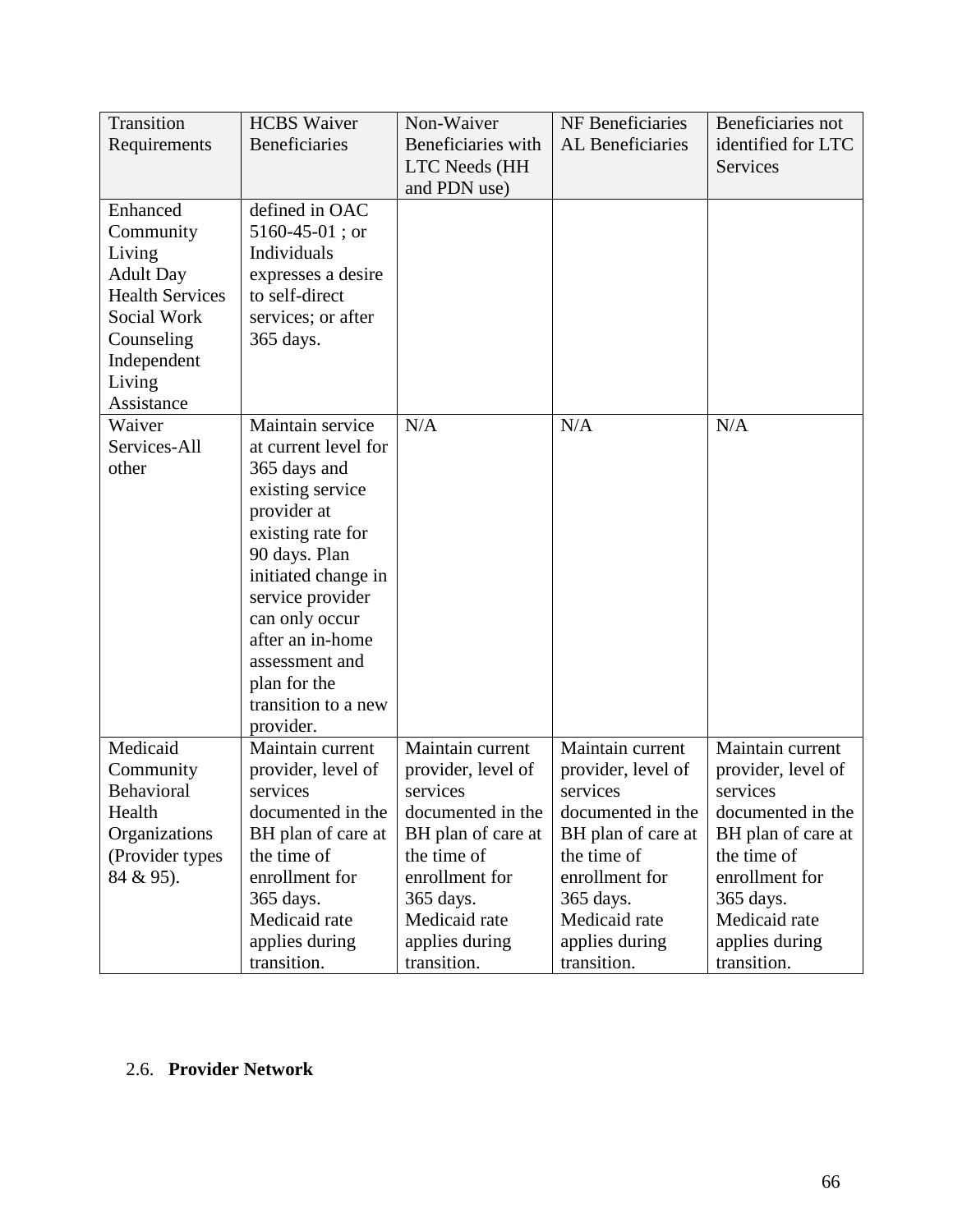#### 2.6.1. General

- 2.6.1.1. The ICDS Plan must demonstrate as required by CMS and ODM that it has an adequate Provider Network sufficient in number, mix, and geographic distribution, to ensure adequate access to medical, behavioral health, pharmacy, and LTSS Providers that are appropriate for and proficient in addressing the needs of the enrolled population, including physical, communication, and geographic access.
- 2.6.1.2. The ICDS Plan must maintain a Provider Network sufficient to provide all Beneficiaries with access to the full range of Covered Services, including behavioral health services, other specialty services, and all other services required in 42 C.F.R. §§ 422.112, 423.120, and 438.206 and under this Contract (see Covered Services in Appendix A). The ICDS Plan must notify the CMT of any significant Provider Network changes in accordance with requirements established in OAC 5160-58-01.1 and 5160-26-05, with the goal of providing notice to the CMT at least sixty (60) days prior to the effective date of any such change. In addition, the ICDS Plan must notify the CMT when there are other significant changes in the ICS Plan's operations that would affect capacity and services, including changes in services, benefits, geographic service area or payments, or enrollment of a new population.
- 2.6.1.3. The ICDS Plan shall establish, maintain and monitor their provider network, sufficient to provide adequate access to all Covered Services under the Contract including the appropriate range of preventive, primary care and specialty service, taking into consideration:
	- 2.6.1.3.1. The anticipated number of Beneficiaries;

2.6.1.3.2. The expected utilization of services, in light of the characteristics and health care needs of the ICDS Plan's Beneficiaries;

2.6.1.3.3. The number and types of Providers required to furnish the Covered Services;

2.6.1.3.4. The number of network providers who are not accepting new Medicaid patients; and

2.6.1.3.5. The geographic location of Providers and Beneficiaries, taking into account distance, travel time, the means of transportation and whether the location provides physical access for Beneficiaries with disabilities.

2.6.1.4. The CMT will monitor the ICDS Plan's Beneficiaries' access to services through survey, utilization, and complaints data to assess ICDS Plan networks and require corrective action as necessary. The CMT will monitor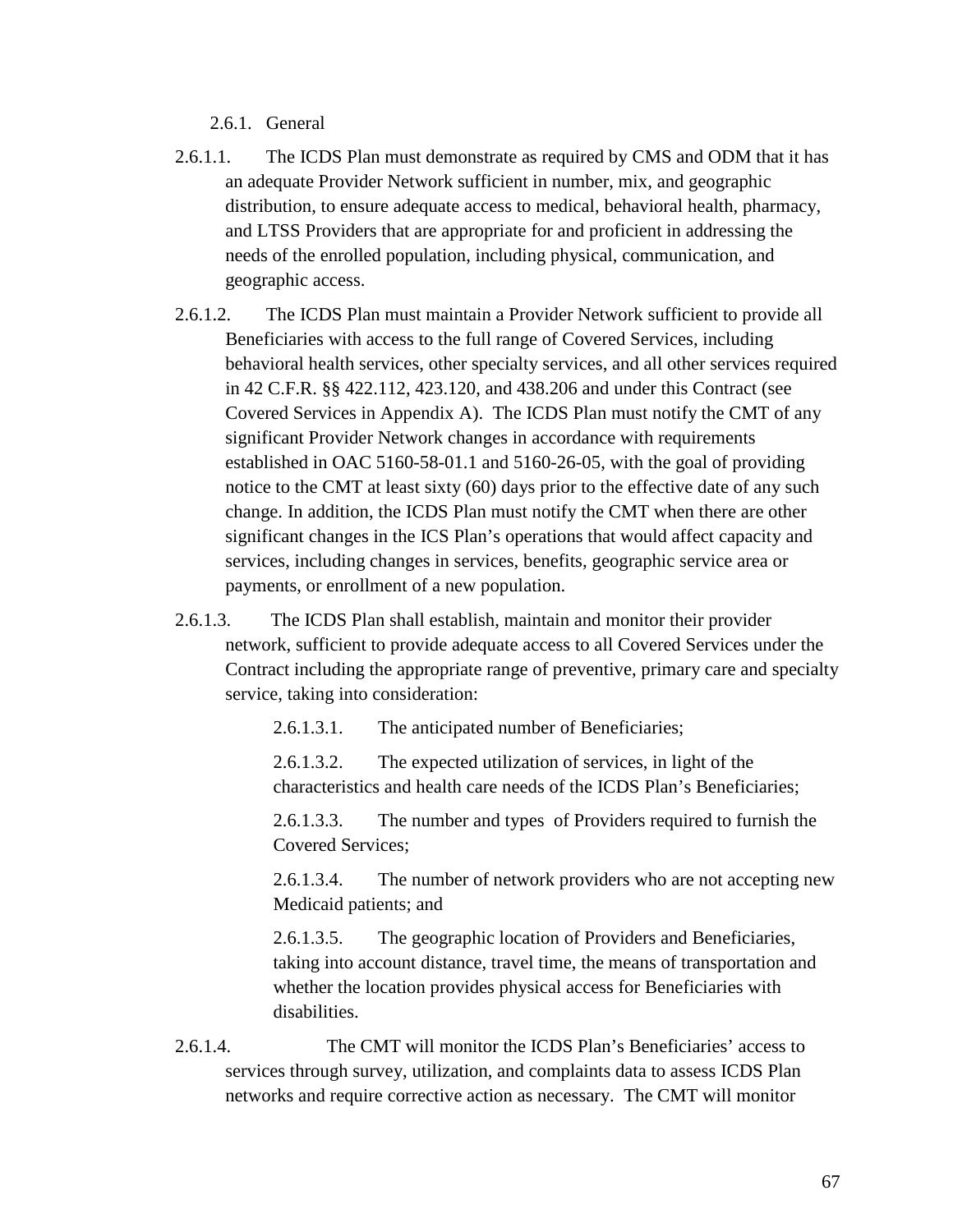access to care and the prevalence of unmet needs indicated through Beneficiary assessments and, based on findings may require that the ICDS Plans initiate further network expansion over the course of the Contract.

- 2.6.1.5. The ICDS plan must submit an electronic file to ODM or its designee and update as required to maintain the ICDS Plan's complete Provider panel.
- 2.6.1.6. The ICDS Plan must comply with the requirements specified in 42 C.F.R. §§ 422.504, 423.505, 438.214, which includes written policies and procedures related to selection and retention of Providers, credentialing and recredentialing requirements, and nondiscrimination against particular providers that serve high-risk populations or specialize in conditions that require costly treatment.
- 2.6.1.7. The ICDS Plan may not employ or contract with Providers excluded from participation in Federal health care programs under either Section 1128 or Section 1128A of the Social Security Act. Federal financial participation (FFP) is not available for any amounts paid to the ICDS Plan if the ICDS Plan could be excluded from participation in Medicare or Medicaid under section 1128(b)(8)(B) of the Social Security Act. Federal financial participation is not available for any amounts paid to the ICDS Plan if the ICDS Plan could be excluded from participation in Medicare or Medicaid under section 1128(b)(8)(B) of the Social Security Act or for any of the reasons listed in 42 C.F.R. § 431.55(h).
- 2.6.1.8. The ICDS Plan must make reasonable efforts to contact out-of-network Providers, including Providers and prescribers that are providing services to Beneficiaries during the initial transition of care period documented in Table 1-A, to inform them that the transition period will end on a specified date, and provide them with information on becoming a credentialed network Provider, if the ICDS Plan is accepting new applications for that provider type.
- 2.6.1.9. The ICDS Plan must also offer single-case out-of-network agreements to Providers to provide services to the Beneficiary until a qualified network Provider is available.
- 2.6.1.10. The ICDS Plan shall ensure that its Provider Network is responsive to the racial, ethnic, national origin, cultural, linguistic, religious, age, sex, gender identity, sexual orientation,, and other unique needs of any minority, homeless individual, mentally or physically disabled individuals, or other special population served by the ICDS Plan, including the capacity to communicate with Beneficiaries in languages other than English, when necessary, as well as those who are deaf, hard-of-hearing or blind.
- 2.6.1.11. The ICDS Plan shall educate Providers through a variety of means including, but not limited to, Provider Alerts or similar written issuances about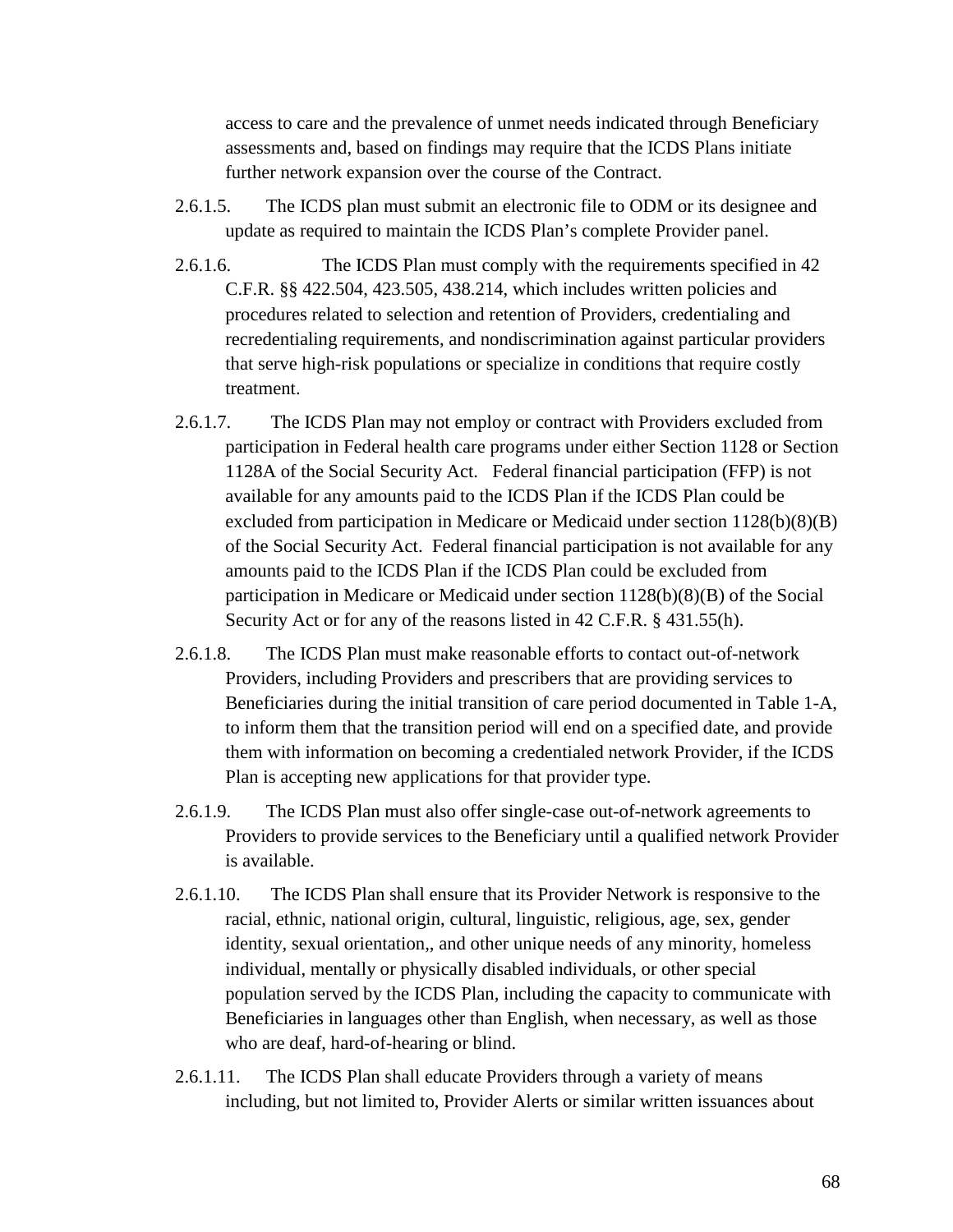their legal obligations under Ohio and federal law to communicate with individuals with limited English proficiency, including the provision of interpreter services, and the resources available to help Providers comply with those obligations. All such written communications shall be subject to review at ODM's and CMS' request.

- 2.6.1.12. The ICDS Plan shall ensure that multilingual network Providers and, to the extent that such capacity exists within the ICDS Plan's Service Area, all network Providers, understand and comply with their obligations under Ohio or federal law to assist Beneficiaries with skilled medical interpreters and the resources that are available to assist network Providers to meet these obligations.
- 2.6.1.13. The ICDS Plan shall ensure that network Providers and interpreters or translators are available for those who are deaf or hearing-impaired within the ICDS Plan's Service Area.
- 2.6.1.14. At the Beneficiary's request, the ICDS plan shall provide for a second opinion from a qualified health care professional within the Provider Network, or arrange for the Beneficiary to obtain one outside the Provider Network, at no cost to the Beneficiary.
- 2.6.1.15. The ICDS Plan shall ensure that the Provider Network provides female Beneficiaries with direct access to a women's health specialist, including an obstetrician or gynecologist, within the Provider Network for Covered Services necessary to provide women's routine and preventive health care services. This shall include contracting with, and offering to female Beneficiaries, women's health specialists as PCPs.
- 2.6.1.16. For Beneficiaries with special health care needs or determined to need a course of treatment or regular care monitoring, the ICDS Plan must have a mechanism in place to allow Beneficiaries direct access a specialist as appropriate for the Beneficiary's condition and identified needs.
- 2.6.1.17. The ICDS Plan shall educate Providers at the time they enter into a contract about the Beneficiary's Grievance, Appeal, and fair hearing rights and the procedures and timeframes involved, pursuant to  $42$  C.F.R. §  $438.10(g)(2)(xi)$ .
- 2.6.1.18. The ICDS Plan may not pay for an item or service (other than an emergency item or service, not including items or services furnished in an emergency room or hospital):

2.6.1.18.1. Furnished under the ICDS Plan by any individual or entity during any period when the individual or entity is excluded from participation under Titles V, XVIII, or XX or under Title XIX pursuant to section 1128, 1128A, 1156, or 1842(j)(2);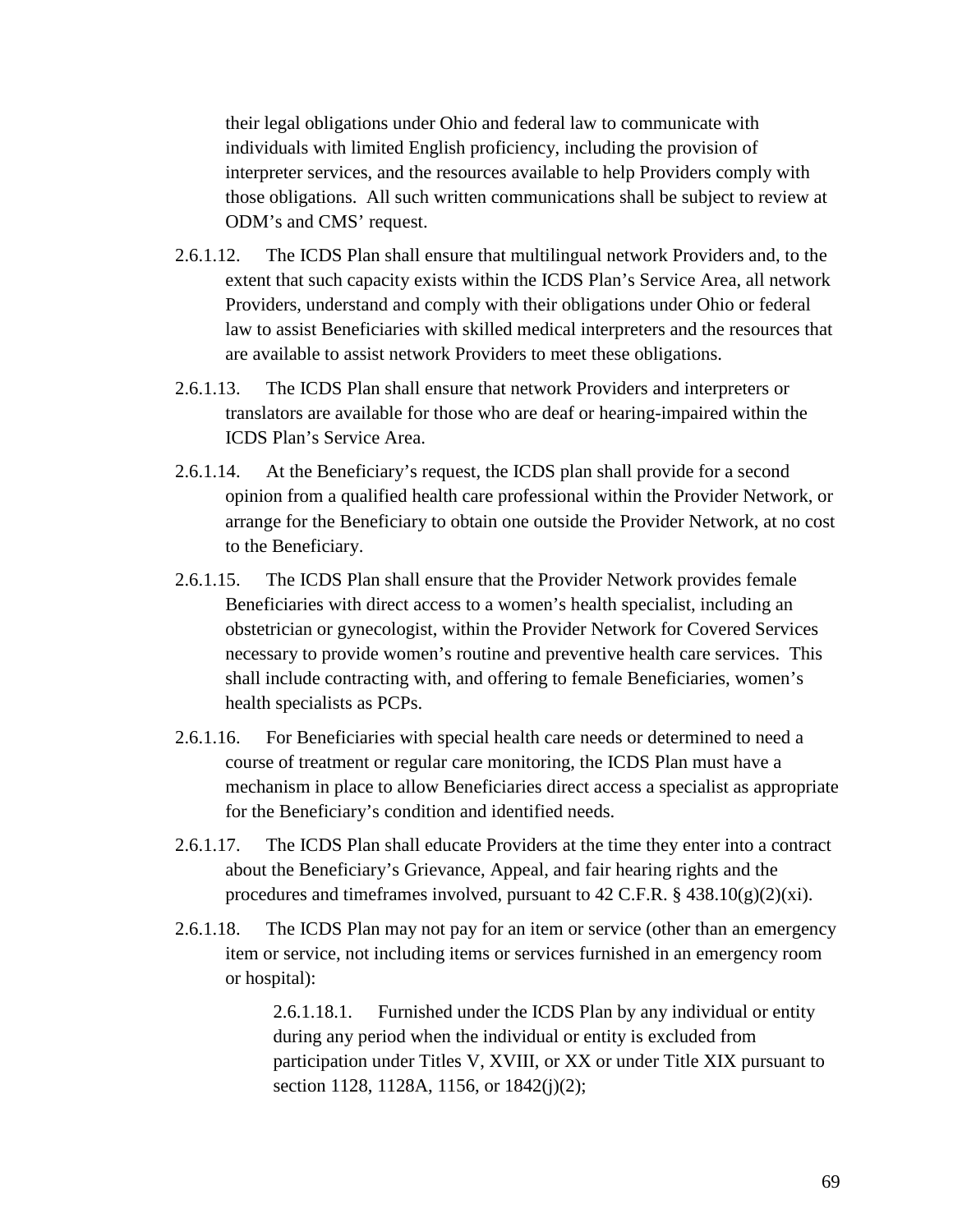2.6.1.18.2. Furnished at the medical direction or on the prescription of a physician, during the period when such physician is excluded from participation under Titles V, XVIII, or XX or under Title XIX pursuant to section 1128, 1128A, 1156, or  $1842(i)(2)$  and when the person furnishing such item or service knew, or had reason to know, of the exclusion (after a reasonable time period after reasonable notice has been furnished to the person);

2.6.1.18.3. Furnished by an individual or entity to whom the state has failed to suspend payments during any period when there is a pending investigation of a credible allegation of fraud against the individual or entity, unless the state determines there is good cause not to suspend such payments.

2.6.1.19. The ICDS Plan may not pay for an item or service:

2.6.1.19.1.With respect to any amount expended for which funds may not be used under the Assisted Suicide Funding Restriction Act of 1997; and

2.6.1.19.2.For home health care services provided by an agency or organization, unless the agency provides the state with a surety bond as specified in Section 1861(o)(7) of the Social Security Act.

#### 2.7. **Provider Qualifications and Performance**

- 2.7.1. Primary Care Qualifications: Each Beneficiary will choose or be assigned to a PCP. The PCP must be one of the following:
- 2.7.1.1. A Primary Care Physician that is:

2.7.1.1.1. Licensed by the State of Ohio or the State in which the Provider practices;

2.7.1.1.2. Board-certified, when required by Medicare or Medicaid, in Family Practice, Internal Medicine, General Practice, OB/GYN, Pediatrics or Geriatrics; or

2.7.1.2. A Physician Extender who is:

2.7.1.2.1. A Registered Nurse Practitioner or advanced practice nurse as defined in Section 4723.43 of the ORC, or advanced practice nurse group practice within an acceptable specialty, contracting with an ICDS Plan to provide services as specified in OAC 5160-58-01.1(B) and 5160:3- 26-03.1 of the OAC; or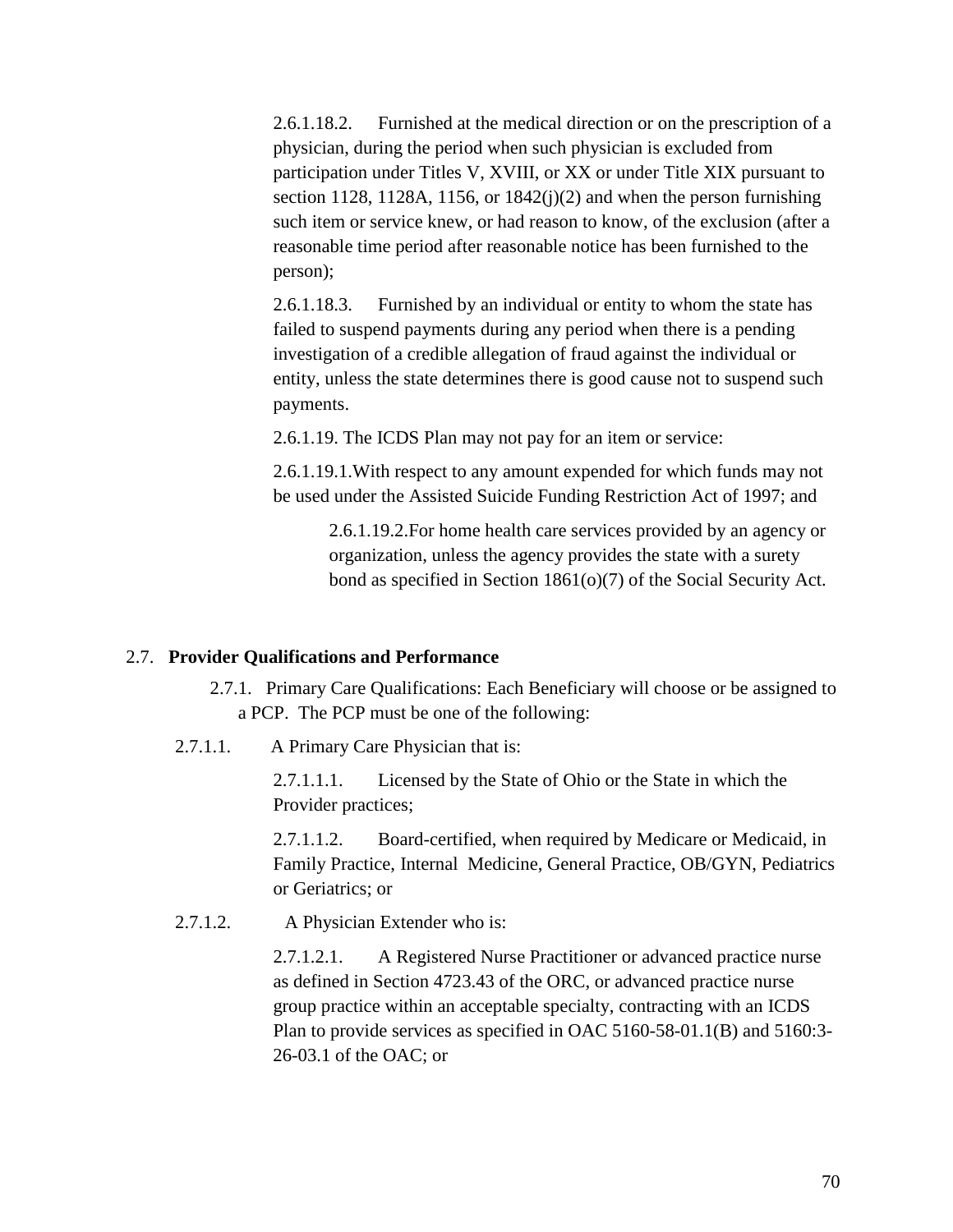2.7.1.2.2. Physician Assistant who is licensed by the Board of Registration of Physician Assistants to practice in the State of Ohio or the State in which the Physician Assistant practices; and

- 2.7.2. Each physician or physician extender shall be in good standing with the Medicare and/or Medicaid programs, as applicable.
- 2.7.3. Subcontracting Requirements
- 2.7.3.1. The ICDS Plan remains fully responsible for meeting all of the terms and requirements of the Contract regardless of whether the ICDS Plan subcontracts for performance of any Contract responsibility. The ICDS plan shall require each First Tier, Downstream, or Related Entity to meet all terms and requirements of the Contract that are applicable to such First Tier, Downstream or Related Entity. No subcontract will operate to relieve the ICDS Plan of its legal responsibilities under the Contract.
- 2.7.3.2. The ICDS Plan is responsible for the satisfactory performance and adequate oversight of its First Tier, Downstream and Related Entities. First Tier, Downstream and Related Entities are required to meet the same federal and Ohio financial and program reporting requirements as the ICDS Plan. The ICDS Plan is required to evaluate any potential First Tier, Downstream or Related Entity prior to delegation, pursuant to 42 C.F.R. § 438.230. Additional information about subcontracting requirements is contained in Appendix C.
- 2.7.3.3. The ICDS Plan must establish and maintain contracts and other written agreements between the ICDS Plan and First Tier, Downstream and Related Entities for any program requirement not delivered directly by the ICDS Plan or its employees.
- 2.7.3.4. Unless otherwise specified in this Contract or OAC rule 5160-58-01.1 and 5160-26-05, the ICDS Plan is required to enter into fully-executed subcontracts with their Providers and should contract only with qualified or licensed Providers who continually meet federal and state requirements, as applicable, and the qualifications contained in Appendix C and the State Medicaid Combined Services Subcontract Addendum. (see Appendix I)
	- 2.7.4. The ICDS Plan will ensure network Provider compliance with timely access requirements, pursuant to  $42$  C.F.R.  $\S$   $438.206(c)(1)$ .
	- 2.7.5. ICDS Plan shall ensure that all First Tier, Downstream and Related Entities receive the following procedures and timeframes at the time of entering into a contract or arrangement with the ICDS Plan:
- 2.7.5.1. The Beneficiary's right to a state fair hearing, how to obtain a hearing, and representation rules at a hearing;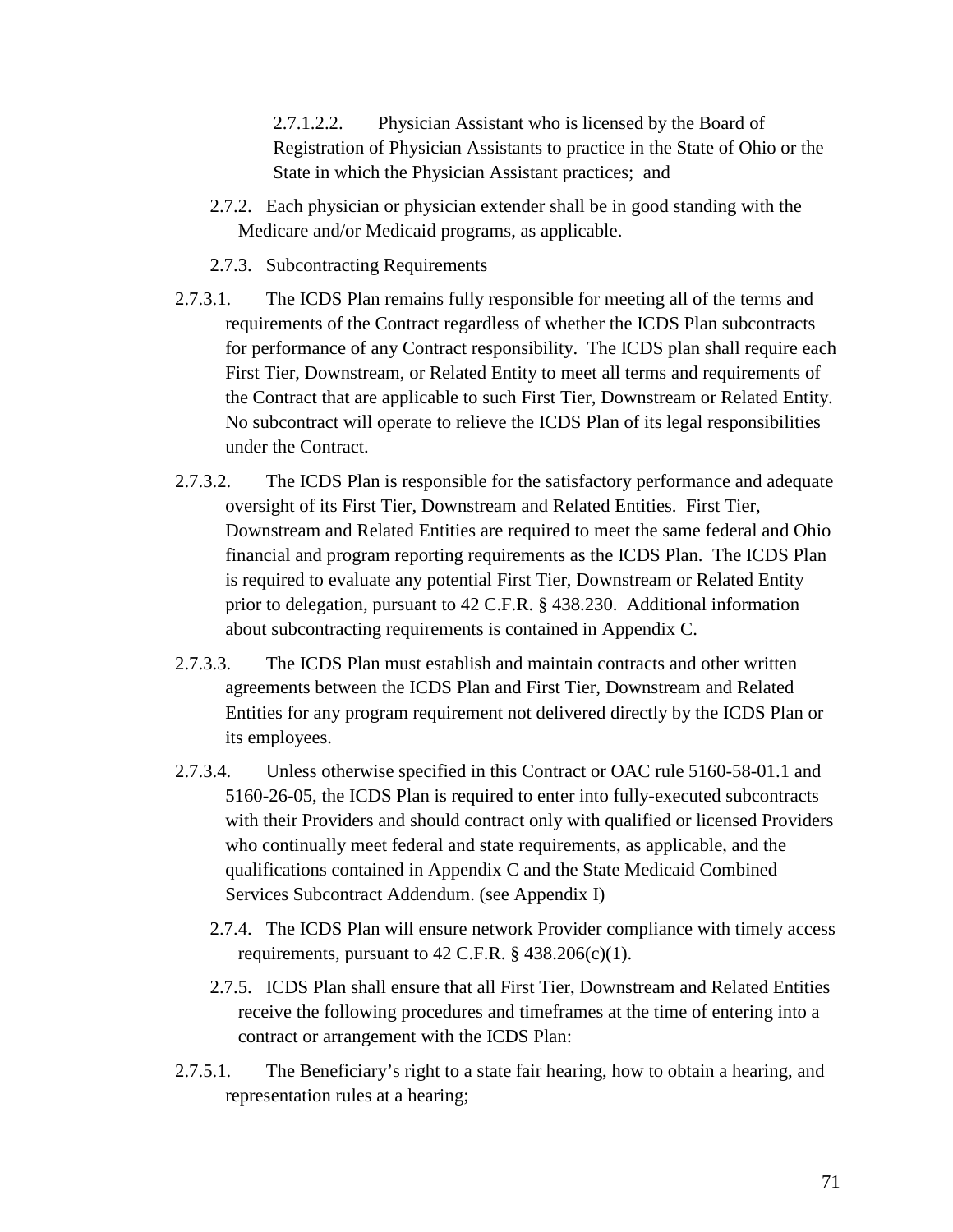- 2.7.5.2. The Beneficiary's right to file Grievances and Appeals and their requirements and timeframes for filing;
- 2.7.5.3. The availability of assistance in filing;
- 2.7.5.4. The toll-free numbers to file oral Grievances and Appeals;
- 2.7.5.5. The Beneficiary's right to request continuation of benefits during an Appeal or State Fair Hearing filing and, if the ICDS Plan or PIHP's action is upheld in a hearing, the Beneficiary may be liable for the cost of any continued benefits; and
- 2.7.5.6. Any State-determined Provider Appeal rights to challenge the failure of the organization to cover a service.
	- 2.7.6. Non-Payment and Reporting of Provider Preventable Conditions
- 2.7.6.1. The ICDS Plan agrees to take such action as is necessary in order for ODM to comply with and implement all federal and state laws, regulations, policy guidance, and State policies and procedures relating to the identification, reporting, and non-payment of Provider Preventable conditions, including 42 U.S.C. § 1396b-1 and regulations promulgated thereunder.
- 2.7.6.2. As a condition of payment, the ICDS Plan shall develop and implement policies and procedures for the identification, reporting, and non-payment of Provider Preventable Conditions. Such policies and procedures shall be consistent with federal law, including but not limited to, 42 C.F.R. § 434.6(a)(12), 42 C.F.R. § 438.6(g), and 42 C.F.R. § 447.26, as well as ODM procedures and guidance on Provider Preventable Conditions. The ICDS Plan's policies and procedures shall also be consistent with the following:

2.7.6.2.1. The ICDS Plan shall not pay a Provider for a Provider Preventable Condition.

2.7.6.2.2. The ICDS Plan shall require, as a condition of payment from the ICDS Plan, that all Providers comply with reporting requirements on Provider Preventable Conditions as described at 42 C.F.R. § 447.26(d) and as may be specified by the ICDS Plan and/or ODM.

2.7.6.2.3. The ICDS Plan shall not impose any reduction in payment for a Provider Preventable Condition when the condition defined as a Provider Preventable Condition for a particular Beneficiary existed prior to the Provider's initiation of treatment for that Beneficiary.

2.7.6.2.4. The ICDS Plan may limit reductions in Provider payments to the extent that the following apply:

2.7.6.2.4.1. The identified Provider Preventable Condition would otherwise result in an increase in payment.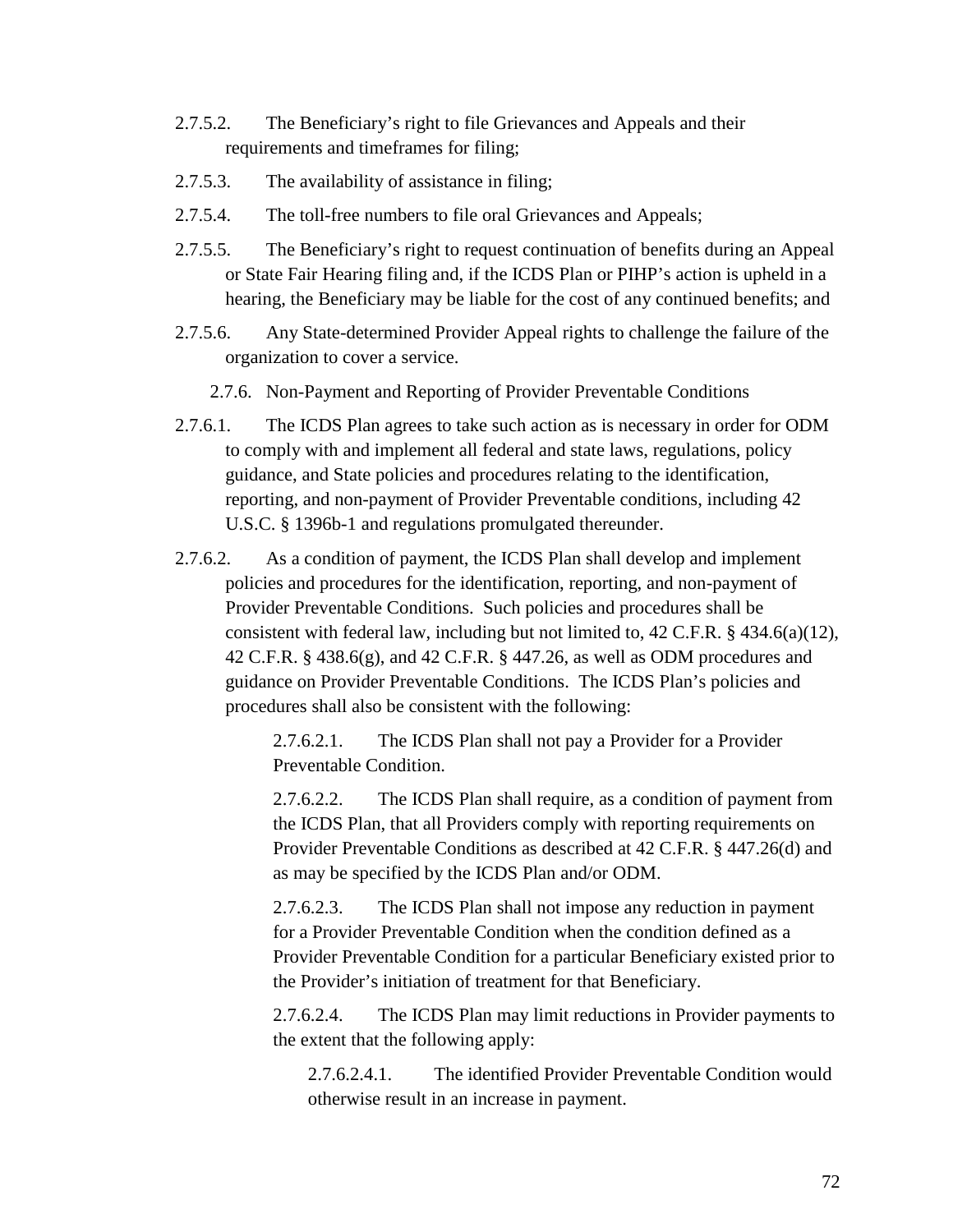2.7.6.2.4.2. The ICDS Plan can reasonably isolate for nonpayment the portion of the payment directly related to treatment for, and related to, the Provider Preventable Condition.

2.7.6.2.5. The ICDS Plan shall ensure that its non-payment for Provider Preventable Conditions does not prevent Beneficiary access to services.

- 2.7.7. Provider Manual
- 2.7.7.1. The ICDS plan must provide the following written information to their network Providers:

2.7.7.1.1. The ICDS Plan's Grievance, Appeal and state fair hearing procedures and time frames, including:

2.7.7.1.1.1. The Beneficiary's right to file Grievances and Appeals and the requirements and time frames for filing;

2.7.7.1.1.2. The ICDS Plan's toll-free telephone number to file oral Grievances and Appeals;

2.7.7.1.1.3. The Beneficiary's right to a state fair hearing, the requirements and time frames for requesting a hearing, and representation rules at a hearing;

2.7.7.1.1.4. The availability of assistance from the ICDS Plan in filing any of these actions;

2.7.7.1.1.5. The Beneficiary's right to request continuation of benefits during an Appeal or a state hearing and specification that at the discretion of ODM the Beneficiary may be liable for the cost of any such continued benefits; and

2.7.7.1.1.6. The Provider's rights to participate in these processes on behalf of the Provider's patients and to challenge the failure of the ICDS Plan to cover a specific service.

2.7.7.1.2. The ICDS Plan's requirements regarding the submission and processing of Prior Authorization requests including:

2.7.7.1.2.1. A list of the benefits, if any, that require Prior Authorization approval from the ICDS Plan;

2.7.7.1.2.2. The process and format to be used in submitting such requests;

2.7.7.1.2.3. The time frames in which the ICDS Plan must respond to such requests, which may not be longer than set forth in 42 C.F.R. § 438.210;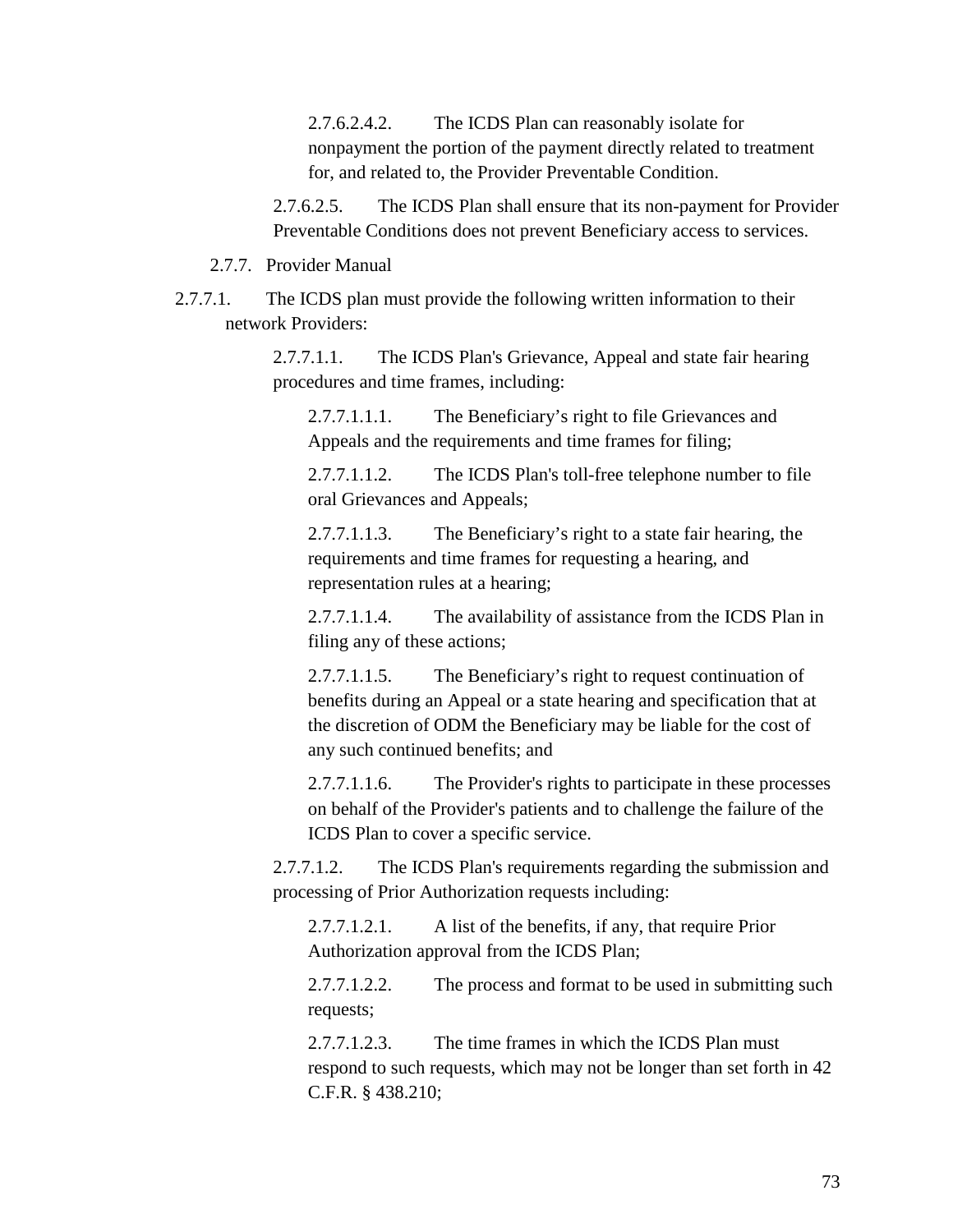2.7.7.1.2.4. How the Provider will be notified of the ICDS Plan's decision regarding such requests; and

2.7.7.1.2.5. The procedures to be followed in appealing the ICDS Plan's denial of a Prior Authorization request.

2.7.7.1.3. The ICDS Plan's requirements regarding the submission and processing of requests for specialist referrals including:

2.7.7.1.3.1. A list of the Provider types, if any, that require Prior Authorization approval from the ICDS Plan;

2.7.7.1.3.2. The process and format to be used in submitting such requests;

2.7.7.1.3.3. How the Provider will be notified of the ICDS Plan's decision regarding such requests; and

2.7.7.1.3.4. The procedures to be followed in appealing the ICDS plan's denial of such requests.

2.7.7.1.4. The ICDS Plan's documentation, legibility, confidentiality, maintenance and access standards for Beneficiary's medical records; including a Beneficiary's right to amend or correct his or her medical record as specified in 45 C.F.R. Part 164.

2.7.7.1.5. The ICDS Plan's process and requirements for the submission of claims and the Appeal of denied claims.

2.7.7.1.6. The ICDS Plan's process and standards for the recredentialing of Providers.

2.7.7.1.7. The ICDS Plan's policies and procedures regarding what action the ICDS Plan may take in response to occurrences of undelivered, inappropriate or substandard health care services, including the reporting of serious deficiencies to the appropriate authorities.

2.7.7.1.8. A description of the ICDS Plan's care coordination and Care Management programs, and the role of the Provider in those programs, including:

2.7.7.1.8.1. The ICDS Plan's criteria for determining the level of care management from which a Beneficiary might benefit;

2.7.7.1.8.2. The Provider's responsibility in identifying Beneficiaries who may meet the ICDS Plan's Care Management criteria; and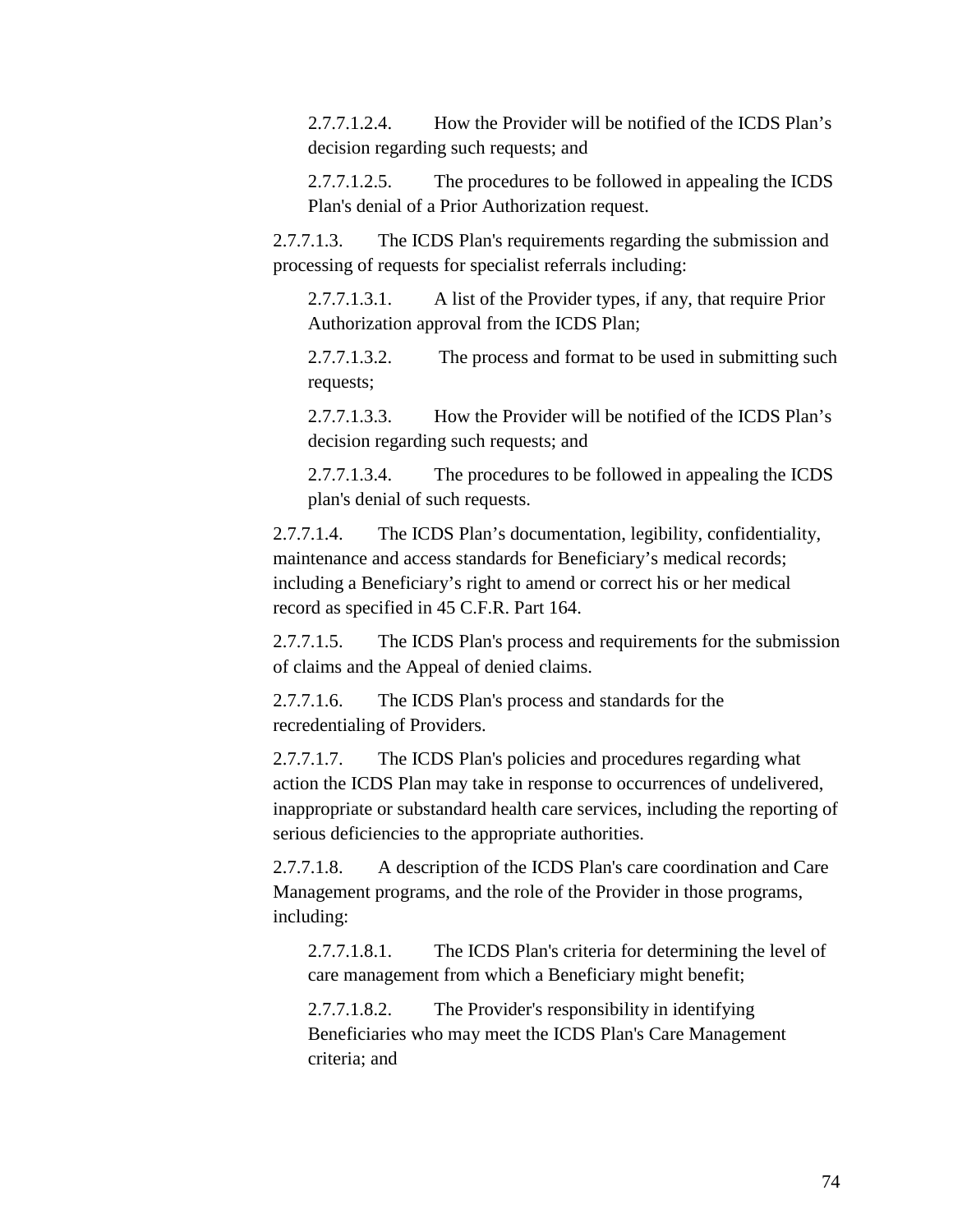2.7.7.1.8.3. The process for the Provider to follow in notifying the ICDS Plan when such Beneficiaries are identified.

2.7.7.1.9. The ICDS Plan's requirements and expectations for PCPs, including triage requirements.

2.7.7.1.10. The mutually agreed upon policies and procedures that explain the Provider's obligation to provide oral translation, oral interpretation, and sign language services to the ICDS Plan's Beneficiaries including:

2.7.7.1.10.1. The Provider's responsibility to identify those Beneficiaries who may require such assistance;

2.7.7.1.10.2. The process the provider is to follow in arranging for such services to be provided;

2.7.7.1.10.3. Information that Beneficiaries will not be liable for the costs of such services; and

2.7.7.1.10.4. Specification of whether the ICDS Plan or the Provider will be financially responsible for the costs of providing these services.

2.7.7.1.11. The procedures that Providers are to follow in notifying the ICDS Plan of changes in their practice, including at a minimum:

|               | 2.7.7.1.11.1. Address and phone numbers;          |
|---------------|---------------------------------------------------|
|               | 2.7.7.1.11.2. Providers included in the practice; |
| 2.7.7.1.11.3. | Acceptance of new patients; and                   |
|               | 2.7.7.1.11.4. Standard office hours.              |

2.7.7.1.12. Specification of what service utilization and Provider performance data the ICDS Plan will make available to Providers.

2.7.7.1.13. Specification of the Healthchek components to be provided to eligible Beneficiaries as specified in Chapter 5160-14 of the OAC.

2.7.7.1.14. The ICDS Plan must adopt practice guidelines and provide written copies to all affected Providers. These guidelines must:

2.7.7.1.14.1. Be based on valid and reliable clinical evidence or a consensus of health care professionals in the particular field;

2.7.7.1.14.2. Consider the needs of the ICDS Plan's Beneficiaries;

2.7.7.1.14.3. Be adopted in consultation with contracting health care professionals; and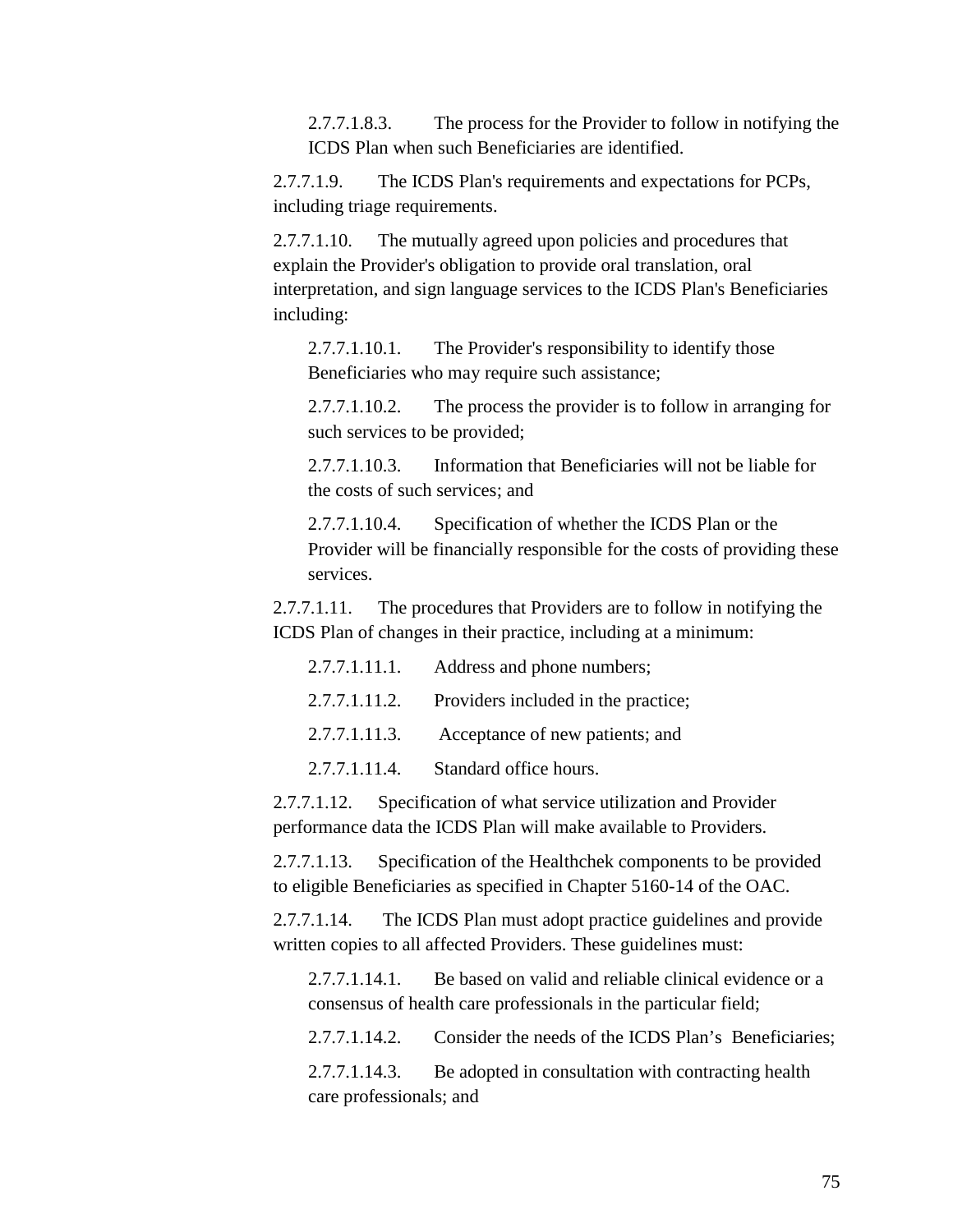2.7.7.1.14.4. Be reviewed and updated periodically, as appropriate.

2.7.7.1.15. The ICDS Plan must have staff specifically responsible for resolving individual Provider issues, including, but not limited to, problems with claims payment, Prior Authorizations and referrals. The ICDS Plan must provide written information to their contracting providers detailing how to contact these designated staff.

- 2.7.8. Network Management -- General Requirements
- 2.7.8.1. The ICDS Plan shall develop and implement a strategy to manage the Provider Network with a focus on access to services for Beneficiaries, quality, consistent practice patterns, Independent Living Philosophy, Cultural Competence, and the integration and cost effectiveness. The management strategy shall address all Providers.
- 2.7.8.2. In establishing and maintaining their Provider panel, the ICDS Plan must consider the following:

2.7.8.2.1. The anticipated membership.

2.7.8.2.2. The expected utilization of services, taking into consideration the characteristics and health care needs of specific populations represented in the ICDS Plan.

2.7.8.2.3. The number and types (in terms of training, experience, and specialization) of panel Providers required to deliver the Covered Services.

2.7.8.2.4. The geographic location of panel Providers and Beneficiaries, considering distance, travel time, the means of transportation ordinarily used by Beneficiaries, and whether the location provides physical access for Beneficiaries with disabilities.

2.7.8.2.5. The ICDS Plan must adequately and timely cover services to an out-of-network Provider if the ICDS Plan's contracted Provider panel is unable to provide the services covered under the ICDS Plan's Provider agreement. The ICDS Plan must cover the out-of-network services for as long as the ICDS Plan network is unable to provide the services. ICDS Plans must coordinate with the out-of-network provider with respect to payment and ensure that the provider agrees with the applicable requirements.

- 2.7.9. Proximity Access Requirements
- 2.7.9.1. The ICDS Plan must demonstrate annually that its Provider Network meets the stricter of the following standards: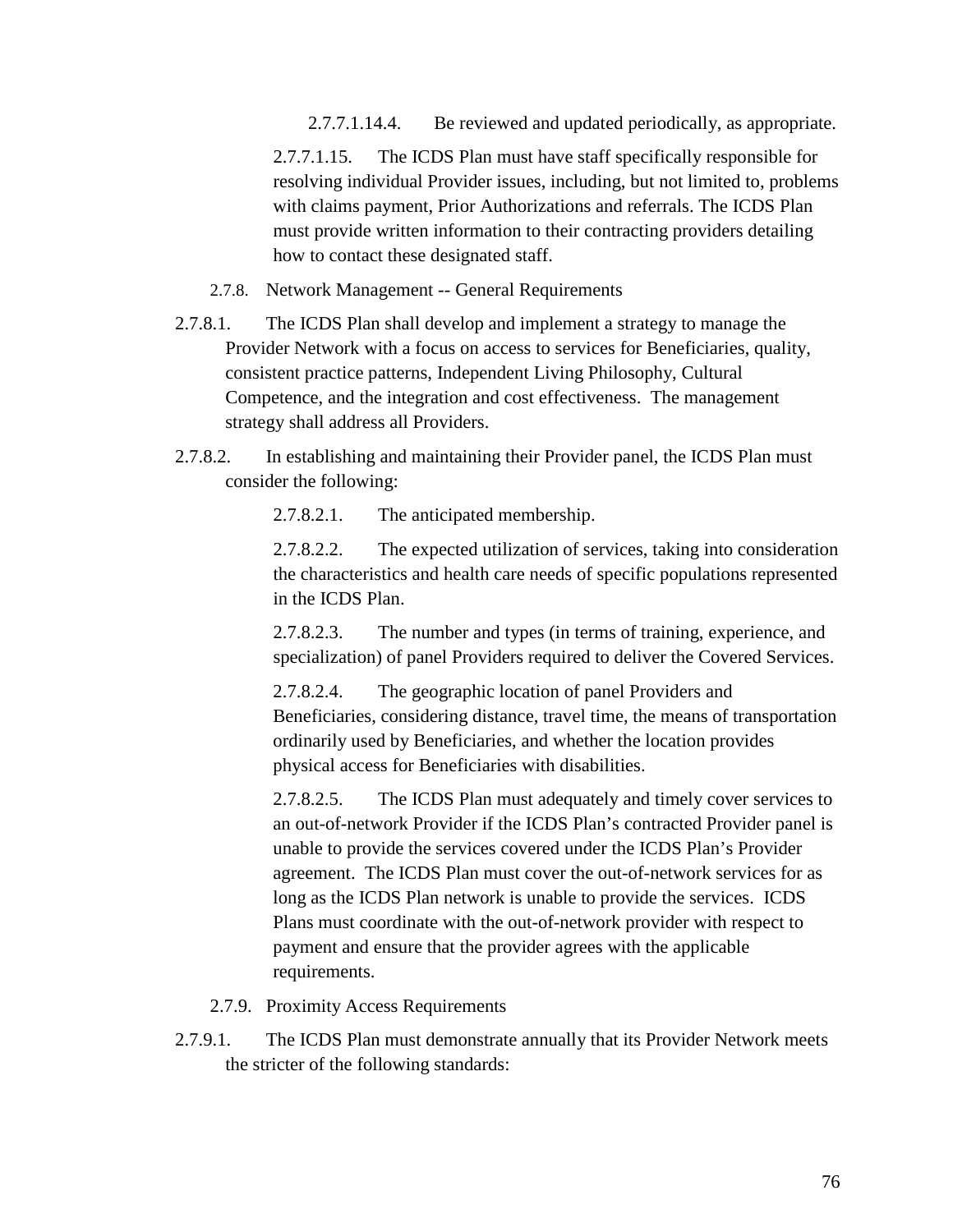2.7.9.1.1. For Medicare medical providers and facilities, time, distance and minimum number standards updated annually on the CMS website (http://www.cms.gov/Medicare-Medicaid-Coordination/Medicare-and-Medicaid-Coordination/Medicare-Medicaid-Coordination-Office/FinancialAlignmentInitiative/InformationandGuidanceforPlans.html  $)$ ;

2.7.9.1.2. For Medicare pharmacy providers, time, distance and minimum number as required in and 42 C.F.R. § 423.120.

2.7.9.2. Within the following State Specific Standards:

2.7.9.2.1. LTSS Providers-The ICDS Plan must contract with at least the minimum number of LTSS providers as required by ODM per Appendix H of the MyCare Ohio Provider Agreement and;

2.7.9.2.2. Adult Day Health/Assisted Living: At least one (1) adult day health and one (1) assisted living provider within thirty (30) miles of each zip code within the region.

2.7.9.2.3. Vision Care Providers *–* The ICDS Plan must contract with at least the minimum number of ophthalmologists as required by CMS and ODM and optometrists as required by ODM for each specified county/region, all of whom must maintain a full-time practice at a site(s) located in the specified county/region to count toward minimum panel requirements. All ODM-approved optometrists must regularly perform routine eye exams. If optical dispensing is not sufficiently available in a region through the ICDS Plan's contracting ophthalmologists/optometrists, the ICDS Plan must separately contract with an adequate number of optical dispensers located in the region.

2.7.9.2.4. Dental Care Providers – The ICDS Plan must contract with at least the minimum number of dentists as required by ODM.

2.7.9.2.5. FQHCs/ RHCs – The ICDS Plan is required to ensure Beneficiary access to any FQHCs/RHCs, regardless of contracting status. Contracting FQHC/RHC providers must be submitted for ODM review via the MCPN process, or other designated process. Even if no FQHC/RHC is available within the region, the ICDS Plan must have mechanisms in place to ensure coverage for FQHC/RHC services in the event that a Beneficiary accesses these services outside of the region.

2.7.9.2.5.1. The ICDS Plan must offer FQHCs reimbursement pursuant to the following: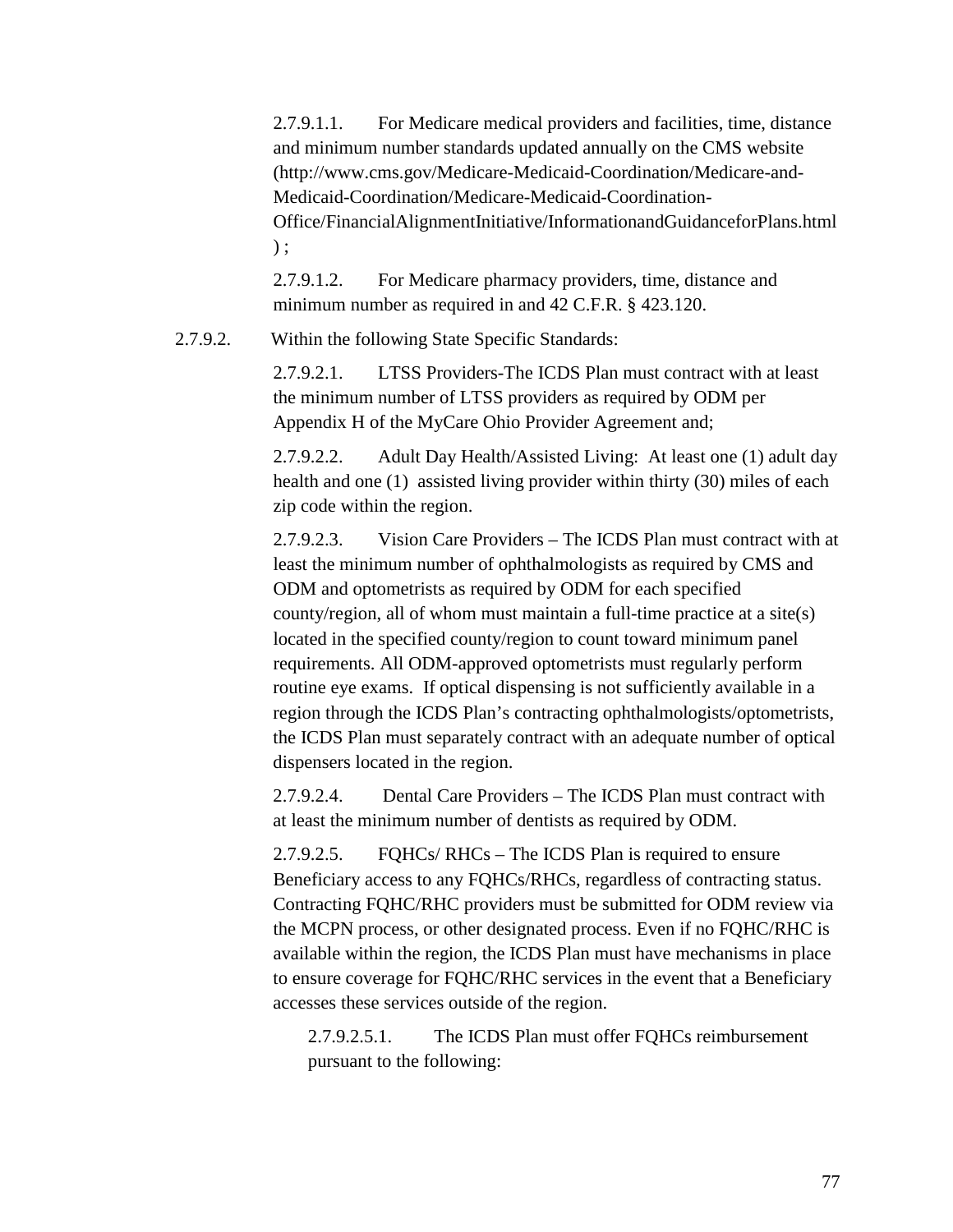2.7.9.2.5.1.1. The ICDS Plan shall ensure that payments to FQHCs for services to Beneficiaries are no less than the sum of:

- 2.7.9.2.5.1.1.1. The level and amount of payment that the ICDS Plan would make for such services if the services had been furnished by an entity providing similar services that was not a FQHC, and
- 2.7.9.2.5.1.1.2. The amount that Ohio Medicaid would have paid in cost sharing if the Beneficiary were in FFS.

2.7.9.2.5.2. Additionally, the ICDS Plan must:

2.7.9.2.5.2.1. Provide FQHCs/RHCs the ICDS Plan's Medicaid provider number(s) for each region to enable FQHC/RHC providers to bill for the ODM wraparound payment for dental and vision services not covered by Medicare.

2.7.9.2.5.2.2. Educate their staff and Providers on the need to assure Beneficiary access to FQHC/RHC services.

2.7.9.2.6. Qualified Family Planning Providers (QFPPs) *-* All ICDS Plan Beneficiaries must be permitted to self-refer for services and supplies allowed under Title X of the Public Health Services Act (Title X services) provided by a QFPP. The ICDS Plan must reimburse all Medically Necessary Medicaid-covered Title X services provided to eligible Beneficiaries by a QFPP (including on-site pharmacy and diagnostic services) on a Beneficiary self-referral basis, regardless of the Provider's status as a panel or non-panel Provider. A description of Title X services can be found on the ODH website.

2.7.9.2.6.1. The ICDS Plan will be required to work with QFPPs in the region to develop mutually-agreeable HIPAA compliant policies and procedures to preserve patient/provider confidentiality, and convey pertinent information to the Beneficiary's PCP and/or ICDS Plan.

2.7.10. Behavioral Health Providers *–* The ICDS Plan must assure Beneficiary's access to all Medicaid-covered behavioral health services as specified in Appendix A. Provider Credentialing, Recredentialing, and Board Certification

 The ICDS Plan must adhere to managed care standards at 42 C.F.R. § 438.214 and 42 C.F.R. § 422.204, and must be accredited by NCQA and follow NCQA procedural requirements for credentialing and re-credentialing.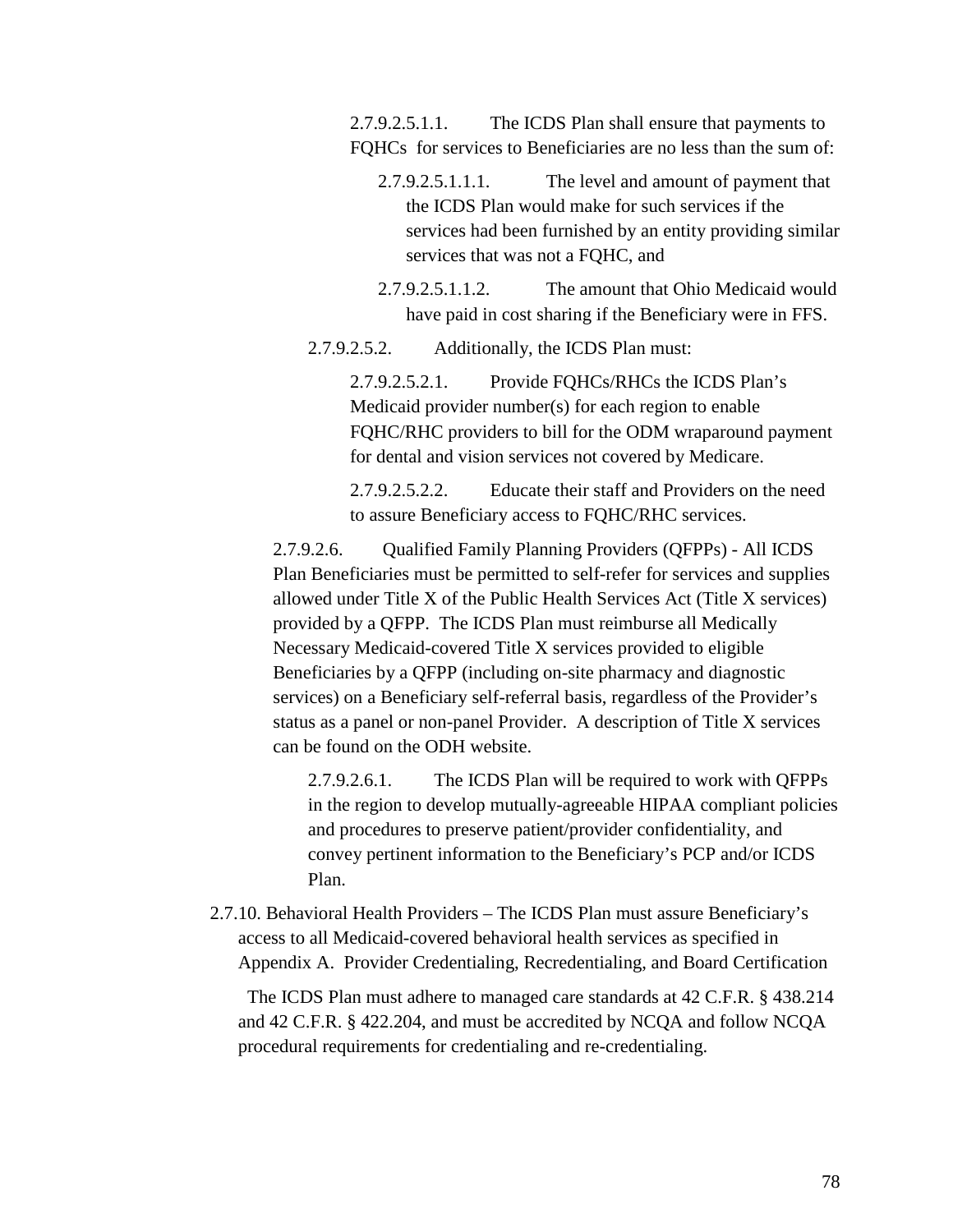# 2.8. **Beneficiary Access to Services**

- 2.8.1. General: The ICDS Plan must provide services to Beneficiaries as follows:
- 2.8.1.1. Authorize, arrange, coordinate and provide to Beneficiaries timely access to all Medically Necessary Covered Services as specified in Section 2.4 and Appendix A, in accordance with the requirements of the Contract and consistent with 42 C.F.R. § 438.206(c), including

2.8.1.1.1. Meeting State standards for timely access to care and services, taking into account the requirements of Section 2.7.9.2 of this Contract and 42 C.F.R. § 438.206(c);

2.8.1.1.2. Offering hours of operation that are no less than the hours of operation offered to commercial beneficiaries or comparable to Medicaid fee-for-service, if the provider serves only Medicaid beneficiaries;

2.8.1.1.3. Making services available 24 hours a day, 7 days a week, when medically necessary; and

2.8.1.1.4. Establishing mechanisms to ensure compliance by providers;

- 2.8.1.2. Offer adequate choice and availability of primary, specialty, acute care, behavioral health and LTSS Providers that meet CMS and the ODM standards as provided in Section 2.7.6, Proximity Access Standards.
- 2.8.1.3. Reasonably accommodate persons and shall ensure that the programs and services are as accessible (including physical and geographic access) to a Beneficiary with disabilities as they are to an individual without disabilities. The ICDS Plan and its Network Providers must comply with the ADA (28 C.F.R. § 35.130) and § 504 of the Rehabilitation Act of 1973 (29 U.S.C. § 794) and maintain capacity to deliver services in a manner that accommodates the needs of its Beneficiaries. The ICDS Plan shall have written policies and procedures to assure compliance, including ensuring that physical, communication, and programmatic barriers do not inhibit Beneficiaries with disabilities from obtaining all Covered Services from the ICDS Plan by:

2.8.1.3.1. Providing flexibility in scheduling to accommodate the needs of the Beneficiaries;

2.8.1.3.2. Providing interpreters or translators for Beneficiaries who are deaf and hard of hearing and those who do not speak English;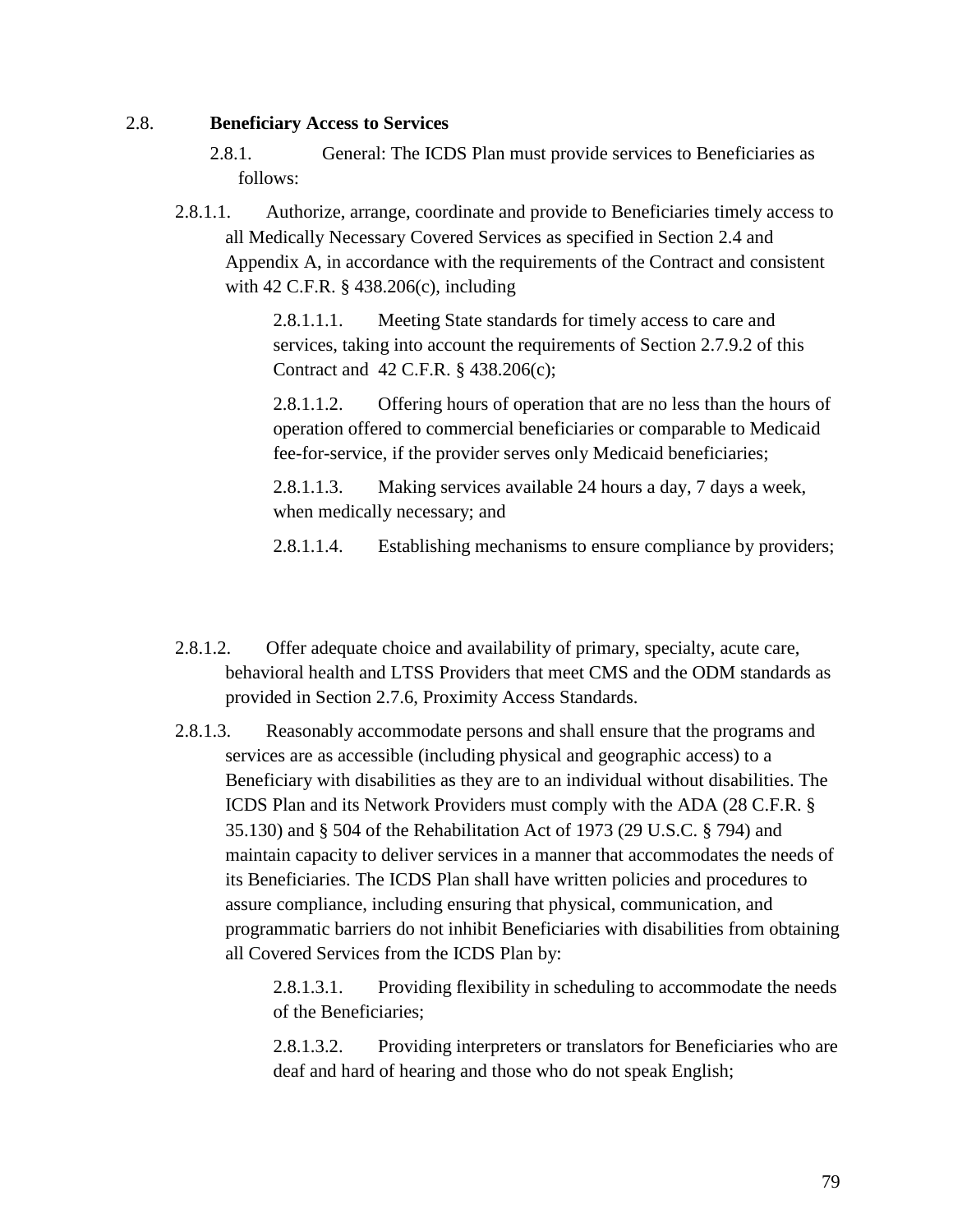2.8.1.3.3. Providing large print (at least 16-point font) versions of all written materials to Beneficiaries with visual impairments;

2.8.1.3.4. Ensuring that all written materials are available in formats compatible with optical recognition software;

2.8.1.3.5. Reading notices and other written materials to individuals upon request;

2.8.1.3.6. Assisting Beneficiaries in filling out forms over the telephone;

2.8.1.3.7. Ensuring effective communication to and from individuals with disabilities through email, telephone, and other electronic means;

2.8.1.3.8. TTY, computer-aided transcription services, telephone handset amplifiers, assistive listening systems, closed caption decoders, videotext displays and qualified interpreters for the deaf; and

2.8.1.3.9. Individualized assistance.

2.8.1.4. The ICDS Plan must identify to ODM the individual in its organization who is responsible for ADA compliance related to this Demonstration and his/her job title.

> 2.8.1.4.1. The ICDS Plan must also establish and execute a work plan to achieve and maintain ADA compliance.

- 2.8.1.5. If the ICDS Plan's network is unable to provide necessary medical services covered under the Contract to a particular Beneficiary, the ICDS Plan must adequately and timely cover these services out of network for the Beneficiary, for as long as the ICDS Plan is unable to provide them through a network Provider. The ICDS Plan must ensure that the Provider agrees to accept the ICDS plan's payment as payment in full.
- 2.8.1.6. When a PCP is terminated from the ICDS Plan's network or leaves the network for any reason, the ICDS Plan must make a good faith effort to give written notification of termination of such Provider, within fifteen (15) days after receipt or issuance of the termination notice or within the time frame specified in Section 2.12.5.1.6, whichever provides the Beneficiary with a longer notice, to each Beneficiary who received his or her care from, or was seen on a regular basis by, the terminated PCP.
	- 2.8.2. Services Not Subject to Prior Approval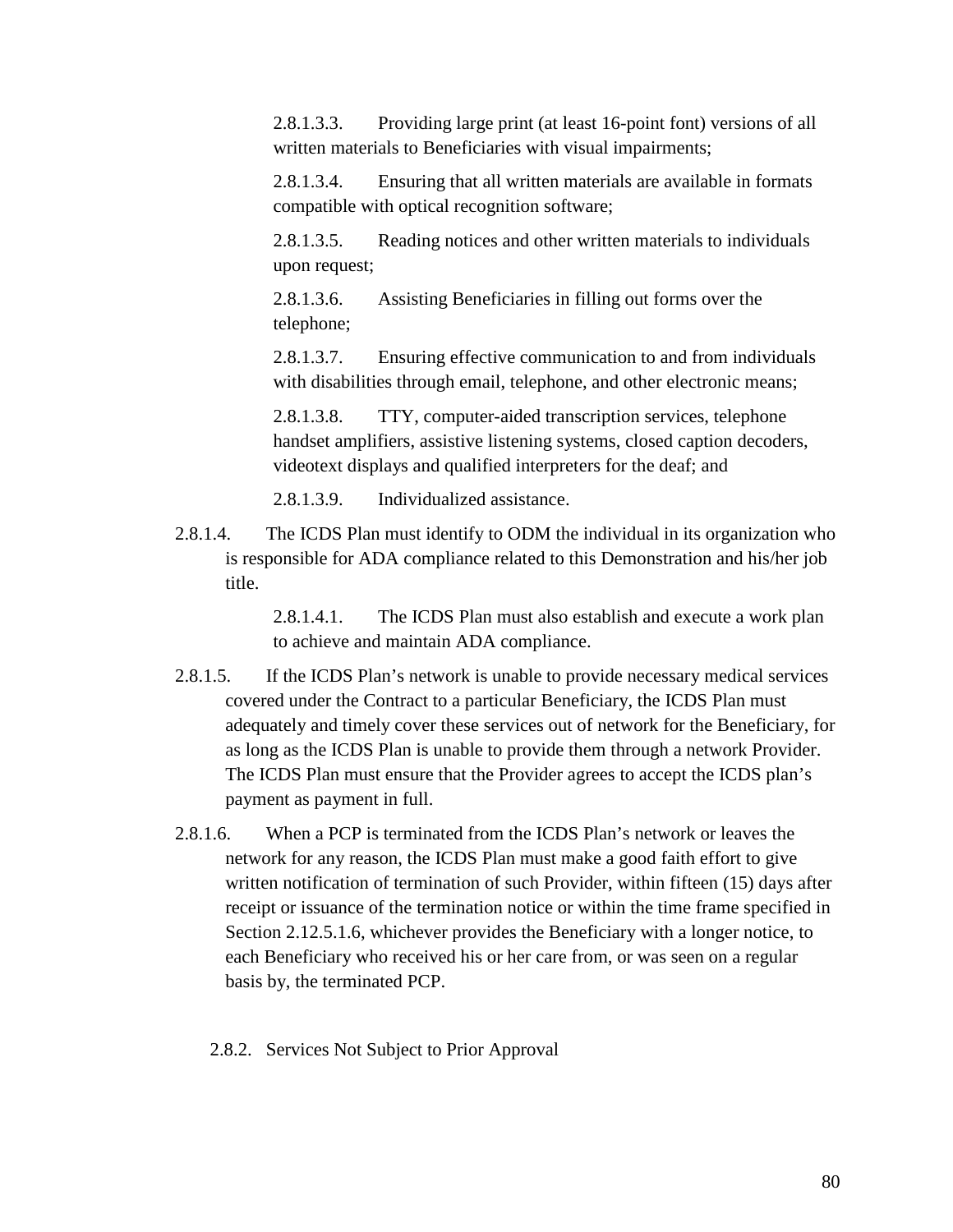- 2.8.2.1. The ICDS Plan will assure coverage of Emergency Medical Conditions and Urgent Care services. The ICDS Plan must not require prior approval for the following services:
	- 2.8.2.1.1. Any services for Emergency Medical Conditions;
	- 2.8.2.1.2. Urgent Care sought outside of the Service Area;

2.8.2.1.3. Urgent Care under unusual or extraordinary circumstances provided in the Service Area when the contracted medical Provider is unavailable or inaccessible;

- 2.8.2.1.4. Family planning services; and
- 2.8.2.1.5. Out-of-area renal dialysis services.
- 2.8.3. Authorization of Services
- 2.8.4. In accordance with 42 C.F.R. § 438.210, the ICDS Plan shall authorize services as follows:
- 2.8.4.1. For the processing of requests for initial and continuing authorizations of Covered Services, the ICDS Plan shall:
	- 2.8.4.1.1. Have in place and follow written policies and procedures;

2.8.4.1.2. Have in place procedures to allow Beneficiaries to initiate requests for provision of services;

2.8.4.1.3. Have in effect mechanisms to ensure the consistent application of review criteria for authorization decisions; and

2.8.4.1.4. Consult with the requesting Provider when appropriate.

- 2.8.4.2. The ICDS Plan shall ensure that a physician and a behavioral health Provider are available as necessary to achieve twenty-four (24) hours a day access to authorization of Medically Necessary services and to coordinate transfer of stabilized Beneficiaries from the emergency department, if necessary. The ICDS Plan's Medical Necessity guidelines must, at a minimum, be consistent with Medicare standards for acute services and prescription drugs and Medicaid standards for Medicaid services not covered by Medicare. Guidelines for integrated services must provide for review, authorization and payment using both Medicare and Medicaid criteria, in that order.
- 2.8.4.3. Any decision to deny a service authorization request or to authorize a service in an amount, duration, or scope that is less than requested must be made by a health care professional who has appropriate clinical expertise in treating the Beneficiary's medical condition, performing the procedure, or providing the treatment. The ICDS Plan shall assure that all behavioral health authorization and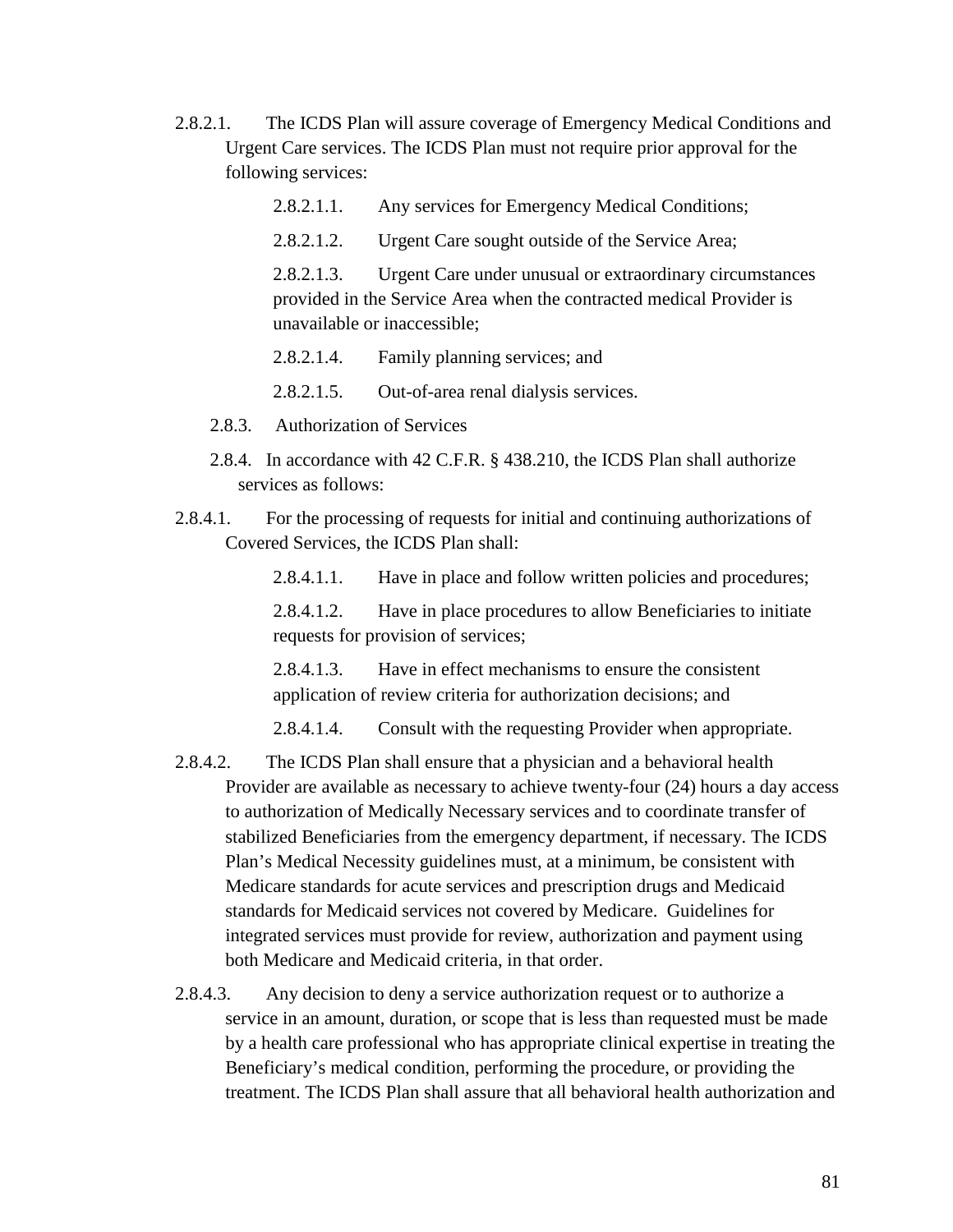utilization management activities are in compliance with 42 U.S.C. § 1396u-2(b)(8). ICDS Plan must comply with the requirements for demonstrating parity for quantitative treatment limitations between mental health and substance use disorder and medical/surgical inpatient, outpatient and pharmacy benefits.

2.8.4.4. The ICDS Plan must notify the requesting Provider, either orally or in writing, and give the Beneficiary written notice of any decision by the ICDS Plan to deny a service authorization request, or to authorize a service in an amount, duration, or scope that is less than requested. The notice must meet the requirements of 42 C.F.R. § 438.404 and Section 5.1, and must:

> 2.8.4.4.1. Be produced in a manner, format, and language that can be easily understood;

2.8.4.4.2. Be made available in Prevalent Languages, upon request; and

2.8.4.4.3. Include information, in prevalent languages about how to request translation services and alternative formats. Alternative formats shall include materials which can be understood by persons with limited English proficiency.

2.8.4.5. The ICDS Plan must make authorization decisions in the following timeframes:

> 2.8.4.5.1. For standard authorization decisions, provide notice as expeditiously as the Beneficiary's health condition requires and no later than fourteen (14) calendar days after receipt of the request for service, and effective January 1, 2018 no later than ten (10) calendar days after receipt of the request for service, with a possible extension, and notice to the beneficiary pursuant to 42 C.F.R.  $\S$  438.404(c)(4) not to exceed fourteen (14) additional calendar days. Such extension shall only be allowed if:

2.8.4.5.1.1. The Beneficiary or the Provider requests an extension, or

2.8.4.5.1.2. The ICDS Plan can justify (to the satisfaction of ODM and/or CMS upon request) that:

2.8.4.5.1.2.1. The extension is in the Beneficiary's interest; and 2.8.4.5.1.2.2. There is a need for additional information where:

2.8.4.5.1.2.2.1. There is a reasonable likelihood that receipt of such information would lead to approval of the request, if received; and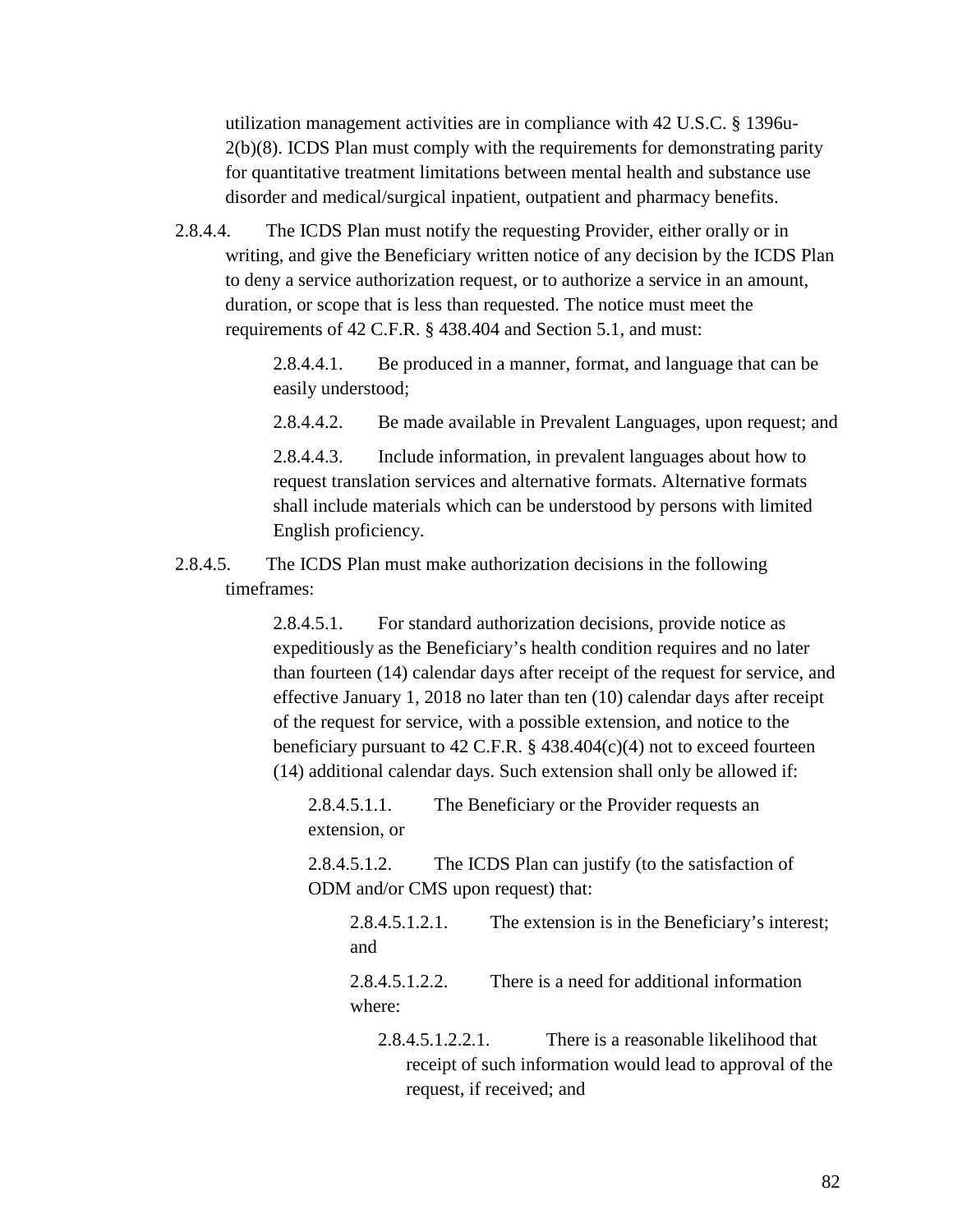2.8.4.5.1.2.2.2. Such outstanding information is reasonably expected to be received within fourteen (14) calendar days.

2.8.4.5.2. For expedited service authorization decisions, where the Provider indicates and the ICDS Plan determines that following the standard timeframe in Section 2.8.4.5.1 above could seriously jeopardize the Beneficiary's life or health or ability to attain, maintain, or regain maximum function, the ICDS Plan must make a decision and provide notice as expeditiously as the Beneficiary's health condition requires and no later than seventy-two (72) hours after receipt of the request for service, and effective January 1, 2018 no later than forty-eight (48) hours after receipt of the request for service, with a possible extension not to exceed fourteen (14) additional calendar days. Such extension shall only be allowed if:

2.8.4.5.2.1. The Beneficiary or the Provider requests an extension; or

2.8.4.5.2.2. The ICDS Plan can justify (to ODM and/or CMS upon request) that:

| 2.8.4.5.2.2.1.<br>and    | The extension is in the Beneficiary's interest; |
|--------------------------|-------------------------------------------------|
| 2.8.4.5.2.2.2.<br>where: | There is a need for additional information      |

2.8.4.5.2.2.2.1. There is a reasonable likelihood that receipt of such information would lead to approval of the request, if received; and

2.8.4.5.2.2.2.2. Such outstanding information is reasonably expected to be received within fourteen (14) calendar days.

2.8.4.5.3. In accordance with 42 C.F.R. §§ 438.6(h), 438.210, and 422.208, compensation to individuals or entities that conduct Utilization Management activities for the ICDS Plan must not be structured so as to provide incentives for the individual or entity to deny, limit, or discontinue Medically Necessary services to any Beneficiary.

- 2.8.4.6. ICDS Plan shall submit electronic documentation to ODM of organization determinations for Medicare and Medicaid services that are denied, in whole or in part, in accordance with specifications provided by ODM or its designee.
	- 2.8.5. Availability of Services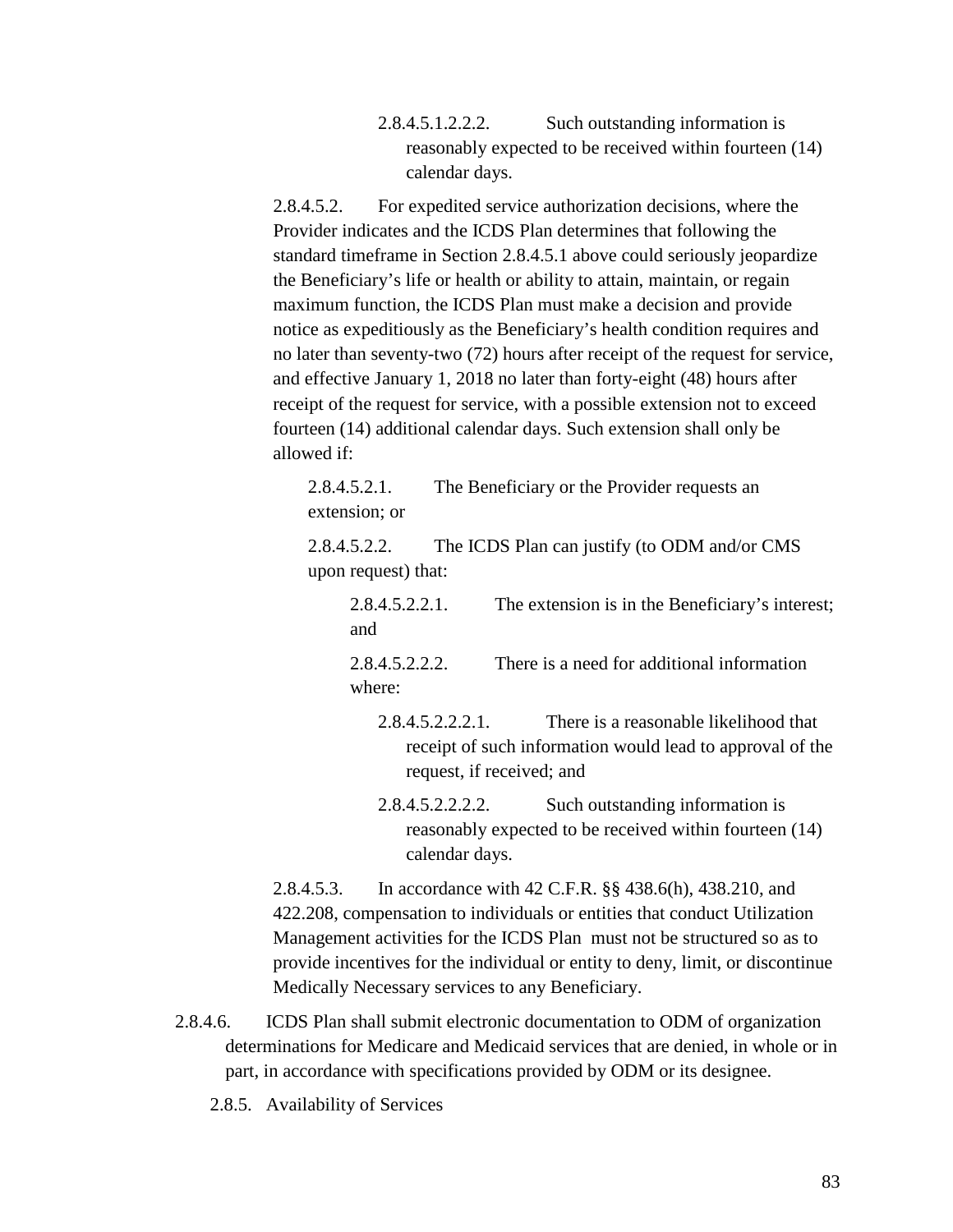2.8.5.1. Access to Services for Emergency Conditions and Urgent Care. The ICDS Plan's Provider Network must ensure access to twenty-four (24) hour Emergency Services for all Beneficiaries, whether they reside in institutions or in the community in accordance with 42 C.F.R. § 438.114. ICDS Plan shall cover and pay for Emergency Services regardless of whether the provider that furnishes the services has a contract with the ICDS Plan.

> 2.8.5.1.1. Emergency Medical Treatment and Labor Act (EMTALA): CMS and ODM expect the ICDS Plan and Providers to comply with EMTALA, including the requirements for qualified hospital medical personnel to provide appropriate medical screening examinations to any individual who "comes to the emergency department," as defined in 42 C.F.R. § 489.24(b); and, as applicable, to provide individuals stabilizing treatment or, if the hospital lacks the capability or capacity to provide stabilizing treatment, appropriate transfers.

> 2.8.5.1.2. The ICDS plan must take all reasonable steps to assure that a Beneficiary who has an Emergency Condition may not be held liable for payment of subsequent screening and treatment needed to diagnose the specific condition or stabilize the patient. The attending emergency physician, or the Provider actually treating the Beneficiary, is responsible for determining when the Beneficiary is sufficiently stabilized for transfer or discharge, and that determination is binding on the ICDS Plan as responsible for coverage and payment.

> 2.8.5.1.3. The ICDS Plan shall cover Emergency Services provided to Beneficiaries who are temporarily away from their residence and outside the Service Area to the extent that the Beneficiaries would be entitled to the Emergency Services if they still were within the Service Area.

2.8.5.1.4. The ICDS Plan shall not deny payment for treatment for an Emergency Medical Condition, pursuant to 42 C.F.R § 438.114 and 42 U.S.C. § 1396u–2(b)(2).

2.8.5.1.5. The ICDS Plan shall not deny payment for treatment of an Emergency Medical Condition if a representative of the ICDS Plan instructed the Beneficiary to seek Emergency Services.

2.8.5.1.6. The ICDS Plan shall not deny payment for treatment obtained when a Beneficiary had an Emergency Medical Condition, including cases in which the absence of immediate medical attention would not result in placing the health of the Beneficiary in serious jeopardy, serious impairment, or serious dysfunction of any bodily organ or part.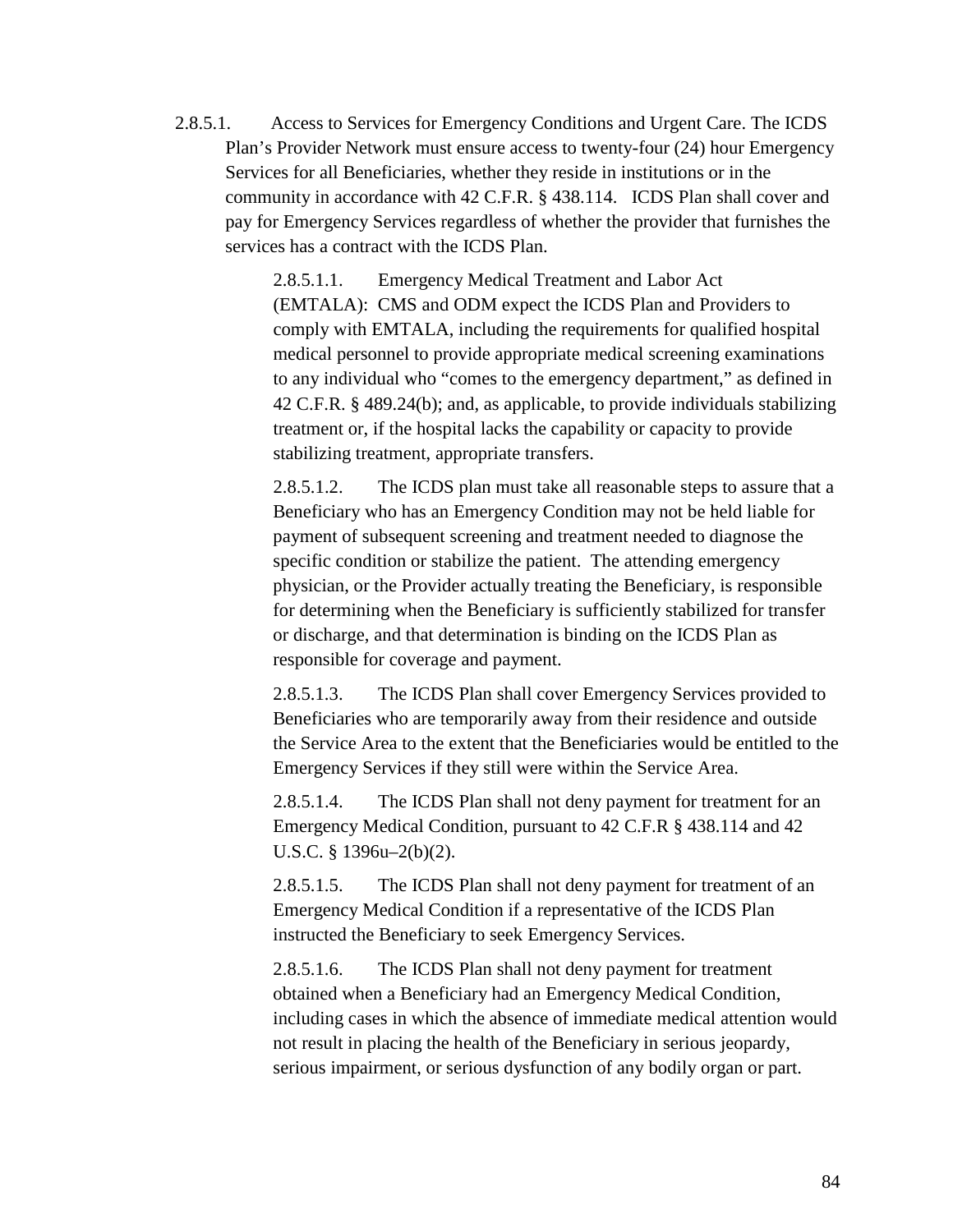2.8.5.1.7. The ICDS Plan shall not limit what constitutes an Emergency Medical Condition on the basis of lists of diagnoses or symptoms, pursuant to 42 C.F.R. § 438.114(d).

2.8.5.1.8. The ICDS Plan shall require providers to notify the Beneficiary's PCP of a Beneficiary's screening and treatment, but may not refuse to cover Emergency Services based on their failure to do so.

2.8.5.1.9. A Beneficiary who has an Emergency Medical Condition may not be held liable for payment of subsequent screening and treatment needed to diagnose or stabilize the specific condition.

2.8.5.1.10. The attending emergency physician, or the provider actually treating the Beneficiary, is responsible for determining if the Beneficiary's Emergency Medical Condition has been stabilized and the Beneficiary may be transferred or discharged, as applicable. The ICDS plan shall cover and pay for post-stabilization Care Services in accordance with 42 C.F.R. §§ 438.114(e) and 422.113(c).

2.8.5.2. Post-Stabilization Services. The ICDS Plan shall cover and pay for Post-Stabilization Care Services in accordance with 42 C.F.R. § 438.114(e), and 42 C.F.R. § 422.113(c).

> 2.8.5.2.1. The ICDS Plan shall cover Post-Stabilization Services provided by Providers in the following situations:

2.8.5.2.1.1. The ICDS Plan authorized such services;

2.8.5.2.1.2. Such services were administered to maintain the Beneficiary's stabilized condition within one (1) hour after a request to the ICDS Plan for authorization of further Post-Stabilization Services; or

2.8.5.2.1.3. The ICDS Plan fails to respond to a request to authorize further Post-Stabilization Services within one (1) hour, the ICDS Plan could not be contacted, or the ICDS Plan and the treating Provider cannot reach an agreement concerning the Beneficiary's care, in which case the treating Provider must be permitted to continue the care until resolution is reached.

2.8.5.3. The ICDS plan must ensure that network Providers offer hours of operation that are no less than the hours of operation offered to commercial Beneficiaries or comparable to Medicaid fee-for-service, if the Provider serves only Medicaid Beneficiaries, and that network Providers make services included in the contract available twenty-four (24) hours a day, seven (7) days a week, when medically necessary.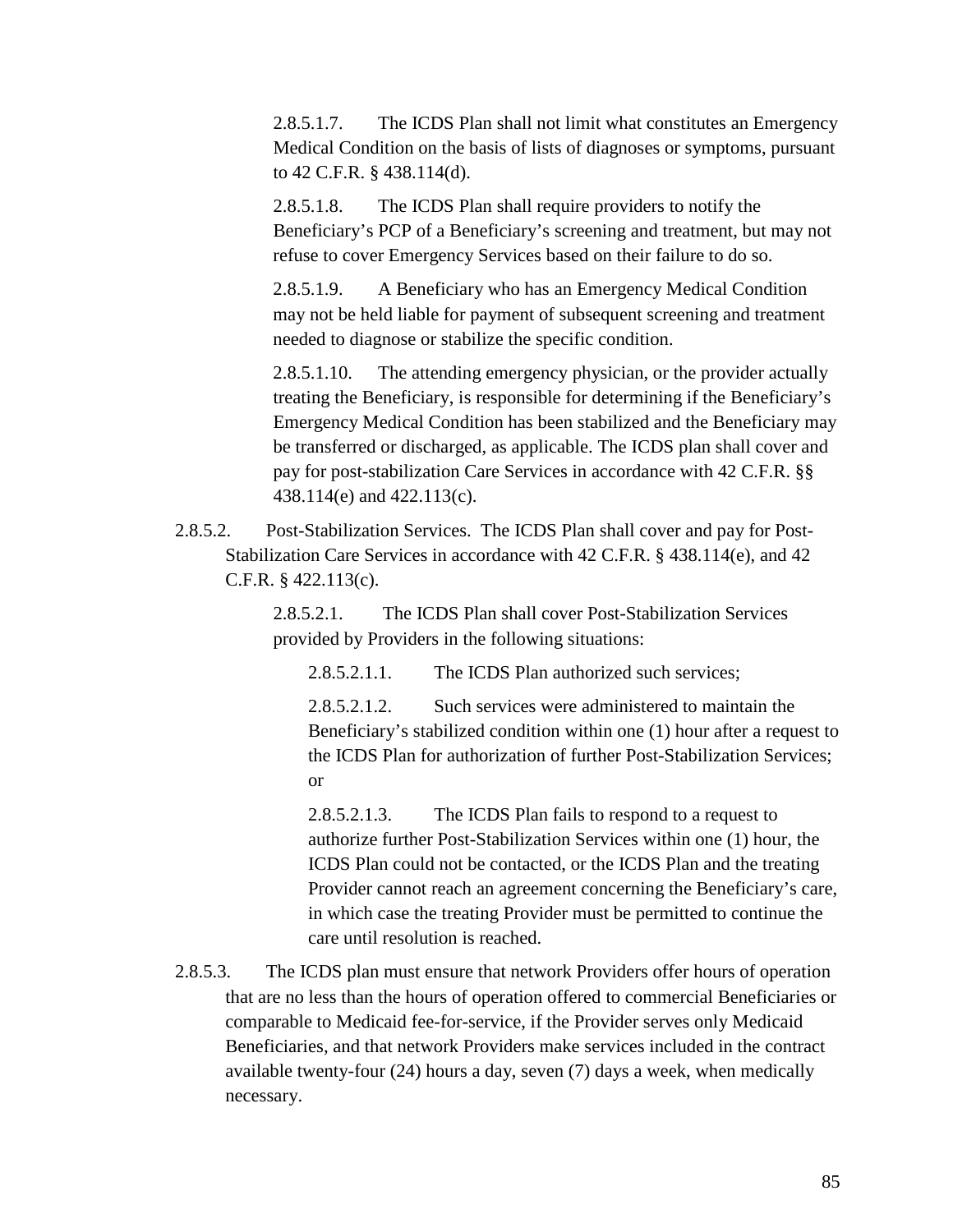# 2.9. **Beneficiary Services**

- 2.9.1. Beneficiary Service Representatives (BSRs)
- 2.9.1.1. The ICDS Plan must employ BSRs trained to answer Beneficiary inquiries and concerns from Beneficiaries and prospective Beneficiaries, consistent with the requirements of  $42$  C.F.R. §§  $422.111(h)$  and  $423.128(d)$  as well as the following requirements:

2.9.1.1.1. Be trained to answer inquiries and concerns from Beneficiaries and prospective Beneficiaries;

2.9.1.1.2. Be trained in the use of TTY, Video Relay services, remote interpreting services, how to provide accessible PDF materials, and other alternative formats;

2.9.1.1.3. Be capable of speaking directly with, or arranging for an interpreter to speak with, Beneficiaries in their primary language, including American Sign Language (ASL), or through an alternative language device or telephone translation service;

2.9.1.1.4. Inform callers that interpreter services are available and are free.

2.9.1.1.5. Be knowledgeable about Ohio Medicaid, Medicare, and the terms of the Contract, including the Covered Services listed in Appendix  $A$ ;

2.9.1.1.6. Be able to respond to requests for information from beneficiaries regarding how to request a service, or the status of an existing Prior Authorization request/Coverage Determination request.

2.9.1.1.7. Be available to Beneficiaries to discuss and provide assistance with resolving Beneficiary Grievances and Appeals;

2.9.1.1.8. Have access to the ICDS Plan's Beneficiary database and an electronic Provider directory;

2.9.1.1.9. Make oral interpretation services available free-of-charge to Beneficiaries in all non-English languages spoken by Beneficiaries, including ASL;

2.9.1.1.10. Maintain the availability of services, such as TTY services, computer-aided transcription services, telephone handset amplifiers, assistive listening systems, closed caption decoders, videotext displays and qualified interpreters and other services for deaf and hard of hearing Beneficiaries;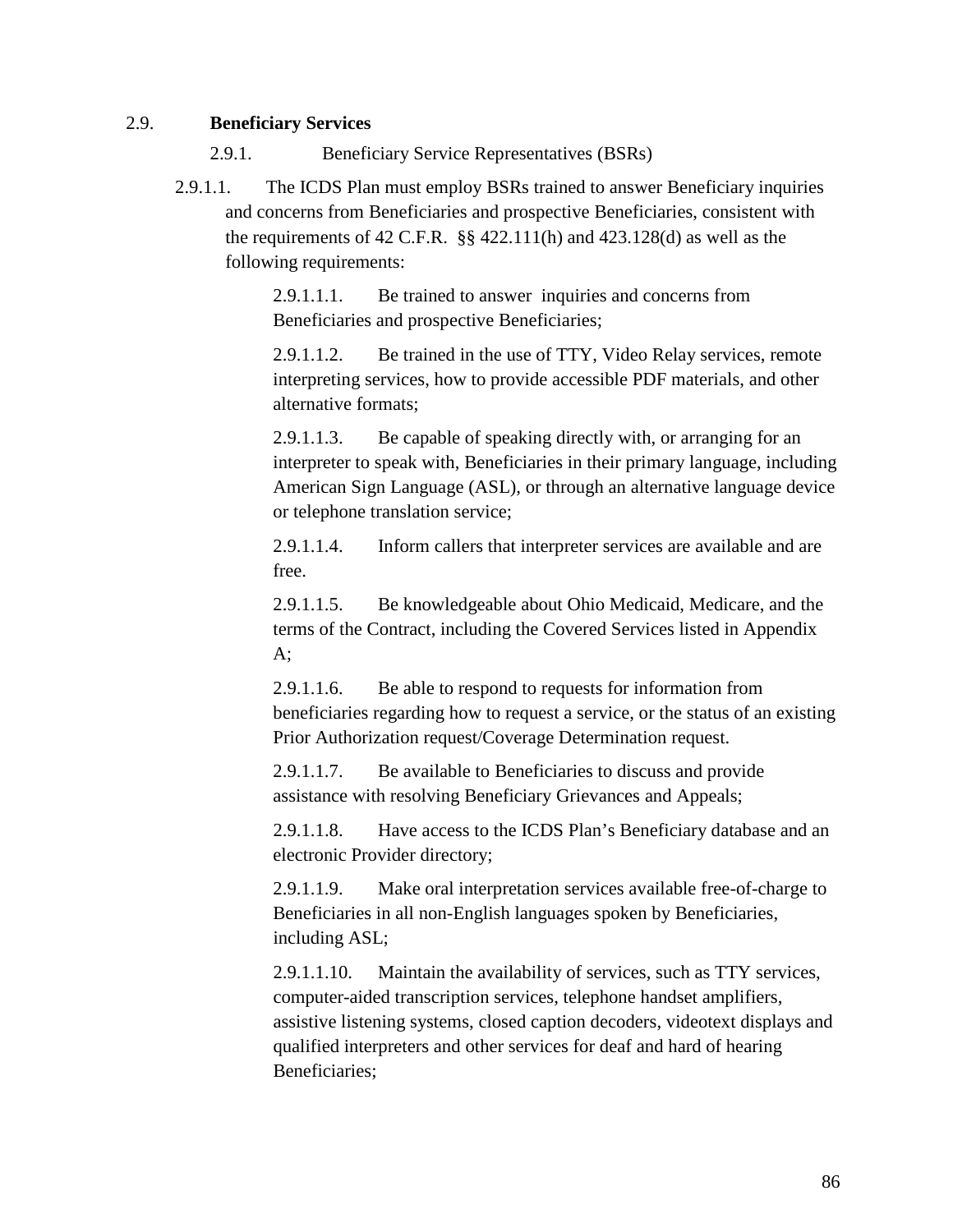2.9.1.1.11. Demonstrate sensitivity to culture, including disability culture and the independent living philosophy;

2.9.1.1.12. Provide assistance to Beneficiaries with cognitive impairments; for example, provide written materials in simple, clear language, and individualized guidance from BSRs to ensure materials are understood;

2.9.1.1.13. Provide reasonable accommodations needed to assure effective communication and provide Beneficiaries with a means to identify their disability to the ICDS Plan;

2.9.1.1.14. Maintain employment standards and requirements (e.g., education, training, and experience) for Beneficiary services department staff and provide a sufficient number of staff to meet defined performance objectives; and

2.9.1.1.15. Ensure that BSRs make available to Beneficiaries and prospective Beneficiaries, upon request, information concerning the following:

2.9.1.1.15.1. The identity, locations, qualifications, and availability of Providers;

2.9.1.1.15.2. Beneficiaries' rights and responsibilities;

2.9.1.1.15.3. The procedures available to a Beneficiary and Provider(s) to Appeal any Adverse Actions (denial, suspension, reduction or terminations of authorized services);

2.9.1.1.15.4. How to access oral interpretation services and written materials in Prevalent Languages and alternative formats;

2.9.1.1.15.5. Information on all Covered Services and other available services or resources whether any service may be obtained directly or through referral or Prior Authorization;

2.9.1.1.15.6. The procedures for a Beneficiary to change plans or to Opt Out of the Demonstration; and

2.9.1.1.15.7. Additional information that may be required by Beneficiaries and Potential Beneficiaries to understand the requirements and benefits of the ICDS Plan.

- 2.9.2. Beneficiary Service Telephone Responsiveness
- 2.9.2.1. The ICDS Plan must operate a call center during normal business hours seven (7) days-a-week, consistent with the required Marketing Guidelines and the Medicare-Medicaid marketing guidance.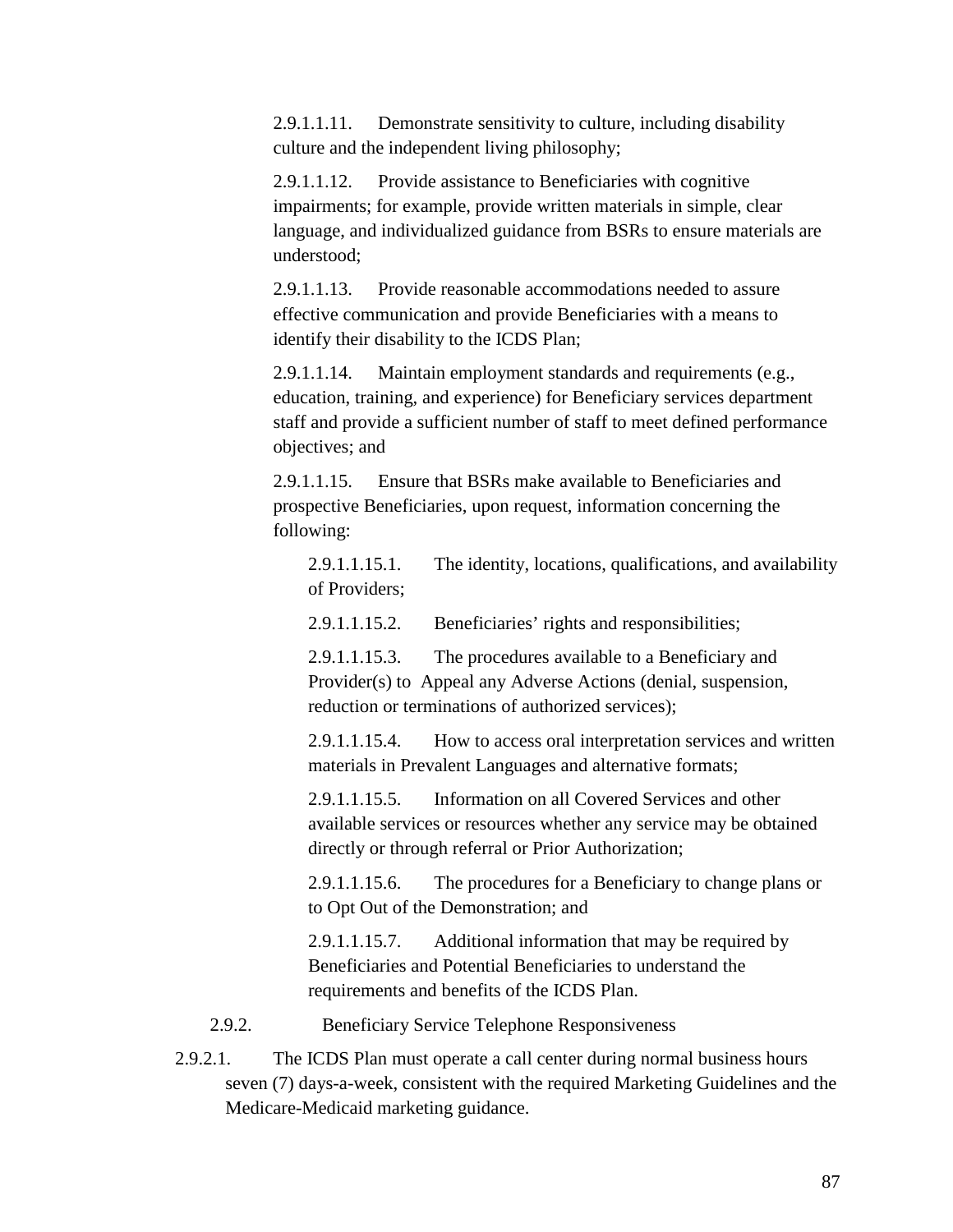2.9.2.1.1. BSRs must be available Monday through Friday, during normal business hours, consistent with the required Marketing Guidelines and the Medicare-Medicaid marketing guidance. The ICDS Plan may use alternative call center technologies on Saturdays, Sundays, and federal holidays.

2.9.2.1.2. A toll-free TTY number or state relay service must be provided.

2.9.2.2. Call Center Performance

2.9.2.2.1. The ICDS Plan BSRs must answer eighty percent (80%) of all Beneficiary telephone calls within 30 seconds or less.

2.9.2.2.2. The ICDS Plan must limit the average hold time to two (2) minutes, with the average hold time defined as the time spent on hold by the caller following the interactive voice response (IVR) system, touch tone response system, or recorded greeting, and before reaching a live person.

2.9.2.2.3. The ICDS Plan must limit the disconnect rate of all incoming calls to five percent (5%) percent.

2.9.2.2.4. The ICDS Plan must have a process to measure the time from which the telephone is answered to the point at which a Beneficiary reaches a BSR capable of responding to the Beneficiary's question in a manner that is sensitive to the Beneficiary's language and cultural needs.

- 2.9.3. Medical Advice
- 2.9.3.1. The ICDS Plan must provide access to medical advice and direction through a centralized twenty-four-hour, seven day (24/7), toll-free call-in system, available nationwide, pursuant to OAC  $5160-58-01.1(B)$  and  $5160-26-03.1(A)(6)$ . The 24/7 call-in system must be staffed by appropriately trained medical personnel.
- 2.9.3.2. For the purposes of meeting this requirement to provide medical advice via call-in system, trained medical professionals are defined as physicians, physician assistants, licensed practical nurses (LPNs), and registered nurses (RNs).
	- 2.9.4. Prior Authorization, Coverage Determinations and Appeals Call Center Requirements
- 2.9.4.1. The ICDS Plan must operate toll-free call center(s) with live customer service representatives available to respond to Providers or Beneficiaries for information related to requests for coverage under Medicare or Medicaid, and Medicare and Medicaid Appeals (including requests for Medicare exceptions and Prior Authorizations). The ICDS Plan is required to provide Beneficiaries and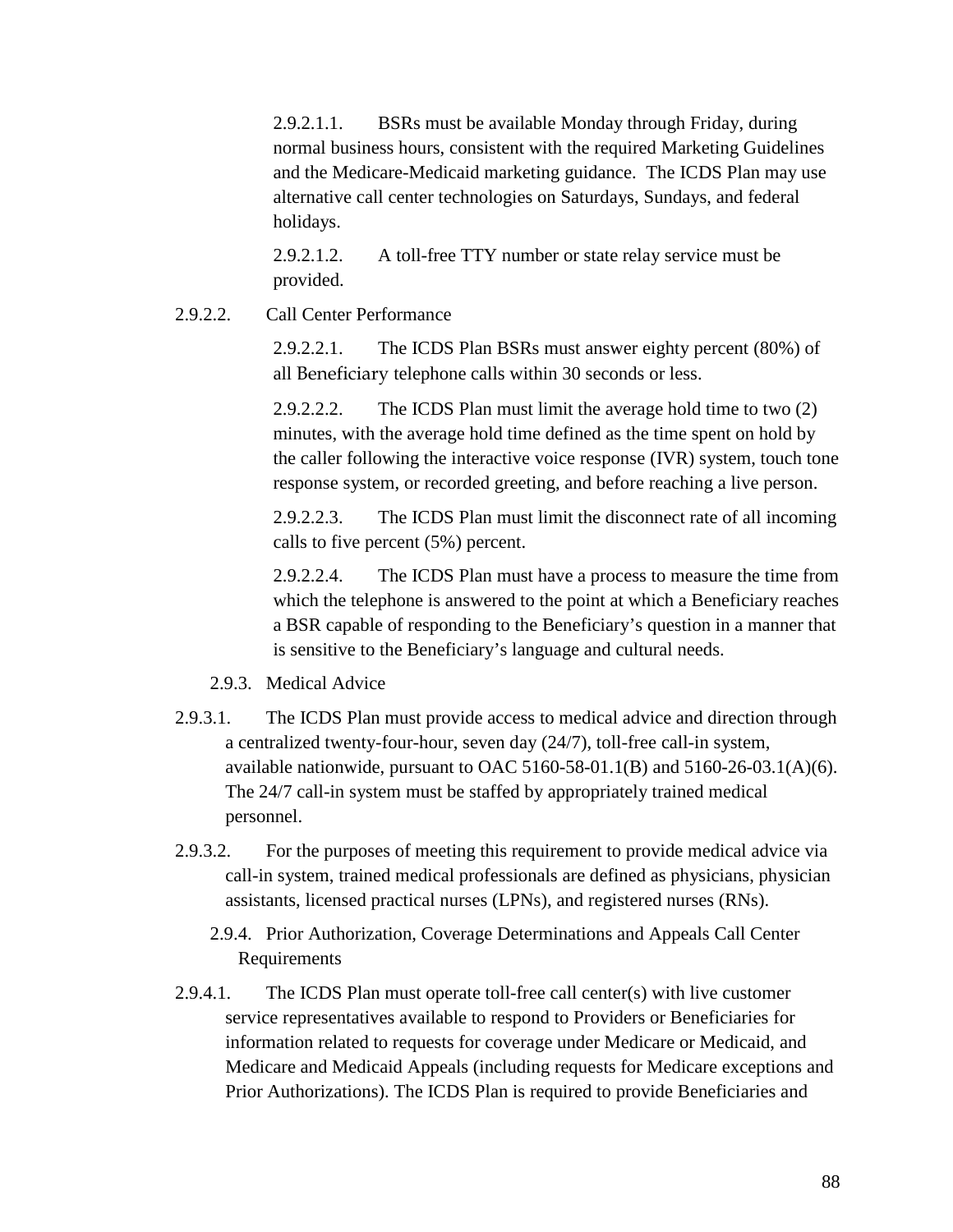their representatives or Providers immediate access to make requests for Medicare and Medicaid covered benefits and services, including Medicare Coverage Determinations and redeterminations, via its toll-free call center. The call center must operate during normal business hours specified in the Medicare Marketing Guidelines and the Medicare-Medicaid marketing guidance. The ICDS Plan must accept requests for Medicare or Medicaid coverage, including Medicare Coverage Determinations /Redeterminations, outside of normal business hours, but is not required to have live customer service representatives available to accept such requests outside normal business hours. Providers and Beneficiaries must be allowed to submit Prior Authorization requests electronically. Voicemail may be used outside of normal business hours provided the message:

2.9.4.1.1. Indicates that the mailbox is secure;

2.9.4.1.2. Lists the information that must be provided so the case can be worked (e.g., Provider identification, Beneficiary identification, type of request (Coverage Determination or Appeal), physician support for an exception request, and whether the Beneficiary or Provider is making an expedited or standard request);

2.9.4.1.3. For Coverage Determination calls (including exceptions requests), related to Part D or Medicaid covered drugs, articulates and follows a process for resolution within twenty-four (24) hours of call for expedited requests and seventy-two (72) hours for standard requests; and

2.9.4.1.4. For Appeals calls related to Part D or Medicaid covered drugs, information should articulate the process information needed and provide for a resolution within seventy-two (72) hours for expedited Appeal requests and seven (7) calendar days for standard Appeal requests.

- 2.9.5. Beneficiary Participation on Governing and Advisory Committee
- 2.9.5.1. The ICDS Plan shall obtain Beneficiary and community input on issues of program management and Beneficiary care through a range of approaches.
- 2.9.5.2. The ICDS Plan must establish at least one Beneficiary advisory committee per region that meets quarterly and must develop a process for that committee to provide input to the governing board.
- 2.9.5.3. The ICDS Plan must also demonstrate that the advisory committee composition reflects the diversity of the ICDS Beneficiary population, and participation of individuals with disabilities.

# 2.10. **Beneficiary Grievance and Appeals**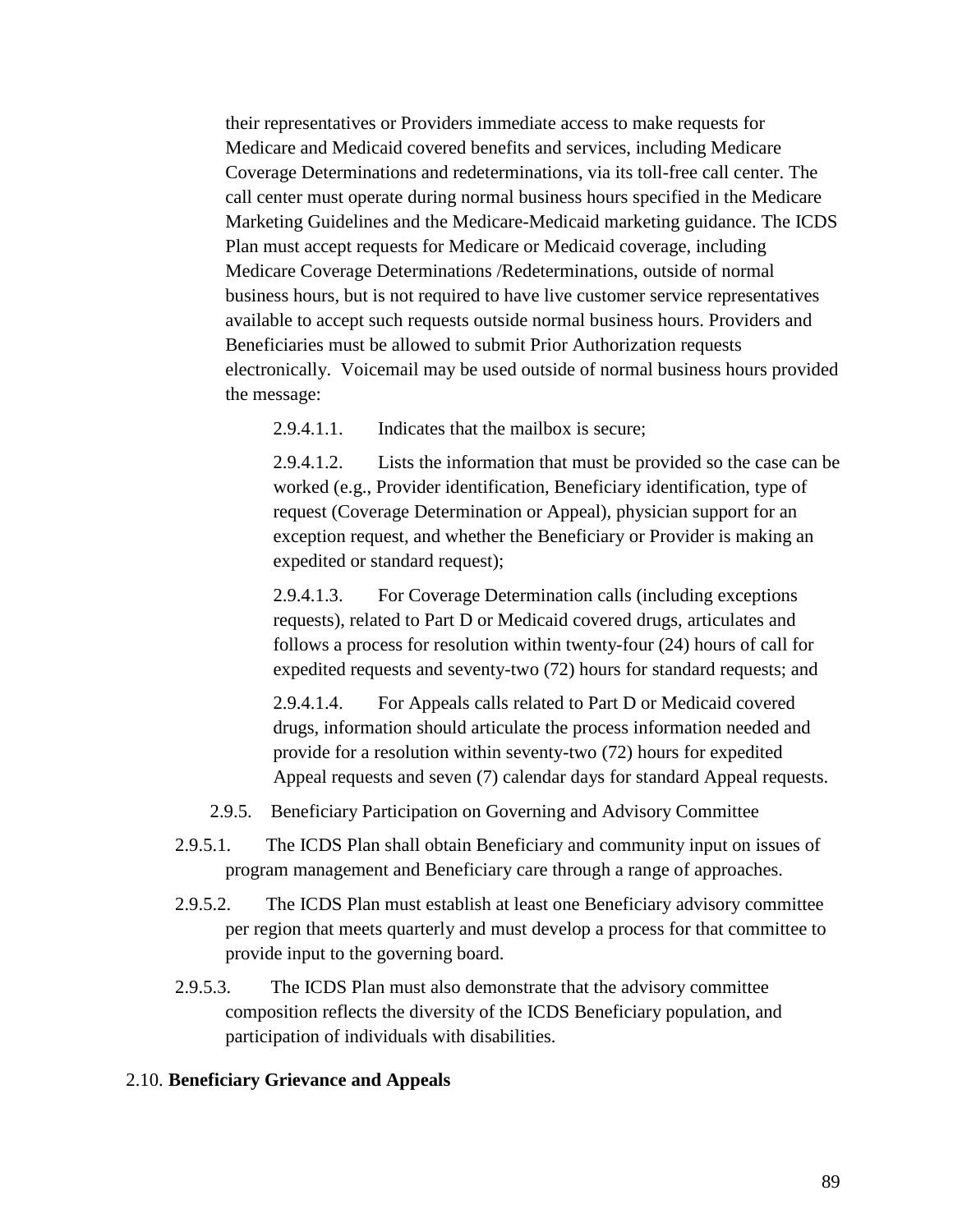## 2.10.1. Grievance Filing

2.10.1.1. A Beneficiary may file an Internal Beneficiary Grievance at any time with the ICDS Plan by calling or writing to the ICDS Plan. A Beneficiary also may file a Grievance at any time by calling or writing to CMS or ODM. If remedial action is requested, the Beneficiary must file the Grievance to the ICDS Plan or ODM no later than ninety (90) days after the event or incident triggering the Grievance. Effective January 1, 2018, the Beneficiary may file such a Grievance at any time.

## 2.10.2. Grievance Administration

## 2.10.2.1. Internal Grievance

2.10.2.1.1. The ICDS Plan must have a formally structured system in place for addressing Beneficiary Grievances, including Grievances regarding reasonable accommodations and access to services under the ADA. The ICDS Plan must maintain written records of all Grievance activities, and notify CMS and ODM of all internal Grievances. The system must meet the standards specified in OAC rule 5160-58-08.4 and in 42 C.F.R. § 422.564.

2.10.2.1.2. A Beneficiary or authorized representative can file a Grievance. An authorized representative must have the Beneficiary's written consent to file a Grievance on the Beneficiary's behalf.

2.10.2.1.3. Grievances may be filed orally or in writing, only with the ICDS Plan, within ninety (90) calendar days of the date that the Beneficiary became aware of the issue. Effective January 1, 2018, the Beneficiary may file such a Grievance at any time.

2.10.2.1.4. The ICDS Plan must acknowledge the receipt of each Grievance to the individual filing the Grievance. Oral acknowledgment is acceptable; however, if the Grievance is filed in writing, written acknowledgment must be made within three (3) working days of receipt of the Grievance.

2.10.2.1.5. The ICDS Plan must ensure that decision makers on Grievances were not involved in previous levels of review or decision making, and are health care professionals with clinical expertise in treating the Beneficiary's condition for either of the following:

2.10.2.1.5.1. A grievance regarding denial of expedited resolutions of an appeal; or

2.10.2.1.5.2. Any grievance involving clinical issues.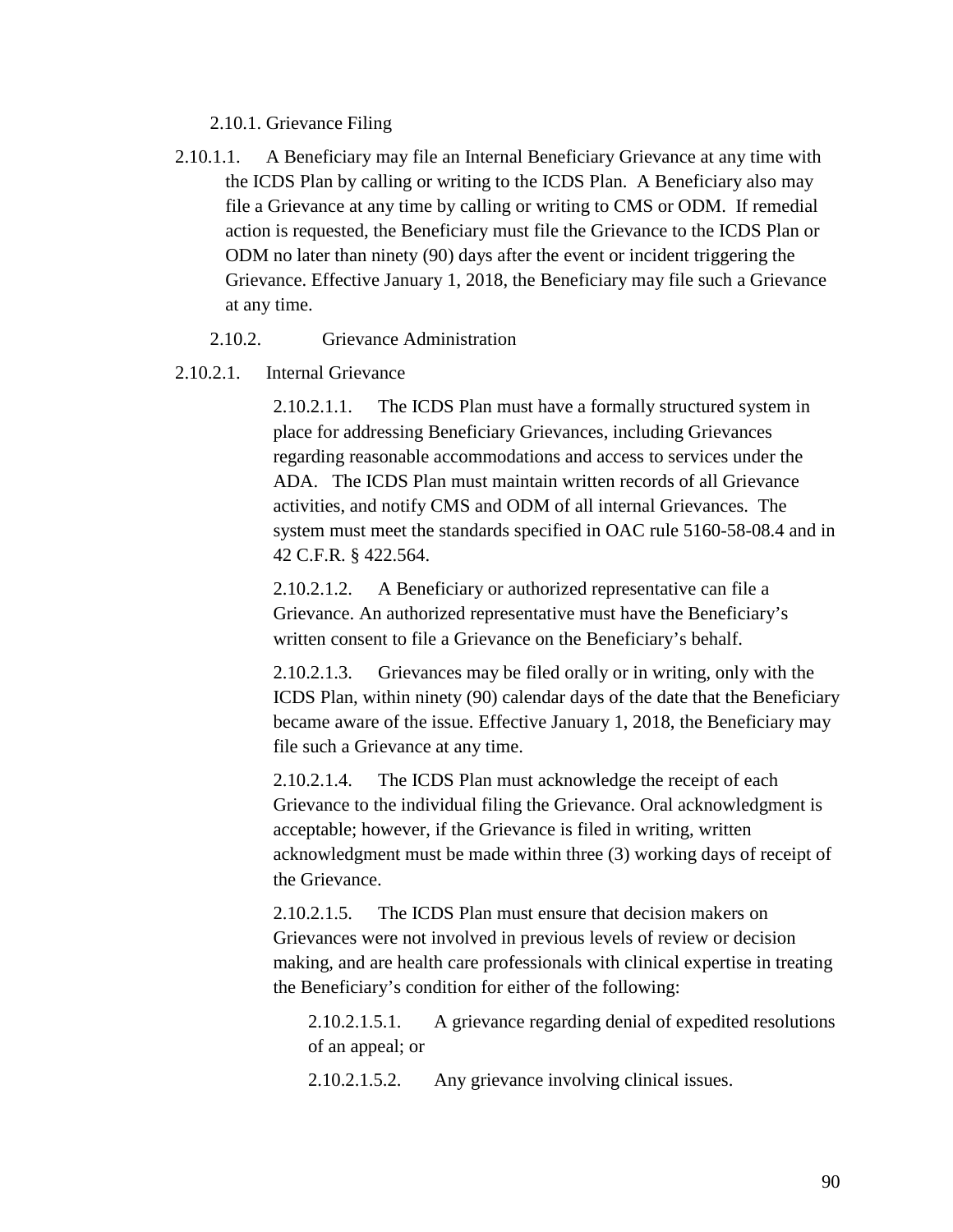2.10.2.1.6. The ICDS Plan must review and resolve all Grievances as expeditiously as the Beneficiary's health condition requires. Grievance resolutions including Beneficiary notification must meet the following timeframes:

2.10.2.1.6.1. Within twenty-four (24) hours if Grievance must be expedited pursuant to 42 C.F.R. § 422.564(f); or

2.10.2.1.6.2. Within thirty (30) calendar days of receipt for all other Grievances unless OAC rule 5160-58-08.4 requires less than thirty (30) calendar days.

2.10.2.1.7. At a minimum, the ICDS Plan must provide oral notification to the Beneficiary of a Grievance resolution. However, if the ICDS Plan is unable to speak directly with the Beneficiary and/or the resolution includes information that must be confirmed in writing, the resolution must be provided in writing simultaneously with the ICDS Plan's decision.

## 2.10.2.2. External Grievance

2.10.2.2.1. External Grievance Filing. The ICDS Plan must inform Beneficiaries of the email address, postal address or toll-free telephone number where a Beneficiary Grievance may be filed.

2.10.2.2.2. The ICDS Plan shall inform Beneficiaries that they may file an external Grievance through 1-800 Medicare.

2.10.2.2.3. The ICDS Plan must display a link to the electronic Complaint form on the Medicare.gov Internet Web site on the ICDS Plan's main Web page as required by 42 C.F.R. § 422.504(b)(15)(ii).

2.10.2.2.4. External Grievances filed with ODM shall be forwarded to the CMT and entered into the CMS complaints tracking module, which will be accessible to the ICDS Plan.

- 2.10.3. Beneficiary Appeals
- 2.10.3.1. General

2.10.3.1.1. Beneficiaries will continue to have full access to the Medicare and Medicaid Appeals frameworks for benefit Appeals. ICDS Plan must provide notice of Appeal rights in accordance with timeframes and content specified by CMS and ODM. The ICDS Plan must acknowledge the receipt of each Appeal to the individual filing the Appeal.

2.10.3.1.2. The ICDS Plan shall utilize and all Beneficiaries may access the existing Part D Appeals Process. Consistent with existing rules, Part D Appeals will be automatically forwarded to the CMS Medicare independent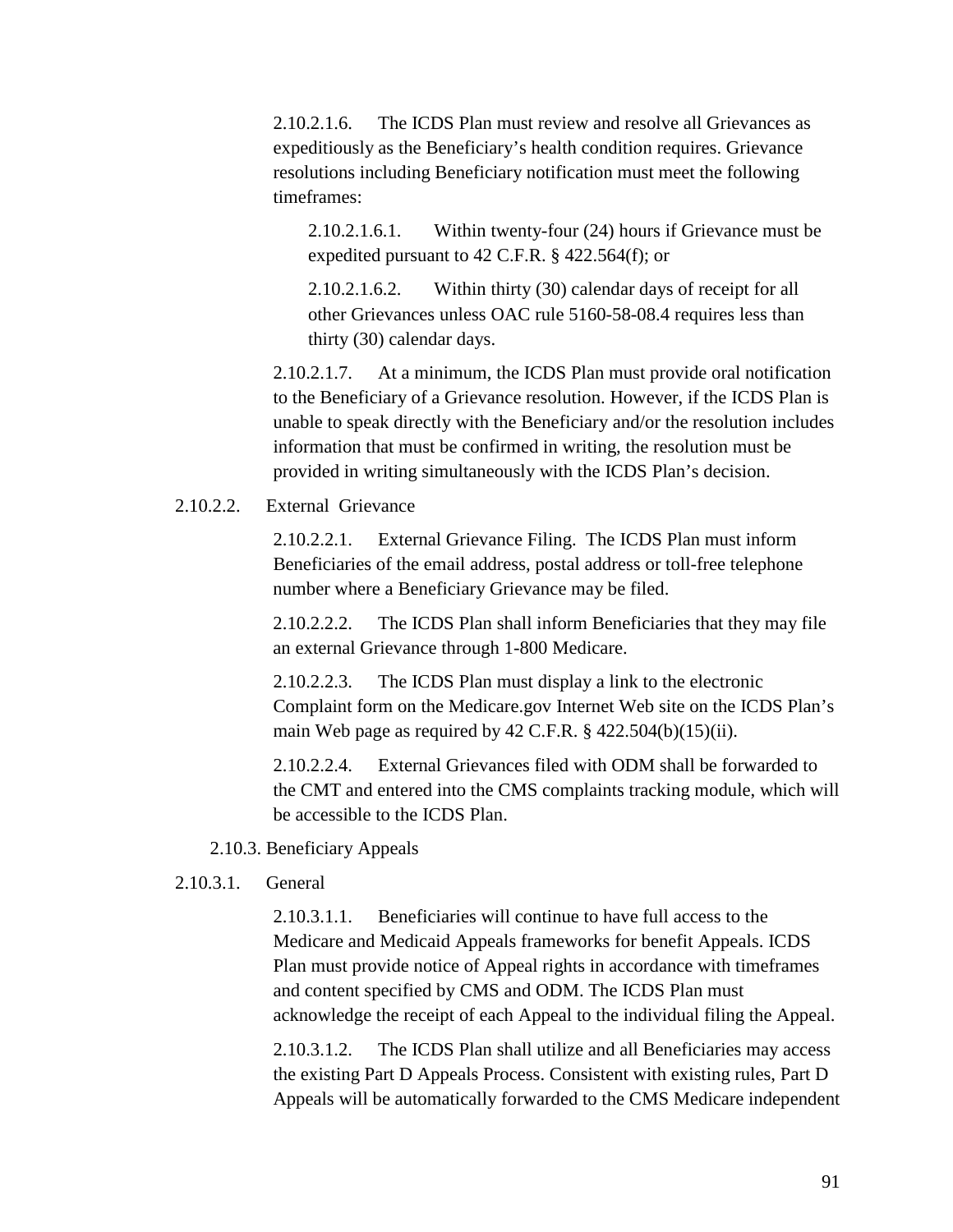review entity (IRE) if the ICDS Plan misses the applicable adjudication timeframe. The CMS IRE is contracted by CMS. The ICDS Plan must maintain written records of all Appeal activities, and notify CMS and ODM of all internal Appeals.

2.10.3.1.3. A Beneficiary, or a Provider acting on behalf of a Beneficiary, or an authorized representative, may Appeal the ICDS Plan's decision to deny, terminate, suspend, or reduce services.

#### 2.10.3.2. Integrated/Unified Non-Part D Appeals Process Overview:

2.10.3.2.1. Notice of Action or Notice of Adverse Benefit Determination – In accordance with 42 C.F.R. §§ 431.211, 431.213, 438.404, and 422.568, the ICDS Plan must give the Beneficiary written notice of any Adverse Action or Adverse Benefit Determination. For termination, suspension, or reduction of previously authorized Medicaid-covered services, such notice shall be provided at least (fifteen) 15 days in advance of the date of the action, in accordance with 42 C.F.R. § 438.404. Denials of any Medicare services will be required to comply with time frames at 42 C.F.R Part 422, Subpart M.

2.10.3.2.2. The ICDS Plan Appeal procedures must: (i) be submitted during readiness review and when requested, to the CMT in writing for prior approval by CMS and the ODM; (ii) provide for resolution with the timeframes specified herein; and (iii) assure the participation of individuals with authority to require corrective action. Appeals procedures must be consistent with 42 C.F.R. § 422.560 et seq. and 42 C.F.R. § 438.400 et seq. The ICDS Plan must have a committee in place for reviewing Appeals made by Beneficiaries. The ICDS Plan shall review its Appeal procedures at least annually for the purpose of amending such procedures when necessary. The ICDS Plan shall amend its procedures only upon receiving prior approval from the ODM.

## 2.10.3.3. Medicare A & B Service Appeals

2.10.3.3.1. Process: All initial Appeal requests will be filed with the ICDS Plan in accordance with applicable laws and regulations (Level One Appeal). If the ICDS Plan does not decide fully in the Beneficiary's favor within the relevant timeframe, the ICDS Plan shall automatically forward the case file regarding Medicare services to the Independent Review Entity (IRE) for a new and impartial review. If the Beneficiary disagrees with the IRE's decision, further levels of Appeal may be available, including a hearing before an Administrative Law Judge, and judicial review. The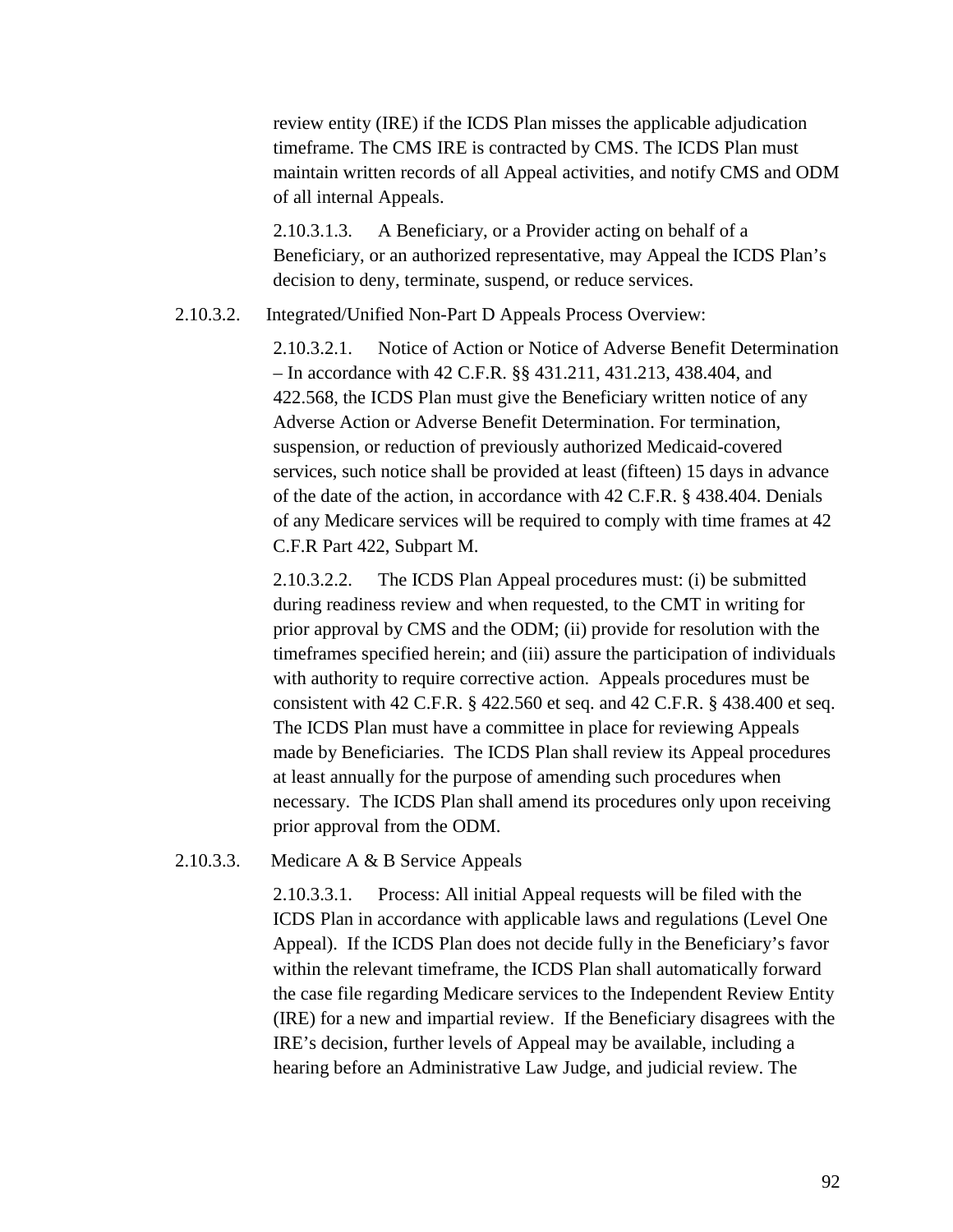ICDS Plan must comply with any requests for information or participation from such further Appeal entities.

2.10.3.3.2. Timeframes: A Beneficiary may file an oral or written Appeal with the ICDS Plan within ninety (90) calendar days following the date of the notice of Adverse Action or Adverse Benefit Determination that generates such Appeal. Effective January 1, 2018, a Beneficiary must file within sixty (60) calendars days of the notice of Adverse Action or Adverse Benefit Determination.

2.10.3.3.2.1. Unless a Beneficiary requests an expedited Appeal, for Level One Appeals filed with the ICDS Plan, the ICDS Plan shall render its decision on the Appeal within fifteen (15) calendar days after submission of the Appeal. The ICDS Plan may extend this timeframe for up to fourteen (14) calendar days if the Beneficiary requests an extension. If a Beneficiary requests an expedited Appeal, the ICDS Plan shall notify the Beneficiary, within twenty-four (24) hours after the submission of the Appeal, of all information from the Beneficiary that the ICDS Plan requires to evaluate the expedited Appeal. The ICDS Plan shall render a decision on an expedited Appeal within seventy-two (72) hours of receipt of the appeal. The ICDS plan may extend this timeframe for up to fourteen (14) days if it determines that such an extension is in the Beneficiary's interest (for example, to allow collection of required information).

2.10.3.3.2.2. If the Level One Appeal is not fully in favor of the Beneficiary, the ICDS Plan must auto-forward the Appeal to the IRE. For standard Appeals, the IRE will send the Beneficiary and the ICDS Plan a letter with its decision within thirty (30) calendar days after it receives the case from the ICDS Plan, or at the end of up to a fourteen (14) calendar day extension, and a payment decision within sixty (60) calendar days. For expedited Appeals, the IRE will send the Beneficiary and the ICDS Plan a letter with its decision within seventy-two (72) hours after it receives the case from the ICDS Plan or at the end of up to a fourteen (14) calendar day extension.

2.10.3.3.2.3. If the IRE decides in the Beneficiary's favor and reverses the ICDS Plan's decision, the ICDS Plan must authorize the service under dispute as expeditiously as the Beneficiary's health condition requires, but no later than seventy-two (72) hours from the date the ICDS Plan receives the notice reversing the decision. Generally, the ICDS Plan must ensure that the services under dispute are provided as expeditiously as the Beneficiary's health condition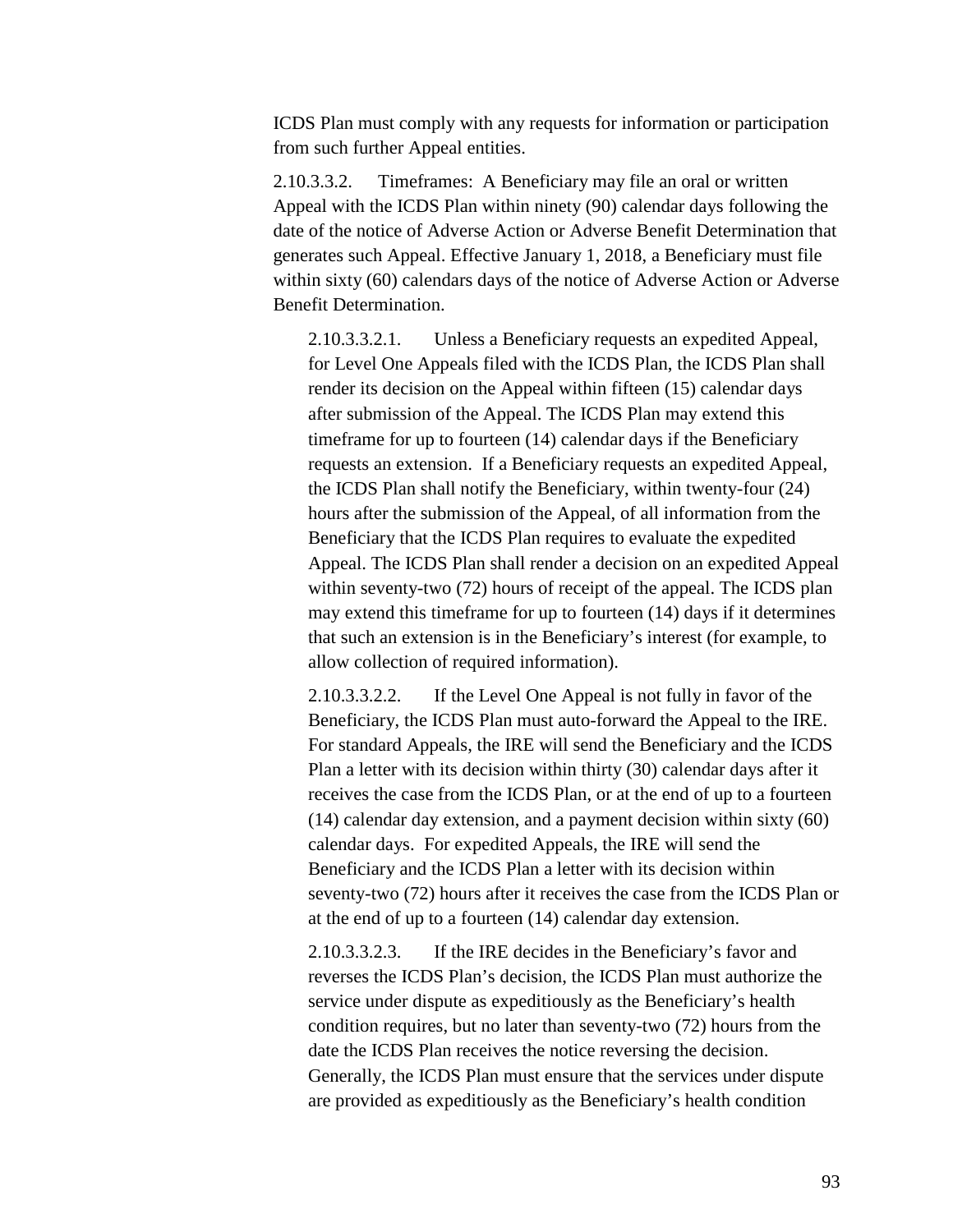requires, but no later than fourteen (14) calendar days from the date it receives notice that the IRE reversed the determination.

2.10.3.3.3. Continuation of Benefits Pending an Appeal: The ICDS Plan must provide continuing benefits for all previously approved non-Part D benefits that are being terminated or modified pending the ICDS Plan's internal Appeal process, subject to the requirements as indicated in 2.10.3.4.4. This means that such benefits, when requested by the beneficiary, will continue to be provided by Providers to Beneficiaries and that the ICDS Plans must continue to pay Providers for providing such previously authorized services or benefits pending an internal Appeal.

## 2.10.3.4. Medicaid Appeals

2.10.3.4.1. Process: An Appeal may be submitted orally or in writing. The ICDS Plan may not require the Beneficiary to follow an oral Appeal with a written, signed Appeal. The ICDS plan shall, however, confirm a non-expedited oral Appeal in writing.

2.10.3.4.1.1. Initial Appeals for Medicaid service denials, reductions, suspensions or terminations will be made to the ICDS Plan and/or the Ohio Department of Job and Family Services Bureau of State Hearings. Effective January 1, 2018 all initial Appeals must be filed with the ICDS Plan.

2.10.3.4.1.2. Appeal decisions for Medicaid services overruled by the ICDS Plan will not be auto-forwarded to the Bureau of State Hearings, but may be appealed by a Beneficiary to the Bureau.

# 2.10.3.4.2. The ICDS Plan must:

2.10.3.4.2.1. Ensure that oral inquiries seeking to appeal an action are treated as appeals and confirm those inquiries in writing, unless the Beneficiary or the provider requests expedited resolution;

2.10.3.4.2.2. Provide a reasonable opportunity to present evidence, and allegations of fact or law, in person as well as in writing;

2.10.3.4.2.3. Allow the Beneficiary and the Beneficiary's representative the opportunity, before and during the appeals process, to examine the Beneficiary's case file, including medical records, and any other documents and records;

2.10.3.4.2.4. Consider the Beneficiary, his representative, or the estate representative of a deceased Beneficiary as parties to the appeal;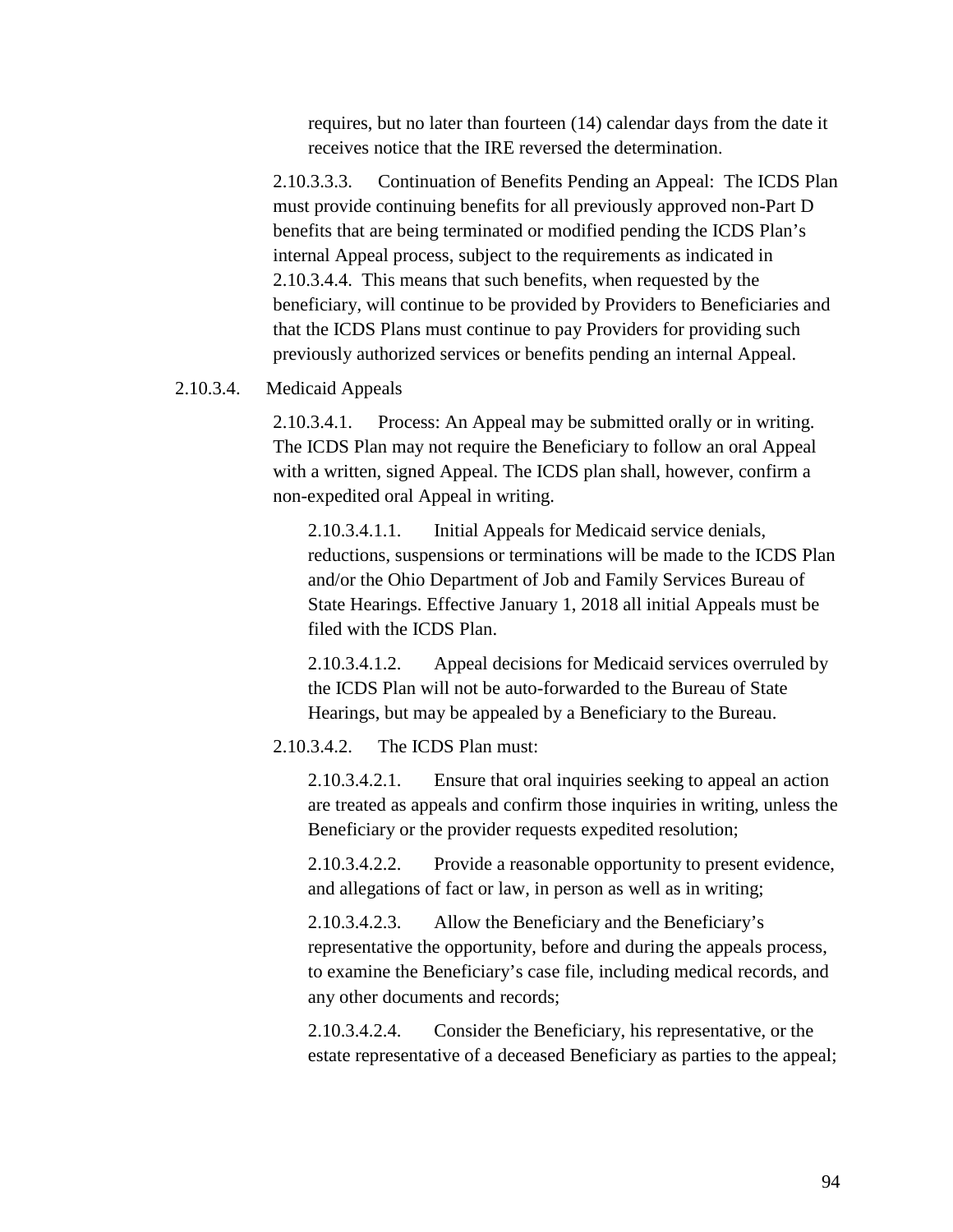2.10.3.4.2.5. Ensure that decision makers on Appeals were not involved in previous levels of review or decision making, and are health care professionals with clinical expertise in treating the Beneficiary's condition for either of the following:

2.10.3.4.2.5.1. A denial Appeal based on lack of medical necessity; or

2.10.3.4.2.5.2. Any Appeal involving clinical issues.

2.10.3.4.3. Time frames- Time frames for filing Appeal related to benefits:

2.10.3.4.3.1. Beneficiaries or their authorized representatives will have ninety calendar (90) days from the date that the Notice of Action or Adverse Benefit Determination is mailed to file an Appeal related to a denial, or reduction, suspension or termination of authorized Medicaid benefits covered by the ICDS Plan. Effective January 1, 2018, Beneficiaries or their authorized representatives will have sixty (60) calendar days from the date of the mailing of the Notice of Action or Adverse Benefit Determination to file an Appeal.

2.10.3.4.3.2. The ICDS Plan shall render its decision on the Appeal within fifteen (15) calendar days after submission of the Appeal. The ICDS Plan may extend this timeframe for up to fourteen (14) calendar days if the Beneficiary requests an extension, or if the ICDS Plan demonstrates to the satisfaction of the ODM that there is a need for additional information, the ICDS plan demonstrates that the delay is in the Beneficiary's interest, and the Plan provides the Beneficiary with written notice of the reason for the delay. The ICDS plan must inform the Beneficiary of the right to file a Grievance if he or she disagrees with the extension.

2.10.3.4.3.3. If a Beneficiary requests an expedited Appeal pursuant to 42 C.F.R. § 438.410, the ICDS Plan shall inform the Beneficiary of the limited time available for the Beneficiary to present evidence, and allegations of fact or law, in person as well as in writing and make a determination in accordance with OAC Rule 5160-58- 08.4. The ICDS Plan shall render a decision on an expedited Appeal within seventy-two (72) hours after receipt of the required information; the ICDS plan shall provide written notice and shall make reasonable efforts to provide oral notice. If the ICDS Plan denies the expedited Appeal, the ICDS Plan shall ensure that it complies with the procedures in 42 C.F.R. § 438.410(c). The ICDS Plan may extend this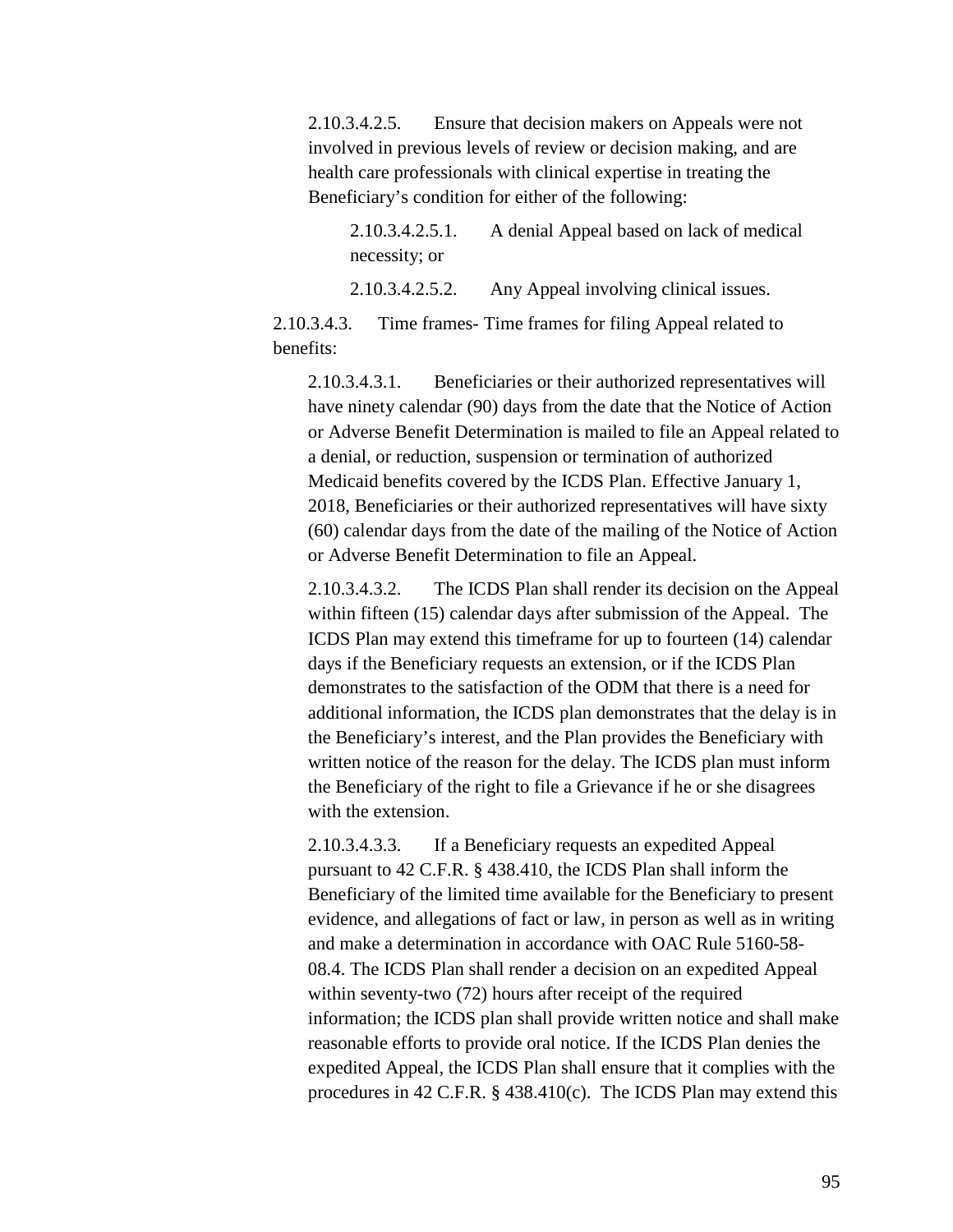timeframe for up to fourteen (14) calendar days if the Beneficiary requests an extension, or if the ICDS Plan demonstrates to the satisfaction of ODM that there is a need for additional information and the delay is in the Beneficiary's interest, and the ICDS Plan provides the Beneficiary with written notice of the reason for the delay. The ICDS plan must inform the Beneficiary of the right to file a Grievance if he or she disagrees with the extension. The ICDS Plan must ensure that no punitive action is taken against a Provider that either requests an expedited Appeal or that supports a Beneficiary's expedited Appeal.

2.10.3.4.3.4. Prior to January 1, 2018, a Beneficiary may request an external appeal hearing before the Bureau of State Hearings within 90 days of the ICDS Plan's Notice of Action. Effective January 1, 2018, all initial appeal requests must be made to the ICDS plan within 60 days of the ICDS Plan's Notice of Action. A Beneficiary may Appeal to the Bureau of State Hearings only after an adverse decision by the ICDS plan. Such an Appeal must be filed with the Bureau of State Hearings within 120 days of the date of the ICDS plan's adverse decision.

2.10.3.4.3.4.1. Parties to the external Appeal include the Beneficiary, his/her representative, or the representative of the Beneficiary's estate, and the ICDS Plan.

2.10.3.4.3.4.2. Consistent with 42 C.F.R. Part 431 Subpart E, the Bureau of State Hearings, within the Ohio Department of Job and Family Services, will resolve Medicaid state hearings as expeditiously as the Beneficiary's condition requires, but always within ninety calendar (90) days of request for the first year of the Demonstration, sixty calendar (60) days of request for the  $2<sup>nd</sup>$ year of the Demonstration, and within thirty (30) calendar days of request in the 3rd and subsequent years.

# 2.10.3.4.3.5.

2.10.3.4.3.6. The Bureau of State Hearings will resolve within three (3) working days from the date of Bureau's receipt of the request the following: hearing requests related to a denial of services that meet the criteria for an expedited appeals process but which the ICDS plan did not resolve using expedited appeals timeframes, or were resolved wholly or partially adversely to the Beneficiary using the ICDS plan's expedited appeals timeframes; or, prior to January 1, 2018, hearing requests made directly to the Bureau of State Fair Hearings for denials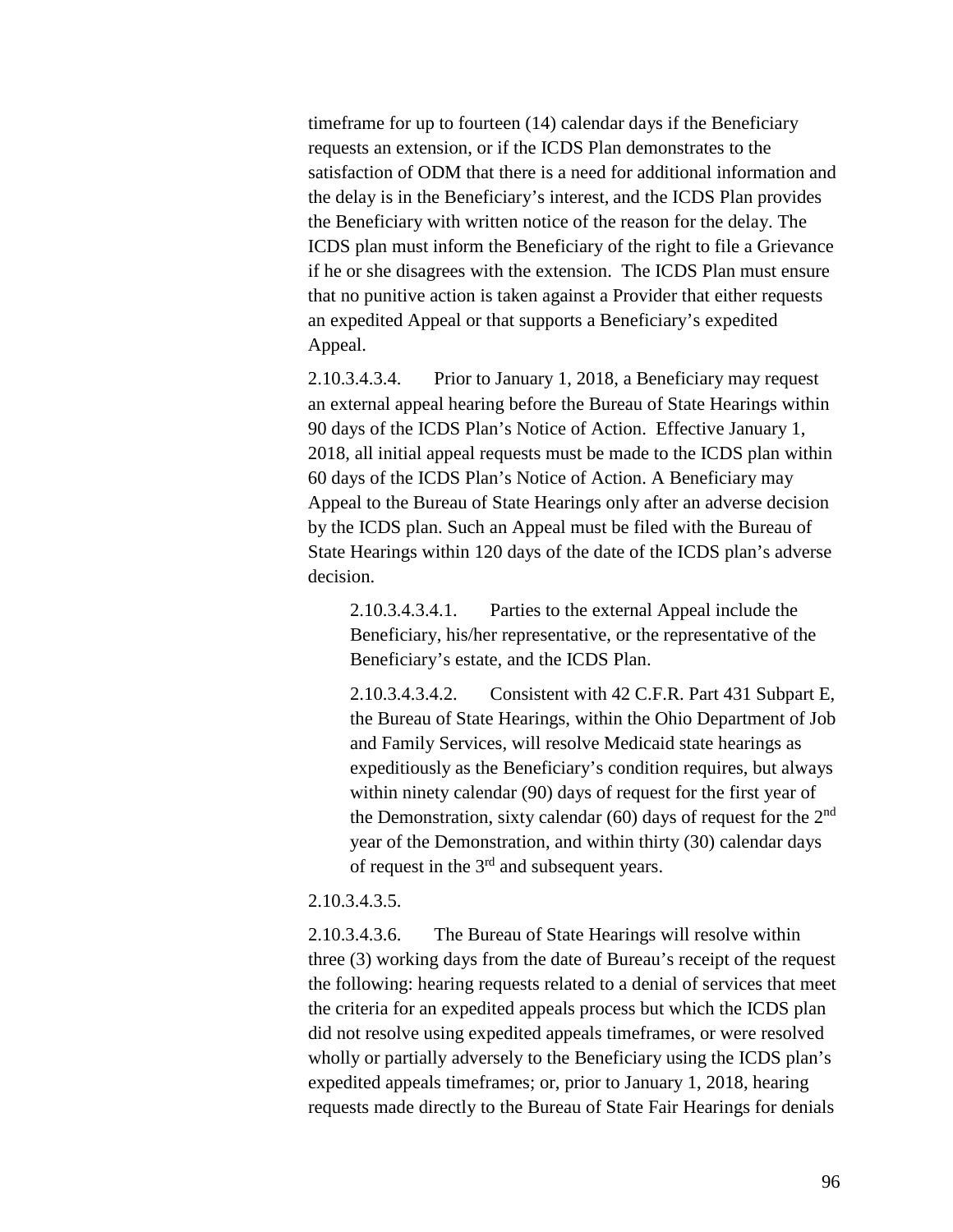of services that meet the criteria for an expedited appeals process. Timeframes of less than those specified for the Demonstration year in Section 2.10.3.4.3.4.2 will not apply when any of the following occurs: 1.) the Bureau requests a policy/legal clarification; 2.) an act of nature or unexpected disaster causes a delay; 3.) the Bureau's receipt of the request is more than ten calendar (10) days after the initial request; 4.) the Beneficiary requests a delay, postponement or reschedule of the hearing; 5.) the hearing is reconvened; or 6.) the hearing record is left open pending additional information. Under such circumstances, for the third year of the Demonstration and thereafter, the timeframe shall not exceed seventy (70) days per OAC Rule 5101:6-7-01.

2.10.3.4.3.7. ICDS Plan will toll applicable time frames for Medicare service Appeals that have been inappropriately made to the Bureau of State Hearings within the State instead of the ICDS Plan. The Bureau of State Hearings will forward misdirected appeals to the ICDS Plan for a determination.

2.10.3.4.4. The ICDS Plan shall provide the Beneficiary with written notice of the Appeal resolution pursuant to 42 C.F.R. § 438.408, and shall include, but not be limited to, the following information:

2.10.3.4.4.1. The decision reached by the ICDS Plan;

2.10.3.4.4.2. The date of decision;

2.10.3.4.4.3. For Appeals not resolved wholly in favor of the Beneficiary:

2.10.3.4.4.3.1. The right to request an Appeal with the Bureau of State Hearings and how to do so; and

2.10.3.4.4.3.2. The right to request to receive benefits while the hearing is pending and how to make the request.

2.10.3.4.5. Continuation of Medicaid Benefits Pending an Appeal

2.10.3.4.5.1. As provided in OAC rule 5160-58-08.4, if a Beneficiary files an Appeal within fifteen (15) calendar days after the date of a notice of Adverse Action or Adverse Benefit Determination from the ICDS Plan or the effective date of the proposed action and the Beneficiary requests that the disputed Covered Services be continued pending the Appeal, continuation of all previously authorized non-part D benefits will be required to be provided pending internal appeals. As provided in 42 C.F.R. §§ 431.211, 431.230, and 438.420, continuations of covered Medicaid services will continue to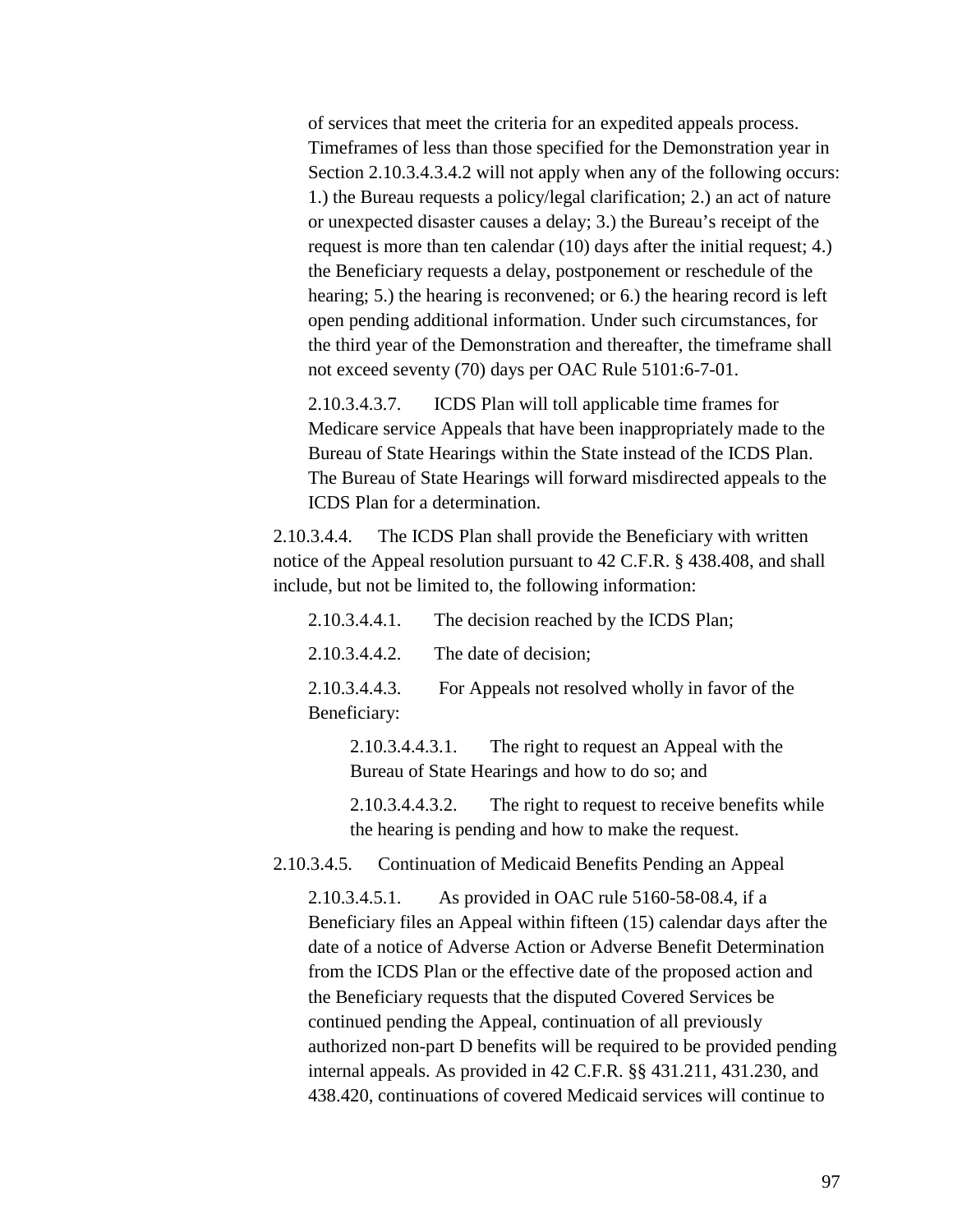be required when a hearing request is made to the Bureau of State Hearings within fifteen (15) calendar days of the date the notice (either notice of Adverse Action, Adverse Benefit Determination, or adverse resolution of appeal) is mailed, or the effective date of the proposed action, whichever is later. No sooner than January 1, 2018, continuations of covered Medicaid services will continue to be required when a hearing request is made to the Bureau of State Hearings within fifteen (15) calendar days of the date the notice of adverse resolution of appeal is mailed or the effective date of the proposed action, whichever is later. This means that benefits previously authorized by the ICDS Plan and for which the authorization period has not expired and for which the Beneficiary timely requests continuation, will continue to be provided by Providers to Beneficiaries, and that the ICDS Plan must continue to pay Providers for providing services pending an internal ICDS Plan Appeal or state hearing request. Payments will not be recouped based on the outcome of the Appeal for services covered during pending Appeals.

#### 2.10.3.5. Medicare A & B/Medicaid Appeals (Overlap Services and Items)

2.10.3.5.1. Process: For services and items in which Medicare and Medicaid overlap (including Home Health, Durable Medical Equipment and skilled therapies), all initial Appeal requests will be filed with the ICDS Plan in accordance with applicable laws and regulations.

2.10.3.5.2. Timelines: A Beneficiary may file an oral or written Appeal with the ICDS Plan within ninety (90) calendar days following the mailing date of the notice of Adverse Action or Adverse Benefit Determination. Effective January 1, 2018, Beneficiaries or their authorized representatives must file an oral or written Appeal within sixty (60) calendar days following the mailing date of the Notice of Action or Adverse Benefit Determination.

2.10.3.5.2.1. For Appeals filed with the ICDS Plan, if the Beneficiary does not request an expedited Appeal, the ICDS Plan shall render its decision on the Appeal within fifteen (15) Calendar Days after submission of the Appeal. The ICDS Plan may extend this timeframe for up to fourteen (14) calendar days if the Beneficiary requests an extension, or if the ICDS Plan demonstrates to the satisfaction of ODM that there is a need for additional information and the delay is in the Beneficiary's interest. The ICDS plan must inform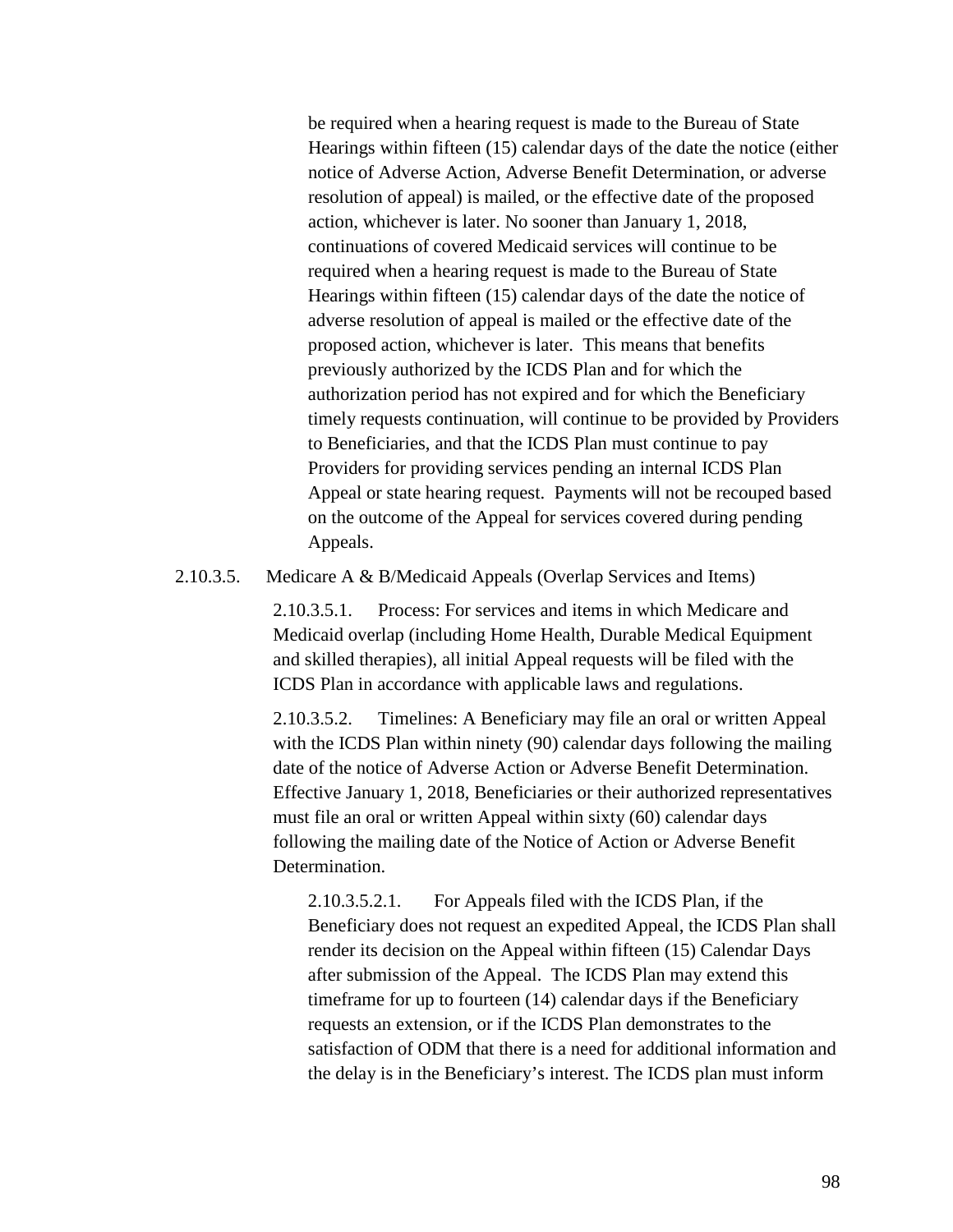the Enrollee of the right to file a Grievance if he or she disagrees with the extension.

2.10.3.5.2.2. If a Beneficiary requests an expedited Appeal, the ICDS Plan shall notify the Beneficiary, within twenty-four (24) hours after the submission of the Appeal, of all information from the Beneficiary that the ICDS Plan requires to evaluate the expedited Appeal. The ICDS Plan shall render a decision on an expedited Appeal within seventy-two (72) hours of receipt of the appeal. The ICDS plan may extend this timeframe for up to fourteen (14) days if it determines that such an extension is in the Beneficiary's interest (for example, to allow collection of required information). The ICDS plan must inform the Enrollee of the right to file a Grievance if he or she disagrees with the extension.

2.10.3.5.2.3. If the Appeal is not fully in favor of the Beneficiary, the ICDS Plan must auto-forward the Appeal to the IRE. For standard Appeals, the IRE will send the Beneficiary and the ICDS Plan a letter with its decision within thirty (30) calendar days after it receives the Appeal file from the ICDS Plan, or at the end of up to a fourteen (14) calendar day extension, and a payment decision within sixty (60) calendar days. For expedited Appeals, the IRE will send the Beneficiary and the ICDS Plan a letter with its decision within seventy-two (72) hours after it receives the Appeal file from the ICDS Plan or at the end of up to a fourteen (14) calendar day extension.

2.10.3.5.2.4. If the IRE decides in the Beneficiary's favor, whether in whole or in part, the ICDS Plan must authorize the service under dispute as expeditiously as the Beneficiary's health condition requires, but no later than seventy-two (72) hours from the date the ICDS Plan receives the notice of the decision.

2.10.3.5.2.5. If a subsequent Appeal is filed with the Bureau of State Hearings, ODM will issue Final Administrative Decisions for Standard Appeals within ninety (90) calendar days of hearing request for the first year of the Demonstration, sixty calendar (60) days of the hearing request for the  $2<sup>nd</sup>$  year of the Demonstration, and within thirty (30) calendar days of the hearing request in the  $3<sup>rd</sup>$  and subsequent years. Final Administrative Decisions for Expedited Appeals will be issued within three (3) business days after the filing of an Appeal with the State Fair Hearing Agency. Consistent with 42 C.F.R. Part 431 Subpart E, the ICDS Plan will participate in the pre-hearing process, including, but not limited to, scheduling coordination and submission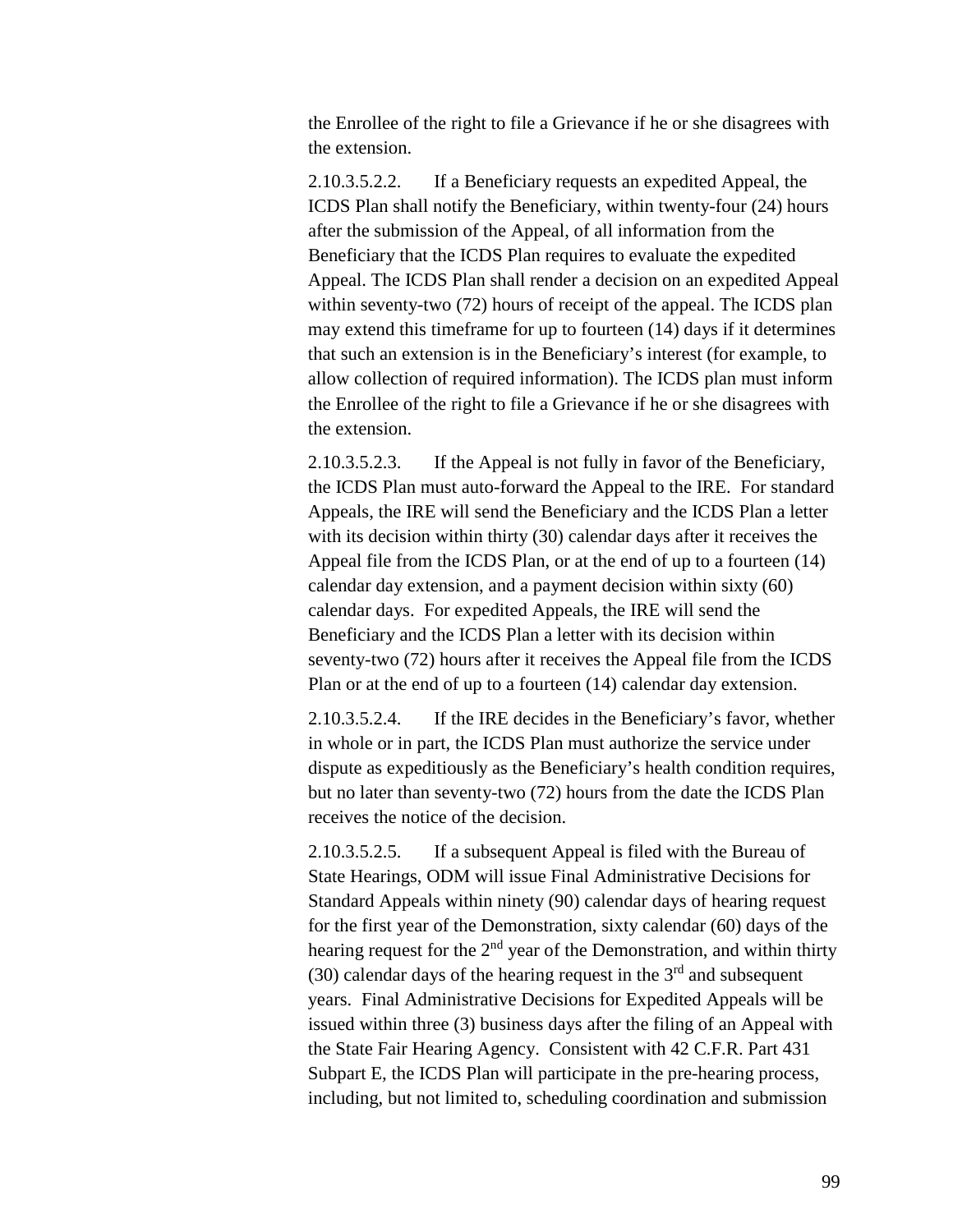of documentary evidence at least three (3) business days prior to the hearing, and shall participate in the hearing, including providing a witness to offer testimony supporting the decision of the ICDS Plan.

2.10.3.5.2.6. Continuation of Benefits Pending an Appeal: Pursuant to procedures and requirements documented in OAC rule 5160-58-08.4, the ICDS Plan must provide continuing benefits, when requested by the beneficiary, for all previously authorized non-Part D benefits that are being terminated or modified pending the ICDS Plan's internal Appeal process. If the ICDS Plan does not decide fully in the Beneficiary's favor within the relevant timeframe, the ICDS Plan must continue providing benefits for any previously authorized non-Part D benefits that are being terminated or modified through the period of IRE review or State Hearing decision period. This means that benefits previously authorized by the ICDS Plan and for which the authorization period has not expired and for which the Beneficiary timely requests continuation, will continue to be provided by Providers to Beneficiaries, and that the ICDS Plan must continue to pay Providers for providing services pending an internal ICDS Plan Appeal or state hearing request or IRE review. Payments will not be recouped based on the outcome of the Appeal for services covered during pending Appeals.

2.10.3.6. Integrated Notice. Beneficiaries will be notified of all applicable Demonstration, Medicare and Medicaid Appeal rights through a single notice. The form and content of the notice must be based on elements of OMB approved CMS-1003 and prior approved by CMS and ODM. The ICDS Plan shall notify the Beneficiary of its decision at least fifteen (15) calendar days in advance of the date of its action, and simultaneous with the decision, when applicable.

2.10.3.6.1. The notice must explain:

| 2.10.3.6.1.1.<br>take;                    | The action the ICDS Plan has taken or intends to     |
|-------------------------------------------|------------------------------------------------------|
| 2.10.3.6.1.2.                             | The reasons for the action;                          |
| 2.10.3.6.1.3.<br>action;                  | The citation to the regulations supporting such      |
| 2.10.3.6.1.4.<br>right to file an Appeal; | The Beneficiary's or the authorized representative's |
| 2.10.3.6.1.5.<br>Appeal;                  | Procedures for exercising Beneficiary's rights to    |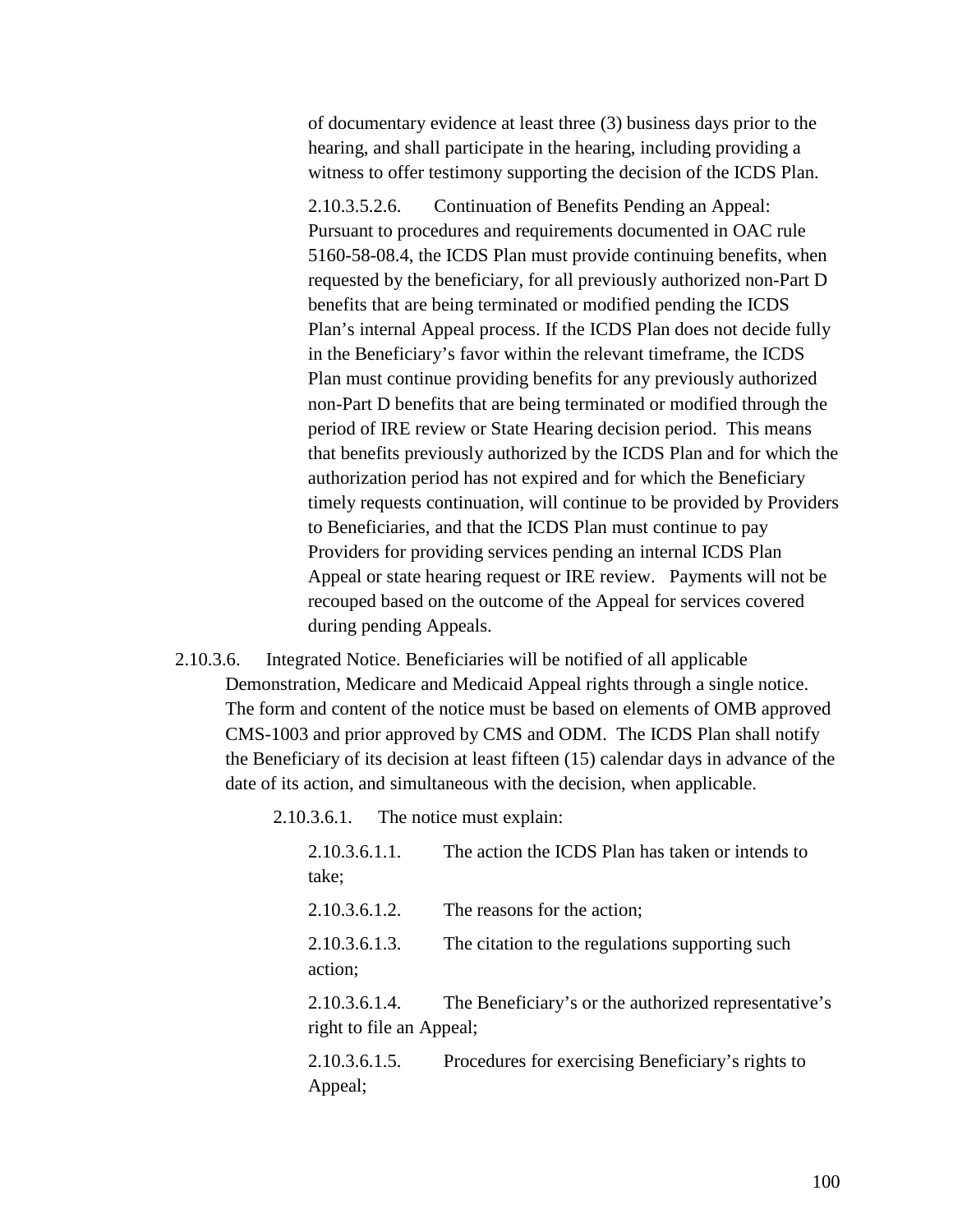2.10.3.6.1.6. Circumstances under which expedited resolution is available and how to request it;

2.10.3.6.1.7. If applicable, the Beneficiary's rights to have benefits continue pending the resolution of the Appeal;

2.10.3.6.1.8. The date the notice is being issued; 2.10.3.6.1.9. Oral interpretation is available for any language; 2.10.3.6.1.10. Written alternative formats may be available as

needed; and

2.10.3.6.1.11. How to access the ICDS Plan's interpretation and translation services as well as alternative formats that can be provided by the ICDS Plan.

2.10.3.6.2. Written material must use easily understood language and format, be available in alternative formats, be written in an appropriate manner that takes into consideration those with special needs.

- 2.10.4. Hospital Discharge Appeals
- 2.10.4.1. When a Beneficiary is being discharged from the hospital, the ICDS Plan must comply with requirements in 42 C.F.R. §§ 422.620-422.622.
- 2.10.4.2. The Beneficiary has the right to request a review by a Quality Improvement Organization (QIO) of any hospital discharge notice. The notice includes information on filing the QIO Appeal. The Beneficiary must contact the QIO before he/she leaves the hospital but no later than the planned discharge date.
- 2.10.4.3. If the Beneficiary asks for immediate review by the QIO, the Beneficiary is entitled to this process instead of the standard Appeals process described above. The ICDS Plan must ensure that the Beneficiary receives the *Detailed Notice of Discharge (CMS-10066)*. Note: a Beneficiary may file an oral or written request for an expedited seventy-two (72) hour ICDS Plan Appeal if the Beneficiary has missed the deadline for requesting the QIO review.
- 2.10.4.4. The QIO will make its decision within one calendar day after it receives the Beneficiary's request, medical records, and any other information it needs to make its decision.
- 2.10.4.5. If the QIO agrees with the ICD Plan's decision, the ICDS Plan is not responsible for paying the cost of the hospital stay beginning at noon of the calendar day following the day the QIO notifies the Beneficiary of its decision.
- 2.10.4.6. If the QIO overturns the ICDS Plan's decision, the ICDS Plan must pay for the remainder of the hospital stay.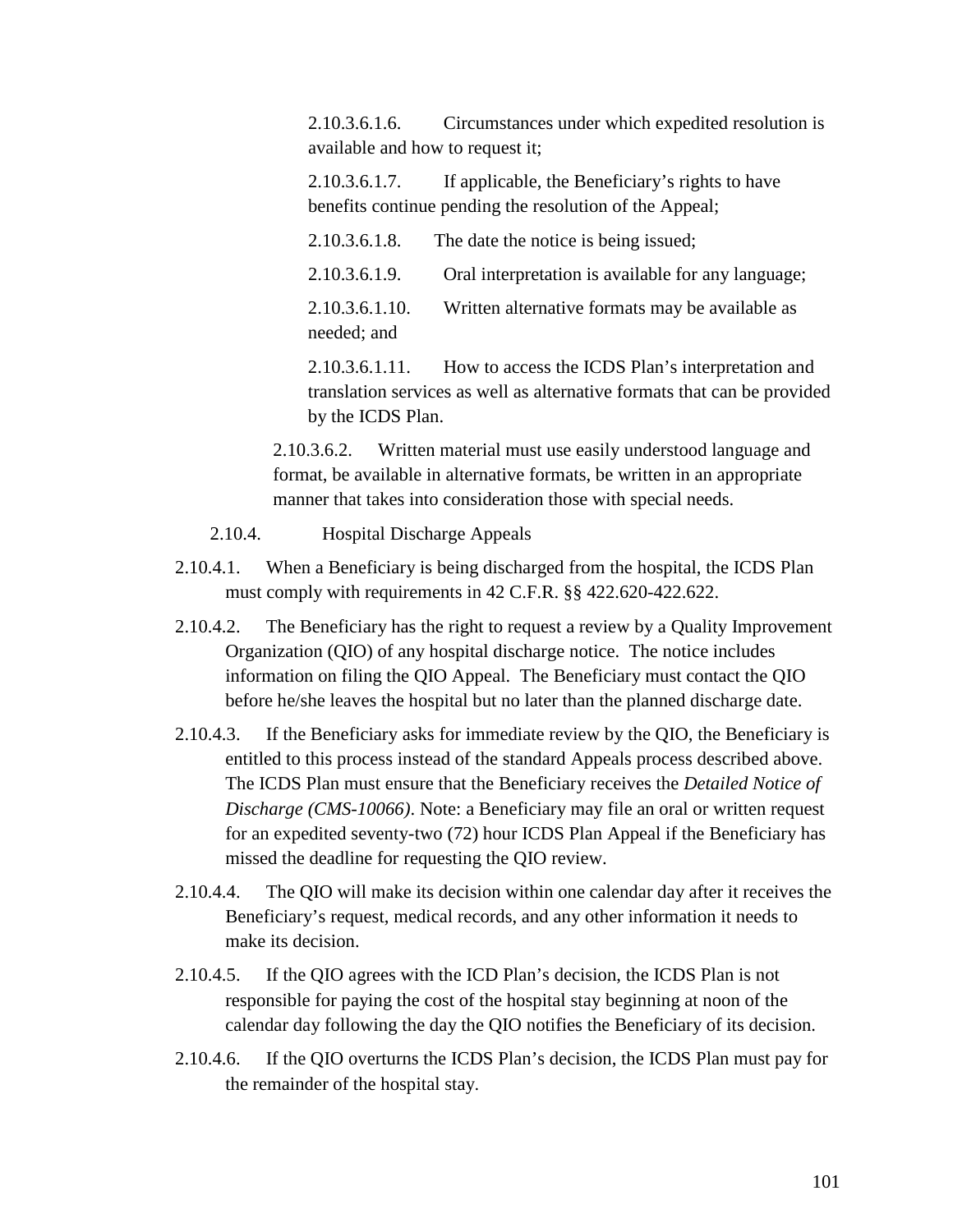- 2.10.5. Additional Medicare QIO rights, including those that relate to individuals in a Comprehensive Outpatient Rehabilitation Facility (CORF), Skilled Nursing Facilities (SNF), or receiving Medicare Home Health benefits, will continue to be available pursuant to existing Medicare law, regulations and guidance.
- 2.10.6. In handling grievances and appeals, the ICDS Plan must give Beneficiaries all reasonable assistance in completing forms and other procedural steps not limited to providing interpreter services and toll free numbers with TTY/TDD and interpreter capability; and must inform Beneficiaries of the email address, postal address or toll-free telephone number where an Beneficiary Grievance may be filed.

## 2.11. **Quality Assessment and Performance Improvement Program**

2.11.1. Quality Improvement (QI) Program

- 2.11.1.1. The ICDS Plan shall:
- 2.11.1.2. Deliver quality care that enables Beneficiaries to stay healthy, get better, manage chronic illnesses and/or disabilities, and maintain/improve their quality of life. Quality care refers to:

2.11.1.2.1. Quality of physical health care, including primary and specialty care;

2.11.1.2.2. Quality of behavioral health care focused on recovery, resiliency and rehabilitation;

2.11.1.2.3. Quality of LTSS;

2.11.1.2.4. Adequate access and availability to primary, behavioral health care, specialty health care, and LTSS providers and services;

2.11.1.2.5. Continuity and coordination of care across all care and services settings, and for transitions in care; and

2.11.1.2.6. Beneficiary experience and access to high quality, coordinated and culturally competent clinical care and services, inclusive of LTSS across the care continuum.

- 2.11.1.3. Have in effect mechanisms to assess the quality and appropriateness of care furnished to Beneficiaries with special health care needs.
- 2.11.1.4. Apply the principles of Continuous Quality Improvement (CQI) to all aspects of the ICDS Plan's service delivery system through ongoing analysis, evaluation and systematic enhancements based on: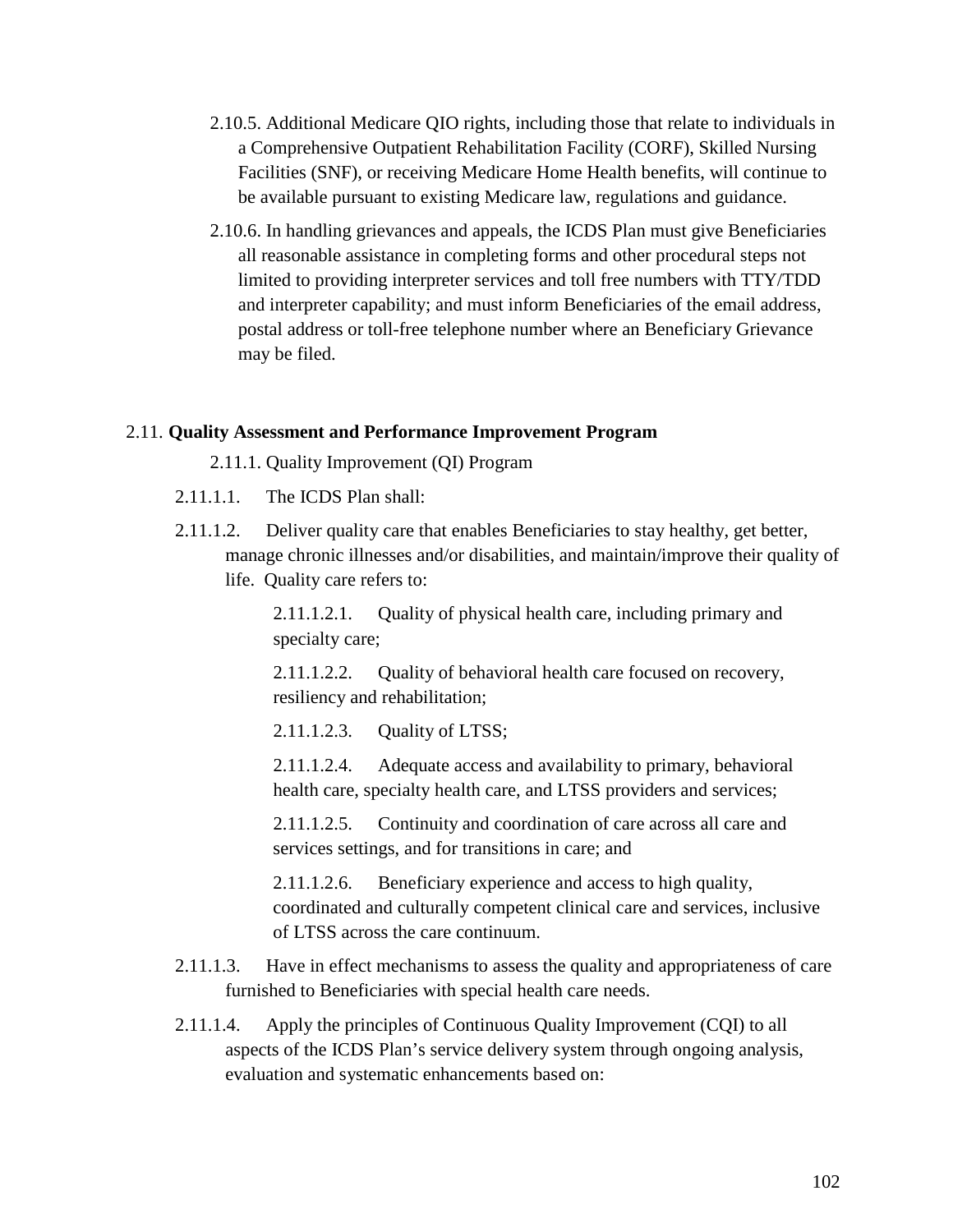2.11.1.4.1. Quantitative and qualitative data collection and data-driven decision-making;

2.11.1.4.2. Adoption and dissemination, as appropriate, to network Providers (and to Beneficiaries and potential Beneficiaries upon request) of up-to-date evidence-based practice guidelines that meet the requirements of 42 C.F.R. § 438.236 and explicit criteria developed by recognized sources or appropriately certified professionals or, where evidence-based practice guidelines do not exist, consensus of professionals in the field;

2.11.1.4.3. Feedback that may be solicited from external stakeholders (e.g., Beneficiaries and Providers) in the design, planning, and implementation of its CQI activities; and

2.11.1.4.4. Issues identified by the ICDS Plan, ODM and/or CMS.

- 2.11.1.5. Ensure that the QI requirements of this Contract are applied to the delivery of primary and specialty health care services, behavioral health services and LTSS.
	- 2.11.2. QI Program Structure
- 2.11.2.1. The ICDS Plan shall maintain a well-defined QI organizational and program structure that supports the application of the principles of CQI to all aspects of the ICDS Plan's service delivery system. The QI program must be communicated in a manner that is accessible and understandable to internal and external individuals and entities, as appropriate. The ICDS Plan's QI organizational and program structure shall comply with all applicable provisions of 42 CFR § 438, Subpart E, Quality Assessment and Performance Improvement, 42 CFR § 422, Subpart E Quality Improvement, and shall meet the quality management and improvement criteria described in the most current NCQA Health Plan Accreditation Requirements. Specifically, the ICDS Plan shall establish procedures such that the ICDS Plan shall be able to demonstrate that it meets the requirements of the HMO Federal qualification regulations (42 C.F.R. § 417.106), the Medicare HMO/CMP regulations (42 C.F.R. § 417.418(c)), and the regulations promulgated pursuant to the Balanced Budget Act of 1997 (42 C.F.R. § 438.200 et seq.).
- 2.11.2.2. These regulations require that the ICDS Plan have an ongoing fully implemented Quality Program for health services and shall :

2.11.2.2.1. Establish a set of QI functions and responsibilities that are clearly defined and that are proportionate to, and adequate for, the planned number and types of QI initiatives and for the completion of QI initiatives in a competent and timely manner;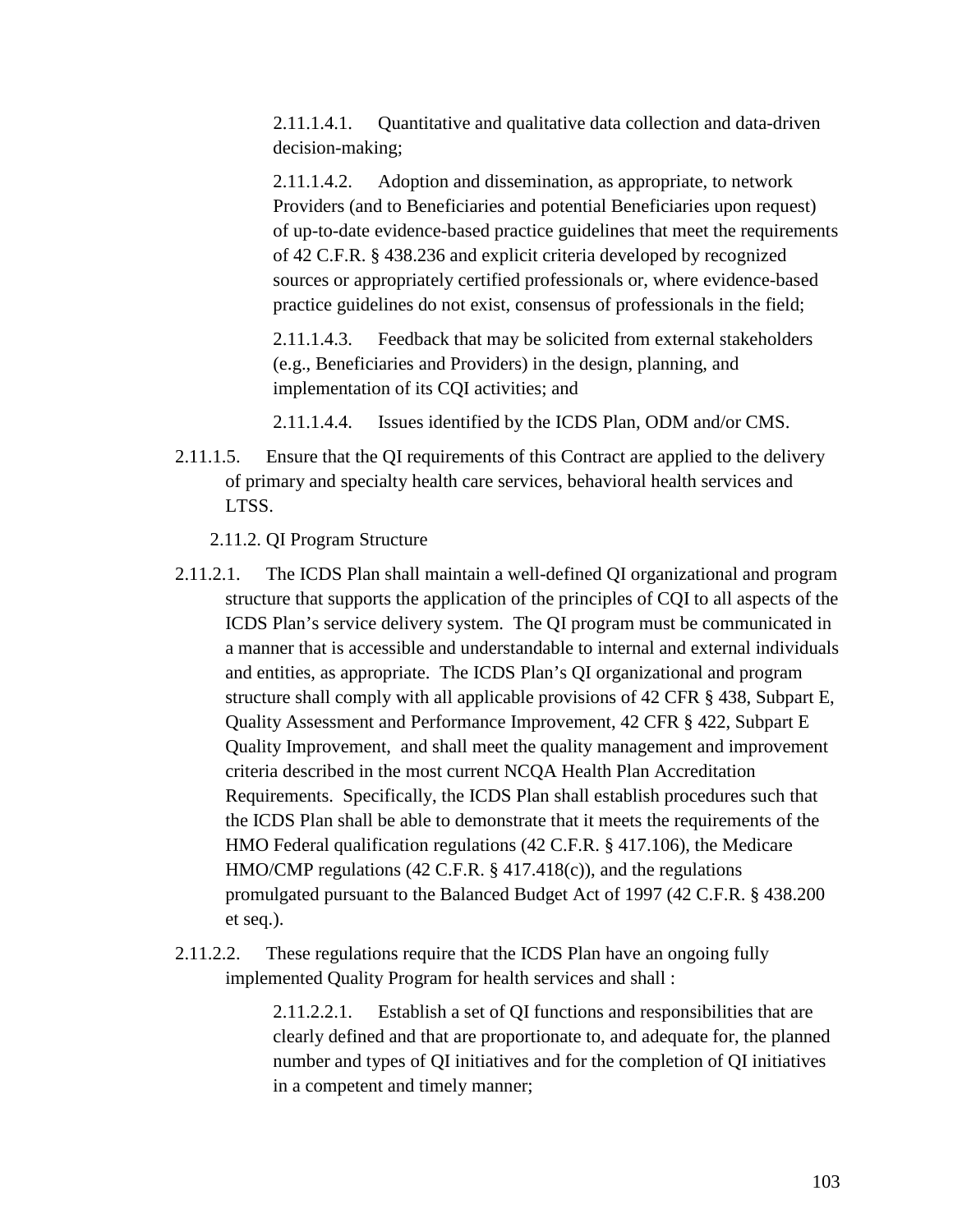2.11.2.2.2. Ensure that such QI functions and responsibilities are assigned to individuals with the appropriate skill set to oversee and implement an organization-wide, cross-functional commitment to, and application of, CQI to all clinical and non-clinical aspects of the ICDS Plan's service delivery system;

2.11.2.2.3. Establish internal processes to ensure that the quality program activities for primary, specialty, and behavioral health services, and LTSS reflect utilization across the Provider Network and include all of the activities in this Section of this Contract and, in addition, the following elements:

2.11.2.2.3.1. A process to utilize Healthcare Plan Effectiveness Data and Information Set (HEDIS), Care Management Program Evaluation Data, Consumer Assessment of Healthcare Providers and Services (CAHPS), the Health Outcomes Survey (HOS) and other measurement results in designing QI activities;

2.11.2.2.3.2. A medical record review process, consistent with 42 C.F.R. Part 456, for monitoring Provider Network compliance with policies and procedures, specifications and appropriateness of care;

2.11.2.2.3.3. A process to measure network Providers and Beneficiaries, at least annually, regarding their satisfaction with the ICDS Plan. The ICDS Plan shall submit a survey plan to ODM for approval and shall submit the results of the survey to ODM and CMS;

2.11.2.2.3.4. A process to measure clinical reviewer consistency in applying clinical criteria to Utilization Management activities, using inter-rater reliability measures;

2.11.2.2.3.5. Mechanisms to detect both under-utilization and overutilization of services; and

2.11.2.2.3.6. A process for including Beneficiaries and their families in QI activities, as evidenced by participation in consumer advisory boards.

2.11.2.2.4. Have in place a written description of the QI Program that delineates the structure, goals, and objectives of the ICDS Plan's QI initiatives. Such description shall:

2.11.2.2.4.1. Address all aspects of health care, including specific references to behavioral health care and to LTSS, with respect to monitoring and improvement efforts, and integration with physical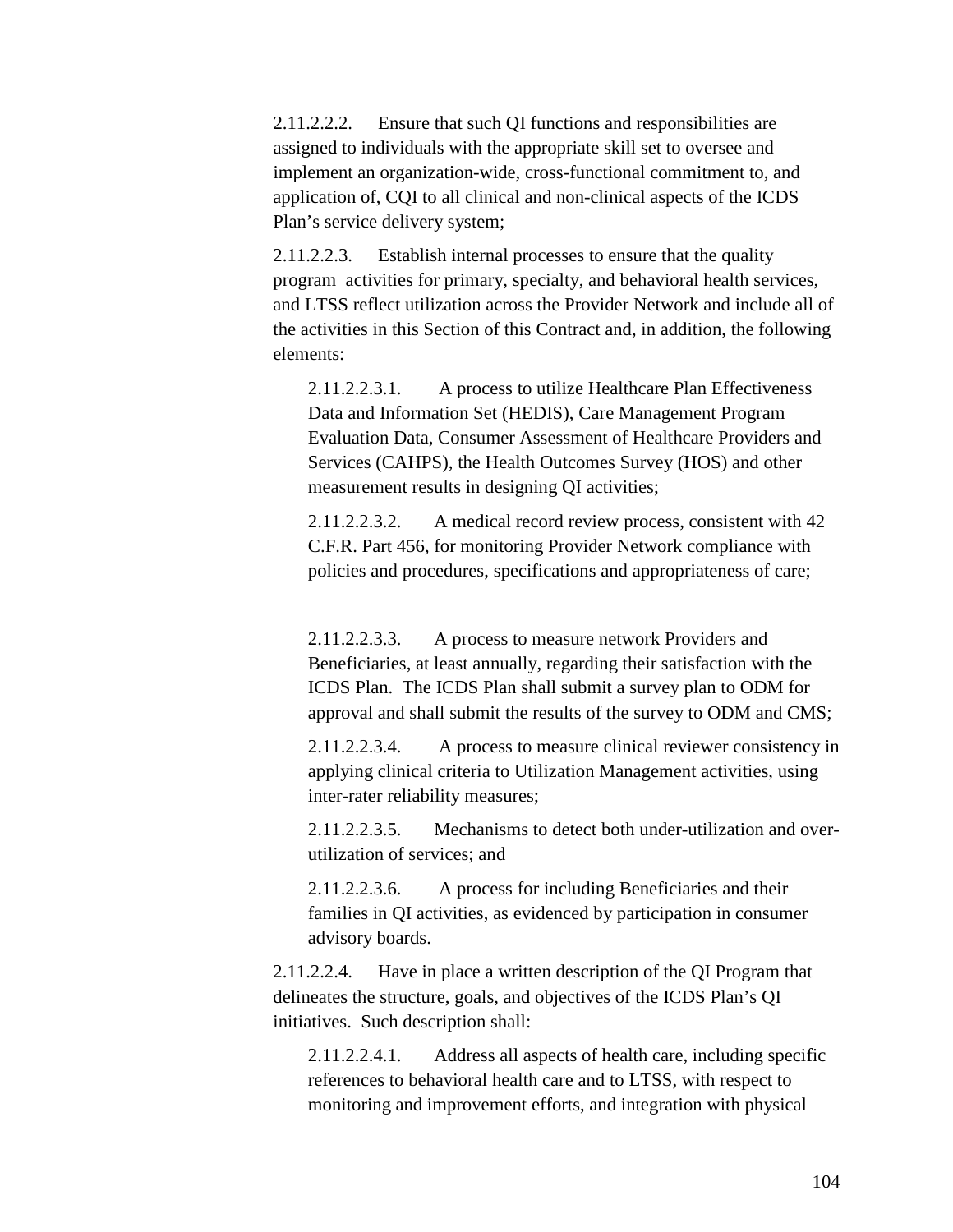health care. Behavioral health and LTSS aspects of the QI program may be included in the QI description, or in a separate QI Plan referenced in the QI description;

2.11.2.2.4.2. Establish a quality measurement assessment and improvement strategy as specified by ODM.

2.11.2.2.4.3. Address the roles of the designated physician(s), behavioral health clinician(s), and LTSS providers with respect to QI program;

2.11.2.2.4.4. Identify the resources dedicated to the QI program, including staff, or data sources, and analytic programs or IT systems; and

2.11.2.2.4.5. Include organization-wide policies and procedures that document processes through which the ICDS Plan ensures clinical quality, access and availability of health care and services, and continuity and coordination of care. Such processes shall include, but not be limited to, Appeals and Grievances and Utilization Management;

2.11.2.2.4.6. Ensure that decisions for utilization management, Beneficiary education, coverage of services, and other areas to which practice guidelines apply shall be made consistent with the guidelines.

2.11.2.2.5. Submit to ODM and CMS an annual QI Work Plan that shall include the following components or other components as directed by ODM and CMS:

2.11.2.2.5.1. Planned clinical and non-clinical initiatives;

2.11.2.2.5.2. The objectives for planned clinical and non-clinical initiatives;

2.11.2.2.5.3. The short and long term time frames within which each clinical and non-clinical initiative's objectives are to be achieved;

2.11.2.2.5.4. The individual(s) responsible for each clinical and non-clinical initiative;

2.11.2.2.5.5. Any issues identified by the ICDS Plan, ODM, Beneficiaries, and Providers, and how those issues are tracked and resolved over time;

2.11.2.2.5.6. Program review process for formal evaluations that address the impact and effectiveness of clinical and non-clinical initiatives at least annually; and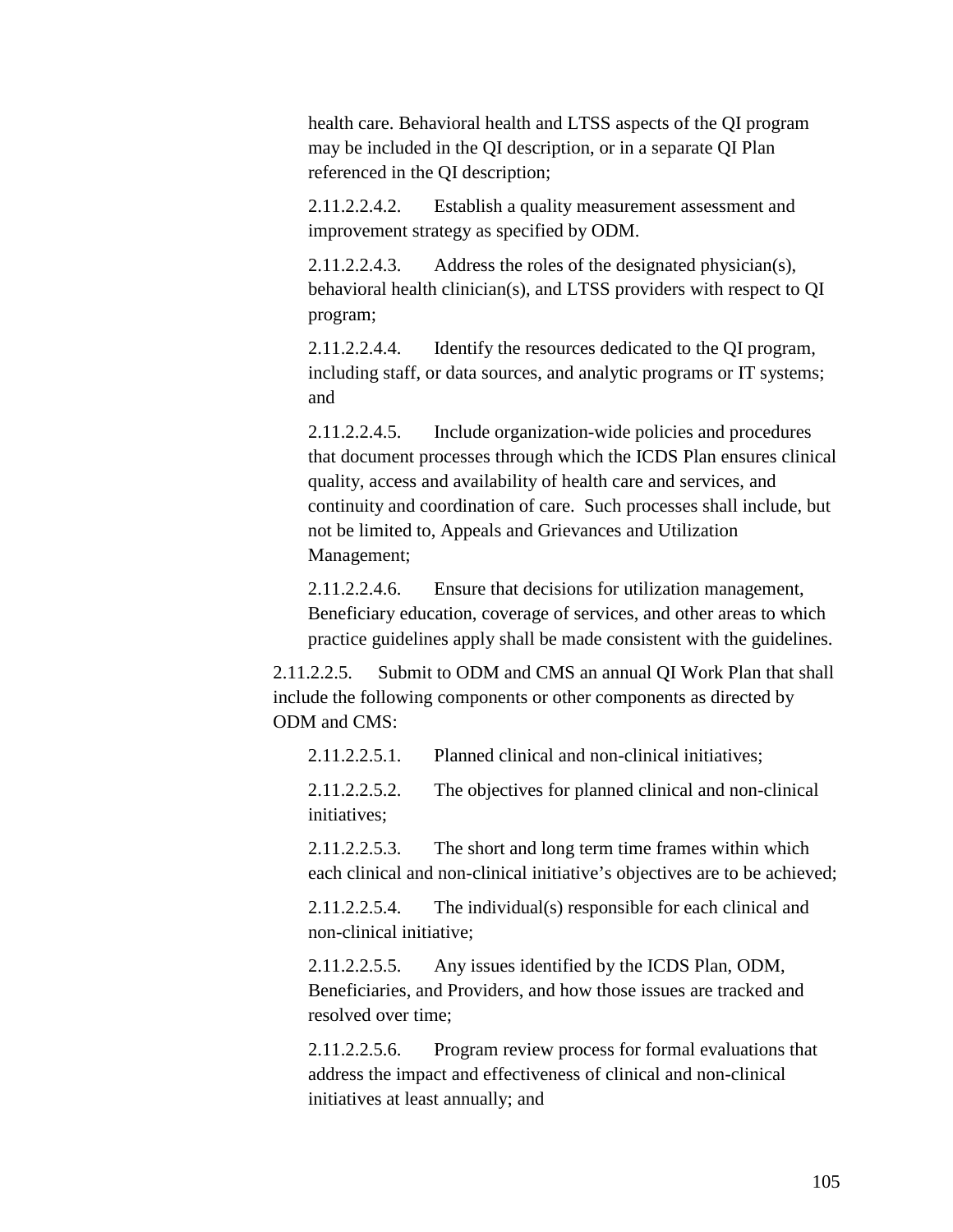2.11.2.2.6. Process for correcting deficiencies.

- 2.11.2.3. The ICDS Plan shall evaluate the results of QI initiatives at least quarterly, and submit the results of the evaluation upon request to the ODM, QI Director and CMT. The evaluation of the QI program initiatives shall include, but not be limited to, the results of activities that demonstrate the ICDS Plan's assessment of the quality of physical and behavioral health care rendered, the effectiveness of LTSS services, and accomplishments and compliance and/or deficiencies in meeting the previous year's QI Strategic Work Plan.
- 2.11.2.4. The ICDS Plan shall maintain sufficient and qualified staff employed by the ICDS Plan to manage the QI activities required under the Contract, and establish minimum employment standards and requirements (e.g. education, training, and experience) for employees who will be responsible for QI. QI staff shall include:

2.11.2.4.1. At least one (1) designated physician, who shall be a medical director or associate medical director, at least one (1) designated behavioral health clinician, and a professional with expertise in the assessment and delivery of LTSS with substantial involvement in the QI program; and

2.11.2.4.2. QI Director as outlined in Section 2.2.3.4.1.6.

- 2.11.2.5. The ICDS Plan shall actively participate in, or assign staff to actively participate in, QI workgroups and other meetings, including any quality management workgroups or activities that may be facilitated by ODM, or an ICDS Plan, that may be attended by representatives of ODM, or an ICDS Plan, and other entities, as appropriate; and
- 2.11.2.6. Serve as liaison to, and maintain regular communication with, ODM QI representatives. Responsibilities shall include, but are not limited to, promptly responding to requests for information and/or data relevant to all QI activities.

2.11.3. QI Activities

- 2.11.3.1. The ICDS Plan shall engage in performance measurement and QI projects, designed to achieve, through ongoing measurement and intervention, significant improvements, sustained over time, in clinical care and non-clinical care processes, outcomes and Beneficiary experience.
- 2.11.3.2. The ICDS Plan's QI program must include a health information system to collect, analyze, and report quality performance data as described in 42 C.F.R. §§ 438.242, 422.516(a) and 423.514.
- 2.11.3.3. Performance Measurement

2.11.3.3.1. The ICDS Plan shall perform and report the quality and utilization measures identified by CMS and ODM and in accordance with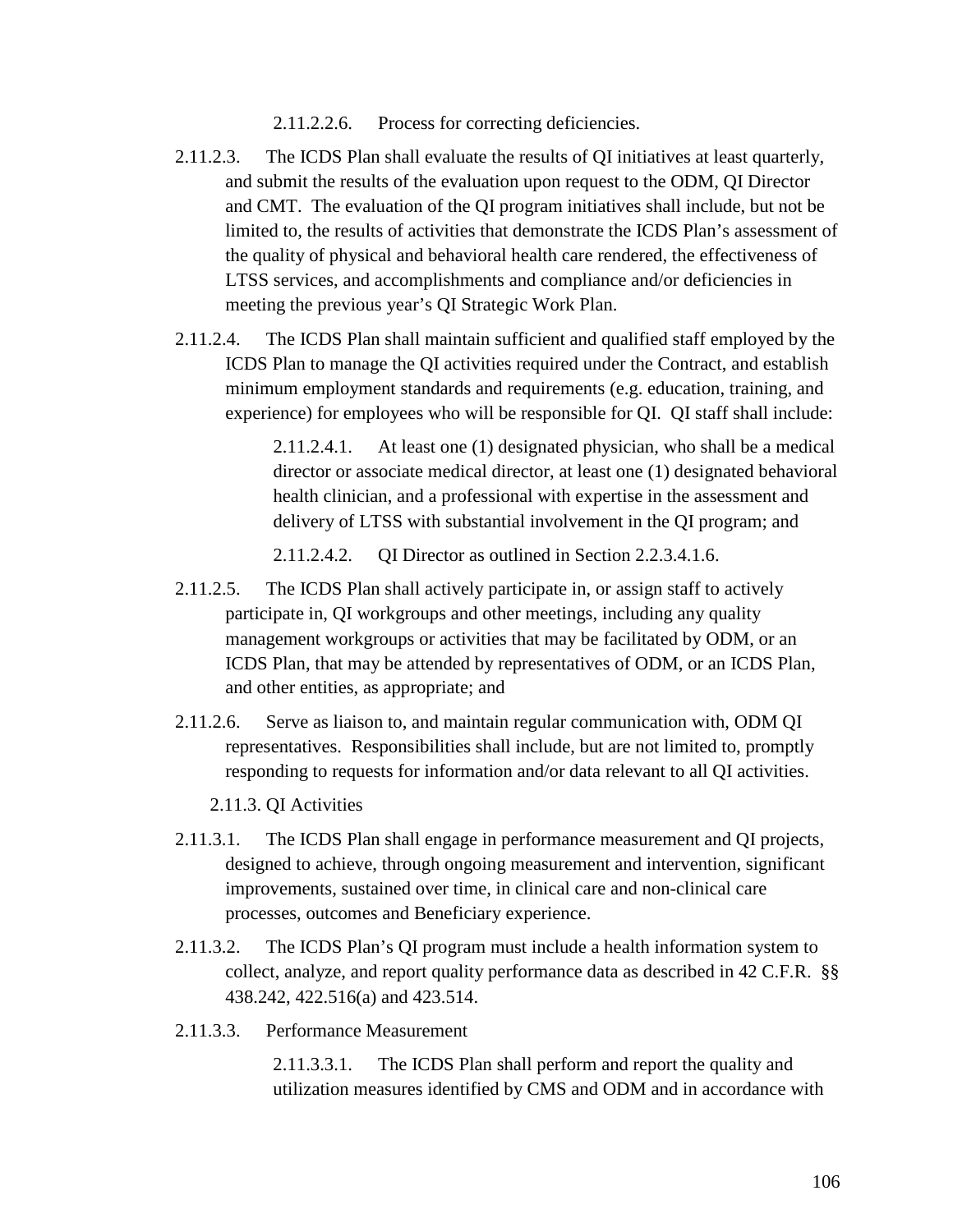requirements in the Memorandum of Understanding between CMS and State of Ohio (December 12, 2012), Figure 7-1 Core Quality Measures, and as articulated in this Contract, and shall include, but are not limited to:

2.11.3.3.1.1. All HEDIS, Health Outcomes Survey (HOS) and CAHPS data, as well as all other measures specified in Figure 7-1 Core Quality Measures of the MOU referenced above (Figure 7-1). HEDIS, HOS and CAHPS must be reported consistent with Medicare requirements. All existing Part D metrics will be collected as well. Additional details, including technical specifications, will be provided in annual guidance for the upcoming reporting year.

2.11.3.3.2. The ICDS Plan shall collect annual data and contribute to all Demonstration QI-related processes, as directed by ODM and CMS, as follows:

2.11.3.3.2.1. Collect and submit to ODM, CMS and/or CMS' contractors, in a timely manner, data for the measures specified in Figure 7-1; and

2.11.3.3.2.2. Contribute to all applicable ODM and CMS data quality assurance processes.

2.11.3.3.3. Beneficiary Experience Surveys

2.11.3.3.3.1. The ICDS plan must contract with an approved survey vendor to collect and report Medicare CAHPS survey data on an annual basis following a timeline and protocols established by CMS and/or ODM.

2.11.3.3.4. Ohio-Specific Performance Measures Used for Compliance Monitoring

2.11.3.3.4.1. The ICDS plan is evaluated on each ODM required measure using statewide results that include all regions in which the ICDS Plan has membership. Results for each measure are calculated per ICDS plan and include all of the ICDS Plan's Beneficiaries who meet the criteria specified by the methodology for the given measure. A comprehensive description of the measures and methodology used to calculate the results for each measure will be provided in additional guidance for the upcoming reporting year.

2.11.3.3.4.2. Noncompliance with Ohio-Specific Performance **Standards** 

2.11.3.3.4.2.1. An ICDS Plan will be assessed penalties as specified in the Compliance Methodology for the upcoming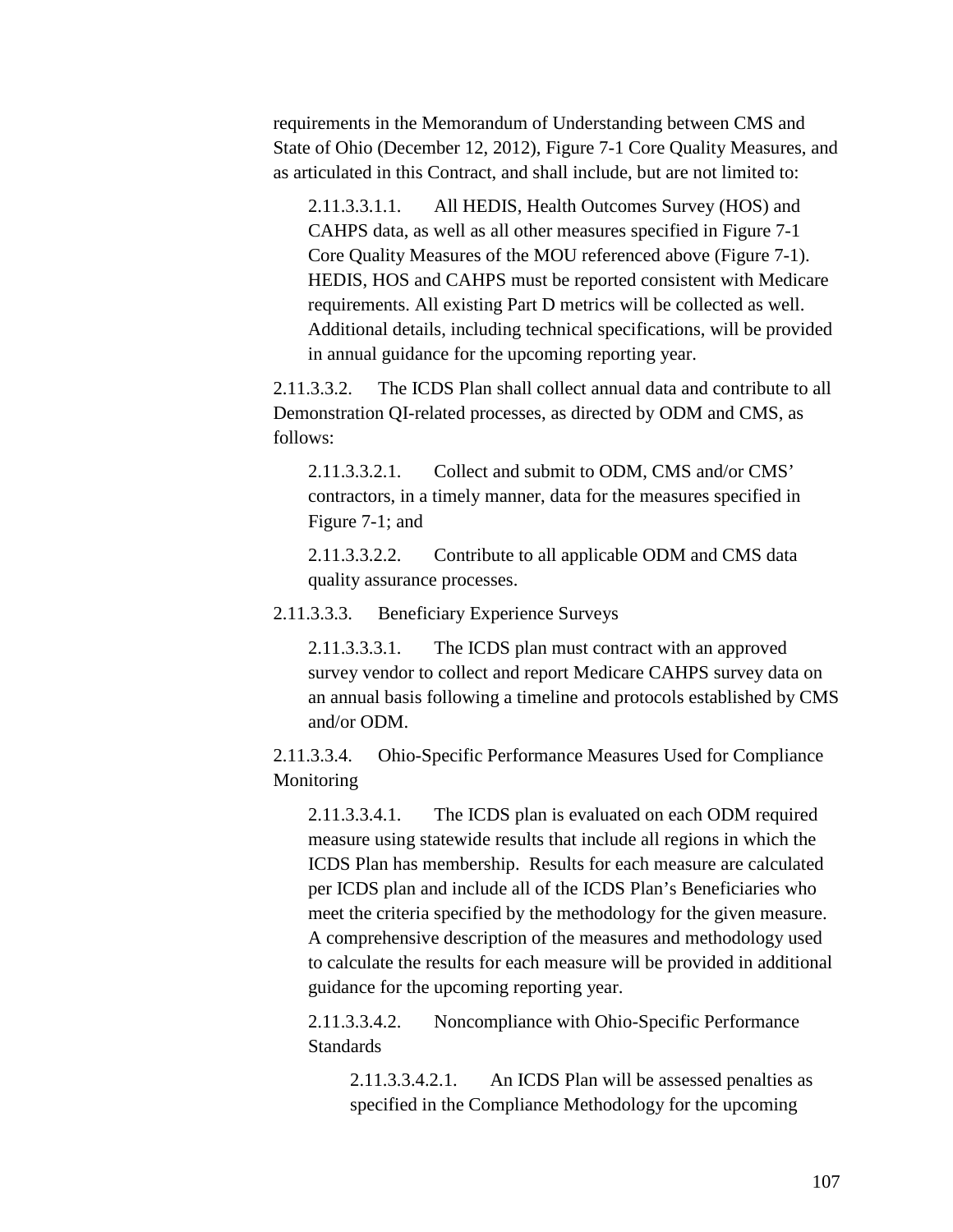reporting year for instances of noncompliance with Ohio-specific performance standards, also published in separate guidance.

#### 2.11.3.4. Performance/Quality Improvement Project Requirements

2.11.3.4.1. The ICDS Plan shall implement and adhere to all processes relating to the performance improvement project and quality improvement (QI) project requirements, as directed by ODM and CMS, as follows:

2.11.3.4.1.1. In accordance with 42 C.F.R. § 438.330(d) and 42 C.F.R. § 422.152 (d), measure data using objective quality indicators; and collect information and data in accordance with performance improvement and QI project requirement specifications for its Beneficiaries, using the format and submission guidelines specified by ODM and CMS in annual guidance provided for the upcoming contract year;

2.11.3.4.1.2. Implement performance improvement project topics as specified by ODM and CMS. Potential topics include long term services and supports, nursing facility care and/or rebalancing and diversion from nursing facilities;

2.11.3.4.1.3. Implement the QI project requirements, in a culturally competent manner, to achieve objectives as specified by CMS and ODM;

2.11.3.4.1.3.1. QI projects must achieve, through periodic measurements and intervention, significant and sustained improvement in clinical and non-clinical areas which are expected to have a favorable impact on health outcomes and satisfaction. The ICDS Plan must adhere to CMS and ODM specifications for QI project content, format and submission.

2.11.3.4.1.3.2. All QI project submissions must be reviewed and approved by ODM and CMS. In addition, the ICDS Plan must submit on an annual basis to ODM the status and results of each QI project. The EQRO will assist ICDS Plans with the development and implementation of QI projects by providing technical assistance and will complete an annual validation of the QI projects.

2.11.3.4.1.4. Evaluate the effectiveness of QI interventions;

2.11.3.4.1.5. Plan and initiate processes to sustain achievements and continue improvements;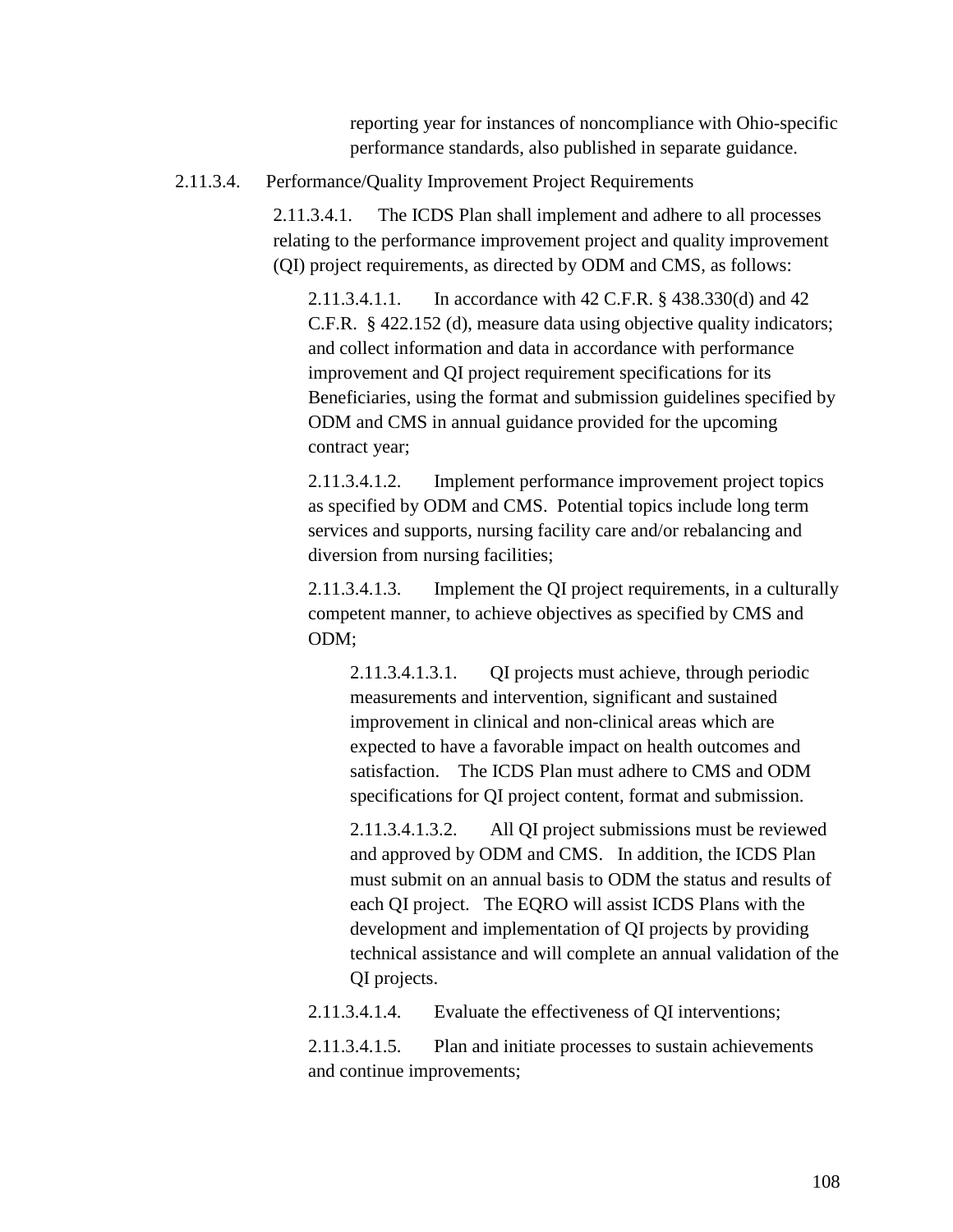2.11.3.4.1.6. Submit documentation to ODM and CMS, comprehensive written reports, using the format, submission guidelines and frequency specified by ODM and CMS.

2.11.3.4.1.7. In accordance with 42 C.F.R. § 422.152 (c), develop a chronic care improvement program (CCIP) and establish criteria for participation in the program. The CCIP must be relevant to and target the ICDS's plan population. Although the ICDS Plan has the flexibility to choose the design of their CCIPs, ODM and CMS may require them to address specific topic areas.

2.11.3.4.2. CMS-Specified Performance Measurement and Performance Improvement Projects

2.11.3.4.2.1. The ICDS Plan shall conduct additional performance measurement or performance improvement projects if mandated by CMS pursuant to 42 C.F.R. § 438.240(a)(2).

2.11.4. External Quality Review (EQR) Activities

2.11.4.1. The ICDS Plan must participate in annual external quality review activities as specified in OAC 5160-58-01.1 and 5160-26-07. The ICDS Plan shall take all steps necessary to support the External Quality Review Organization (EQRO) contracted by the ODM and the Quality Improvement Organization (QIO) to conduct External Quality Review (EQR) Activities, in accordance with 42 C.F.R. § 438.358 and 42 C.F.R. § 422.153. The review will include but not be limited to the following activities:

> 2.11.4.1.1. Administrative compliance assessments as specified at 42.C.FR. § 438.358 and as specified by ODM. ODM may allow nonduplication exemption in accordance with 42 C.F.R. § 438.360 and 42 C.F.R. § 438.362;

2.11.4.1.2. Focused reviews of ICDS Plan compliance with program requirements (e.g., care management, coordination and continuity of care) as specified by ODM;

- 2.11.4.1.3. Encounter data studies;
- 2.11.4.1.4. Validation of performance measurement data;
- 2.11.4.1.5. Review of information systems;
- 2.11.4.1.6. Validation of performance improvement projects; and

2.11.4.1.7. Consumer satisfaction, experience of care, care management or quality of life surveys.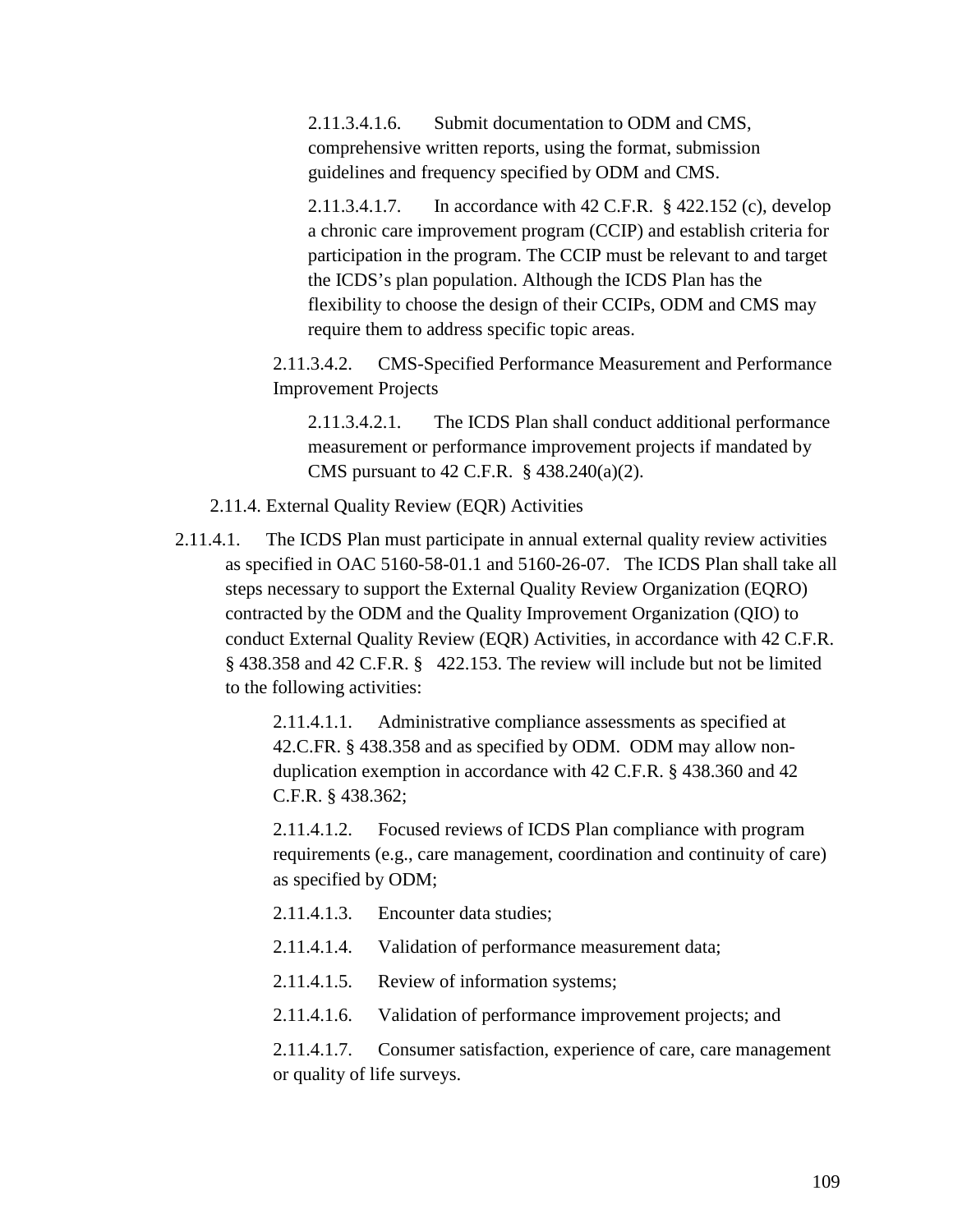- 2.11.4.2. Penalties for noncompliance with external quality review activities are listed in a Compliance Assessment Policy document maintained by ODM and available on ODM's website.
	- 2.11.5. Clinical Practice Guidelines: All services provided by or arranged to be provided by the ICDS Plan shall be in accordance with prevailing professional community standards. All clinical practice guidelines shall be based on established evidence-based best practice standards of care, promulgated by leading academic and national clinical organizations, or as otherwise required by ODM or CMS, and shall be adopted by the ICDS Plans with sources referenced and guidelines documented in ICDS Plan's QI Program. Such guidelines should consider the needs of Beneficiaries, including assessing the quality and appropriateness of care furnished to Beneficiaries with special needs; and are reviewed and updated periodically as appropriate.
	- 2.11.6. Addressing Health Disparities: The ICDS Plan must actively participate in all ODM working groups aimed at eliminating health disparities in Ohio. Work will include, but not be limited to: developing, testing and implementing disparity reduction interventions within ODM's Quality Strategy; improving the completeness of race and ethnicity data; and developing and tracking of measures to inform disparity reduction efforts.

# 2.12. **Marketing, Outreach, and Beneficiary Communications Standards**

- 2.12.1. General Marketing, Outreach, and Beneficiary Communications Requirements
- 2.12.1.1. The ICDS Plan is subject to rules governing marketing and Beneficiary Communications as specified under Section 1851(h) of the Social Security Act; 42 CFR § 422.111, § 422.2260 et seq., § 423.120(b) and (c), § 423.128, 423.2260 et seq § 438.10; the Medicare Marketing Guidelines, and the Ohio Medicare-Medicaid Plan Marketing Guidance with the following exceptions or modifications:

2.12.1.1.1. The ICDS Plan must refer Beneficiaries and Potential Beneficiaries who inquire about MyCare Ohio eligibility or enrollment to the enrollment broker, although the ICDS Plan may provide Beneficiaries and Potential Beneficiaries with accurate information about the ICDS Plan and its benefits prior to referring a request regarding eligibility or Enrollment to the State Enrollment Vendor;

2.12.1.1.2. The ICDS Plan must make available to CMS and ODM, upon request, current schedules of all educational events conducted by or in which the ICDS Plan participates, with intent to provide information to Beneficiaries or Potential Beneficiaries;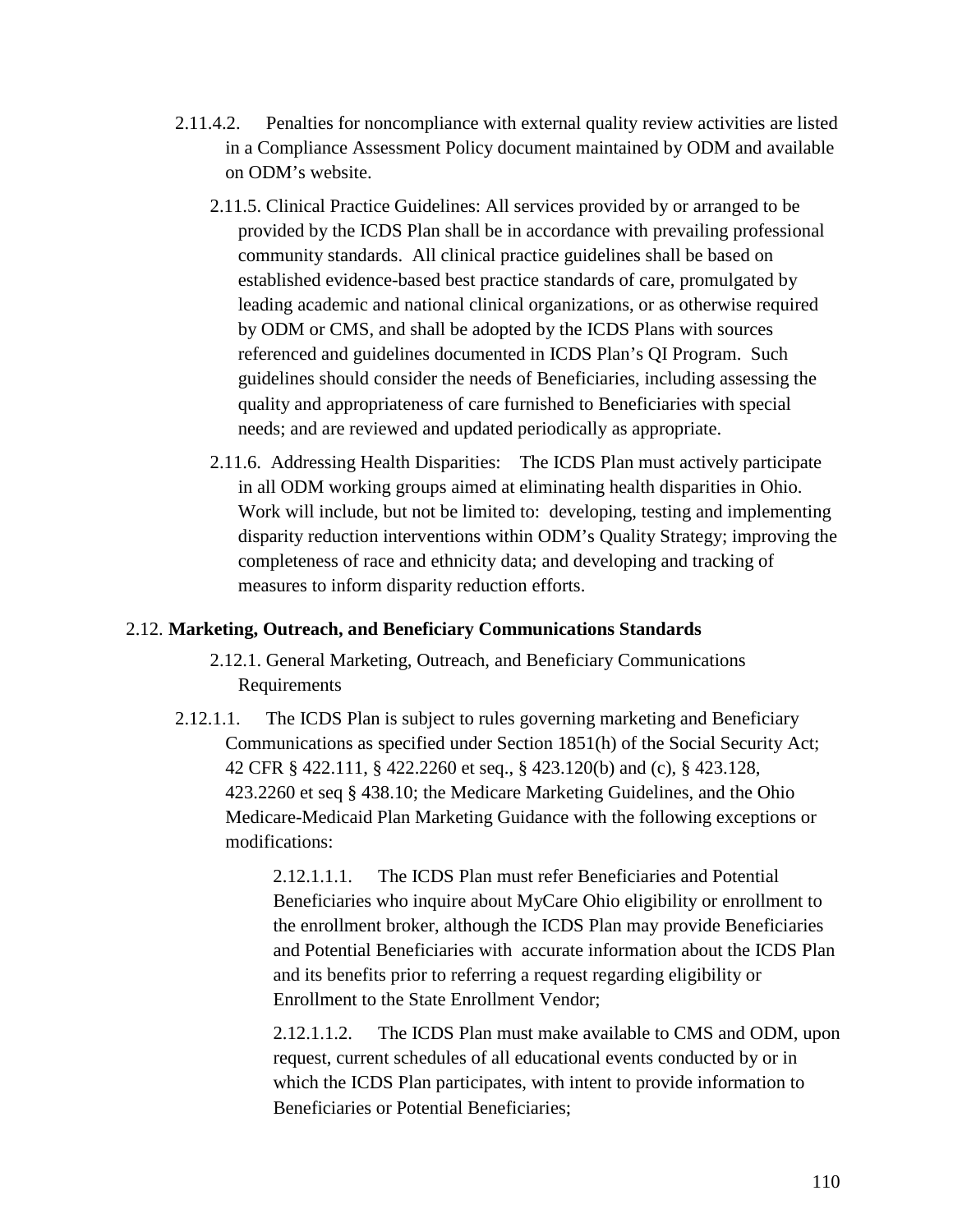2.12.1.1.3. The ICDS Plan-initiated educational events must be convened at sites within the ICDS Plan's Service Area that are physically accessible to all Beneficiaries or Potential Beneficiaries, including persons with disabilities and persons using public transportation; and distributes the materials to its entire service area as indicated in Appendix H of this Contract.

2.12.1.1.4. The ICDS Plan may not offer financial or other incentives, including private insurance, to induce Beneficiaries or Potential Beneficiaries to enroll with the ICDS Plan or to refer a friend, neighbor, or other person to enroll with the ICDS Plan.

2.12.1.1.5. Prior to initiating Beneficiary-requested marketing contact with a current or pending ICDS Beneficiary for any corporate-family MA or SNP product, an ICDS Beneficiary services or Care Management contact must identify and resolve any confusion or service issues that may have motivated the Beneficiary's request for a change in Enrollment. The ICDS BSR or Care Manager must also educate the Beneficiary about the ICDS Plan benefits and mandatory ICDS enrollment for Medicaid services. Once the issues are resolved and clarification about integrated Enrollment is made, the Beneficiary must be invited to rescind the marketing request. ODM and CMS will measure Enrollment of eligible Beneficiaries in contracted MA plans and apply financial sanctions in accordance with the terms of Section 5.3 of the Contract.

2.12.1.1.6. The ICDS Plan may not directly or indirectly conduct doorto-door, telephone, or other unsolicited contacts; and

2.12.1.1.7. The ICDS Plan may not use any Marketing, Outreach, or Beneficiary Communications materials that contain any assertion or agreement (whether written or oral) that:

2.12.1.1.7.1. The Beneficiary must enroll with the ICDS Plan in order to obtain benefits or in order not to lose benefits; and

2.12.1.1.7.2. The ICDS Plan is endorsed by CMS, Medicare, Medicaid, the federal government, ODM, or similar entity.

- 2.12.2. The ICDS Plan's Marketing, Outreach, and Beneficiary Communications materials must be:
- 2.12.2.1. Made available in alternative formats, upon request and as needed to assure effective communication for blind and vision-impaired Beneficiaries;
- 2.12.2.2. Provided in a manner, format and language that may be easily understood by persons with limited English proficiency, or for those with cognitive impairments;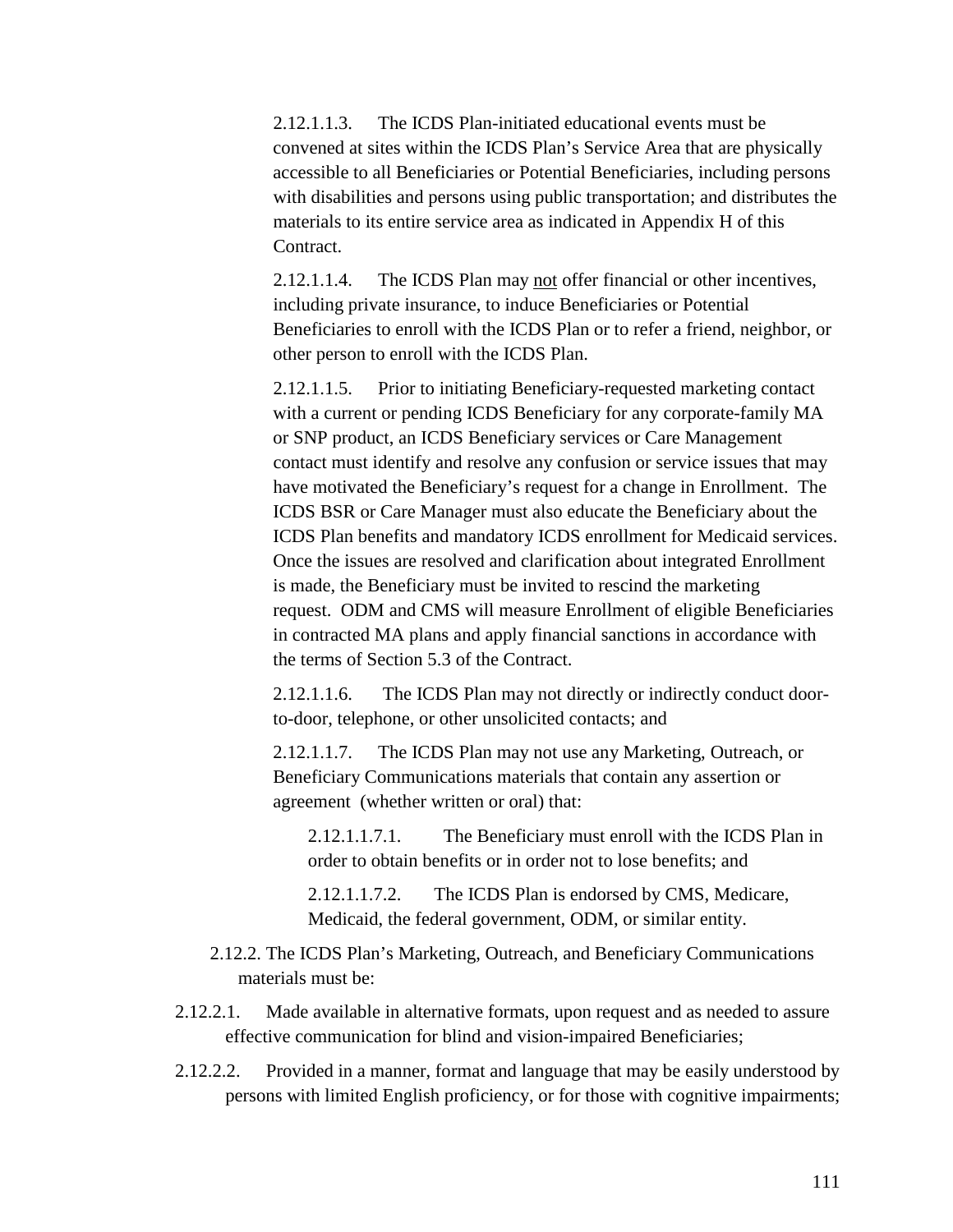- 2.12.2.3. Translated into Prevalent Languages for all vital materials, as specified in the Medicare-Medicaid Marketing Guidelines and annual guidance to ICDS Plans on specific translation requirements for their service areas; and
- 2.12.2.4. As applicable, mailed with non-English language taglines that alert Beneficiaries with limited English proficiency to the availability of language assistance services, free of charge, and how those services can be obtained, consistent with the requirements of 45 CFR Part 92.
- 2.12.2.5. As applicable, mailed with a non-discrimination notice or statement, consistent with the requirements of 45 CFR Part 92.
	- 2.12.3. Submission, Review, and Approval of Marketing, Outreach, and Beneficiary Communications Materials
- 2.12.3.1. The ICDS Plan must receive prior approval of all marketing and Beneficiary communications materials in categories of materials that CMS and ODM require to be prospectively reviewed. ICDS Plan materials may be designated as eligible for the File & Use process, as described in 42 C.F.R. § 422.2262(b) and § 423.2262(b), and will therefore be exempt from prospective review and approval by both CMS and ODM. CMS and ODM may agree to defer to one or the other party for review of certain types of marketing and Beneficiary communications, as agreed in advance by both parties. The ICDS Plan must submit all materials that are consistent with the definition of marketing materials at 42 C.F.R. § 422.2260, whether prospectively reviewed or not, via the CMS HPMS Marketing Module.
- 2.12.3.2. CMS and ODM may conduct additional types of review of ICDS Plan marketing, outreach, and Beneficiary Communications activities, including, but not limited to:

2.12.3.2.1. Review of on-site marketing facilities, products, and activities during regularly scheduled Contract compliance monitoring visits;

2.12.3.2.2. Random review of actual marketing, outreach, and Beneficiary communications pieces as they are used in the marketplace;

2.12.3.2.3. "For cause" review of materials and activities when complaints are made by any source, and CMS or ODM determine it is appropriate to investigate; and

2.12.3.2.4. "Secret shopper" activities where CMS or ODM request ICDS Plan materials, such as enrollment packets.

2.12.3.3. Beginning of Marketing, Outreach and Beneficiary Communications Activity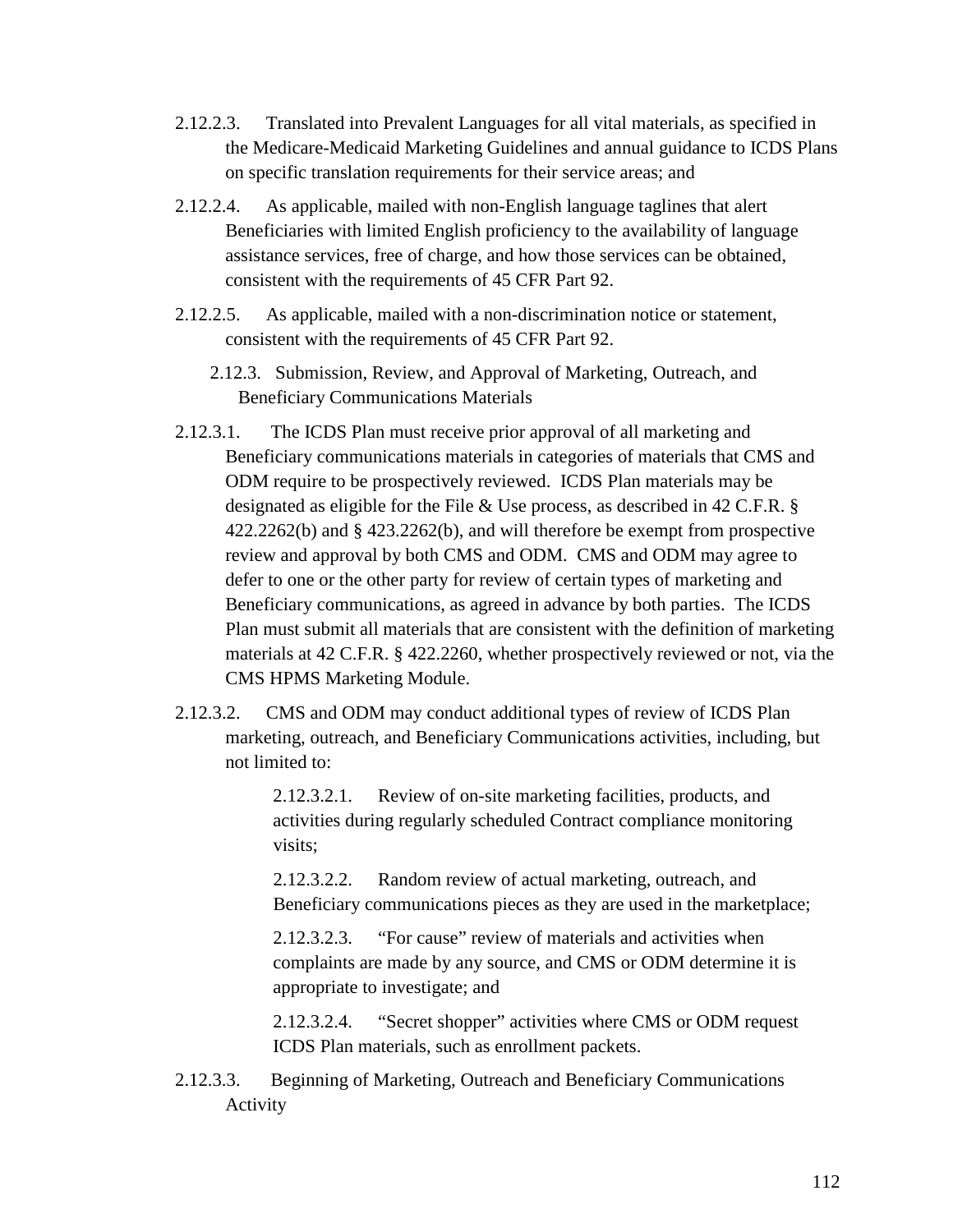2.12.3.3.1. The ICDS Plan may not begin Marketing, Outreach, and Beneficiary Communications activities to new Beneficiaries more than ninety (90) days prior to the effective date of the Contract.

- 2.12.4. Requirements for Dissemination of Marketing, Outreach, and Beneficiary Communications Materials
- 2.12.4.1. Consistent with the timelines specified in the Medicare-Medicaid marketing guidance, the Contractor must provide Beneficiaries with the following materials which, with the exception of material specified in Section 2.12.4.1.17, must be provided annually thereafter:

2.12.4.1.1. An Evidence of Coverage (EOC)/Member Handbook document that is consistent with the requirements at 42 C.F.R. §§ 438.10, 422.411, and 423.128; includes information about all Covered Services, as outlined below, and that uses the model document developed by CMS and ODM.

2.12.4.1.2. Beneficiary rights (see Appendix B);

2.12.4.1.3. An explanation of the centralized enrollee record and the process by which clinical information, including diagnostic and medication information, will be available to authorized caregivers;

2.12.4.1.4. How to obtain a copy of the Beneficiary's centralized enrollee record;

2.12.4.1.5. How to obtain access to specialty, behavioral health, pharmacy and LTSS Providers;

2.12.4.1.6. How to obtain services and prescription drugs for Emergency Conditions and Urgent Care in and out of the Provider Network and in and out of the Service Area; including:

2.12.4.1.6.1. What constitutes Emergency Medical Condition, Emergency Services, and Post-stabilization Services;

2.12.4.1.6.2. The fact that Prior Authorization is not required for Emergency Services;

2.12.4.1.6.3. The process and procedures for obtaining Emergency Services, including the use of the 911 telephone system or its local equivalent;

2.12.4.1.6.4. The locations of any emergency settings and other locations at which Providers and hospitals furnish Emergency Services and Post-Stabilization Services covered under the Contract;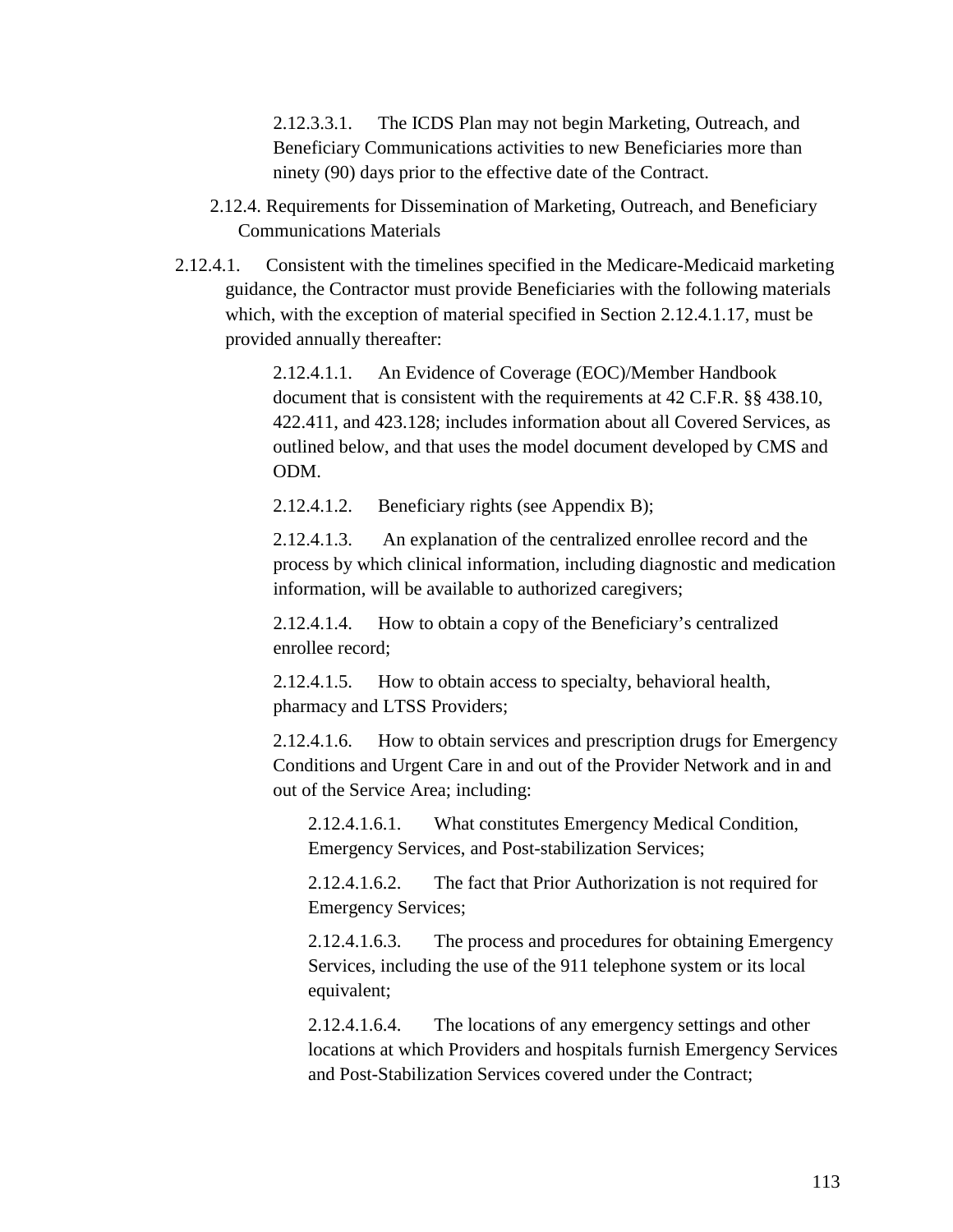2.12.4.1.6.5. That the Beneficiary has a right to use any hospital or other setting for emergency care; and

2.12.4.1.6.6. The Post-stabilization Care Services rules at 42 C.F.R. § 422.113(c).

2.12.4.1.7. Information about advance directives (at a minimum those required in 42 C.F.R. §§ 489.102, 422.128, and 438.3(j)), including Beneficiary rights under the law of Ohio, which information shall be updated to reflect any changes in state law as soon as possible, but no later than ninety (90) days after the effective date of change; the ICDS Plan's policies respecting the implementation of those rights, including any limitation regarding the implementation of advance directives as a matter of conscience; that complaints concerning noncompliance with the advance directive requirements may be filed with ODM; designating a health care proxy, and other mechanisms for ensuring that future medical decisions are made according to the desire of the Beneficiary;

2.12.4.1.8. How to obtain assistance from BSRs;

2.12.4.1.9. How to file Grievances and internal and external Appeals, including:

2.12.4.1.9.1. Grievance, Appeal and fair hearing procedures and timeframes;

2.12.4.1.9.2. Toll free numbers that the Beneficiary can use to file a Grievance or an Appeal by phone; and

2.12.4.1.9.3. That when requested by the Beneficiary and in accordance with the requirements specified by CMS and OAC rule 5160-58-08.4, benefits will continue at the plan level for all benefits, and if the Beneficiary files an Appeal or a request for Ohio fair hearing within the timeframes specified for filing.

2.12.4.1.10. How the Beneficiary can authorize another person to receive written notices of denials, terminations, and reductions;

2.12.4.1.11. How to obtain assistance with the Appeals processes through the BSR and other assistance mechanisms as ODM or CMS may identify, including an Ombudsperson;

2.12.4.1.12. The extent to which, and how Beneficiaries may obtain benefits, including family planning services, from out-of-network Providers;

2.12.4.1.13. How to change Providers; and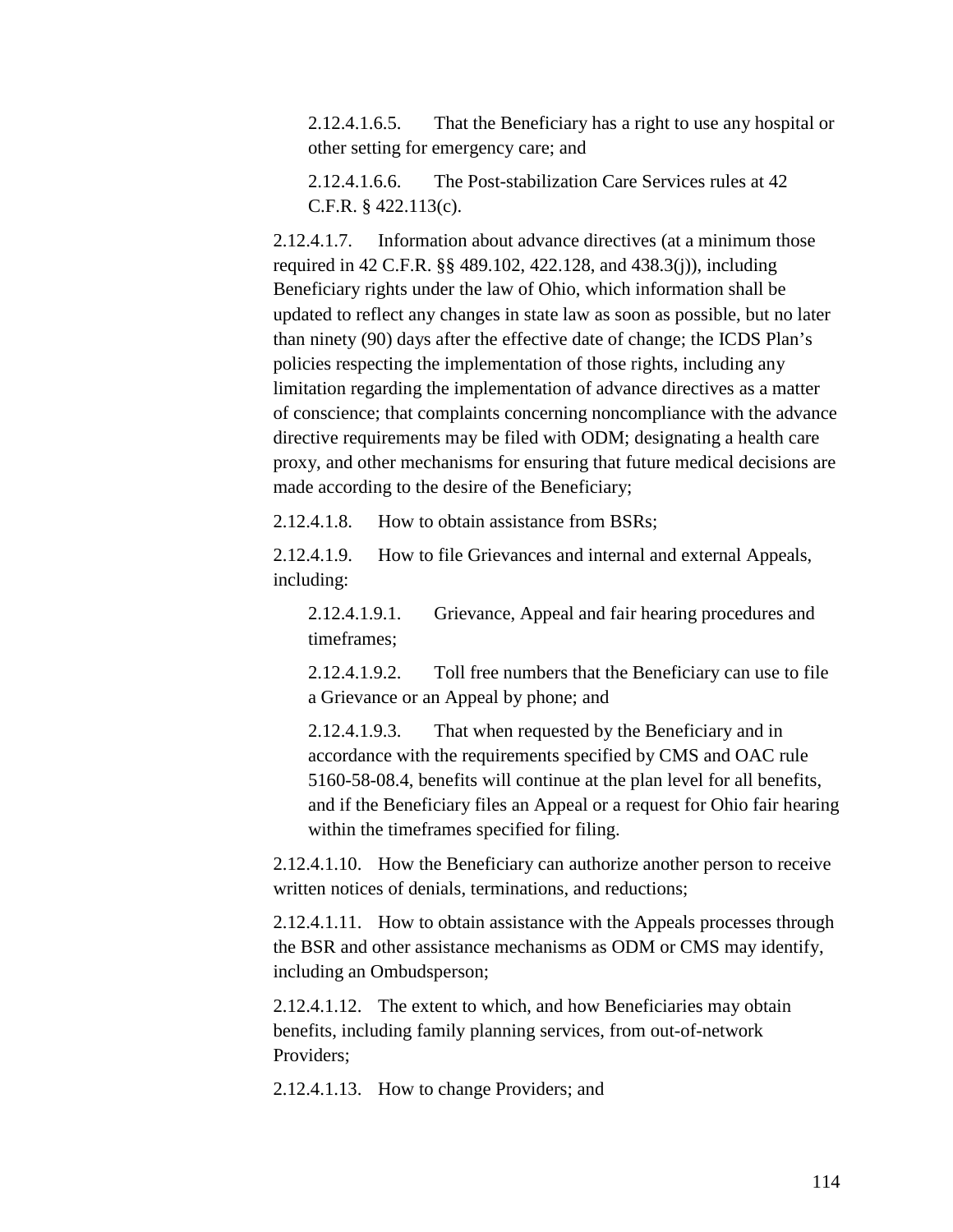2.12.4.1.14. Waiver Beneficiary Handbook model language provided by the State for individuals enrolled in the HCBS waiver.

2.12.4.1.15. A Summary of Benefits (SB) that contains a concise description of the important aspects of enrolling in the ICDS Plan, as well as the benefits offered under the ICDS Plan, including any cost sharing, applicable conditions and limitations, and any other conditions associated with receipt or use of benefits, and is consistent with the model document developed by CMS and the ODM. The SB should provide sufficient detail to ensure that Beneficiaries understand the benefits to which they are entitled. For new Beneficiaries, the SB is required only for individuals enrolled through Passive Enrollment. For current Beneficiaries, the SB must be sent with the Annual Notice of Change (ANOC) as described in the Medicare-Medicaid marketing guidance.

2.12.4.1.16. A combined provider and pharmacy directory that is consistent with the requirements in Section 2.12.5, or a distinct and separate notice on how to access this information online and how to request a hard copy, as specified in Section 2.12.5, Chapter 4 of the Medicare Managed Care Manual, and the Medicare-Medicaid marketing guidance.

2.12.4.1.17. A single identification (ID) card for accessing all covered services under the plan that uses the model document developed by CMS and ODM.

2.12.4.1.18. A comprehensive, integrated formulary that includes prescription drugs and over-the-counter products required to be covered by Medicare Part D and the ODM's outpatient prescription drug benefit and that uses the model document developed by CMS and ODM.

2.12.4.1.19. The procedures for a Beneficiary to change ICDS Plans or to Opt Out of the Demonstration.

2.12.4.2. The ICDS Plan must provide the following materials to current Beneficiaries on an ongoing basis:

> 2.12.4.2.1. An Annual Notice of Change (ANOC) that summarizes all major changes to the ICDS Plan's covered benefits from one Contract year to the next, and that uses the model document developed by CMS and ODM;

> 2.12.4.2.2. As needed to replace old versions or upon a Beneficiary's request, a single ID card for accessing all Covered Services under the plan.

2.12.4.3. The ICDS Plan must provide all Medicare Part D required notices, with the exception of the late enrollment penalty and creditable coverage notices required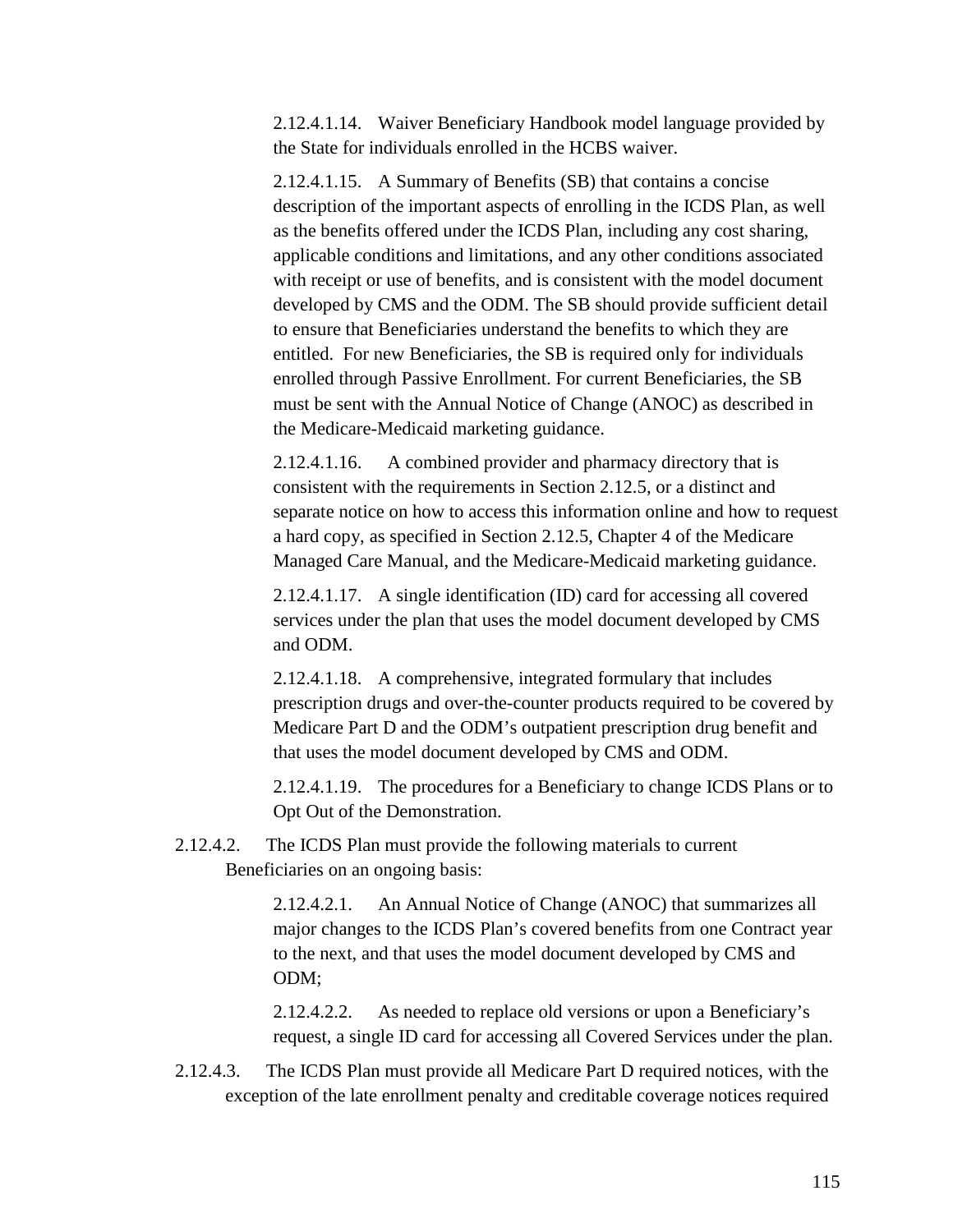under Chapter 4 of the Prescription Drug Benefit Manual, and the LIS Rider required under Chapter 13 of the Prescription Drug Benefit Manual.

- 2.12.4.4. Consistent with the requirement at 42 CFR §423.120(b)(5), the ICDS Plan must provide Beneficiaries with at least sixty (60) days advance notice regarding changes to the comprehensive, integrated formulary.
- 2.12.4.5. The ICDS plan must give Beneficiaries notice of any change that the State defines as significant in the information specified in 42 C.F.R.  $\S$  438.10(g) at least thirty (30) days before the intended effective date of the change.
- 2.12.4.6. The ICDS Plan must ensure that all information provided to Beneficiaries and Potential Beneficiaries (and families or caregivers when appropriate) is provided in a manner and format that is easily understood and that is:

2.12.4.6.1. Made available in large print (at least 16 point font) to Beneficiaries as an alternative format, upon request;

2.12.4.6.2. Available in Prevalent Languages as directed by ODM and CMS;

2.12.4.6.3. Written with cultural sensitivity and at a sixth grade reading level; and

2.12.4.6.4. Available in alternative formats, according to the needs of Beneficiaries and Potential Beneficiaries, including Braille, oral interpretation services in non-English languages, as specified in Section 2.9 of this Contract; audiotape; ASL video clips, and other alternative media, as requested.

2.12.4.6.5. The ICDS Plan will provide information available upon the Beneficiary's request:

2.12.4.6.5.1. Information on the structure and operation of the ICDS Plan; and

2.12.4.6.5.2. Physician incentive plans as set forth in 42 C.F.R. § 438.6(h).

2.12.5. Provider/Pharmacy Network Directory

2.12.5.1. Maintenance and Distribution: The ICDS Plan must:

2.12.5.1.1. Maintain a combined Provider/Pharmacy Network directory that uses the model document developed by CMS and ODM;

2.12.5.1.2. Provide either a copy or a distinct and separate notice on how to access this information online and how to request a hard copy, as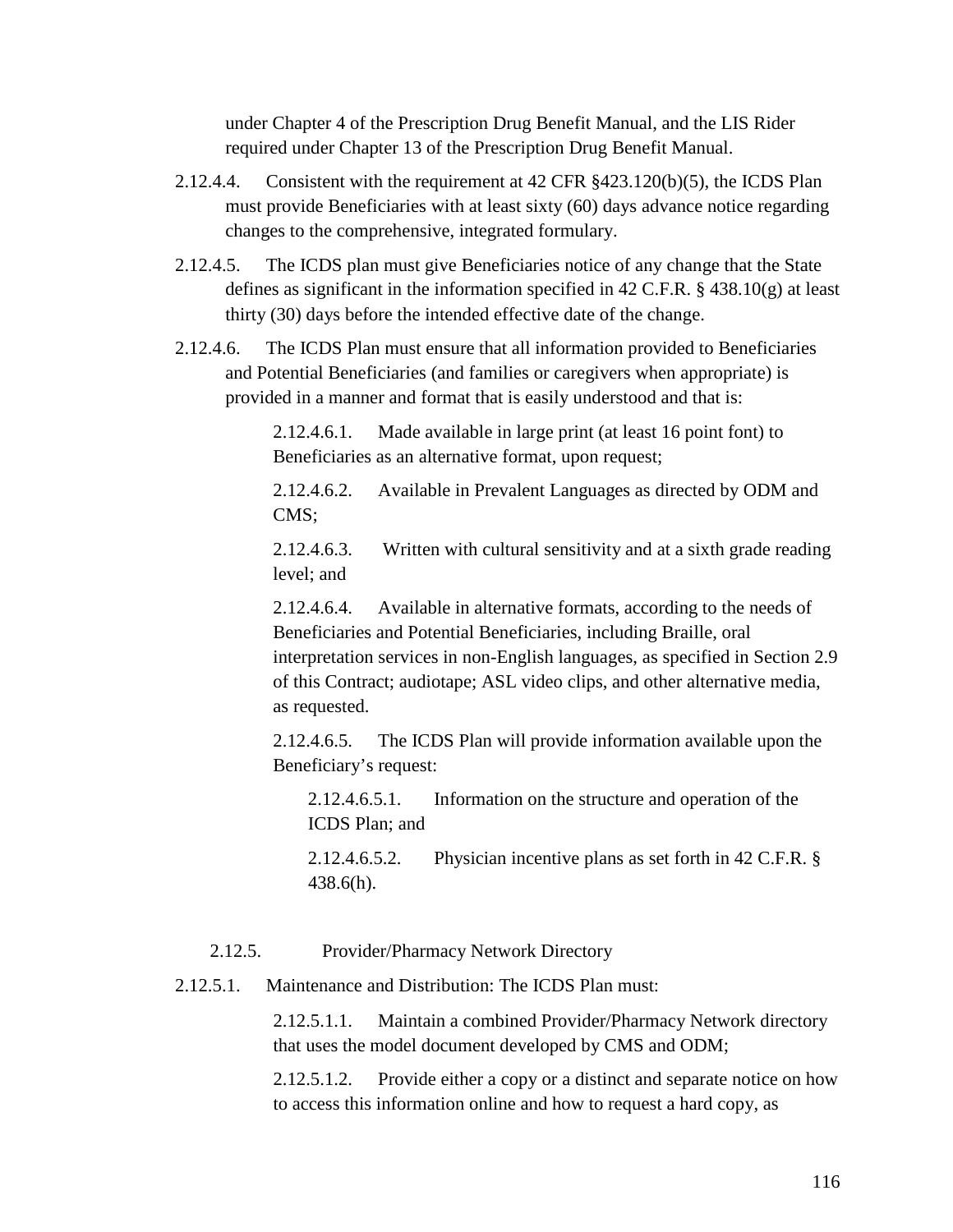specified in Chapter 4 of the Medicare Managed Care Manual and the Medicare-Medicaid marketing guidance, to all new Beneficiaries at the time of Enrollment and annually thereafter.

2.12.5.1.3. When there is a significant change to the Provider Network, the ICDS Plan must provide notice to Beneficiaries, as specified in Chapter 4 of the Medicare Managed Care Manual and the Medicare-Medicaid marketing guidance;

2.12.5.1.4. Ensure an up-to-date copy is available on the ICDS Plan's website, consistent with the requirements at 42 C.F.R. §§ 422.111(h) and 42 C.F.R. 423.128(d);

2.12.5.1.5. On a quarterly basis, the ICDS Plan must create an insert to each printed Provider Directory that lists those Providers deleted from the ICDS's provider panel during the previous three (3) months.

2.12.5.1.6. Consistent with 42 C.F.R. § 422.111(e) and 42 C.F.R. §  $438.10(f)(1)$ , or within the time frame specified in Section 2.8.1.6, whichever provides the Beneficiary with a longer notice, make a good faith effort to provide written notice of termination of a contracted provider or pharmacy at least thirty calendar days before the termination effective date to all Beneficiaries who regularly use the provider or pharmacy's services; if a contract termination involves a primary care professional, all Beneficiaries who are patients of that primary care professional must be notified; and

2.12.5.1.7. Include written and oral offers of such Provider/Pharmacy Network directory in its outreach and orientation sessions for new Beneficiaries.

2.12.5.2. Content of Provider/Pharmacy Network Directory

2.12.5.2.1. The Provider/Pharmacy Network directory must include, at a minimum, the following information for all providers in the ICDS Plan's Provider Network:

2.12.5.2.1.1. The names, addresses, and telephone numbers of all current network Providers, and the total number of each type of Provider, consistent with 42 C.F.R. § 422.111(h).

2.12.5.2.1.2. As applicable, Network Providers with training in and experience treating:

2.12.5.2.1.2.1. Persons with physical disabilities, chronic illness, HIV/AIDS,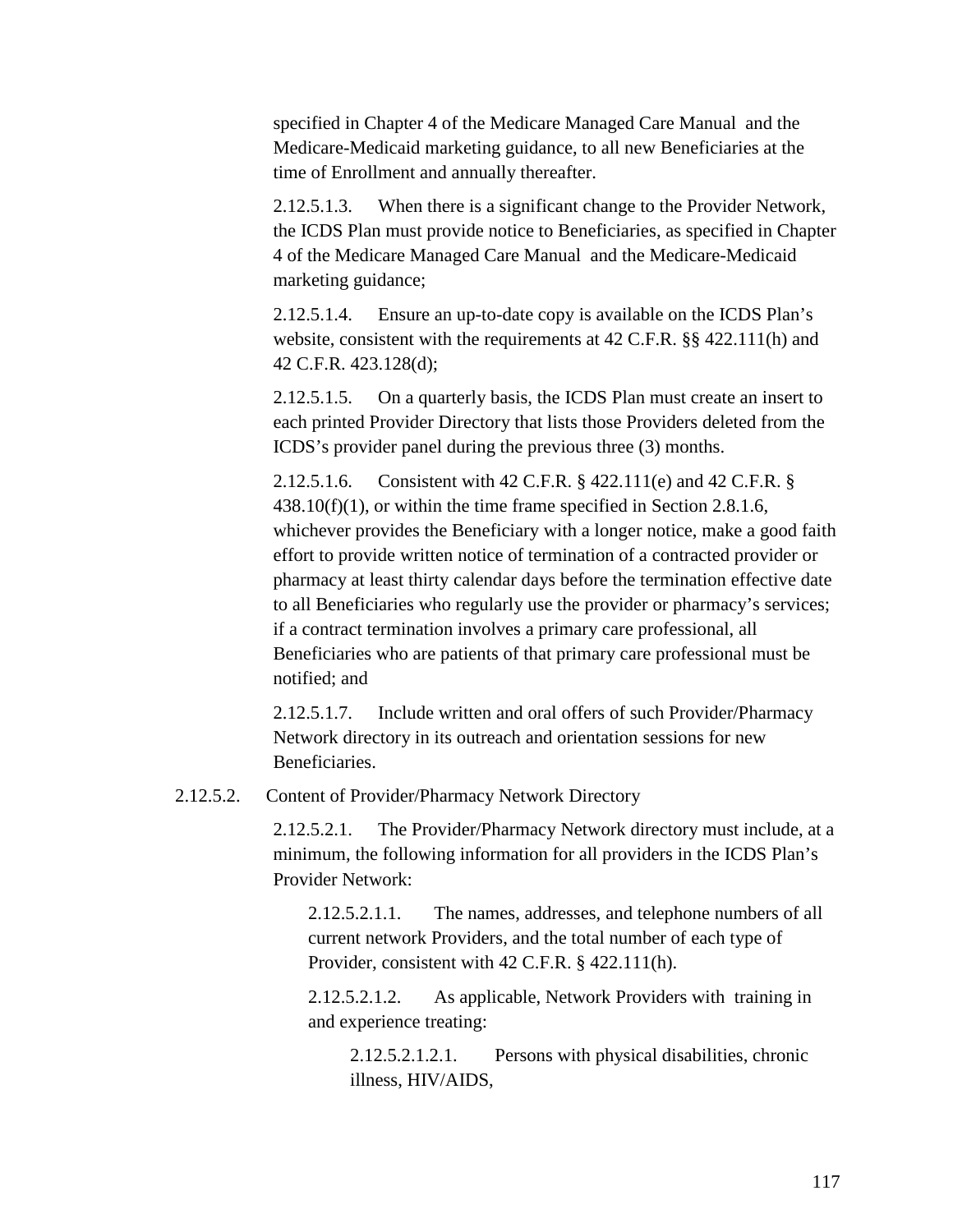| 2.12.5.2.1.2.2.                                | Persons with serious mental illness;        |
|------------------------------------------------|---------------------------------------------|
| 2.12.5.2.1.2.3.                                | Homeless persons;                           |
| 2.12.5.2.1.2.4.<br>blind or visually impaired; | Persons who are Deaf or hard-of-hearing and |
| 2.12.5.2.1.2.5.                                | Persons with co-occurring disorders; and    |
| 2.12.5.2.1.2.6.                                | Other specialties.                          |

2.12.5.2.2. For network Providers that are health care professionals or non-facility based and, as applicable, for facilities and facility-based network Providers, office hours, including the names of any network Provider sites open after 5:00 p.m. (Eastern Time) weekdays and on weekends;

2.12.5.2.3. An explanation of how to access Providers (e.g. referral required vs. self-referral);

2.12.5.2.4. An indication of which Providers are available to Beneficiaries on a self-referral basis;

2.12.5.2.5. How Beneficiaries may obtain directory information in alternate formats that take into consideration the special needs of eligible individuals including, but not limited to, visually-limited, LEP, and LRP eligible individuals;

2.12.5.2.6. As applicable, whether the health care professional or nonfacility based network Provider has completed cultural competence training;

2.12.5.2.7. For network Providers that are health care professionals or non-facility based and, as applicable, for facilities and facility-based network Providers, licensing information, such as license number or National Provider Identifier;

2.12.5.2.8. Whether the network Provider has specific accommodations for people with physical disabilities, such as wide entry, wheelchair access, accessible exam rooms and tables, lifts, scales, bathrooms and stalls, grab bars, or other accessible equipment;

2.12.5.2.9. Whether the Provider is accepting new patients as of the date of publication of the directory;

2.12.5.2.10. Whether the network Provider is on a public transportation route;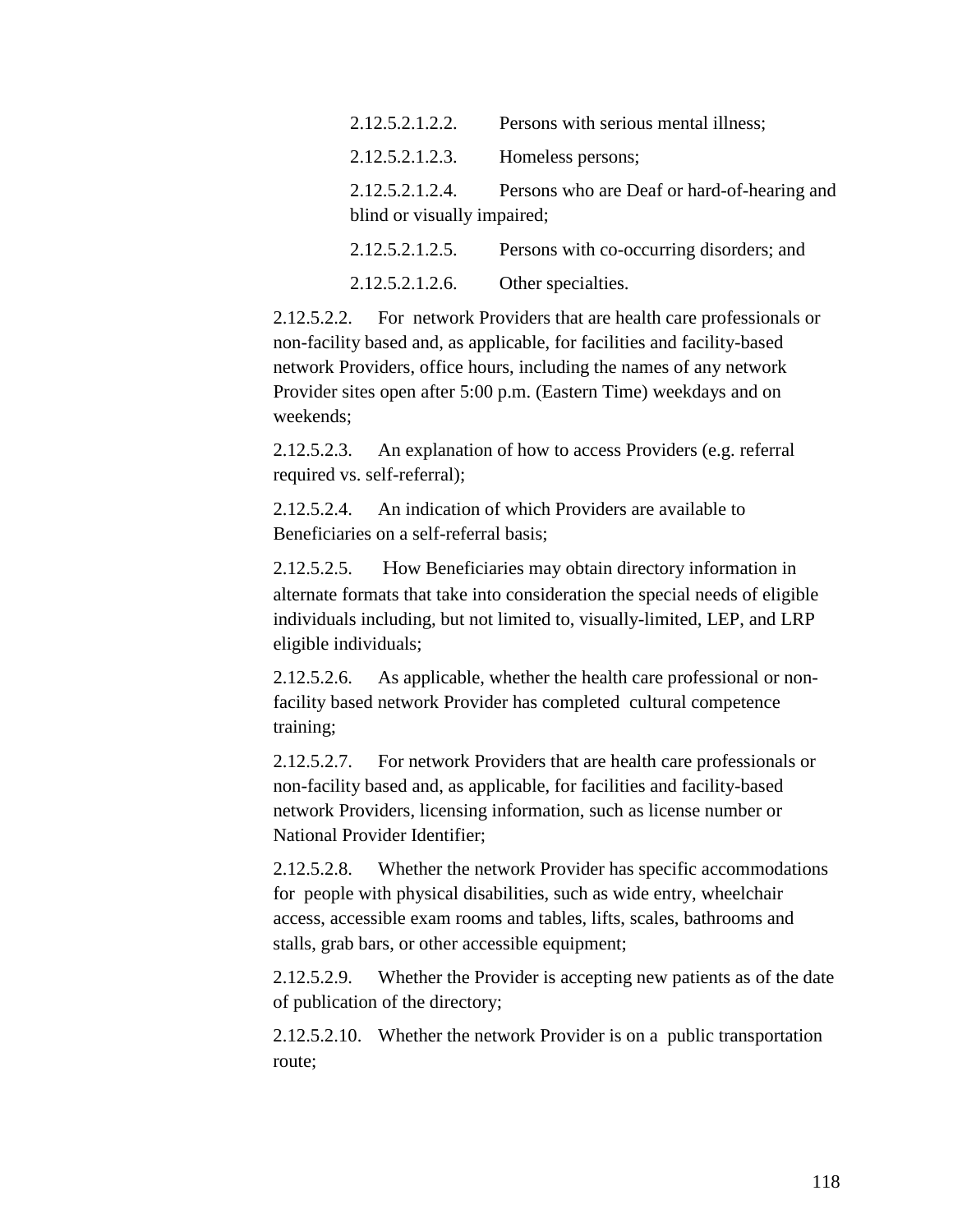2.12.5.2.11. Any languages other than English, including ASL, spoken by network Providers or offered by skilled medical interpreters at the Provider's site;

2.12.5.2.12. For behavioral health Providers, training in and experience treating trauma, child welfare, and substance use;

2.12.5.2.13. As applicable, whether the network Provider has access to language line interpreters; and

2.12.5.2.14. A description of the roles of the PCP and Trans-Disciplinary Care Management Team and the process by which Beneficiaries select and change PCPs.

2.12.5.2.15. The directory must include, at a minimum, the following information for all pharmacies in the ICDS Plan's pharmacy network:

2.12.5.2.15.1. The names, addresses, and telephone numbers of all current network Providers and pharmacies; and

2.12.5.2.15.2. Instructions for the Beneficiary to contact the ICDS Plan's toll free Beneficiary Services telephone line (as described in Section 2.9.2.1) for assistance in finding a convenient pharmacy.

- 2.12.5.3. Upon request from the ICDS Plan, ODM or CMS may authorize exceptions for contracted providers requesting not to be published on the directory.
- 2.12.5.4. Internet Provider Directory

2.12.5.4.1. The ICDS Plan is required to have an internet-based provider directory available in a format approved by ODM and CMS. This internet directory must allow Beneficiaries to electronically search for ICDS Plan panel Providers based on name, Provider type, and geographic proximity. The internet directory must include providers of both Medicare and Medicaid services. If an ICDS Plan has one internet-based directory for multiple populations, each Provider must include a description of which population they serve.

2.12.5.4.2. The internet directory must be updated as frequently as indicated in Chapter 4 of the Medicare Managed Care Manual and the Medicare-Medicaid marketing guidance for Providers who are not one of the ODM-required provider types listed in section 2.7.9.2 . ODM-required Providers must be added to the internet directory within one (1) week of submitting the Provider to the MCPN. Providers being deleted from the ICDS Plan's panel must be deleted from the internet directory within one (1) week of notification from the Provider to the ICDS Plan.Providers being deleted from the ICDS Plan's panel must be posted to the internet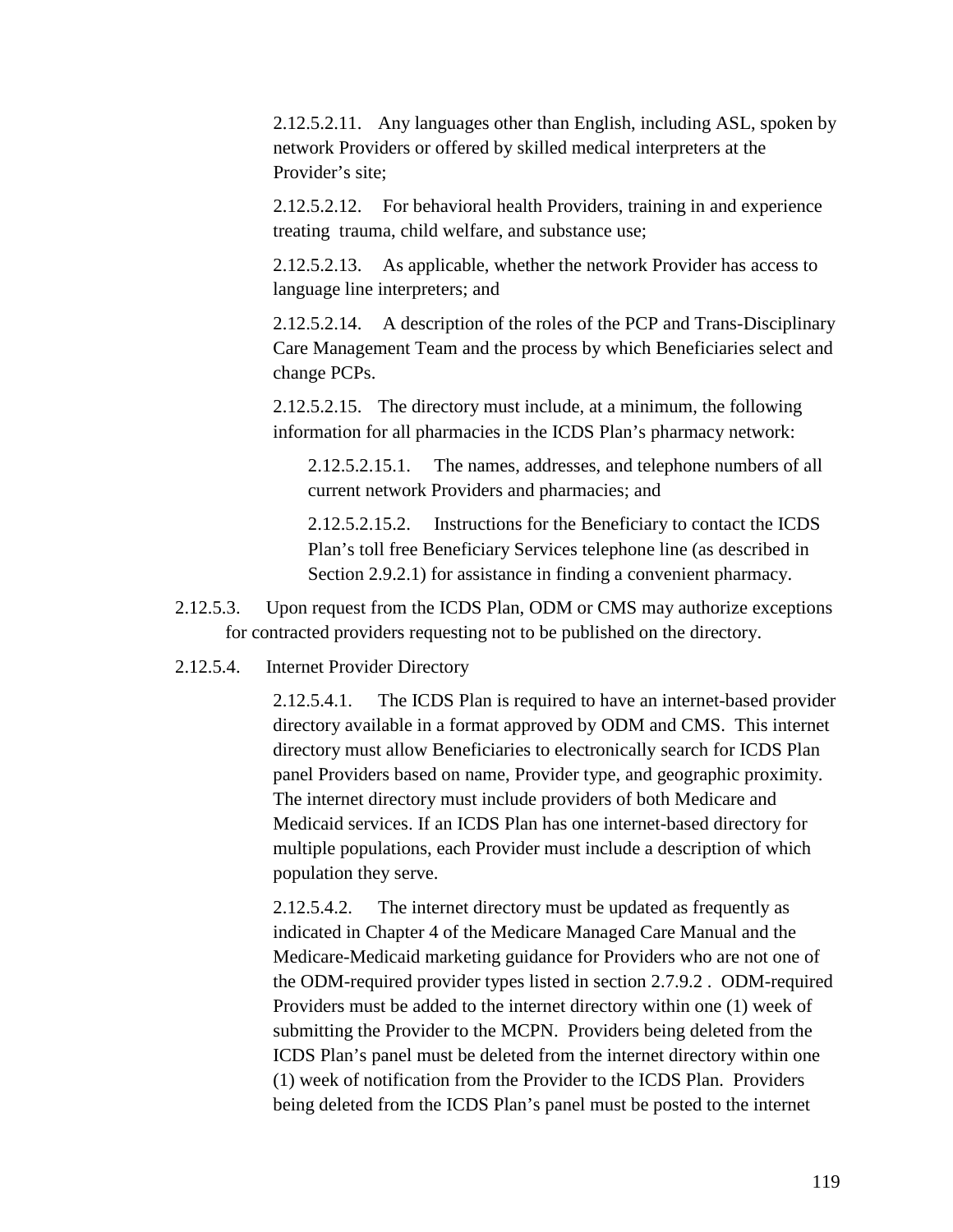directory within one (1) week of notification from the Provider to the ICDS Plan of the deletion. ICDS Plans must make changes to the printed Provider/Pharmacy Network Directory to remove deleted providers.

2.12.5.5. Centralized Database. The ICDS Plan must utilize a centralized database which records the special communication needs of all ICDS Plan Beneficiaries (i.e., those with LEP, limited reading proficiency [LRP], visual impairment, and hearing impairment) and the provision of related services (i.e., ICDS Plan materials in alternate format, oral interpretation, oral translation services, written translations of ICDS Plan materials, and sign language services).

> 2.12.5.5.1. This database must include all ICDS Plan Beneficiary primary language information (PLI) as well as all other special communication needs information for ICDS Plan Beneficiaries, as indicated above, when identified by any source including but not limited to ODM, the Managed Care Enrollment Center (MCEC), ICDS Plan staff, providers, and Beneficiaries

2.12.5.5.2. This centralized database must be readily available to ICDS Plan staff and be used in coordinating communication and services to Beneficiaries, including the selection of a PCP who speaks the primary language of an LEP Beneficiary, when such a Provider is available.

- 2.12.5.6. The ICDS Plan must share specific communication needs information with its Providers [e.g., PCPs, Pharmacy Benefit Managers (PBMs), and Third Party Administrators (TPAs)], as applicable.
- 2.12.5.7. The ICDS Plan must submit to ODM, upon request, detailed information regarding the ICDS Plan's Beneficiaries with special communication needs, which could include individual Beneficiary names, their specific communication need, and any provision of special services to Beneficiaries (i.e., those special services arranged by the ICDS Plan as well as those services reported to the ICDS Plan which were arranged by the Provider).

### 2.13. **Financial Requirements**

- 2.13.1. The Ohio Department of Insurance (ODI) is the agency responsible for licensing managed care plans as Health Insuring Corporations (HICs) pursuant to Section 1751 of the ORC. ODI has primary responsibility for monitoring managed care plan for financial viability, solvency, and stability.
- 2.13.2. Financial Stability
- 2.13.2.1. The ICDS Plan must submit the following financial reports to ODM: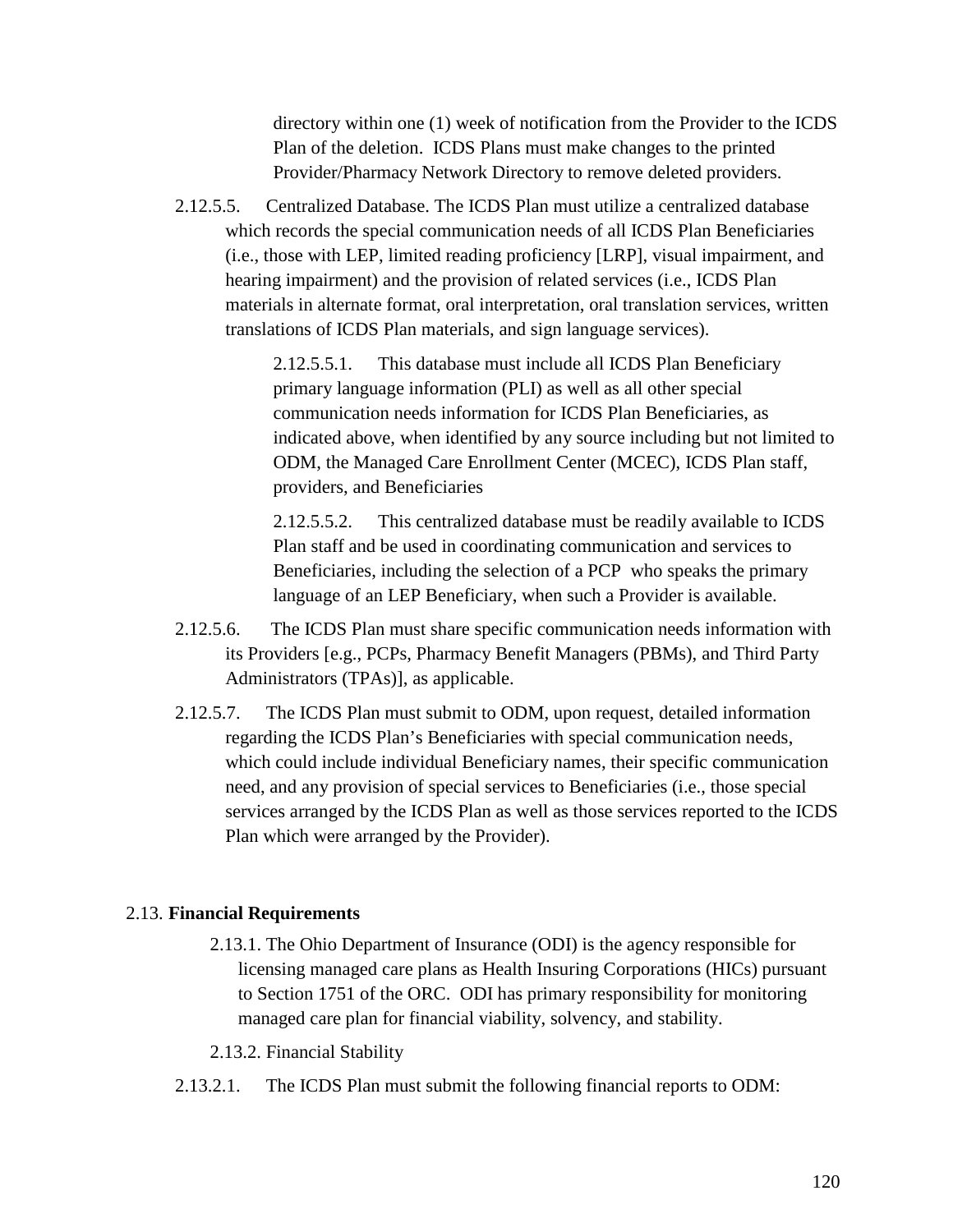2.13.2.1.1. Quarterly and annual ICDS cost reports as designated by ODM. The annual ICDS cost report will require an auditor's certification.

2.13.2.1.2. Copies of all annual and quarterly financial statements and any revision to such copies must be submitted to ODM. For purposes of this contract, "annual financial statement" is the annual "National Association of Insurance Commissioners" (NAIC) statutory filing of the financial condition as adopted and required by the ODI in accordance with Sections 1751.32 and 1751.47 of the Revised Code. The financial statements must include all required health statement filings, schedules and exhibits as stated in the NAIC annual health statement instructions including, but not limited to, the following sections: assets, liabilities, capital and surplus account, cash flow, analysis of operations by lines of business, five-year historical data, and the exhibit of premiums, enrollment and utilization, the designated supplemental exhibits for ICDS and the modified supplemental health care exhibit. The financial statements must be submitted to the ODM even if the ODI does not require the ICDS plans to submit these statements to ODI. An electronic copy of the reports in the NAIC-approved format must be provided to ODM. ICDS plans who are already submitting the financial statements to ODM do not need to submit them twice.

2.13.2.1.3. Annual financial statements for those entities who have an ownership interest totaling five percent (5%) or more in the ICDS Plan or an indirect interest of five percent (5%) or more, or a combination of direct and indirect interest equal to five percent (5%) or more in the ICDS Plan;

2.13.2.1.4. The ICDS Plan must submit to ODM a copy of its audited financial statement as compiled by an independent auditor including the statement of reconciliation with statutory accounting principles as required by ODI in accordance with Section 1751.321 of the Revised Code. The statement must be submitted annually to ODM.

2.13.2.1.5. The ICDS Plan Annual Restated Cost Report for the prior calendar year. The restated cost report shall be audited upon ODM's request.

2.13.2.1.6. ICDS plan physician incentive disclosure statements and other information as required by 42 C.F.R. § 417.

2.13.2.1.7. Notification of requests for information and copies of information released pursuant to a tort action (i.e., third party recovery), as outlined in OAC 5160-58-01.1 and 5160-26-09.1;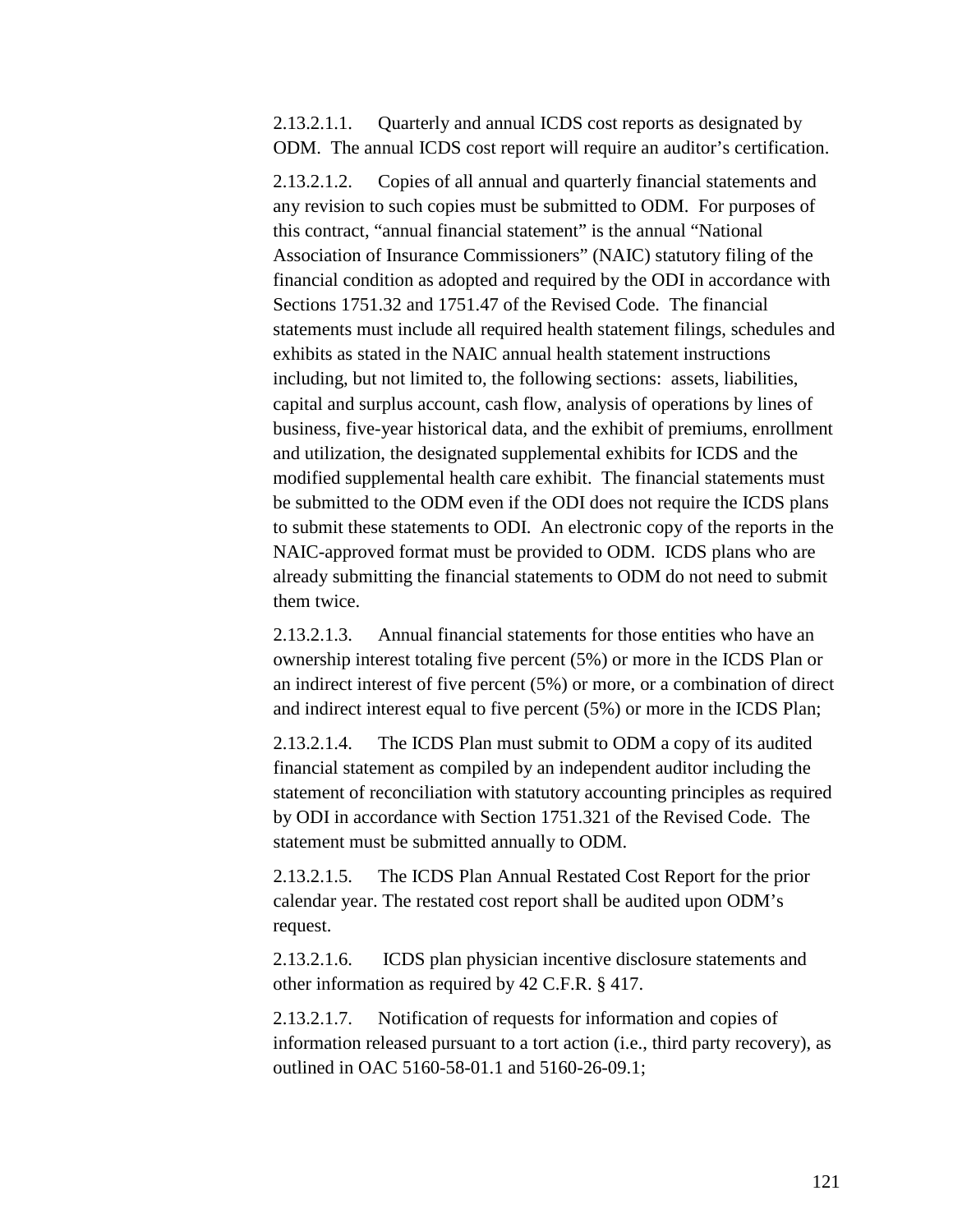2.13.2.1.8. The ICDS plan must submit required reports and additional information, as requested by ODM, as related to their duties and obligations and where needed to assure operation in accordance with all state and federal regulations and requirements. ODM may request reports such as but not limited to; financial, utilization, and statistical reports based on a concern regarding the ICDS Plan's quality of care, delivery of services, fiscal operations or solvency.

2.13.2.1.9. ICDS Plan's must submit ODM-specified reports for the calculation of financial performance measures and standards as outlined in Section 2.13.3.

2.13.2.1.10. *Penalty for noncompliance:* Noncompliance with submission of the above items will result in penalties, as outlined in the Compliance Assessment Policy document.

- 2.13.3. Financial Performance Measures and Standards
- 2.13.3.1. The ICDS Plan must meet specific expectations for financial performance. In the interest of administrative simplicity and non-duplication of areas of the ODI authority, ODM's emphasis is on the assurance of access to and quality of care. ODM will focus only on a limited number of indicators and related standards to monitor plan performance. The five indicators and standards for this Contract period are identified below. The source for each indicator will be the quarterly and annual ICDS Plan cost reports. The report period that will be used to determine compliance will be the annual ICDS Plan cost report.
- 2.13.3.2. The ODM Methods for ICDS Financial Performance Measures includes information on definitions for and calculations of the following financial performance indicators:
	- 2.13.3.2.1. Indicator: Current Ratio

*Standard*: Current Ratio is not to fall below 1.00 as determined from the annual ICDS Plan Cost Report submitted to ODM.

2.13.3.2.2. Indicator: Medical Loss Ratio (MLR)

*Standard:* If an ICDS Plan has an MLR between eightyfive percent (85%) and ninety percent (90%) of the joint Medicare and Medicaid payment to the ICDS Plans, ODM and CMS may require a corrective action plan.

2.13.3.2.3. Indicator: Indicator: Administrative Expense Ratio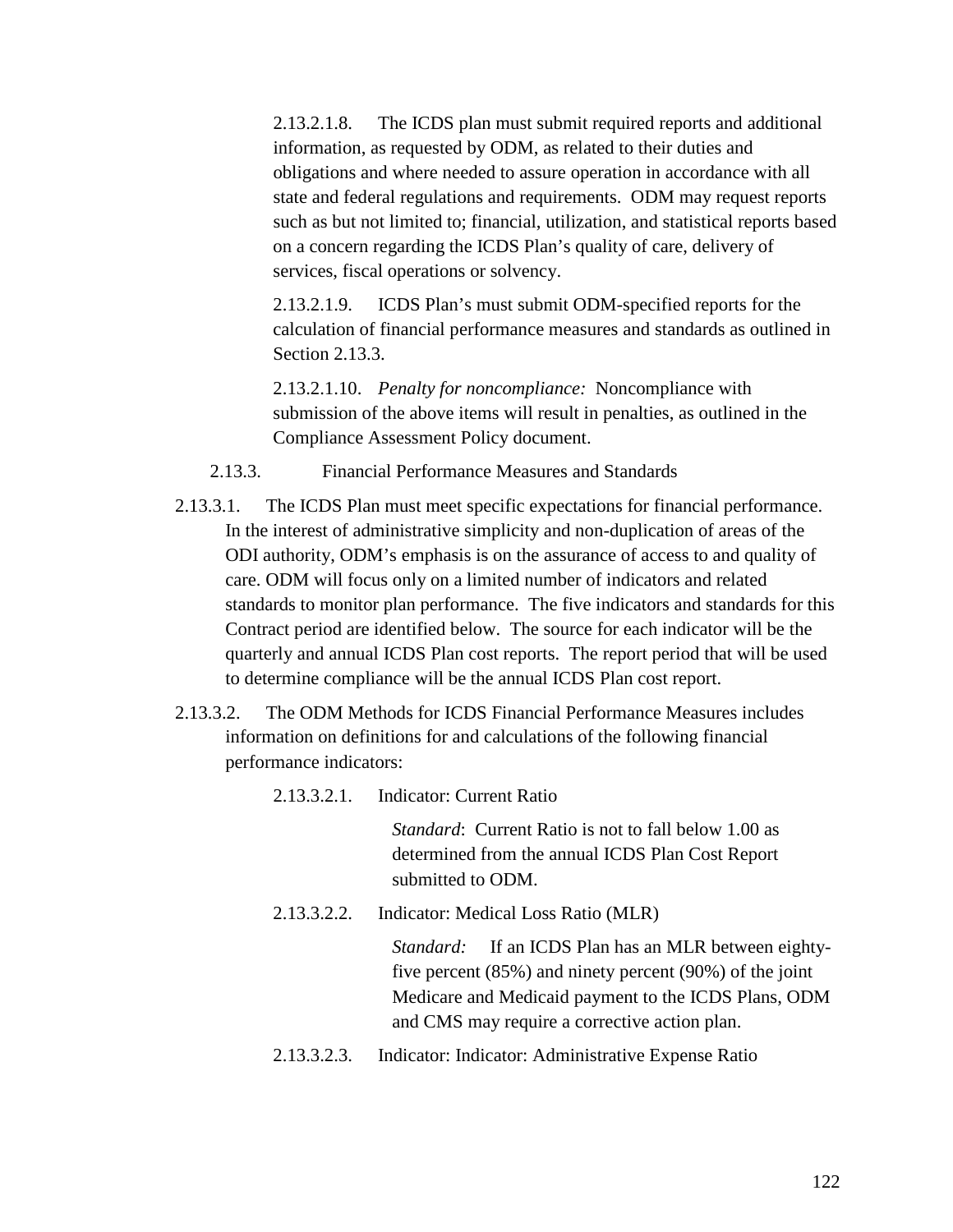*Standard:* Administrative Expense Ratio is not to exceed fifteen percent (15%), as determined from the annual ICDS Plan cost report submitted to ODM

2.13.3.2.4. Indicator: Overall Expense Ratio

*Standard:* Overall Expense Ratio is not to exceed one hundred percent (100%) as determined from the annual ICDS Plan cost report submitted to ODM.

2.13.3.2.5. Indicator: Defensive Interval

*Standard*: The defensive interval is not to fall below thirty (30) days as determined from the annual ICDS Plan cost report submitted to ODM.

2.13.3.3. Penalty for noncompliance:

2.13.3.3.1. Noncompliance with the above standards will result in penalties, as outlined in the Compliance Assessment Policy document. Failure to meet the standards above will result in ODM requiring the ICDS Plan to complete a corrective action plan (CAP) and specifying the date by which compliance must be demonstrated. Failure to meet the standard or otherwise comply with the CAP by the specified date will result in penalties as outlined in Section 2.1.6 unless ODM determines that the deficiency does not potentially jeopardize access to or quality of care or affect the ICDS Plan's ability to meet administrative requirements (e.g., prompt pay requirements). Justifiable reasons for noncompliance may include one-time events (e.g., ICDS Plan investment in information system products).

2.13.3.3.2. If Financial Statements are not submitted to the ODI by the due date, the ICDS Plan continues to be obligated to submit the report to ODM by ODI's originally specified due date unless the ICDS Plan requests and is granted an extension by ODM.

2.13.3.3.3. Failure to submit complete quarterly and annual Financial Statements on a timely basis will be deemed a failure to meet the standards and will be subject to the noncompliance penalties listed above for the indicators above in Section 2.13.3.2 including those outlined in the Compliance Assessment Policy document. The penalties will take effect at the first of the month following the month in which the determination was made that the ICDS Plan was noncompliant for failing to submit financial reports timely.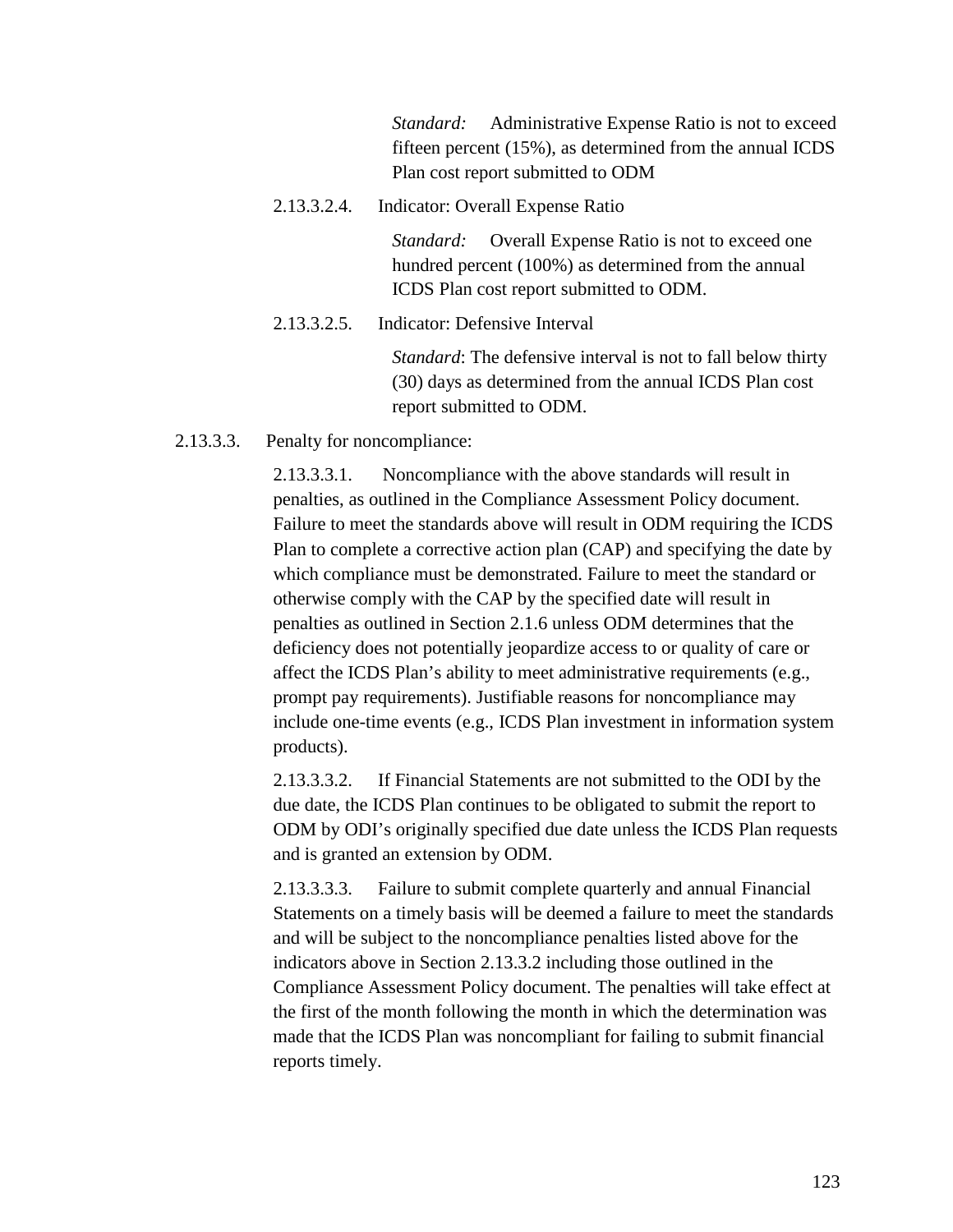2.13.3.3.4. Long-term investments that can be liquidated without significant penalty within 24 hours, which a plan would like to include in cash and short-term investments in the financial performance measures listed in Section 2.13.3.2, must be disclosed in footnotes to the ICDS Plan quarterly and annual cost report. Descriptions and amounts should be disclosed. Please note that "significant penalty" for this purpose is any penalty greater than twenty percent (20%). Also, enter the amortized cost of the investment, the market value of the investment, and the amount of the penalty.

- 2.13.4. Reinsurance Requirements. Each ICDS Plan must carry reinsurance coverage as required by OAC 5160-58-01.1(A) and 5160-26-09 from a licensed commercial carrier to protect against inpatient-related medical expenses incurred by ICDS Beneficiaries.
- 2.13.4.1. A copy of the fully-executed reinsurance agreement to provide the specified coverage must be submitted to ODM prior to the effective date of the ICDS Plan Contract.
- 2.13.4.2. The reinsurance coverage must remain in force during the term of this Contract with ODM and CMS and must contain adequate provisions for Contract extensions.
- 2.13.4.3. To the extent that the risk for such expenses is transferred to a First Tier, Downstream, or Related Entity the ICDS Plan must provide proof of reinsurance coverage for that First Tier, Downstream, or Related Entity in accordance with the provisions of this paragraph.
- 2.13.4.4. Each ICDS Plan shall provide written notification to ODM, specifying the dates of admission, diagnosis and estimates of the total claims incurred for all Beneficiaries for which reinsurance claims have been submitted as a part of the ODM ICDS quarterly and annual cost reports.
- 2.13.4.5. The ICDS Plan must give ODM prior written notice of any proposed changes or modifications in the reinsurance agreements for ODM review and approval. Such notice shall be submitted to ODM thirty (30) days prior to the intended effective date of the proposed change and must include the complete and exact text of the proposed change.
- 2.13.4.6. The ICDS Plan must provide copies of new or modified reinsurance agreements to ODM within thirty (30) days of execution.
- 2.13.4.7. In the event of termination of the reinsurance agreement due to insolvency of the ICDS Plan or the reinsurance carrier, the ICDS Plan will be fully responsible for all pending or unpaid claims. Any reinsurance agreements which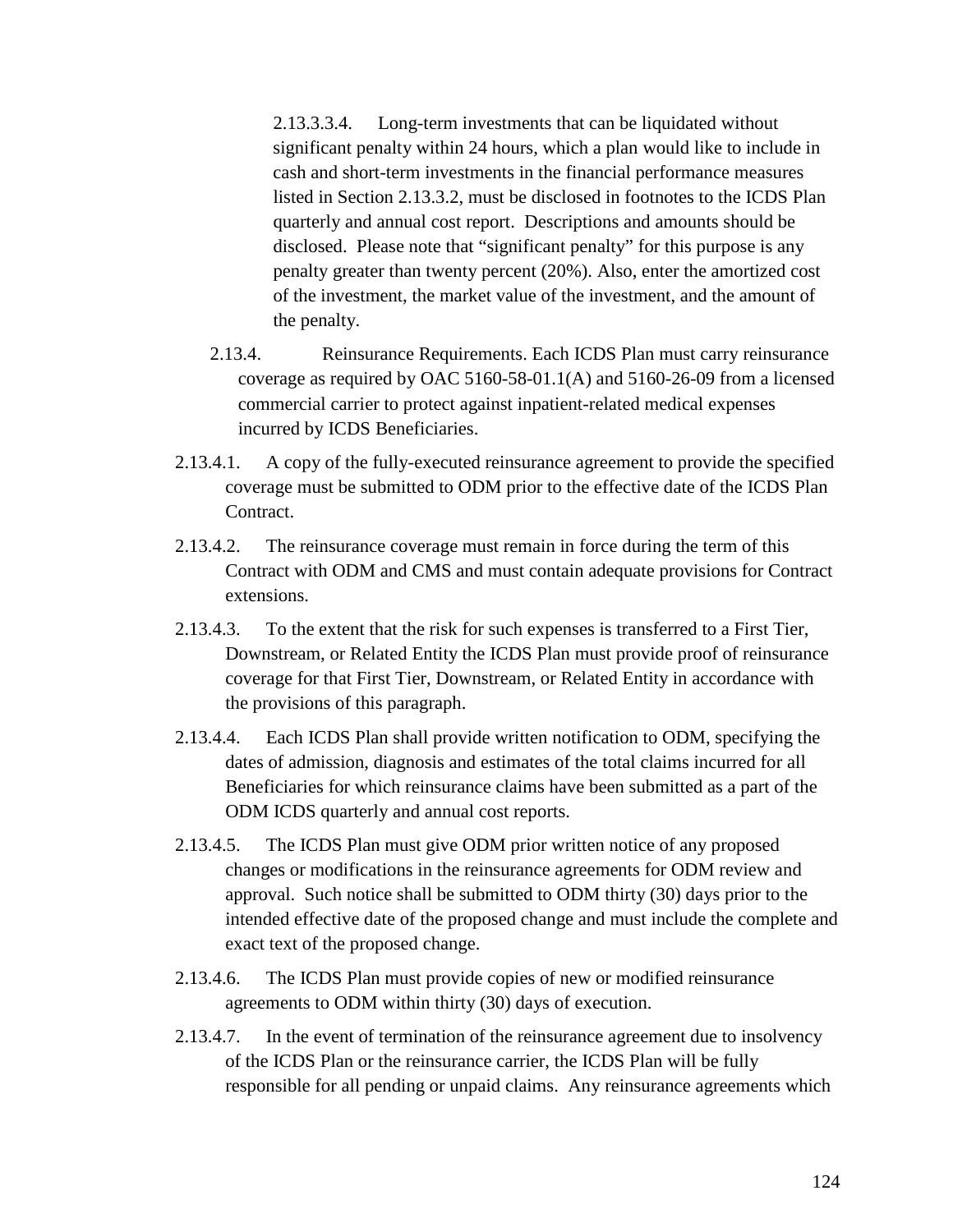cover expenses to be paid for continued benefits in the event of insolvency must include Beneficiaries as a covered class.

- 2.13.4.8. Reinsurance requirements for partial-risk arrangements may differ from those specified in this paragraph.
- 2.13.4.9. The annual deductible or retention amount for such insurance must be specified in the reinsurance agreement and must not exceed \$100,000.00, unless ODM has provided the ICDS Plan with prior approval in writing for a higher deductible amount or alternate reinsurance arrangement. Except for transplant services, and as provided below, this reinsurance must cover, at a minimum, eighty percent (80%) of inpatient costs incurred by one Beneficiary in one year, in excess of \$100,000.00 unless ODM has provided the ICDS Plan with prior approval in writing for a higher deductible amount or alternate reinsurance arrangement.
- 2.13.4.10. For transplant services, the reinsurance must cover, at a minimum, fifty percent (50%) of inpatient transplant related costs incurred by one Beneficiary in one year, in excess of \$100,000.00 unless ODM has provided the ICDS Plan with prior approval in writing for a higher deductible amount or alternate reinsurance arrangement.
- 2.13.4.11. An ICDS Plan may request a higher deductible amount and/or that the reinsurance cover less than eighty percent (80%) of inpatient costs in excess of the deductible amount, only after the ICDS Plan has one year of Enrollment in Ohio. If the ICDS Plan does not have more than 75,000 Beneficiaries in Ohio, but does have more than 75,000 Beneficiaries between Ohio and other states, ODM may consider alternate reinsurance arrangements. However, depending on the corporate structures of the ICDS Plan, other forms of security may be required in addition to reinsurance. These other security tools may include parental guarantees, letters of credit, or performance bonds. In determining whether or not the request will be approved, the ODM may consider any or all of the following:

2.13.4.11.1. Whether the ICDS Plan has sufficient reserves available to pay unexpected claims;

2.13.4.11.2. The ICDS Plan's history in complying with financial indicators in Section 2.13.3.2;

2.13.4.11.3. The number of Beneficiaries covered by the ICDS Plan;

2.13.4.11.4. How long the ICDS Plan has been covering Medicaid/Medicare dual eligibles or other Beneficiaries on a full risk basis;

2.13.4.11.5. Risk based capital ratio greater than 2.5 or higher calculated from the last annual ODI financial statement;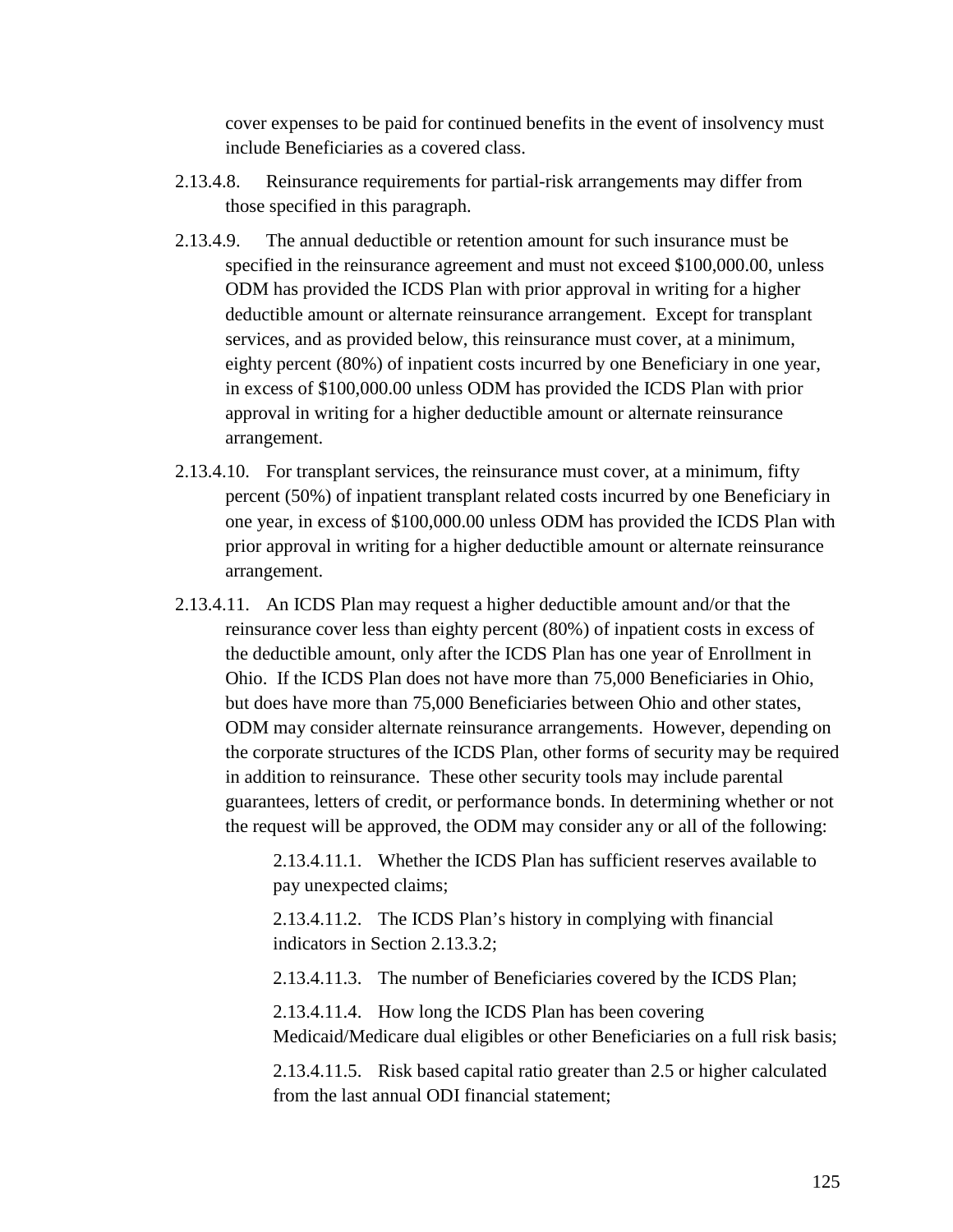2.13.4.11.6. Scatter diagram or bar graph from the last calendar year that shows the number of reinsurance claims that exceeded the current reinsurance deductible and a graph/chart showing the claims history for reinsurance above the previously approved deductible from the last calendar year.

- 2.13.5. The ICDS Plan's reinsurance coverage must have a deductible that does not exceed \$100,000.00 without approval from ODM, or reinsurance coverage for non-transplant services that covers less than eighty percent (80%) of inpatient costs in excess of the deductible incurred by one Beneficiary for one year without approval from ODM. Notification of Regulatory Action.
- 2.13.5.1. Any ICDS Plan notified by ODI of proposed or implemented regulatory action must report such notification and the nature of the action to ODM no later than one working day after receipt from ODI. ODM may request, and the ICDS Plan must provide, any additional information as necessary to assure continued satisfaction of program requirements. ICDS Plans may request that information related to such actions be considered proprietary in accordance with established ODM procedures. Failure to comply with this provision will result in penalties as outlined in the Compliance Assessment Policy document.

### 2.14. **Data Submissions, Reporting Requirements, and Surveys**

2.14.1. General Requirements for Data

2.14.1.1. The ICDS Plan must provide and require its First Tier, Downstream and Related Entities to provide:

> 2.14.1.1.1. All information CMS and ODM require under the Contract related to the performance of the ICDS Plan's responsibilities, including non-medical information for the purposes of research and evaluation;

> 2.14.1.1.2. Any information CMS and ODM require to comply with all applicable federal or state laws and regulations; and

> 2.14.1.1.3. Any information CMS or ODM require for external rapid cycle evaluation including program expenditures, service utilization rates, rebalancing from institutional to community settings, Beneficiary satisfaction, Beneficiary complaints and Appeals and Enrollment/disenrollment rates.

- 2.14.2. General Reporting Requirements
- 2.14.2.1. The ICDS Plan must, in accordance with all applicable MMP reporting requirements: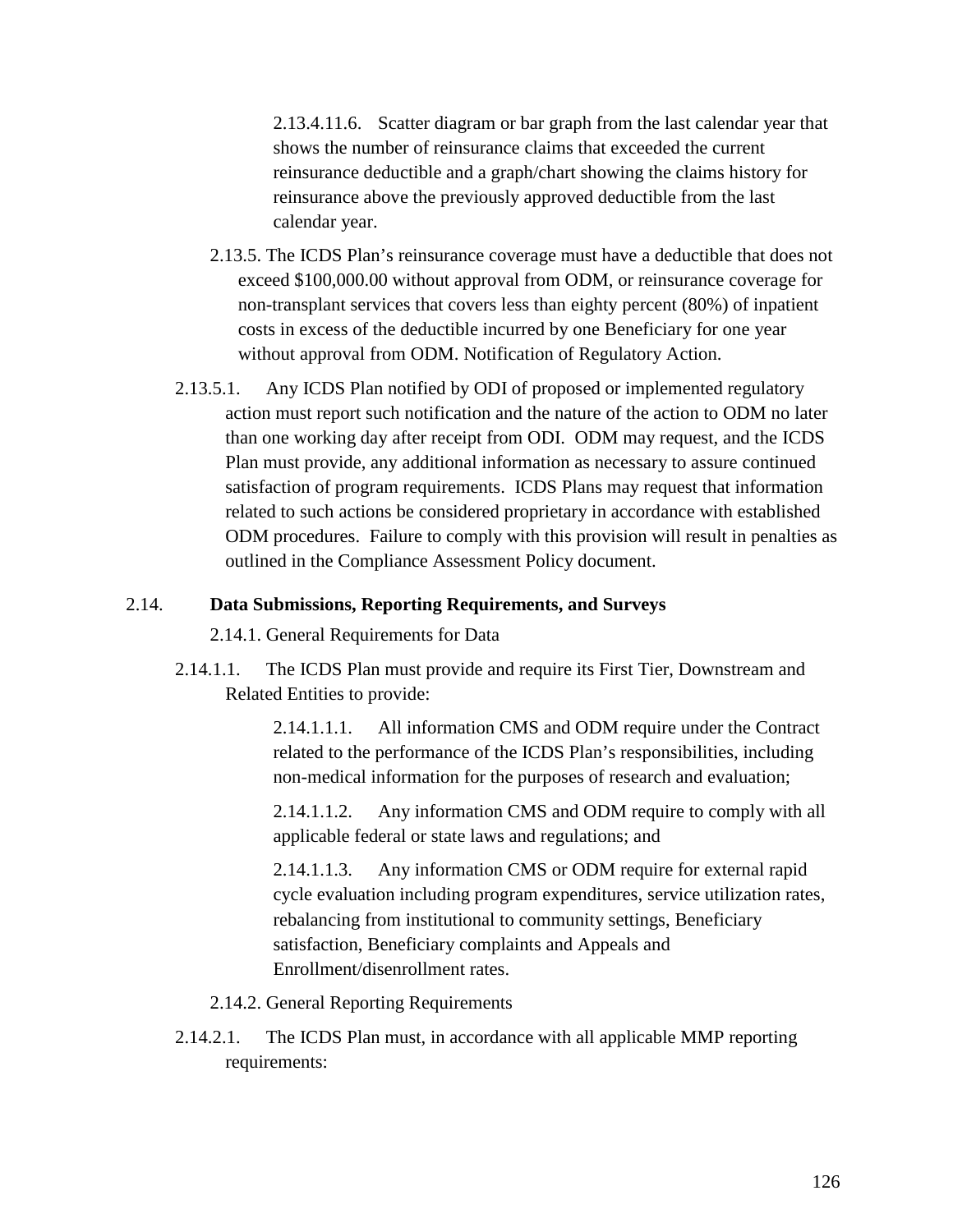2.14.2.1.1. Submit reports to ODM in compliance with 42 C.F.R. §§ 438.604 and 438.606;

2.14.2.1.2. Submit reports to CMS in compliance with 42 C.F.R. §§ 422.516, 423.514;

2.14.2.1.3. Submit reports to CMS and ODM as required;

2.14.2.1.4. Submit to CMS and ODM all required data in accordance with the specifications, templates and time frames described in this Contract, unless otherwise directed or agreed to by CMS and ODM;

2.14.2.1.5. Report HEDIS, HOS, and CAHPS data, as well as measures related to long-term services and supports. HEDIS, HOS, and CAHPS measures must be reported consistent with Medicare requirements for HEDIS, plus additional Medicaid measures required by ODM. All existing Part D metrics must be collected as well. Such measures shall include a combined set of core measures that the ICDS Plan must report to CMS and ODM; and

2.14.2.1.6. Submit at the request of CMS or ODM additional ad hoc or periodic reports or analyses of data related to the Contract.

2.14.3. Information Management and Information Systems

2.14.3.1. General: The ICDS Plan shall:

2.14.3.1.1. Maintain Information Systems (Systems) that will enable the ICDS Plan to meet all of ODM's requirements as outlined in this Contract. The ICDS Plan's Systems shall be able to support current ODM requirements, and any future IT architecture or program changes. Such requirements include, but are not limited to, the following ODM standards:

| 2.14.3.1.1.1. | The ODM Unified Process Methodology User Guide;                |
|---------------|----------------------------------------------------------------|
|               | 2.14.3.1.1.2. The User Experience and Style Guide Version 2.0; |
|               | 2.14.3.1.1.3. Information Technology Architecture Version 2.0; |
| and           |                                                                |

2.14.3.1.1.4. Enterprise Web Accessibility Standards 2.0.

2.14.3.1.2. Ensure a secure, HIPAA-compliant exchange of Beneficiary information between the ICDS Plan and any other entity deemed appropriate by ODM. Such files shall be transmitted to ODM through secure FTP, HTS, or a similar secure data exchange as determined by ODM;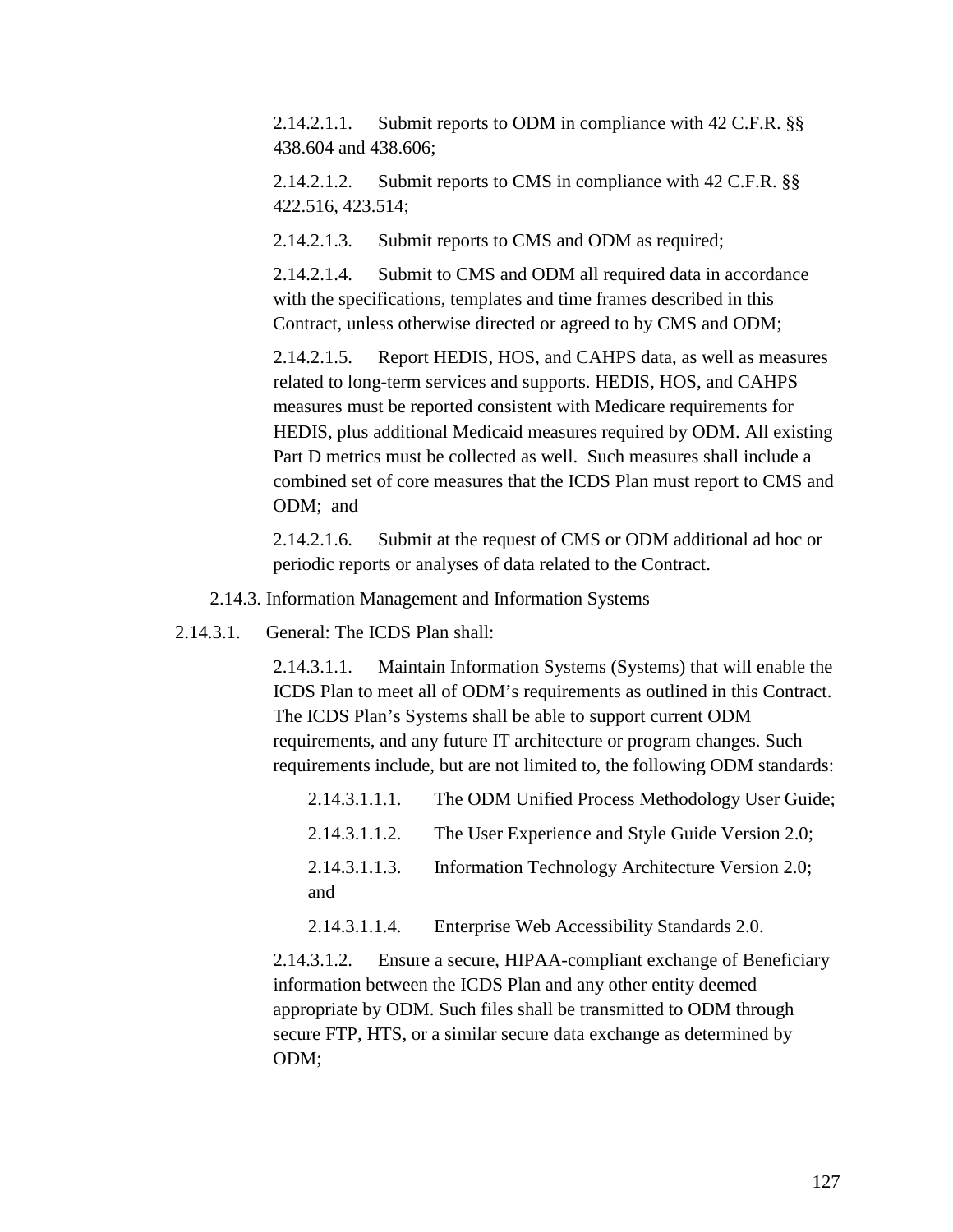2.14.3.1.3. Develop and maintain a website that is accurate and up-todate, and that is designed in a way that enables Beneficiaries and Providers to quickly and easily locate all relevant information. If directed by ODM, the ICDS plan shall establish appropriate links on the ICDS Plan's website that direct users back to the ODM website portal;

2.14.3.1.4. The ICDS Plan shall cooperate with ODM in its efforts to verify the accuracy of all ICDS Plan data submissions to ODM; and

2.14.3.1.5. Actively participate in any ODM Systems Workgroup, as directed by ODM. The Workgroup shall meet in the location and on a schedule determined by ODM.

2.14.3.2. Design Requirements

2.14.3.2.1. The ICDS Plan shall comply with ODM requirements, policies, and standards in the design and maintenance of its Systems in order to successfully meet the requirements of this Contract.

2.14.3.2.2. The ICDS Plan's Systems shall interface with ODM's Legacy MMIS system, ODM's MMIS system, the ODM Virtual Gateway, and other ODM IT architecture.

2.14.3.2.3. The ICDS Plan shall have adequate resources to support the MMIS interfaces. The ICDS Plan shall demonstrate the capability to successfully send and receive interface files, which include, but are not limited to:

### 2.14.3.2.3.1. Inbound Interfaces

| 2.14.3.2.3.1.1.<br>Change File; | Daily Inbound HIPAA 834 Demographic   |
|---------------------------------|---------------------------------------|
| 2.14.3.2.3.1.2.                 | Care management data;                 |
| 2.14.3.2.3.1.3.                 | Utilization management data;          |
| 2.14.3.2.3.1.4.                 | Provider network data; and            |
| 2.14.3.2.3.1.5.                 | Monthly ICDS Plan Provider Directory. |
| 2.14.3.2.3.2.                   | <b>Outbound Interfaces</b>            |

| 2.14.3.2.3.2.1. | HIPAA 834 Outbound Daily Change File; |
|-----------------|---------------------------------------|
| 2.14.3.2.3.2.2. | HIPAA 834 Outbound Full File;         |
| 2.14.3.2.3.2.3. | <b>HIPAA 820;</b>                     |
| 2.14.3.2.3.2.4. | <b>Historical Utilization Files;</b>  |
| 2.14.3.2.3.2.5. | Historical prior authorization files; |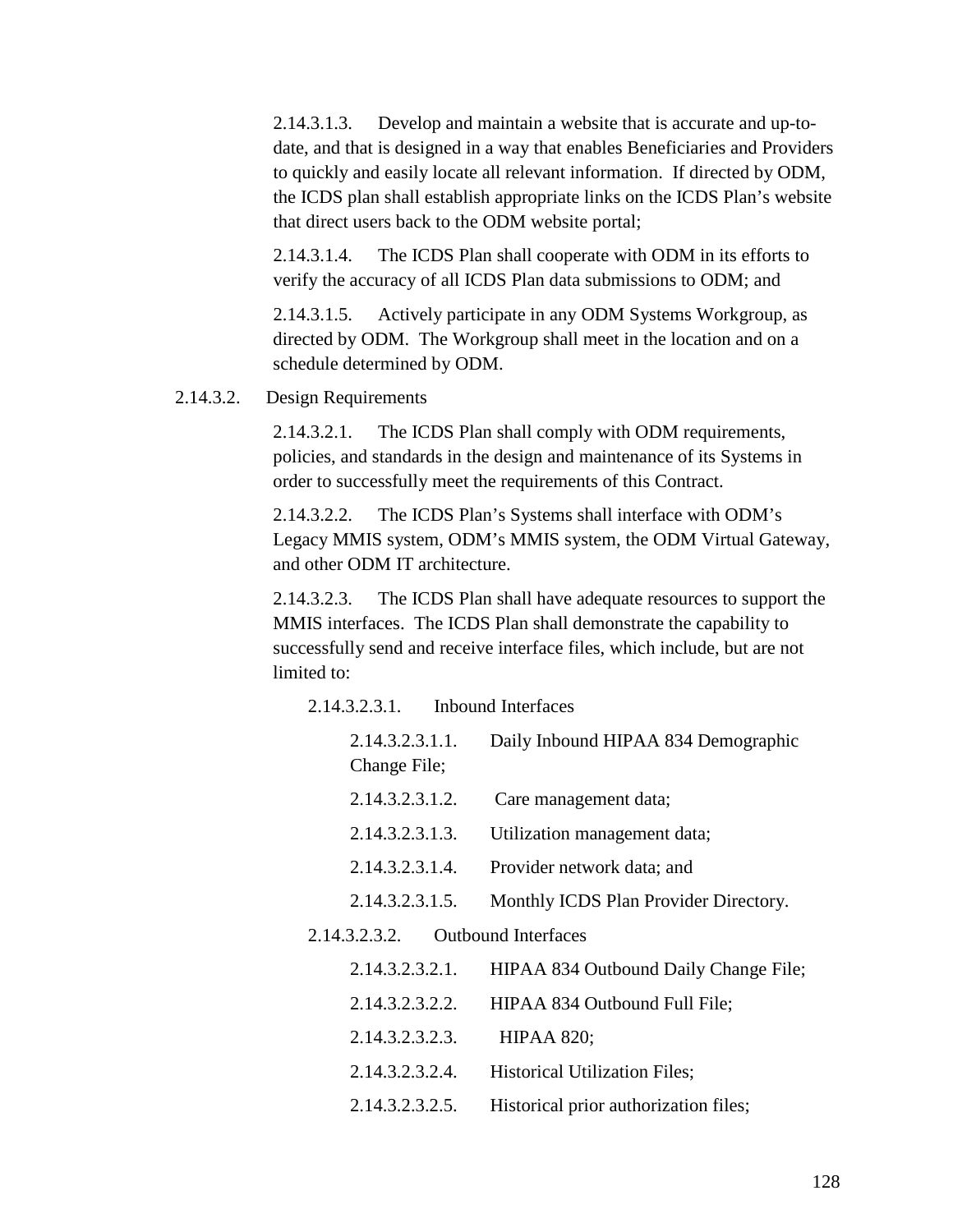2.14.3.2.3.2.6. Care management transition files; and

2.14.3.2.3.2.7. TPL Carrier Codes File.

2.14.3.2.3.3. The ICDS Plan shall conform to HIPAA compliant standards for data management and information exchange.

2.14.3.2.3.4. The ICDS Plan shall demonstrate controls to maintain information integrity.

2.14.3.2.3.5. The ICDS Plan shall maintain appropriate internal processes to determine the validity and completeness of data submitted to ODM.

2.14.3.3. System Exchange of Encounter Data

2.14.3.3.1. The ICDS Plan's Systems shall generate and transmit Encounter Data files according to the specifications to be provided in additional guidance for the upcoming reporting year.

2.14.3.4. Accepting and Processing Assessment Data

2.14.3.4.1. System Access Management and Information Accessibility Requirements

2.14.3.4.1.1. The ICDS Plan shall make all Systems and system information available to authorized CMS, ODM and other agency staff as determined by CMS or ODM to evaluate the quality and effectiveness of the ICDS Plan's data and Systems.

2.14.3.4.1.2. The ICDS Plan is prohibited from sharing or publishing CMS or ODM data and information without prior written consent from CMS or ODM.

2.14.3.4.2. System Availability and Performance Requirements

2.14.3.4.2.1. The ICDS Plan shall ensure that its Beneficiary and Provider web portal functions and phone-based functions are available to Beneficiaries and Providers 24 hours a day, seven days a week.

2.14.3.4.2.2. The ICDS Plan shall draft an alternative plan that describes access to Beneficiary and Provider information in the event of system failure. Such plan shall be contained in the ICDS Plan's Continuity of Operations Plan (COOP) and shall be updated annually and submitted to ODM upon request. In the event of System failure or unavailability, the ICDS Plan shall notify ODM upon discovery and implement the COOP immediately.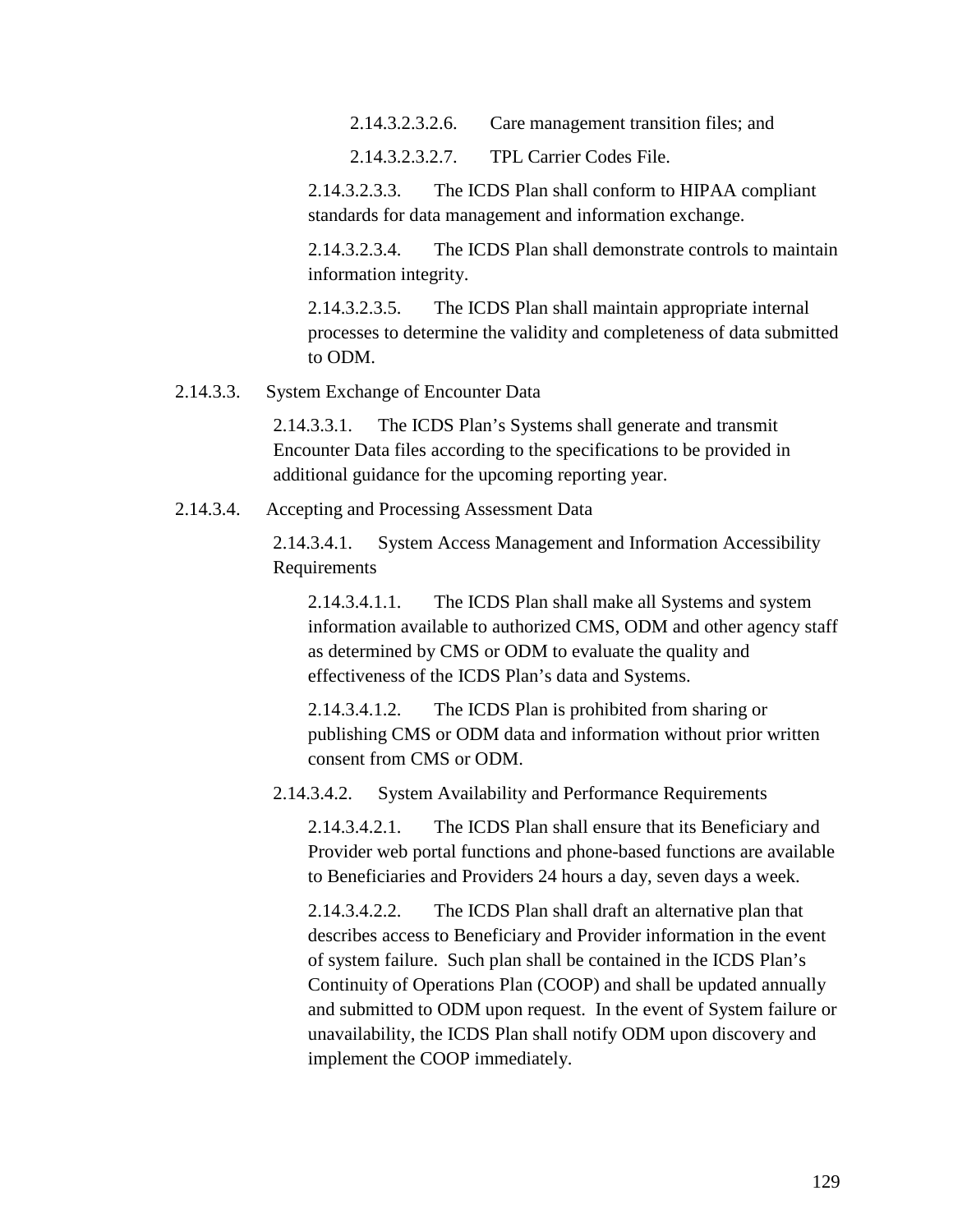2.14.3.4.2.3. The ICDS Plan shall preserve the integrity of Beneficiary-sensitive data that resides in both a live and archived environment.

- 2.15. Encounter Reporting
	- 2.15.1. The ICDS Plan must meet any diagnosis and/or encounter reporting requirements that are in place for Medicare Advantage plans and have the capability to report all elements as required by ODM in the ODM-specified medium. Furthermore, the ICDS Plan's Systems shall generate and transmit Encounter Data files to CMS according to additional specifications as shall be provided by CMS or ODM and updated from time to time. The IDCS Plan shall maintain processes to ensure the validity, accuracy and completeness of the Encounter Data in accordance with the standards specified in this Section.
	- 2.15.2. A certification letter must accompany the submission of an encounter data file in the ODM-specified medium. The certification letter must be signed by the ICDS Plan's Chief Executive Officer (CEO), Chief Financial Officer (CFO), or an individual who has delegated authority to sign for, and who reports directly to, the ICDS Plan's CEO or CFO.
	- 2.15.3. CMS and ODM will provide technical assistance to the ICDS Plan for developing the capacity to meet encounter reporting requirements.
	- 2.15.4. Requirements. The ICDS Plan shall:
	- 2.15.4.1. Collect and maintain one hundred percent (100%) Encounter Data for all Covered Services provided to Beneficiaries, including from any sub-capitated sources. Such data must be able to be linked to ODM's eligibility data;
	- 2.15.4.2. Participate in site visits and other reviews and assessments by CMS and ODM, or its designee, for the purpose of evaluating the IDCS Plan's collection and maintenance of Encounter Data;
	- 2.15.4.3. Upon request by CMS, ODM, or their designee, provide medical records of Beneficiaries and a report from administrative databases of the Encounters of such Beneficiaries in order to conduct validation assessments. Such validation assessments may be conducted annually;
	- 2.15.4.4. Produce Encounter Data according to the specifications, format, and mode of transfer reasonably established by CMS, ODM, or their designee, in consultation with the ICDS Plan. Such Encounter Data shall include elements and level of detail determined necessary by CMS and the ODM. As directed by CMS and ODM, such Encounter Data shall also include the National Provider Identifier (NPI) of the billing professional and any National Drug Code (NDC). If available, information on ordering and referring physician must be included.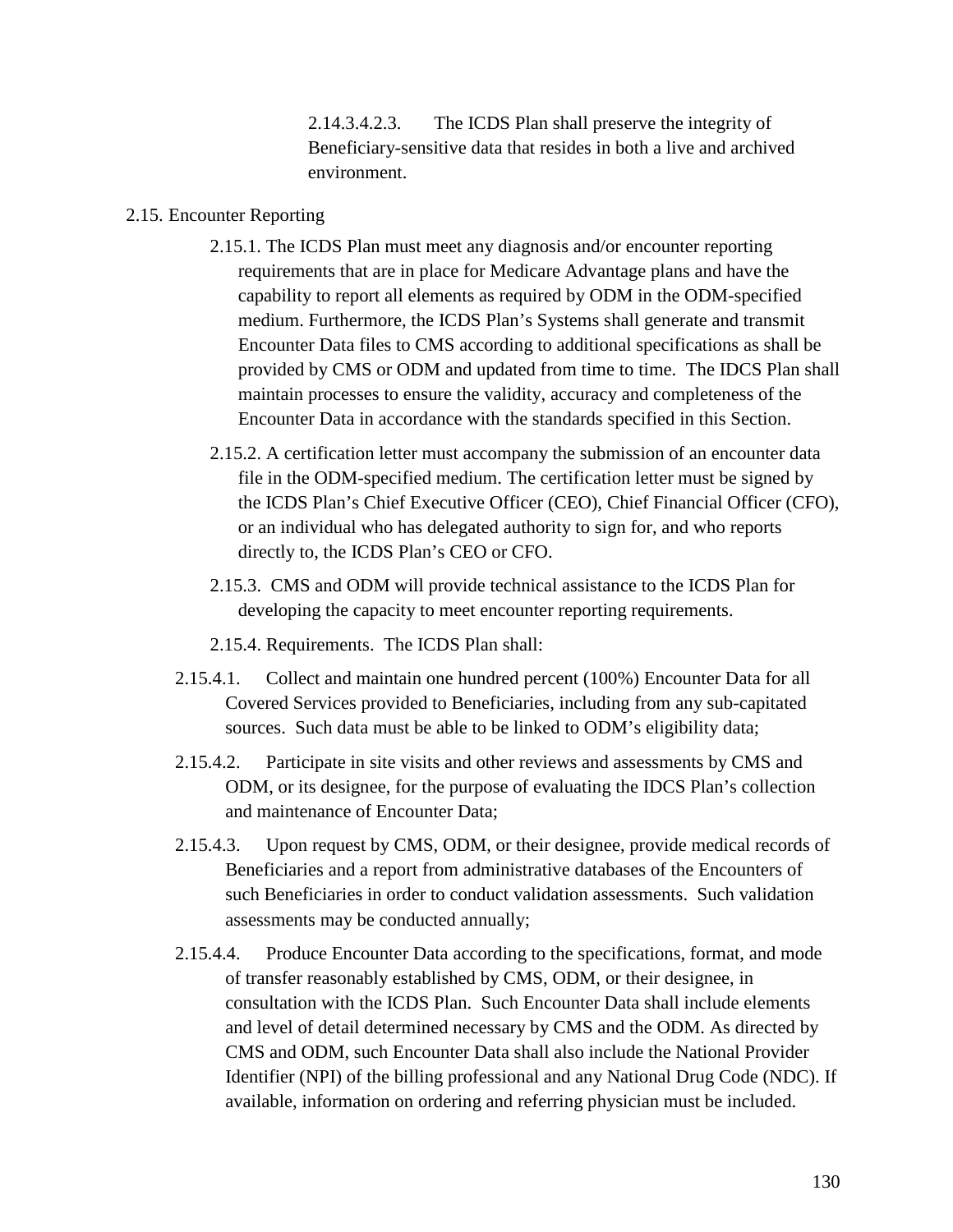CMS will provide technical assistance to the ICDS Plan for developing the capacity to meet encounter reporting requirements. The CMS systems must be configured to accept and maintain one hundred percent (100%) of ICDS Plan produced Encounter Data submitted in the CMS required format. Data submitted in other formats may not be accepted;

- 2.15.4.5. Provide Encounter Data to CMS and ODM on a monthly basis or within time frames specified by CMS and ODM in consultation with the ICDS Plan , including at a frequency determined necessary by CMS and ODM to comply with any and all applicable statutes, rules, regulations and guidance;
- 2.15.4.6. Submit Encounter Data that is at a minimum standard for completeness and accuracy as defined by CMS. The IDCS Plan must also correct and resubmit denied encounters as necessary;
- 2.15.4.7. The ICDS Plan shall maintain processes to ensure the validity, accuracy and completeness of the Encounter Data in accordance with the Ohio-specific data quality standards to be provided in additional guidance for the upcoming reporting year; and
- 2.15.4.8. If CMS, ODM, or the IDCS Plan, determines at any time that the Encounter Data is not in accordance with the standards identified by CMS, the IDCS Plan shall:

2.15.4.8.1. Notify CMS and ODM, prior to Encounter Data submission, that the data is not complete or accurate, and provide an action plan and timeline for resolution;

2.15.4.8.2. Submit for CMS and ODM approval, within a time frame established by CMS and ODM, which shall in no event exceed 30 days from the day the ICDS Plan identifies or is notified that it is not in compliance with the Encounter Data requirements, a corrective action plan to implement improvements or enhancements to bring the accuracy and/or completeness to an acceptable level;

2.15.4.8.3. Implement the CMS and the ODM-approved corrective action plan within a time frame approved by CMS and ODM, which shall in no event exceed thirty (30) days from the date that the IDCS Plan submits the corrective action plan to CMS and ODM for approval; and

2.15.4.8.4. Participate in a validation study to be performed by CMS, ODM, and/or their designee, following the end of a twelve-month period after the implementation of the corrective action plan to assess whether the Encounter Data is complete and accurate. The IDCS Plan may be financially liable for such validation study.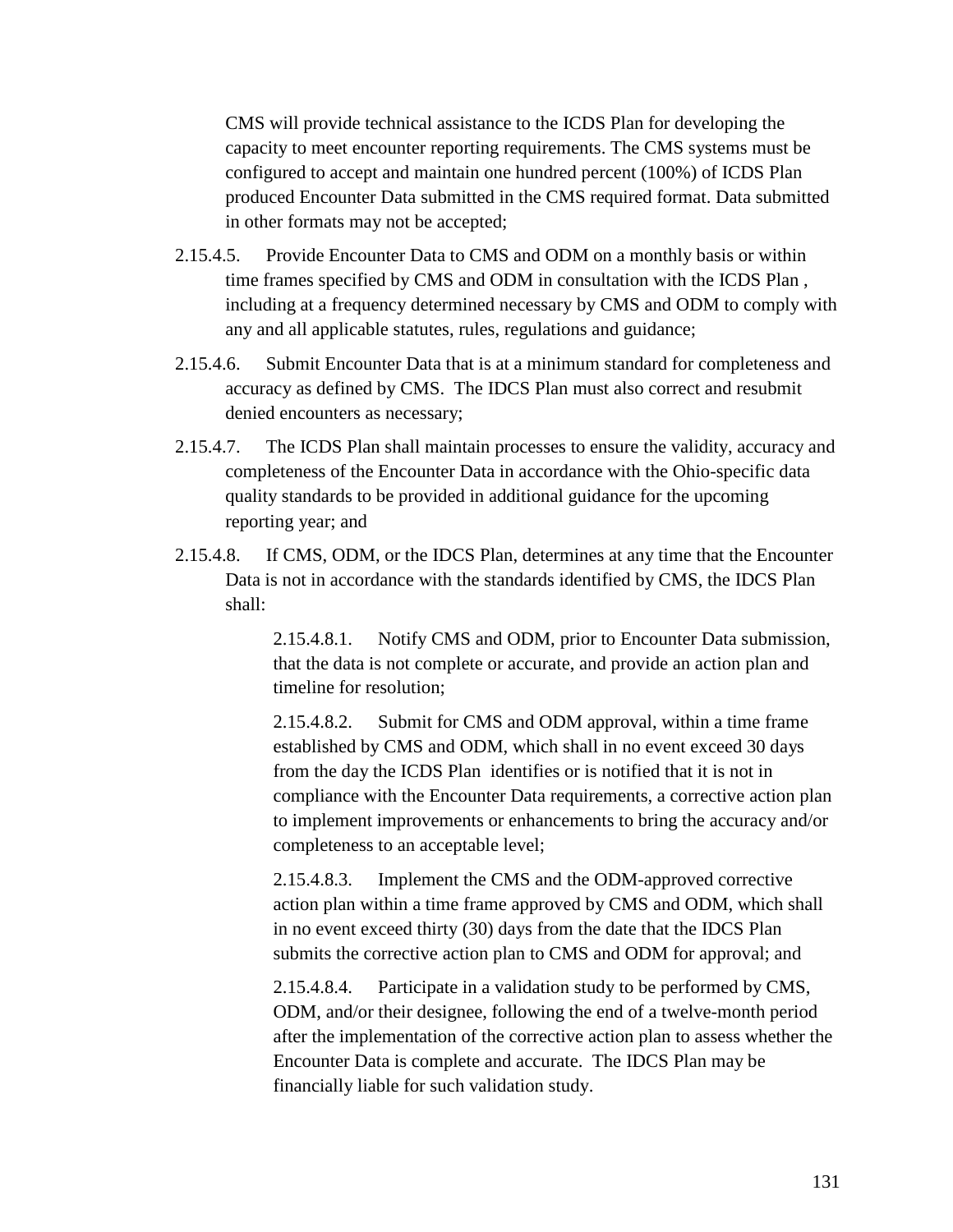2.15.4.9. Report as a voided claim in the monthly Encounter Data submission any claims that the ICDS Plan pays, and then later determines should not have paid.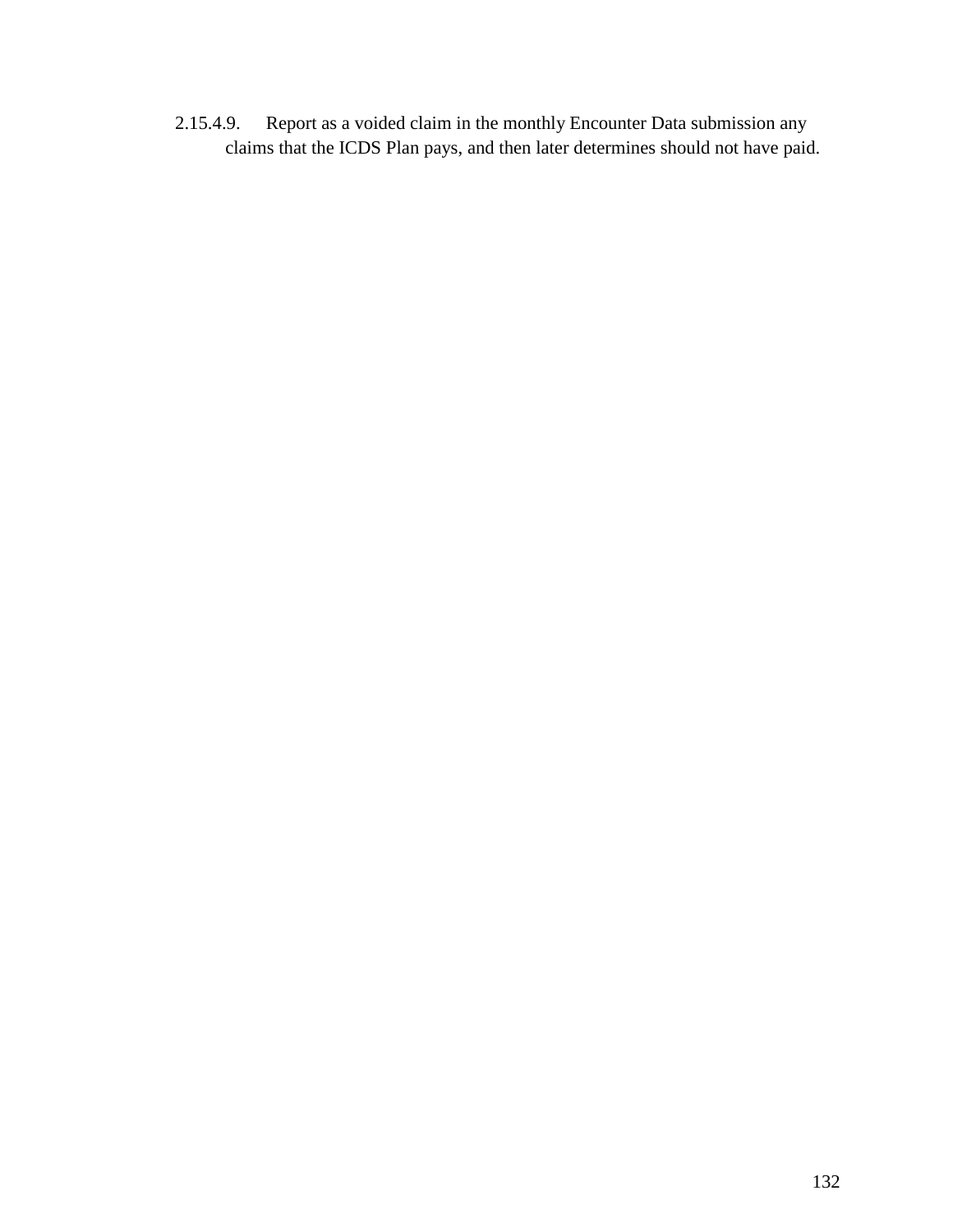# **Section 3. CMS and OHIO Responsibilities**

#### 3.1. **Contract Management**

- 3.1.1. Administration
- 3.1.1.1. CMS and ODM will:

3.1.1.1.1. Designate a Contract Management Team (CMT) that will include at least one (1) contract officer from CMS authorized to represent CMS and at least one (1) contract officer from ODM authorized to represent ODM on all aspects of this Contract. Generally, the CMS part of the team will include the State Lead from the Medicare Medicaid Coordination Office (MMCO), Regional Office lead from the Consortium for Medicaid and Children's Health Operations (CMCHO), and an Account Manager from the Consortium for Health Plan Operations (CMHPO). The CMS representative and ODM representatives will act as liaisons between the ICDS Plan and CMS and ODM for the duration of the Contract. The CMT will:

3.1.1.1.1.1. Monitor compliance with the terms of the Contract including issuance of joint notices of noncompliance/enforcement.

3.1.1.1.1.2. Coordinate periodic audits and surveys of the ICDS Plan;

3.1.1.1.1.3. Receive and respond to complaints;

3.1.1.1.1.4. Conduct regular meetings with the ICDS Plan;

3.1.1.1.1.5. Coordinate requests for assistance from the ICDS Plan and assign CMS and ODM staff with appropriate expertise to provide technical assistance to the ICDS Plan;

3.1.1.1.1.6. Make best efforts to resolve any issues applicable to the Contract identified by the ICDS Plan, CMS, or ODM; and

3.1.1.1.1.7. Inform the ICDS Plan of any discretionary action by CMS or ODM under the provisions of the Contract;

3.1.1.1.1.8. Coordinate review of marketing materials and procedures; and

3.1.1.1.1.9. Coordinate review of Grievance and Appeals data, and procedures,

3.1.1.1.1.10. Review, approve, and monitor the ICDS Plan's outreach and orientation materials and procedures;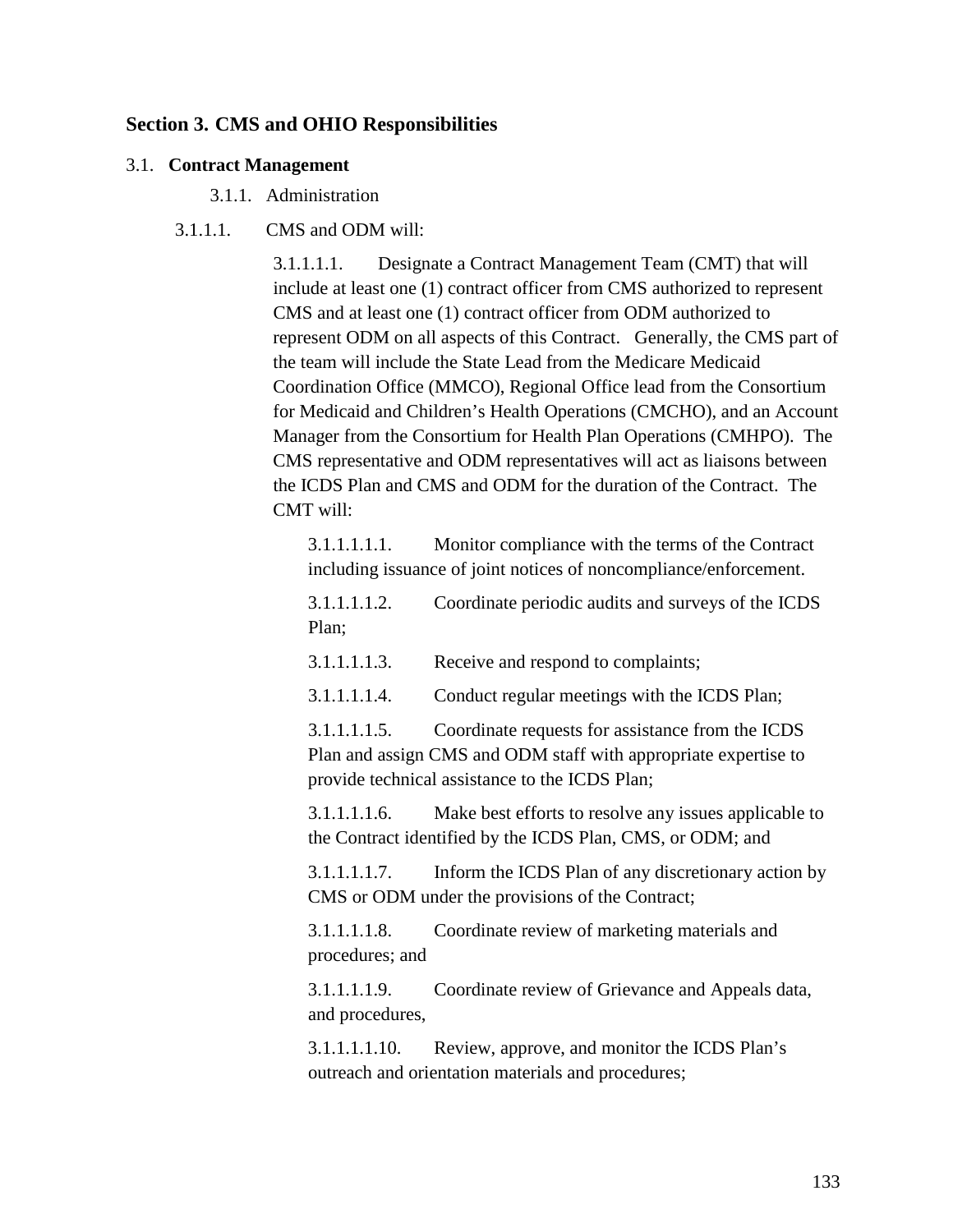3.1.1.1.1.11. Review, approve, and monitor the ICDS Plan's Complaint and Appeals procedures;

3.1.1.1.1.12. Monitor compliance with all applicable rules and requirements, and issue compliance notices, as appropriate;

3.1.1.1.1.13. Apply one or more of the sanctions provided in Section 5.3, including termination of the Contract in accordance with Section 5.5, if CMS and the ODM determine that the ICDS Plan is in violation of any of the terms of the Contract stated herein;

3.1.1.1.1.14. Conduct site visits as determined necessary by CMS and ODM to verify the accuracy of reported data; and

3.1.1.1.1.15. Coordinate the ICDS Plan's external quality reviews conducted by the external quality review organization.

- 3.1.2. Performance Evaluation
- 3.1.2.1. CMS and ODM will, at their discretion:

3.1.2.1.1. Evaluate, through inspection or other means, the ICDS Plan's compliance with the terms of this Contract, including but not limited to, the reporting requirements in Sections 2.14 and 2.15, and the quality, appropriateness, and timeliness of services performed by the ICDS Plan and its Provider Network. CMS and ODM will provide the ICDS Plan with the written results of these evaluations;

3.1.2.1.2. Conduct periodic audits of the ICDS Plan, including, but not limited to an annual independent external review and an annual site visit;

3.1.2.1.3. Conduct annual Beneficiary surveys and provide the ICDS Plan with written results of such surveys; and

3.1.2.1.4. Meet with the ICDS Plan at least semi-annually to assess the ICDS Plan's performance**.**

# 3.2. **Enrollment and Disenrollment Systems**

- 3.2.1. CMS and ODM will maintain systems to provide:
- 3.2.1.1. Enrollment, disenrollment and Medicare opt-out and opt-in information to the ICDS Plan; and
- 3.2.1.2. Continuous verification of eligibility status.
	- 3.2.2. Ohio State Enrollment Broker
- 3.2.2.1. ODM or its designee shall assign a staff person(s) who shall have responsibility to: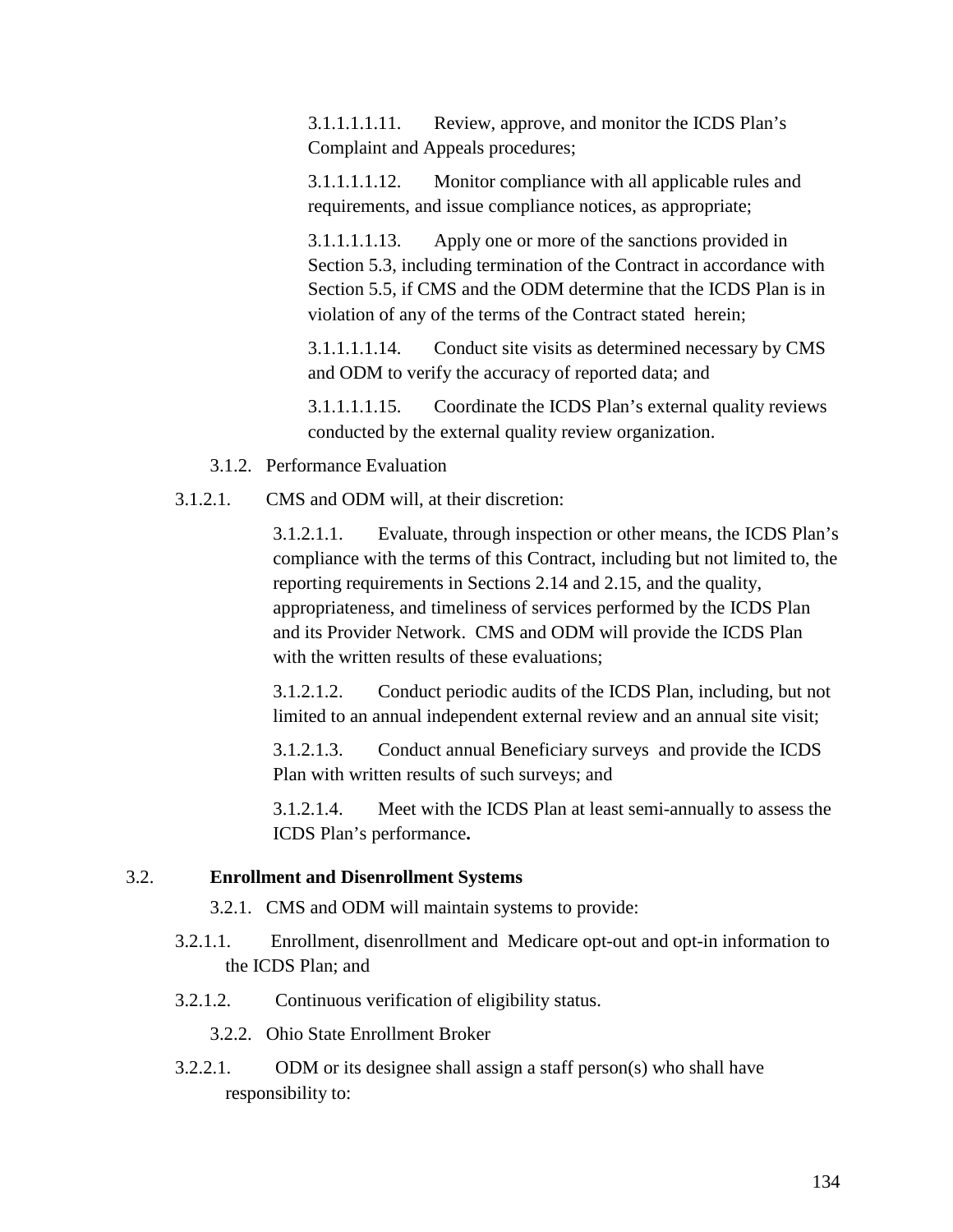3.2.2.1.1. Develop generic materials to assist eligible Beneficiaries in choosing whether to enroll in the Demonstration, which materials shall present the ICDS Plan in an unbiased manner to Beneficiaries eligible to enroll in the ICDS Plans. ODM may collaborate with the ICDS Plan in developing ICDS Plans'-specific materials;

3.2.2.1.2. Present the ICDS Plan in an unbiased manner to Eligible Beneficiaries or those seeking to transfer from one ICDS Plan to another. Such presentation(s) shall ensure that Beneficiaries are informed prior to Enrollment of the following:

3.2.2.1.2.1. The rights and responsibilities of participation in the Demonstration;

3.2.2.1.2.2. The nature of the ICDS Plan's care delivery system, including, but not limited to the Provider Network; and the Comprehensive Assessment, and the Trans-Disciplinary Care Team;

3.2.2.1.2.3. Orientation and other Beneficiary services made available by the ICDS Plan;

3.2.2.1.3. Ensure that Beneficiaries are informed at the time of Enrollment of their right to terminate (opt-out of) their Enrollment from the demonstration voluntarily at any time, unless otherwise provided by federal law or waiver;

3.2.2.1.4. Be knowledgeable about the ICDS Plan's policies, services, and procedures; and

3.2.2.1.5. At its discretion, develop and implement processes and standards to measure and improve the performance of the State Enrollment Broker staff. ODM shall monitor the performance of the State Enrollment Broker.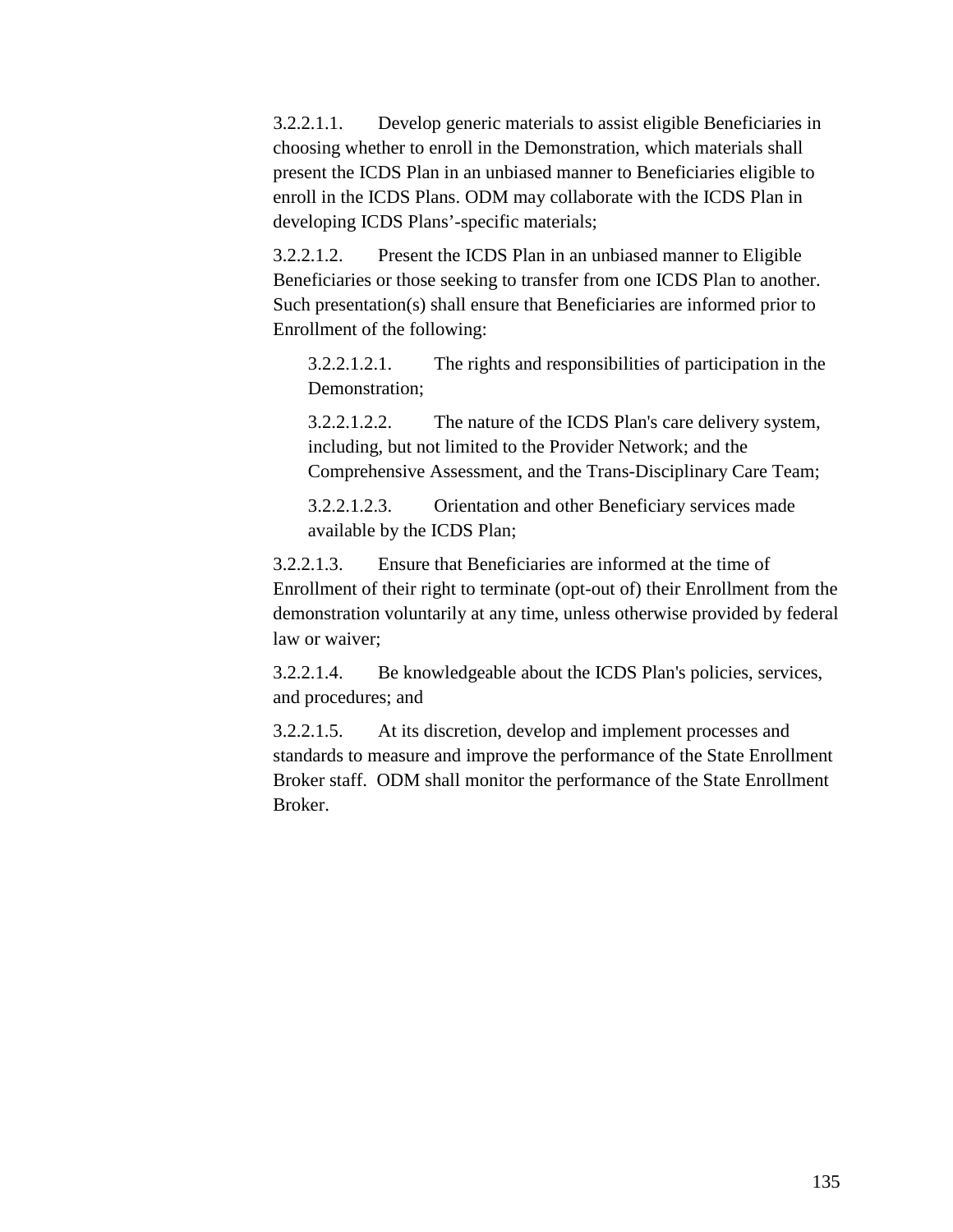# **Section 4. Payment and Financial Provisions**

## 4.1. **General Financial Provisions**

- 4.1.1. Capitation Payments
- 4.1.1.1. CMS and ODM will each contribute to the total capitation payment. CMS and ODM will each make monthly payments to the ICDS Plan for their portion of the capitated rate, in accordance with the rates of payment and payment provisions set forth herein and subject to all applicable federal and Ohio laws, regulations, rules, billing instructions, and bulletins, as amended. The ICDS Plan will receive three (3) monthly payments for each Beneficiary: one amount from CMS reflecting coverage of Medicare Parts A/B services (Medicare Parts A/B Component), one amount from CMS reflecting coverage of Medicare Part D services (Medicare Part D Component), and a third amount from ODM reflecting coverage of Medicaid services (Medicaid Component).
- 4.1.1.2. The Medicare Parts A/B Component will be risk adjusted using the Medicare Advantage CMS-HCC Model and the CMS-HCC ESRD Model, except as specified in Section 4.2.5. The Part D direct subsidy portion of the Medicare Part D payment will be risk adjusted using the Part D RxHCC Model. The Medicaid Component will utilize the rate cell methodology specified in Section 4.2.1.
- 4.1.1.3. CMS and ODM will provide the ICDS Plan with a rate report on an annual basis for the upcoming calendar year.
- 4.1.1.4. On a regular basis, CMS will provide ODM with the ICDS Plan-level payment information in the Medicare Plan Payment Report. The use of such information by ODM will be limited to financial monitoring, performing financial audits, and related activities, unless otherwise agreed to by CMS and the ICDS Plan. On a regular basis, ODM will also provide to CMS ICDS Plan-level payment information including the Medicaid Capitation Payments.
	- 4.1.2. Demonstration Year Dates
- 4.1.2.1. Capitation rate updates will take place on January  $1<sup>st</sup>$  of each calendar year. However, savings percentages and quality withhold percentages (see Sections 4.2.3 and 4.3.7) will be applied based on Demonstration Years, as follows:

| Demonstration Year   Calendar Dates |                                                     |
|-------------------------------------|-----------------------------------------------------|
|                                     | First effective enrollment date – December 31, 2015 |
|                                     | January 1, 2016 – December 31, 2016                 |
|                                     | January 1, 2017 – December 31, 2017                 |
|                                     | January 1, 2018 – December 31, 2018                 |
|                                     | January 1, 2019 – December 31, 2019                 |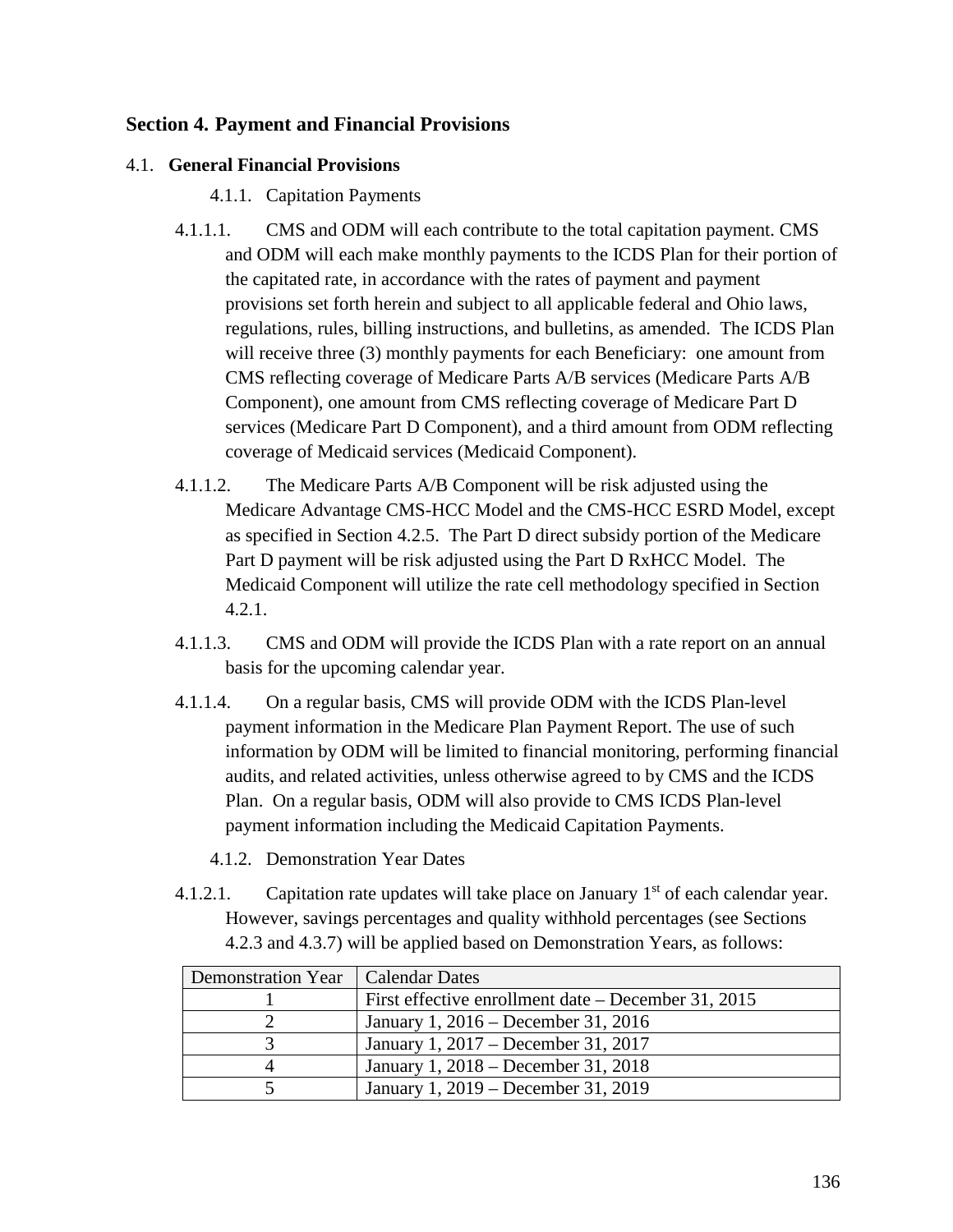### 4.2. **Capitated Rate Structure**

- 4.2.1. Underlying Rate Structure for the Medicaid Component
- 4.2.1.1. The State considered the potential risk variation of various subpopulations, financial incentives, and ease of operationalization when it determined the ICDS rate structure. Specifically, the ICDS Enrollment rules, the varying levels of need of the Beneficiaries, the existing Medicaid waivers, and the alignment of incentives to promote HCBS alternative to nursing facility placement were used to determine the rate structure described within this Section.
- 4.2.1.2. Regions: Since the choice of ICDS Plans will vary by region and the underlying service utilization varied by region, the ICDS Plan rates will vary by the regions listed in the rate report.
- 4.2.1.3. The Rate Cells for the Medicaid Component are stratified by Region, and level of care, as follows:

4.2.1.3.1. Community Well: The Community Well category represents those Beneficiaries who do not meet the nursing facility level of care (NFLOC) standard (including the transition rules) as described later in this Section. Within the Community Well category, capitation rates vary by the following age groups:  $18-44$ ,  $45-64$ , and  $65+$ .

4.2.1.3.2. Nursing Facility Level of Care

4.2.1.3.3. The NFLOC category represents those Beneficiaries that are eligible for, or who are enrolled in, one of the Ohio Medicaid home- and community-based (HCBS) waiver programs (Assisting Living, Choices, Home Care, PASSPORT, and Transitions II); or are a long-term NF resident with 100 or more consecutive days in a NF (gaps in NF care of fifteen (15) days or less count toward the consecutive day requirement).

4.2.1.3.3.1. The number of NF days is based on Medicare and Medicaid days and includes leave days, which are days when the NFs are paid for a Beneficiary who was discharged from the NF to the hospital but is expected to return to the NF. Once a Medicaid recipient achieves the 100th NF day (regardless of payor), the Beneficiary will be assigned to the NFLOC rate cell in the subsequent month and the plan would then be paid the higher rate associated with this population.

4.2.1.3.3.2. NF residents that have been in a NF for one hundred (100) or more days immediately preceding that Beneficiary's Enrollment in the ICDS Plan program will be classified into the NFLOC rate cell on the first day of Enrollment.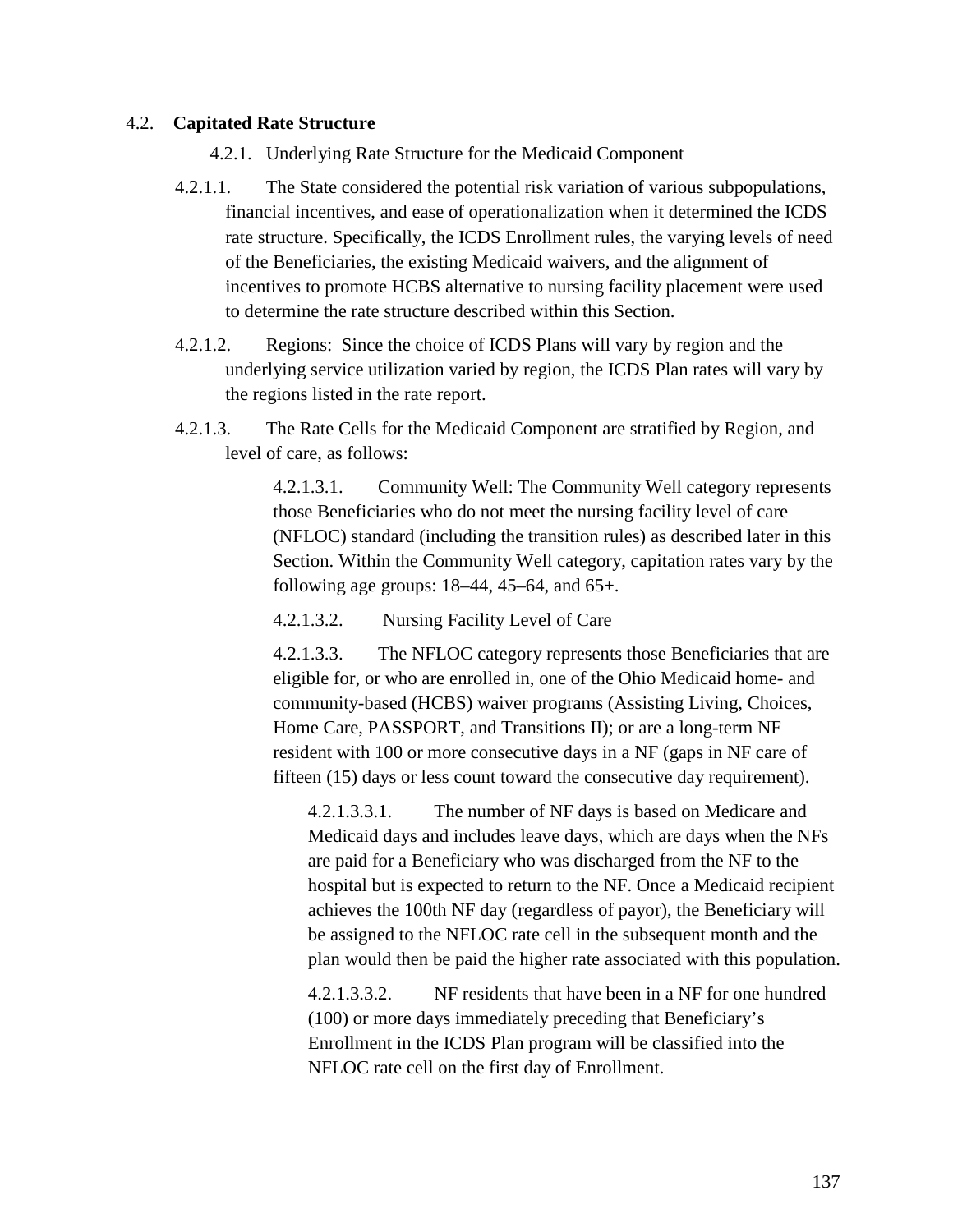4.2.1.3.3.3. For the NFLOC rate cell, there is a single rating category for each contracting region.

4.2.1.3.3.4. The rates were developed using data from the following NFLOC population groups: Institutional, Community Waiver ages 18–44, Community Waiver ages 45–64, and Community Waiver age 65+.

### 4.2.1.4. Transitional Rules

4.2.1.4.1. Beneficiaries who had met the criteria for inclusion in the NFLOC rate cell, but later do not, will be transitioned to the Community Well rate cell. The ICDS Plan will continue to receive the NFLOC capitation rate for three (3) full months following the change in categorization. Beginning with the fourth month, the plan will receive the Community Well capitation rate. ICDS Plans are required to submit files documenting beneficiaries' eligibility for the NFLOC rate cell and discharge dates in accordance with specifications provided by ODM.

4.2.1.4.2. Beneficiaries initially in the Community Well category, but who later require care in a NF on a long term basis, will be assigned to the NFLOC rate cell in the month following the Beneficiary's 100th NF day.

4.2.1.4.3. Beneficiaries initially in the Community Well category who move to Community Waiver will be assigned to the NFLOC rate cell in the month following the enrollment in the waiver.

4.2.1.5. Member Enrollment Mix Adjustment (MEMA). To address the potential variations in risk among the participating MyCare Ohio ICDS Plans, the State will be using a MEMA for the Medicaid portion of the capitation. A MEMA will enable the State to better match payment to risk by recognizing the relative risk/cost differences of major and objectively identifiable population groups included in each NFLOC rate cell.

> 4.2.1.5.1. The selected population groups that will be used for this adjustment are as follows: Institutional, Community Waiver 18–44, Community Waiver 45–64, and Community Waiver 65+. The MEMA will provide more revenue to ICDS Plans that have a greater proportion of high risk/cost Beneficiaries (Institutional and Community Waiver 18–44 Beneficiaries) and, conversely, provide less revenue to ICDS Plans that have a lower proportion of high risk/cost Beneficiaries (Community Waiver 45–64, and Community Waiver 65+). Being budget neutral, the MEMA will not increase or decrease the State's total amount of committed capitation revenue. This feature will be incorporated into the rates starting in the fourth month of MyCare Ohio enrollment for each region.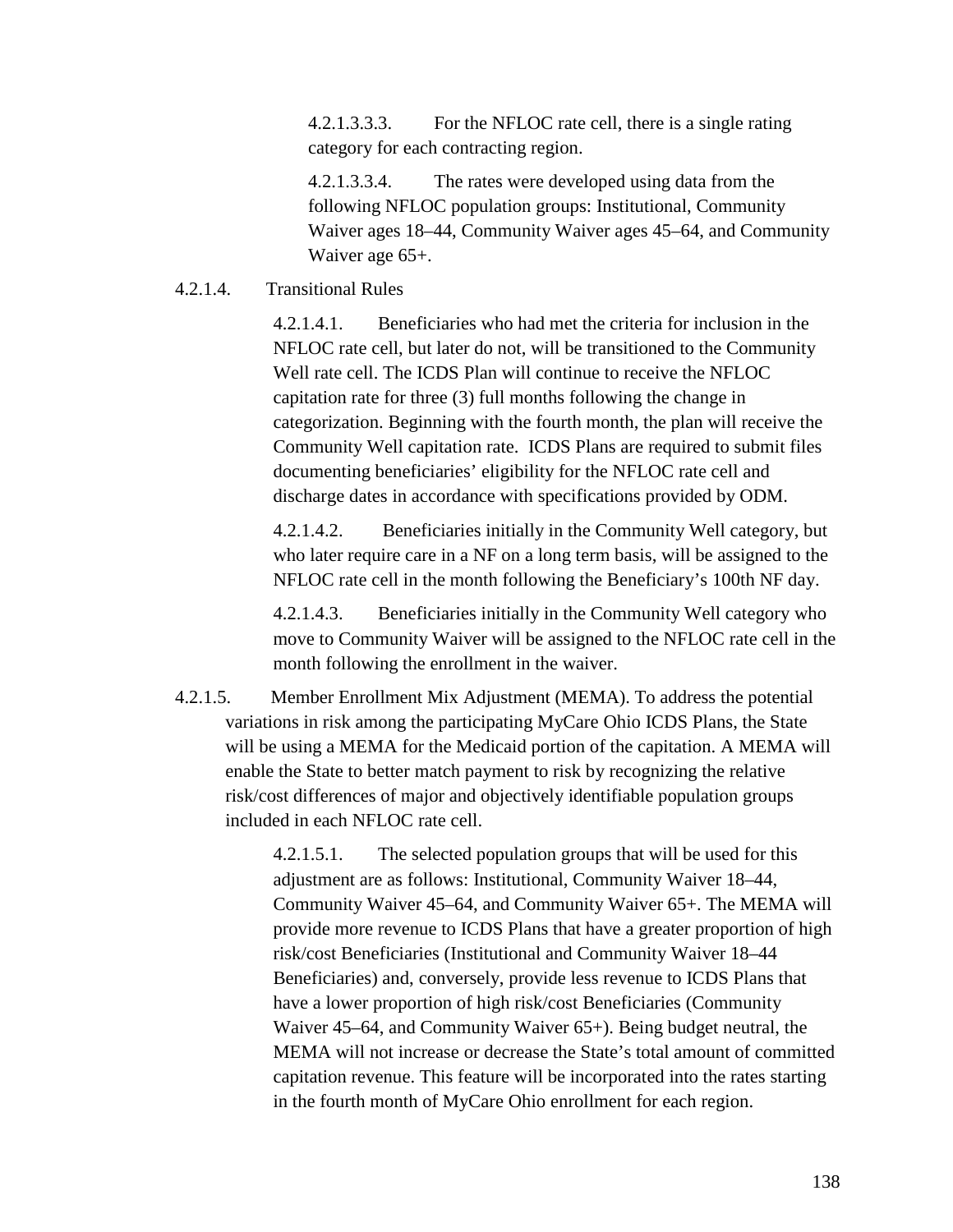4.2.1.5.2. Updates to the MEMA will be made effective January and July of each year.

4.2.1.5.3. Relative cost factors are assigned to each of the population groups that comprise the NFLOC rate cell. These relative cost factors are developed by comparing the population group rate to the NFLOC rate. For example, if Institutional Beneficiaries cost \$4,000, and the NFLOC rate is \$2,000, the relative cost factor is 2.00 (\$4,000/\$2,000). This same process is repeated for every population group that comprises the NFLOC. The development of the relative cost factors is region-specific, where the rate for a population group in a region is compared to the NFLOC for that same region.

4.2.1.5.4. The State will analyze actual ICDS Plan Enrollment data at selected points in time and determine the Enrollment mix of each ICDS Plan. The State will multiply each ICDS Plan's Enrollment mix by the respective relative cost factors to determine each ICDS Plan's Beneficiary risk plan factor.

4.2.1.5.5. The State will initially adjust the ICDS Plans' Capitation Rates by the respective Beneficiary risk plan factor applicable to each ICDS Plan. To ensure that the Beneficiary mix adjustments do not increase or decrease the total value of capitation revenue, the State will take a final step to ensure budget neutrality. In this final step, the State will compute the total value of capitation revenue before and after the Beneficiary mix adjustment. If the Beneficiary mix adjusted revenue is greater than or less than the pre-mix adjusted revenue, each of the ICDS Plans' rates will be adjusted by a single budget-neutral factor.

4.2.1.5.6. MEMA factors will be determined on a regional basis, where each of the region's NFLOC rates will be adjusted using the Enrollment attraction patterns specific to that region.

4.2.1.5.7. The use of the MEMA factor is subject to change and may be a temporary feature used for the initial rating periods of the program only until another method for accounting for variations in health risk is introduced or until it is determined that the population in each ICDS Plan has stabilized to a point where further adjustments for risk/acuity differences are deemed unnecessary.

4.2.1.6. Demonstration Beneficiaries

4.2.1.6.1. Enrollment policies, including those for Passive Enrollment, are described in Section 2.3.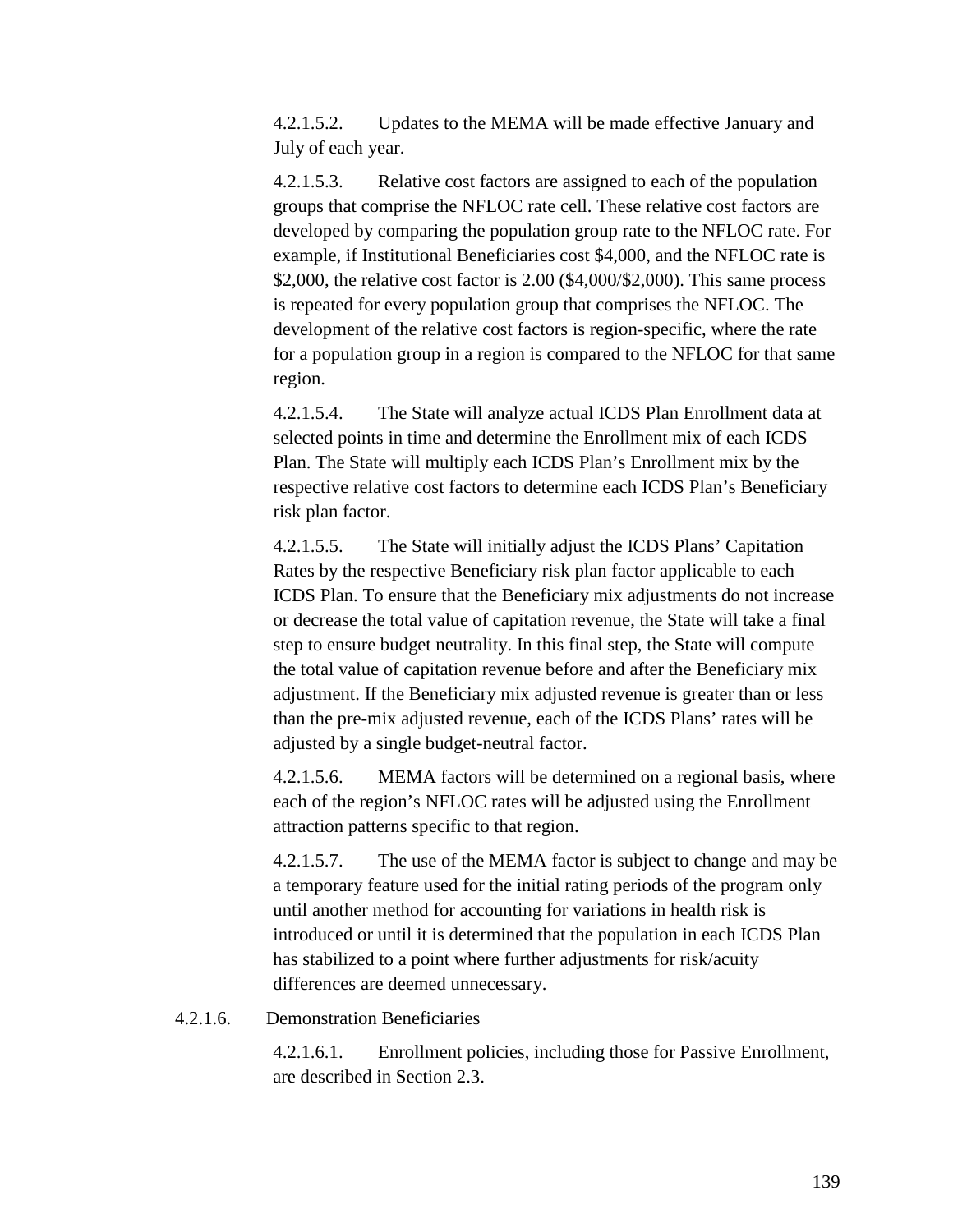4.2.1.6.2. Beneficiaries will have the option to choose not to receive Medicare services through the ICDS Plan.

- 4.2.2. Underlying Rate Structure for Medicare Component of the Capitation Rate
- 4.2.2.1. Medicare will pay the ICDS Plan a monthly capitation amount for the Medicare Parts A/B services (the Medicare A/B Component), risk adjusted using the Medicare Advantage CMS-HCC Model and the CMS-HCC ESRD Model, except as specified in Section 4.2.5. Medicare will also pay the ICDS Plan a monthly capitation amount for Medicare Part D services, risk adjusted using the Part D RxHCC Model (the Medicare Part D Component).
- 4.2.2.2. Medicare A/B Component

4.2.2.2.1. The Medicare baseline spending for Parts A/B services are a blend of the Medicare Fee-For-Service (FFS) standardized county rates and the Medicare Advantage projected payment rates for each year, weighted by the proportion of the target population projected to otherwise be in each program in the absence of the Demonstration. The FFS county rates will generally reflect amounts published with the April Medicare Advantage Final Rate Announcement, adjusted to fully incorporate more current hospital wage index and physician geographic practice cost index information; in this Demonstration, this adjustment will be fully applied to the FFS county rates in 2014, but the adjustment will otherwise use the same methodologies and timelines used to make the analogous adjustments in Medicare Advantage. CMS may also further adjust the Medicare FFS standardized county rates as necessary to calculate accurate payment rates for the Demonstration. To the extent that the published FFS county rates do not conform with current law in effect for Medicare during an applicable payment month, and to the extent that such nonconformance would have a significant fiscal impact on the Demonstration, CMS will update the baseline (and therefore the corresponding payment rate) to calculate and apply an accurate payment rate for such month. Such update may take place retroactively, as needed.

4.2.2.2.2. Separate baselines will exist for Beneficiaries meeting the Medicare ESRD criteria. For Beneficiaries with ESRD in the dialysis or transplant status phases, the Medicare Parts A/B baseline will be the ESRD dialysis state rate. For Beneficiaries in the functioning graft status phase, the Medicare Parts A/B baseline will be the Medicare Advantage 3.5% bonus county rate (benchmark) for the applicable county as of January 2015 (for CY 2014 the baseline was the 3-star county rate).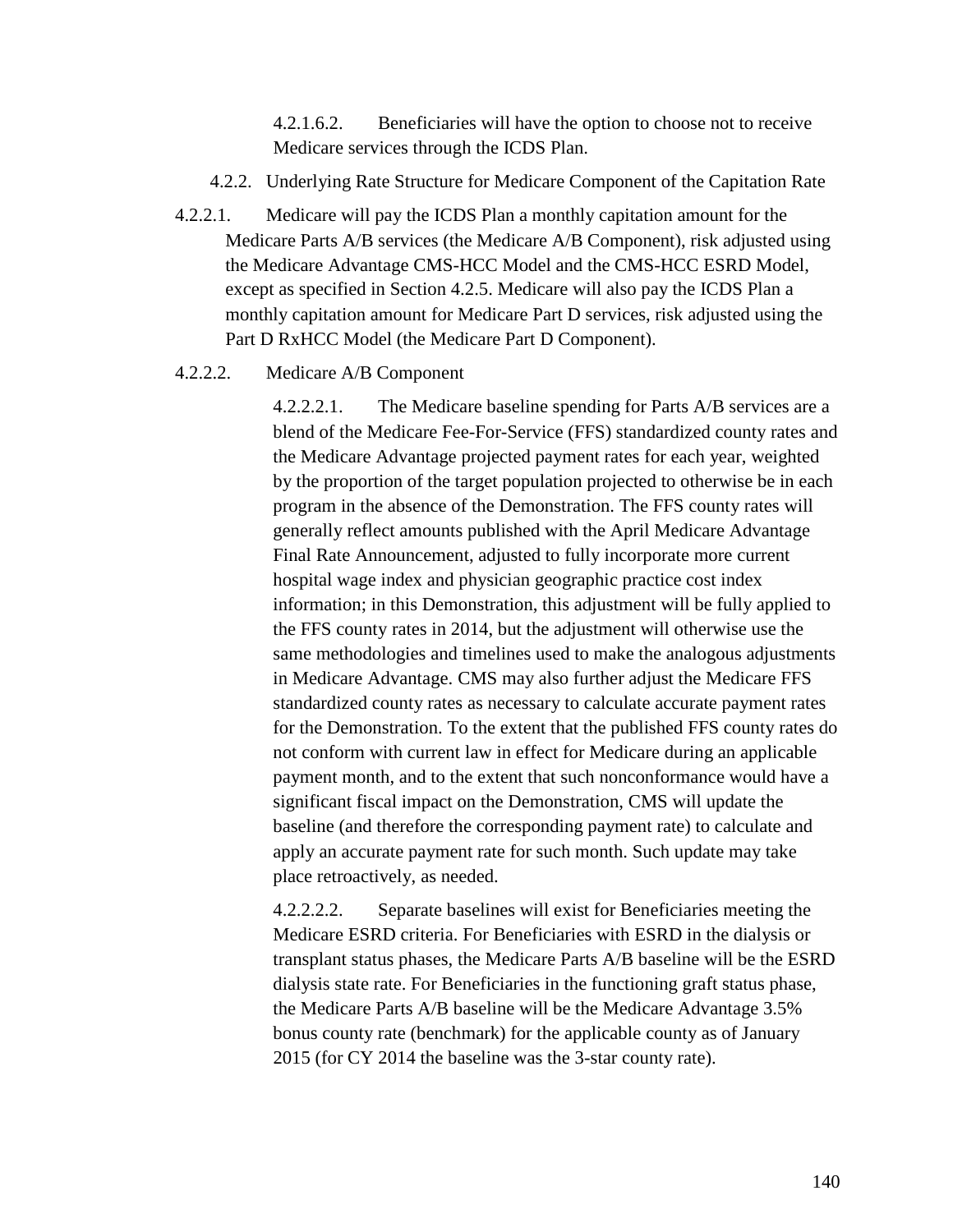4.2.2.2.3. Both baseline spending and payment rates under the Demonstration for Medicare Parts A/B services will be calculated as per member per month (PMPM) standardized amounts for each county participating in the Demonstration for each year. Beneficiary risk scores will be applied to the standardized payment rates at the time of payment.

4.2.2.2.4. The Medicare A/B Component will be updated annually consistent with annual FFS estimates and Medicare Advantage rates released each year with the annual rate announcement.

4.2.2.2.5. If a Beneficiary elects to receive the Medicare hospice benefit, the Beneficiary may remain in the ICDS Plan, but will obtain the hospice service through the Medicare FFS benefit and the ICDS Plan would no longer receive the Medicare Parts A/B Component for that Beneficiary as described in this Section. Medicare hospice services and hospice drugs and all other Original Medicare services would be paid for under Medicare FFS. ICDS Plans and providers of hospice services would be required to coordinate these services with the rest of the Beneficiary's care. ICDS Plans would continue to receive the Medicare Part D Component for all non-hospice covered drugs. Election of hospice services does not change the Medicaid Component.

### 4.2.2.3. Medicare Part D

4.2.2.3.1. The Medicare Part D Component is comprised of the Part D direct subsidy set at the Part D national average monthly bid amount (NAMBA) for the calendar year, as well as the CMS-estimated average monthly prospective payment amount for the low income cost-sharing subsidy and federal reinsurance amounts; these payments will be reconciled after the end of each payment year in the same manner as for all Part D sponsors.

4.2.2.3.2. The monthly Medicare Part D Component for a Beneficiary can be calculated by multiplying the Part D NAMBA by the RxHCC risk score assigned to the Beneficiary, and then adding to this the estimated average monthly prospective payment amount for the low income costsharing subsidy and federal reinsurance amounts.

## 4.2.3. Aggregate Savings Percentages

- 4.2.3.1. Aggregate savings percentages will be applied equally, as follows, to the baseline spending amounts for the Medicare A/B Component and the Medicaid Component of the capitated rate herein.
	- 4.2.3.1.1. Demonstration Year 1: 1 %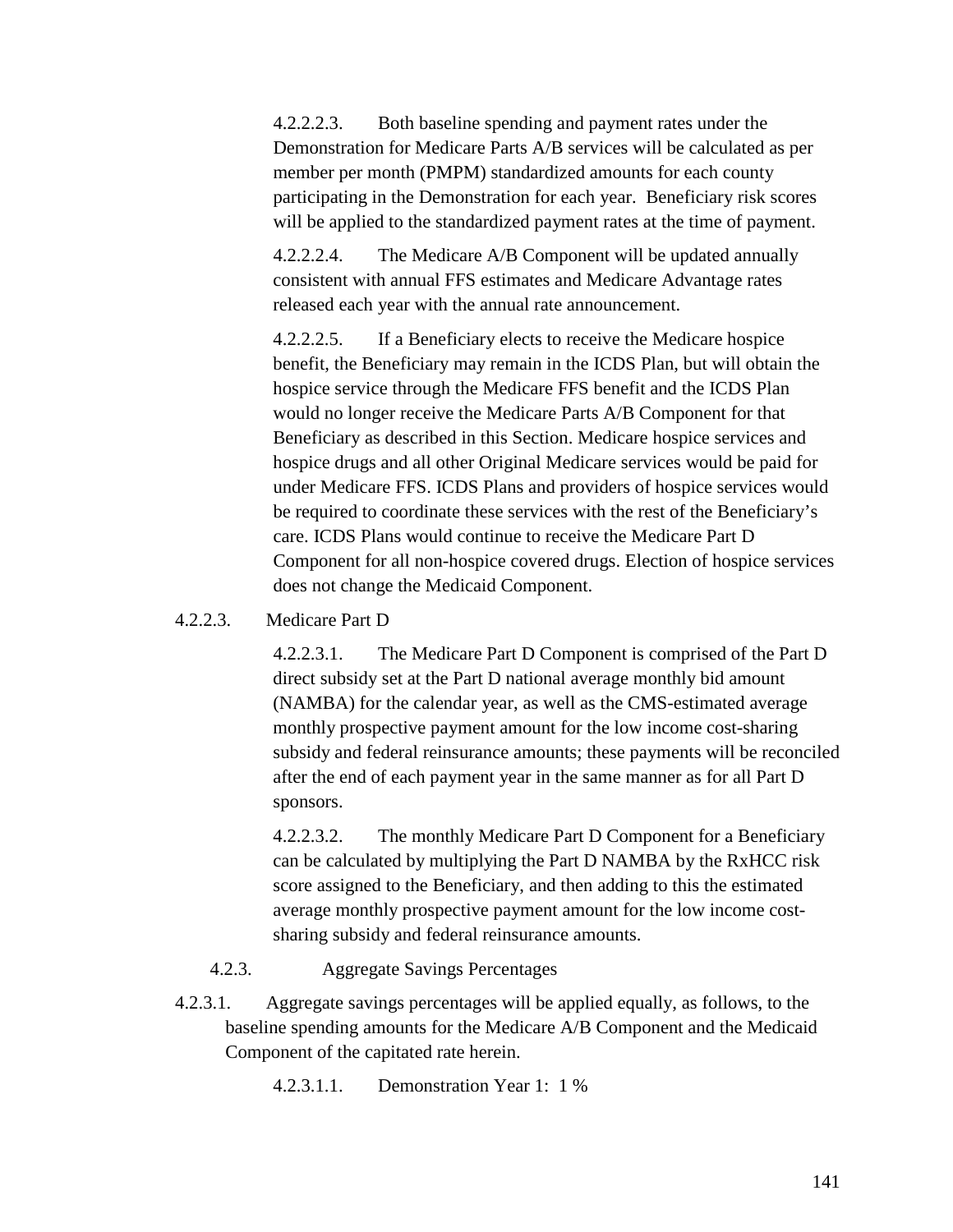- 4.2.3.1.2. Demonstration Year 2: 2 %
- 4.2.3.1.3. Demonstration Year 3: 4 %
- 4.2.3.1.4. Demonstration Year 4: 4%
- 4.2.3.1.5. Demonstration Year 5: 4%
- 4.2.3.2. Except as otherwise specified, rate updates will take place on January 1st of each calendar year.
- 4.2.3.3. Savings percentages will not be applied to the Part D Component. CMS will monitor Part D costs closely on an ongoing basis. Any material change in Part D costs relative to the baseline may be factored into future year savings percentages.
	- 4.2.4. Risk Adjustment Methodology
- 4.2.4.1. Medicare Parts A/B: The Medicare Parts A/B Component will be risk adjusted based on the risk profile of each Beneficiary. Except as specified in Section 4.2.5, the existing Medicare Advantage CMS-HCC and CMS-HCC ESRD risk adjustment methodology will be used for the Demonstration.
- 4.2.4.2. Coding Intensity Adjustment Factor

4.2.4.2.1. In calendar year 2014, CMS will calculate and apply a coding intensity adjustment reflective of all Demonstration Beneficiaries except as indicated in Section 4.2.5. This will apply the prevailing Medicare Advantage coding intensity adjustment proportional to the anticipated proportion of Demonstration Beneficiaries in 2014 with Medicare Advantage experience in 2013. Operationally CMS will still apply the coding intensity adjustment factor to the risk scores but will increase the Medicare A/B FFS baseline for non-ESRD Beneficiaries and Beneficiaries with an ESRD status of functioning graft, to offset this.

4.2.4.2.2. After calendar year 2014, CMS will apply the prevailing Medicare Advantage coding intensity adjustment to all Demonstration Beneficiaries.

4.2.4.2.3. The coding intensity adjustment factor will not be applied during the Demonstration to risk scores for Beneficiaries with an ESRD status of dialysis or transplant, consistent with Medicare Advantage policy.

4.2.4.3. Medicare Part D: The Medicare Part D national average bid amount will be risk adjusted in accordance with existing Part D RxHCC methodology. The estimated average monthly prospective payment amount for the low income costsharing subsidy and Federal reinsurance amounts will not be risk adjusted.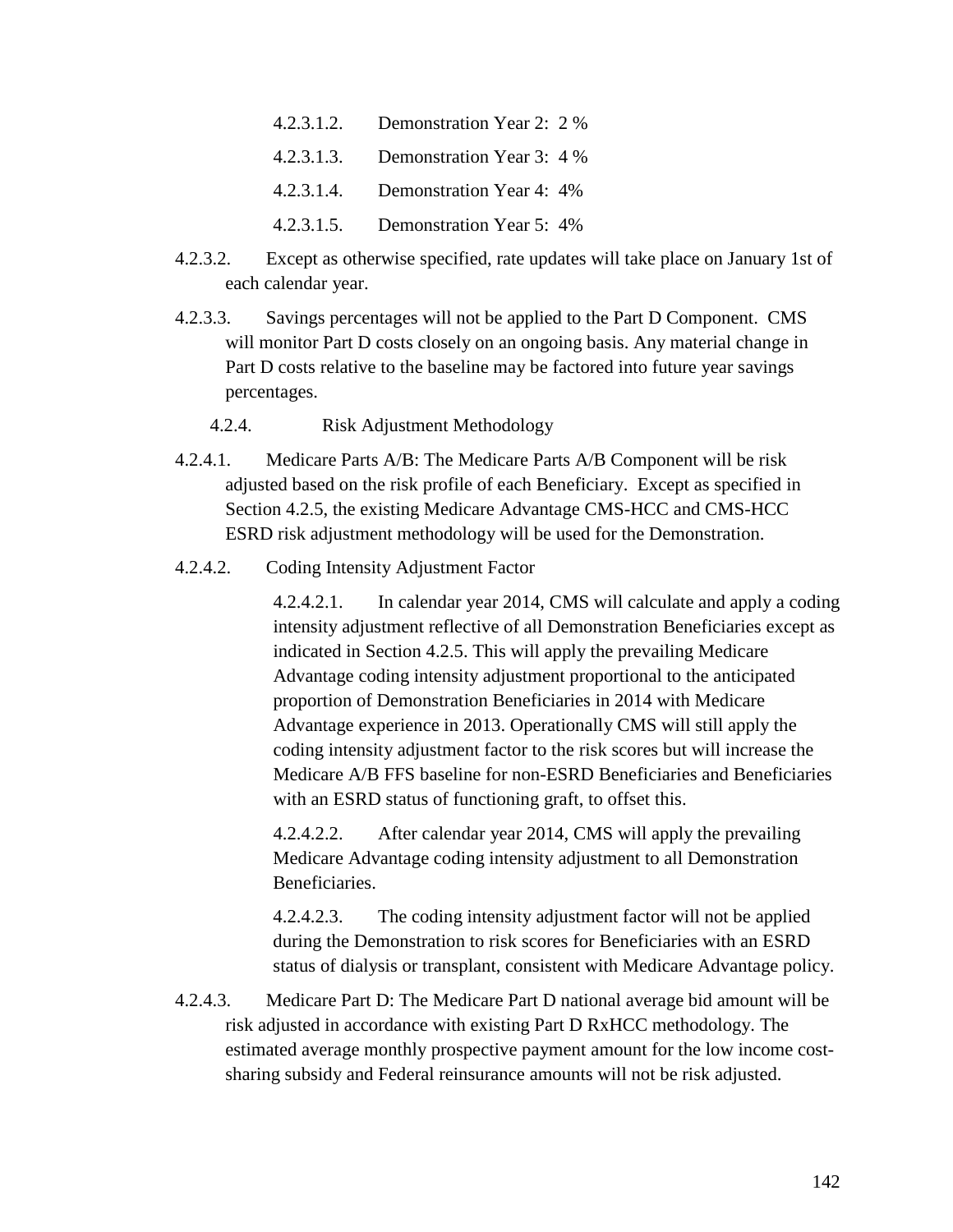- 4.2.5. Medicaid: For the Medicaid Component of the capitated rate, ODM will rely on the methodology described in Section 4.2.1 to account for differences in risk among the eligible population
- 4.2.6. Medical Loss Ratio (MLR)
- 4.2.6.1. Medical loss ratio Guarantee: The ICDS Plan has a target MLR of eightyfive percent (85%).

4.2.6.1.1. If an ICDS Plan has an MLR between eighty-five percent (85%) and ninety percent (90%) of the joint Medicare and Medicaid payment to the ICDS Plans, ODM and CMS may require a corrective action plan.

4.2.6.1.2. If an ICDS Plan has an MLR below eighty-five percent (85%) of the joint Medicare and Medicaid payment to the ICDS Plans, the ICDS plan must remit the amount by which the eighty-five percent (85%) threshold exceeds the ICDS Plan's actual MLR multiplied by the total capitation rate revenue of the contract. Any collected remittances would be distributed proportionally back to the Medicaid and Medicare programs on a percent of premium basis. The MLR calculation shall be determined as set forth below; however, ODM and CMS may adopt NAIC reporting standards and protocols after giving written notice to the ICDS Plan.

4.2.6.2. MLR will be based on the 42 C.F.R. §§ 422.2400 et seq except that the numerator in the MLR calculation will include:

> 4.2.6.2.1. All Covered Services required in the Demonstration under Section 2.4;

4.2.6.2.2. Any services purchased in lieu of more costly Covered Services and consistent with the objectives of the Demonstration; and

4.2.6.2.3. Care Coordination Expense. That portion of the personnel costs for care coordinators whose primary duty is direct Beneficiary contact that is attributable to this Contract shall be included as a benefit expense. The portion of the personnel costs for ICDS Plan's medical director that is attributable to this Contract shall be included as a benefit expense.

- 4.2.6.3. The revenue used in the MLR calculation will consist of the Capitation Payments due from ODM and CMS for services provided during the coverage year. Revenue will include amounts withheld pursuant to Section 4.3 regardless of whether the ICDS Plan actually receives the amount in Section 4.3.7.
- 4.2.6.4. Data Submission. The ICDS Plan shall submit to ODM and CMS, in the form and manner prescribed by ODM and CMS, the necessary data to calculate and verify the MLR within seven (7) months after the end of the coverage year.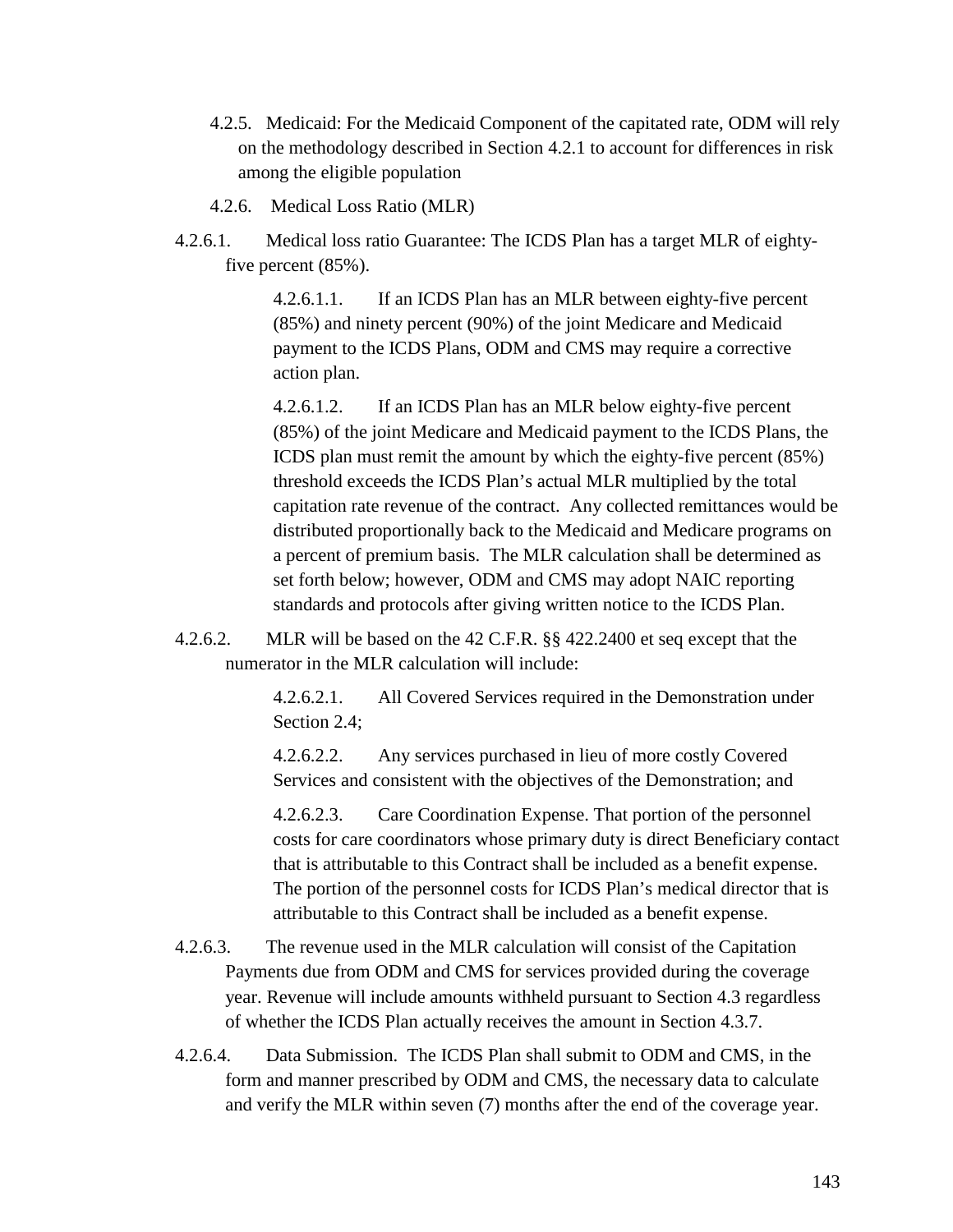- 4.2.6.5. Medical Loss Ratio Calculation. Within ninety (90) days following the six (6) month claims run-out period following the coverage year, ODM and CMS shall calculate the MLR by dividing the benefit expense by the revenue. The MLR shall be expressed as a percentage rounded to the second decimal point. The ICDS Plan shall have sixty (60) days to review the MLR calculation. Each Party shall have the right to review all data and methodologies used to calculate the MLR.
- 4.2.6.6. Coverage Year. The first coverage year shall be May 2014 through December 2015. Following December 2015, the coverage year shall be the calendar year. The MLR calculation shall be prepared using all data available from the coverage year, including IBNP and six (6) months of run-out for benefit expense (excluding sub-capitation paid during the run-out months).

## 4.3. **Payment Terms**

- 4.3.1. CMS and ODM will each make monthly, prospective capitation payments to the ICDS Plan. The ODM will categorize Beneficiaries according to the process outlined in Section 4.2. The Medicaid Component for each RC will be the product of the number of Beneficiaries in each category multiplied by the payment rate for that RC, with a MEMA adjustment. The Medicare Parts A/B Component will be the product of the Beneficiary's CMS-HCC risk score multiplied by the relevant standard county payment rate (or the ESRD dialysis state rate or the Medicare Advantage 3-star county rate by the HCC ESRD risk score, as applicable). The Medicare Part D Component will be the product of the Beneficiary's RxHCC risk score multiplied by the Part D NAMBA, with the addition of the estimated average monthly prospective payment amount for the low income cost-sharing subsidy and federal reinsurance amounts.
- 4.3.2. For the Medicaid component of the rate all regions will receive a MEMA adjustment after three (3) months of experience, based on an Enrollment snapshot received in the third month of Passive Enrollment. After the initial application, MEMA refreshes will take place semi-annually, starting January 2015 for all regions as reflected in the table in Section 4.1.2.
- 4.3.3. Beneficiary contribution to care amounts will be deducted from the Medicaid Component of the monthly capitation payment amount.
- 4.3.4. Timing of Capitation Payments
- 4.3.4.1. The timing of the capitation payment will be in accordance with ODM's capitation payment schedule. The payment cycle will be run prospectively and the payment will be released during the current month.
	- 4.3.5. Beneficiary Cost Sharing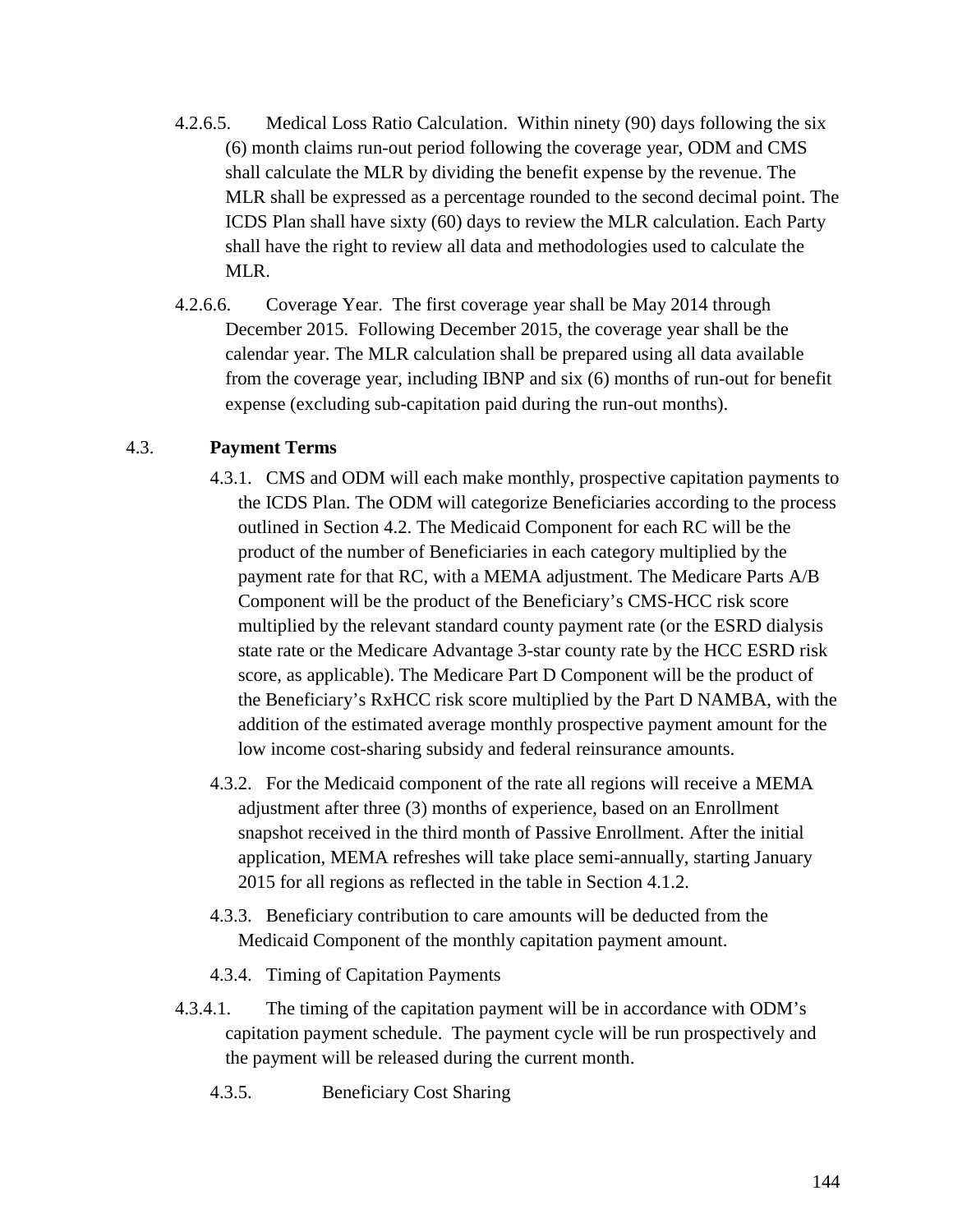- 4.3.5.1. The ICDS Plan will not charge any premiums for services under this Contract. The ICDS Plan will not assess any cost sharing for services beyond the pharmacy cost sharing described herein.
- 4.3.5.2. For drugs and pharmacy products (including both those covered by Medicare Part D and Ohio Medicaid), the ICDS Plan will be permitted to charge co-payments to Beneficiaries currently eligible to make such payments. Co-pays charged by the ICDS Plan for Part D and Medicaid drugs must not exceed the applicable amounts for brand and generic drugs established yearly by CMS under the Part D Low Income Subsidy, although the ICDS Plan may elect to reduce this cost sharing for all Beneficiaries to encourage medication adherence.
	- 4.3.6. Modifications to Capitation Rates
- 4.3.6.1. CMS and ODM will jointly notify the ICDS Plan in advance and in writing of any proposed changes to the capitation rates, and the ICDS Plan shall accept such changes as payment in full as described in Section 4.4.
- 4.3.6.2. Rates will be updated using a similar process for each calendar year. Subject to Section 4.2.2, changes to the Medicare and Medicaid baselines outside of the annual Medicare Advantage and Part D rate announcement will be made only if and when CMS and ODM jointly determine the change is necessary to calculate accurate payment rates for the Demonstration. Such changes may be based on the following factors: shifts in enrollment assumptions; major changes or discrepancies in federal law and/or Ohio policy compared to assumptions about Federal law and/or Ohio law or policy used in the development of baseline estimates; and changes in coding intensity.
- 4.3.6.3. For changes solely affecting the Medicare program baseline, CMS will update baselines by amounts identified by the independent Office of the Actuary necessary to best effectuate accurate payment rates for each month.
- 4.3.6.4. Subject to Section 4.2.2, if other statutory changes enacted after the annual baseline determination and rate development process are jointly determined by CMS and ODM to have a material change in baseline estimates for any given payment year, baseline estimates and corresponding standardized payment rates shall be updated outside of the annual rate development process.
- 4.3.6.5. Changes to the savings percentages will be made if and when CMS and the ODM jointly determine that changes in Part D spending have resulted in materially higher or lower savings that need to be recouped through higher or lower savings percentages applied to the Medicare A/B baselines.
	- 4.3.7. Quality Withhold Policy for Medicaid and Medicare A/B Components of the Integrated, Risk-Adjusted Rate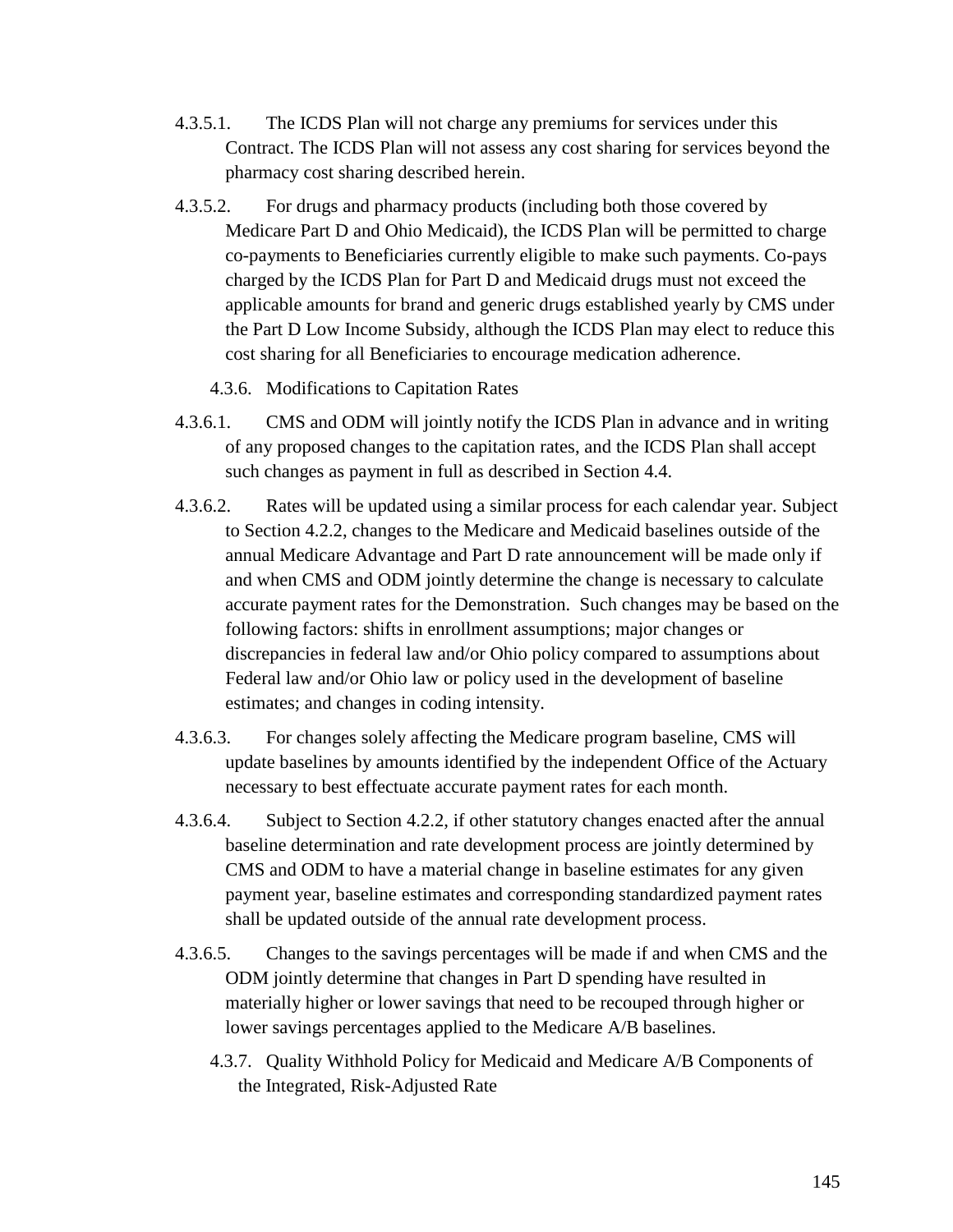- 4.3.7.1. Under the Demonstration, both CMS and ODM will withhold a percentage of their respective components of the capitation rate, with the exception of the Part D Component amounts. The withheld amounts will be repaid subject to the ICDS Plan's performance consistent with established quality thresholds.
- 4.3.7.2. CMS and ODM will evaluate the ICDS Plan's performance according to the specified metrics required in order to earn back the quality withhold for a given year.
- 4.3.7.3. Whether or not the ICDS Plan has met the quality requirements in a given year will be made public.
- 4.3.7.4. Additional specifications regarding the quality withholds, including more detailed specifications, required thresholds and other information regarding the methodology will be made available in separate technical guidance.
	- 4.3.8. Withhold Measures in Demonstration Year 1:
- 4.3.8.1. Table A-2 below identifies the withhold measures for Demonstration Year 1. Together, these will be utilized for a one percent (1%) withhold.
- 4.3.8.2. Because Demonstration Year 1 crosses calendar and contract years, the ICDS Plan will be evaluated to determine whether it has met required withhold requirements at the end of both CY 2014 and CY 2015. The determination in CY 2014 will be based solely on those measures that can appropriately be calculated based on actual enrollment volume during CY 2014. Consistent with such evaluations, the withheld amounts will be repaid separately for each calendar year.

| Domain      | Measure                       | Source          | <b>CMS</b> | <b>State</b> |
|-------------|-------------------------------|-----------------|------------|--------------|
|             |                               |                 | Core       | Specified    |
|             |                               |                 | Withhold   | Withhold     |
|             |                               |                 | Measure    | Measure      |
| Encounter   | Encounter data submitted      | CMS/State       | X          |              |
| data        | accurately and completely in  | defined process |            |              |
|             | compliance with contract      | measure         |            |              |
|             | requirements.                 |                 |            |              |
| Assessments | Percent of Beneficiaries with | CMS/State       | X          |              |
|             | initial assessments completed | defined process |            |              |
|             | within 90 days of enrollment. | measure         |            |              |

|  | Table A-2 Quality Withhold Measures for Demonstration Year <sup>1</sup> |  |  |  |
|--|-------------------------------------------------------------------------|--|--|--|
|--|-------------------------------------------------------------------------|--|--|--|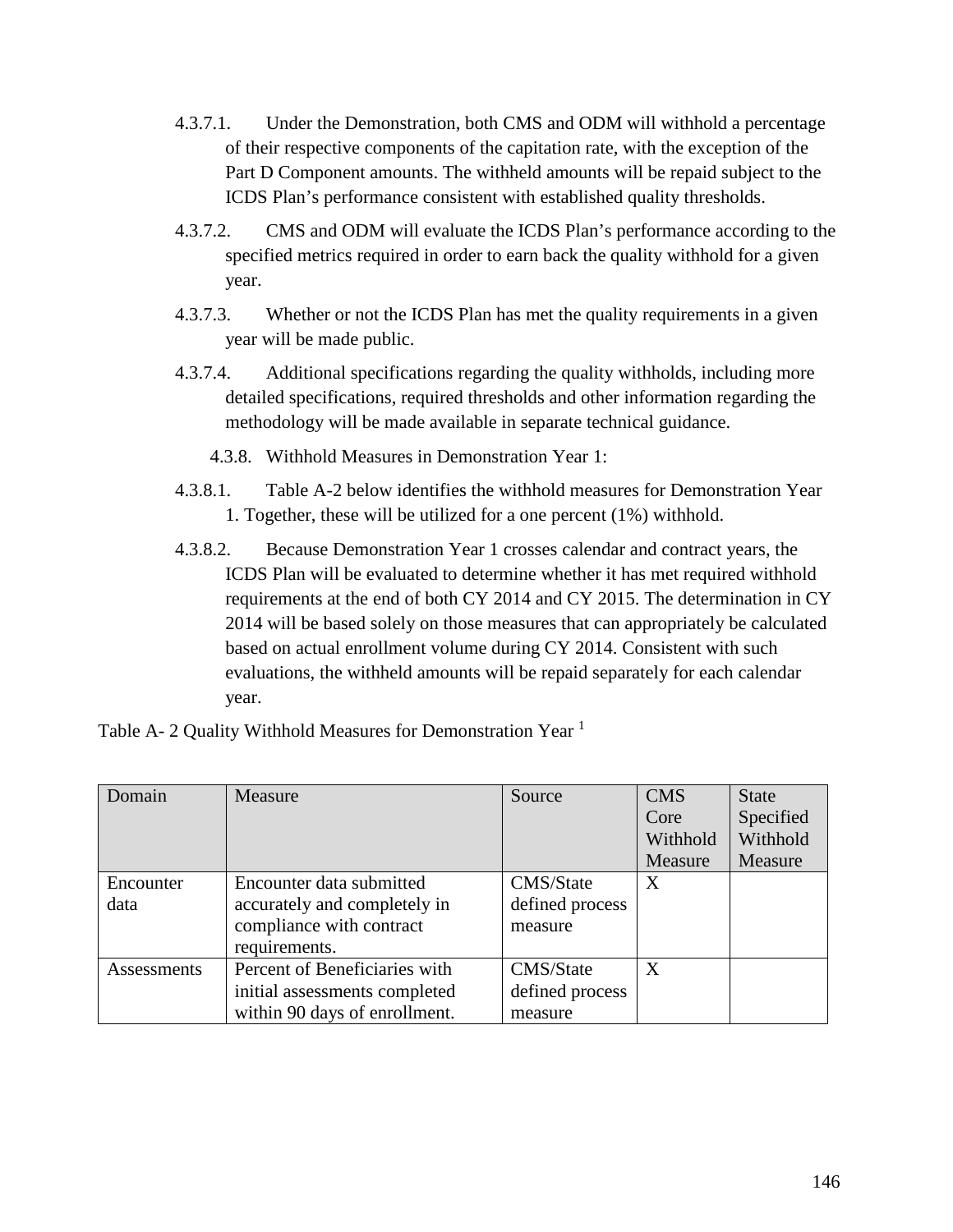| Domain       | Measure                                                                                                                                                                                                                                                                                                                                                                                                                                                                                                                                                                                                                                                                                                                                                                                                                                                                                          | Source            | <b>CMS</b> | <b>State</b> |
|--------------|--------------------------------------------------------------------------------------------------------------------------------------------------------------------------------------------------------------------------------------------------------------------------------------------------------------------------------------------------------------------------------------------------------------------------------------------------------------------------------------------------------------------------------------------------------------------------------------------------------------------------------------------------------------------------------------------------------------------------------------------------------------------------------------------------------------------------------------------------------------------------------------------------|-------------------|------------|--------------|
|              |                                                                                                                                                                                                                                                                                                                                                                                                                                                                                                                                                                                                                                                                                                                                                                                                                                                                                                  |                   | Core       | Specified    |
|              |                                                                                                                                                                                                                                                                                                                                                                                                                                                                                                                                                                                                                                                                                                                                                                                                                                                                                                  |                   | Withhold   | Withhold     |
|              |                                                                                                                                                                                                                                                                                                                                                                                                                                                                                                                                                                                                                                                                                                                                                                                                                                                                                                  |                   | Measure    | Measure      |
| Beneficiary  | Establishment of beneficiary                                                                                                                                                                                                                                                                                                                                                                                                                                                                                                                                                                                                                                                                                                                                                                                                                                                                     | CMS/State         | X          |              |
| governance   | advisory board or inclusion of                                                                                                                                                                                                                                                                                                                                                                                                                                                                                                                                                                                                                                                                                                                                                                                                                                                                   | defined process   |            |              |
| board        | Beneficiaries on governance                                                                                                                                                                                                                                                                                                                                                                                                                                                                                                                                                                                                                                                                                                                                                                                                                                                                      | measure           |            |              |
|              | board consistent with contract                                                                                                                                                                                                                                                                                                                                                                                                                                                                                                                                                                                                                                                                                                                                                                                                                                                                   |                   |            |              |
|              | requirements.                                                                                                                                                                                                                                                                                                                                                                                                                                                                                                                                                                                                                                                                                                                                                                                                                                                                                    |                   |            |              |
| Customer     | Percent of best possible score the                                                                                                                                                                                                                                                                                                                                                                                                                                                                                                                                                                                                                                                                                                                                                                                                                                                               | <b>AHRQ/CAHPS</b> | X          |              |
| Service      | plan earned on how easy it is to                                                                                                                                                                                                                                                                                                                                                                                                                                                                                                                                                                                                                                                                                                                                                                                                                                                                 |                   |            |              |
|              |                                                                                                                                                                                                                                                                                                                                                                                                                                                                                                                                                                                                                                                                                                                                                                                                                                                                                                  |                   |            |              |
|              |                                                                                                                                                                                                                                                                                                                                                                                                                                                                                                                                                                                                                                                                                                                                                                                                                                                                                                  |                   |            |              |
|              |                                                                                                                                                                                                                                                                                                                                                                                                                                                                                                                                                                                                                                                                                                                                                                                                                                                                                                  |                   |            |              |
|              |                                                                                                                                                                                                                                                                                                                                                                                                                                                                                                                                                                                                                                                                                                                                                                                                                                                                                                  |                   |            |              |
|              |                                                                                                                                                                                                                                                                                                                                                                                                                                                                                                                                                                                                                                                                                                                                                                                                                                                                                                  |                   |            |              |
|              |                                                                                                                                                                                                                                                                                                                                                                                                                                                                                                                                                                                                                                                                                                                                                                                                                                                                                                  |                   |            |              |
|              |                                                                                                                                                                                                                                                                                                                                                                                                                                                                                                                                                                                                                                                                                                                                                                                                                                                                                                  |                   |            |              |
|              |                                                                                                                                                                                                                                                                                                                                                                                                                                                                                                                                                                                                                                                                                                                                                                                                                                                                                                  |                   |            |              |
|              |                                                                                                                                                                                                                                                                                                                                                                                                                                                                                                                                                                                                                                                                                                                                                                                                                                                                                                  |                   |            |              |
|              |                                                                                                                                                                                                                                                                                                                                                                                                                                                                                                                                                                                                                                                                                                                                                                                                                                                                                                  |                   |            |              |
|              |                                                                                                                                                                                                                                                                                                                                                                                                                                                                                                                                                                                                                                                                                                                                                                                                                                                                                                  |                   |            |              |
|              |                                                                                                                                                                                                                                                                                                                                                                                                                                                                                                                                                                                                                                                                                                                                                                                                                                                                                                  |                   |            |              |
|              |                                                                                                                                                                                                                                                                                                                                                                                                                                                                                                                                                                                                                                                                                                                                                                                                                                                                                                  |                   |            |              |
| Getting      | Percent of best possible score the                                                                                                                                                                                                                                                                                                                                                                                                                                                                                                                                                                                                                                                                                                                                                                                                                                                               | <b>AHRQ/CAHPS</b> | X          |              |
| Appointments | plan earned on how quickly                                                                                                                                                                                                                                                                                                                                                                                                                                                                                                                                                                                                                                                                                                                                                                                                                                                                       |                   |            |              |
| and Care     | Beneficiaries get appointments                                                                                                                                                                                                                                                                                                                                                                                                                                                                                                                                                                                                                                                                                                                                                                                                                                                                   |                   |            |              |
| Quickly      | and care                                                                                                                                                                                                                                                                                                                                                                                                                                                                                                                                                                                                                                                                                                                                                                                                                                                                                         |                   |            |              |
|              |                                                                                                                                                                                                                                                                                                                                                                                                                                                                                                                                                                                                                                                                                                                                                                                                                                                                                                  |                   |            |              |
|              |                                                                                                                                                                                                                                                                                                                                                                                                                                                                                                                                                                                                                                                                                                                                                                                                                                                                                                  |                   |            |              |
|              |                                                                                                                                                                                                                                                                                                                                                                                                                                                                                                                                                                                                                                                                                                                                                                                                                                                                                                  |                   |            |              |
|              |                                                                                                                                                                                                                                                                                                                                                                                                                                                                                                                                                                                                                                                                                                                                                                                                                                                                                                  |                   |            |              |
|              |                                                                                                                                                                                                                                                                                                                                                                                                                                                                                                                                                                                                                                                                                                                                                                                                                                                                                                  |                   |            |              |
|              |                                                                                                                                                                                                                                                                                                                                                                                                                                                                                                                                                                                                                                                                                                                                                                                                                                                                                                  |                   |            |              |
|              |                                                                                                                                                                                                                                                                                                                                                                                                                                                                                                                                                                                                                                                                                                                                                                                                                                                                                                  |                   |            |              |
|              |                                                                                                                                                                                                                                                                                                                                                                                                                                                                                                                                                                                                                                                                                                                                                                                                                                                                                                  |                   |            |              |
|              |                                                                                                                                                                                                                                                                                                                                                                                                                                                                                                                                                                                                                                                                                                                                                                                                                                                                                                  |                   |            |              |
|              |                                                                                                                                                                                                                                                                                                                                                                                                                                                                                                                                                                                                                                                                                                                                                                                                                                                                                                  |                   |            |              |
|              |                                                                                                                                                                                                                                                                                                                                                                                                                                                                                                                                                                                                                                                                                                                                                                                                                                                                                                  |                   |            |              |
|              |                                                                                                                                                                                                                                                                                                                                                                                                                                                                                                                                                                                                                                                                                                                                                                                                                                                                                                  |                   |            |              |
|              |                                                                                                                                                                                                                                                                                                                                                                                                                                                                                                                                                                                                                                                                                                                                                                                                                                                                                                  |                   |            |              |
|              |                                                                                                                                                                                                                                                                                                                                                                                                                                                                                                                                                                                                                                                                                                                                                                                                                                                                                                  |                   |            |              |
|              |                                                                                                                                                                                                                                                                                                                                                                                                                                                                                                                                                                                                                                                                                                                                                                                                                                                                                                  |                   |            |              |
|              | get information and help when<br>needed.<br>In the last 6 months, how often<br>did your health plan's customer<br>service give you the information<br>or help you needed?<br>In the last 6 months, how often<br>did your health plan's customer<br>service treat you with courtesy<br>and respect?<br>In the last 6 months, how often<br>were the forms for your health<br>plan easy to fill out?<br>In the last 6 months, when you<br>needed care right away, how often<br>did you get care as soon as you<br>thought you needed?<br>In the last 6 months, not counting<br>the times when you needed care<br>right away, how often did you get<br>an appointment for your health<br>care at a doctor's office or clinic<br>as soon as you thought you<br>needed?<br>In the last 6 months, how often<br>did you see the person you came<br>to see within 15 minutes of your<br>appointment time? |                   |            |              |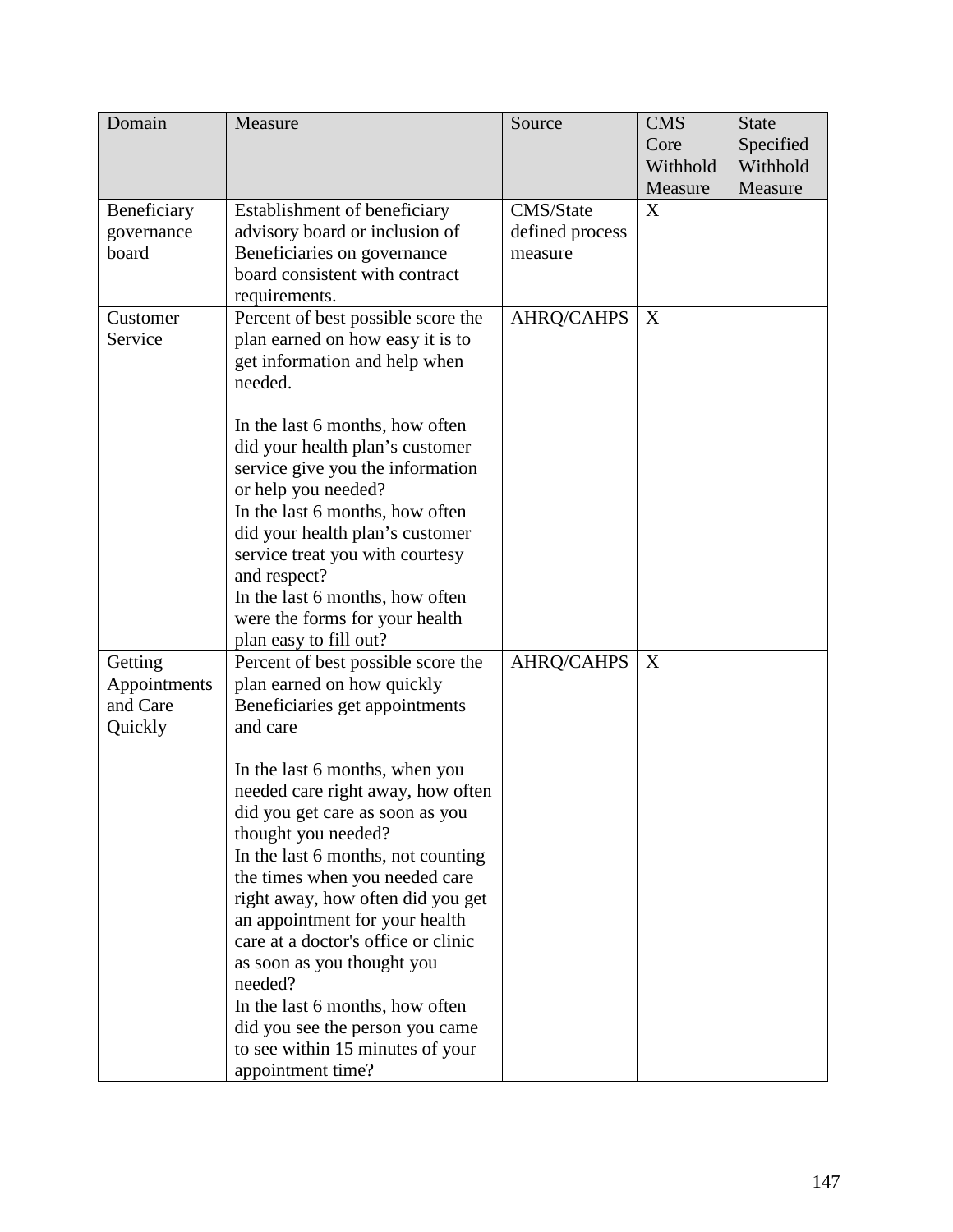| Domain         | Measure                          | Source        | <b>CMS</b> | <b>State</b> |
|----------------|----------------------------------|---------------|------------|--------------|
|                |                                  |               | Core       | Specified    |
|                |                                  |               | Withhold   | Withhold     |
|                |                                  |               | Measure    | Measure      |
| <b>Nursing</b> | The number of total patient days | State-defined |            | X            |
| Facility       | in a nursing facility per 1,000  | measure       |            |              |
| Diversion      | member months for members in     |               |            |              |
| Measure        | the ICDS Plan during the         |               |            |              |
|                | measurement year.                |               |            |              |
|                |                                  |               |            |              |

- 4.3.9. Withhold Measures in Demonstration Years 2-5
- 4.3.9.1. The quality withhold will increase to two percent (2%) in Demonstration Year 2 and three percent (3%) in Demonstration Years 3-5.
- 4.3.9.2. Payments will be based on performance on the quality withhold measures listed in Table A-3.
- 4.3.9.3. If the ICDS Plan is unable to report at least three of the quality withhold measures listed in Table A-3 for a given year due to low Enrollment or inability to meet other reporting criteria, alternative measures will be used in the quality withhold analysis. Additional information about this policy is available in separate technical guidance.

Table A-3 Quality Withhold Measures for Demonstration Years 2-5

| Domain         | Measure                               | Source            | <b>CMS</b><br>Core<br>Withhold | <b>State</b><br>Specified<br>Withhold |
|----------------|---------------------------------------|-------------------|--------------------------------|---------------------------------------|
|                |                                       |                   | Measure                        | Measure                               |
| Encounter      | Encounter data submitted              | CMS/State         | X                              |                                       |
| data           | accurately and completely in          | defined process   |                                |                                       |
|                | compliance with contract              | measure           |                                |                                       |
|                | requirements.                         |                   |                                |                                       |
| Plan all-cause | Percent of Beneficiaries              | <b>NCQA/HEDIS</b> | X                              |                                       |
| readmissions   | discharged from a hospital stay       |                   |                                |                                       |
|                | and who were readmitted to a          |                   |                                |                                       |
|                | hospital within 30 days, either for   |                   |                                |                                       |
|                | the same condition as their recent    |                   |                                |                                       |
|                | hospital stay or for a different      |                   |                                |                                       |
|                | reason.                               |                   |                                |                                       |
| Annual flu     | Percent of plan Beneficiaries who     | <b>AHRQ/CAHPS</b> | X                              |                                       |
| vaccine        | got a vaccine (flu shot) prior to flu |                   |                                |                                       |
|                | season.                               |                   |                                |                                       |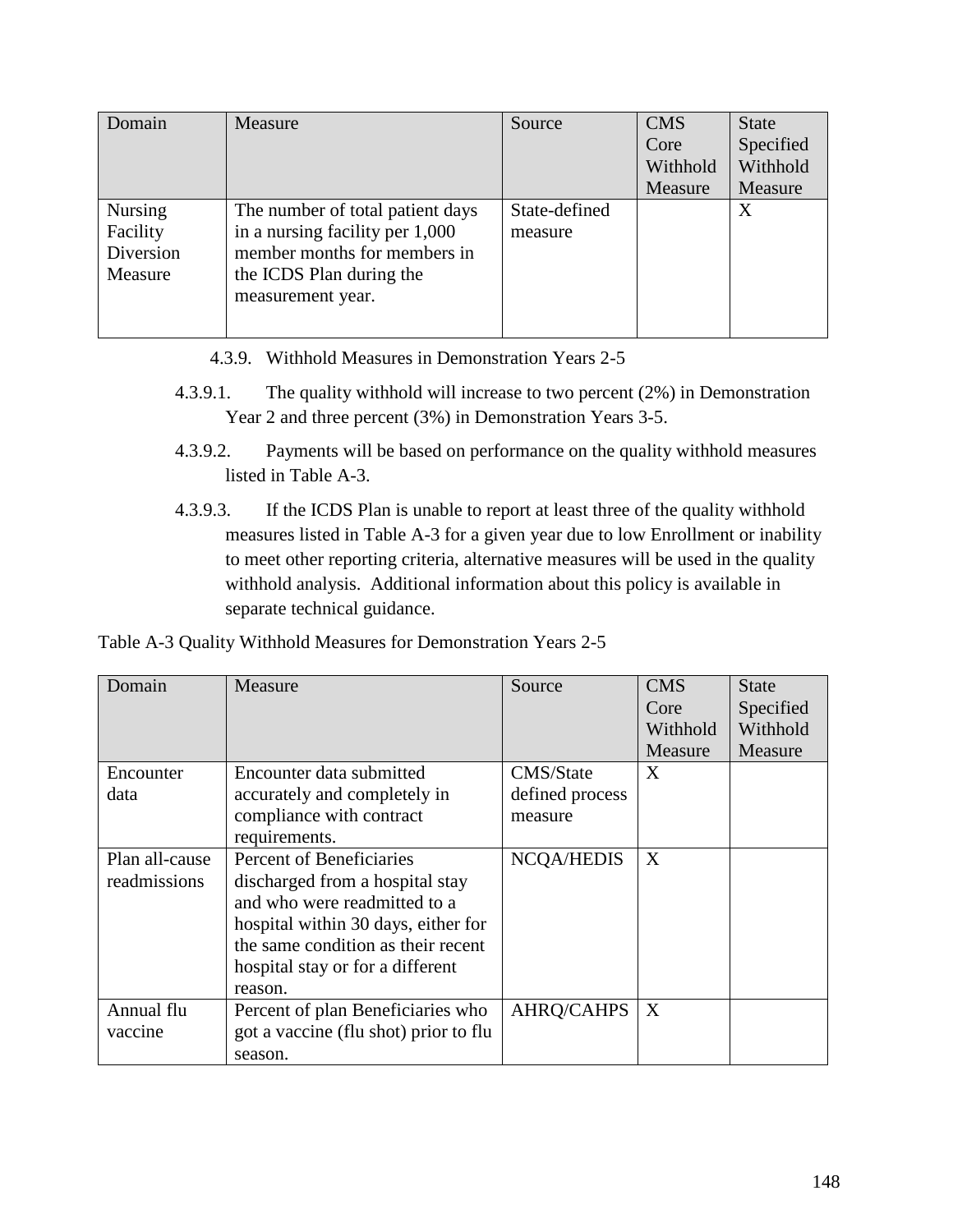| Domain          | Measure                                           | Source            | <b>CMS</b><br>Core<br>Withhold | <b>State</b><br>Specified<br>Withhold |
|-----------------|---------------------------------------------------|-------------------|--------------------------------|---------------------------------------|
|                 |                                                   |                   | Measure                        | Measure                               |
| Follow-up       | Percentage of discharges for                      | NCQA/HEDIS        | X                              |                                       |
| after           | Beneficiaries 6 years of age and                  |                   |                                |                                       |
| hospitalization | older who were hospitalized for                   |                   |                                |                                       |
| for mental      | treatment of selected mental                      |                   |                                |                                       |
| illness         | health disorders and who had an                   |                   |                                |                                       |
|                 | outpatient visit, an intensive                    |                   |                                |                                       |
|                 | outpatient encounter or partial                   |                   |                                |                                       |
|                 | hospitalization with a mental                     |                   |                                |                                       |
|                 | health practitioner.                              |                   |                                |                                       |
| Screening for   | Percentage of Beneficiaries ages                  | <b>CMS</b>        | X                              |                                       |
| clinical        | 18 years and older screened for                   |                   |                                |                                       |
| depression      | clinical depression using a                       |                   |                                |                                       |
| and follow-up   | standardized tool and follow-up                   |                   |                                |                                       |
| care            | plan documented.                                  |                   |                                |                                       |
| Reducing the    | Percent of Beneficiaries with a                   | <b>NCQA/HEDIS</b> | X                              |                                       |
| risk of falling | problem falling, walking or                       | <b>HOS</b>        |                                |                                       |
|                 | balancing who discussed it with                   |                   |                                |                                       |
|                 | their doctor and got treatment for                |                   |                                |                                       |
|                 | it during the year.                               |                   |                                |                                       |
| Controlling     | Percentage of Beneficiaries 18-85                 | <b>NCQA/HEDIS</b> | X                              |                                       |
| blood pressure  | years of age who had a diagnosis                  |                   |                                |                                       |
|                 | of hypertension and whose blood                   |                   |                                |                                       |
|                 | pressure was adequately                           |                   |                                |                                       |
|                 | controlled $(\langle 140/90 \rangle)$ for members |                   |                                |                                       |
|                 | 18-59 years of age and 60-85                      |                   |                                |                                       |
|                 | years of age with diagnosis of                    |                   |                                |                                       |
|                 | diabetes or (150/90) for members                  |                   |                                |                                       |
|                 | 60-85 without a diagnosis of                      |                   |                                |                                       |
|                 | diabetes during the measurement                   |                   |                                |                                       |
|                 | year.                                             |                   |                                |                                       |
| Part D          | Percent of plan Beneficiaries with                | <b>CMS</b>        | $\boldsymbol{X}$               |                                       |
| medication      | a prescription for diabetes                       |                   |                                |                                       |
| adherence for   | medication who fill their                         |                   |                                |                                       |
| diabetes        | prescription often enough to cover                |                   |                                |                                       |
| medications     | 80% or more of the time they are                  |                   |                                |                                       |
|                 | supposed to be taking the                         |                   |                                |                                       |
|                 | medication.                                       |                   |                                |                                       |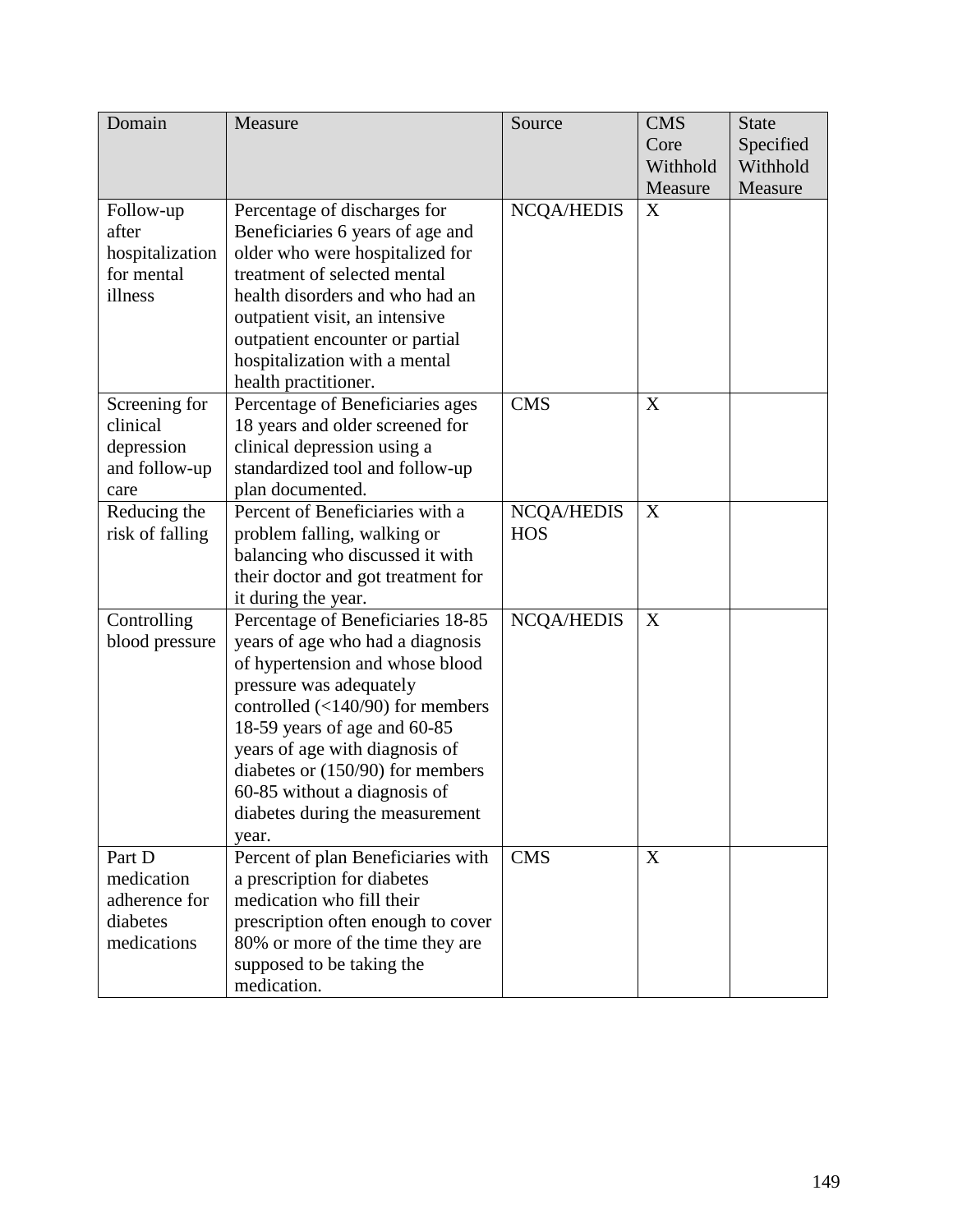| Domain                                             | Measure                                                                                                                                                 | Source                   | <b>CMS</b><br>Core<br>Withhold<br>Measure | <b>State</b><br>Specified<br>Withhold<br>Measure |
|----------------------------------------------------|---------------------------------------------------------------------------------------------------------------------------------------------------------|--------------------------|-------------------------------------------|--------------------------------------------------|
| <b>Nursing</b><br>Facility<br>Diversion<br>Measure | The number of total patient days<br>in a nursing facility per 1,000<br>member months for members in<br>the ICDS Plan during the<br>measurement year.    | State-defined<br>measure |                                           | X                                                |
| Long Term<br>Care Overall<br>Balance<br>Measure    | The number of total members<br>residing in a nursing facility per<br>1,000 member months for<br>member in the ICDS Plan during<br>the measurement year. | State-defined<br>measure |                                           | X                                                |

(Note: Part D payments will not be subject to a quality withhold, however the ICDS Plan will be required to adhere to quality reporting requirements that currently exist under Part D.)

- 4.3.10. American Recovery and Reinvestment Act of 2009
- 4.3.10.1. All payments to the ICDS Plan are conditioned on compliance with the provisions below and all other applicable provisions of the American Recovery and Reinvestment Act of 2009.
	- 4.3.11. Suspension of Payments
- 4.3.11.1. ODM may suspend payments to ICDS Plans in accordance with 42 C.F.R. 455.23, *et seq*. as determined necessary or appropriate by ODM.
	- 4.3.12. Transitions between Rating Categories and Risk Score Changes
- 4.3.12.1. Rating Category Changes

4.3.12.1.1. The Medicaid Component will be adjusted using the methodology described in Section 4.2.1.5.

4.3.12.2. Medicare Risk Score Changes

4.3.12.2.1. Medicare CMS-HCC, CMS-HCC ESRD, and CMS-RxHCC risk scores will be updated consistent with prevailing Medicare Advantage regulations and processes.

- 4.3.13. Reconciliation
- 4.3.13.1. CMS and ODM will prescribe a process to reconcile enrollment and capitation payments for the ICDS Plan that will take into consideration the following circumstances: transitions between rating category; retroactive changes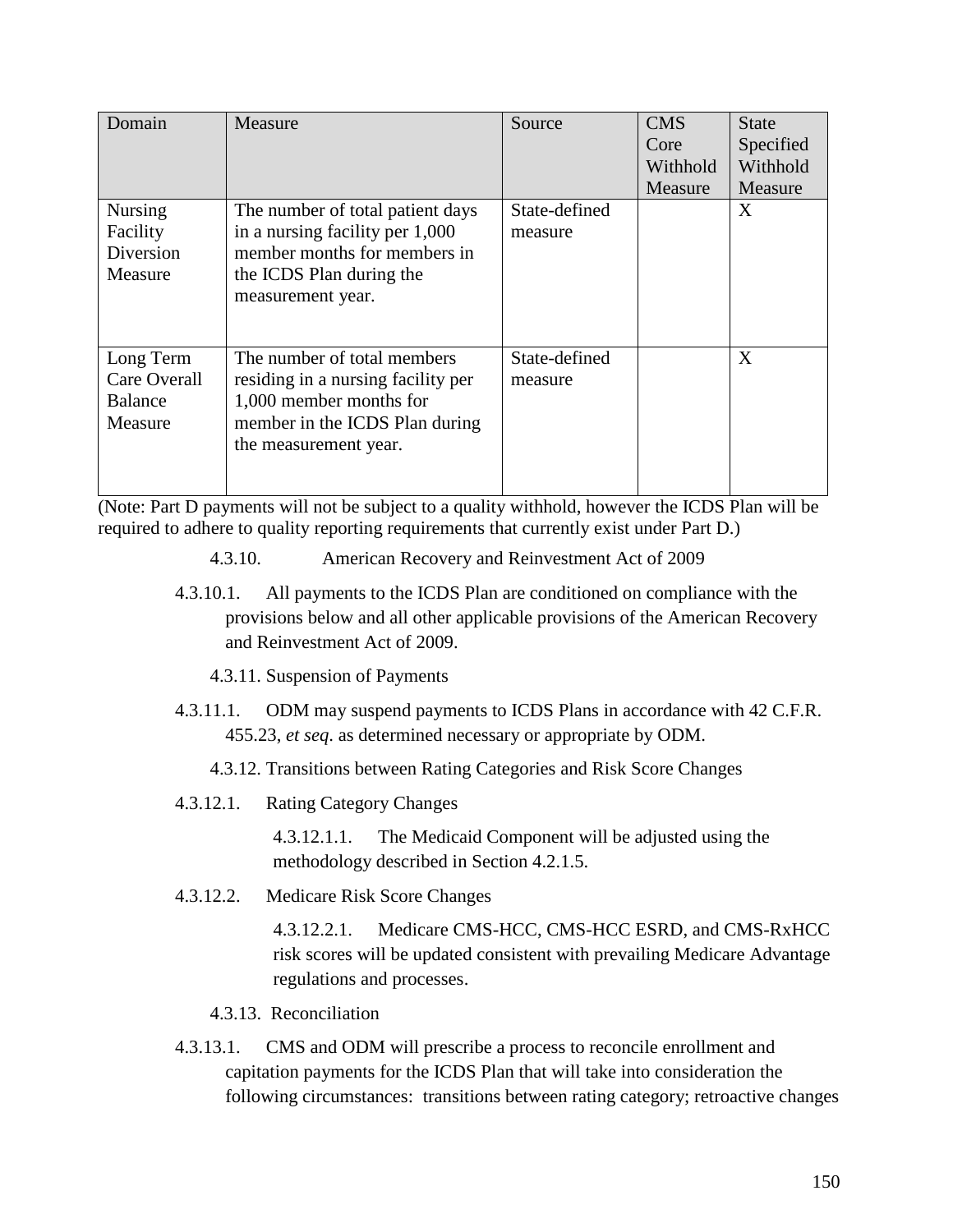in eligibility or rating categories; changes in CMS-HCC and RxHCC risk scores; and changes through new Enrollment, disenrollment, or death. The reconciliation may identify underpayments or overpayments to the ICDS Plan. The ICDS Plan may also report any discrepancies to ODM. The ICDS Plan and ODM will work together to resolve these discrepancies.

- 4.3.14. Medicaid Component Reconciliation
- 4.3.14.1. The HIPAA 820 (Monthly Remittance Advice) will contain the following: a capitation payment for each Beneficiary listed on the HIPAA 834F, a capitation payment/recoupment for changes listed in the daily HIPAA 834C, any other capitation payment/recoupment, and deliver payment/recoupment from the previous calendar month. Reconciliation for any discrepancies between the HIPAA 834 and HIPAA 820 is due and must be submitted, as instructed by ODM, no later than sixty (60) days after the issuance of the HIPAA 834F. Please reference the Processing Dates for Calendar Year memo that is issued annually.
- 4.3.14.2. In the event of changes in the processing dates, the due date will be adjusted accordingly. All reconciliation requests must be submitted in the format specified by ODM. ODM may reject reconciliation requests that are submitted after the due date. Reconciliation requests submitted after the due date will be processed at the discretion of ODM. Recoupments, date of death, duplicative payments made to the same plan due to multiple IDs will always be processed.
	- 4.3.15. Medicare Capitation Reconciliation
- 4.3.15.1. Medicare capitation reconciliation will comply with prevailing Medicare Advantage and Part D regulations and processes.
- 4.3.15.2. Final Medicare Reconciliation and Settlement

4.3.15.2.1. In the event the ICDS Plan terminates or non-renews this Contract, CMS' final settlement phase for terminating contracts applies. This final settlement phase lasts for a minimum of eighteen (18) months after the end of the calendar year in which the termination date occurs. This final settlement will include reconciliation of any demonstrationspecific payments or recoupments, including those related to joint Medicare A/B- Medicaid risk corridors, quality withholds, and medical loss ratios as applicable, that are outstanding at the time of termination.

4.3.16. Audits/Monitoring

4.3.16.1. CMS and ODM will conduct periodic audits to validate RC assignments or other coding. Audits may be conducted by a peer review organization or other entity assigned this responsibility by CMS and ODM.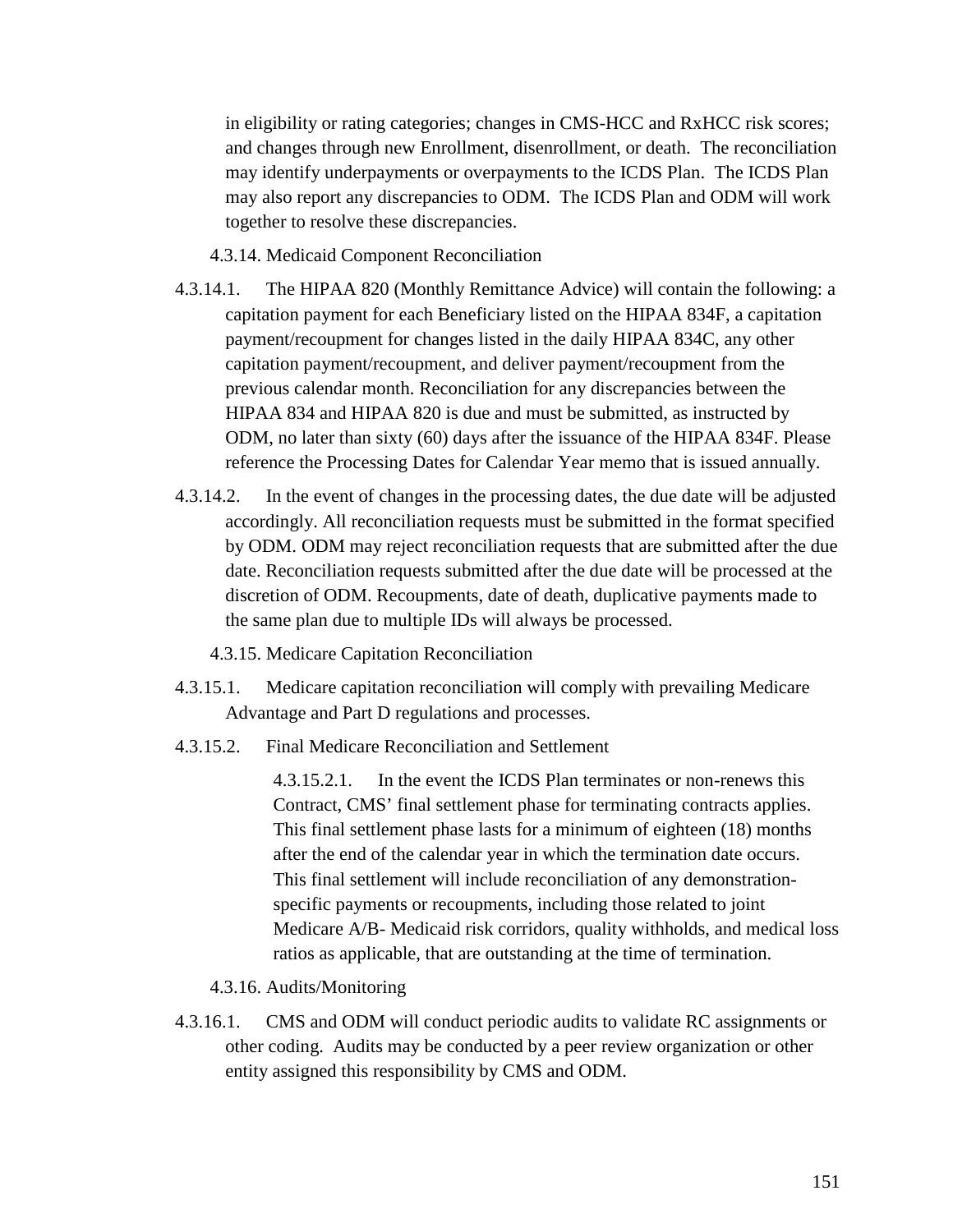#### 4.4. **Payment in Full**

- 4.4.1. The ICDS Plan must accept, as payment in full for all Covered Services, the Capitation Rate(s) and the terms and conditions of payment set forth herein.
- 4.4.2. Notwithstanding any contractual provision or legal right to the contrary, the three parties to this Contract (CMS, ODM and the ICDS Plan), for this Demonstration agree there shall be no redress against either of the other two parties, or their actuarial contractors, over the actuarial soundness of the Capitation Rates.
- 4.4.3. By signing this contract, the ICDS Plan accepts that the Capitation Rate(s) offered is reasonable; that operating within this Capitation Rate(s) is the sole responsibility of the ICDS Plan; and that while data is made available by the Federal Government to the ICDS Plan, any entity participating in the Demonstration must rely on their own resource to project likely experience under the Demonstration.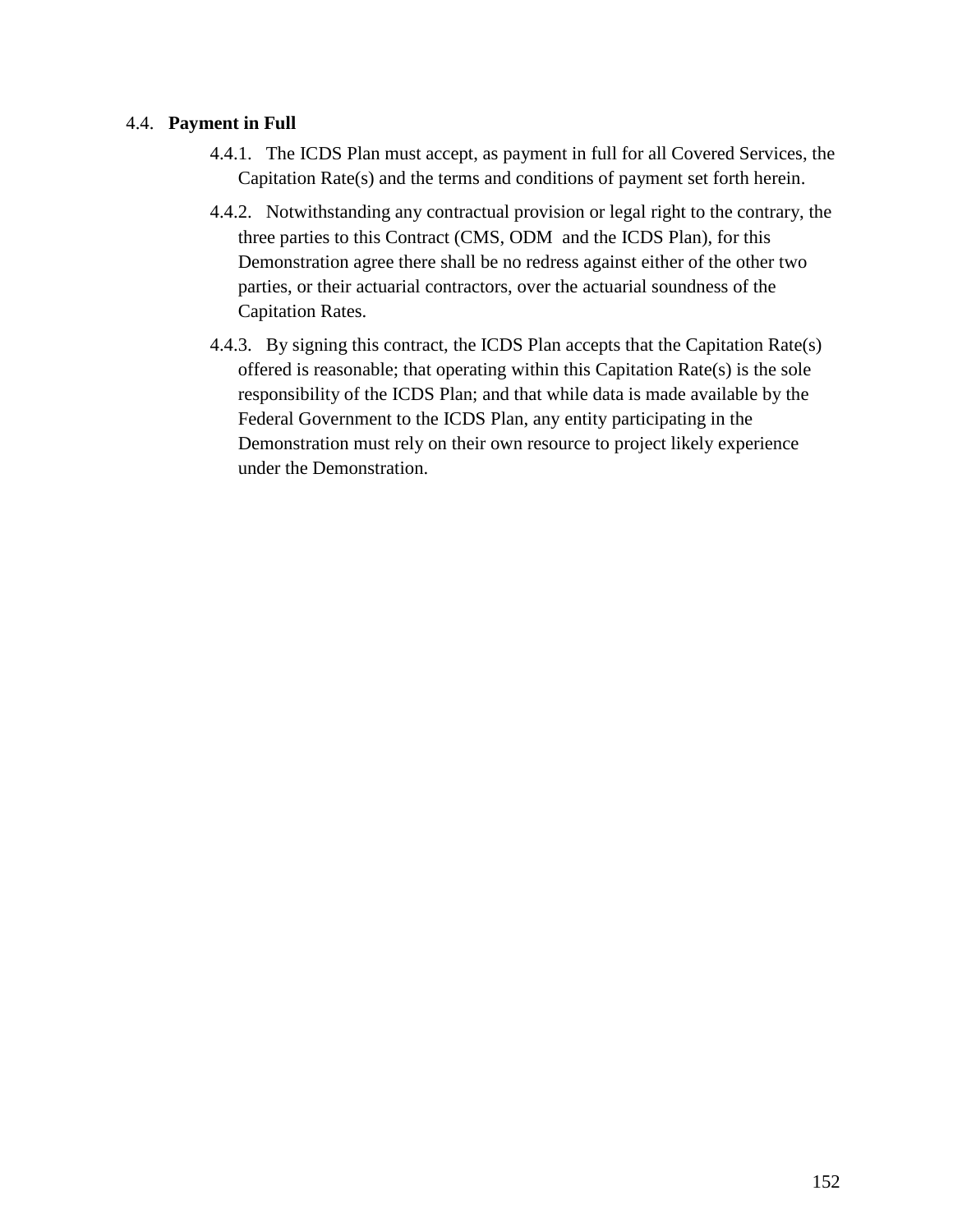# **Section 5. Additional Terms and Conditions**

#### 5.1. **Administration**

- 5.1.1. Notification of Administrative Changes
- 5.1.1.1. The ICDS Plan must notify CMS and ODM through HPMS of all changes affecting the key functions for the delivery of care, the administration of its program, or its performance of Contract requirements. The ICDS Plan must notify CMS and ODM in HPMS no later than thirty (30) calendar days prior to any significant change to the manner in which services are rendered to Beneficiaries, including but not limited to, reprocurement or termination of a First Tier, Downstream and Related Entity pursuant to Appendix C. The ICDS Plan must notify CMS and ODM in HPMS of all other changes no later than five (5) business days prior to the effective date of such change.
	- 5.1.2. Assignment
- 5.1.2.1. The ICDS Plan may not assign or transfer any right or interest in this Contract to any successor entity or other entity without the prior written consent of CMS and ODM which may be withheld for any reason or for no reason at all.
	- 5.1.3. Independent ICDS Plans
- 5.1.3.1. The ICDS Plan, its employees, First Tier, Downstream and Related Entities, and any other of its agents in the performance of this Contract, shall act in an independent capacity and not as officers or employees of the federal government or ODM.
- 5.1.3.2. The ICDS Plan must ensure it evaluates the prospective First Tier, Downstream and Related Entities' abilities to perform activities to be delegated.
	- 5.1.4. Subrogation
- 5.1.4.1. The ICDS Plan is subject to CMS and/or ODM lien and third-party recovery rights (see OAC 5160-58-01.1 and 5160-26-09.1), it shall subrogate and succeed to any right of recovery of a Beneficiary against any person or organization, for any services, supplies, or both provided under this Contract up to the amount of the benefits provided hereunder.
	- 5.1.4.1.1. The ICDS Plan is authorized to ask the Beneficiary to:

5.1.4.1.1.1. Take such action, furnish such information and assistance, and execute such instruments as the ICDS Plan may require to facilitate enforcement of its rights hereunder, and agree to take no action prejudicing the rights and interest of the ICDS Plan; and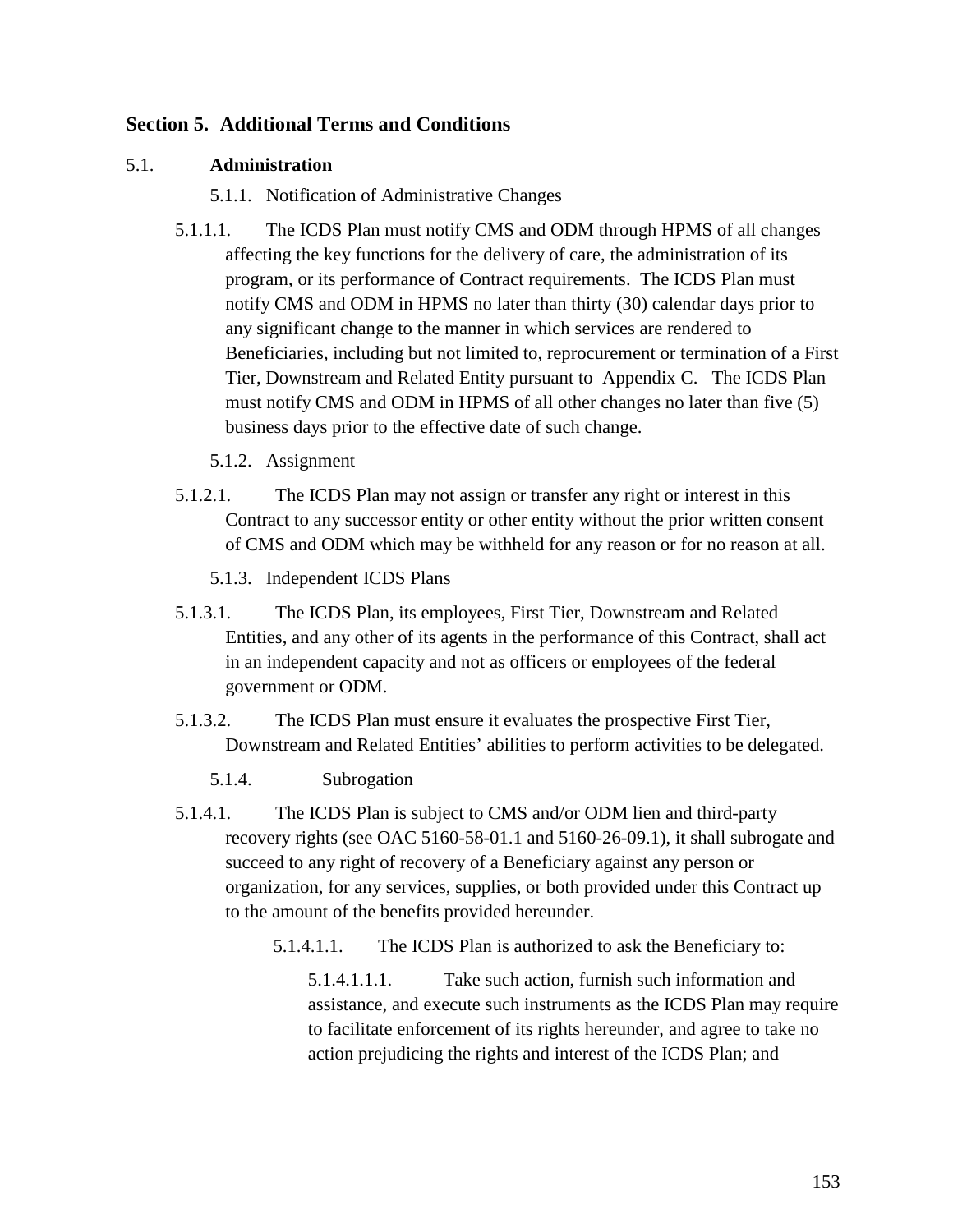5.1.4.1.1.2. Notify the ICDS Plan and authorize the ICDS Plan to undertake such investigation and take such action as the ICDS Plan may deem appropriate to protect its rights hereunder whether or not such notice is given.

- 5.1.5. Prohibited Affiliations
- 5.1.5.1. In accordance with 42 U.S.C. § 1396 u-2(d)(1), the ICDS Plan shall not knowingly have an employment, consulting, or other agreement for the provision of items and services that are significant and material to the ICDS Plan's obligations under this Contract with any person, or affiliate of such person, who is excluded, under federal law or regulation, from certain procurement and nonprocurement activities. Further, no such person may have beneficial ownership of more than five percent of the ICDS Plan's equity or be permitted to serve as a director, officer, or partner of the ICDS Plan.
	- 5.1.6. Disclosure Requirements
- 5.1.6.1. The ICDS Plan must disclose to CMS and ODM information on ownership and control, business transactions, and persons convicted of crimes in accordance with 42 C.F.R. Part 455, Subpart B. The ICDS Plan must obtain federally required disclosures from all network Providers and applicants in accordance with 42 C.F.R. 455 Subpart B and 42 C.F.R. 1002.3, and as specified by ODM, including but not limited to obtaining such information through Provider Enrollment forms and credentialing and recredentialing packages. The ICDS Plan must maintain such disclosed information in a manner which can be periodically searched by the ICDS Plan for exclusions and provided to ODM in accordance with this Contract and relevant Ohio and federal laws and regulations. In addition, the ICDS Plan must comply with all reporting and disclosure requirements of 42 USC  $\S$  1396b(m)(4)(A) if the ICDS Plan is not a federally qualified health maintenance organization under the Public Health Service Act.
	- 5.1.7. Physician Incentive Plans
- 5.1.7.1. The ICDS Plan may, in its discretion, operate a physician incentive plan only if:

5.1.7.1.1. No single physician is put at financial risk for the costs of treating an Beneficiary that are outside the physician's direct control;

5.1.7.1.2. No specific payment is made directly or indirectly under the plan to a physician or physician group as an inducement to reduce or limit medically appropriate services furnished to an individual Beneficiary; and

5.1.7.1.3. The applicable stop/loss protection, Beneficiary survey, and disclosure requirements of 42 C.F.R. Part 417 are met.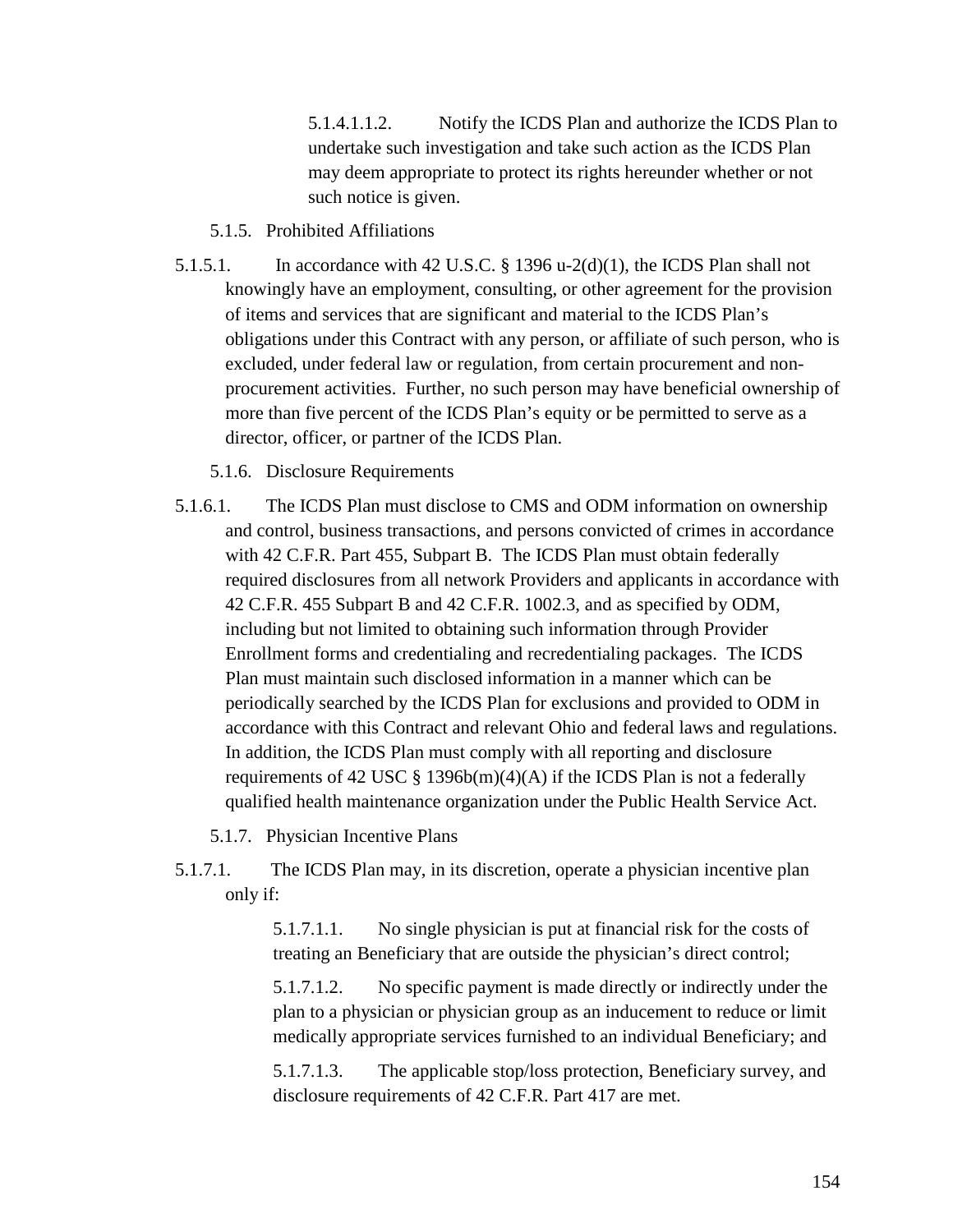- 5.1.7.2. The ICDS Plan and its First Tier, Downstream and Related Entities must comply with all applicable requirements governing physician incentive plans, including but not limited to such requirements appearing at 42 C.F.R. Parts 417, 422, 434, and 1003 and 42 C.F.R. §438.3(i). The ICDS Plan must submit all information required to be disclosed to CMS and the ODM in the manner and format specified by CMS and the ODM which, subject to federal approval, must be consistent with the format required by CMS for Medicare contracts.
- 5.1.7.3. In accordance with 42 C.F.R. §417.479, ICDS Plan must maintain copies of the following required documentation and submit to ODM upon request

5.1.7.3.1. A description of the types of physician incentive arrangements the ICDS Plan has in place which indicates whether they involve a withhold, bonus, capitation, or other arrangement. If a physician incentive arrangement involves a withhold or bonus, the percent of the withhold or bonus must be specified;

5.1.7.3.2. A description of information/data feedback to a physician/group on their: 1) adherence to evidence-based practice guidelines; and 2) positive and/or negative care variances from may be used by the ICDS Plan for activities such as physician performance improvement projects that include incentive programs or the development of quality improvement;

5.1.7.3.3. A description of the panel size for each physician incentive plan. If Beneficiaries are pooled, then the pooling method used to determine if substantial financial risk exists must also be specified; and

5.1.7.3.4. If more than twenty-five percent (25%) of the total potential payment of a physician/group is at risk for referral services, the ICDS Plan must maintain a copy of the results of the required patient satisfaction survey and documentation verifying that the physician or physician group has adequate stop-loss protection, including the type of coverage (e.g., per member per year, aggregate), the threshold amounts, and any coinsurance required for amounts over the threshold. Upon request by a Beneficiary or a Potential Beneficiary and no later than fourteen (14) calendar days after the request, the ICDS Plan must provide the following information to the Beneficiary: (1) whether the ICDS Plan uses a physician incentive plan that affects the use of referral services; (2) the type of incentive arrangement; (3) whether stop-loss protection is provided; and (4) a summary of the survey results if the ICDS Plan was required to conduct a survey. The information provided by the ICDS Plan must adequately address the Beneficiary's request.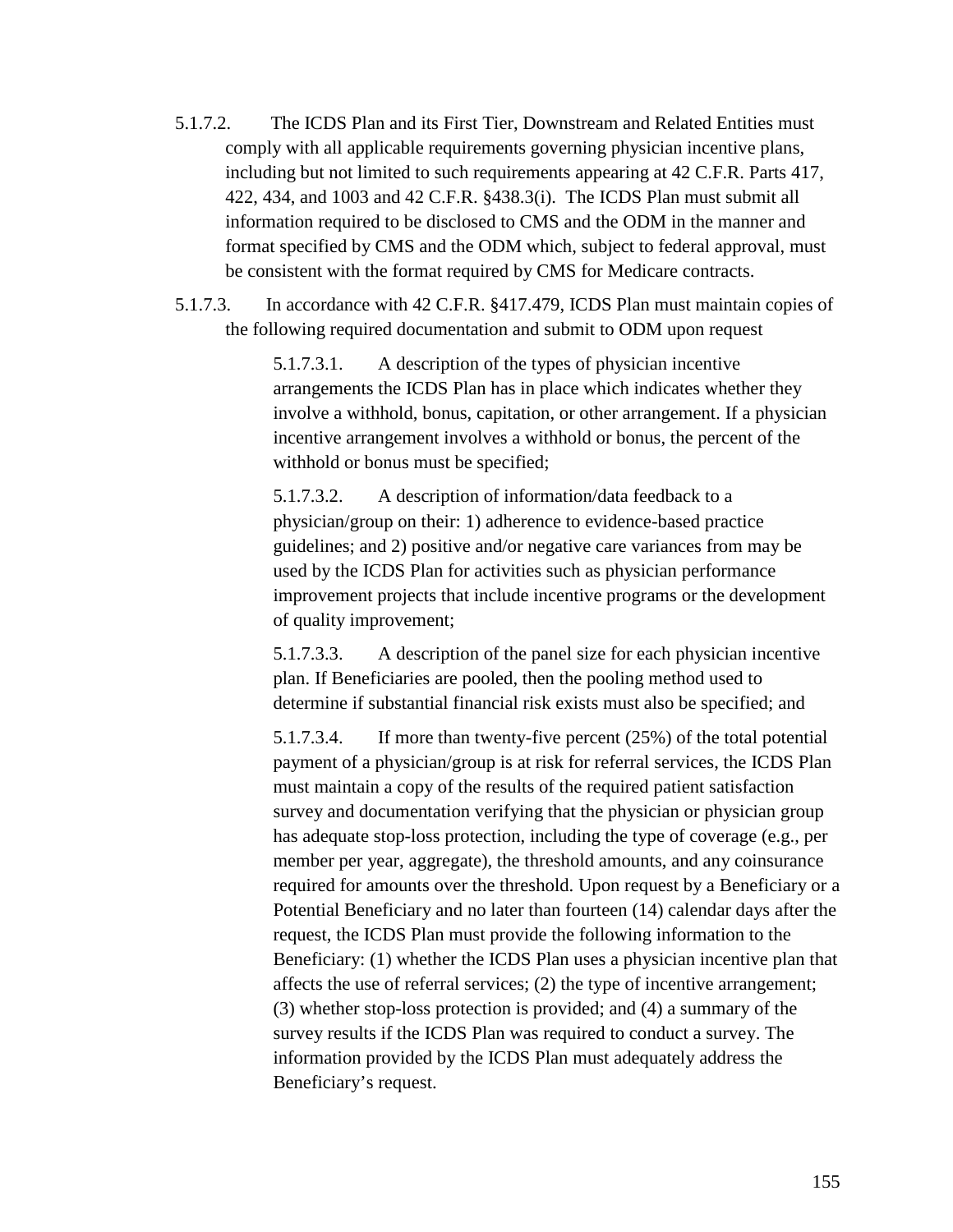- 5.1.7.4. The ICDS Plan shall be liable for any and all loss of federal financial participation (FFP) incurred by ODM that results from the ICDS Plan's or its First Tier, Downstream or Related Entity's failure to comply with the requirements governing physician incentive plans at 42 C.F.R. Parts 417, 434 and 1003, however, the ICDS Plan shall not be liable for any loss of FFP under this provision that exceeds the total FFP reduction attributable to Beneficiaries in the ICDS Plan, and the ICDS Plan shall not be liable if it can demonstrate, to the satisfaction of CMS and ODM , that it has made a good faith effort to comply with the cited requirements.
	- 5.1.8. Physician Identifier
- 5.1.8.1. The ICDS Plan must require each physician providing Covered Services to Beneficiaries under this Contract to have a unique identifier, in accordance with the system established under 42 U.S.C. § 1320d-2(b). The ICDS Plan must provide such unique identifier to CMS and ODM for each of its PCPs in the format and time-frame established by CMS and ODM in consultation with the ICDS Plan.
	- 5.1.9. Timely Provider Payments
- 5.1.9.1. In accordance with 42 C.F.R. § 447.46, the ICDS Plan must pay ninety percent (90%) of all submitted Clean Claims within thirty (30) days of the date of receipt and ninety-nine percent (99%) of such claims within ninety (90) days of the date of receipt, unless the ICDS Plan and its contracted Provider(s) have established an alternative payment schedule that is mutually agreed upon and described in their contract.
- 5.1.9.2. The claim types listed below will be separately measured for compliance against the thirty (30) and ninety (90) day prompt pay standards.
	- 5.1.9.2.1. Clean nursing facility/hospice room and board claims.
	- 5.1.9.2.2. Clean behavioral health claims.
	- 5.1.9.2.3. Clean waiver services claims.
	- 5.1.9.2.4. All other clean claim types (excluding pharmacy claims).
- 5.1.9.3. The prompt pay requirement applies to the processing of both electronic and paper claims for contracting and non-contracting providers by the ICDS Plan and delegated claims processing entities.
- 5.1.9.4. The date of receipt is the date the ICDS Plan receives the claim, as indicated by its date stamp on the claim. The date of payment is the date of the check or date of electronic payment transmission. A claim means a bill from a Provider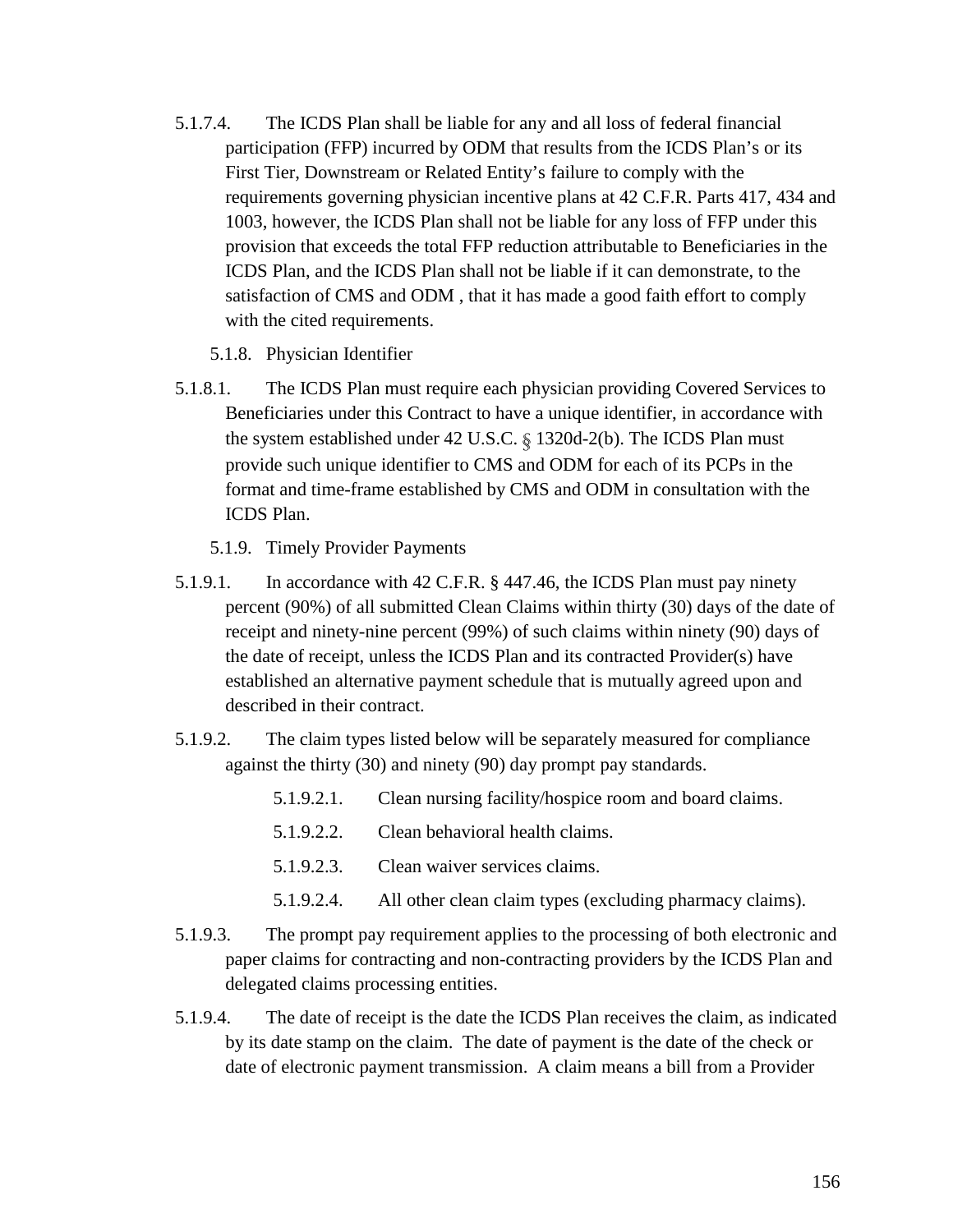for health care services that is assigned a unique identifier. A claim does not include an encounter form.

- 5.1.9.5. A claim can include any of the following: (1) a bill for services; (2) a line item of services; (3) all services for one receipt within a bill. A "Clean Claim" is a claim that can be processed without obtaining additional information from the provider of service or from a third party.
- 5.1.9.6. Clean Claims do not include payments made to a Provider of service or a third party where the timing of the payment is not directly related to submission of a completed claim by the Provider of service or third party (e.g., capitation). A Clean Claim also does not include a claim from a Provider who is under investigation for fraud or abuse, or a claim under review for Medical Necessity.
- 5.1.9.7. *Penalty for noncompliance:* Noncompliance with submission of the above items will result in penalties, as outlined in as outlined in the Compliance Assessment Policy document.
	- 5.1.10. Protection of Beneficiary-Provider Communications
- 5.1.10.1. In accordance with 42 U.S.C. §1396 u-2(b)(3), the ICDS Plan shall not prohibit or otherwise restrict a clinical First Tier, Downstream, or Related Entity from advising an Beneficiary about the health status of the Beneficiary or medical care or treatment options for the Beneficiary's condition or disease; information the Beneficiary needs in order to decide among all relevant treatment options; risk, benefits and consequences of treatment or non-treatment; and/or the Beneficiary's rights to participate in decisions about his or her health care, including the right to refuse treatment and to express preferences about future treatment decisions; regardless of whether benefits for such care or treatment are provided under the Contract, if the clinical First Tier, Downstream, or Related Entity is acting within the lawful scope of practice. The ICDS Plan may take no punitive action against a Provider who either requests an expedited resolution or supports a Beneficiary's Appeal.
	- 5.1.11. Protecting Beneficiary from Liability for Payment
- 5.1.11.1. The ICDS Plan must:

5.1.11.1.1. In accordance with 42 C.F.R. § 438.106, not hold a Beneficiary liable for:

5.1.11.1.1.1. Debts of the ICDS Plan, in the event of the ICDS Plan's insolvency;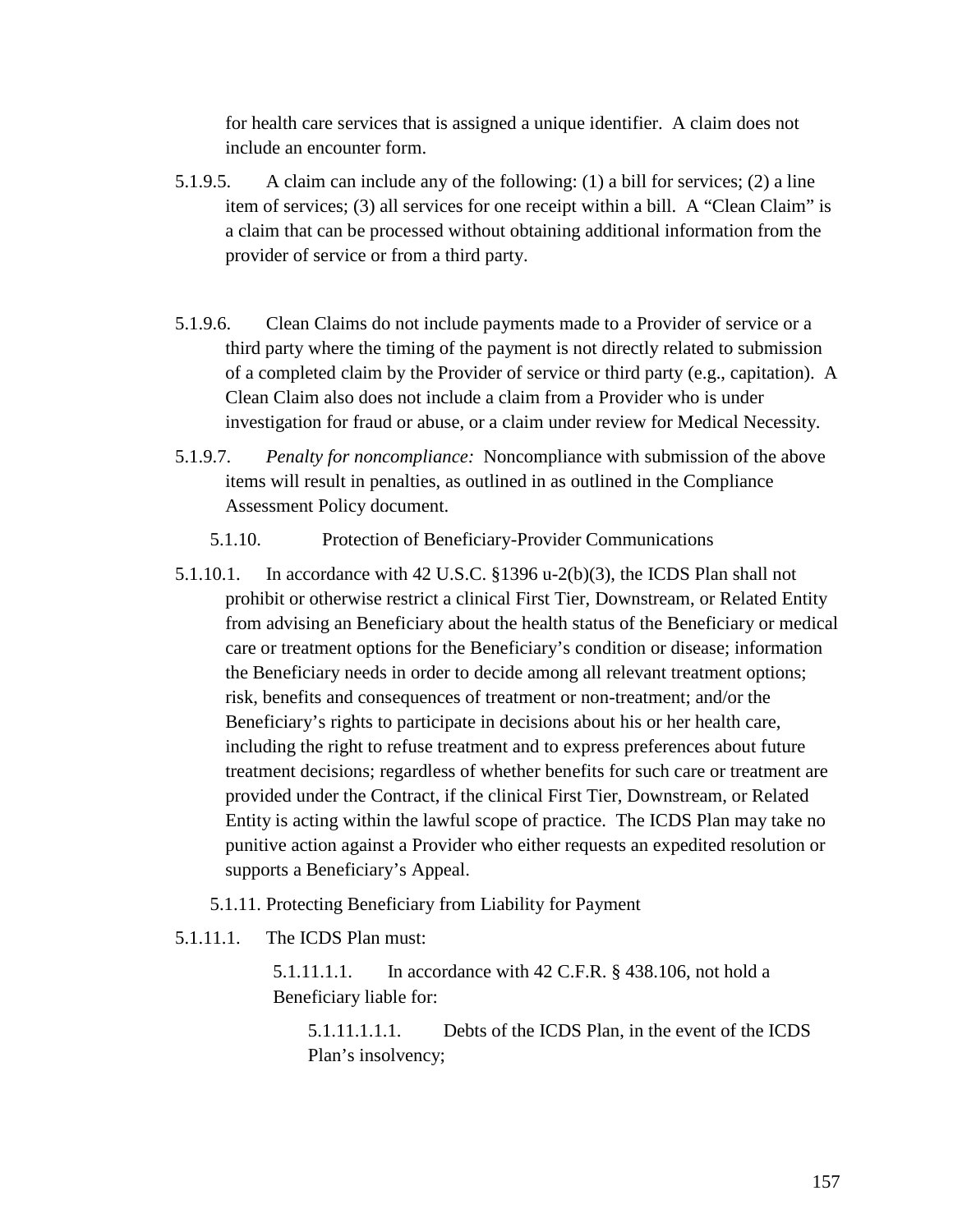5.1.11.1.1.2. Services (other than excluded services) provided to the Beneficiary in the event that the ICDS Plan fails to receive payment from CMS or ODM for such services;

5.1.11.1.1.3. Services (other than excluded services) provided to the Beneficiary in the event the ICDS Plan fails to make payment to the individual or health care provider that furnished the services under a contractual, referral, or other arrangement; or

5.1.11.1.1.4. Payments to a clinical First Tier, Downstream and Related Entity in excess of the amount that would be owed by the Beneficiary if the ICDS Plan had directly provided the services;

5.1.11.1.2. Not charge Beneficiaries coinsurance, co-payments, deductibles, financial penalties, or any other amount in full or part, for any service provided under this Contract, except as otherwise provided in this contract.

5.1.11.1.3. Not deny any service provided under this Contract to a Beneficiary for failure or inability to pay any applicable charge;

5.1.11.1.4. Not deny any service provided under this Contract to a Beneficiary who, prior to becoming eligible, incurred a bill that has not been paid; and

5.1.11.1.5. Ensure Provider Network compliance with all Beneficiary payment restrictions, including balance billing restrictions, and develop and implement a plan to identify and revoke or provide other specified remedies for any member of the ICDS Plan's Provider Network that does not comply with such provisions.

5.1.11.1.6. Ensure that Covered Services will continue to be provided to Beneficiaries during any period of the ICDS Plan's insolvency, for the duration of the period for which payment has been made to the ICDS Plan as well as for inpatient admissions up until discharge.

- 5.1.12. Moral or Religious Objections
- 5.1.12.1. The ICDS Plan is not required to provide, reimburse for, or provide coverage of, a counseling or referral service that would otherwise be required if the ICDS Plan objects to the service on moral or religious grounds.
- 5.1.12.2. If the ICDS Plan elects not to provide, reimburse for, or provide coverage of, a counseling or referral service because of an objection on moral or religious grounds, it must furnish information about the services it does not cover as follows: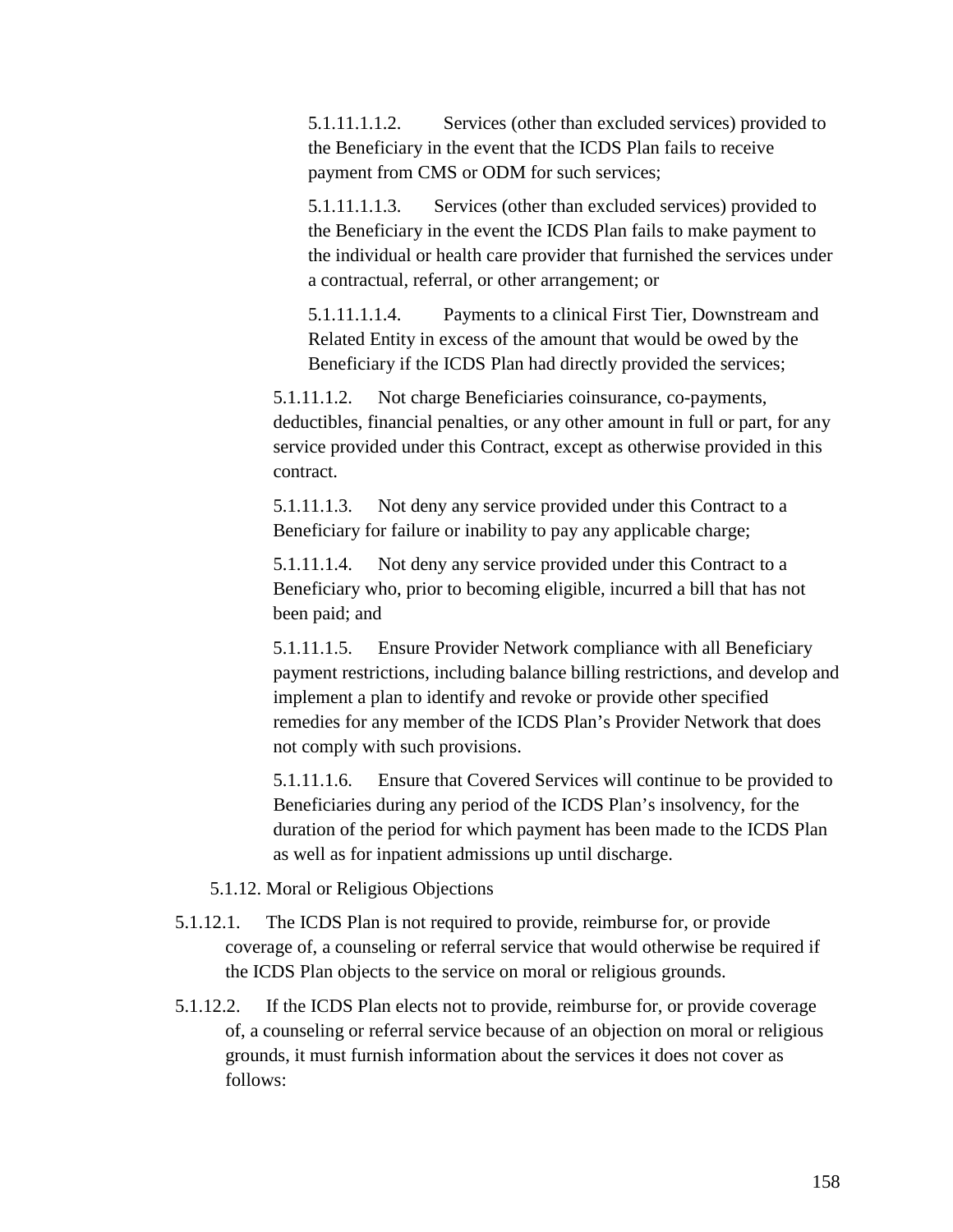5.1.12.2.1. To ODM;

5.1.12.2.2. With its application for a Contract;

5.1.12.2.3. Whenever it adopts the policy during the term of the Contract;

5.1.12.2.4. The information provided must be consistent with the provisions of 42 C.F.R. § 438.10;

5.1.12.2.5. Provided to Potential Beneficiaries before and during Enrollment; and

5.1.12.2.6. Provided to Beneficiaries within ninety (90) days after adopting the policy with respect to any particular service.

5.1.13. Third Party Liability (TPL)

5.1.13.1. General Requirements

5.1.13.1.1. Coordination of Benefits. The ODM shall provide the ICDS Plan with all third party liability insurance information on Beneficiaries where it has verified that third party health liability insurance coverage exists.

5.1.13.1.2. ODM shall refer to the ICDS Plan the Beneficiary's name and pertinent information where ODM knows a Beneficiary has been in an accident or had a traumatic event where a liable third party may exist.

5.1.13.1.3. The ICDS Plan shall:

5.1.13.1.3.1. Designate a TPL benefit coordinator who shall serve as a contact person for benefit coordination issues related to this Contract.

5.1.13.1.3.2. Designate one (1) or more recoveries specialist(s), whose function shall be to investigate and process all transactions related to the identification of TPL.

5.1.13.1.3.3. Perform benefit coordination in accordance with this Section 5.1.13. The ICDS Plan shall work with Ohio via interface transactions with the MMIS system using HIPAA standard formats to submit information with regard to TPL investigations and recoveries.

#### 5.1.13.2. Third Party Health Insurance Information:

5.1.13.2.1. The ICDS Plan shall implement procedures to (1) determine if a Beneficiary has other health insurance except Medicare Part A and B and Medicaid, and (2) identify other health insurance that may be obtained by a Beneficiary using, at a minimum, the following sources: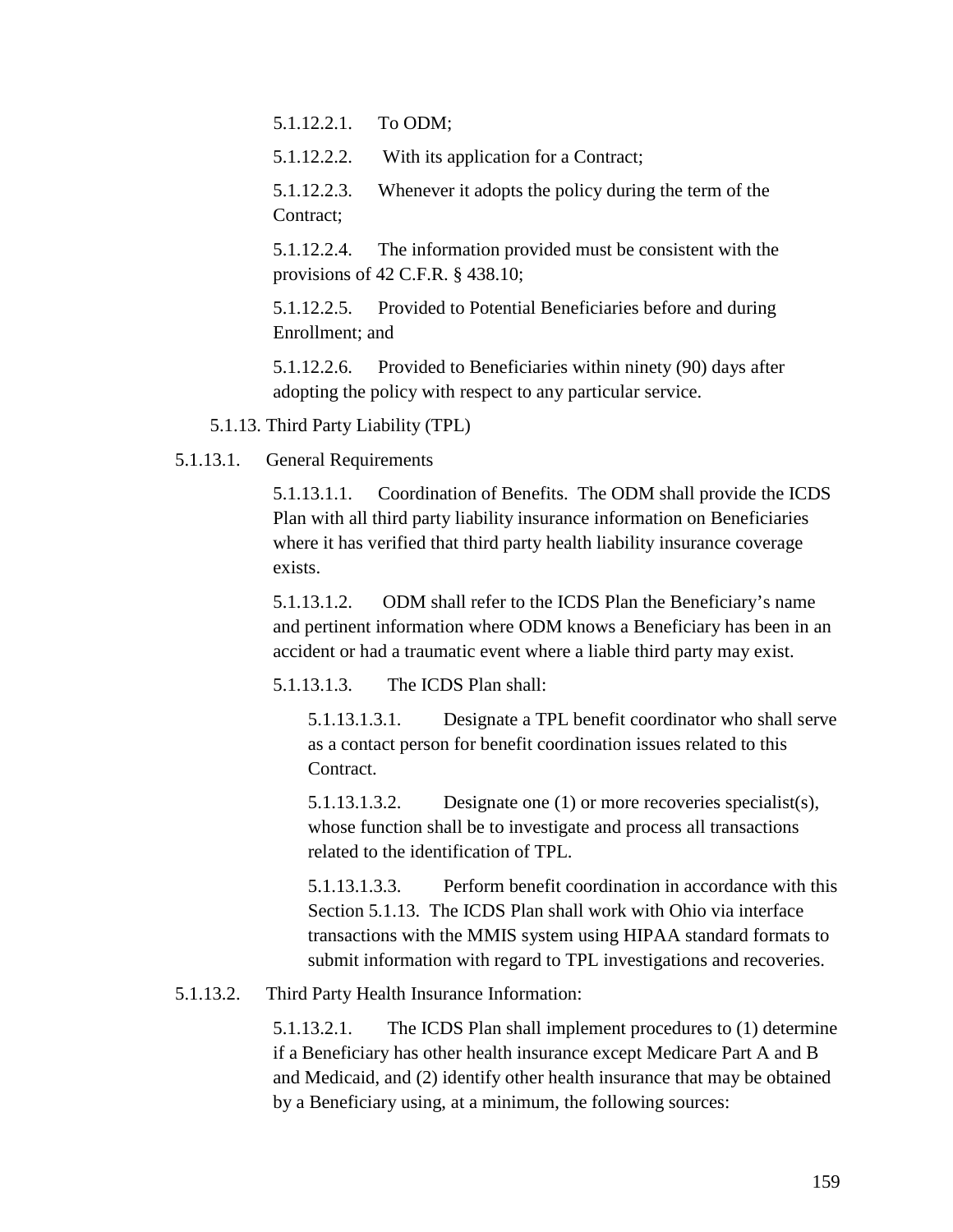5.1.13.2.1.1. The HIPAA 834 outbound Enrollment File (for more information on this interface with MMIS and all interfaces, see Section 2.14);

5.1.13.2.1.2. Claims activity;

5.1.13.2.1.3. Point of Service Investigation (customer service, Beneficiary services and Utilization Management); and

5.1.13.2.1.4. Any TPL information self-reported by a Beneficiary.

5.1.13.2.2. At a minimum, such procedures shall include:

5.1.13.2.2.1. If the ICDS Plan also offers commercial policies, the ICDS Plan shall perform a data match within their own commercial plan and ICDS Plan Beneficiary lists. If a Beneficiary is found to also be enrolled in the ICDS Plan's commercial plan, the Beneficiary's information shall be sent to the ODM. ODM shall verify the Beneficiary's Enrollment in MyCare and eligibility status. If ODM determines that the ICDS Plan was correct, ODM will disenroll the Beneficiary retroactive to the effective date of the other insurance; and

5.1.13.2.2.2. Reviewing claims for indications that other insurance may be active (e.g. explanation of benefit attachments or third party payment).

# 5.1.13.3. Third Party Health Insurance Cost-Avoidance, Pay and Recover Later and Recovery

5.1.13.3.1. Once a Beneficiary is identified as having other health insurance, the ICDS Plan must cost avoid claims for which another insurer may be liable, except in the case of prenatal services per 42 U.S.C. § 1396(a)(25)(E) and 42 C.F.R. § 433.139.

5.1.13.3.2. The ICDS Plan shall perform the following activities to costavoid, pay and recover later, or recover claims when other health insurance coverage is available:

5.1.13.3.2.1. Cost-Avoidance. The ICDS Plan shall:

5.1.13.3.2.1.1. On the Daily Inbound Demographic Change File provide all TPL information on the ICDS Plan's Beneficiaries;

5.1.13.3.2.1.2. Pend claims that are being investigated for possible third party health insurance coverage in accordance with ODM's guidelines;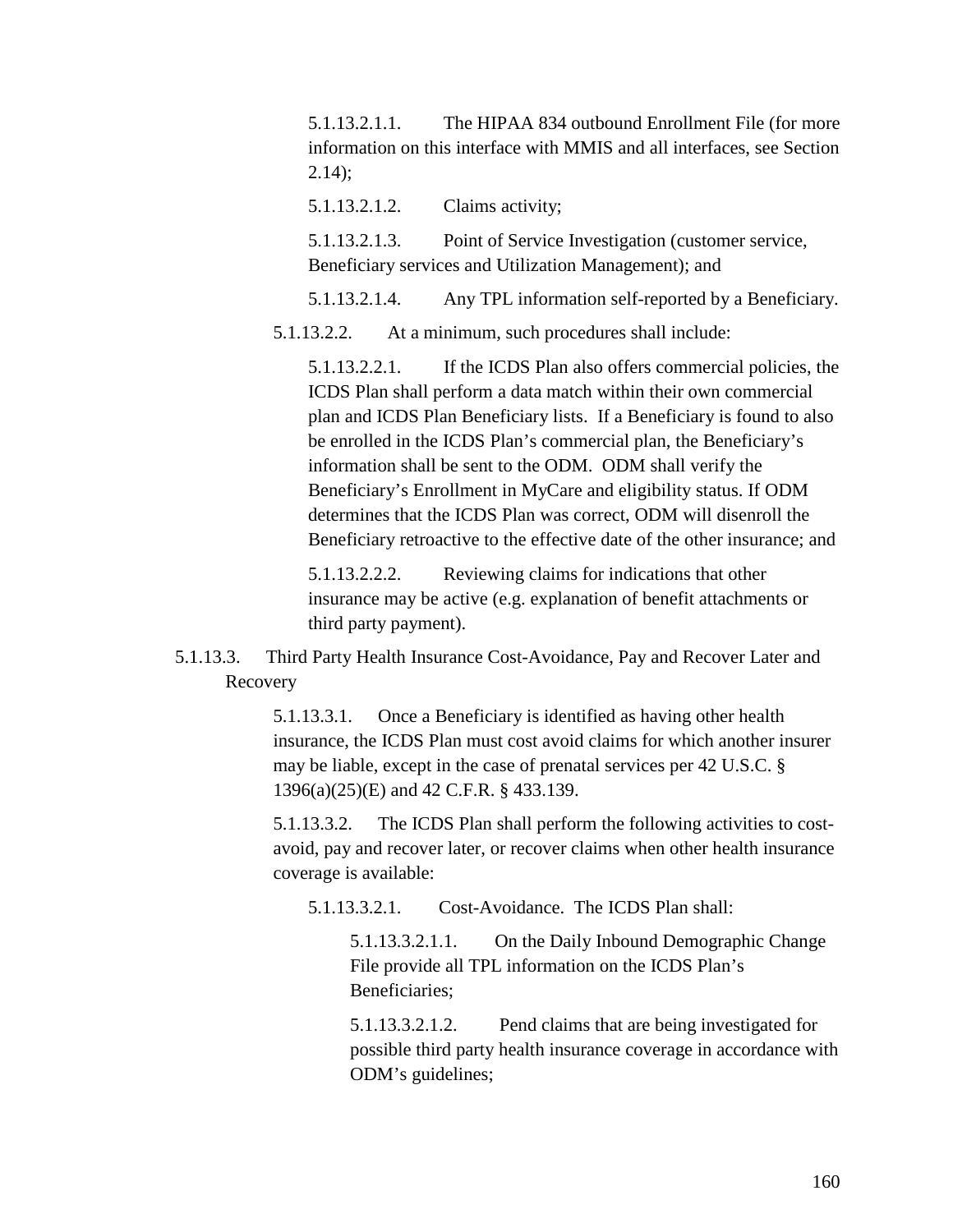5.1.13.3.2.1.3. Deny claims submitted by a Provider when the claim indicates the presence of other health insurance;

5.1.13.3.2.1.4. Instruct Providers to use the TPL Indicator Form to notify ODM of the potential existence of other health insurance coverage and to include a copy of the Beneficiary's health insurance card with the TPL indicator form if possible; and

5.1.13.3.2.1.5. Distribute TPL indicator forms at the ICDS Plan's Provider orientations.

5.1.13.3.2.2. Pay and Recover Later. The ICDS Plan shall take all actions necessary to comply with the requirements of 42 U.S.C. § 1396a(a)(25)(E) and 42 C.F.R. § 433.139.

5.1.13.3.2.3. Recovery. The ICDS Plan shall:

5.1.13.3.2.3.1. Identify claims it has paid inappropriately when primary health insurance coverage is identified. Identification will be achieved through data matching processes and claims analyses;

5.1.13.3.2.3.2. Implement policies and procedures and pursue recovery of payments made where another payer is primarily liable; and

5.1.13.3.2.3.3. Develop procedures and train staff to ensure that Beneficiaries who have comprehensive third party health insurance are identified and reported to ODM.

#### 5.1.13.3.2.4. Reporting

5.1.13.3.2.4.1. Semi-annually, the ICDS Plan shall report to ODM the following:

- 5.1.13.3.2.4.1.1. Other Insurance the number of referrals sent by the ICDS Plan on the Inbound Demographic Change File, and the number of Beneficiaries identified as having TPL on the monthly HIPAA 834 inbound Enrollment file;
- 5.1.13.3.2.4.1.2. Pay and Recover Later the number and dollar amount of claims that were paid and recovered later consistent with the requirements of 42 U.S.C. § 1396a(a)(25)(E) and 42 C.F.R. § 433.139;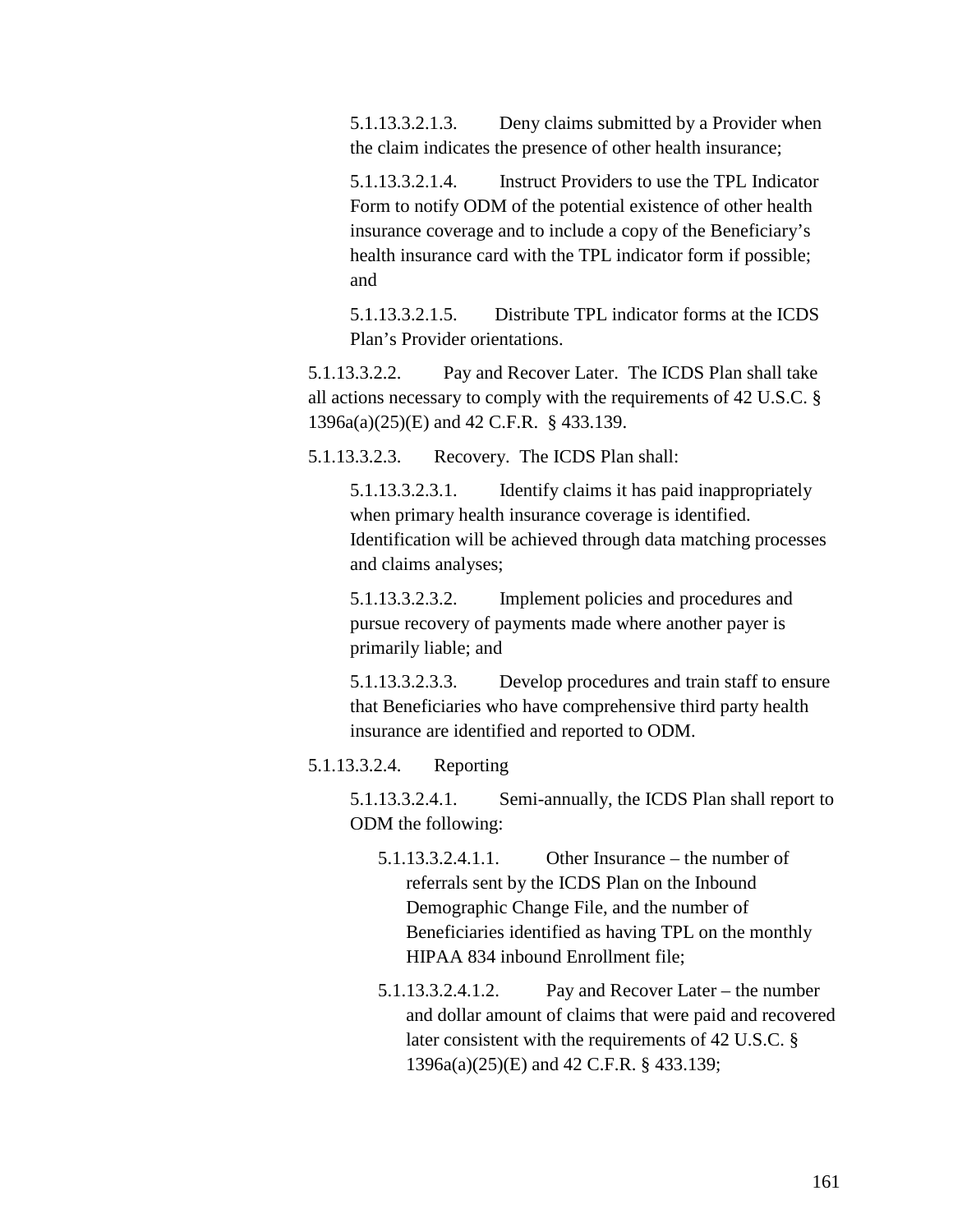- 5.1.13.3.2.4.1.3. Cost avoidance the number and dollar amount of claims that were denied by the ICDS Plan due to the existence of other health insurance coverage on a semi-annual basis, and the dollar amount per Beneficiary that was cost avoided on the denied claim; and
- 5.1.13.3.2.4.1.4. Recovery Claims that were initially paid but then later recovered by the Contractor as a result of identifying coverage under another health insurance plan, on a semi-annual basis, and the dollar amount recovered per Beneficiary from the other liable insurance carrier or Provider.

5.1.13.3.2.5. Accident and Trauma Identification and Recovery Identification

5.1.13.3.2.5.1. Cost Avoidance and Recovery. The ICDS Plan shall recover or cost-avoid claims where a Beneficiary has been involved in an accident or lawsuit.

5.1.13.3.2.5.2. Claims Editing and Reporting. The ICDS Plan shall utilize the following claims editing and reporting procedures to identify potential accident and/or other third party liability cases:

- 5.1.13.3.2.5.2.1. Claims Reporting Specific diagnosis ranges that may indicate potential accident and casualty cases;
- 5.1.13.3.2.5.2.2. Provider Notification Claims where providers have noted accident involvement;
- 5.1.13.3.2.5.2.3. Patient Questionnaires Questionnaires will be sent to Beneficiaries who are suspected of having suffered an injury as a result of an accident; and
- 5.1.13.3.2.5.2.4. Questionnaires will be based on a predetermined diagnosis code range.

5.1.13.3.2.5.3. Medical Management. The ICDS Plan shall identify any requested medical services related to motor vehicle accidents, or work related injuries, and refer these claims to the recoveries specialist for further investigation.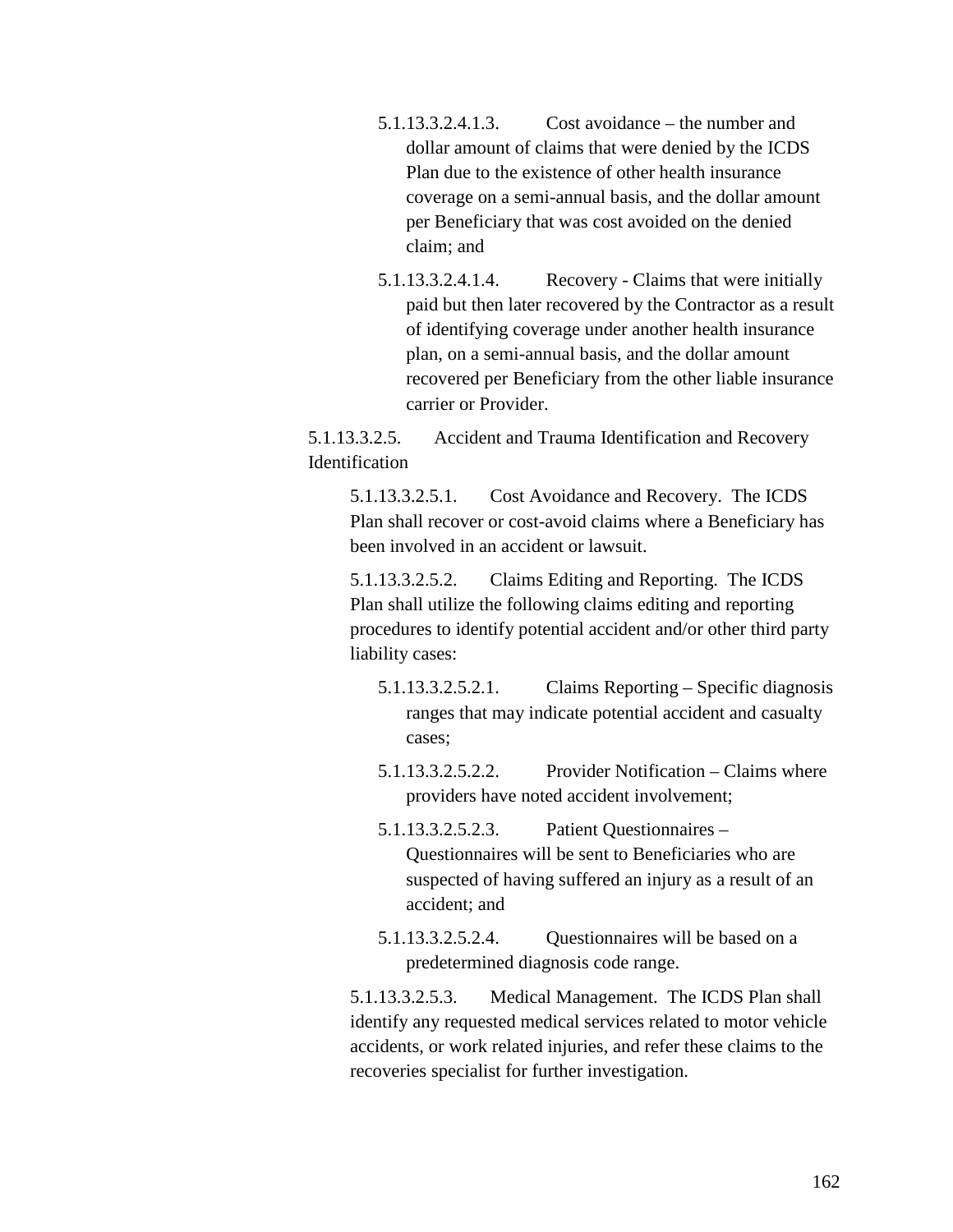5.1.13.3.2.6. Reporting. On a semi-annual basis, the ICDS Plan will provide the ODM with cost avoidance and recovery information on accidents and trauma case.

#### 5.1.13.4. Medicaid Drug Rebate

5.1.13.4.1. Non-Part D covered outpatient drugs dispensed to Enrollees shall be subject to the same rebate requirements as the State is subject under section 1927 and that the State shall collect such rebates from pharmaceutical manufacturers.

5.1.13.4.2. The ICDS Plan shall submit to ODM, on a timely and periodic basis, information on the total number of units of each dosage form and strength and package size by National Drug Code of each non-Part D covered outpatient drug dispensed to Enrollees for which the Contractor is responsible for coverage and other data as specified by ODM.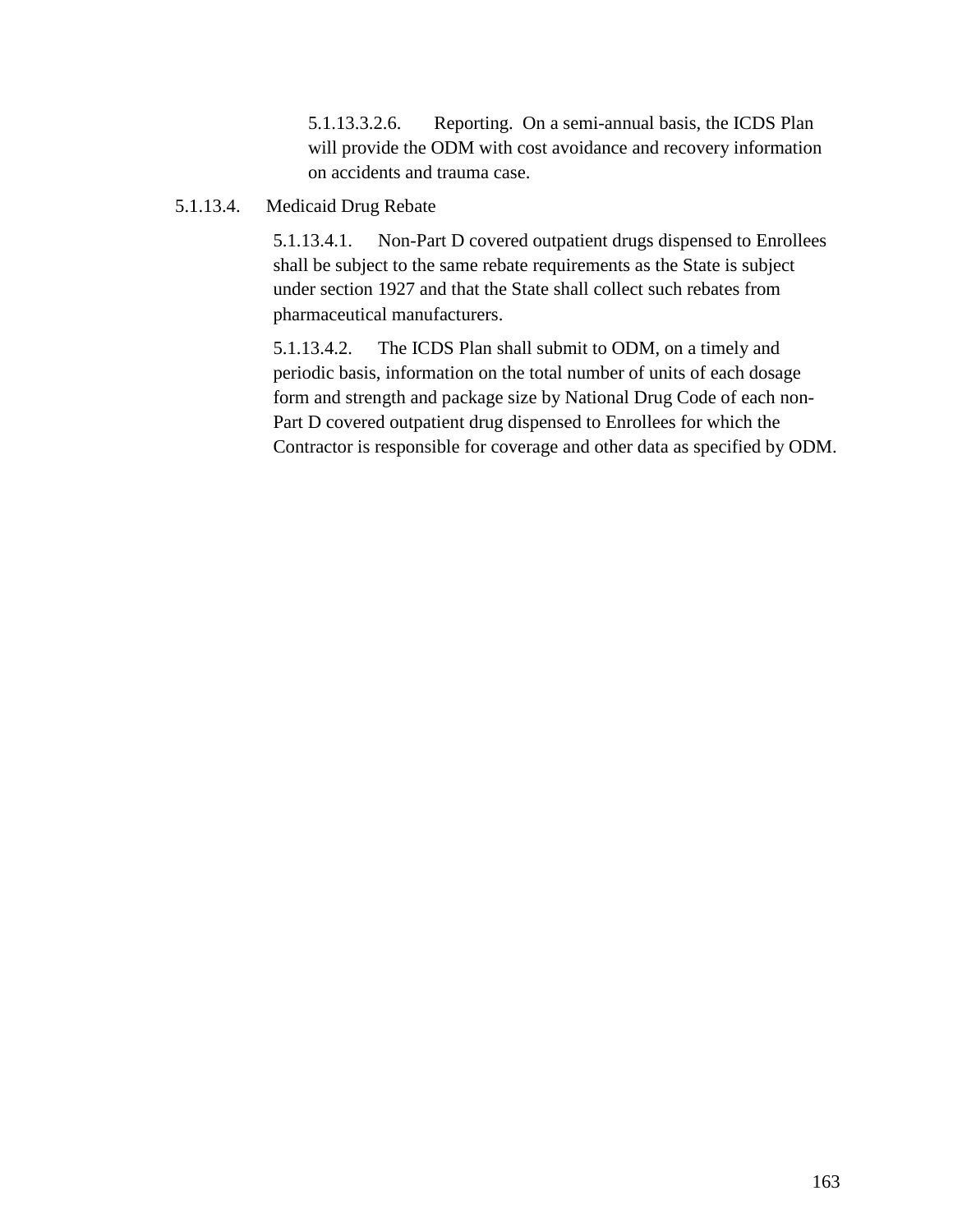## 5.2. **Confidentiality**

- 5.2.1. Statutory Requirements
- 5.2.1.1. The ICDS Plan understands and agrees that CMS and ODM may require specific written assurances and further agreements regarding the security and privacy of protected health information (PHI) that are deemed necessary to implement and comply with standards under the HIPAA as implemented in 45 C.F.R., parts 160 and 164. The ICDS Plan further represents and agrees that, in the performance of the services under this Contract, it will comply with all legal obligations as a holder of personal data under ORC 5160.45 and any other applicable Ohio law or regulations and in accordance with any data-sharing or other agreements that the ICDS Plan has with ODM that protects and safeguards the confidentiality of health or personal data of Beneficiaries. The ICDS Plan represents and warrants that it currently has in place policies and procedures that will adequately safeguard any confidential personal data obtained or created in the course of fulfilling its obligations under this Contract in accordance with applicable Ohio and federal laws. The ICDS Plan is required to design, develop, or operate a system of records on Beneficiaries, to accomplish an agency function subject to the Privacy Act of 1974, Public Law 93-579, December 31, 1974 (5 U.S.C.552a) and applicable agency regulations. Violation of the Act may involve the imposition of criminal penalties.
	- 5.2.2. Personal Data
- 5.2.2.1. The ICDS Plan must inform each of its employees having any involvement with personal data or other confidential information, whether with regard to design, development, operation, or maintenance of the laws and regulations relating to confidentiality.
	- 5.2.3. Data Security
- 5.2.3.1. The ICDS Plan must take reasonable steps to ensure the physical security of personal data or other confidential information under its control, including, but not limited to: fire protection; protection against smoke and water damage; alarm systems; locked files, guards, or other devices reasonably expected to prevent loss or unauthorized removal of manually held data; passwords, access logs, badges, or other methods reasonably expected to prevent loss or unauthorized access to electronically or mechanically held data by ensuring limited terminal access; limited access to input documents and output documents; and design provisions to limit use of Beneficiary names. The ICDS Plan must put all appropriate administrative, technical, and physical safeguards in place before the Contract start date to protect the Privacy and security of protected health information in accordance with 45 C.F.R.  $\S$  164.530(c).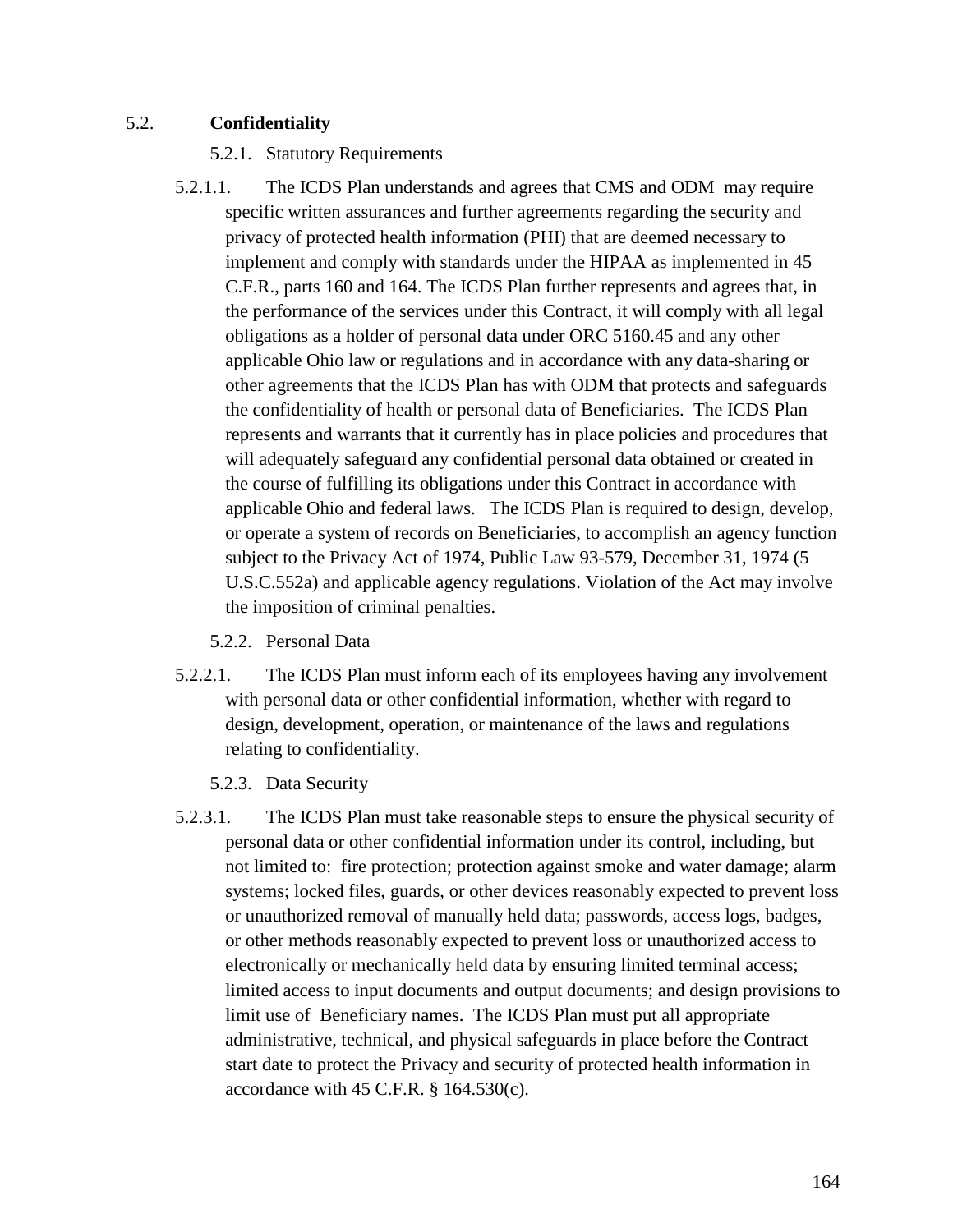- 5.2.3.2. The ICDS Plan shall not use any information, systems, or records made available to it for any purpose other than to fulfill the duties specified in this Contract. The ICDS Plan agrees to be bound by the same standards of confidentiality that apply to the employees of ODM and the state of Ohio, including without limitation the confidentiality requirements found in 42 C.F.R. Part 431 Subpart F and ORC 5160.45, as well as 42 C.F.R. 2.12 and ORC 5119.27 when applicable. The terms of this Section shall be included in any subcontracts executed by the ICDS Plan for services under this Contract. The ICDS Plan agrees to implement procedures to ensure that in the process of coordinating care, each Beneficiary's privacy is protected consistent with the confidentiality requirements in 45 CFR parts 160 and 164. The ICDS Plan agrees, certifies and affirms that HHS, US Comptroller General or representatives will have access to books, documents, and other business records of the ICDS Plan.
	- 5.2.4. Return of Personal Data
- 5.2.4.1. The ICDS Plan must return any and all personal data, with the exception of medical records, furnished pursuant to this Contract promptly at the request of CMS or ODM in whatever form it is maintained by the ICDS Plan. Upon the termination or completion of this Contract, the ICDS Plan shall not use any such data or any material derived from the data for any purpose, and, where so instructed by CMS or ODM will destroy such data or material.
	- 5.2.5. Research Data
- 5.2.5.1. The ICDS Plan must seek and obtain prior written authorization from CMS and ODM for the use of any data pertaining to this Contract for research or any other purposes not directly related to the ICDS Plan's performance under this Contract.
	- 5.2.6. Additional Ohio-Specific Provisions:
- 5.2.6.1. Destruction of Personal Data. Upon termination of this Contract and at the request of ODM, the ICDS Plan shall return to ODM or destroy all PHI in its possession stemming from this Agreement, and shall not keep copies of the PHI except as requested by ODM or required by law. If the ICDS Plan, its agent(s), or First Tier, Downstream, or Related Entities (s) destroy any PHI, then the ICDS Plan will provide to ODM documentation evidencing such destruction. Any PHI retained by the ICDS Plan shall continue to be extended the same protections set forth in this Section.
- 5.2.6.2. For any PHI received regarding a Beneficiary referred to ICDS Plan by ODM who does not enroll in the ICDS Plan, the ICDS Plan must destroy the PHI in accordance with standards set forth in NIST Special Publication 800-88, Guidelines for Media Sanitizations, and all applicable state and federal Privacy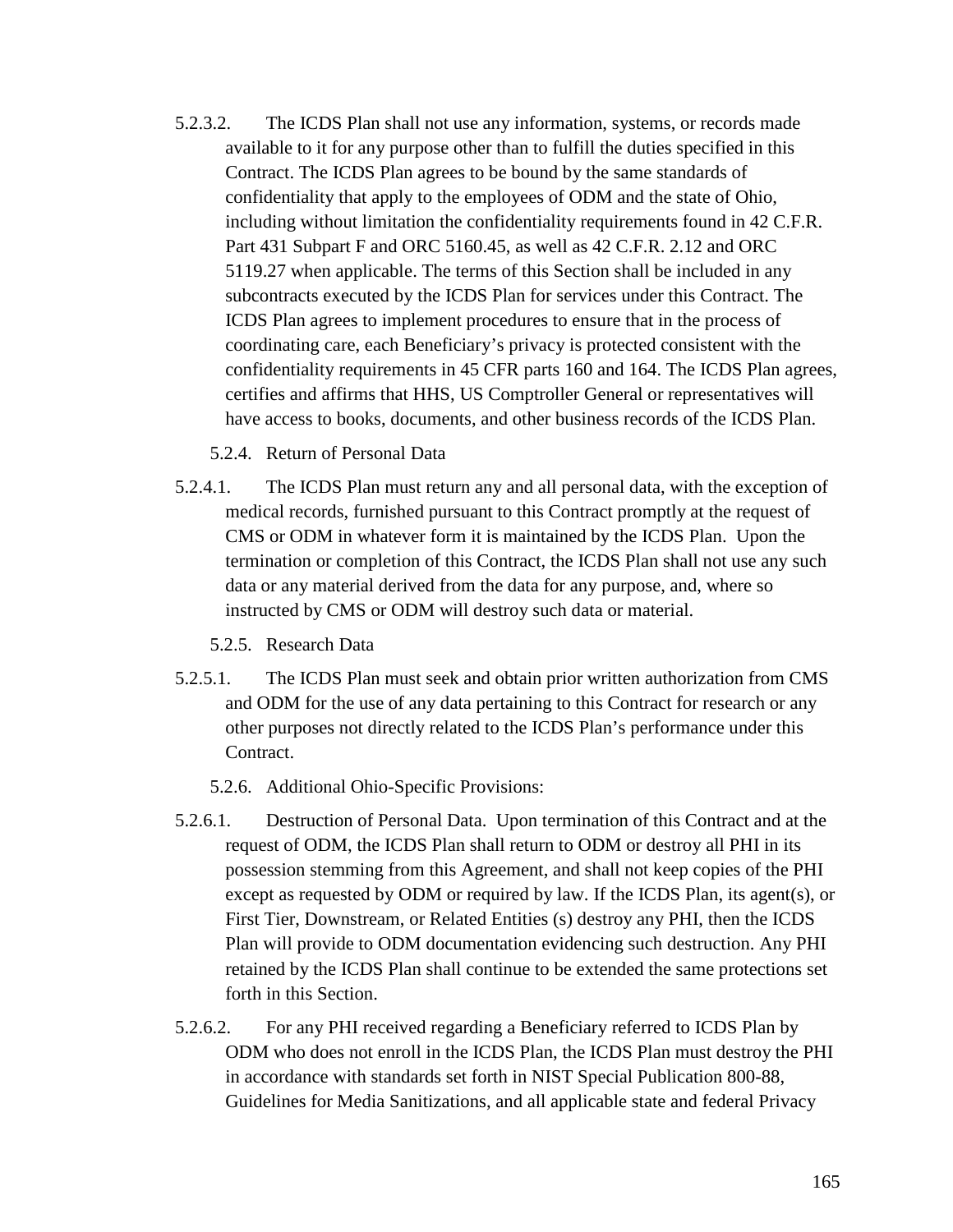and security laws including HIPAA and its related implementing regulations, at 45 C.F.R. Parts 160, 162, and 164, as may be amended from time to time. The ICDS Plan shall also adhere to standards described in OMB Circular No. A-130, Appendix III-Security of Federal Automated Information Systems and NIST Federal Information Processing Standard 200 entitled "Minimum Security Requirements for Federal Information and Information Systems" while in possession of all PHI.

## 5.3. **General Terms and Conditions**

- 5.3.1. Applicable Law
- 5.3.1.1. All applicable law is hereby incorporated into this Contract by reference.
	- 5.3.2. Sovereign Immunity
- 5.3.2.1. Nothing in this Contract will be construed to be a waiver by the State of Ohio or CMS of its rights under the doctrine of sovereign immunity and the Eleventh Amendment to the United States Constitution.
	- 5.3.3. Advance Directives
- 5.3.3.1. The ICDS Plan shall comply with 42 C.F.R. §§ 489.102, 422.128, and 438.3(j) with its Advance Directives policies and procedures, education of staff, and provision of information to Beneficiaries.
- 5.3.3.2. Nothing in this Contract shall be interpreted to require a Beneficiary to execute an advance directive or agree to orders regarding the provision of lifesustaining treatment as a condition of receipt of services under the Medicare or Medicaid program.
	- 5.3.4. Loss of Licensure
- 5.3.4.1. If, at any time during the term of this Contract, the ICDS Plan or any of its First Tier, Downstream or Related Entities incurs loss of licensure at any of the ICDS Plan's facilities or loss of necessary Federal or Ohio approvals, the ICDS Plan must immediately report such loss to CMS and ODM. Such loss may be grounds for termination of this Contract under the provisions of Section 5.5.
	- 5.3.5. Indemnification
- 5.3.5.1. The ICDS Plan shall indemnify and hold harmless CMS, ODM, the federal government, and Ohio from and against any and all liability, loss, damage, costs, or expenses which CMS and or ODM may sustain, incur, or be required to pay, arising out of or in connection with any negligent action, inaction, or willful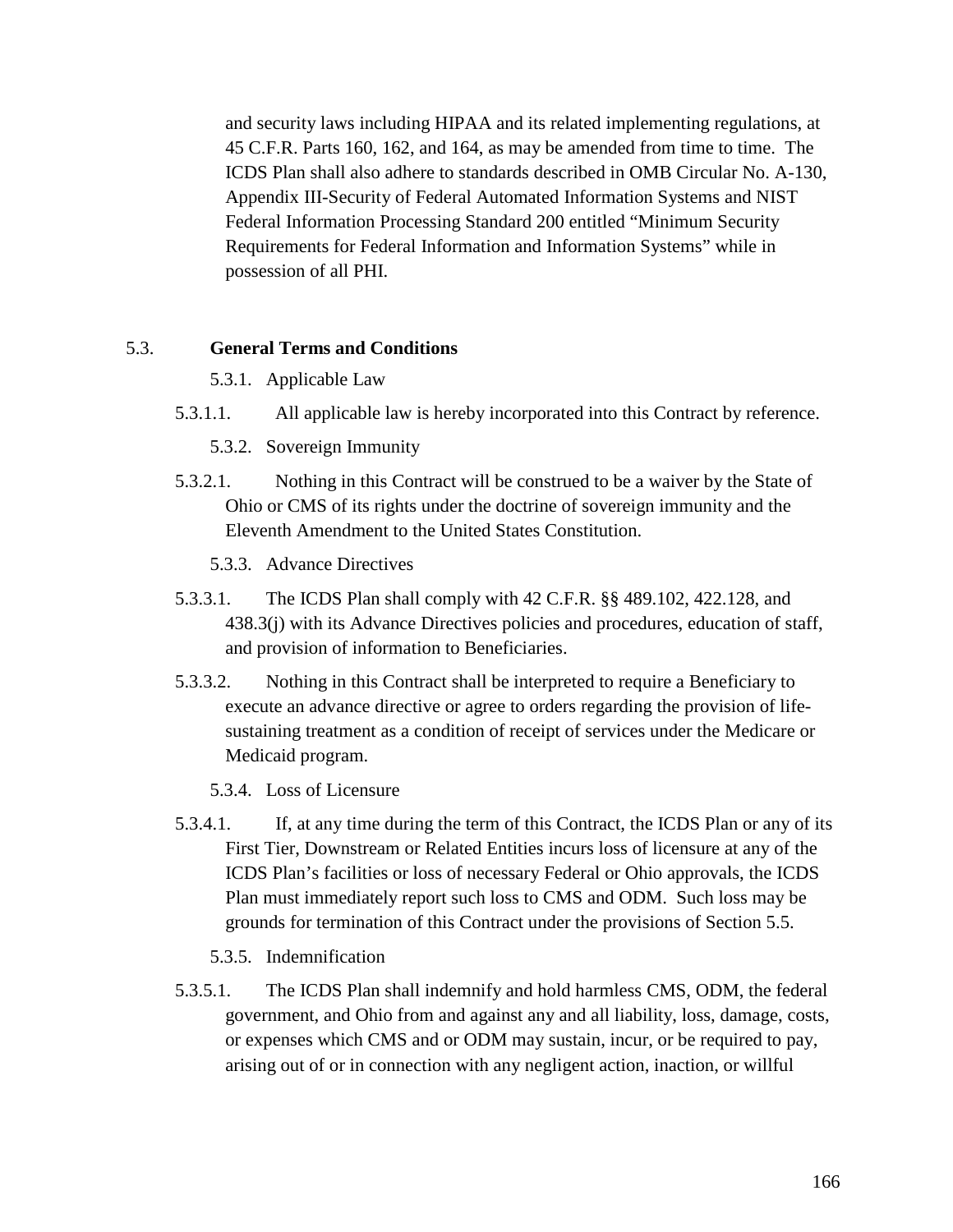misconduct of the ICDS Plan, any person employed by the ICDS Plan, or any of its First Tier, Downstream, or Related Entities.

- 5.3.6. Prohibition against Discrimination
- 5.3.6.1. In accordance with 42 U.S.C. § 1396 u-2(b)(7), the ICDS Plan shall not discriminate with respect to participation, reimbursement, or indemnification of any provider in the ICDS Plan's Provider Network who is acting within the scope of the provider's license or certification under applicable federal or Ohio law, solely on the basis of such license or certification. Pursuant to 42 C.F.R. §  $438.12(a)(1)$ , if the ICDS Plan declines to include individuals or groups of Providers in its network, it must give the affected Providers written notice of the reason for its decision. This Section does not prohibit the ICDS Plan from including Providers in its Provider Network to the extent necessary to meet the needs of the ICDS Plan's Beneficiaries, from establishing any measure designed to maintain quality and control costs consistent with the responsibilities of the ICDS Plan, or from using different reimbursement amounts for different specialties or for different practitioners in the same specialty.
- 5.3.6.2. If a complaint or claim against the ICDS Plan is presented to ODM for handling discrimination complaints, the ICDS Plan must cooperate with in the investigation and disposition of such complaint or claim.
- 5.3.6.3. The ICDS Plan shall abide by all federal and state laws, regulations, and orders that prohibit discrimination because of race, color, religion, sex, national origin, ancestry, age, physical or mental Disability, including, but not limited to, the Federal Civil Rights Act of 1964, the Americans with Disabilities Act (ADA) of 1990, the Federal Rehabilitation Act of 1973, Title IX of the Education Amendments of 1972 (regarding education programs and activities), the Age Discrimination Act of 1975, state administrative rules, as set forth in the Ohio Administrative Code, to the extent applicable to this Agreement.
	- 5.3.7. Anti-Boycott Covenant
- 5.3.7.1. During the time this Contract is in effect, neither the ICDS Plan nor any affiliated company, as hereafter defined, should participate in or cooperate with an international boycott, as defined in Section 999(b)(3) and (4) of the Internal Revenue Code of 1954, as amended. Without limiting such other rights as it may have, CMS and ODM will be entitled to rescind this Contract in the event of noncompliance with this Section. As used herein, an affiliated company is any business entity directly or indirectly owning at least fifty-one percent (51%) of the ownership interests of the ICDS Plan.
	- 5.3.8. Information Sharing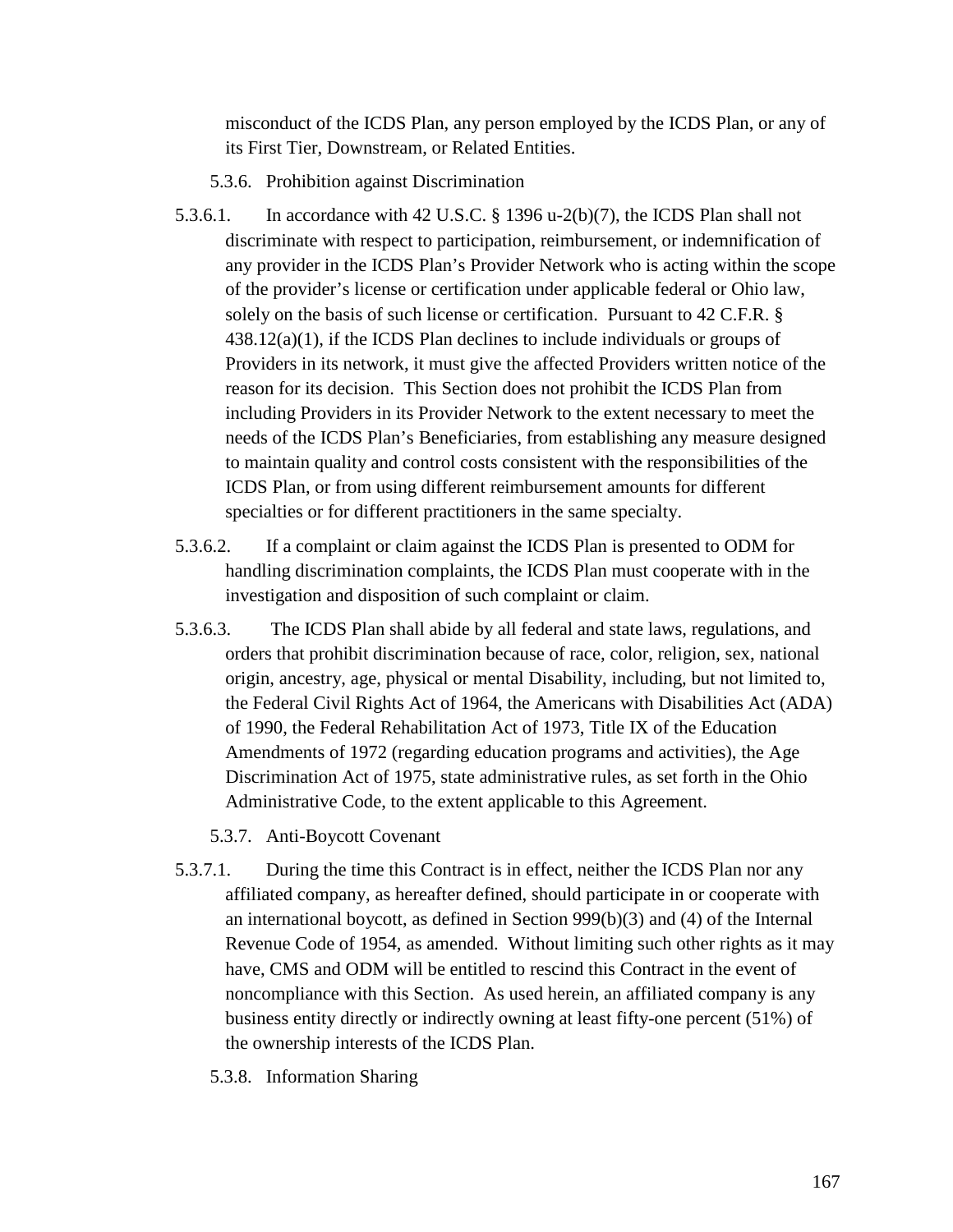- 5.3.8.1. During the course of a Beneficiary's Enrollment or upon transfer or termination of Enrollment, whether voluntary or involuntary, and subject to all applicable federal and Ohio laws, the ICDS Plan must arrange for the transfer, at no cost to CMS, ODM or the Beneficiary, of medical information regarding such Beneficiary to any subsequent Provider of medical services to such Beneficiary, as may be requested by the Beneficiary or such Provider or directed by CMS and ODM, the Beneficiary, regulatory agencies of Ohio, or the United States Government. With respect to Beneficiaries, the ICDS Plan must provide, upon reasonable request of ODM, a copy of said Beneficiary's medical records in a timely manner.
	- 5.3.9. Other Contracts
- 5.3.9.1. Nothing contained in this Contract must be construed to prevent the ICDS Plan from operating other comprehensive health care plans or providing health care services to persons other than those covered hereunder; provided, however, that the ICDS Plan must provide CMS and ODM with a complete list of such plans and services, upon request. CMS and ODM will exercise discretion in disclosing information that the ICDS Plan may consider proprietary, except as required by law. Nothing in this Contract may be construed to prevent CMS or ODM from contracting with other comprehensive health care plans, or any other provider, in the same Service Area.
	- 5.3.10. Counterparts
- 5.3.10.1. This Contract may be executed simultaneously in two (2) or more counterparts, each of which will be deemed an original and all of which together will constitute one and the same instrument.
	- 5.3.11. Entire Contract
- 5.3.11.1. This Contract constitutes the entire agreement of the parties with respect to the subject matter hereof, including all Attachments and Appendices hereto, and supersedes all prior agreements, representations, negotiations, and undertakings not set forth or incorporated herein.
	- 5.3.12. No Third-Party Rights or Enforcement
- 5.3.12.1. No person not executing this Contract is entitled to enforce this Contract against a party hereto regarding such party's obligations under this Contract.
	- 5.3.13. Corrective Action Plan
- 5.3.13.1. If, at any time, CMS and/or ODM reasonably determine that the ICDS Plan is deficient in the performance of its obligations under the Contract, CMS and/or ODM may require the ICDS Plan to develop and submit a corrective action plan that is designed to correct such deficiency. CMS and/or ODM will approve,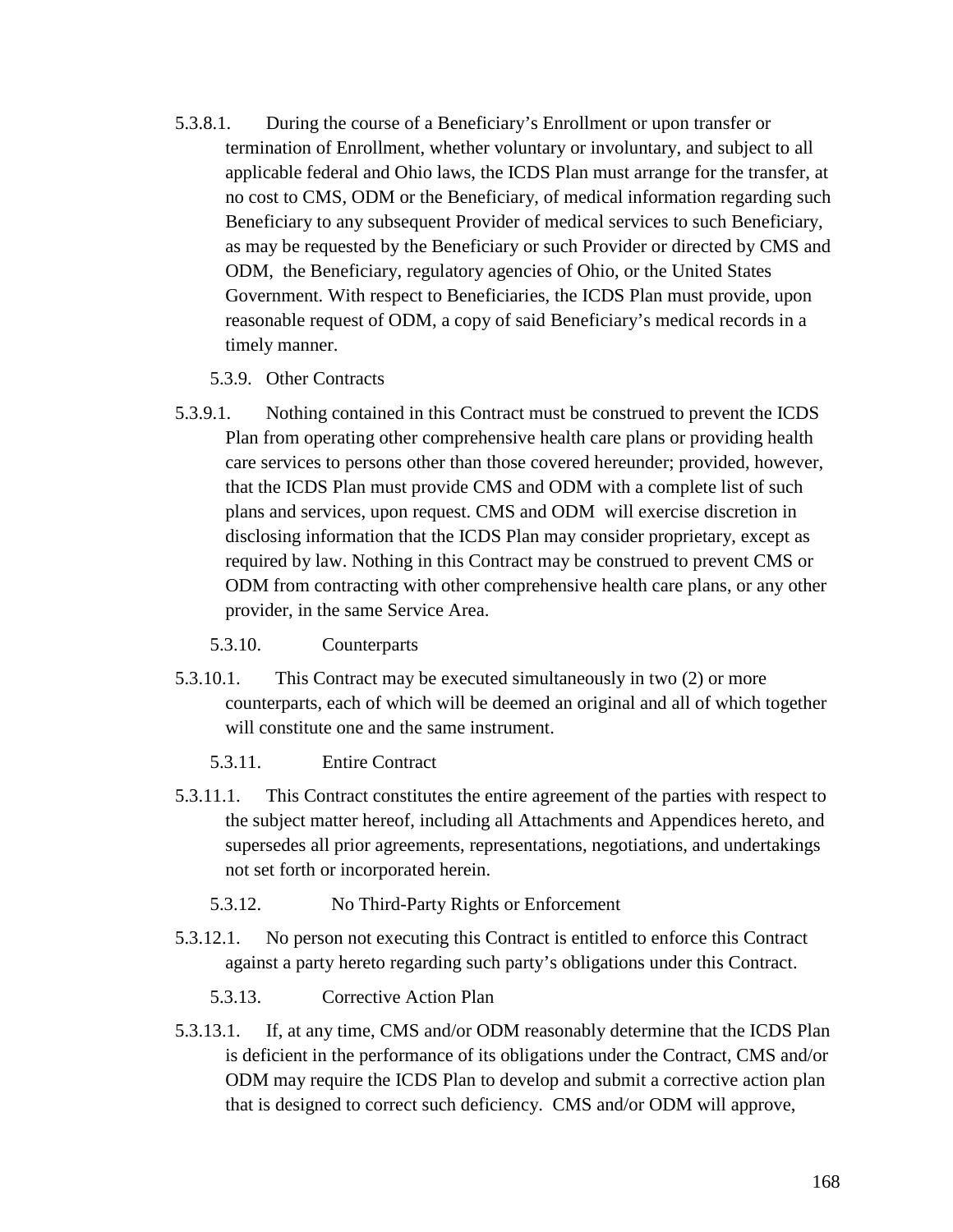disapprove, or require modifications to the corrective action plan based on their reasonable judgment as to whether the corrective action plan will correct the deficiency. The ICDS Plan must promptly and diligently implement the corrective action plan as approved by CMS and/or ODM. Failure to implement the corrective action plan may subject the ICDS Plan to termination of the Contract by CMS or ODM or other sanctions as described in Section 5.3.14. The requirements surrounding a Corrective Action Plan hereunder do not preclude CMS or ODM from pursuing other sanctions or related actions as allowed by federal and/or state law, including OAC 5160-58-01.1 and 5160-26-10, with respect to the ICDS Plan, individually or collectively for actions or omissions under this Contract. Additional guidance regarding the imposition of a corrective action plan by ODM or on the application of sanctions can be found in the Compliance Assessment Policy document maintained by ODM and available on ODM's website.

5.3.14. Sanctions

5.3.14.1. In addition to termination under Section 5.5, CMS and ODM, individually or collectively, may, impose any or all of the sanctions hereunder upon any of the events below; provided, however, that CMS and ODM will only impose those sanctions they determine to be reasonable and appropriate for the specific violations identified and will individually not impose duplicative sanctions for the same actions or omissions. Sanctions may be imposed if the ICDS Plan:

> 5.3.14.1.1. Fails substantially to provide Covered Services required to be provided under this Contract to Beneficiaries;

5.3.14.1.2. Imposes charges on Beneficiaries in excess of any permitted under this Contract;

5.3.14.1.3. Discriminates among Beneficiaries or individuals eligible to enroll on the basis of health status or need for health care services, race, color or national origin, and will not use any policy or practice that has the effect of discriminating on the basis of race, color, or national origin;

5.3.14.1.4. Misrepresents or falsifies information provided to CMS, ODM, Beneficiaries, or its Provider Network;

5.3.14.1.5. Fails to comply with requirements regarding physician incentive plans in Section 5.1.7;

5.3.14.1.6. Fails to comply with federal or Ohio statutory or regulatory requirements related to this Contract;

5.3.14.1.7. Violates restrictions or other requirements regarding marketing;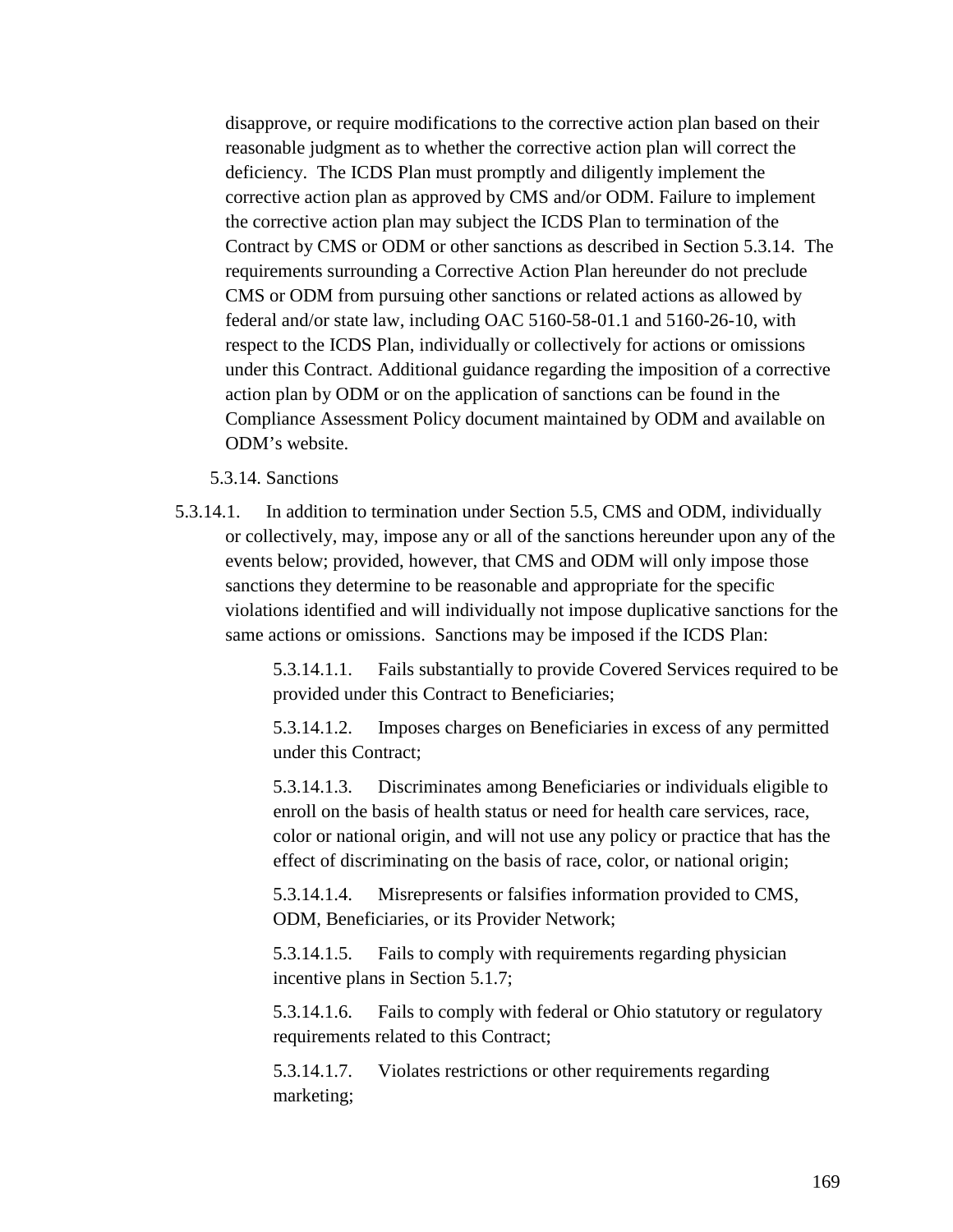5.3.14.1.8. Fails to comply with QI requirements consistent with Section 2.11

5.3.14.1.9. Fails to comply with any corrective action plan required by CMS and/or ODM;

5.3.14.1.10. Fails to comply with financial solvency requirements;

5.3.14.1.11. Fails to comply with reporting requirements; or

5.3.14.1.12. Fails to comply with any other requirements of this Contract.

5.3.14.2. Such sanctions may include but are not necessarily limited to:

5.3.14.2.1. Intermediate sanctions consistent with 42 C.F.R. § 438.702;

5.3.14.2.2. Financial penalties consistent with 42 C.F.R. §§ 422.760, 438.704, 438.730, and/or Ohio law, including OAC rule 5160-26-10;

5.3.14.2.3. The appointment of temporary management to oversee the operation of the ICDS Plan in those circumstances set forth in 42 U.S.C.  $§1396 u-2(e)(2)(B);$ 

5.3.14.2.4. Suspension of Enrollment (including assignment of Beneficiaries);

- 5.3.14.2.5. Suspension of payment to the ICDS Plan;
- 5.3.14.2.6. Disenrollment of Beneficiaries; and
- 5.3.14.2.7. Suspension of marketing.
- 5.3.14.3. If CMS or ODM have identified a deficiency in the performance of a First Tier, Downstream or Related Entity and the ICDS Plan has not successfully implemented an approved corrective action plan in accordance with Section 5.3.13 herein**,** CMS and ODM may:

5.3.14.3.1. Require the ICDS Plan to subcontract with a different First Tier, Downstream or Related Entity deemed satisfactory by CMS and ODM; or

5.3.14.3.2. Require the ICDS Plan to change the manner or method in which the ICDS Plan ensures the performance of such contractual responsibility.

5.3.14.4. Any sanctions undertaken under this Section 5.3.14 by ODM or CMS, individually or collectively, are not meant to be exclusive to any other actions or sanctions permitted ODM or CMS under federal or state law. Additional guidance on the application of sanctions by ODM can be found in the Compliance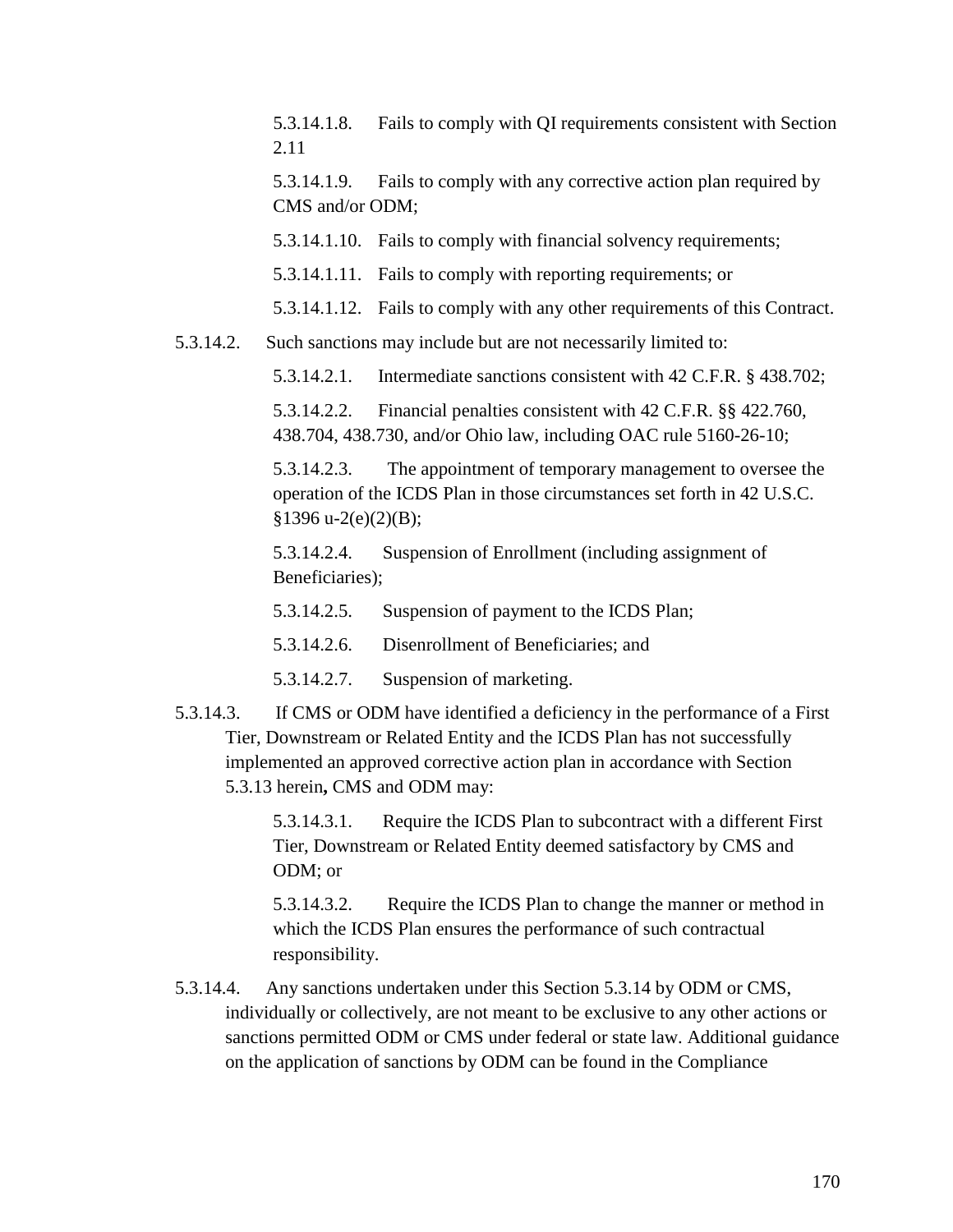Assessment Policy document maintained by ODM and available on ODM's website.

- 5.3.14.5. Before imposing any intermediate sanctions consistent with 42 C.F.R. Part 438, ODM and CMS must give the ICDS Plan timely written notice that explains the basis and nature of the sanction and other due process protections that ODM and CMS elect to provide.
	- 5.3.15. Additional Administrative Procedures
- 5.3.15.1. CMS and ODM may, from time to time, issue program memoranda clarifying, elaborating upon, explaining, or otherwise relating to Contract administration and other management matters. The ICDS Plan must comply with all such program memoranda as may be issued from time to time.
	- 5.3.16. Effect of Invalidity of Clauses
- 5.3.16.1. If any clause or provision of this Contract is in conflict with any federal or Ohio law or regulation, that clause or provision will be null and void and any such invalidity will not affect the validity of the remainder of this Contract.
	- 5.3.17. Conflict of Interest
- 5.3.17.1. Neither the ICDS Plan nor any First Tier, Downstream or Related Entity may, for the duration of the Contract, have any interest that will conflict, as determined by CMS and ODM with the performance of services under the Contract, or that may be otherwise anticompetitive. Without limiting the generality of the foregoing, CMS and ODM require that neither the ICDS Plan nor any First Tier, Downstream, or Related Entity has any financial, legal, contractual or other business interest in any entity performing ICDS Plan enrollment functions for ODM, the CST Enrollment Vendor, and any First Tier, Downstream, or Related Entity(ies).
- 5.3.17.2. In accordance with the safeguards specified in Section 27 of the Office of Federal Procurement Policy Act (41 U.S.C. 423) and other applicable federal requirements, no officer, member or employee of the ICDS Plan, the Chief of the Bureau of Managed Care at ODM, or other ODM employee who exercises any functions or responsibilities in connection with the review or approval of this Contract or provision of services under this Contract shall, prior to the completion of such services or reimbursement, acquire any interest, personal or otherwise, direct or indirect, which is incompatible or in conflict with, or would compromise in any manner or degree the discharge and fulfillment of his or her functions and responsibilities with respect to the carrying out of such services.
- 5.3.17.3. The ICDS Plan represents, warrants, and certifies that it and its employees engaged in the administration or performance of this Agreement are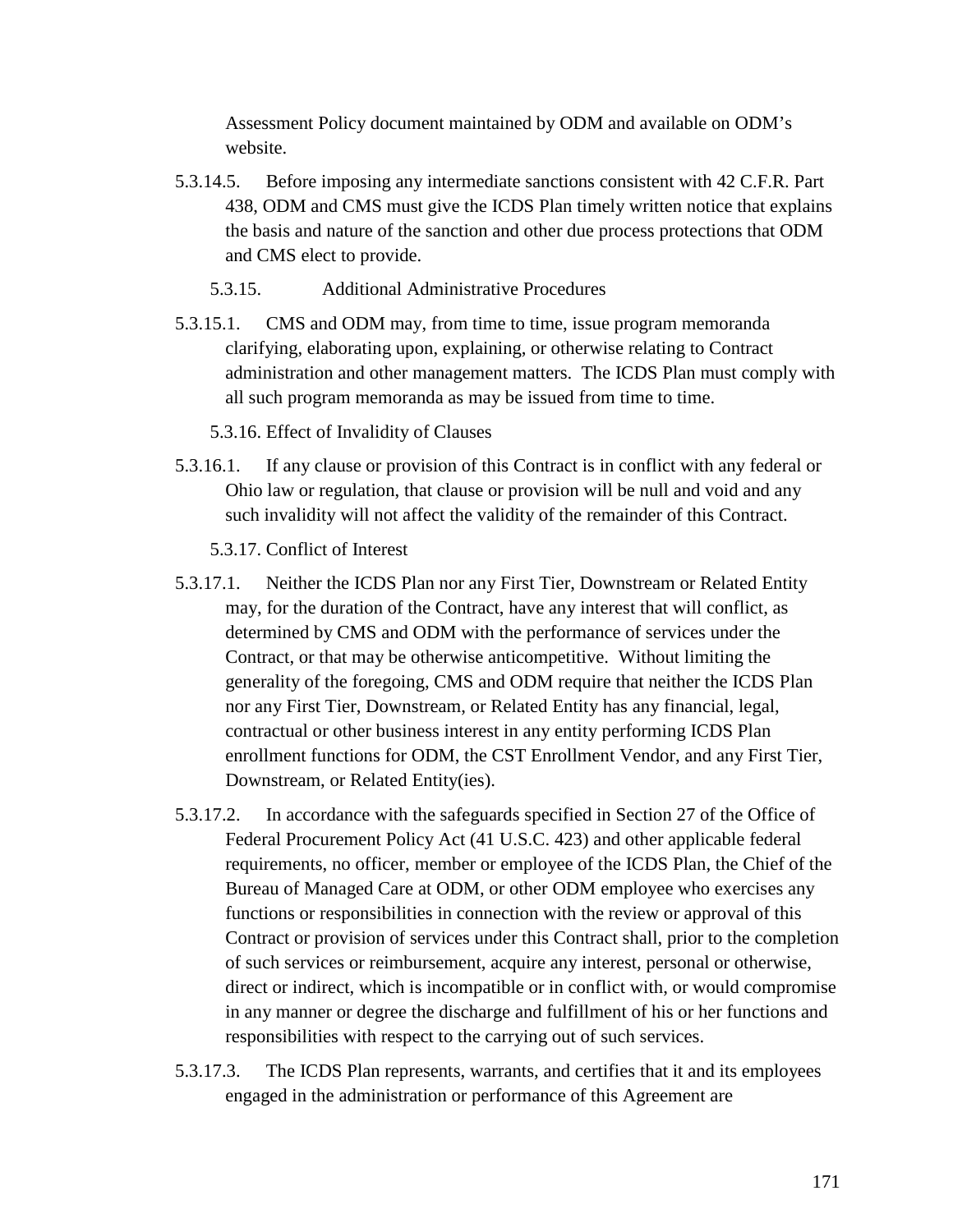knowledgeable of and understand the Ohio Ethics and Conflicts of Interest laws. The ICDS Plan further represents, warrants, and certifies that neither the ICDS Plan nor any of its employees will do any act or any omission that is inconsistent with such laws specifically ORC § 102.03, 2921.42, and 2921.43.

- 5.3.17.4. The ICDS Plan hereby covenants that the ICDS Plan, its officers, Beneficiaries and employees of the ICDS Plan, shall not, prior to the completion of the work under this Contract, voluntarily acquire any interest, personal or otherwise, direct or indirect, which is incompatible or in conflict with or would compromise in any manner of degree the discharge and fulfillment of his or her functions and responsibilities under this Contract. The ICDS Plan shall periodically inquire of its officers, members and employees concerning such interests.
- 5.3.17.5. Any such person who acquires an incompatible, compromising or conflicting personal or business interest, on or after the effective date of this Contract, or who involuntarily acquires any such incompatible or conflicting personal interest, shall immediately disclose his or her interest to the CMT in writing. Thereafter, he or she shall not participate in any action affecting the services under this Contract, unless the CMT shall determine that, in the light of the personal interest disclosed, his or her participation in any such action would not be contrary to the public interest. The written disclosure of such interest shall be made to: Chief, Bureau of Managed Care, ODM.
- 5.3.17.6. No officer, member or employee of the ICDS Plan shall promise or give to any ODM employee anything of value that is of such a character as to manifest a substantial and improper influence upon the employee with respect to his or her duties. The ICDS Plan, along with its officers, members and employees, understand and agree to take no action, or cause ODM or its employees to take any action, which is inconsistent with the applicable Ohio ethics and conflict of interest laws including without limitation those provisions found in Chapter 102 and Chapter 2921 of the ORC.
- 5.3.17.7. The ICDS Plan hereby covenants that the ICDS Plan, its officers, members and employees are in compliance with Section 102.04 of the ORC and that if the ICDS Plan is required to file a statement pursuant to 102.04(D)(2) of the ORC, such statement has been filed with the ODM in addition to any other required filings.
- 5.3.17.8. The ICDS Plan further certifies that it will comply with Section 1932(d) of the Social Security Act.
	- 5.3.18. Insurance for ICDS Plan's Employees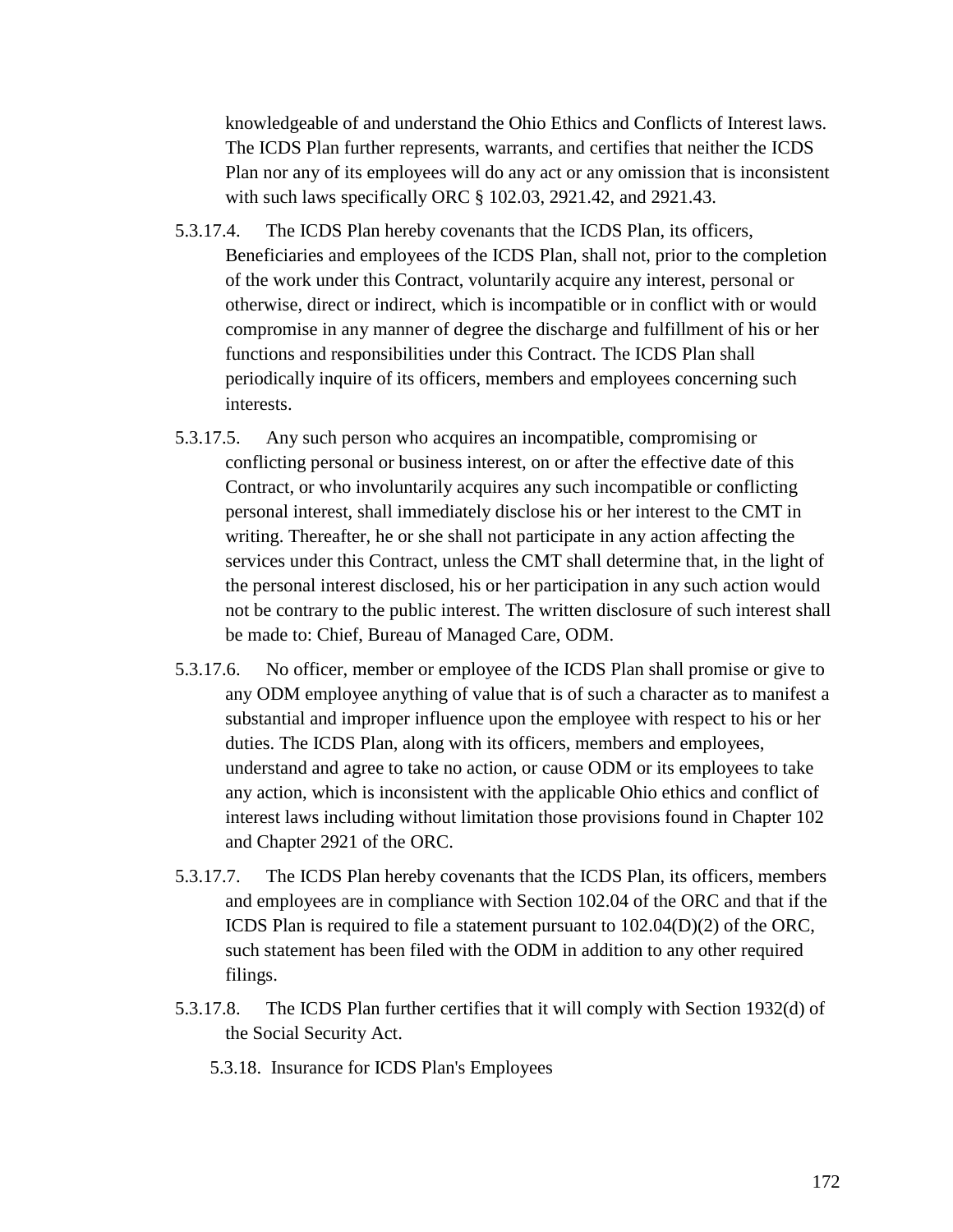5.3.18.1. The ICDS Plan must agree to maintain at the ICDS Plan's expense all insurance required by law for its employees, including worker's compensation and unemployment compensation, and must provide CMS and ODM with certification of same upon request. The ICDS Plan, and its professional personnel providing services to Beneficiaries, must obtain and maintain appropriate professional liability insurance coverage. The ICDS Plan must, at the request of CMS or ODM, provide certification of professional liability insurance coverage, at the levels and limits of coverage as deemed appropriate by CMS and/or ODM.

5.3.19. Key Personnel

- 5.3.19.1. If the ICDS Plan wishes to substitute another individual for the individual identified in Section 2.2, the ICDS Plan must notify CMS and the ODM immediately and provide the name and résumé, if requested, of a suitable replacement. CMS and the ODM may request an opportunity to interview the person. If CMS and the ODM are not reasonably satisfied that the proposed replacement has ability and experience comparable to the originally approved personnel, CMS and the ODM will notify the ICDS Plan within ten (10) Business Days after receiving the résumé and completing any interview..
- 5.3.19.2. If CMS and the ODM are concerned that the person identified in Section 2.2 is not performing responsibilities required by this Contract, CMS and the ODM will inform the ICDS Plan of this concern. The ICDS Plan must investigate said concerns promptly, take any actions the ICDS Plan reasonably determines necessary to ensure full compliance with the terms of this Contract, and notify CMS and the ODM of such actions. If the ICDS Plan's actions fail to ensure full compliance with the terms of this Contract, as determined by CMS and the ODM, the corrective action provisions in Section 5.3.13 may be invoked by CMS and the ODM.

5.3.20. Waiver

5.3.20.1. The ICDS Plan, CMS, or ODM shall not be deemed to have waived any of its rights hereunder unless such waiver is in writing and signed by a duly authorized representative. No delay or omission on the part of the ICDS Plan, CMS, or ODM in exercising any right shall operate as a waiver of such right or any other right. A waiver on any occasion shall not be construed as a bar to or waiver of any right or remedy on any future occasion. The acceptance or approval by CMS and ODM of any materials including but not limited to, those materials submitted in relation to this Contract, does not constitute waiver of any requirements of this Contract

5.3.21. Section Headings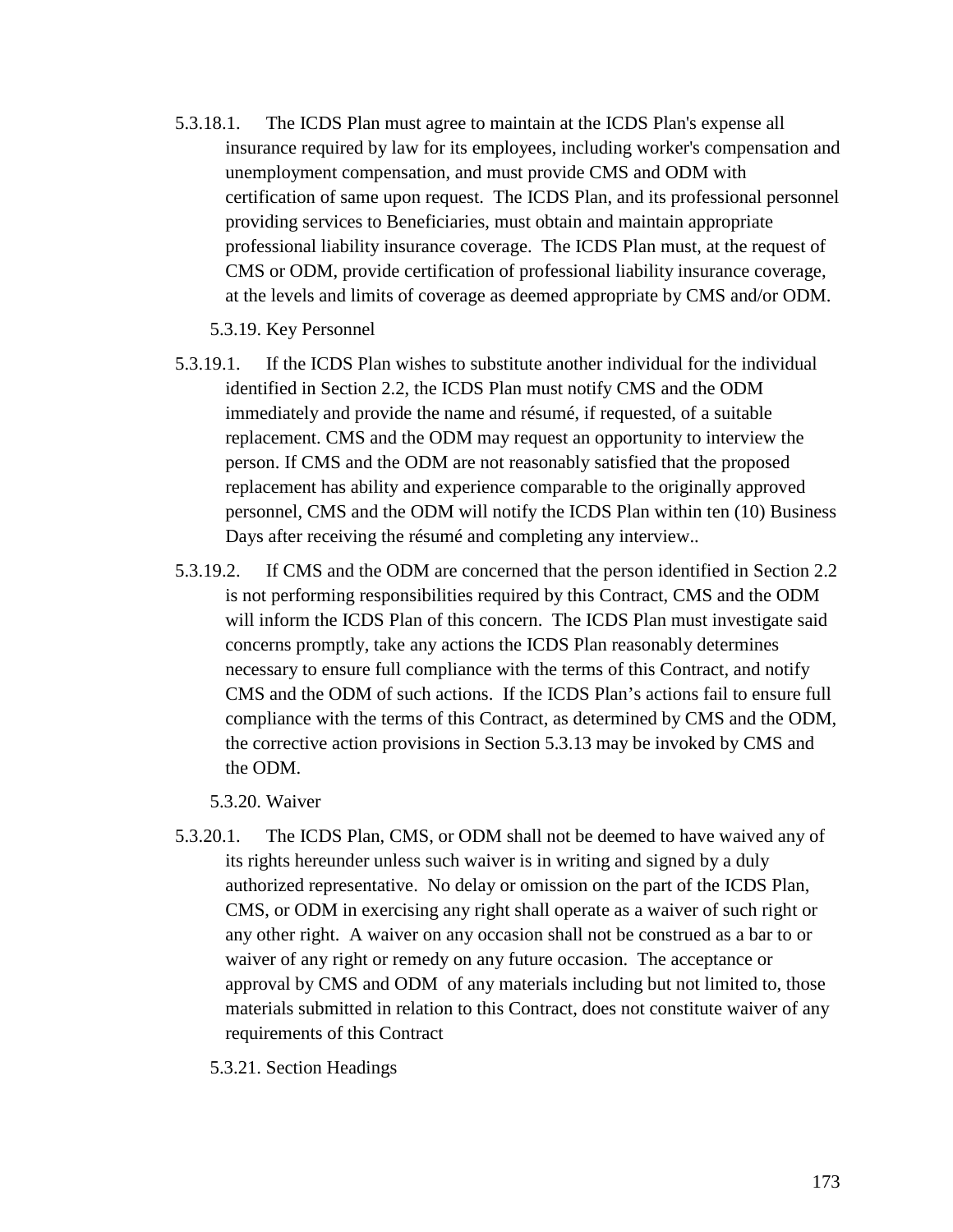- 5.3.21.1. The headings of the Sections of this Contract are for convenience only and will not affect the construction hereof.
	- 5.3.22. Other ODM Terms and Conditions
- 5.3.22.1. MBE/EDGE. Pursuant to the Gubernatorial Executive Order 2008-13S, ODM encourages the ICDS Plan to purchase goods and services under this Contract from certified Minority Business Enterprise (MBE) and Encouraging Diversity, Growth, and Equity (EDGE) vendors whenever possible. The ICDS Plan agrees to encourage any of its subgrantees or First Tier, Downstream or Related Entities to purchase goods and services from certified MBE and EDGE vendors.

5.3.23. Non-Exclusion:

- 5.3.23.1. The ICDS Plan certifies that it is not currently barred, suspended, proposed for debarment, declared ineligible, or voluntarily excluded from participation in this transaction by any federal or State department or agency, and is not currently barred or suspended from contracting with ODM.
- 5.3.23.2. If at any time during the term of this Contract, the ICDS Plan becomes barred, suspended, or excluded from participation in this transaction, the ICDS Plan shall, within thirty (30) days after becoming barred, suspended or excluded, provide to the ODM a written description of each offense causing the exclusion, the date(s) of the offense, the action(s) causing the offense(s), any penalty assessed or sentence imposed, and the date any penalty was paid or sentence complete.

5.3.24. Lobbying:

- 5.3.24.1. The ICDS Plan certifies that, to the best of its knowledge and belief, no federally appropriated funds have been paid or will be paid by or on behalf of the ICDS Plan, to any Person for influencing or attempting to influence an officer or employee of any agency, a Member of Congress, an officer or employee of Congress, or an employee of a Member of Congress in connection with the awarding of any federal contract, the making of any federal loan or grant, or the entering into of any cooperative agreement, or the extension, continuation, renewal, amendment, or modification of any federal contract, grant, loan or cooperative agreement.
- 5.3.24.2. If any funds other than federally appropriated funds have been paid or will be paid to any Person for influencing or attempting to influence an officer or employee of any agency, a Member of Congress, an officer or employee of Congress, or an employee of a Member of Congress in connection with this federal contract, grant, loan or cooperative agreement, the ICDS Plan shall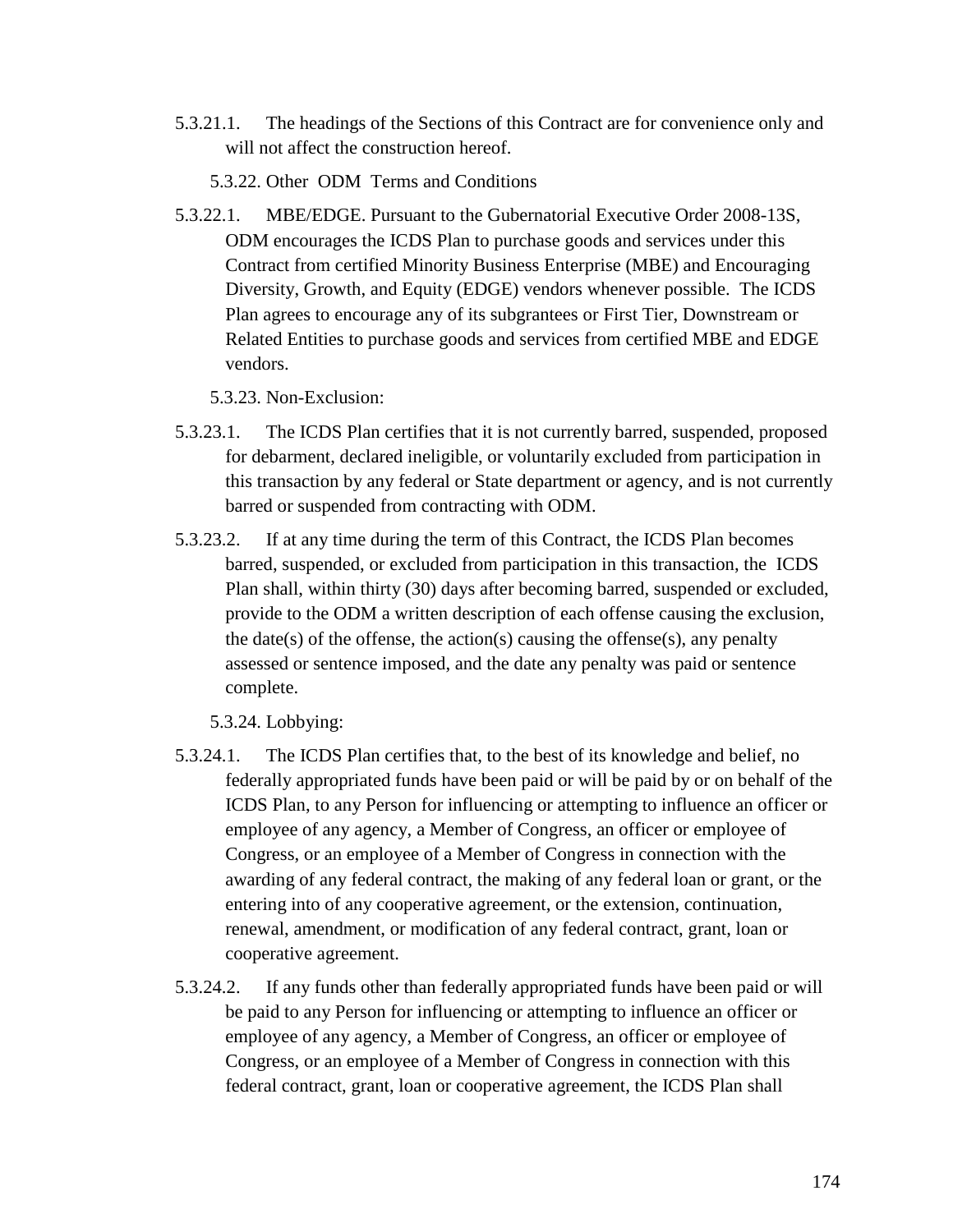complete and submit a, "Disclosure Forms to Report Lobbying," in accordance with its instructions. Such Form is to be obtained at the ICDS Plan's request from ODM's Office of Fiscal Operations.

- 5.3.24.3. The ICDS Plan shall require that the language of this certification be included in the award document for sub awards at all tiers (including subcontracts, sub grants, and contracts under grants, loans, and cooperative agreements) and that all sub recipients shall certify and disclose accordingly.
- 5.3.24.4. This certification is a material representation of fact upon which reliance was placed when this Contract was executed. Submission of this certification is a prerequisite for making or entering into the transaction imposed by Section 1352, Title 31, U.S. Code. Any Person who fails to file the required certification shall be subject to a civil penalty of not less than \$10,000 and not more than \$100,000 for each such failure.
- 5.3.24.5. The ICDS Plan certifies that it has accurately completed the certification.

#### 5.4. **Record Retention, Inspection, and Audit**

- 5.4.1. The ICDS Plan must maintain books, records, documents, and other evidence of administrative, medical, and accounting procedures and practices for ten years.
- 5.4.2. The ICDS Plan must make the records maintained by the ICDS Plan and its Provider Network), as required by CMS and ODM and other regulatory agencies, available to CMS and ODM and its agents, designees or ICDS Plans or any other authorized representatives of the State of Ohio or the United States Government, or their designees or ICDS Plans, at such times, places, and in such manner as such entities may reasonably request for the purposes of financial or medical audits, inspections, and examinations, provided that such activities are conducted during the normal business hours of the ICDS Plan.
- 5.4.3. The ICDS Plan further agrees that the Secretary of the U.S., Department of Health and Human Services or his or her designee, the Governor or his or her designee, Comptroller General, and the Ohio Auditor or his or her designee have the right at reasonable times and upon reasonable notice to examine the books, records, and other compilations of data of the ICDS Plan and its First Tier, Downstream and Related Entities that pertain to: the ability of the ICDS Plan to bear the risk of potential financial losses; services performed; or determinations of amounts payable.
- 5.4.4. The ICDS Plan must make available, for the purposes of record maintenance requirements, its premises, physical facilities and equipment, records relating to its Beneficiaries, and any additional relevant information that CMS or ODM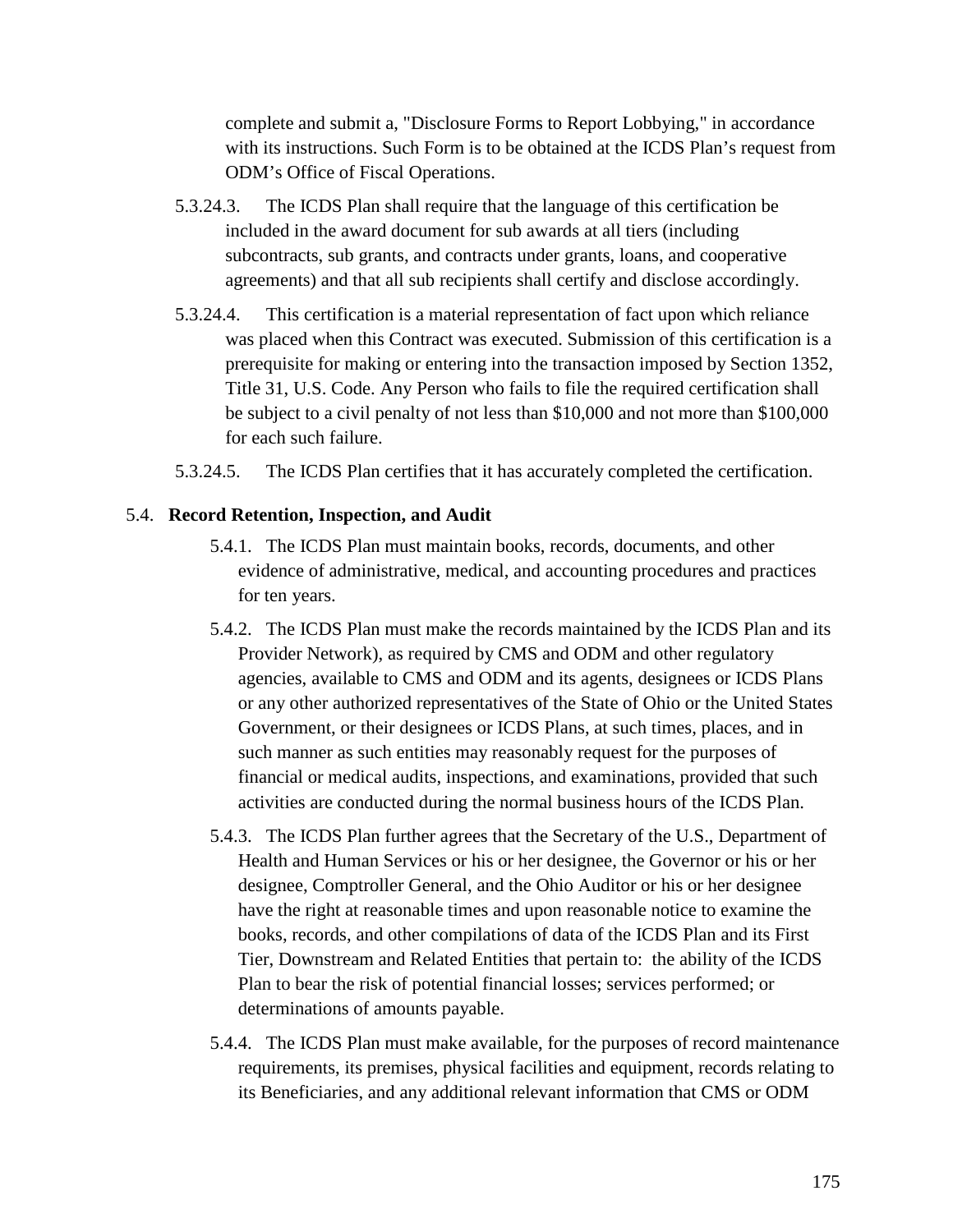may require, in a manner that meets CMS and ODM's record maintenance requirements.

5.4.5. The ICDS Plan must comply with the right of the U.S. Department of Health and Human Services, the Comptroller General, and ODM, and their designees to inspect, evaluate, and audit records through ten years from the final date of the Contract period or the completion of audit, whichever is later, in accordance with federal and Ohio requirements.

# 5.5. **Termination of Contract**

- 5.5.1. Termination without Prior Notice
- 5.5.1.1. In the event the ICDS Plan substantially fails to meet its obligations under this Contract or has otherwise violated the laws, regulations, or rules that govern the Medicare or ODM programs, CMS or ODM may take any or all action under this Contract, law, or equity, including but not limited to immediate termination of this Contract.
- 5.5.1.2. Without limiting the above, if CMS or ODM determine that participation of the ICDS Plan in the Medicare or ODM program or in the Demonstration, may threaten or endanger the health, safety, or welfare of Beneficiaries or compromise the integrity of the Medicare or ODM program, CMS or ODM, without prior notice, may immediately terminate this Contract, suspend the ICDS Plan from participation, withhold any future payments to the ICDS Plan, or take any or all other actions under this Contract, law, or equity. Such action may precede beneficiary enrollment into any ICDS Plan, and shall be taken upon a finding by CMS or ODM that the ICDS Plan has not achieved and demonstrated a readiness in Ohio that will allow for the safe and efficient provision of Medicare-Medicaid services to Beneficiaries.
- 5.5.1.3. This contract is subject to the Contract Disputes Act of 1978, as amended (41 U.S.C. § 601-613). Failure of the parties to this Contract to reach agreement on any request for equitable adjustment, claim, Appeal or action arising under or relating to this Contract shall be a dispute to be resolved in accordance with the clause at 48 C.F.R. § 52.233-1, Disputes, which is hereby incorporated into this Contract by reference. The ICDS Plan shall proceed diligently with performance of this Contract, pending final resolution of any dispute arising under the Contract.
- 5.5.1.4. Prior to submitting a claim pursuant to the Contract Disputes Act, the ICDS Plan may request review by CMS if it believes errors have been made in the claims analyses conducted eighteen (18) months into the Demonstration to determine the amount to be deferred for the last year of the Demonstration, and again at the end of the Demonstration as part of the reconciliation process.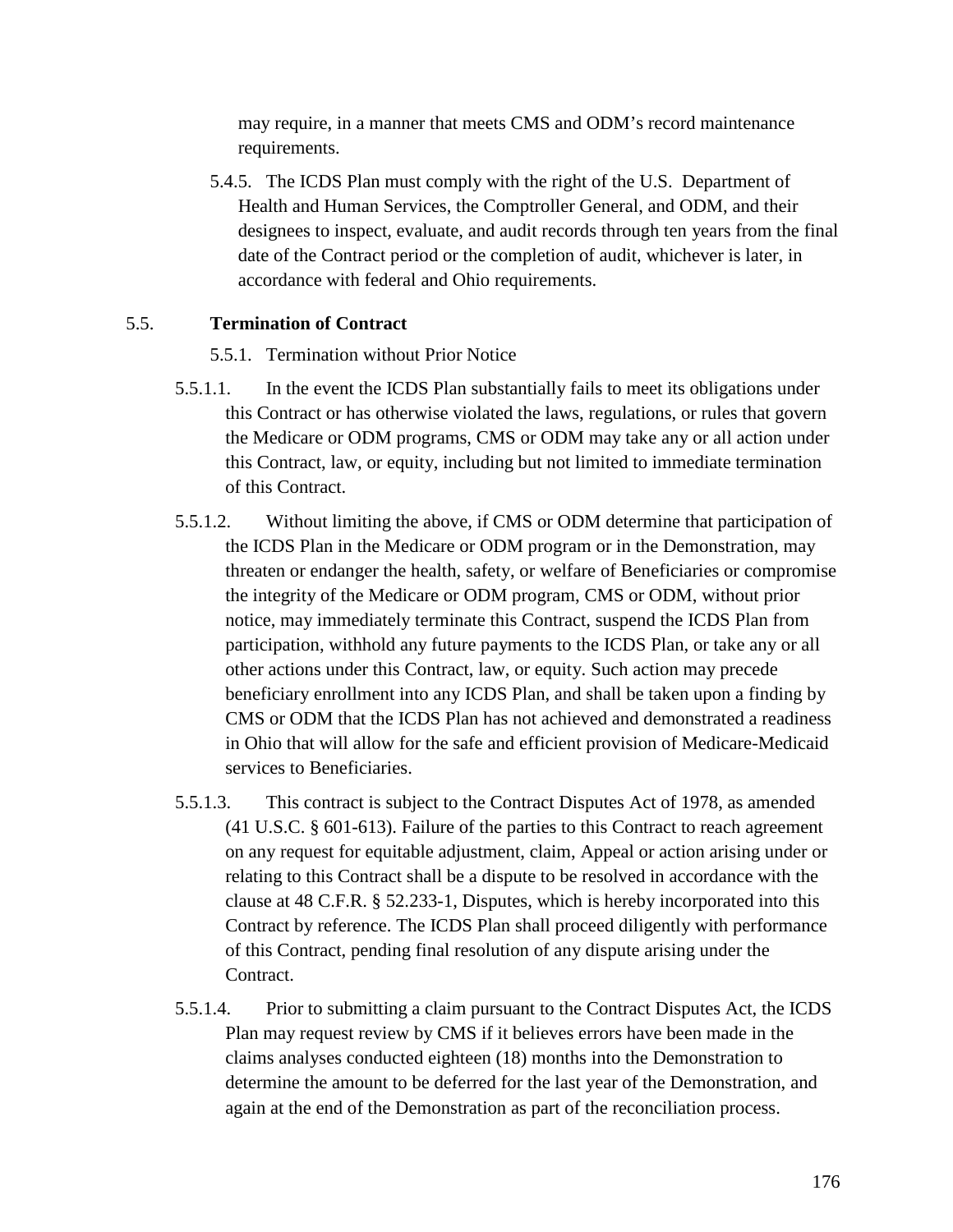Request for review should be submitted to the Director of the Office of Research, Development, and Information (ORDI) and must be submitted in writing. Nothing in this provision is intended to waive the ICDS Plan's responsibility to comply with the time limitations in 48 C.F.R. § 52.233-1, Disputes (incorporated by reference) or the Contract Disputes Act.

- 5.5.1.5. United States law will apply to resolve any claim of breach of this Contract.
	- 5.5.2. Termination with Prior Notice
- 5.5.2.1. CMS or ODM may terminate this Contract without cause upon no less than 180 days prior written notice to the other party specifying the termination date, unless applicable law requires otherwise. Per Section 5.7, the ICDS Plan may choose to non-renew prior to the end of each term pursuant to 42 C.F.R. § 422.506(a), except that in Demonstration Year 1 the ICDS Plan may choose to non-renew the contract as of December 31, 2014 provided the ICDS plan gives notice before August 1, 2014 and may terminate the contract by mutual consent of CMS and ODM at any time pursuant to 42 C.F.R. § 422.508. In considering requests for termination under 42 C.F.R. § 422.508, CMS and ODM will consider, among other factors, financial performance under this Contract in granting consent for termination. Any written communications or oral scripts developed to implement the requirements of 42 C.F.R. § 422.506(a) must be submitted to and approved by CMS and ODM prior to their use.
- 5.5.2.2. Pursuant to 42 C.F.R. §§ 422.506(a)(4) and 422.508(c), CMS considers ICDS Plan termination of this Contract with prior notice as described in Section 5.5.2.1 and non-renewal of this Contract as described in Section 5.7 to be circumstances warranting special consideration, and will not prohibit the ICDS Plan from applying for new Medicare Advantage contracts or Service Area expansions for a period of two years due to termination.
	- 5.5.3. Termination pursuant to Social Security Act § 1115A(b)(3)(B).
- 5.5.3.1. Termination for Cause

5.5.3.1.1. Any party may terminate this Contract upon 90 days' notice due to a material breach of a provision of this Contract unless CMS or ODM determines that a delay in termination would pose an imminent and serious risk to the health of the Beneficiaries enrolled with the ICDS Plan or the ICDS Plan experiences financial difficulties so severe that its ability to make necessary health services available is impaired to the point of posing an imminent and serious risk to the health of its Beneficiaries, whereby CMS or ODM may expedite the termination.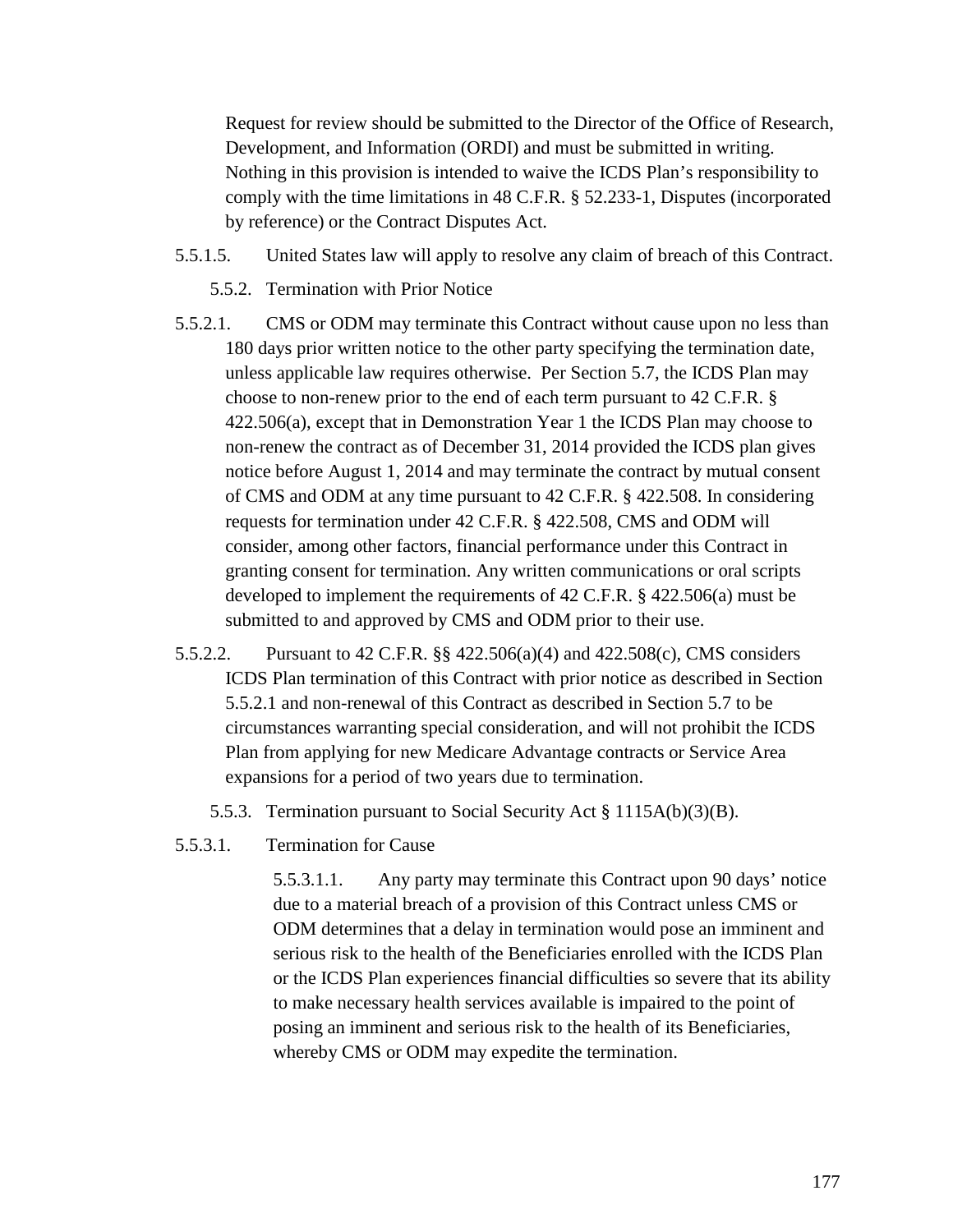5.5.3.1.2. Pre-termination Procedures. Before terminating a contract under 42 C.F.R. §422.510 and §438.708, the ICDS Plan may request a pretermination hearing or develop and implement a corrective action plan. CMS or ODM must:

5.5.3.1.3. Give the ICDS Plan written notice of its intent to terminate, the reason for termination, and a reasonable opportunity of at least 30 calendar days to develop and implement a corrective action plan to correct the deficiencies; and/or

5.5.3.1.4. Notify the ICDS Plan of its Appeal rights as provided in 42 C.F.R. §422 Subpart N and §438.710.

5.5.3.2. Termination due to a Change in Law-

5.5.3.2.1. In addition, CMS or ODM may terminate this Contract upon 30 days' notice due to a material change in law, or with less or no notice if required by law.

- 5.5.4. Continued Obligations of the Parties
- 5.5.4.1. In the event of termination, expiration, or non-renewal of this Contract, or if the ICDS Plan otherwise withdraws from the Medicare or ODM programs, the ICDS Plan shall continue to have the obligations imposed by this Contract or applicable law. These include, without limitation, the obligations to continue to provide Covered Services to each Beneficiary at the time of such termination or withdrawal until the Beneficiary has been disenrolled from the ICDS Plan; provided, however, that CMS and ODM will exercise best efforts to complete all disenrollment activities within six months from the date of termination or withdrawal.
- 5.5.4.2. In the event that this Contract is terminated, expires, or is not renewed for any reason:

5.5.4.2.1. CMS and ODM will be responsible for notifying all Beneficiaries covered under this Contract of the date of termination and the process by which those Beneficiaries will continue to receive care. If the ICDS Plan elects to terminate or not renew the Contract, or if the contract is mutually terminated by the ICDS Plan, CMS and ODM, the ICDS Plan will be responsible for notifying all Beneficiaries and the general public, in accordance with federal and Ohio requirements;

5.5.4.2.2. The ICDS Plan must promptly return to CMS and ODM all payments advanced to the ICDS Plan for Beneficiaries after the effective date of their disenrollment; and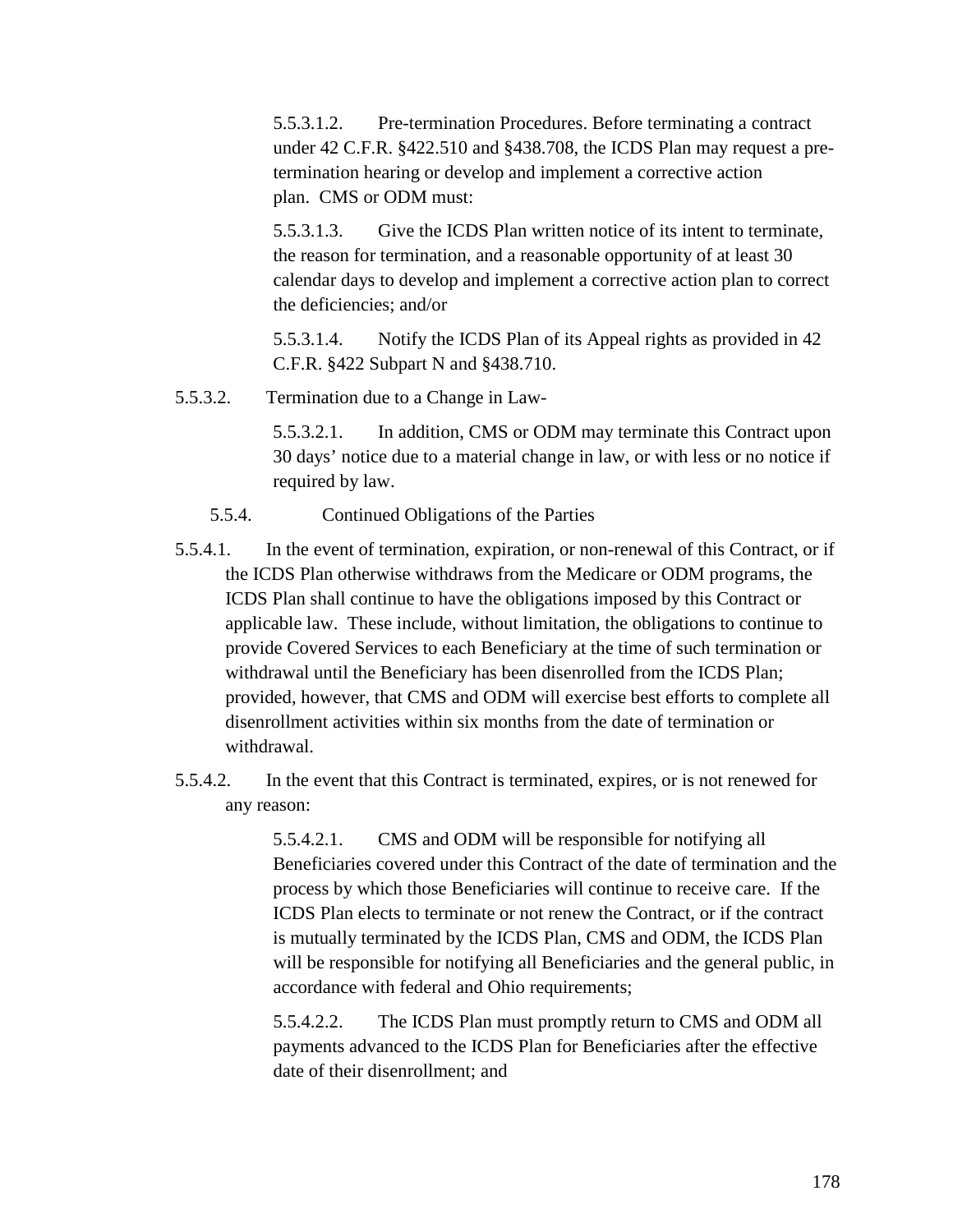5.5.4.2.3. The ICDS Plan must supply to CMS and ODM all information necessary for the payment of any outstanding claims determined by CMS and ODM to be due to the ICDS Plan, and any such claims will be paid in accordance with the terms of this Contract.

#### 5.6. **Order of Precedence**

- 5.6.1. The following documents are incorporated into and made a part of this Contract:
- 5.6.1.1. Appendices A through I to this Contract;
- 5.6.1.2. Memorandum of Understanding, a document between CMS and the ODM Regarding a Federal-Ohio Partnership to Test a Capitated Financial Alignment Model for Medicare-Medicaid Beneficiaries (December 12, 2012);
- 5.6.1.3. Capitated Financial Alignment Application, a document issued by CMS and subject to modification each program year;
- 5.6.1.4. Any special conditions that indicate they are to be incorporated into this Contract and which are signed by the parties;
- 5.6.1.5. Any state or federal requirements or instructions released to Medicare-Medicaid Plans. Examples include the annual rate report, Medicare-Medicaid Marketing Guidance, Enrollment Guidance, and Reporting Requirements; and
- 5.6.1.6. Applicable federal law, including but not limited to Titles 18 and 19 of the Social Security Act, and all relevant regulations and guidance thereunder and all relevant State law and regulations and guidance, including but not limited to, OAC Chapter 5160-58, the MyCare Ohio Provider Agreement, and the Compliance Methodology, are hereby incorporated by reference as part of this Contract, having the full force and effect as if specifically restated herein.
	- 5.6.2. In the event of any conflict among the documents that are a part of this Contract, the order of priority to interpret the Contract shall be as follows:
- 5.6.2.1. the Contract terms and conditions;
- 5.6.2.2. Appendices A through I to this Contract;
- 5.6.2.3. any special conditions that indicate they are to be incorporated into this Contract and that are signed by the parties; and
- 5.6.2.4. Memorandum of Understanding Between CMS and ODM (formerly a part of ODJFS) of December 12, 2012.
- 5.6.2.5. As a condition for approval of the demonstration the prior approval of the State's Section 1915 (b) waiver # OH-0014 and Section 1915 (c) waiver # OH-1035 are required.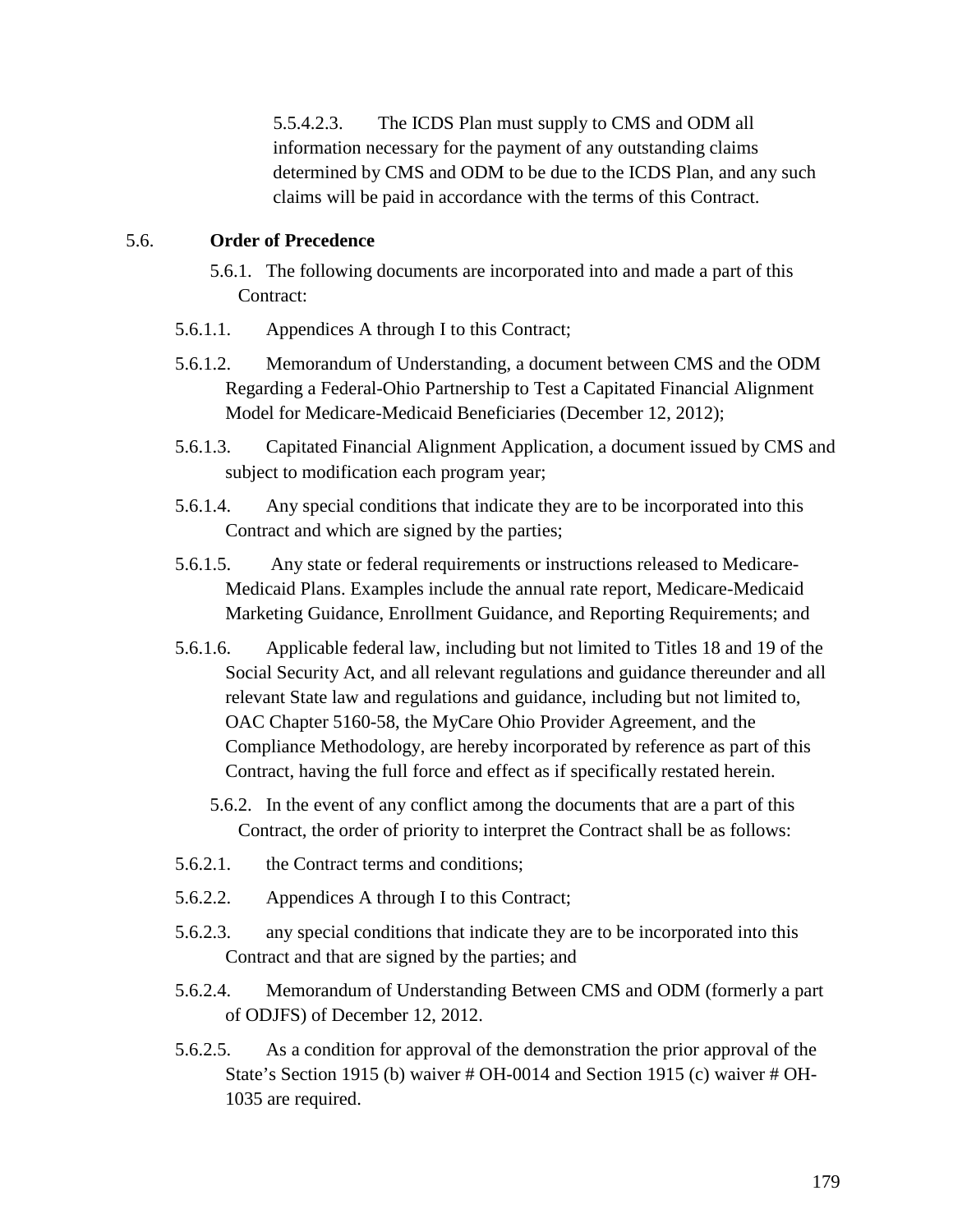- 5.6.2.6. Applicable Federal laws, regulations and guidance promulgated thereunder.
- 5.6.2.7. Applicable State law, regulations and guidance promulgated thereunder.
- 5.6.2.8. State contractual requirements, including but not limited to the Medicaid Provider Agreement.

## 5.7. **Contract Term**

- 5.7.1. This Contract shall be in effect starting on the date on which all Parties have signed the Contract and shall be effective, unless otherwise terminated, through December 31, 2015. The Contract shall be renewed in one-year terms through December 31, 2019, so long as the ICDS Plan has not provided CMS and ODM with a notice of intention not to renew, pursuant to 42 C.F.R. §422.506 or Section 5.5, above.
- 5.7.2. At the discretion of CMS and upon notice to the Parties, this Contract may be terminated, or the effectuation of the Contract Operational Start Date may be delayed, if ODM has not received all necessary approvals from CMS or, as provided in Section 2.2.1.3 of this Contract, if the ICDS Plan is determined not to be ready to participate in the MyCare Ohio Program.
- 5.7.3. ODM may not expend Federal funds for, or award Federal funds to, the ICDS Plan until ODM has received all necessary approvals from CMS. ODM may not make payments to ICDS Plan by using Federal funds, or draw Federal Medical Assistance Payment (FMAP) funds, for any services provided, or costs incurred, by ICDS Plan prior to the later of the approval date for any necessary State Plan and waiver authority, the Readiness Review approval, or the Contract Operational Start Date.

## 5.8. **Amendments**

5.8.1. The parties agree to negotiate in good faith to cure any omissions, ambiguities, or manifest errors herein. By mutual agreement, the parties may amend this Contract where such amendment does not violate federal or Ohio statutory, regulatory, or waiver provisions, provided that such amendment is in writing, signed by authorized representatives of both parties, and attached hereto.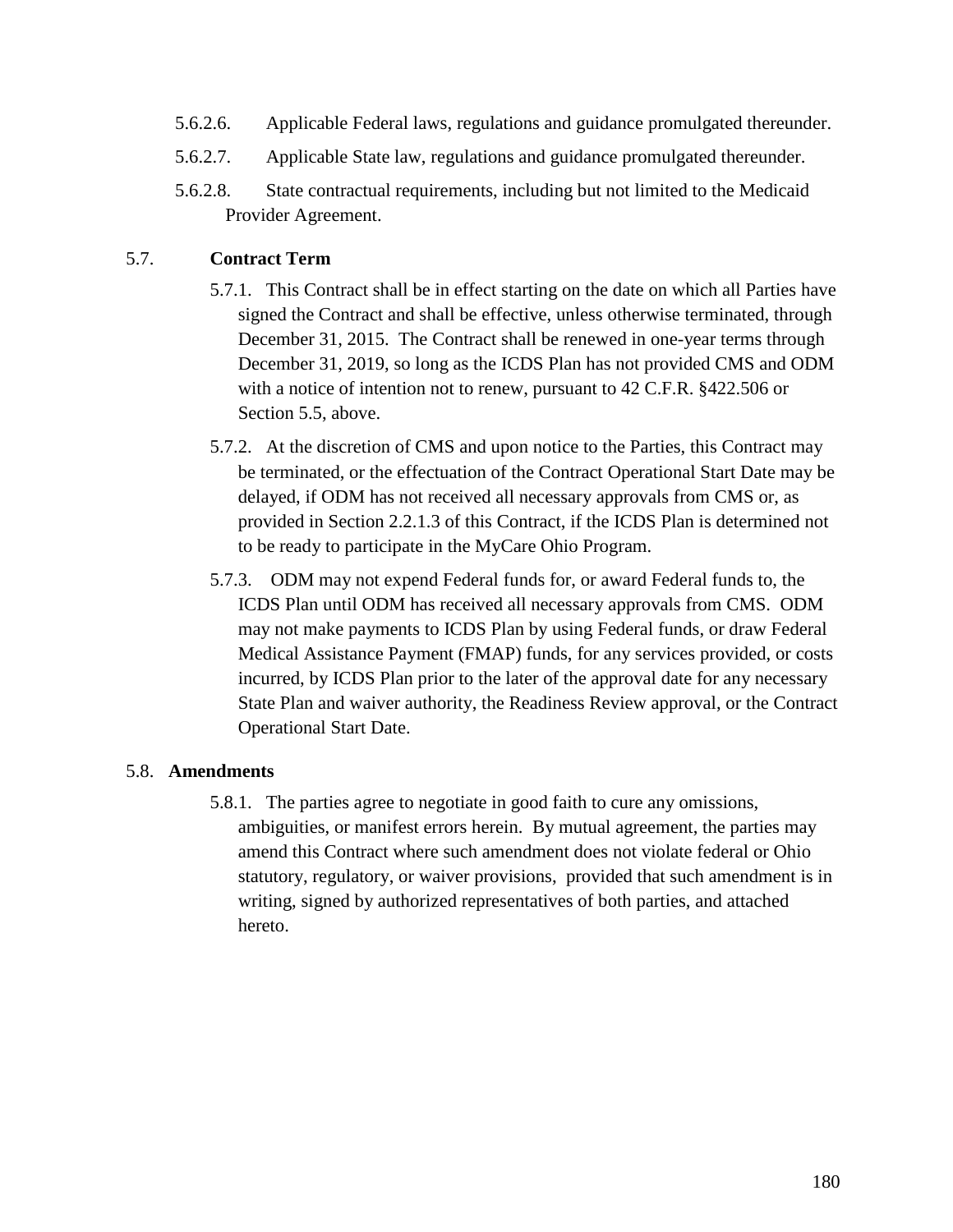#### 5.9. **Written Notices**

- 5.9.1. Notices to the parties as to any matter hereunder will be sufficient if given in writing and sent by certified mail, postage prepaid, or delivered in hand to:
- 5.9.1.1. To CMS:

Centers for Medicare and Medicaid Services Medicare-Medicaid Coordination Office 7500 Security Boulevard, S3-13-23 Baltimore, MD 21244

5.9.1.2. To the State:

Ohio Department of Medicaid 50 West Town Street  $4<sup>th</sup>$  Floor Columbus, OH 43215

#### Copies to:

General Counsel Medicaid Director

#### 5.9.1.3. To the ICDS Plan:

Insert Name of Individual or Department. Insert Mailing Address- No P.O. Boxes

#### Copies to:

Names, Titles, Email Addresses, and Physical Addresses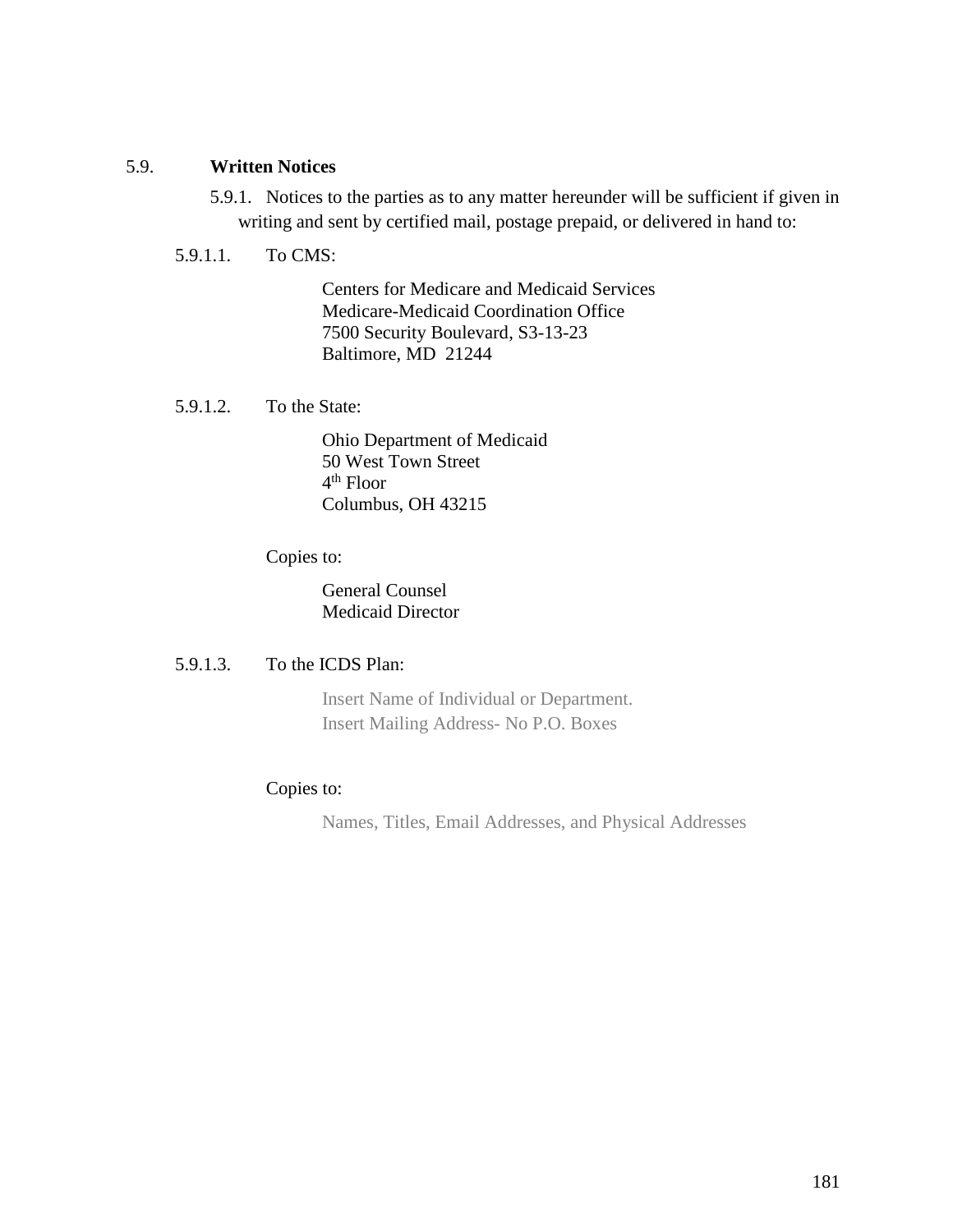# **Section 6. Signatures**

In Witness Whereof, CMS, ODM, and the ICDS Plan have caused this Agreement to be executed by their respective authorized officers:

Insert Name & Title Date [ICDS Plan]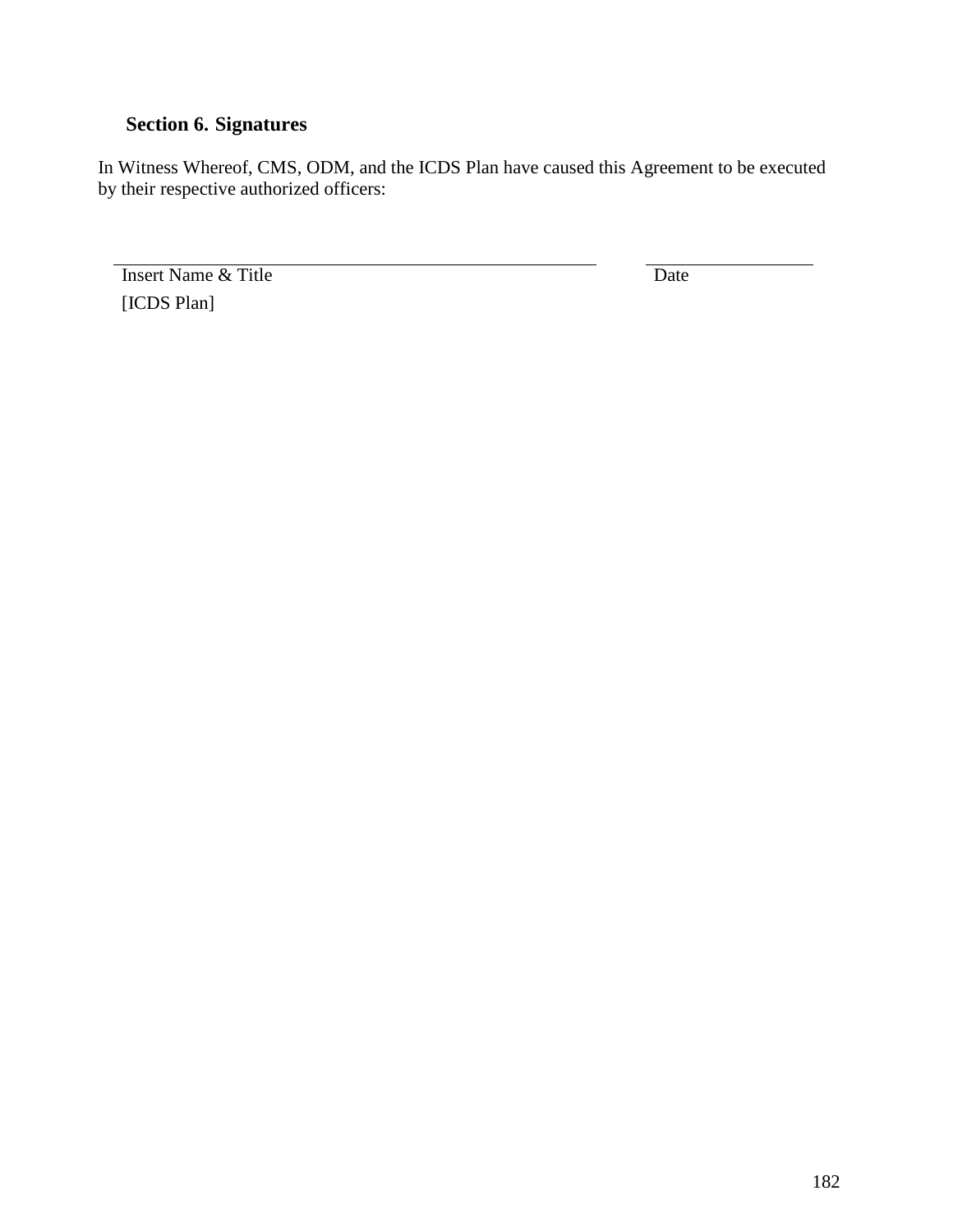THIS PAGE INTENTIONALLY LEFT BLANK.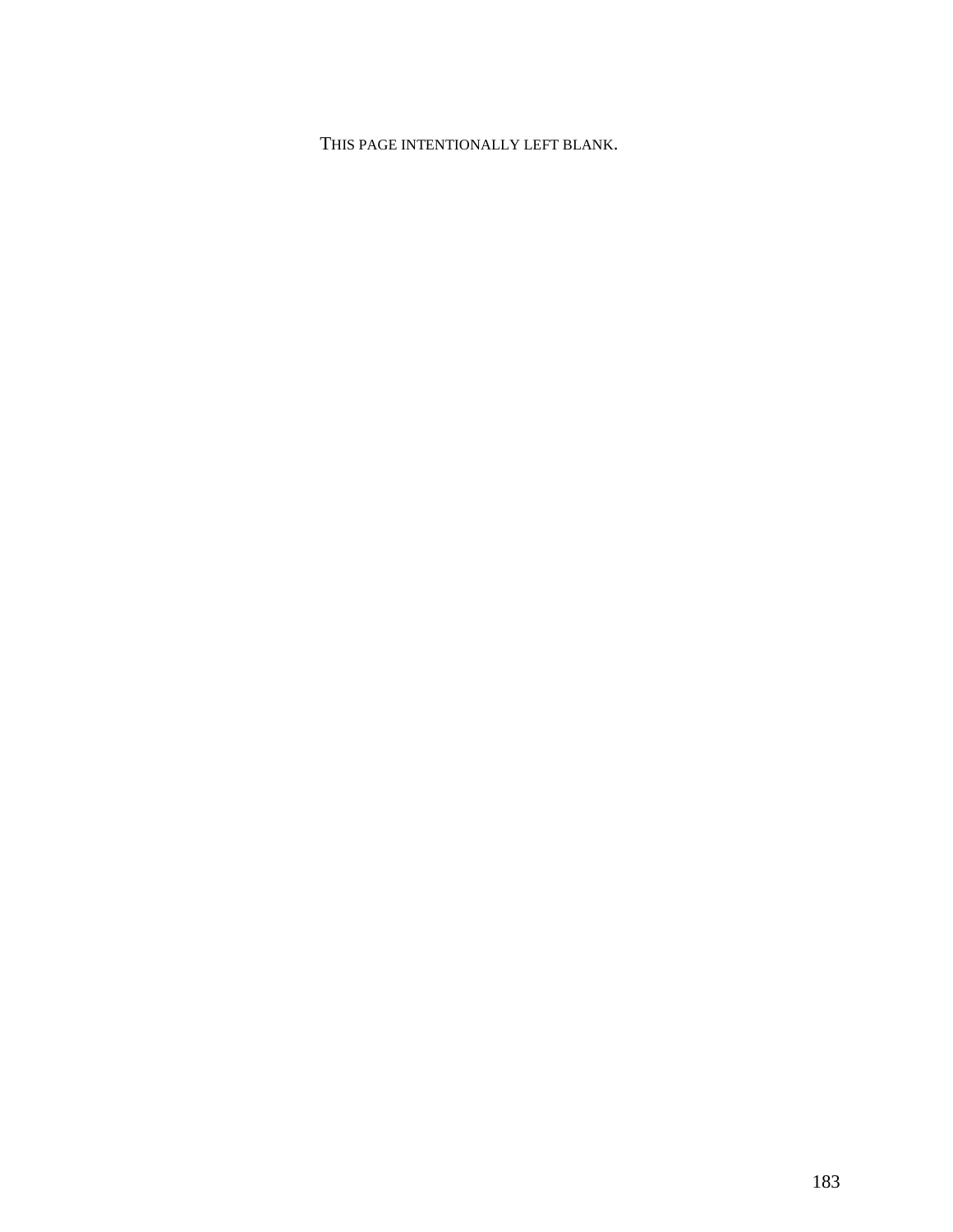In Witness Whereof, CMS, ODM, and the ICDS Plan have caused this Agreement to be executed by their respective authorized officers:

Ruth Hughes Associate Regional Administrator Centers for Medicare & Medicaid Services United States Department of Health and Human Services

Date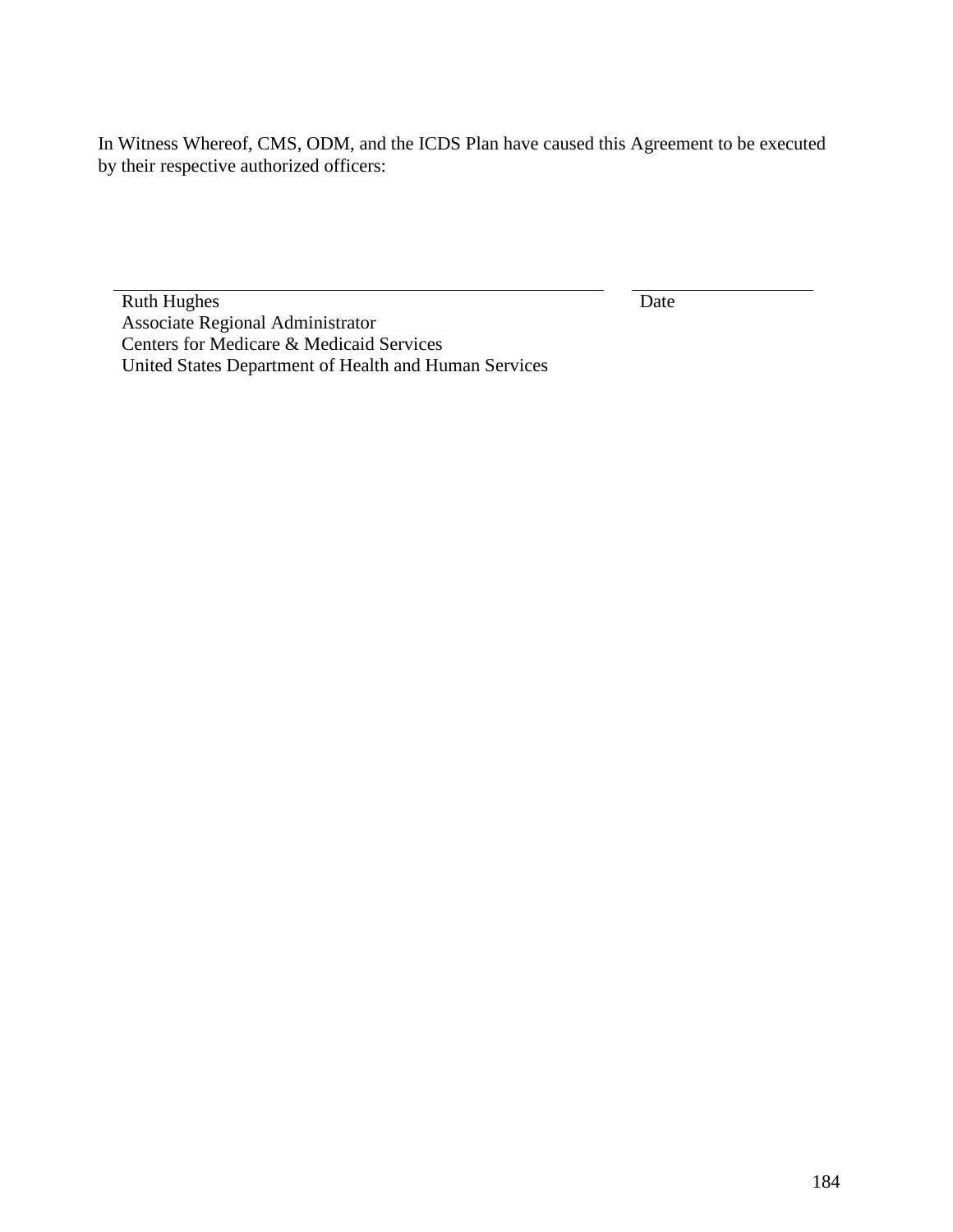THIS PAGE INTENTIONALLY LEFT BLANK.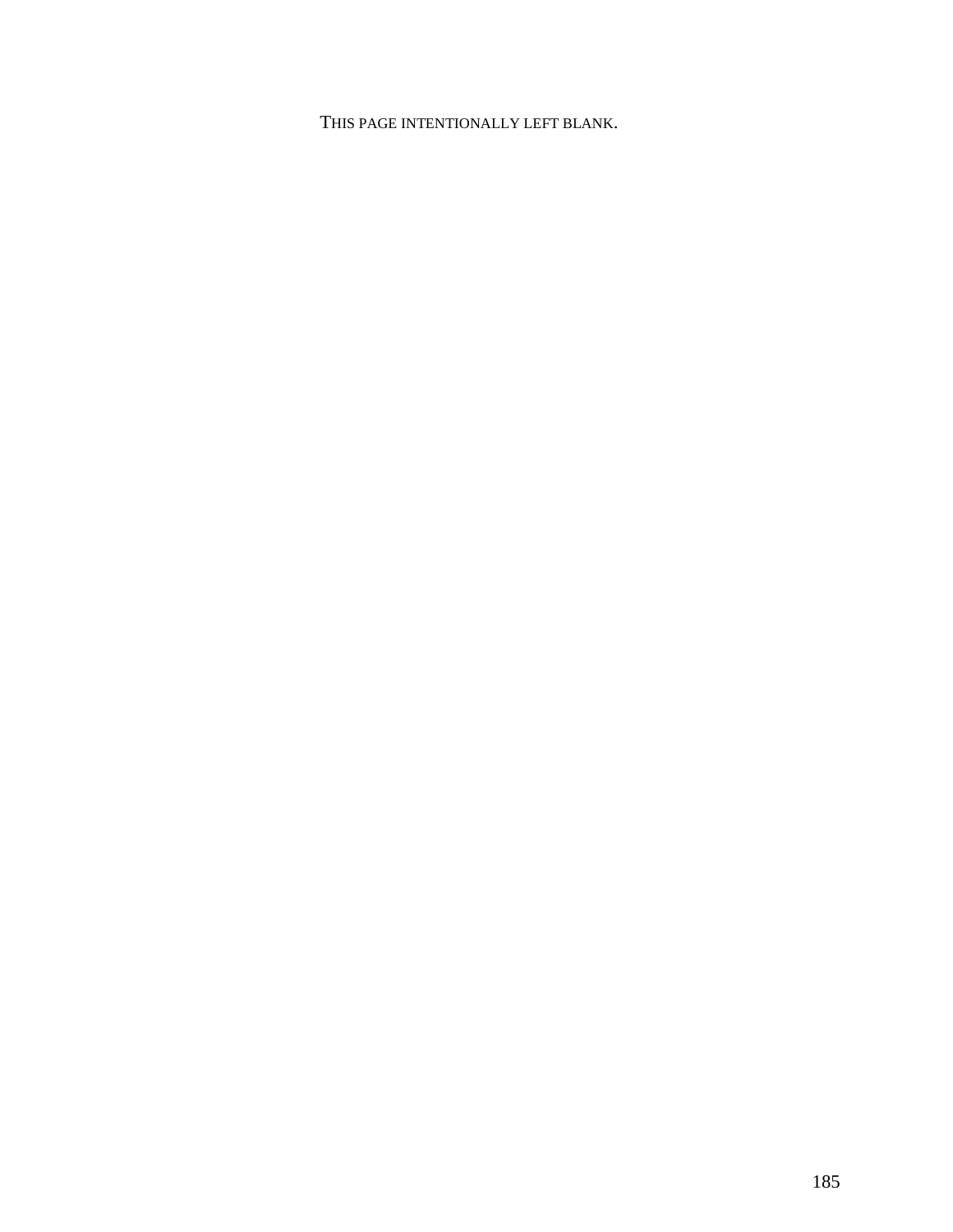In Witness Whereof, CMS, ODM, and the ICDS Plan have caused this Agreement to be executed by their respective authorized officers:

Date

Kathryn Coleman Director Medicare Drug & Health Plan Contract Administration Group Centers for Medicare & Medicaid Services United States Department of Health and Human Services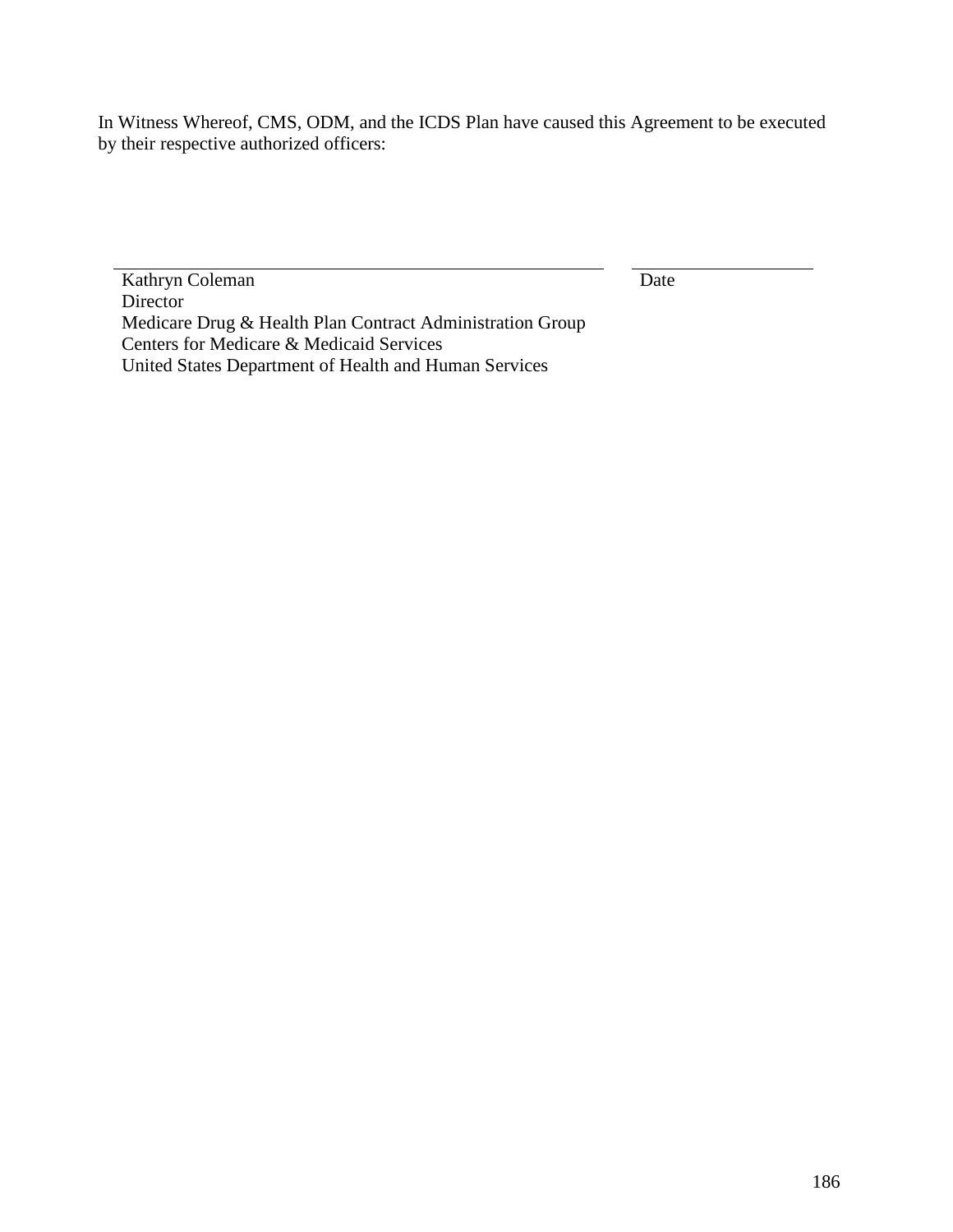THIS PAGE INTENTIONALLY LEFT BLANK.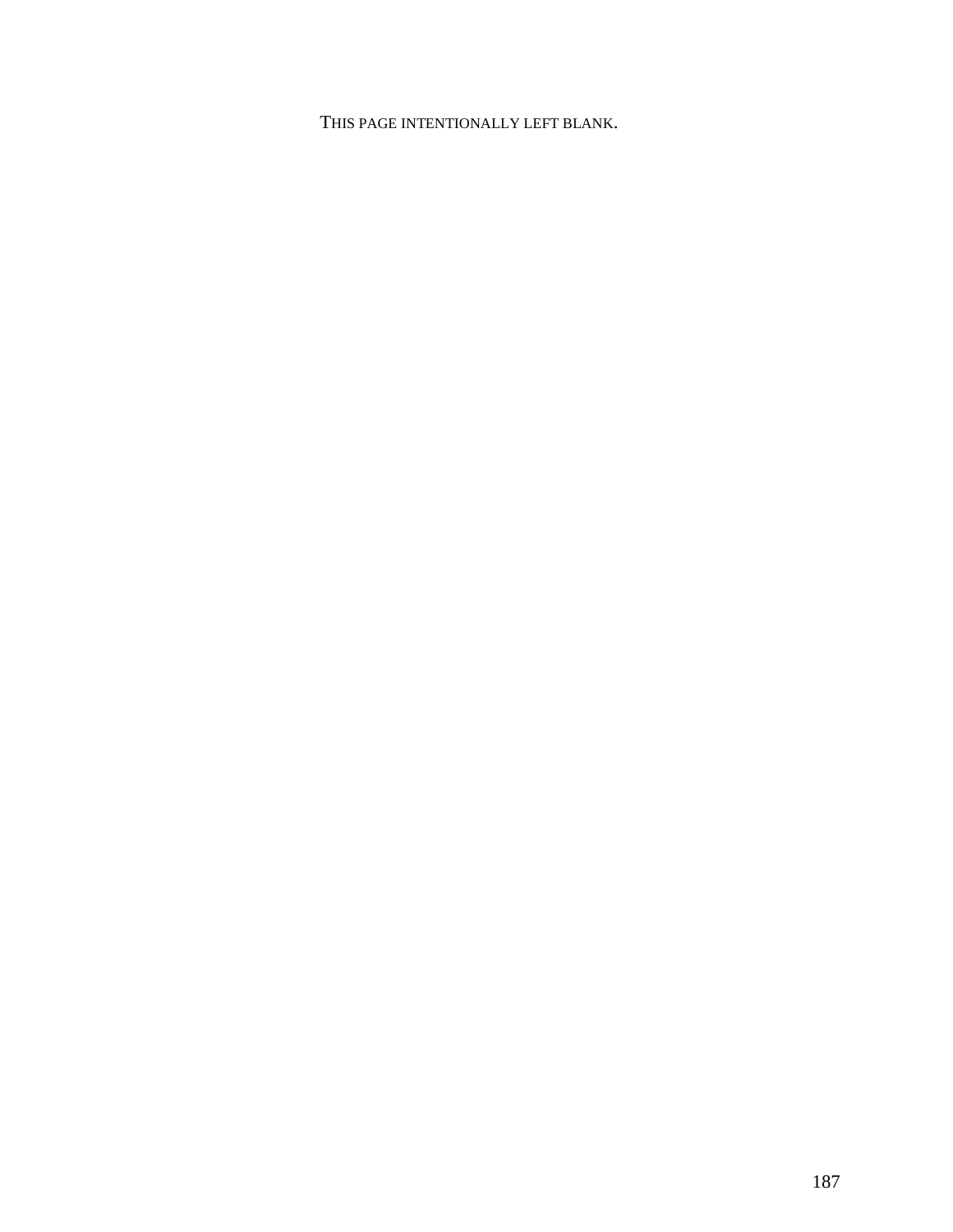In Witness Whereof, CMS, ODM, and the ICDS Plan have caused this Agreement to be executed by their respective authorized officers:

Barbara R. Sears, Director Ohio Department of Medicaid Date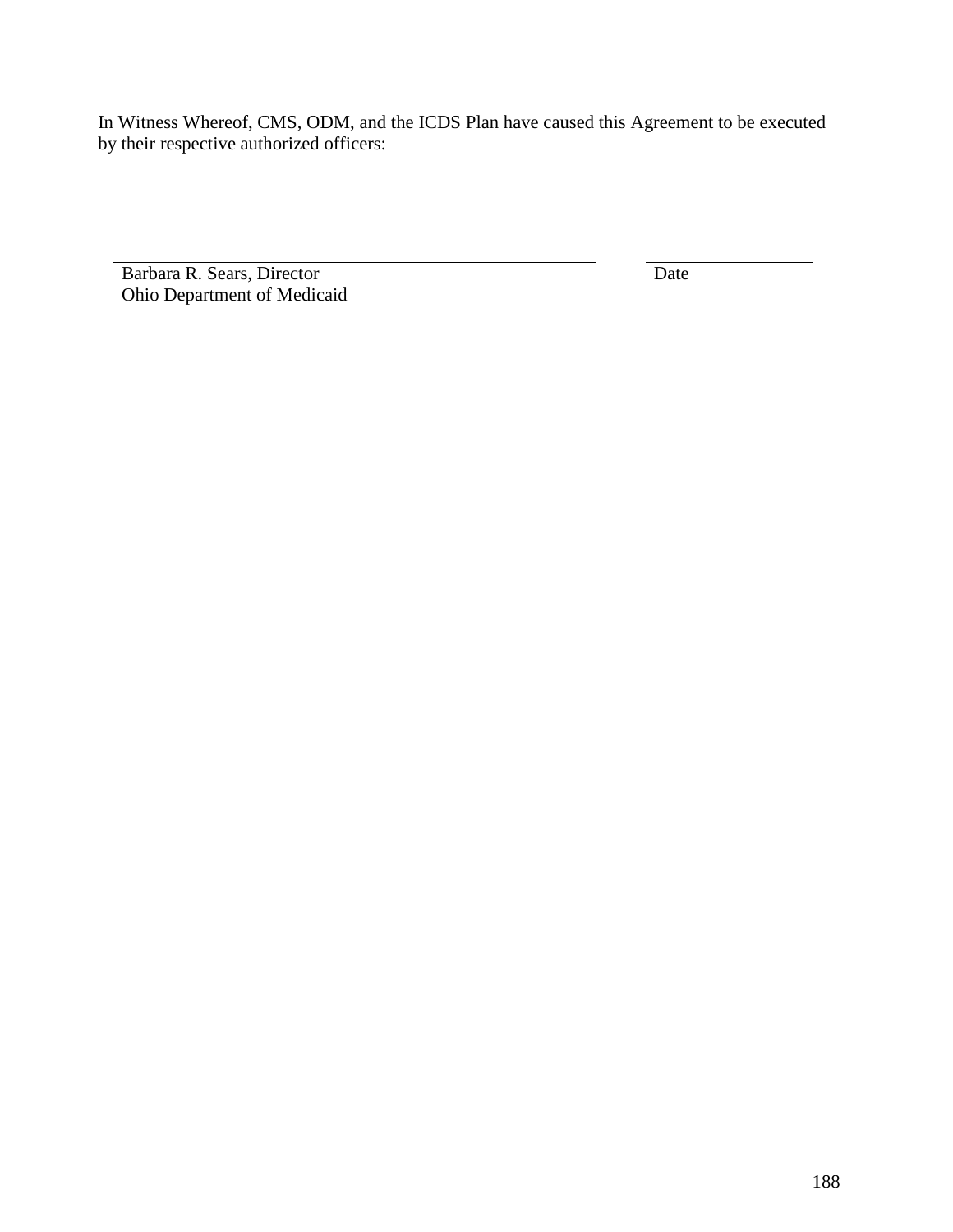THIS PAGE INTENTIONALLY LEFT BLANK.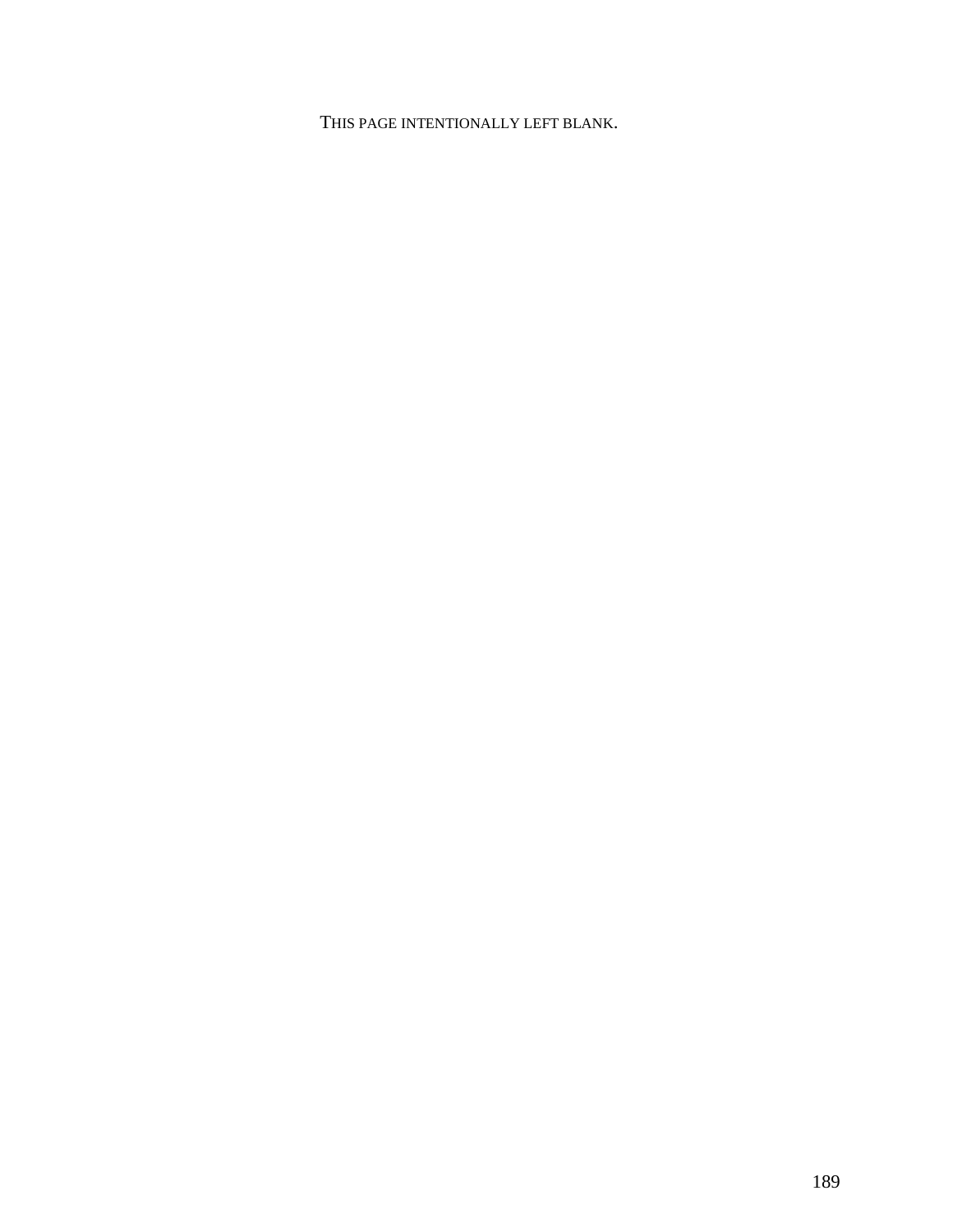**Section 7. Appendices**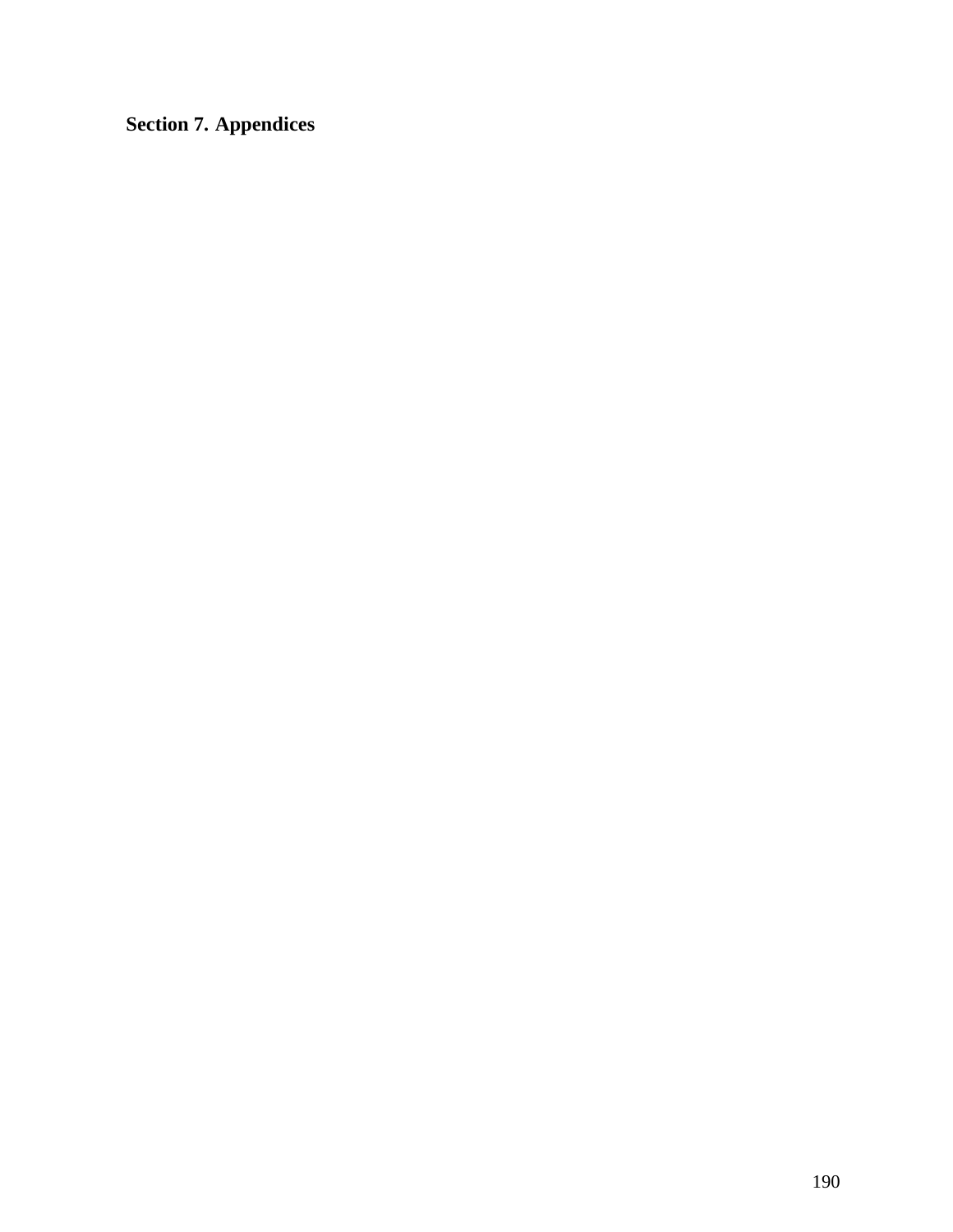#### **Appendix A. Covered Services**

- 1. Medical Necessity. The ICDS Plan shall provide services to Beneficiaries as follows:
	- Section 1.1 Authorize, arrange, coordinate, and provide to Beneficiaries all Medically Necessary Covered Services as specified in Section 2.4, in accordance with the requirements of the Contract.
	- Section 1.2 Provide all Covered Services that are Medically Necessary, including but not limited to, those Covered Services that:
		- A. Prevent, diagnose, or treat health impairments;
		- B. Attain, maintain, or regain functional capacity.
	- Section 1.3 Not arbitrarily deny or reduce the amount, duration, or scope of a required Covered Service solely because of diagnosis, type of illness, or condition of the Beneficiary.
	- Section 1.4 Not deny authorization for a Covered Service that the Beneficiary or the Provider demonstrates is Medically Necessary.
	- Section 1.5 The ICDS Plan may place appropriate limits on a Covered Service on the basis of Medical Necessity, or for the purpose of Utilization Management, provided that the furnished services can reasonably be expected to achieve their purpose. The ICDS Plan 's Medical Necessity guidelines must, at a minimum, be:
		- A. Developed with input from practicing Physicians in the ICDS Plan's Service Area;
		- B. Developed in accordance with standards adopted by national accreditation organizations;
		- C. Section 1 and developed in accordance with the definition of Medical Necessity in Section 2;
		- D. Updated at least annually or as new treatments, applications and technologies are adopted as generally accepted professional medical practice;
		- E. Evidence-based, if practicable; and
		- F. Applied in a manner that considers the individual health care needs of the Beneficiary.
	- Section 1.6 Offer and provide to all Beneficiaries any and all non-medical programs and services specific to Beneficiaries for which the ICDS Plan has received the ODM's approval.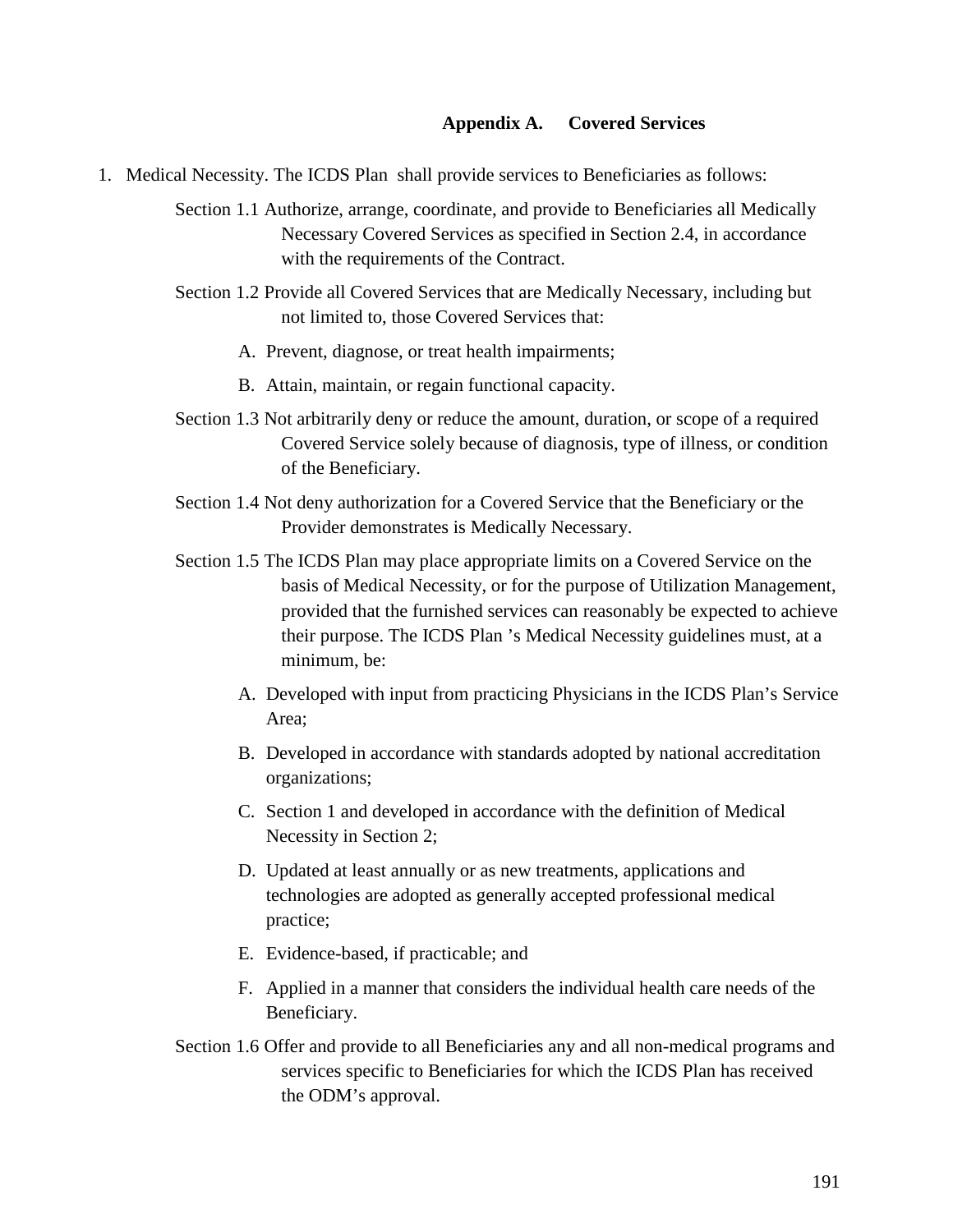- 2. Covered Services. The ICDS Plan agrees to provide Beneficiaries access to the following Covered Services:
	- Section 2.1 All services provided under Ohio State Plan services, excluding Habilitation and targeted case management for individuals with developmental disabilities.
	- Section 2.2 Home and Community Based Waiver Services for individuals eligible for and enrolled in the 1915 (c) HCBS Waiver.
	- Section 2.3 All services provided under Medicare Part A.
	- Section 2.4 All services provided under Medicare Part B.
	- Section 2.5 All services provided under Medicare Part D.
	- Section 2.6 Particular pharmacy products that are covered by ODM and may not be covered under Medicare Part D, including:
		- A. Agents when used for the symptomatic relief of cough and colds: cough suppressants only.
		- B. Prescription vitamins and mineral products, except prenatal vitamins and fluoride.
		- C. Nonprescription drugs: cough suppressants, vitamins, antacids, antidiarrheals, stool softeners, laxatives, wound protectants, artificial tears.
	- Section 2.7 Any plan supplemental services/benefits offered by the ICDS Plan through its annual plan benefit package submissions.
- 3. Cost-sharing for Covered Services
	- Section 3.1 Except as described below, cost-sharing of any kind is not permitted in this Demonstration.
	- Section 3.2 Cost sharing for Part D drugs.
		- A. Co-pays charged by ICDS Plans for Part D drugs must not exceed the applicable amounts for brand and generic drugs established yearly by CMS under the Part D Low Income Subsidy.
		- B. The ICDS Plan may establish lower cost-sharing for prescription drugs than the maximum allowed.
	- Section 3.3 Cost sharing for Medicaid Services.
		- A. For Medicaid services ICDS Plans may elect to implement co-payments for Medicaid covered drugs, but will not charge cost sharing to Beneficiaries above levels established under the Part D Low Income Subsidy.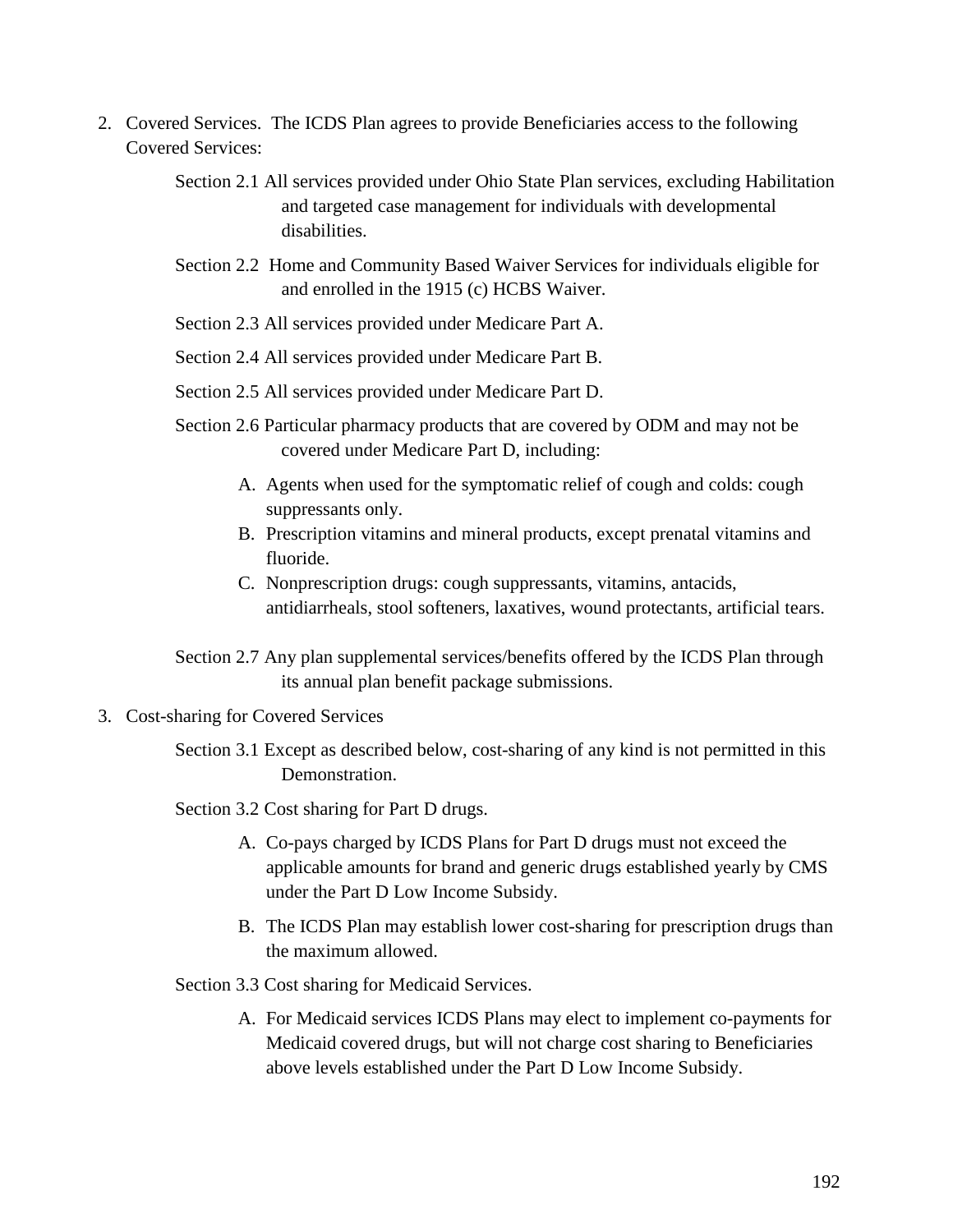- B. ICDS Plans may waive Medicaid cost sharing, subject to applicable regulatory and legal requirements and limitations.
- C. Beneficiaries who are residents of NFs or enrolled in the 1915(c) waiver, may be required to contribute to the cost of NF care that amount of patient liability established by the County Department of Jobs and Family Services.
- 4. Limitations on Covered Services.
- Section 4.1 Termination of pregnancy may be provided only as allowed by applicable State and federal law and regulation (42 C.F.R. Part 441, Subpart E).
- Section 4.2 –Sterilization services may be provided only as allowed by state and federal law (see 42 C.F.R. Part 441, Subpart F).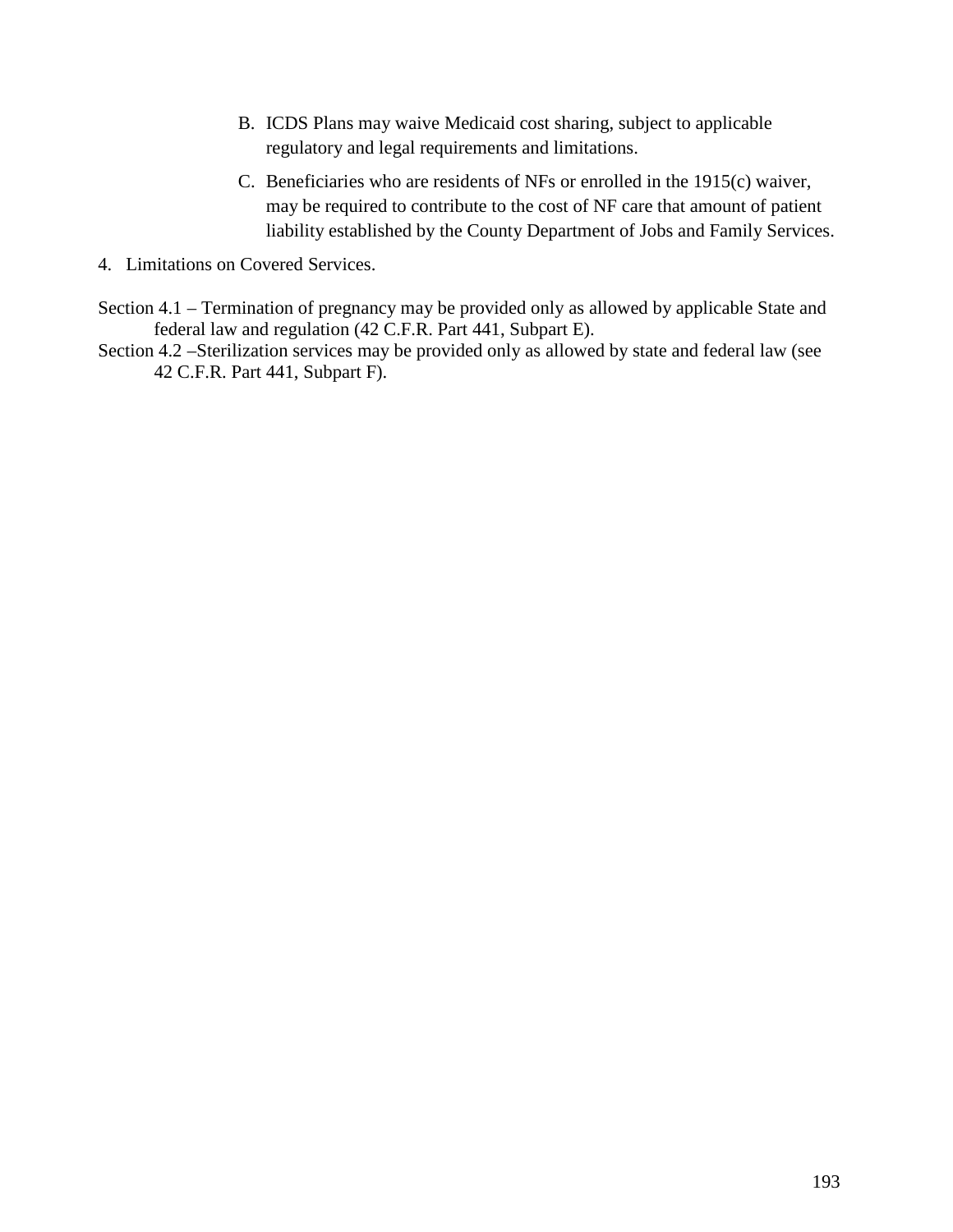#### **Appendix B. Beneficiary Rights**

The ICDS Plan must have written policies regarding the Beneficiary rights specified in this appendix, as well as written policies specifying how information about these rights will be disseminated to Beneficiaries. Beneficiaries must be notified of these rights and protections at least annually, and in a manner that takes in to consideration cultural considerations, Functional Status and language needs. Beneficiary rights include, but are not limited to, those rights and protections provided by 42 C.F.R. § 438.100, 42 C.F.R. 422 Subpart C, and the Ohio Memorandum of Understanding (MOU). Specifically, Beneficiaries must be guaranteed:

- A. The right to be treated with dignity and respect.
- B. The right to be afforded privacy and confidentiality in all aspects of care and for all health care information, unless otherwise required by law.
- C. The right to be provided a copy of his or her medical records, upon request, and to request corrections or amendments to these records, as specified in 45 C.F.R. part 164.
- D. The right to receive information on available treatment options and alternatives, presented in a manner appropriate to the Beneficiary's condition, functional status, and language needs.
- E. The right not to be discriminated against based on race, ethnicity, national origin, culture, language, religion, age, sex, gender identity, sexual orientation, medical or claims history, mental or physical disability, genetic information, or source of payment.
- F. The right to have all plan options, rules, and benefits fully explained, including through use of a qualified interpreter if needed.
- G. Access to an adequate network of primary and specialty providers who are capable of meeting the Beneficiary's needs with respect to physical access, and communication and scheduling needs, and are subject to ongoing assessment of clinical quality including required reporting.
- H. The right to receive a second opinion on a medical procedure and have the Contractor pay for the second opinion consultation visit.
- I. The right to choose another ICDS plan and network Provider from within the plan's network at any time, including a Medicare plan outside of the demonstration, and have that choice be effective the first calendar day of the following month.
- J. The right to have a voice in the governance and operation of the integrated system, provider or health plan, as detailed in this three-way contract.
- K. The right to participate in all aspects of care and to exercise all rights of appeal. Beneficiaries have a responsibility to be fully involved in maintaining their health and making decisions about their health care, including the right to refuse treatment if desired, and must be appropriately informed and supported to this end. Specifically, Beneficiaries must:
	- a. Receive an Assessment upon enrollment in a plan and to participate in the development and implementation of an Individualized Care Plan. The Assessment must include considerations of social, functional, medical, behavioral, wellness and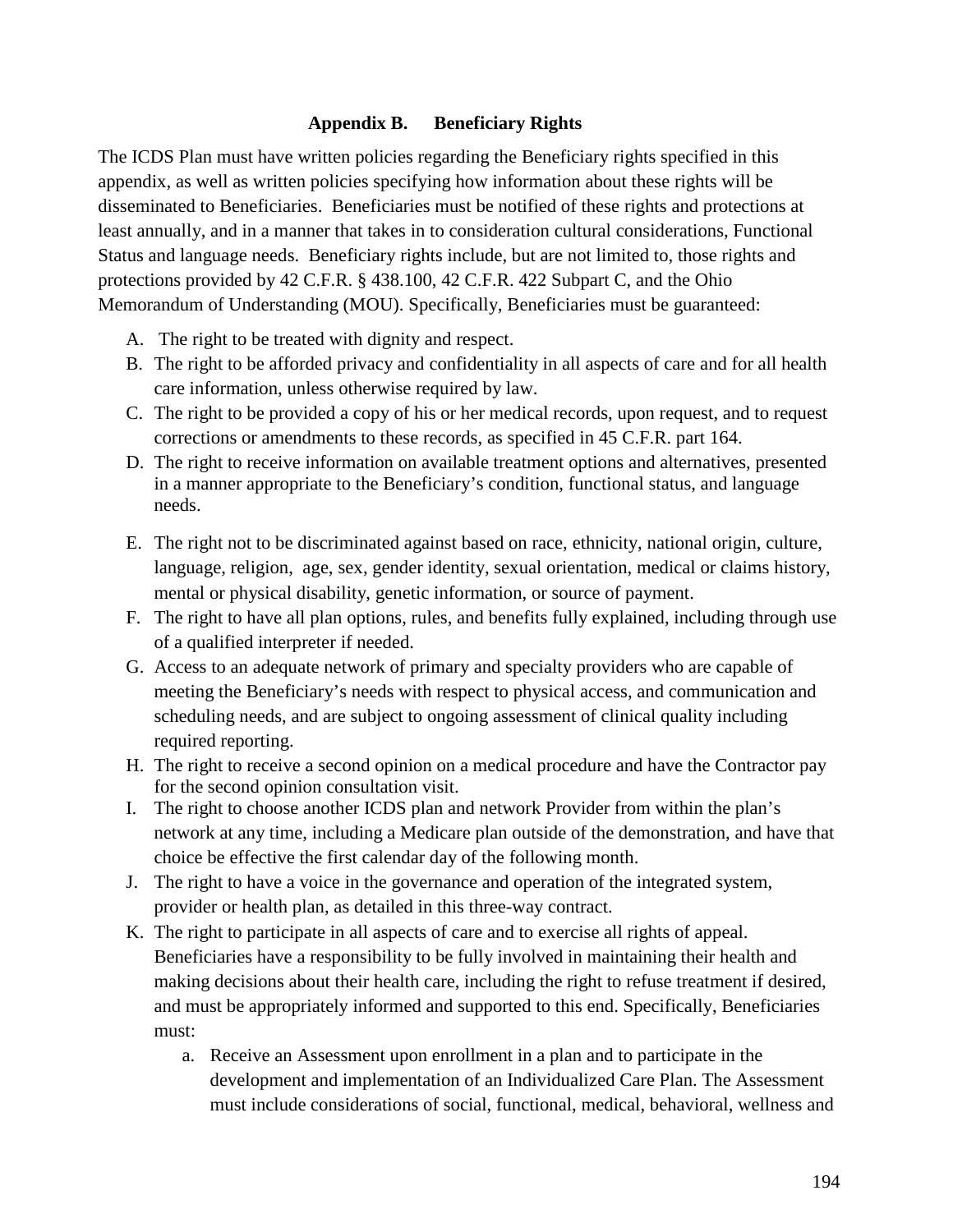prevention domains, an evaluation of the Beneficiary's strengths and weaknesses, and a plan for managing and coordinating Beneficiary's care. Beneficiaries, or their designated representative, also have the right to request a reassessment by the interdisciplinary team, and be fully involved in any such reassessment.

- b. Receive complete and accurate information on his or her health and Functional Status by the interdisciplinary team.
- c. Be provided information on all program services and health care options, including available treatment options and alternatives, and the risks, benefits, and consequences of treatment or non-treatment, presented in a culturally appropriate manner, taking in to consideration Beneficiary's condition and ability to understand. A participant who is unable to participate fully in treatment decisions has the right to designate a representative. This includes the right to have translation services available to make information appropriately accessible. Information must be available:
	- i. Before enrollment.
	- ii. At enrollment.
	- iii. At the time a participant's needs necessitate the disclosure and delivery of such information in order to allow the participant to make an informed choice.
- d. Be encouraged to involve caregivers or family members in treatment discussions and decisions.
- e. Have advance directives explained and to establish them, if the participant so desires, in accordance with 42 C.F.R. §§489.100, 489.102, 438.3(j).
- f. Receive reasonable advance notice, in writing, of any transfer to another treatment setting and the justification for the transfer.
- g. Be afforded the opportunity to file an Appeal if services are denied that he or she thinks are medically indicated, and to be able to ultimately take that Appeal to an independent external system of review.
- L. The right to receive medical and non-medical care from a team that meets the Beneficiary's needs, in a manner that is sensitive to the beneficiary's language and culture, and in an appropriate care setting, including the home and community.
- M. The right to be free from any form of restraint or seclusion used as a means of coercion, discipline, convenience, or retaliation.
- N. Each Beneficiary is free to exercise his or her rights and that the exercise of those rights does not adversely affect the way the ICDS Plan and its providers or the Ohio Agency treat the Beneficiary.
- O. The right to receive timely information about plan changes. This includes the right to request and obtain the information listed in the Orientation materials at least once per year, and , the right to receive notice of any significant change in the information provided in the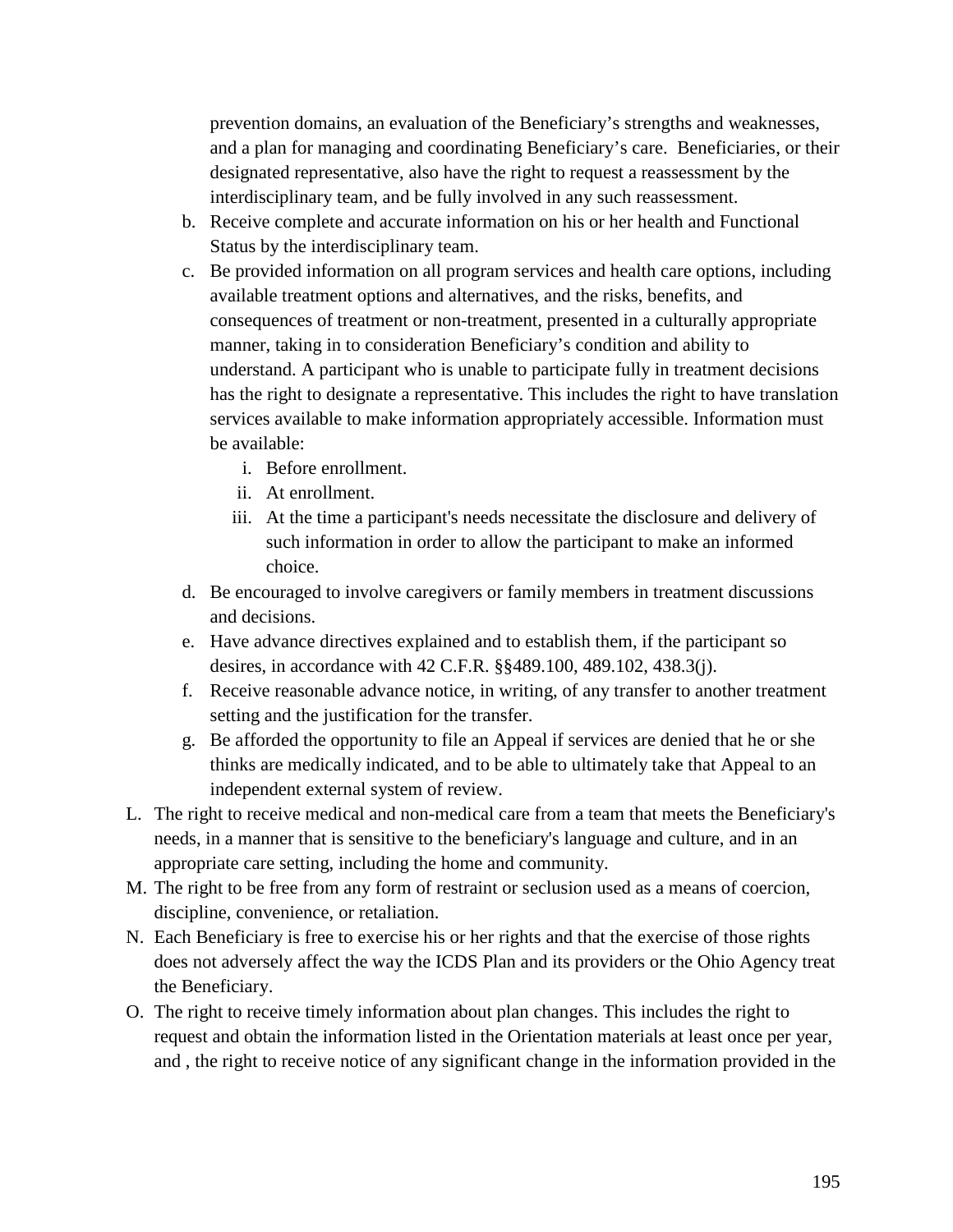Orientation materials at least 30 days prior to the intended effective date of the change. See 42 C.F.R. §§ 438.10(g) and (h).

- P. The right to be protected from liability for payment of any fees that are the obligation of the ICDS Plan.
- Q. The right not to be charged any cost sharing for Medicare Parts A and B services.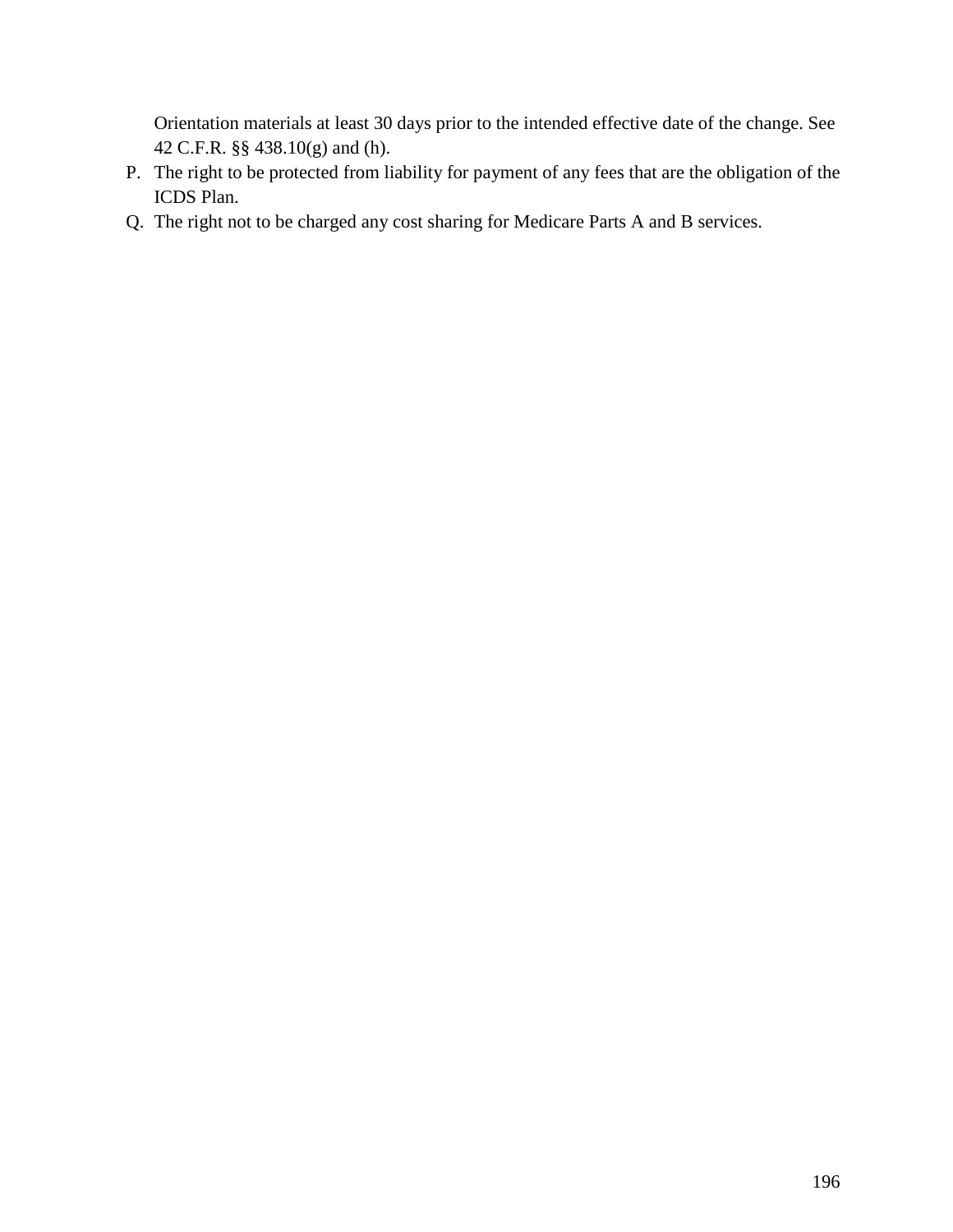### **Appendix C. Relationship With First Tier, Downstream, And Related Entities**

- A. ICDS Plan shall ensure that any contracts or agreements with First Tier, Downstream and Related Entities performing functions on ICDS Plan's behalf related to the operation of the Medicare-Medicaid plan are in compliance with 42 C.F.R. §§ 422.504, 423.505, and 438.3(k) and OAC 5160-58-01.1 and 5160-26-05.
- B. ICDS Plan shall ensure that the provisions of this Appendix shall supersede any previous or subsequent agreements between ICDS Plans and First Tier, Downstream and Related Entities, to the extent that any provisions herein conflict with any other agreed-to requirements.
- C. ICDS Plan shall specifically ensure:
	- 1. HHS, the Comptroller General, or their designees have the right to audit, evaluate, and inspect and books, contracts, computer or other electronic systems, including medical records and documentation of the First Tier, Downstream and Related Entities; and
	- 2. HHS's, the Comptroller General's, or their designees right to inspect, evaluate, and audit any pertinent information for any particular contract period for ten years from the final date of the contract period or from the date of completion of any audit, whichever is later.
- D. ICDS Plan shall ensure that all contracts or arrangements with First Tier, Downstream and Related Entities contain the following:
	- 1. Beneficiary protections that include prohibiting providers from holding an Beneficiary liable for payment of any fees that are the obligation of the ICDS Plan;
	- 2. Language that any services or other activity performed by a First Tier, Downstream and Related Entities is in accordance with the ICDS Plan's contractual obligations to CMS and ODM;
	- 3. Language that specifies the delegated activities and reporting requirements;
	- 4. Language that provides for revocation of the delegation activities and reporting requirements or specifies other remedies in instances where CMS, ODM or the ICDS Plan determine that such parties have not performed satisfactorily;
	- 5. Language that specifies the performance of the parties is monitored by the ICDS Plan on an ongoing basis and the ICDS Plan may impose corrective action as necessary;
	- 6. Language that specifies the First Tier, Downstream and Related Entities agree to safeguard Beneficiary Privacy and confidentiality of Beneficiary health records; and
	- 7. Language that specifies the First Tier, Downstream and Related Entities must comply with all Federal and Ohio laws, regulations and CMS instructions.
- E. ICDS Plan shall ensure that all contracts or arrangements with First Tier, Downstream and Related Entities that are for credentialing of medical providers contains the following language:
	- 1. The credentials of medical professionals affiliated with the party or parties will be either reviewed by the ICDS Plan; or
	- 2. The credentialing process will be reviewed and approved by the ICDS Plan and the ICDS Plan must audit the credentialing process on an ongoing basis.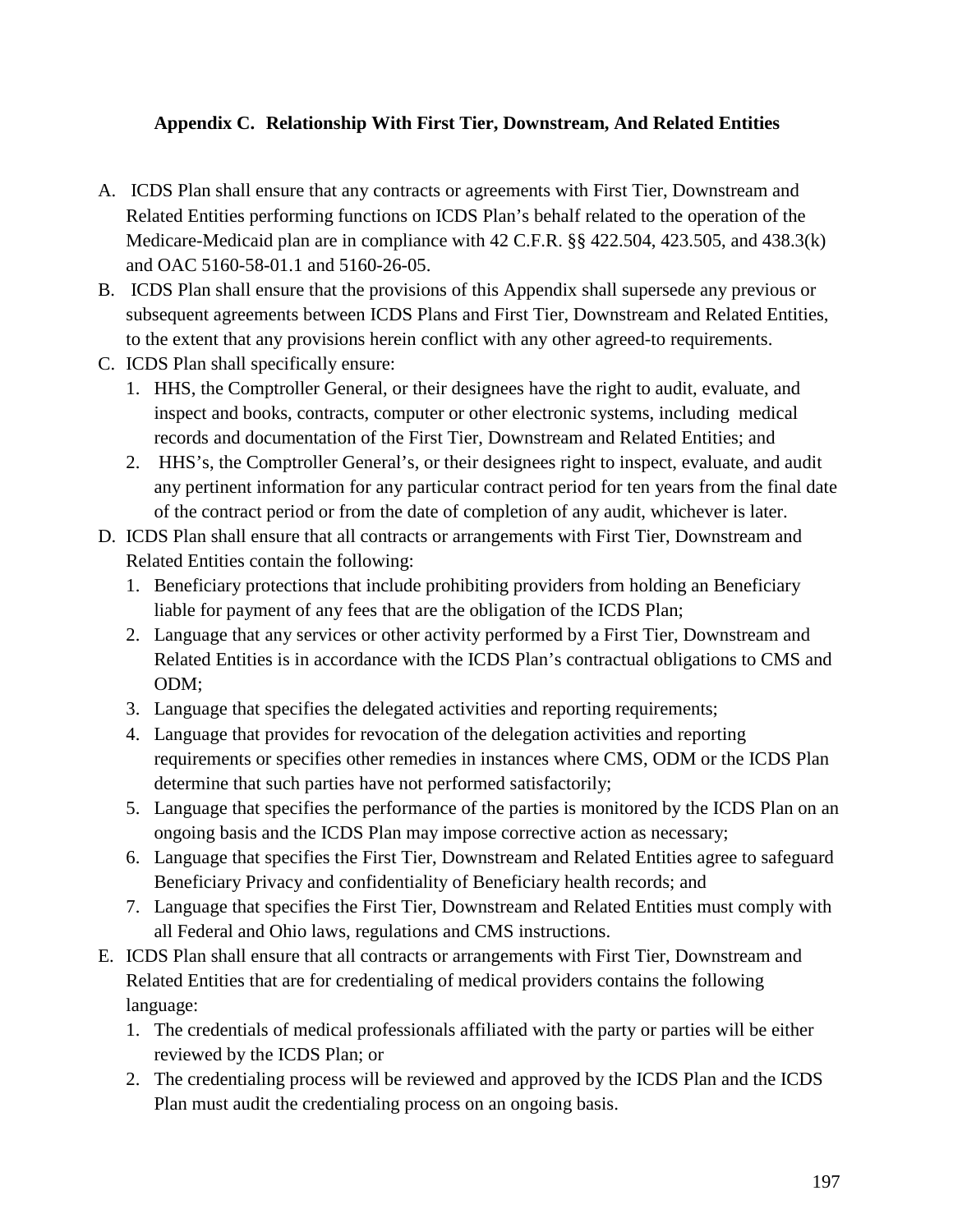- F. ICDS Plan shall ensure that all contracts or arrangements with First Tier, Downstream and Related Entities that delegate the selection of providers must include language that the ICDS Plan retains the right to approve, suspend, or terminate any such arrangement.
- G. ICDS Plan shall ensure that all contracts or arrangements with First Tier, Downstream and Related Entities shall state that the ICDS Plan shall provide a written statement to a provider of the reason or reasons for termination with cause.
- H. ICDS Plan shall ensure that all contracts or arrangements with First Tier, Downstream and Related Entities for medical providers include additional provisions. Such contracts or arrangements must contain the following:
	- 1. Language that the ICDS Plan is obligated to pay contracted medical providers under the terms of the contract between the ICDS Plan and the medical provider. The contract must contain a prompt payment provision, the terms of which are developed and agreed to by both the ICDS Plan and the relevant medical provider;
	- 2. Language that services are provided in a culturally competent manner to all Beneficiaries, including those with limited English proficiency or reading skills, and diverse culturally and ethnic backgrounds;
	- 3. Language that medical providers abide by all Federal and Ohio laws and regulations regarding confidentiality and disclosure of medical records, or other health and enrollment information;
	- 4. Language that medical providers ensure that medical information is released in accordance with applicable Federal or Ohio law, or pursuant to court orders or subpoenas;
	- 5. Language that medical providers maintain Beneficiary records and information in an accurate and timely manner;
	- 6. Language that medical providers ensure timely access by Beneficiaries to the records and information that pertain to them; and
	- 7. Language that Beneficiaries will not be held liable for Medicare Part A and B cost sharing. Specifically, Medicare Parts A and B services must be provided at zero cost-sharing to Beneficiaries.
	- 8. Language that clearly describes the medical providers EMTALA obligations and must not create any conflicts with hospital actions required to comply with EMTALA.
	- 9. Language prohibiting providers, including, but not limited to PCPs, from closing or otherwise limiting their acceptance of Beneficiaries as patients unless the same limitations apply to all commercially insured Beneficiaries.
	- 10. Language that prohibits the ICDS Plan from refusing to contract or pay an otherwise eligible health care provider for the provision of Covered Services solely because such provider has in good faith:
		- (a) Communicated with or advocated on behalf of one or more of his or her prospective, current or former patients regarding the provisions, terms or requirements of the ICDS Plan's health benefit plans as they relate to the needs of such provider's patients; or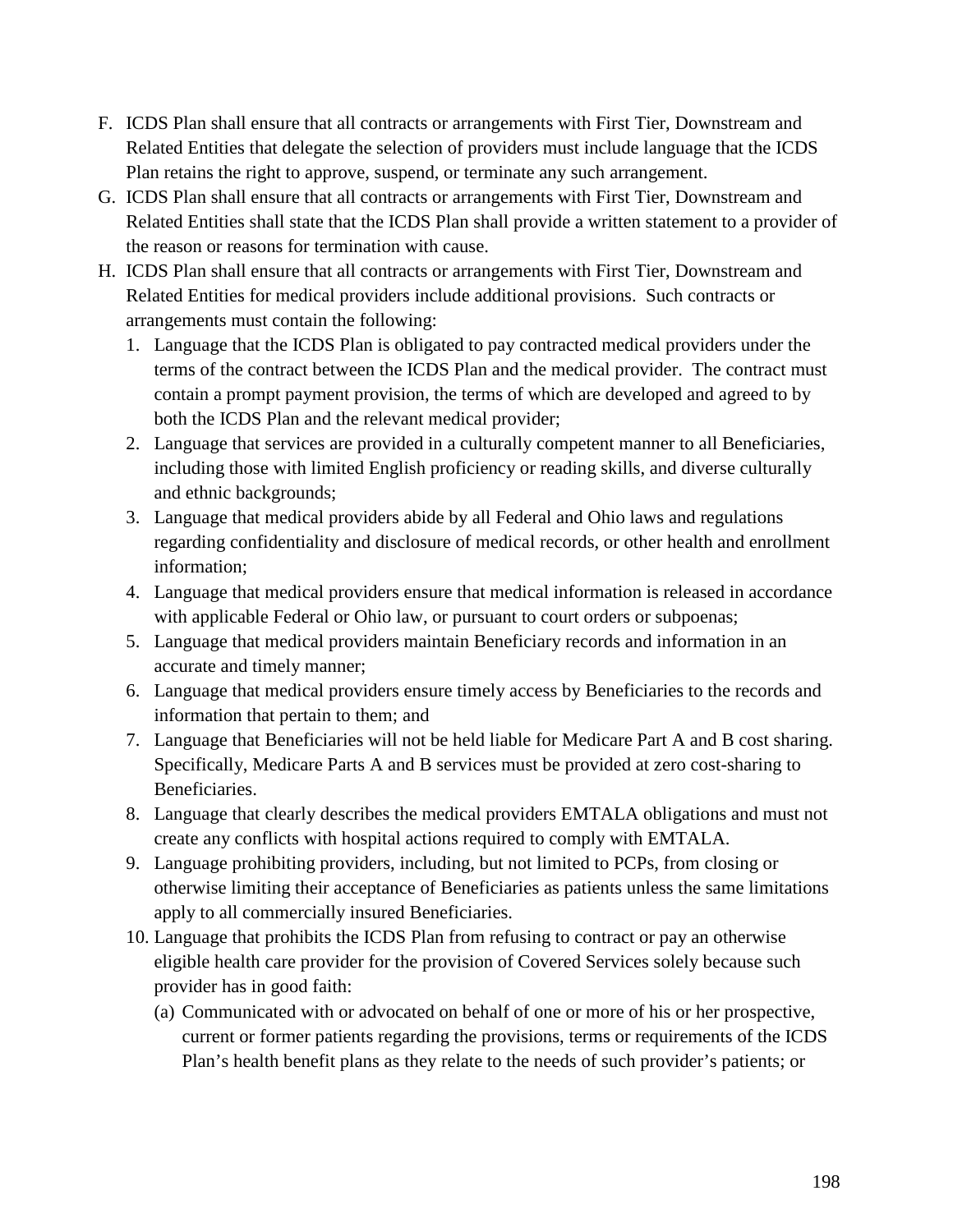- (b) Communicated with one or more of his or her prospective, current or former patients with respect to the method by which such provider is compensated by the ICDS Plan for services provided to the patient.
- 11. Language that states the provider is not required to indemnify the ICDS Plan for any expenses and liabilities, including, without limitation, judgments, settlements, attorneys' fees, court costs and any associated charges, incurred in connection with any claim or action brought against the ICDS Plan based on the ICDS Plan's management decisions, utilization review provisions or other policies, guidelines or actions.
- 12. Language that states the ICDS Plan shall require Providers to comply with the ICDS Plan's requirements for utilization review, quality management and improvement, credentialing and the delivery of preventive health services.
- 13. Language that states the ICDS Plan shall notify Providers in writing of modifications in payments, modifications in Covered Services or modifications in the ICDS Plan's procedures, documents or requirements, including those associated with utilization review, quality management and improvement, credentialing and preventive health services, that have a substantial impact on the rights or responsibilities of the providers, and the effective date of the modifications. The notice shall be provided thirty (30) days before the effective date of such modification unless such other date for notice is mutually agreed upon between the ICDS Plan and the Provider or unless such change is mandated by CMS or the ODM without thirty (30) days prior notice.
- 14. Language that states all First Tier, Downstream and Related Entities must comply with all applicable requirements governing physician incentive plans, including but not limited to such requirements appearing at 42 C.F.R. Parts 417, 422, 434, 438, and 1003. Specifically, Contractor shall ensure that contracts or arrangements with First Tier, Downstream and Related Entities for medical providers do not include incentive plans that include a specific payment made directly or indirectly to a provider as an inducement to deny, reduce, delay, or limit specific, Medical Necessary Services furnished to an individual Beneficiary. Contractor shall ensure its First Tier, Downstream and Related Entities comply with all Beneficiary payment restrictions, including balance billing restrictions, and develop and implement a plan to identify and revoke or provide other specified remedies for any member of the Contractor's First Tier, Downstream and Related Entities that does not comply with such provisions.
- 15. Language that states that Providers shall not bill patients for charges for Covered Services other than pharmacy co-payments, if applicable.
- 16. Language that states that no payment shall be made by the ICDS Plan to a Provider for a Provider Preventable Condition; and
- I. ICDS Plan shall ensure that contracts or arrangements with First Tier, Downstream and Related Entities for medical providers do not include incentive plans that include a specific payment to a provider as an inducement to deny, reduce, delay, or limit specific, Medical Necessary Services and;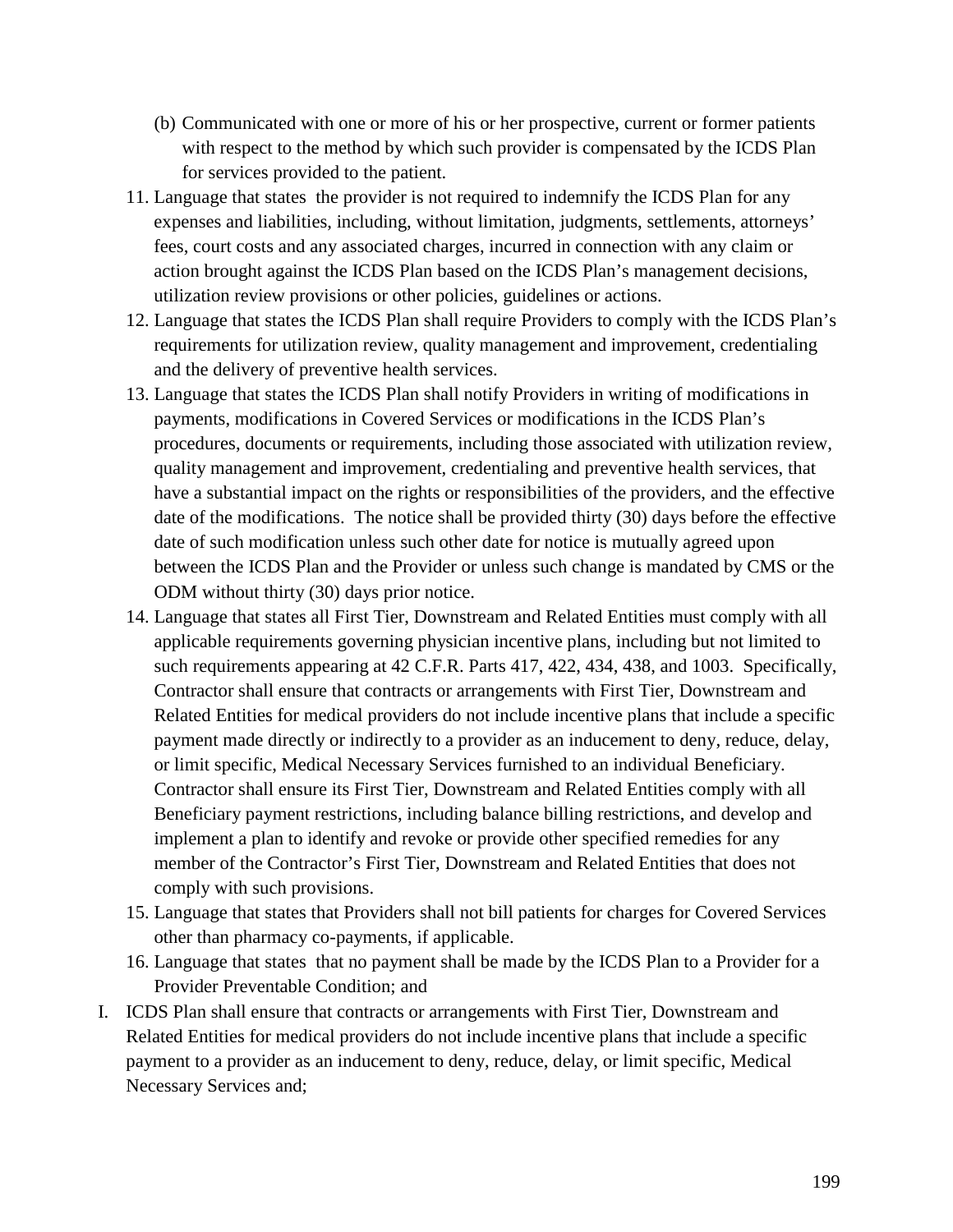- 1. The provider shall not profit from provision of Covered Services that are not Medically Necessary or medically appropriate.
- 2. The ICDS Plan shall not profit from denial or withholding of Covered Services that are Medically Necessary or medically appropriate.
- J. Language that prohibits the ICDS Plan from imposing a financial risk on medical Providers for the costs of medical care, services or equipment provided or authorized by another Physician or health care Provider such contract must include specific provisions with respect to the following:
	- 1. Stop-loss protection;
	- 2. Minimum patient population size for the physician or physician group; and
	- 3. Identification of the health care services for which the physician or physician group is at risk.
- K. The ICDS Plan shall ensure that all contracts or arrangements with First Tier, Downstream and Related Entities for laboratory testing sites providing services include an additional provision that such laboratory testing sites must have either a Clinical Laboratory Improvement Amendment (CLIA) certificate or waiver of a certificate of registration along with a CLIA identification number.

L.

Nothing in this Section shall be construed to restrict or limit the rights of the ICDS Plan to include as providers religious non-medical providers or to utilize medically based eligibility standards or criteria in deciding provider status for religious non-medical providers.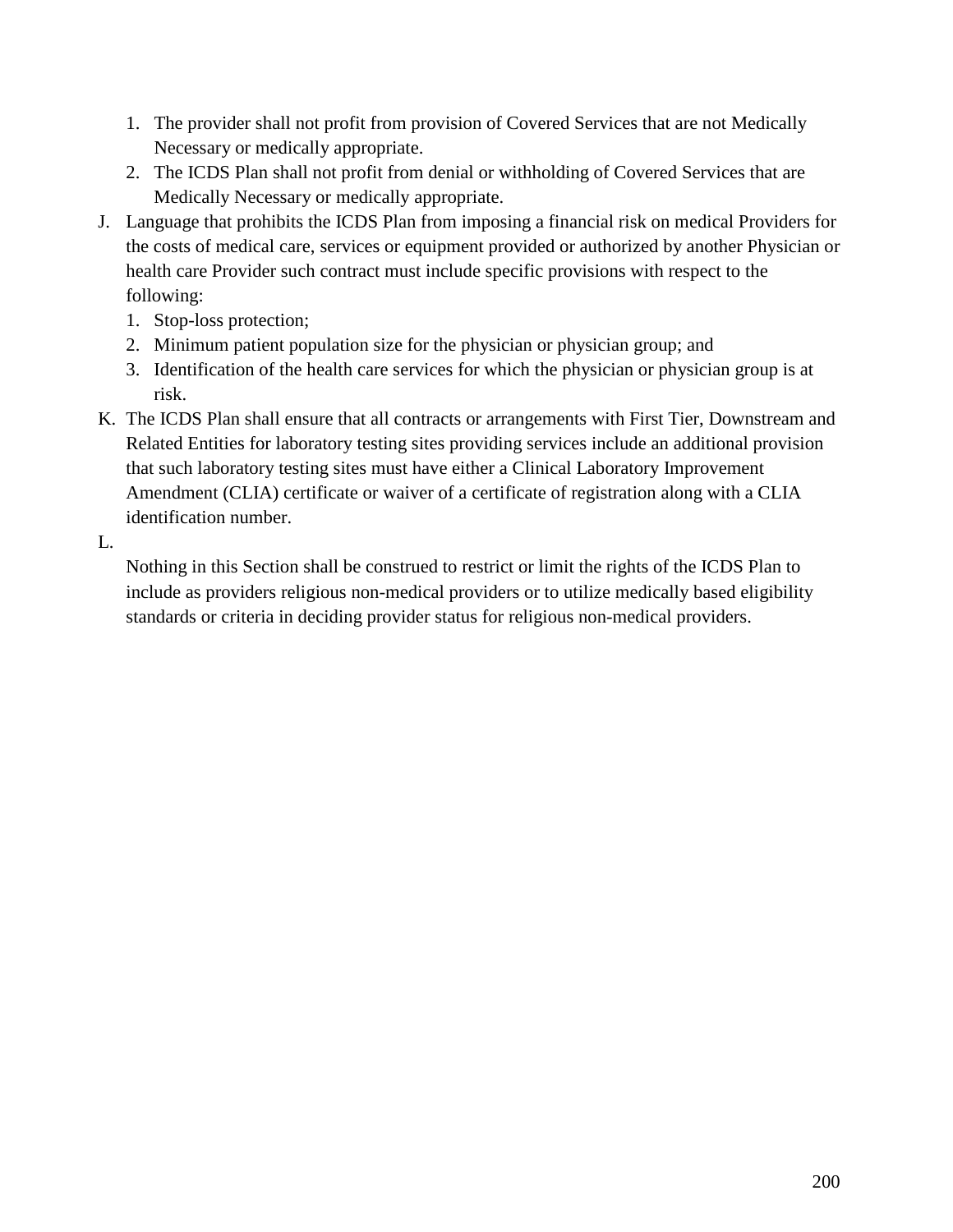#### **Appendix D. Part D Addendum**

#### ADDENDUM TO CAPITATED FINANCIAL ALIGNMENT CONTRACT PURSUANT TO SECTIONS 1860D-1 THROUGH 1860D-43 OF THE SOCIAL SECURITY ACT FOR THE OPERATION OF A VOLUNTARY MEDICARE PRESCRIPTION DRUG PLAN

The Centers for Medicare & Medicaid Services (hereinafter referred to as "CMS") and <<CONTRACT\_NAME>>, the State of Ohio acting by and through the Ohio Department of Medicaid (hereinafter referred to as "ODM") , and a Medicare-Medicaid managed care organization (hereinafter referred to as ICDS Plan) agree to amend the contract <<CONTRACT\_ID>> governing ICDS Plan's operation of a Medicare-Medicaid plan described in § 1851(a)(2)(A) of the Social Security Act (hereinafter referred to as "the Act") to include this addendum under which ICDS Plan shall operate a Voluntary Medicare Prescription Drug Plan pursuant to §§1860D-1 through 1860D-43 (with the exception of §§1860D-22(a) and 1860D-31) of the Act.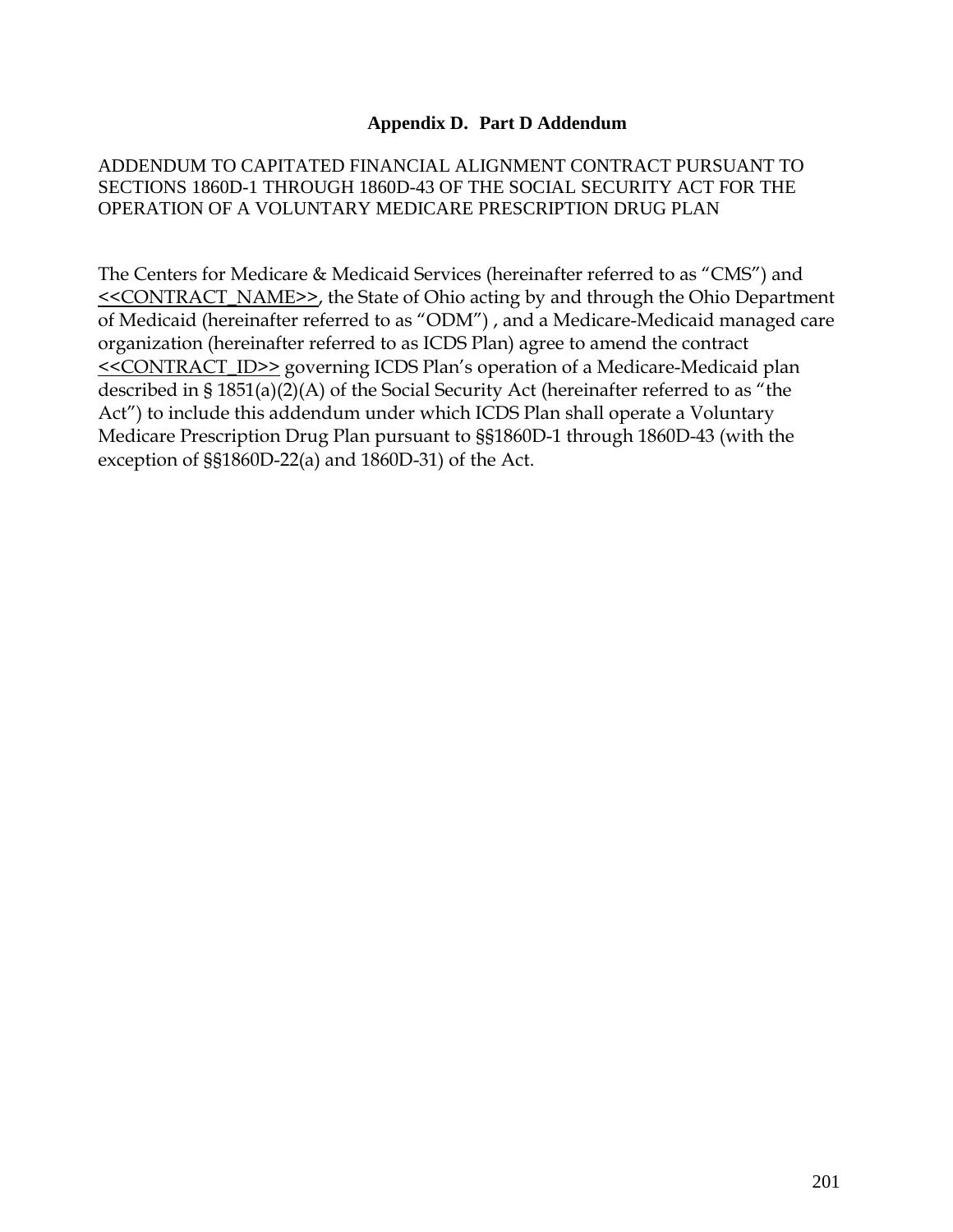### **Article I**

### **Voluntary Medicare Prescription Drug Plan**

- A. ICDS Plan agrees to operate one or more Medicare Voluntary Prescription Drug Plans as described in its application and related materials submitted to CMS for Medicare approval, including but not limited to all the attestations contained therein and all supplemental guidance, and in compliance with the provisions of this addendum, which incorporates in its entirety the *2013 Capitated Financial Alignment Application* , released on March 29, 2012 (hereinafter collectively referred to as "the addendum"). ICDS Plan also agrees to operate in accordance with the regulations at 42 C.F.R. Part 423 (with the exception of Subparts Q, R, and S), §§1860D-1 through 1860D-43 (with the exception of §§1860D-22(a) and 1860D-31) of the Act, and the applicable solicitation identified above, as well as all other applicable Federal statutes, regulations, and policies. This addendum is deemed to incorporate any changes that are required by statute to be implemented during the term of this contract and any regulations or policies implementing or interpreting such statutory or regulatory provisions.
- B. CMS agrees to perform its obligations to ICDS Plan consistent with the regulations at 42 C.F.R. Part 423 (with the exception of Subparts Q, R, and S), §§1860D-1 through 1860D-43 (with the exception of §§1860D-22(a) and 1860D-31) of the Act, and the applicable solicitation, as well as all other applicable Federal statutes, regulations, and policies.
- C. CMS agrees that it will not implement, other than at the beginning of a calendar year, regulations under 42 C.F.R. Part 423 that impose new, significant regulatory requirements on ICDS Plan. This provision does not apply to new requirements mandated by statute.
- D. This addendum is in no way intended to supersede or modify 42 C.F.R., Parts 417, 422, 423, 431 or 438. Failure to reference a regulatory requirement in this addendum does not affect the applicability of such requirements to ICDS Plan, ODM, and CMS.

### **Article II Functions to be Performed by ICDS Plan**

### A. ENROLLMENT

1. ICDS Plan agrees to enroll in its Medicare-Medicaid plan only Medicare-Medicaid eligible Beneficiaries as they are defined in 42 C.F.R. §423.30(a) and who have elected to enroll in ICDS Plan's Capitated Financial Alignment benefit.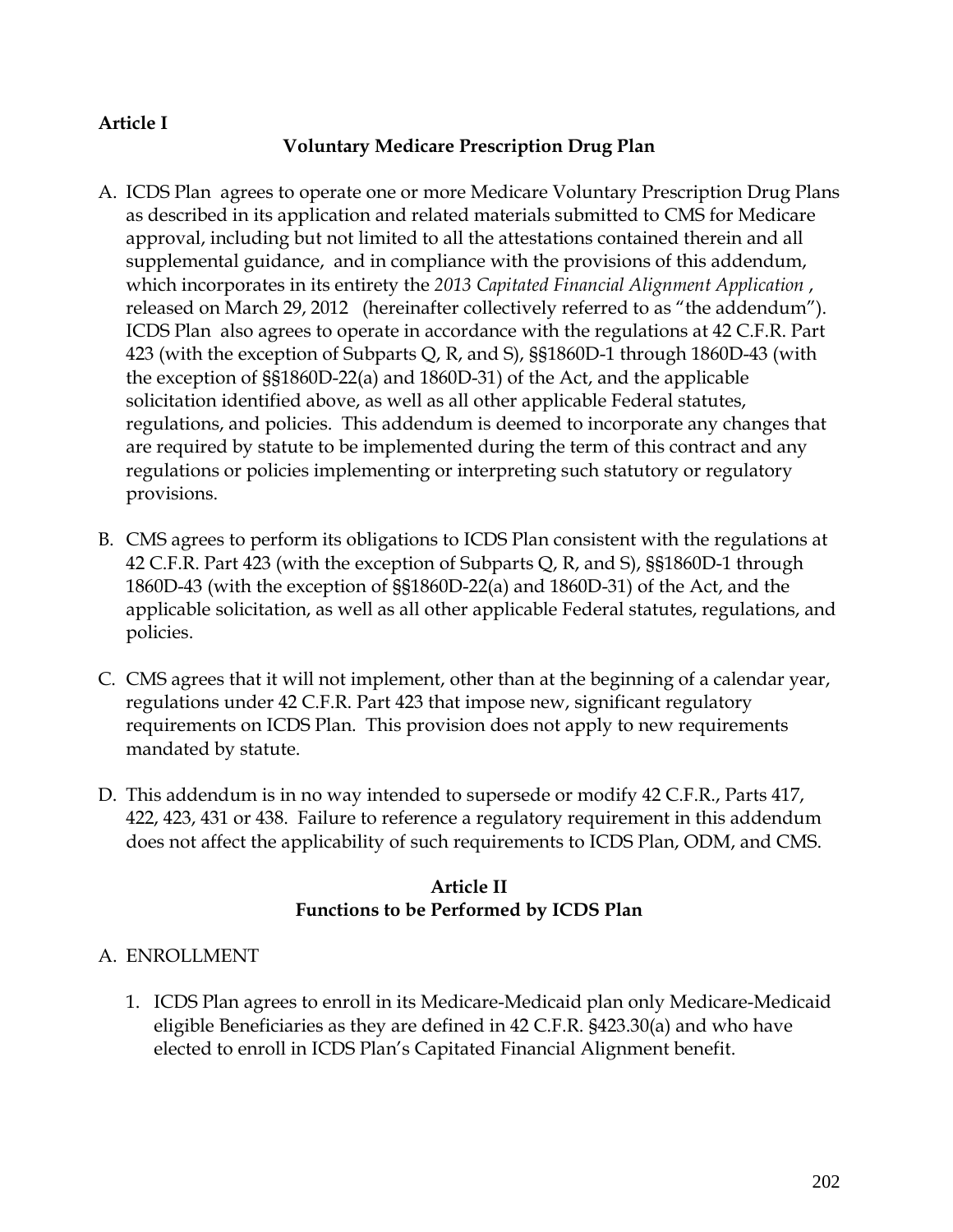### B. PRESCRIPTION DRUG BENEFIT

- 1. ICDS Plan agrees to provide the required prescription drug coverage as defined under 42 C.F.R. § 423.100 and, to the extent applicable, supplemental benefits as defined in 42 C.F.R. § 423.100 and in accordance with Subpart C of 42 C.F.R. Part 423. ICDS Plan also agrees to provide Part D benefits as described in ICDS Plan's Part D plan benefit package(s) approved each year by CMS (and in the Attestation of Benefit Plan and Price, attached hereto).
- 2. ICDS Plan agrees to maintain administrative and management capabilities sufficient for the organization to organize, implement, and control the financial, marketing, benefit administration, and quality assurance activities related to the delivery of Part D services as required by 42 C.F.R. § 423.505(b)(25).

### C. DISSEMINATION OF PLAN INFORMATION

- 1. ICDS Plan agrees to provide the information required in 42 C.F.R. § 423.48.
- 2. ICDS Plan acknowledges that CMS releases to the public summary reconciled Part D Payment data after the reconciliation of Part D Payments for the contract year as provided in 42 C.F.R. § 423.505(o).
- 3. ICDS Plan certifies that all materials it submits to CMS and ODM under the File and Use Certification authority described in the Medicare Marketing Guidelines are accurate, truthful, not misleading, and consistent with CMS marketing guidelines.

### D. QUALITY ASSURANCE/UTILIZATION MANAGEMENT

- 1. ICDS Plan agrees to operate quality assurance, drug utilization management, and medication therapy management programs, and to support electronic prescribing in accordance with Subpart D of 42 C.F.R. Part 423.
- 2. ICDS Plan agrees to address complaints received by CMS against the ICDS Plan as required in 42 C.F.R. § 423.505(b)(22) by:
	- (a) Addressing and resolving complaints in the CMS complaint tracking system; and
	- (b) Displaying a link to the electronic complaint form on the Medicare.gov Internet Web site on the Part D plan's main Web page.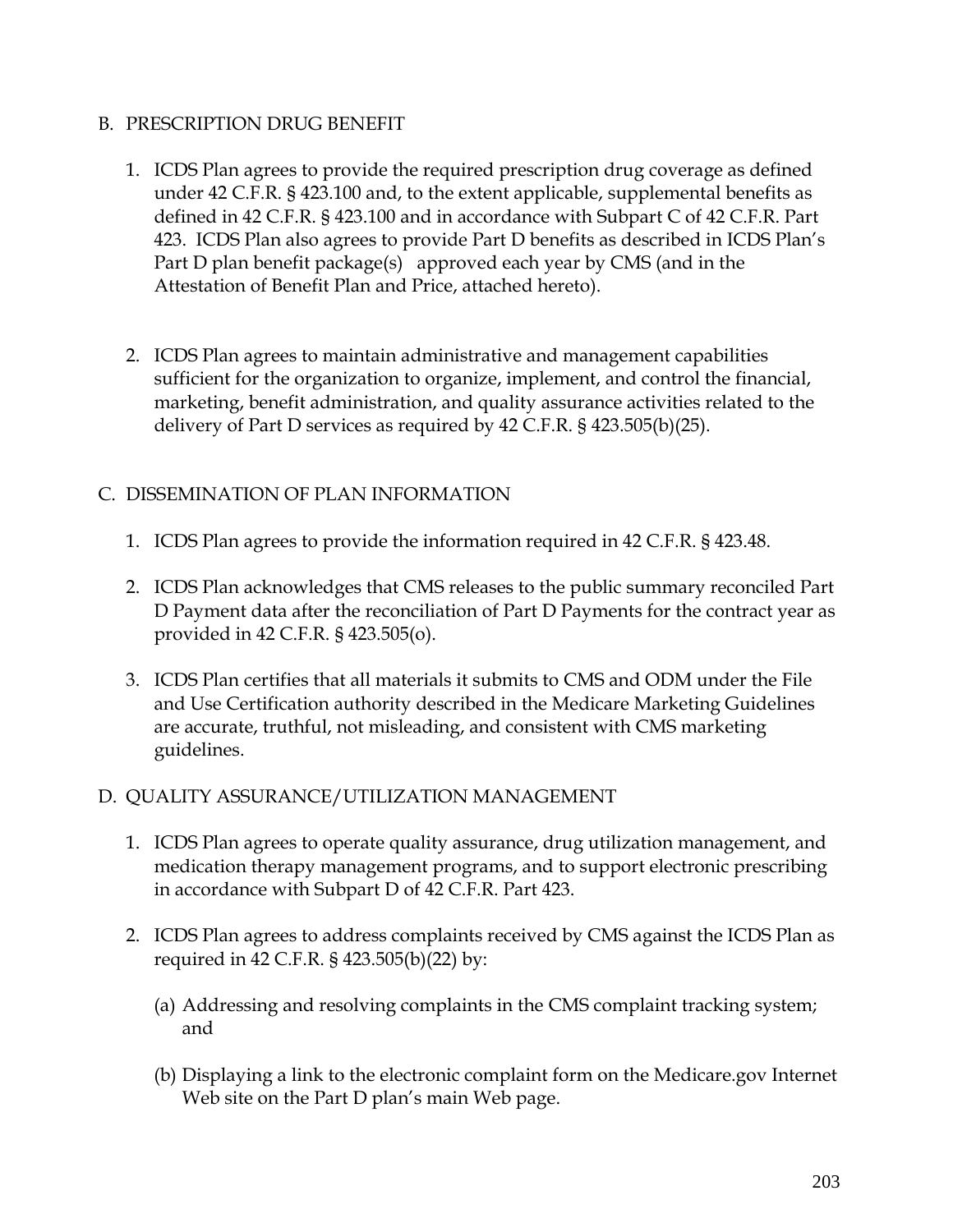### E. APPEALS AND GRIEVANCES

ICDS Plan agrees to comply with all requirements in Subpart M of 42 C.F.R. Part 423 governing coverage determinations, Grievances and Appeals, and formulary exceptions and the relevant provisions of Subpart U governing reopenings. ICDS Plan acknowledges that these requirements are separate and distinct from the Appeals and Grievances requirements applicable to ICDS Plan through the operation of its Medicare Parts A and B and Medicaid benefits.

### F. PAYMENT TO ICDS PLAN

ICDS Plan and CMS and ODM agree that payment paid for Part D services under the addendum will be governed by the rules in Subpart G of 42 C.F.R. Part 423.

G. PLAN BENEFIT SUBMISSION AND REVIEW

If ICDS Plan intends to participate in the Part D program for the next program year, ICDS Plan agrees to submit the next year's Part D plan benefit package including all required information on benefits and cost-sharing, by the applicable due date, as provided in Subpart F of 42 C.F.R. Part 423 so that CMS, ODM and ICDS Plan may conduct negotiations regarding the terms and conditions of the proposed benefit plan renewal. ICDS Plan acknowledges that failure to submit a timely plan benefit package under this Section may affect the ICDS Plan's ability to offer a plan, pursuant to the provisions of 42 C.F.R.  $\S$  422.4(c).

### H. COORDINATION WITH OTHER PRESCRIPTION DRUG COVERAGE

- 1. ICDS Plan agrees to comply with the coordination requirements with Ohio Pharmacy Assistance Programs (SPAPs) and plans that provide other prescription drug coverage as described in Subpart J of 42 C.F.R. Part 423.
- 2. ICDS Plan agrees to comply with Medicare Secondary Payer procedures as stated in 42 C.F.R. § 423.462.
- I. SERVICE AREA AND PHARMACY ACCESS
	- 1. ICDS Plan agrees to provide Part D benefits in the Service Area for which it has been approved by CMS and ODM (as defined in Appendix H) to offer Medicare Parts A and B benefits and Medicaid benefits utilizing a pharmacy network and formulary approved by CMS and ODM that meet the requirements of 42 C.F.R. § 423.120.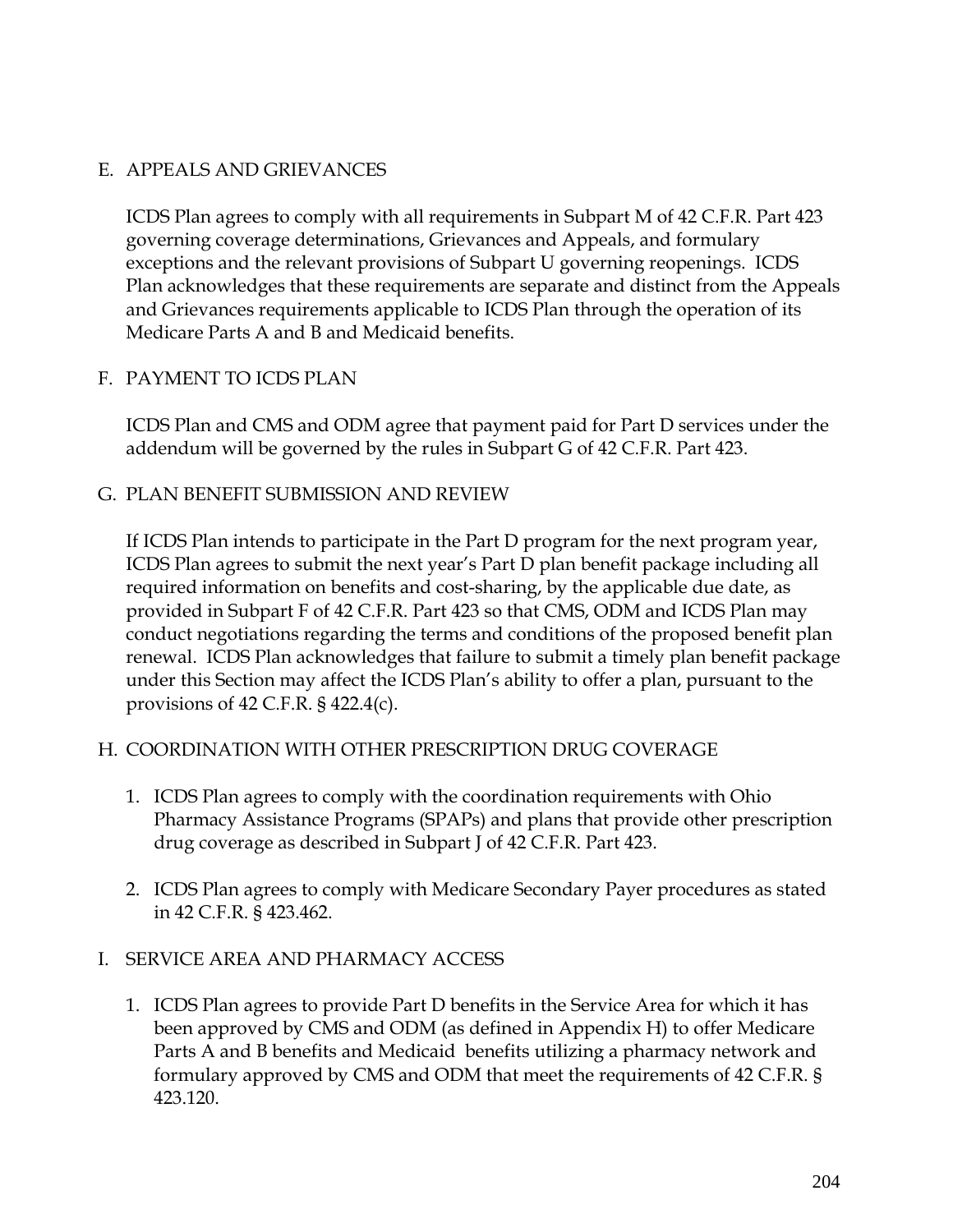- 2. ICDS Plan agrees to provide Part D benefits through out-of-network pharmacies according to 42 C.F.R. § 423.124.
- 3. ICDS Plan agrees to provide benefits by means of point-of-service systems to adjudicate prescription drug claims in a timely and efficient manner in compliance with CMS standards, except when necessary to provide access in underserved areas, I/T/U pharmacies (as defined in 42 C.F.R. § 423.100), and long-term care pharmacies (as defined in 42 C.F.R. § 423.100) according to 42 C.F.R. § 423.505(b)(17).
- 4. ICDS Plan agrees to contract with any pharmacy that meets ICDS Plan's reasonable and relevant standard terms and conditions according to 42 C.F.R. § 423.505(b)(18).

### J. EFFECTIVE COMPLIANCE PROGRAM/PROGRAM INTEGRITY

ICDS Plan agrees that it will develop and implement an effective compliance program that applies to its Part D-related operations, consistent with 42 C.F.R. § 423.504(b)(4)(vi).

#### K. LOW-INCOME SUBSIDY

ICDS Plan agrees that it will participate in the administration of subsidies for low-income subsidy eligible individuals according to Subpart P of 42 C.F.R. Part 423.

#### L. BENEFICIARY FINANCIAL PROTECTIONS

ICDS Plan agrees to afford its Beneficiaries protection from liability for payment of fees that are the obligation of ICDS Plan in accordance with 42 C.F.R. § 423.505(g).

#### M. RELATIONSHIP WITH FIRST TIER, DOWNSTREAM, AND RELATED ENTITIES

- 1. ICDS Plan agrees that it maintains ultimate responsibility for adhering to and otherwise fully complying with all terms and conditions of this addendum.
- 2. ICDS Plan shall ensure that any contracts or agreements with First Tier, Downstream and Related Entities performing functions on ICDS Plan's behalf related to the operation of the Part D benefit are in compliance with 42 C.F.R. § 423.505(i).

#### N. CERTIFICATION OF DATA THAT DETERMINE PAYMENT

ICDS Plan must provide certifications in accordance with 42 C.F.R. § 423.505(k).

#### O. ICDS PLAN REIMBURSEMENT TO PHARMACIES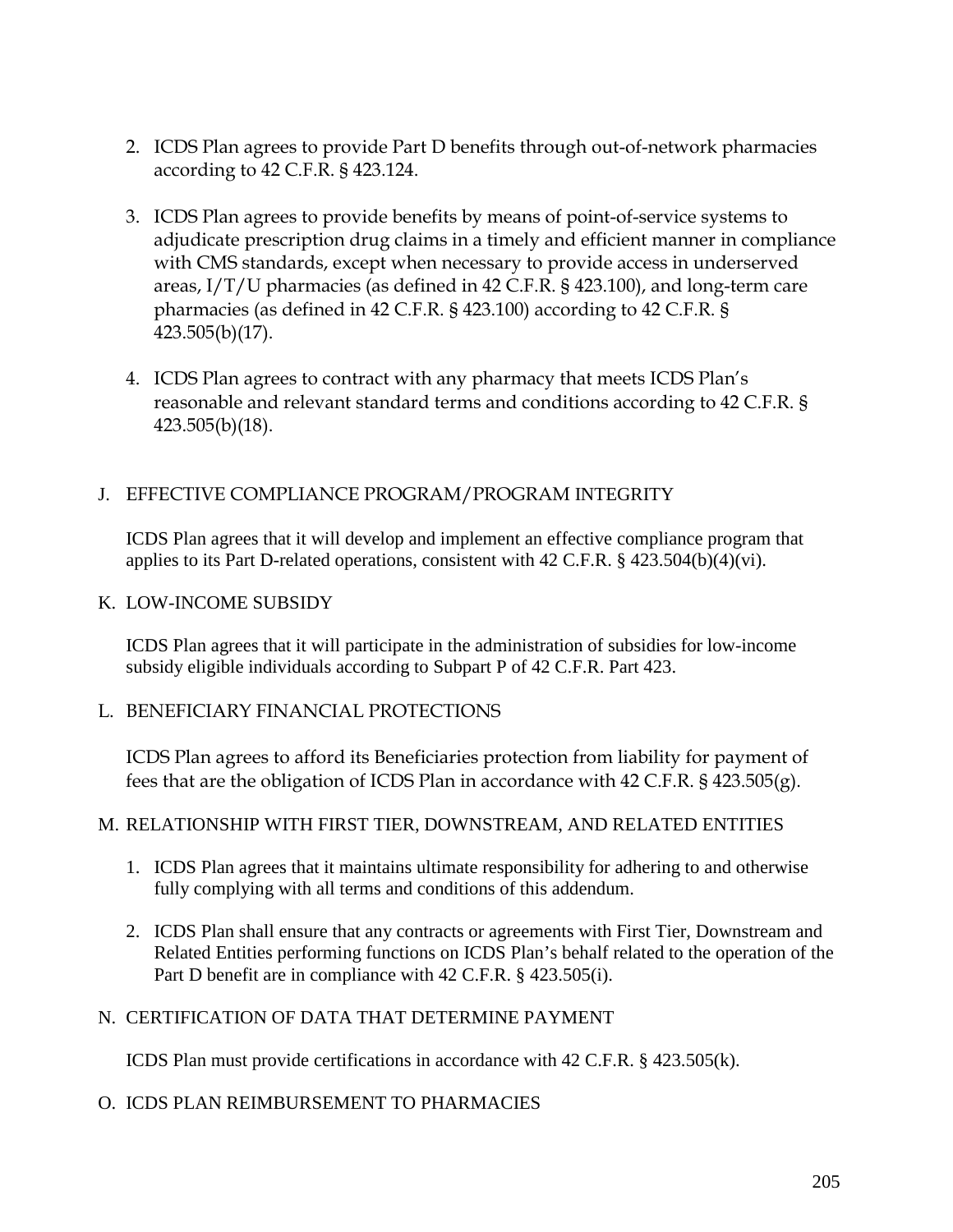- 1. If ICDS Plan uses a standard for reimbursement of pharmacies based on the cost of a drug, ICDS Plan will update such standard not less frequently than once every 7 days, beginning with an initial update on January 1 of each year, to accurately reflect the market price of the drug.
- 2. ICDS Plan will issue, mail, or otherwise transmit payment with respect to all claims submitted by pharmacies (other than pharmacies that dispense drugs by mail order only, or are located in, or contract with, a long-term care facility) within 14 days of receipt of an electronically submitted claim or within 30 days of receipt of a claim submitted otherwise.
- 3. ICDS Plan must ensure that a pharmacy located in, or having a contract with, a long-term care facility will have not less than 30 days (but not more than 90 days) to submit claims to ICDS Plan for reimbursement.

#### **Article III Record Retention and Reporting Requirements**

#### A. RECORD MAINTENANCE AND ACCESS

ICDS Plan agrees to maintain records and provide access in accordance with 42 C.F.R. §§ 423.505 (b)(10) and 423.505(i)(2).

### B. GENERAL REPORTING REQUIREMENTS

ICDS Plan agrees to submit information to CMS according to 42 C.F.R. §§ 423.505(f) and 423.514, and the "Final Medicare Part D Reporting Requirements," a document issued by CMS and subject to modification each program year.

#### C. CMS AND ODM LICENSE FOR USE OF ICDS PLAN FORMULARY

ICDS Plan agrees to submit to CMS and ODM the ICDS Plan's formulary information, including any changes to its formularies, and hereby grants to the Government, and any person or entity who might receive the formulary from the Government, a non-exclusive license to use all or any portion of the formulary for any purpose related to the administration of the Part D program, including without limitation publicly distributing, displaying, publishing or reconfiguration of the information in any medium, including www.medicare.gov, and by any electronic, print or other means of distribution.

#### **Article IV HIPAA Provisions**

- A. ICDS Plan agrees to comply with the confidentiality and Beneficiary record accuracy requirements specified in 42 C.F.R. § 423.136.
- B. ICDS Plan agrees to enter into a business associate agreement with the entity with which CMS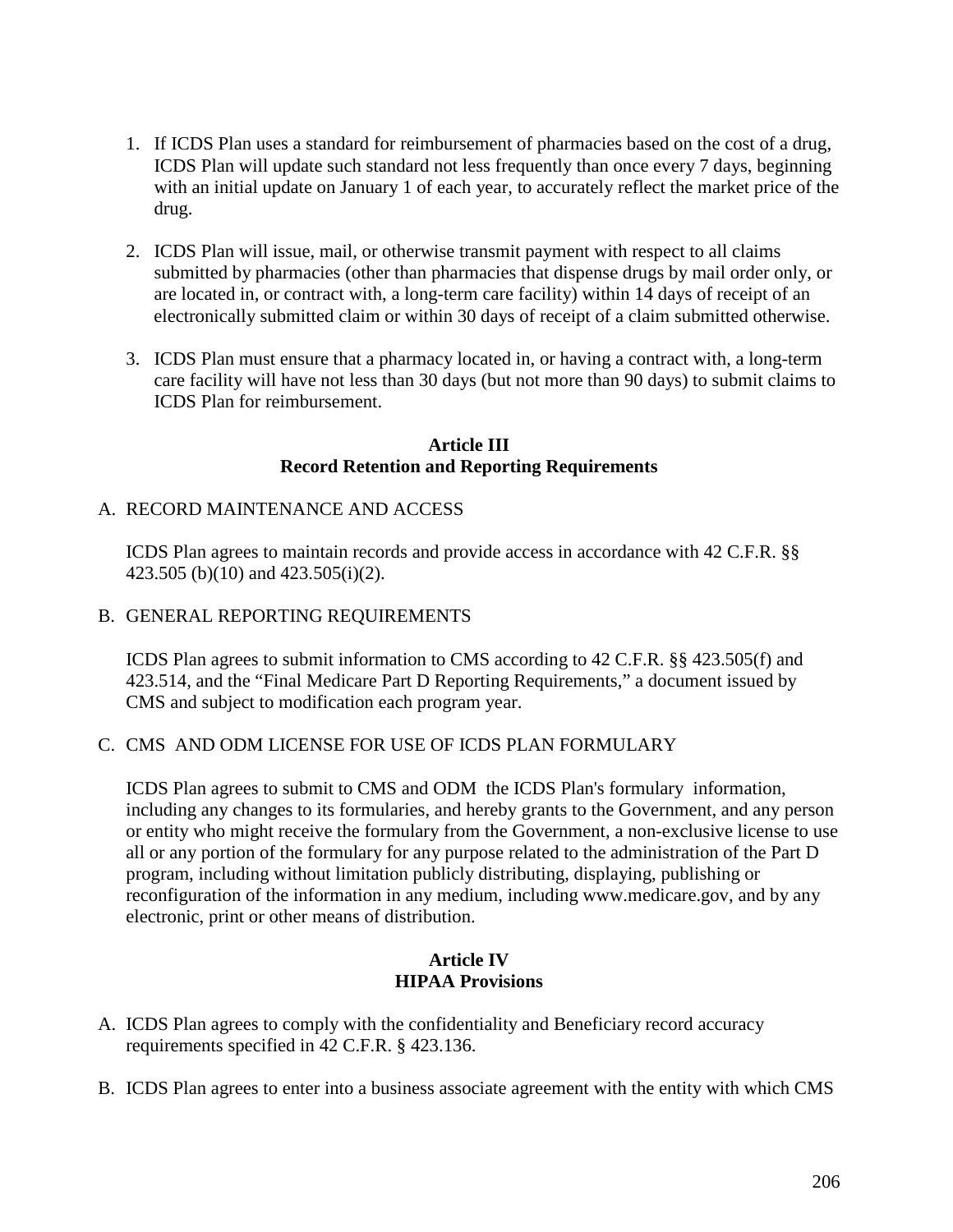has contracted to track Medicare Beneficiaries' true out-of-pocket costs.

#### **Article V Addendum Term and Renewal**

#### A. TERM OF ADDENDUM

This addendum is effective from the date of CMS' authorized representative's signature through December 31, 2014. This addendum shall be renewable for successive one-year periods thereafter according to 42 C.F.R. § 423.506.

#### B. QUALIFICATION TO RENEW ADDENDUM

- 1. In accordance with 42 C.F.R. §423.507, ICDS Plan will be determined qualified to renew this addendum annually only if—
	- (a) ICDS Plan has not provided CMS or ODM with a notice of intention not to renew in accordance with Article VII of this addendum, and
	- (b) CMS or ODM has not provided ICDS Plan with a notice of intention not to renew.
- 2. Although ICDS Plan may be determined qualified to renew its addendum under this Article, if ICDS Plan, CMS, and ODM cannot reach agreement on the Part D plan benefit package under Subpart F of 42 C.F.R. Part 423, no renewal takes place, and the failure to reach agreement is not subject to the appeals provisions in Subpart N of 42 C.F.R. Parts 422 or 423. (Refer to Article X for consequences of non-renewal on the Capitated Financial Alignment contract.)

#### **Article VI Nonrenewal of Addendum**

#### A. NONRENEWAL BY ICDS PLAN

ICDS Plan may non-renew this addendum in accordance with 42 C.F.R. § 423.507(a).

#### B. NONRENEWAL BY CMS

CMS may non-renew this addendum under the rules of 42 C.F.R. § 423.507(b). (Refer to Article X for consequences of non-renewal on the Capitated Financial Alignment contract.)

#### **Article VII Modification or Termination of Addendum by Mutual Consent**

This addendum may be modified or terminated at any time by written mutual consent in accordance with 42 C.F.R. § 423.508. (Refer to Article X for consequences of non-renewal on the Capitated Financial Alignment contract.)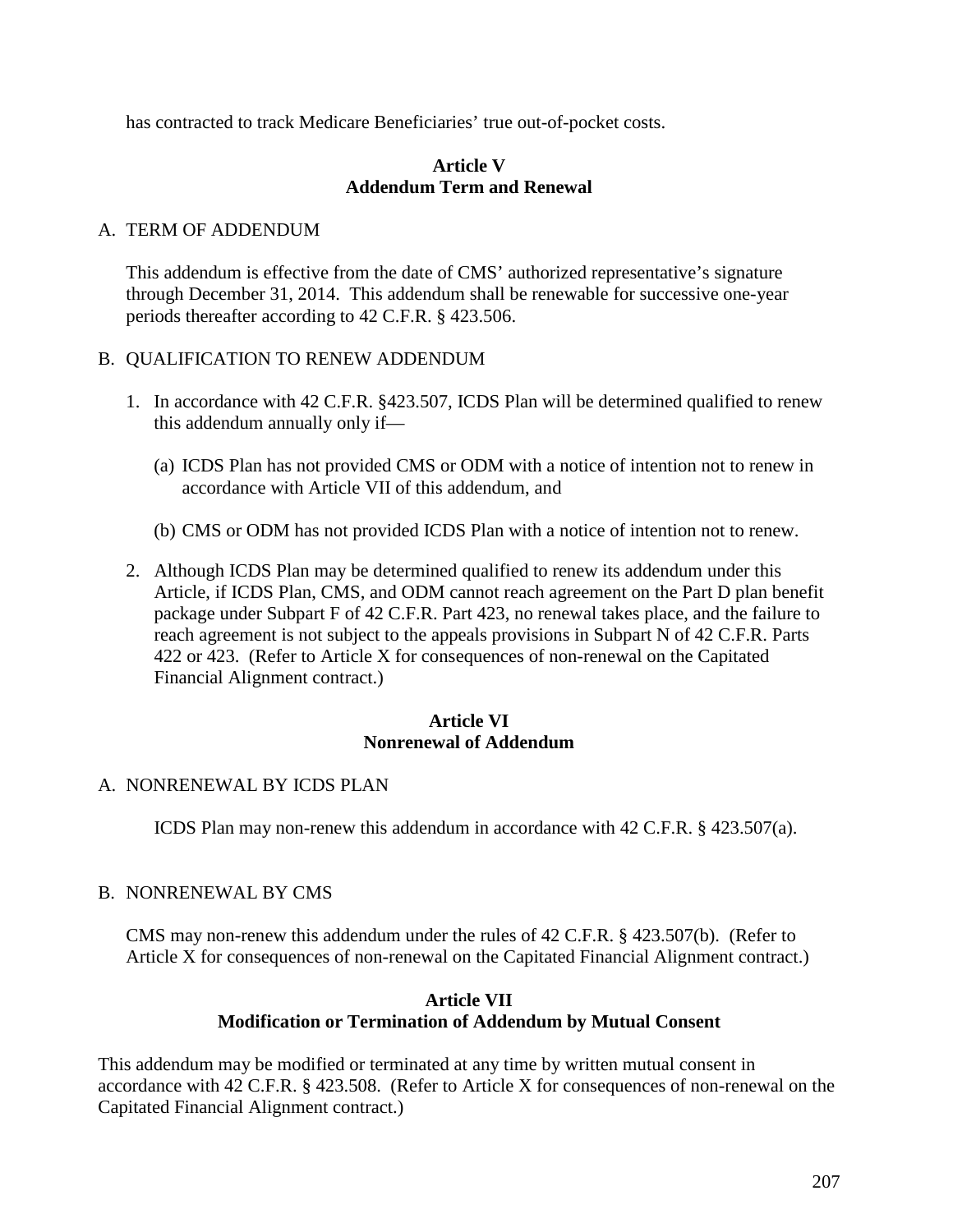#### **Article VIII Termination of Addendum by CMS**

CMS may terminate this addendum in accordance with 42 C.F.R. § 423.509. (Refer to Article X for consequences of non-renewal on the Capitated Financial Alignment contract.)

#### **Article IX Termination of Addendum by ICDS Plan**

- A. ICDS Plan may terminate this addendum only in accordance with 42 C.F.R. § 423.510.
- B. If the addendum is terminated under Section A of this Article, ICDS Plan must ensure the timely transfer of any data or files. (Refer to Article X for consequences of non-renewal on the Capitated Financial Alignment contract.)

#### **Article X Relationship between Addendum and Capitated Financial Alignment Contract**

- A. ICDS Plan acknowledges that, if it is a Capitated Financial Alignment ICDS Plan, the termination or nonrenewal of this addendum by any party may require CMS to terminate or non-renew the ICDS Plan's Capitated Financial Alignment contract in the event that such nonrenewal or termination prevents ICDS Plan from meeting the requirements of 42 C.F.R. § 422.4(c), in which case the ICDS Plan must provide the notices specified in this contract, as well as the notices specified under Subpart K of 42 C.F.R. Part 422.
- B. The termination of this addendum by any party shall not, by itself, relieve the parties from their obligations under the Capitated Financial Alignment contract to which this document is an addendum.
- C. In the event that ICDS Plan's Capitated Financial Alignment contract is terminated or nonrenewed by any party, the provisions of this addendum shall also terminate. In such an event, ICDS Plan, ODM and CMS shall provide notice to Beneficiaries and the public as described in this contract as well as 42 C.F.R. Part 422, Subpart K or 42 C.F.R. Part 417, Subpart K, as applicable.

#### **Article XI Intermediate Sanctions**

Consistent with Subpart O of 42 C.F.R. Part 423, ICDS Plan shall be subject to sanctions and civil money penalties.

### **Article XII Severability**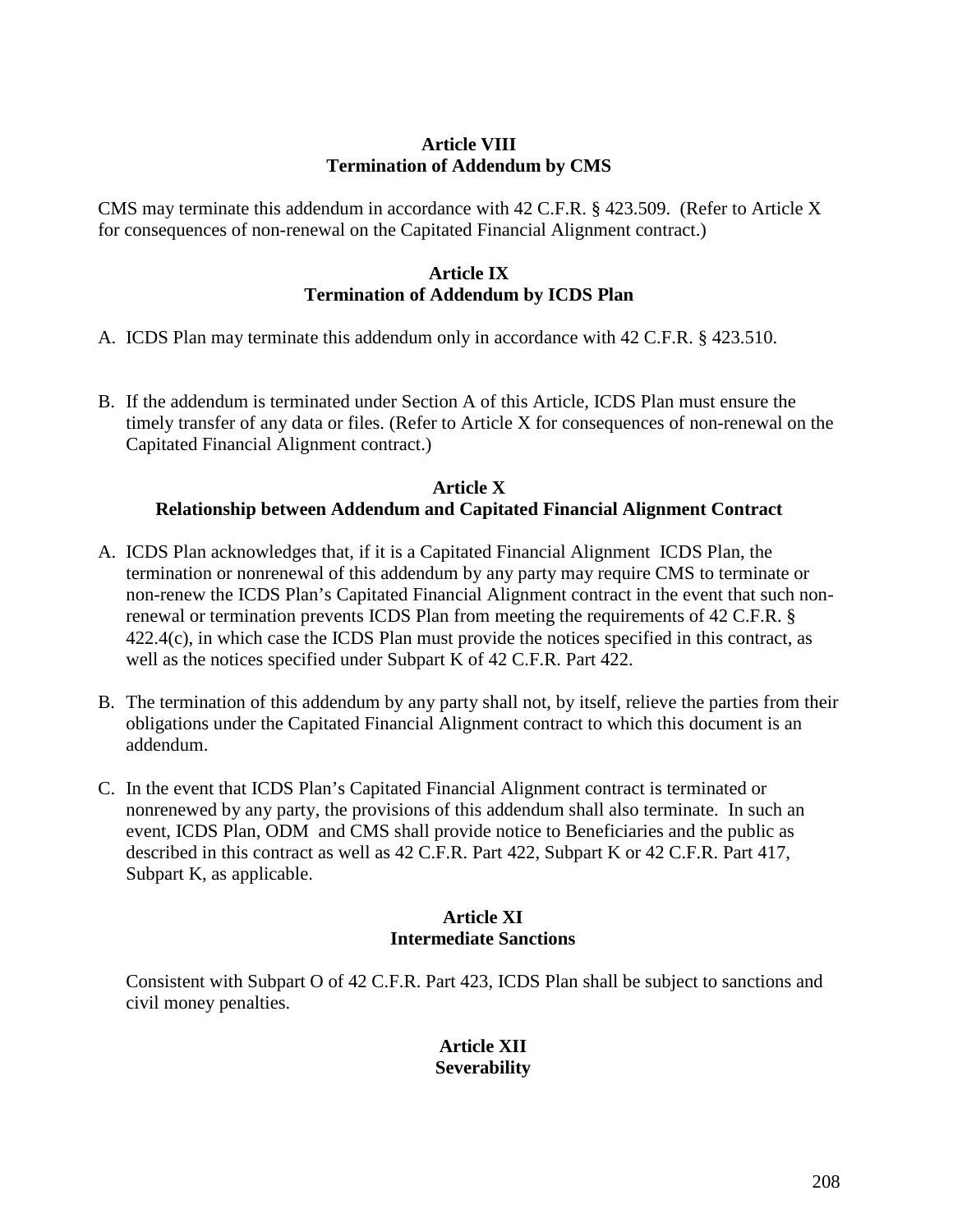Severability of the addendum shall be in accordance with 42 C.F.R. § 423.504(e).

### **Article XIII Miscellaneous**

### A. DEFINITIONS

Terms not otherwise defined in this addendum shall have the meaning given such terms at 42 C.F.R. Part 423 or, as applicable, 42 C.F.R. Parts 417, 422, 431 or Part 438.

#### B. ALTERATION TO ORIGINAL ADDENDUM TERMS

ICDS Plan agrees that it has not altered in any way the terms of the ICDS Plan addendum presented for signature by CMS. ICDS Plan agrees that any alterations to the original text ICDS Plan may make to this addendum shall not be binding on the parties.

### C. ADDITIONAL CONTRACT TERMS

ICDS Plan agrees to include in this addendum other terms and conditions in accordance with 42 C.F.R. § 423.505(j).

#### D. CMS AND ODM APPROVAL TO BEGIN MARKETING AND ENROLLMENT ACTIVITIES

ICDS Plan agrees that it must complete CMS operational requirements related to its Part D benefit prior to receiving CMS and ODM approval to begin ICDS Plan marketing activities relating to its Part D benefit. Such activities include, but are not limited to, establishing and successfully testing connectivity with CMS and ODM systems to process enrollment applications (or contracting with an entity qualified to perform such functions on ICDS Plan's behalf) and successfully demonstrating the capability to submit accurate and timely price comparison data. To establish and successfully test connectivity, ICDS Plan must, 1) establish and test physical connectivity to the CMS data center, 2) acquire user identifications and passwords, 3) receive, store, and maintain data necessary to send and receive transactions to and from CMS, and 4) check and receive transaction status information.

- E. Pursuant to §13112 of the American Recovery and Reinvestment Act of 2009 (ARRA), ICDS Plan agrees that as it implements, acquires, or upgrades its health information technology systems, it shall utilize, where available, health information technology systems and products that meet standards and implementation specifications adopted under § 3004 of the Public Health Service Act, as amended by §13101 of the ARRA.
- F. ICDS Plan agrees to maintain a fiscally sound operation by at least maintaining a positive net worth (total assets exceed total liabilities) as required in 42 C.F.R. § 423.505(b)(23).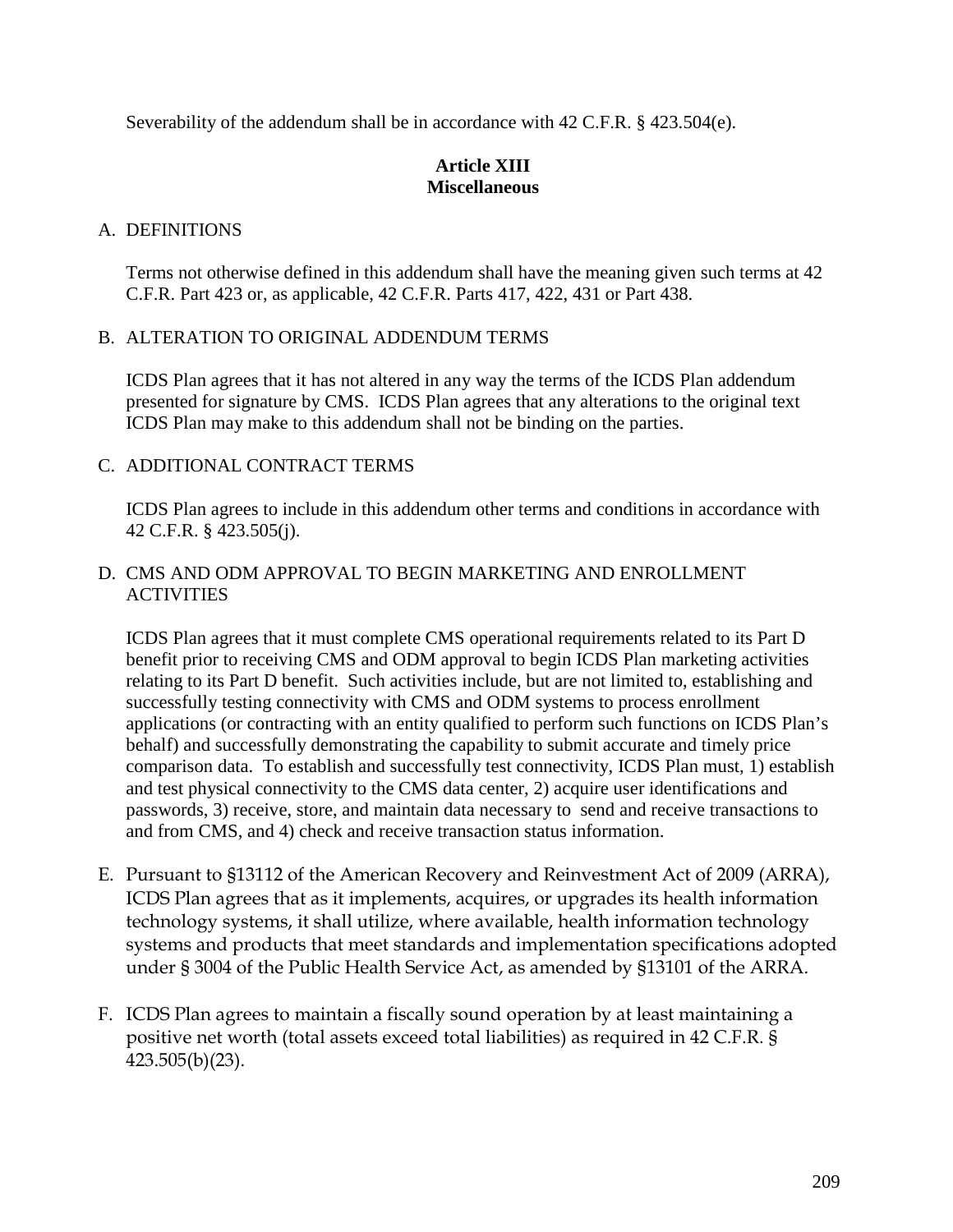#### **Appendix E. Data Use Attestation**

The ICDS Plan shall restrict its use and disclosure of Medicare data obtained from CMS and ODM information systems (listed in Attachment A) to those purposes directly related to the administration of the Medicare/Medicaid managed care and/or outpatient prescription drug benefits for which it has contracted with the CMS and ODM to administer. The ICDS Plan shall only maintain data obtained from CMS and ODM information systems that are needed to administer the Medicare/Medicaid managed care and/or outpatient prescription drug benefits that it has contracted with CMS and ODM to administer. The ICDS Plan (or its First Tier, Downstream or other Related Entities) may not re-use or provide other entities access to the CMS information system, or data obtained from the system or ODM, to support any line of business other than the Medicare/Medicaid managed care and/or outpatient prescription drug benefit for which the ICDS Plan contracted with CMS and ODM.

The ICDS Plan further attests that it shall limit the use of information it obtains from its Medicare-Medicaid Beneficiaries to those purposes directly related to the administration of such plan. The ICDS Plan acknowledges two exceptions to this limitation. First, the ICDS Plan may provide its Medicare-Medicaid Beneficiaries information about nonhealth related services after obtaining consent from the Beneficiaries. Second, the ICDS Plan may provide information about health-related services without obtaining prior Beneficiary consent, as long as the ICDS Plan affords the Beneficiary an opportunity to elect not to receive such information.

CMS may terminate the ICDS Plan's access to the CMS data systems immediately upon determining that the ICDS Plan has used its access to a data system, data obtained from such systems, or data supplied by its Medicare-Medicaid Beneficiaries beyond the scope for which CMS and the ODM have authorized under this agreement. A termination of this data use agreement may result in CMS or ODM terminating the ICDS Plan's Medicare-Medicaid contract(s) on the basis that it is no longer qualified as an ICDS Plan. This agreement shall remain in effect as long as the ICDS Plan remains an ICDS Plan sponsor. This agreement excludes any public use files or other publicly available reports or files that CMS or ODM make available to the general public on their websites.

#### **Attachment A**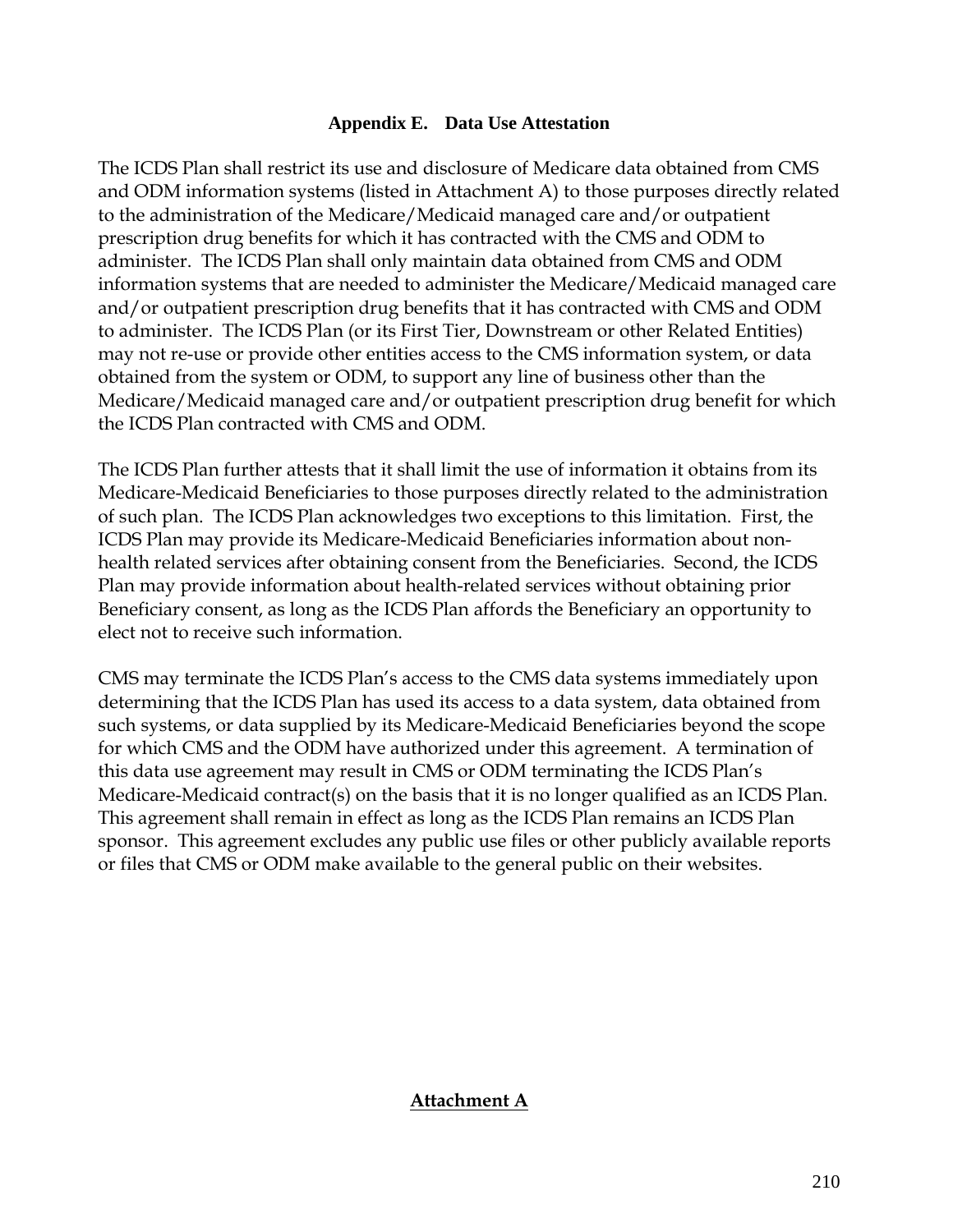The following list contains a representative (but not comprehensive) list of CMS information systems to which the Data Use Attestation applies. CMS will update the list periodically as necessary to reflect changes in the agency's information systems

Automated Plan Payment System (APPS) Common Medicare Environment (CME) Common Working File (CWF) Coordination of Benefits ICDS Plan (COBC) Drug Data Processing System (DDPS) Electronic Correspondence Referral System (ECRS) Enrollment Database (EDB) Financial Accounting and Control System (FACS) Front End Risk Adjustment System (FERAS) Health Plan Management System (HPMS), including Complaints Tracking and all other modules HI Master Record (HIMR) Individuals Authorized Access to CMS Computer Services (IACS) Integrated User Interface (IUI) Medicare Advantage Prescription Drug System (MARx) Medicare Appeals System (MAS) Medicare Beneficiary Database (MBD) Payment Reconciliation System (PRS) Premium Withholding System (PWS) Prescription Drug Event Front End System (PDFS) Retiree Drug System (RDS) Risk Adjustments Processing Systems (RAPS)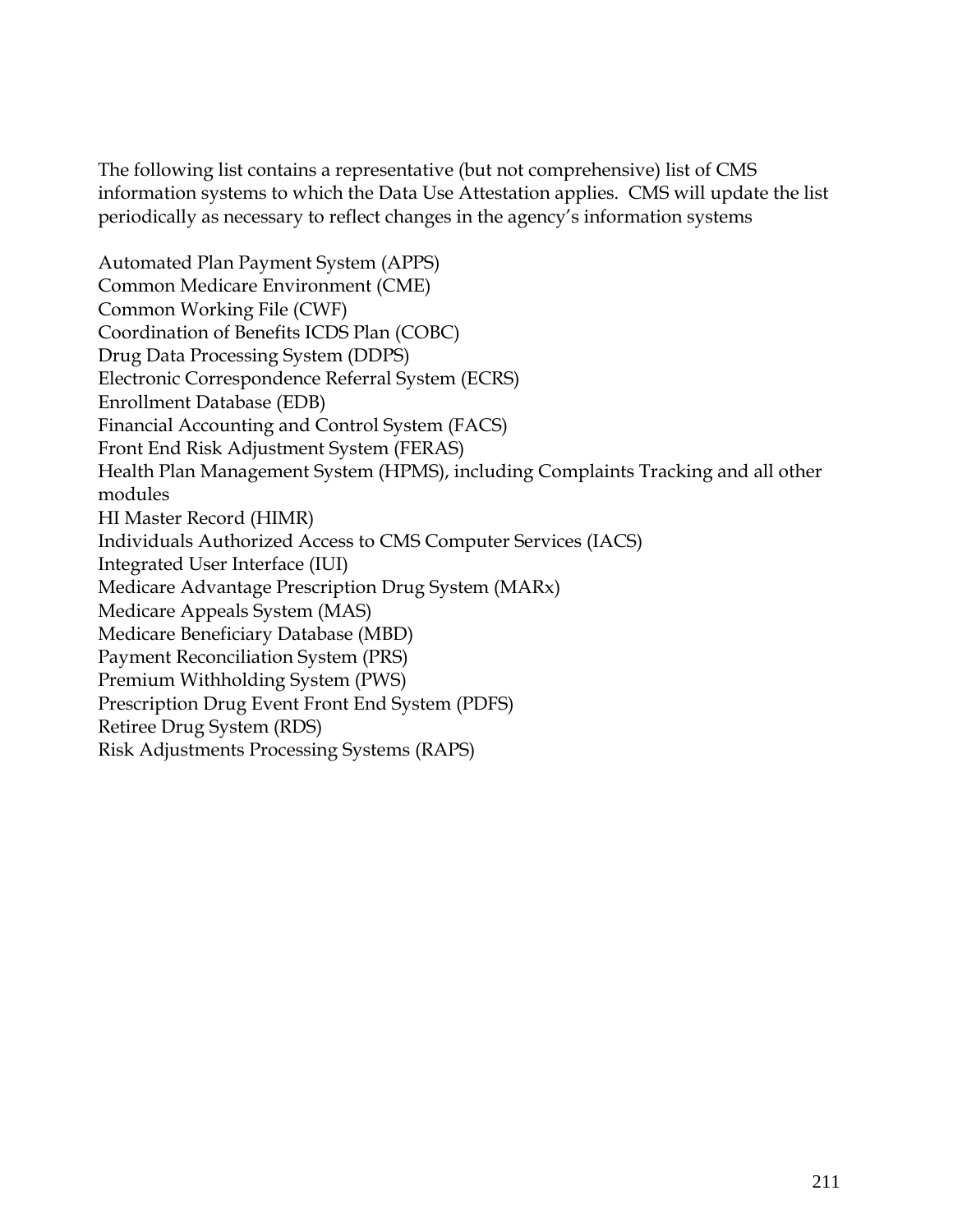#### **Appendix F. Model File & Use Certification Form**

Pursuant to the contract between the Centers for Medicare & Medicaid Services (CMS), the State of Ohio, acting by and through the Ohio Department of Medicaid (ODM), and (insert organization name), hereafter referred to as the ICDS Plan, governing the operations of the following health plan: (insert health plan name and Contract number), the ICDS Plan hereby certifies that all qualified materials for the Demonstration is accurate, truthful and not misleading. Organizations using File & Use Certification agree to retract and revise any materials (without cost to the government) that are determined by CMS or ODM to be misleading or inaccurate or that do not follow established Medicare Marketing Guidelines, Regulations, and sub-regulatory guidance. In addition, organizations may be held accountable for any beneficiary financial loss as a result of mistakes in marketing materials or for misleading information that results in uninformed decision by a beneficiary to elect the plan. Compliance criteria include, without limitation, the requirements in 42 CFR § 422.2260 – § 422.2276 and 42 CFR § 422.111 for the ICDS Plan and the Medicare Marketing Guidelines.

I agree that CMS or ODM may inspect any and all information including those held at the premises of the ICDS Plan to ensure compliance with these requirements. I further agree to notify CMS and ODM immediately if I become aware of any circumstances that indicate noncompliance with the requirements described above.

I possess the requisite authority to make this certification on behalf of the ICDS Plan.

#### Signature

 $\overline{\phantom{a}}$  , where  $\overline{\phantom{a}}$ 

Name & Title <CEO, CFO, or designee able to legally bind the organization> On behalf of

 $\_$ Name of ICDS Plan  $\_$ 

 $\_$ 

Date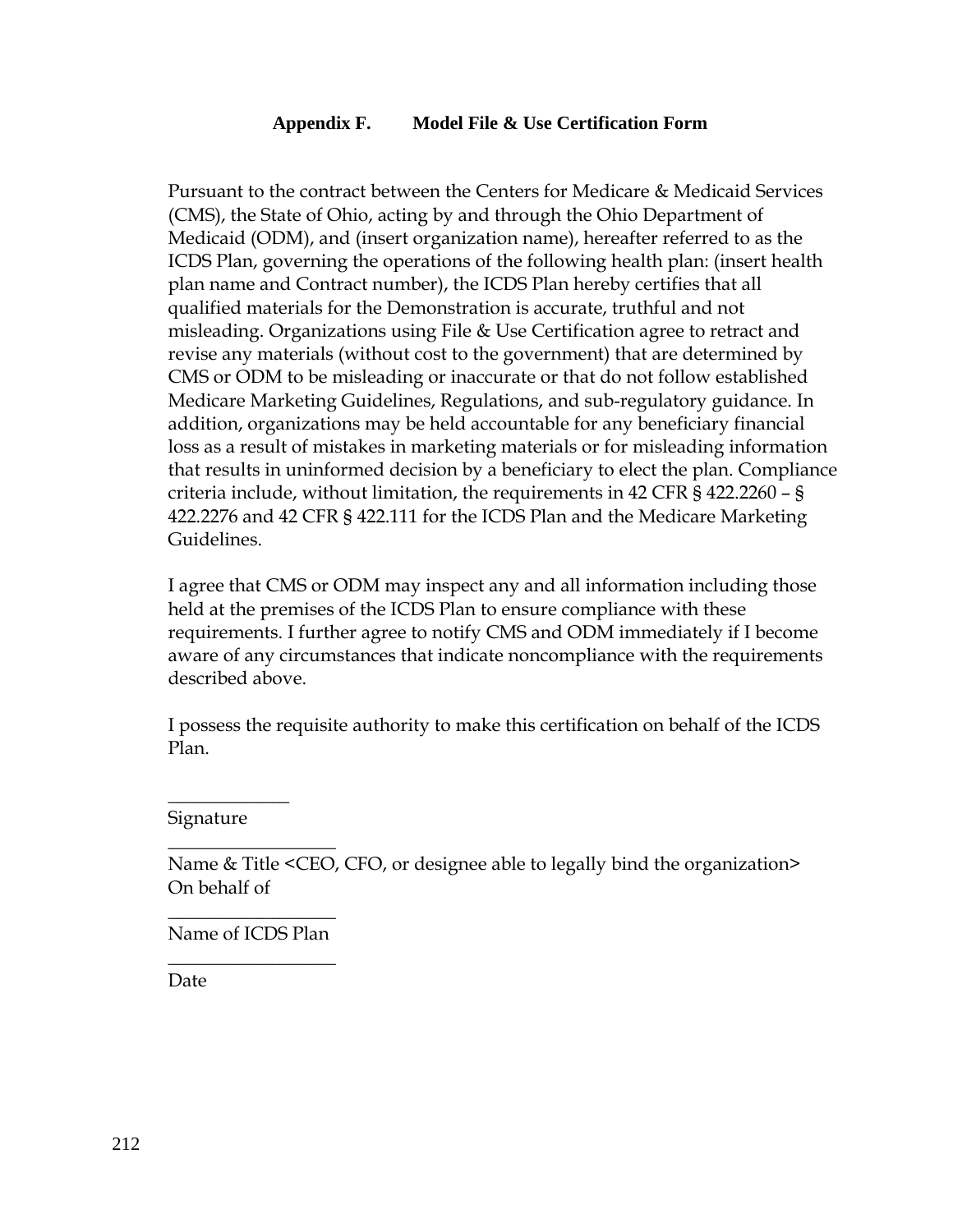#### **Appendix G. Medicare Mark License Agreement**

THIS AGREEMENT is made and entered into October 1, 2017

by and between

THE CENTERS FOR MEDICARE & MEDICAID SERVICES (hereinafter "Licensor"), with offices located at 7500 Security Blvd., Baltimore, MD 21244

and

<<CONTRACT\_NAME>> (hereinafter "Licensee"), with offices located at  $\leq$  ADDRESS $\geq$ .

#### CMS Contract ID: << CONTRACT\_ID>>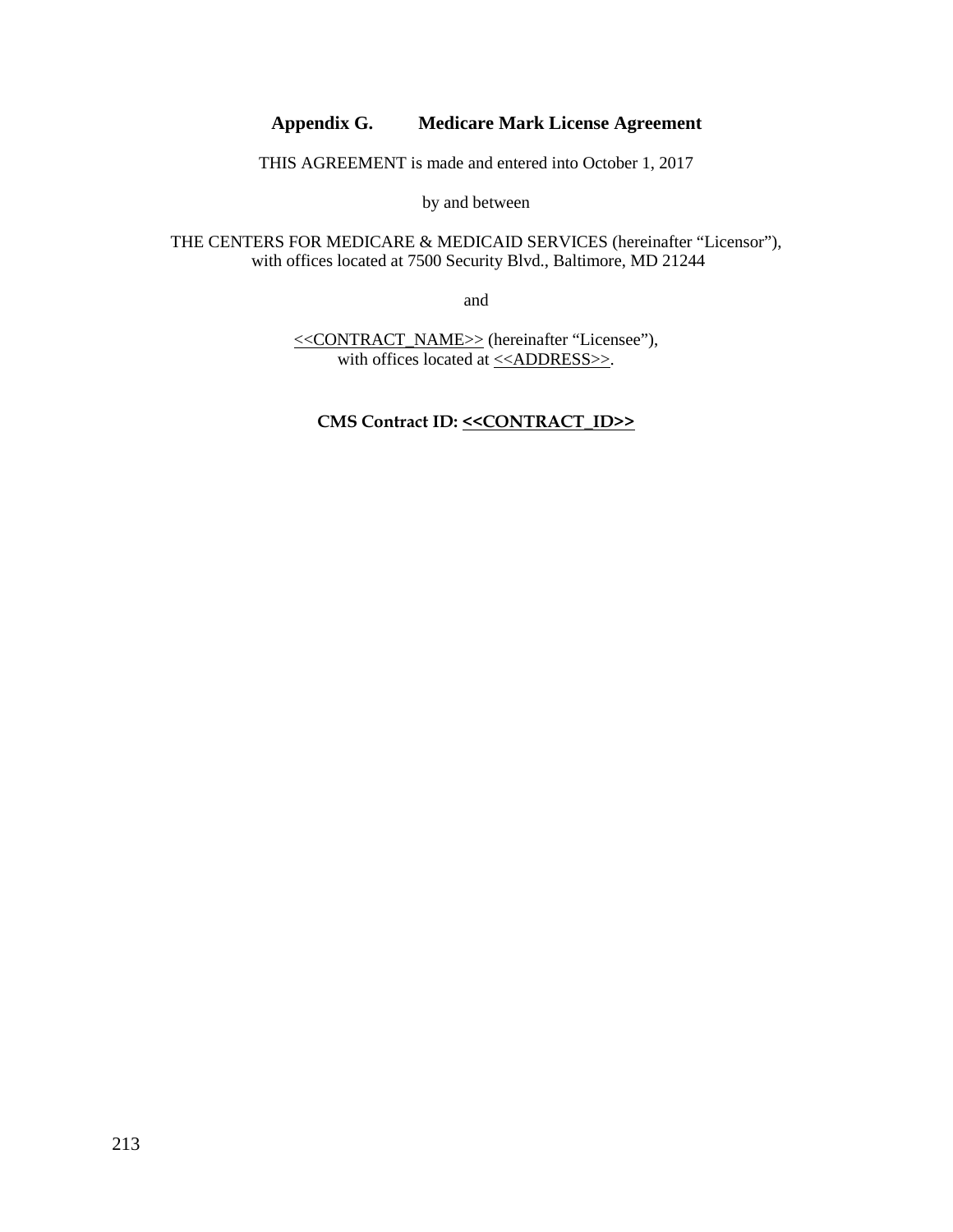### **WITNESSETH**

WHEREAS, Licensor is the owner of the Medicare Prescription Drug Benefit program, a program authorized under Title XVIII, Part D of the Social Security Act (Part D), Mark (the "Mark").

WHEREAS, Licensee desires to use the Mark on Part D marketing materials (including the identification card) beginning October 1, 2017.

WHEREAS, both parties, in consideration of the premises and promises contained herein and other good and valuable consideration which the parties agree is sufficient, and each intending to be legally bound thereby, the parties agree as follows:

- 1. Subject to the terms and conditions of this Agreement, Licensor hereby grants to Licensee a non-exclusive right to use the Mark in their Part D marketing materials.
- 2. Licensee acknowledges Licensor's exclusive right, title, and interest in and to the Mark and will not, at any time, do or cause to be done any act or thing contesting or in any way impairing or tending to impair any part of such right, title, and interest. Licensee acknowledges that the sole right granted under this Agreement with respect to the Mark is for the purposes described herein, and for no other purpose whatsoever.
- 3. Licensor retains the right to use the Mark in the manner or style it has done so prior to this Agreement and in any other lawful manner.
- 4. This Agreement and any rights hereunder are not assignable by Licensee and any attempt at assignment by Licensee shall be null and void.
- 5. Licensor, or its authorized representative, has the right, at all reasonable times, to inspect any material on which the Mark is to be used, in order that Licensor may satisfy itself that the material on which the Mark appears meets with the standards, specifications, and instructions submitted or approved by Licensor. Licensee shall use the Mark without modification and in accordance with the Mark usage policies described within the Medicare Marketing Guidelines. Licensee shall not take any action inconsistent with the Licensor's ownership of the Mark, and any goodwill accruing from use of such Mark shall automatically vest in Licensor.
- 6. This agreement shall be effective on the date of signature by the Licensee's authorized representative through December 31, 2017, concurrent with the execution of the Part D addendum to the three way contract. This Agreement may be terminated by either party upon written notice at any time. Licensee agrees, upon written notice from Licensor, to discontinue any use of the Mark immediately. Starting December 31, 2017, this agreement shall be renewable for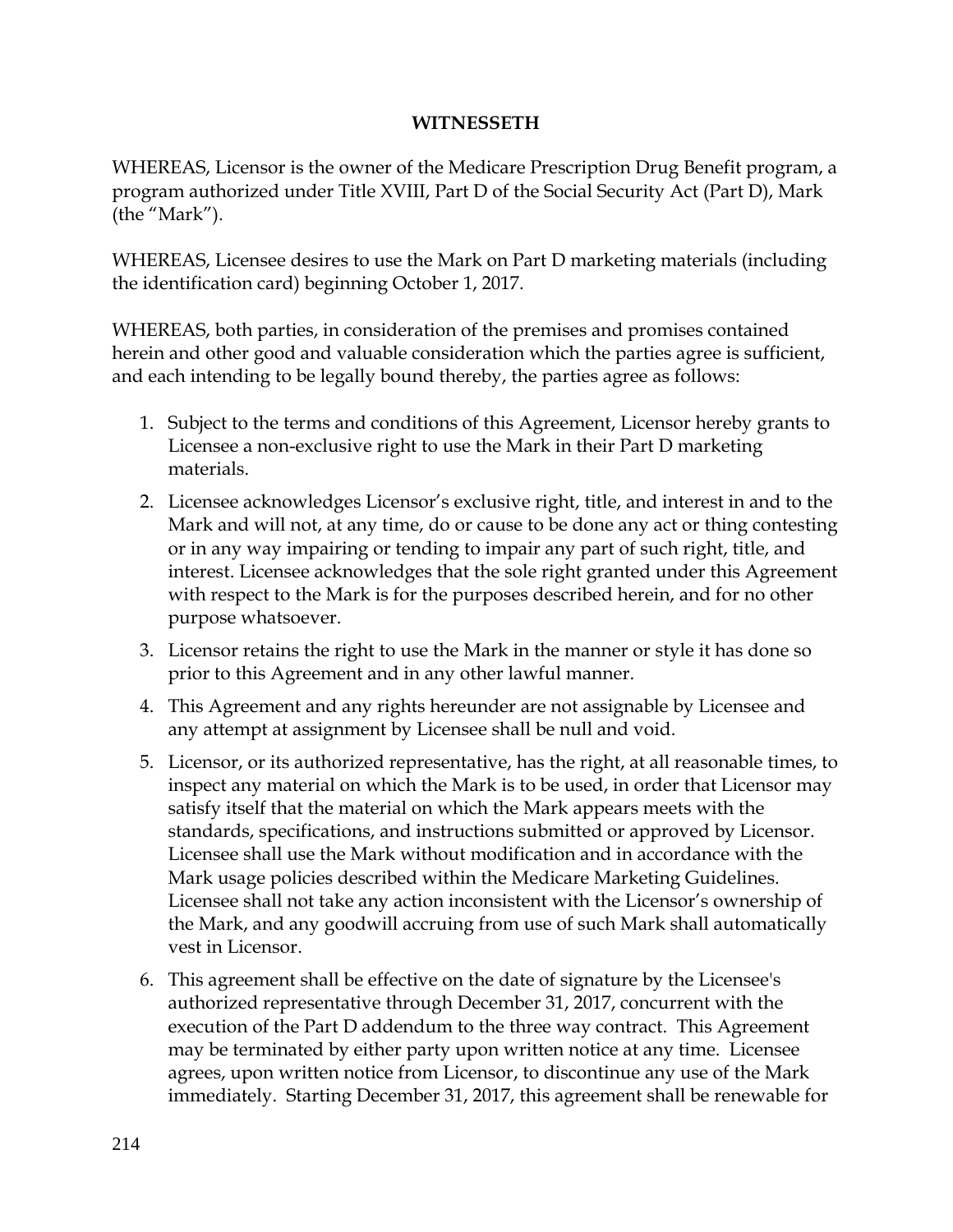successive one-year periods running concurrently with the term of the Licensee's Part D contract. This agreement shall terminate, without written notice, upon the effective date of termination or non-renewal of the Licensee's Part D contract (or Part D addendum to a Capitated Financial Alignment Demonstration contract).

- 7. Licensee shall indemnify, defend and hold harmless Licensor from and against all liability, demands, claims, suits, losses, damages, infringement of proprietary rights, causes of action, fines, or judgments (including costs, attorneys' and witnesses' fees, and expenses incident thereto), arising out of Licensee's use of the Mark.
- 8. Licensor will not be liable to Licensee for indirect, special, punitive, or consequential damages (or any loss of revenue, profits, or data) arising in connection with this Agreement even if Licensor has been advised of the possibility of such damages.
- 9. This Agreement is the entire agreement between the parties with respect to the subject matter hereto.
- 10. Federal law shall govern this Agreement.